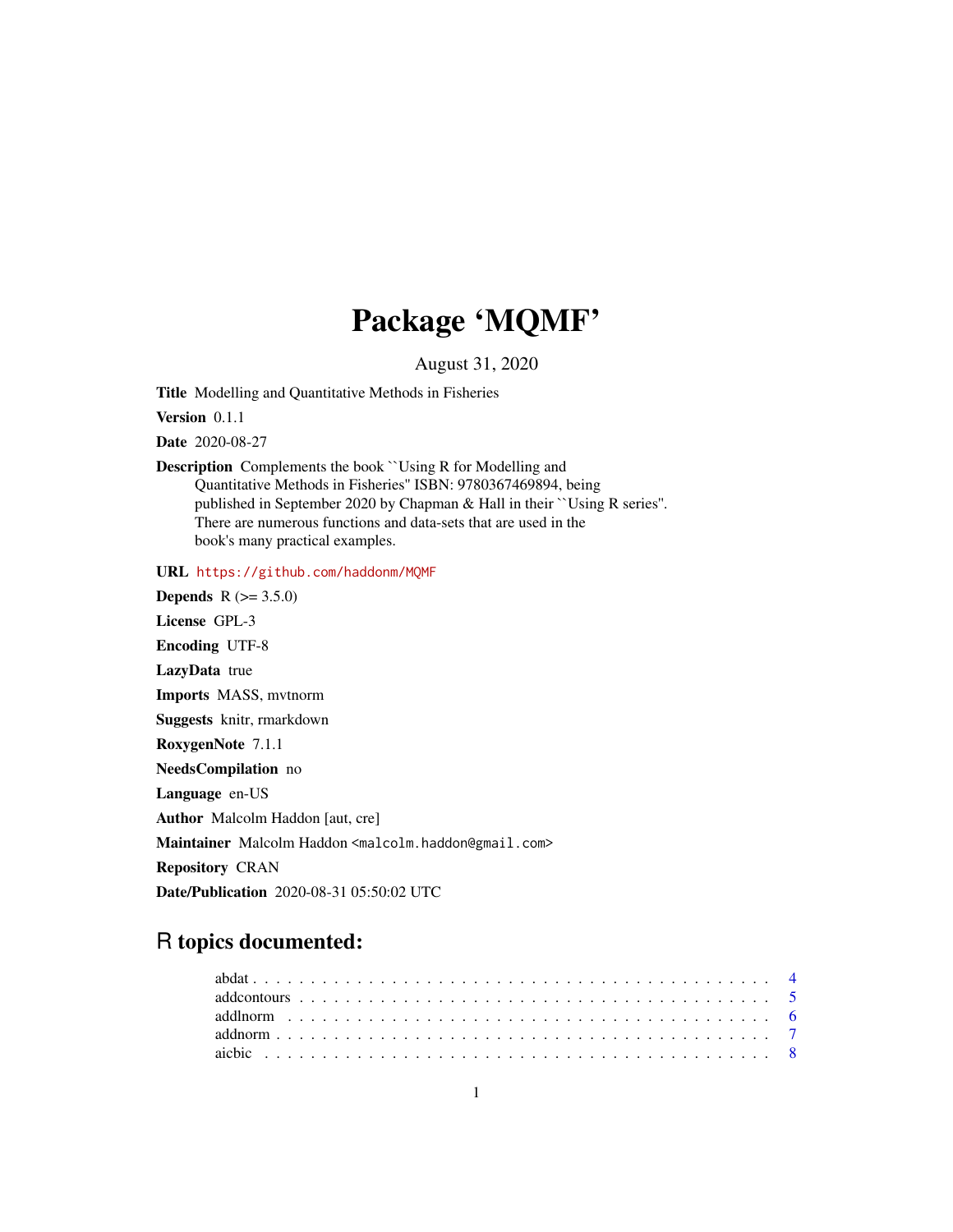|         | 9    |
|---------|------|
|         | 9    |
| bh      | 10   |
|         | 11   |
|         | 12   |
|         | 13   |
|         | 13   |
|         | 17   |
|         | 24   |
|         | 37   |
|         | 45   |
|         | 61   |
|         | 76   |
|         | 76   |
|         |      |
|         | 77   |
|         | 78   |
|         | 78   |
|         | 79   |
|         | 80   |
|         | 81   |
|         | 82   |
|         | 84   |
|         | 85   |
|         | 85   |
|         | 87   |
|         | 87   |
|         | 88   |
|         | 89   |
|         | 90   |
|         | 90   |
|         | 91   |
| getseed | 92   |
|         | 92   |
|         | 93   |
|         | 94   |
|         | 94   |
|         | 95   |
| inthist | 96   |
| invl    | 97   |
|         | 98   |
|         | 99   |
|         |      |
|         |      |
|         | .100 |
| logist  |      |
|         |      |
|         |      |
|         |      |
|         |      |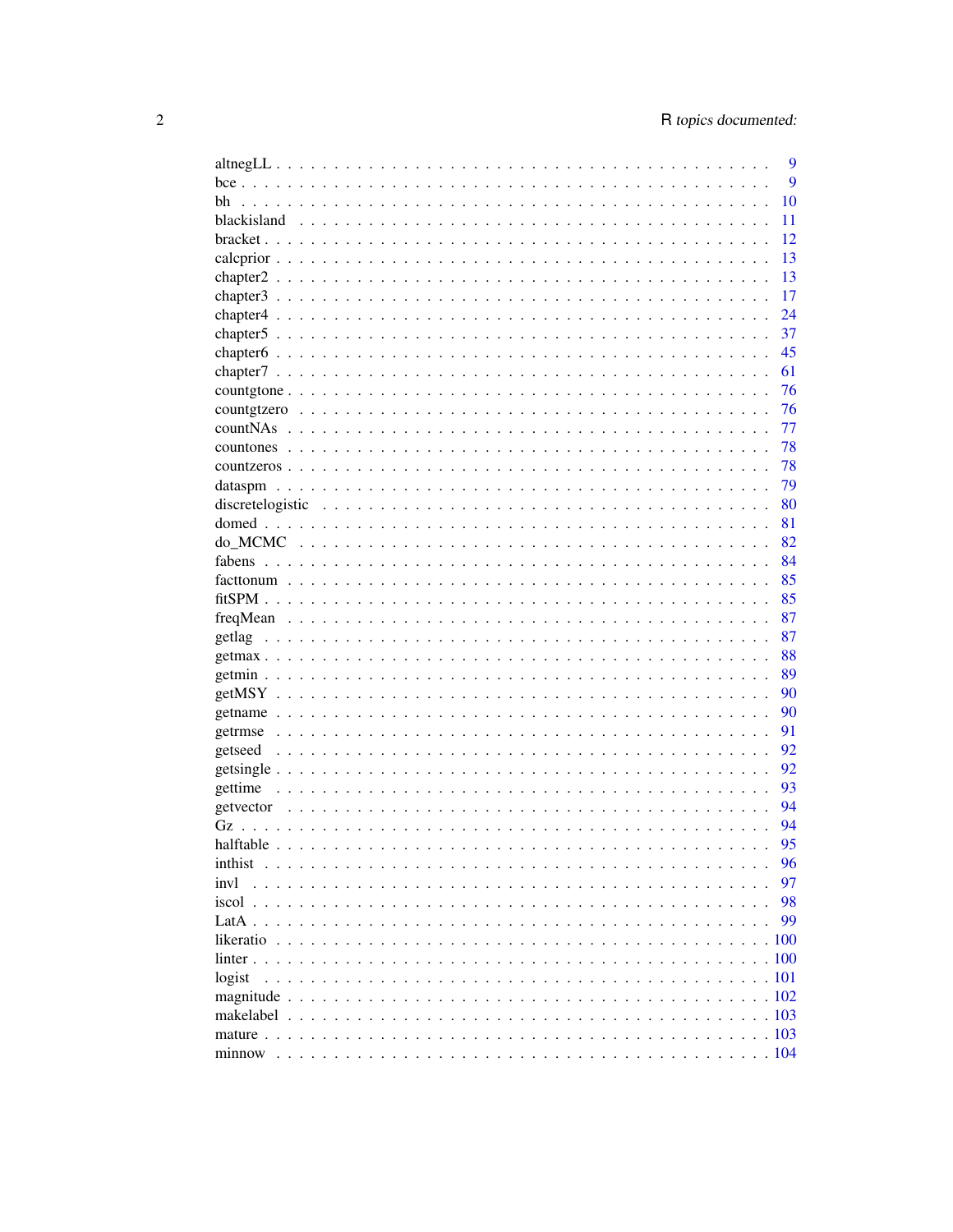| mm       |  |
|----------|--|
|          |  |
|          |  |
|          |  |
|          |  |
|          |  |
|          |  |
|          |  |
|          |  |
|          |  |
|          |  |
|          |  |
|          |  |
|          |  |
|          |  |
|          |  |
|          |  |
|          |  |
|          |  |
|          |  |
|          |  |
|          |  |
|          |  |
|          |  |
|          |  |
|          |  |
|          |  |
|          |  |
|          |  |
|          |  |
|          |  |
|          |  |
|          |  |
|          |  |
|          |  |
|          |  |
|          |  |
|          |  |
| simpspmM |  |
| spm      |  |
|          |  |
|          |  |
|          |  |
|          |  |
|          |  |
|          |  |
|          |  |
|          |  |
|          |  |
|          |  |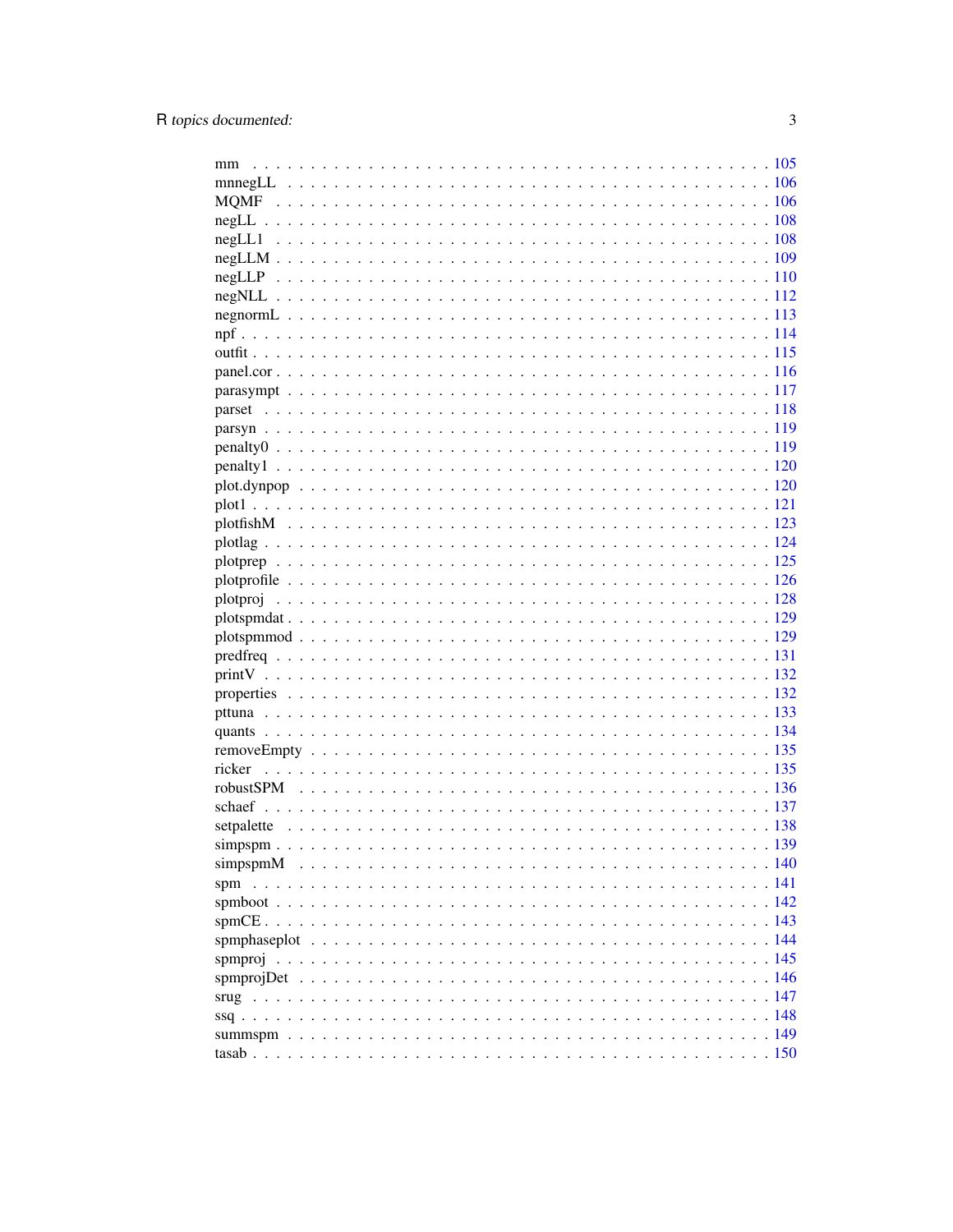# <span id="page-3-0"></span>4 abdul 20 abdul 20 abdul 20 abdul 20 abdul 20 abdul 20 abdul 20 abdul 20 abdul 20 abdul 20 abdul 20 abdul 20

abdat *abdat A list of fishery data for blacklip abalone*

# Description

A dataset of fishery data for blacklip abalone (*Haliotis rubra*) from part of the Tasmanian west coast for the years 1985 - 2008. It contains a data.frame containing the year, the catch, and the standardized CPUE from four statistical blocks of Tasmania's west coast combined. In particular, it can be used when fitting a surplus production model. Workable initial parameter values, before logtransformation might be:  $r = 0.4$ , K=9400, Binit=3400, sigma=0.05 for the Schaefer version, while these also work for the Fox model one could more efficiently use  $r=0.3$ ,  $K=12000$ , Binit=4000,  $sigma=0.05$ .

# Format

A data.frame of three columns

year the annual year in which the catches occurred

catch the reported landed catch in tonnes, to the nearest kilogram

cpue the standardized catch-per-unit-effort for this dive fishery

# Subjects

- Surplus Production Modelling, Schaefer and Fox models
- Model fitting using maximum likelihood
- Uncertainty examples

# Source

Catch data from Mundy, C. and J. McAllister (2019) Tasmanian abalone fishery assessment 2018, Institute for Marine and Antarctic Studies, University of Tasmania, 190p. ISBN: 978-1-925646- 46-7. The cpue data is an unpublished early attempt at standardizing the cpue data with respect to month, block, and diver. Many more details are now included in such analyses.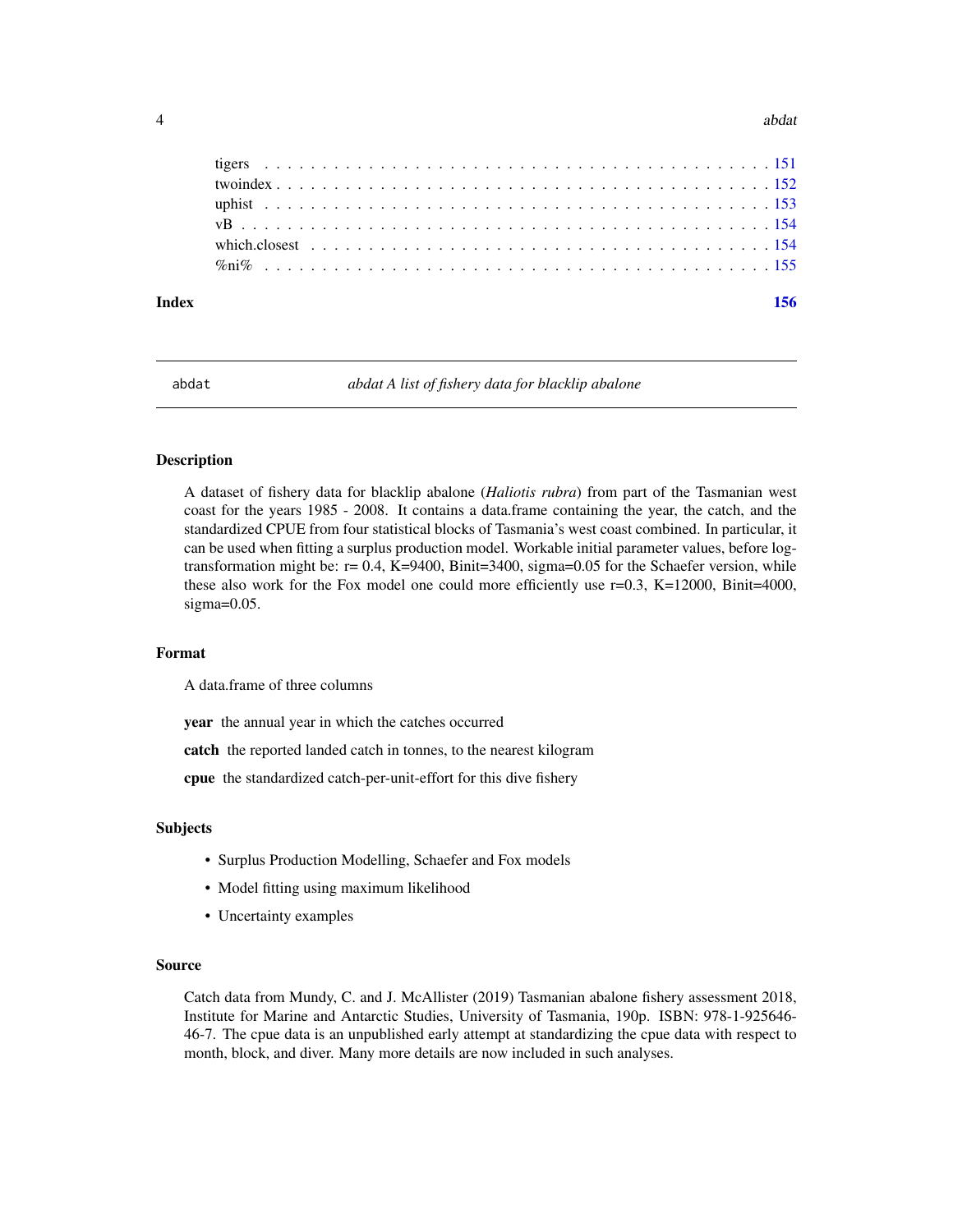# <span id="page-4-0"></span>addcontours 5

# Examples

```
data(abdat)
print(abdat)
oldpar <- par(no.readonly=TRUE)
plot(abdat$year,abdat$cpue, type="l",xlab="year",ylab="CPUE",
     panel.first=grid())
points(abdat$year,abdat$cpue,pch=16,cex=1.2)
par(oldpar)
```
addcontours *addcontours simplifies adding contours to an xy plot of points*

# Description

addcontours is used to add contours to a dense plot of xy points such as might be generated when conducting an analysis of the the uncertainty associated with a stock assessment, or other analysis using a bootstrap, a Bayesian MCMC, or even using asymptotic errors and sampling from a multivariate normal distribution. addcontours first uses the kde2d function from the MASS package to translate the density of points into 2-D kernal densities, and then searches through the resulting densities for those points that would identify approximate contours. Finally it calls the contour function to add the identified approximate contours to the xy plot.

# Usage

```
addcontours(
  xval,
 yval,
 xrange,
 yrange,
 ngrid = 100,
 control = c(0.5, 0.9),
 1wd = 1,
  col = 1)
```
# Arguments

| xval    | the vector of x-axis values, one half of the data pairs                                     |
|---------|---------------------------------------------------------------------------------------------|
| yval    | the vector of y-axis values, the other half of the data                                     |
| xrange  | the range of x-axis data included in the graph                                              |
| yrange  | the range of y-axis data included in the graph                                              |
| ngrid   | the number of subdivisions by which to split the data along each axis; defaults<br>to $100$ |
| contval | the contour values, defaults to those containing 50 and 90 percent i.e. $c(0.5, 0.9)$       |
| lwd     | the width of the contour lines, defaults=1                                                  |
| col     | the col of the contour lines, default=1                                                     |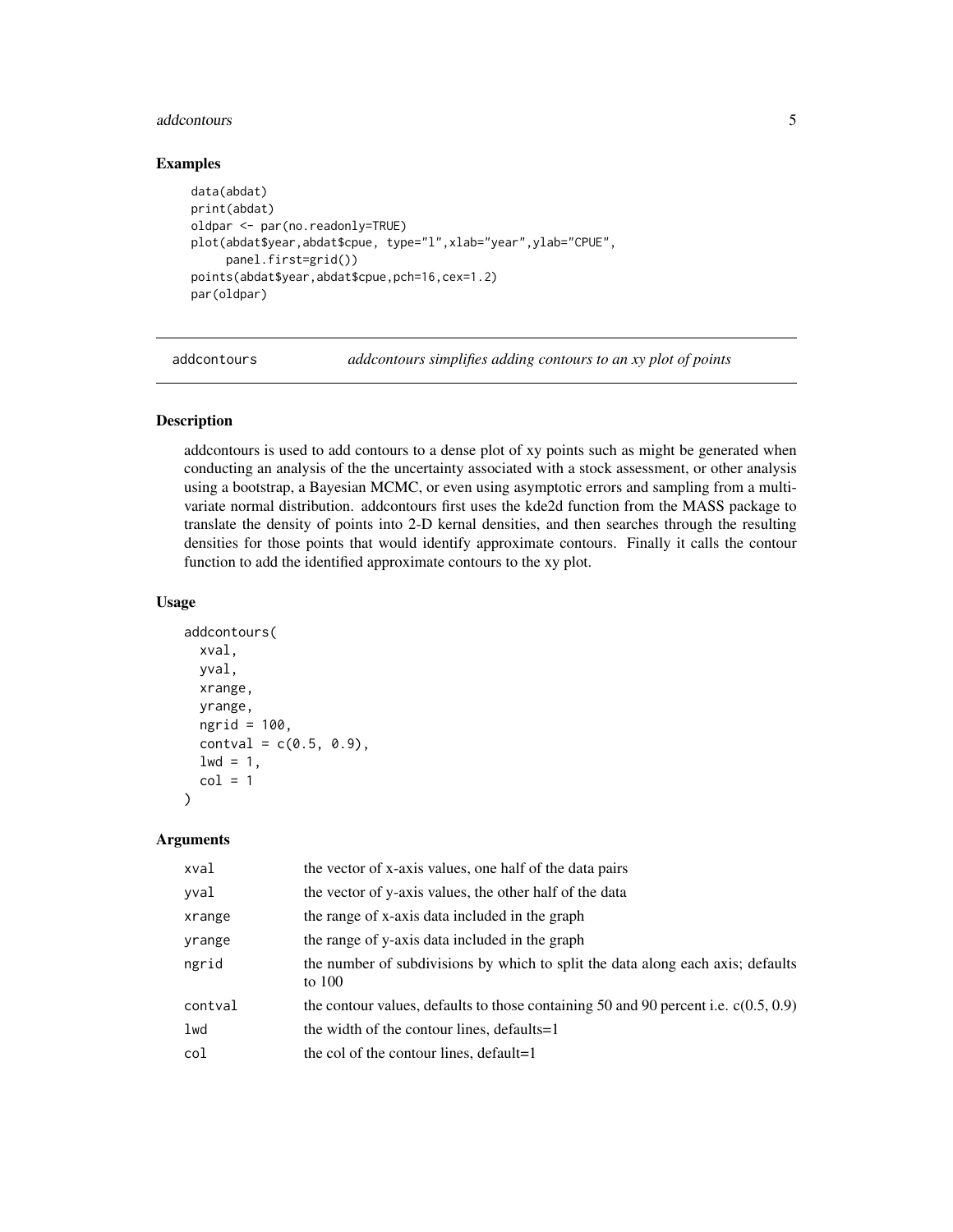# <span id="page-5-0"></span>Value

nothing but it does add contours to a plot of points

#### Examples

```
library(mvtnorm)
library(MASS)
data(abdat)
param <- log(c(r= 0.42,K=9400,Binit=3400,sigma=0.05))
bestmod <- nlm(f=negLL,p=param,funk=simpspm,indat=abdat,
              hessian=TRUE,logobs=log(abdat$cpue),
               typsize=magnitude(param),iterlim=1000)
optpar <- bestmod$estimate
vcov <- solve(bestmod$hessian) # solve inverts matrices
columns <- c("r","K","Binit","sigma")
N <- 1000 # the contours improve as N increases; try 5000
mvnpar <- matrix(exp(rmvnorm(N,mean=optpar,sigma=vcov)),
                 nrow=N,ncol=4,dimnames=list(1:N,columns))
xv <- mvnpar[,"K"]
yv <- mvnpar[,"r"]
# plotprep(width=6,height=5,newdev = FALSE)
plot(xv,yv,type="p") # use default 0.5 and 0.9 contours.
addcontours(xv,yv,range(xv),range(yv),lwd=2,col=2)
points(mean(xv),mean(yv),pch=16,cex=1.5,col=2)
```

| addlnorm | addlnorm estimates a log-normal distribution from output of hist |
|----------|------------------------------------------------------------------|
|          |                                                                  |

# Description

addlnorm estimates a log-normal distribution from the output of a histogram of a data set.

# Usage

```
addlnorm(inhist, xdata, inc = 0.01)
```
# Arguments

| inhist | is the output from a call to 'hist' (see examples)                                 |
|--------|------------------------------------------------------------------------------------|
| xdata  | is the data that is being plotted in the histogram.                                |
| inc    | defaults to a value of 0.01; is the fine grain increment used to define the normal |
|        | curve. The histogram breaks should be coarse grained relative to this.             |

#### Value

a 4 x N matrix of x and y values to be used to plot the fitted normal probability density function.Combined with estimates of mean(log(indata)) and log(sd(indata))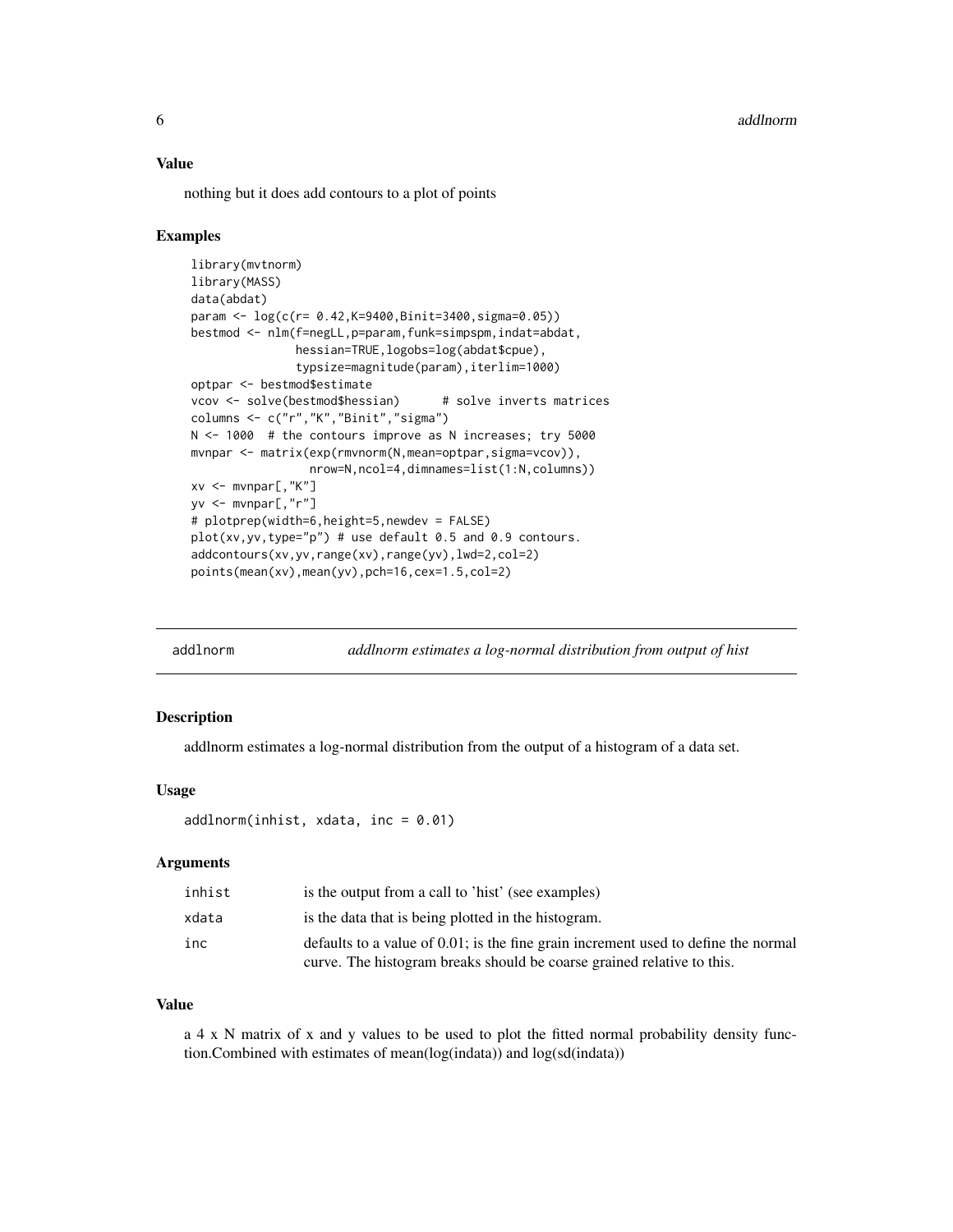# <span id="page-6-0"></span>addnorm **7**

# Examples

```
oldpar <- par(no.readonly=TRUE)
egdata <- rlnorm(200,meanlog=0.075,sdlog=0.5)
outh <- hist(egdata,main="",col=2,breaks=seq(0,8,0.2))
ans <- addlnorm(outh,egdata)
lines(ans[,"x"],ans[,"y"],lwd=2,col=4)
par(oldpar)
```
addnorm *addnorm adds a normal distribution to a histogram of a data set.*

# Description

addnorm adds a normal distribution to a histogram of a data set. This is generally to be used to illustrate whether log-transformation normalizes a set of catch or cpue data.

# Usage

addnorm(inhist, xdata, inc = 0.01)

# Arguments

| inhist | is the output from a call to 'hist' (see examples)                                 |
|--------|------------------------------------------------------------------------------------|
| xdata  | is the data that is being plotted in the histogram.                                |
| inc    | defaults to a value of 0.01; is the fine grain increment used to define the normal |
|        | curve. The histogram breaks should be coarse grained relative to inc.              |

# Value

a list with a vector of 'x' values and a vector of 'y' values (to be used to plot the fitted normal probability density function), and a vector called 'stats' containing the mean and standard deviation of the input data

```
oldpar <- par(no.readonly=TRUE)
x \le - rnorm(1000, mean=5, sd=1)
#plotprep(height=6,width=4,newdev=FALSE)
par(mfrow= c(1,1),mai=c(0.5,0.5,0.3,0.05))
par(cex=0.75, mgp=c(1.5,0.35,0), font.axis=7)
outH <- hist(x,breaks=25,col=3,main="")
nline <- addnorm(outH,x)
lines(nline$x,nline$y,lwd=3,col=2)
print(nline$stats)
par(oldpar)
```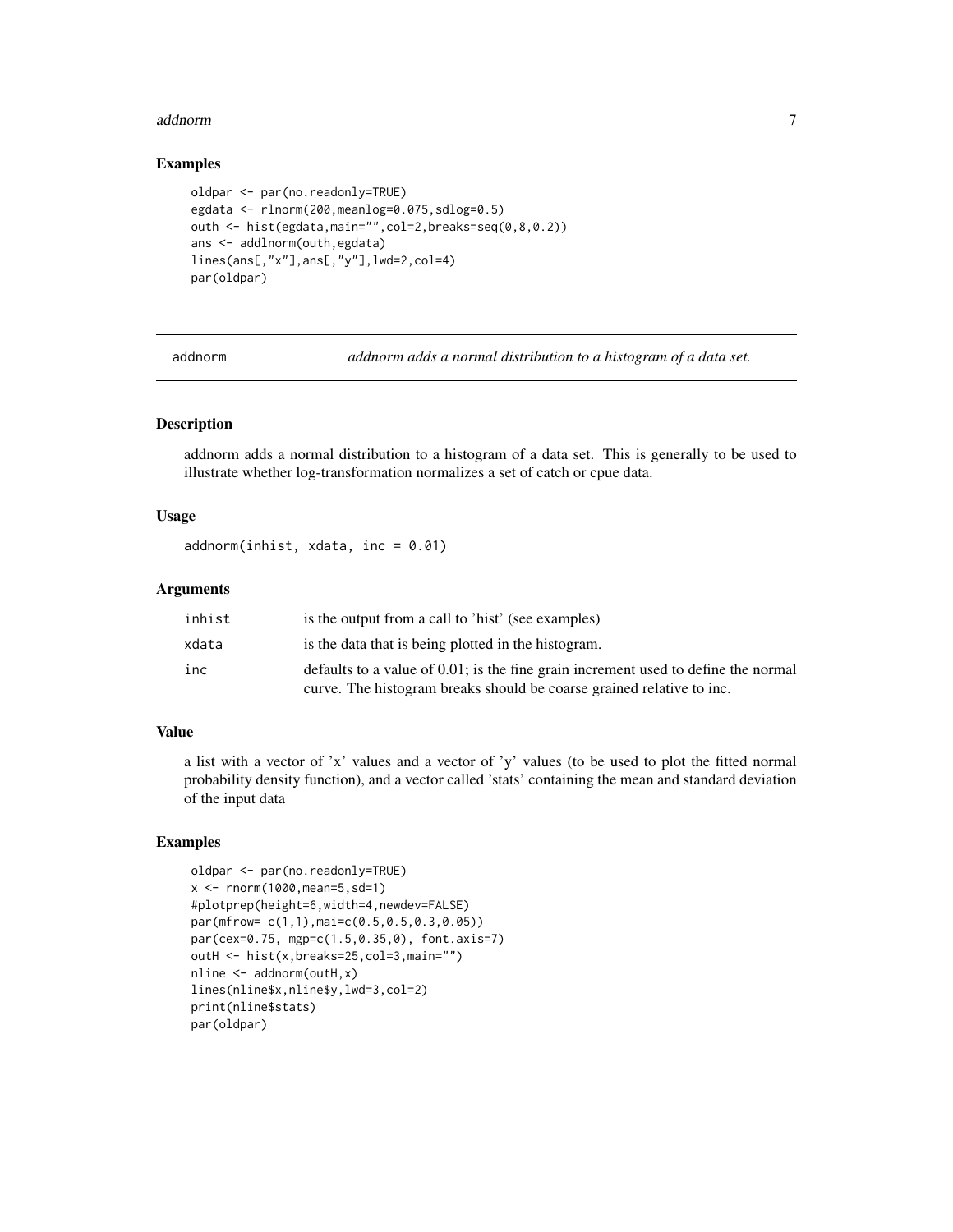<span id="page-7-0"></span>

aicbic calculates and returns the AIC and BIC using the standard definitions. It defaults to assuming that negative log- likelihoods have been used in the model fitting, but provides the option of having used SSQ (set nLL to FALSE). If using SSQ it uses Burnham and Anderson's (2002) definition but sets BIC to NA. aicbic can recognize the outputs from optim, nlm, and nlminb.

# Usage

aicbic(model, dat, nLL = TRUE)

# Arguments

| model | the optimum model fitted by either optim, nlm, or nlminb                                                     |
|-------|--------------------------------------------------------------------------------------------------------------|
| dat   | the data set used in the modelling, or just n the number of observations; it can<br>distinguish between them |
| nLL   | uses negative log-likelihood? default=TRUE                                                                   |

# Value

a vector of four numbers, AIC first, then BIC, then negLL or SSQ, depending on nLL, then number of parameters p

# References

Burnham, K.P. and D.R. Anderson (2002) *Model Selection and Inference. A Practical Information-Theoretic Approach.* Second Edition Springer-Verlag, New York. 488 p.

```
data(blackisland); bi <- blackisland
param <- c(Linf=170.0,K=0.3,sigma=4.0)
modelvb <- nlm(f=negNLL,p=param,funk=fabens,observed=bi$dl,indat=bi,
               initL="l1",delT="dt") # could have used the defaults
aicbic(modelvb,blackisland) # 588.3382 596.3846 291.1691 3
```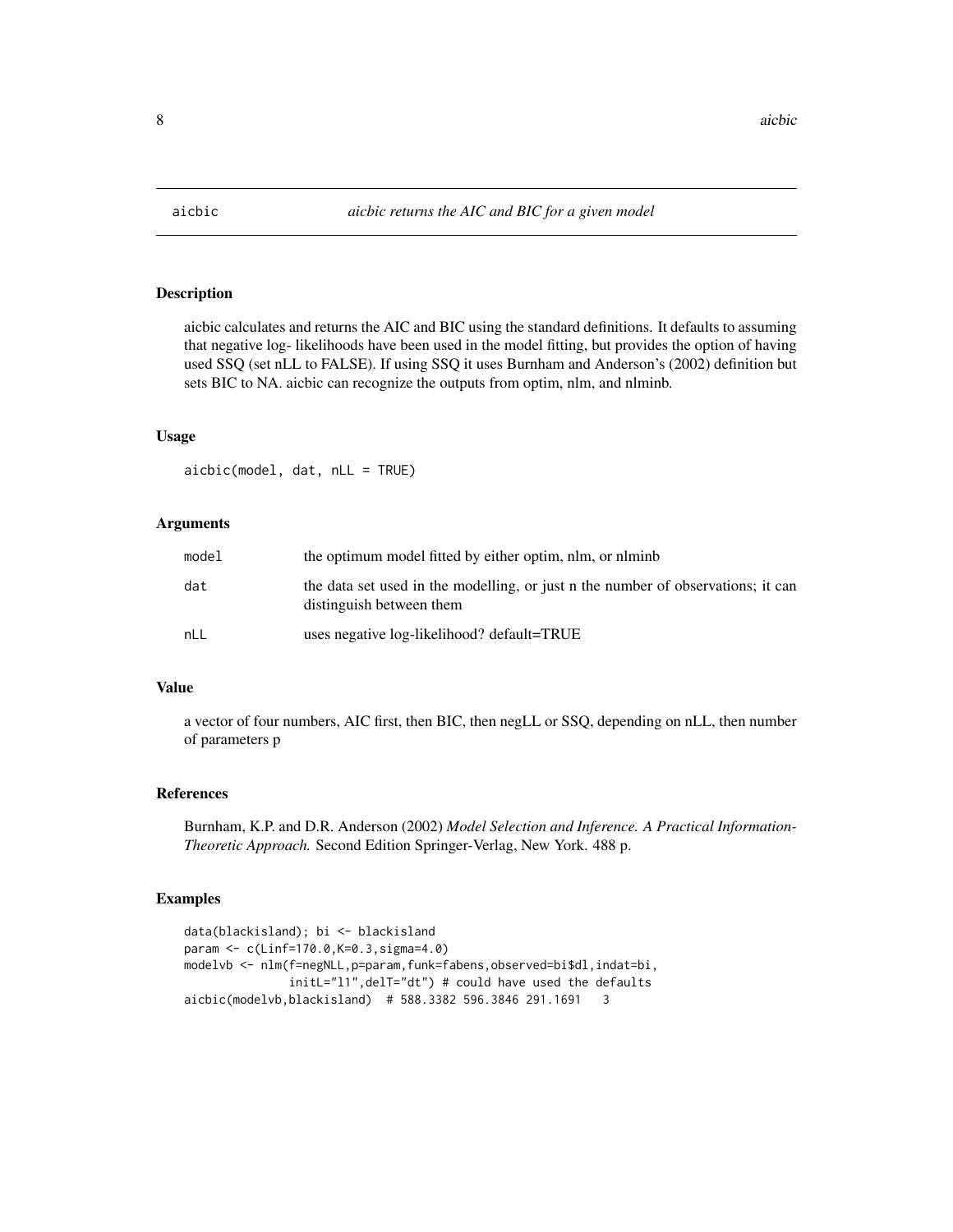<span id="page-8-0"></span>

altnegLL calculates negLLM using the simplification from Haddon (2011) using the ssq calculated within the function spm

#### Usage

altnegLL(inp, indat)

# Arguments

| inp   | a vector of model parameters (r, K, Binit)                 |
|-------|------------------------------------------------------------|
| indat | a matrix with at least columns 'year', 'catch', and 'cpue' |

# Value

a single value, the negative log-likelihood

#### Examples

```
data(dataspm)
pars <- log(c(r=0.2,K=6000,Binit=2800,sigma=0.2))
ans <- fitSPM(pars,fish=dataspm,schaefer=TRUE,maxiter=1000)
outfit(ans)
altnegLL(ans$estimate,dataspm) # should be -12.12879
```
bce *bce Baranov catch equation*

# Description

bce the Baranov Catch Equation. The total mortality of fish in an exploited population is made up of fish being killed by fishing and others dying naturally. We use the bce to estimate the catch (those killed by fishing). The bce has value because some fish that would be expected to die naturally can be expected to be caught and killed by fishing so estimating the catch is slightly more complex than numbers of fish available times the harvest rate, Nt x Ht. It is invariably better to use the Baranov Catch Equation when calculating the expected catches.

# Usage

bce(M, Fat, Nt, ages)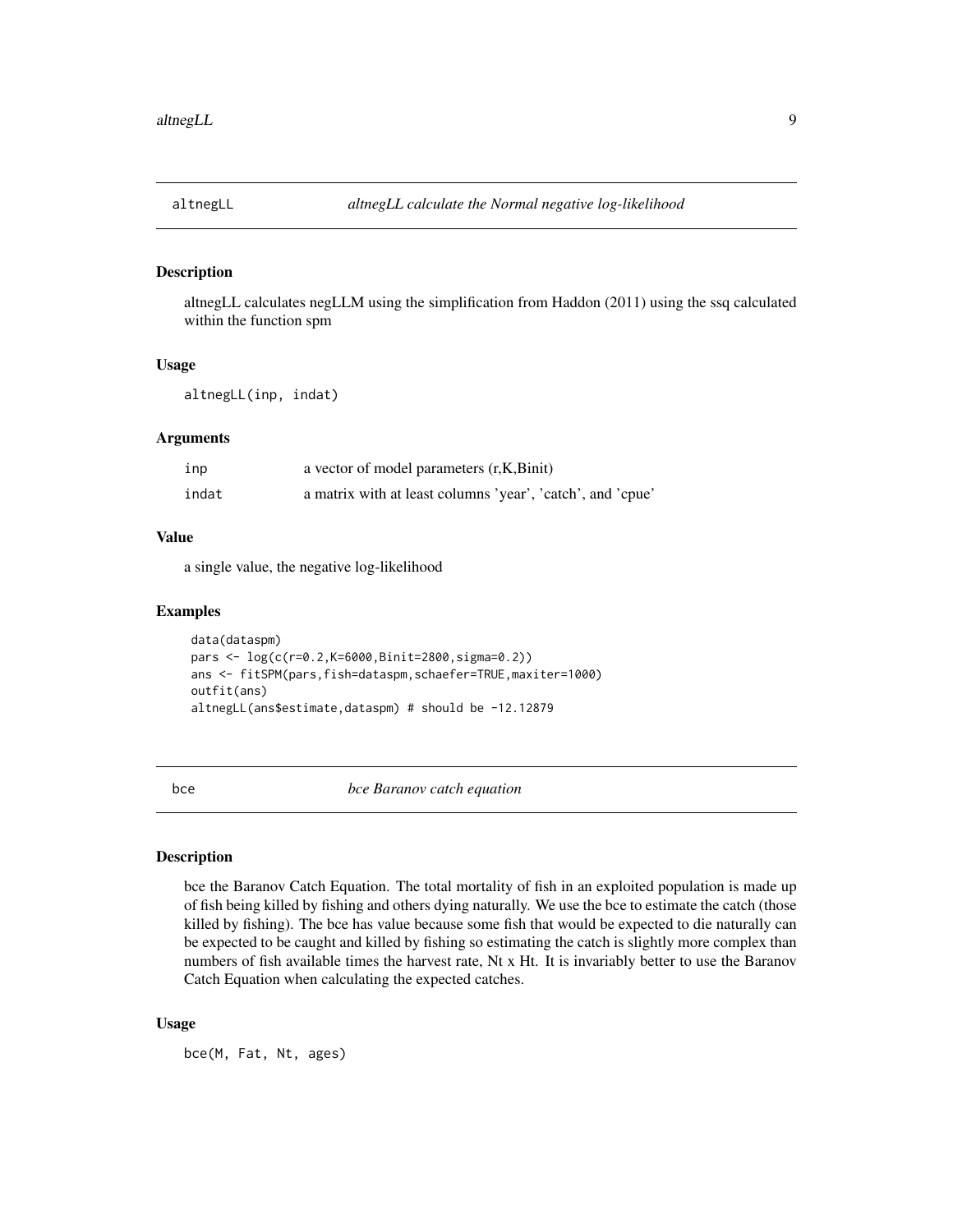# <span id="page-9-0"></span>Arguments

| M    | instantaneous rate of natural mortality, assumed constant                                                                                                                                             |
|------|-------------------------------------------------------------------------------------------------------------------------------------------------------------------------------------------------------|
| Fat  | a vector of age-specific instantaneous rates of fishing mortality over the time<br>period t, this is usually estimated by multiplying the fully selected F by the<br>selectivity/availability at age. |
| Nt   | The population numbers-at-age at the start of time t                                                                                                                                                  |
| ages | the ages 0: maxage used in the calculations                                                                                                                                                           |

# Value

a matrix of surviving numbers-at age, total mortality-at-age, and catch-at-age

# Examples

```
age <- 0:25
Ft <- -log(1 - 0.2) # harvest rate of 0.2
Faa <- rep(Ft,length(age))
M < -0.12Nt <- 1000
bce(M,Fat=Faa,Nt,ages=age) # should give 188.8862
```
bh *bh represents one version of Beverton-Holt recruitment*

# Description

bh implements the Beverton-Holt stock recruitment equation  $R = aB/(b + B)$ , where R is the recruitment, a and b are the parameters and B is the spawning biomass. a is the maximum recruitment level and b is the biomass required to generate 0.5 x maximum recruitment

# Usage

bh(p, B)

# Arguments

| a vector of the a and b parameters                         |
|------------------------------------------------------------|
| a vector, possibly of length 1, of spawning biomass levels |

# Value

a vector, the same length as B, of the predicted recruitment(s)

```
B < -1:3000rec <- bh(c(1000,200),B)
plot1(B,rec,xlab="SpB",ylab="Recruitment",lwd=2)
```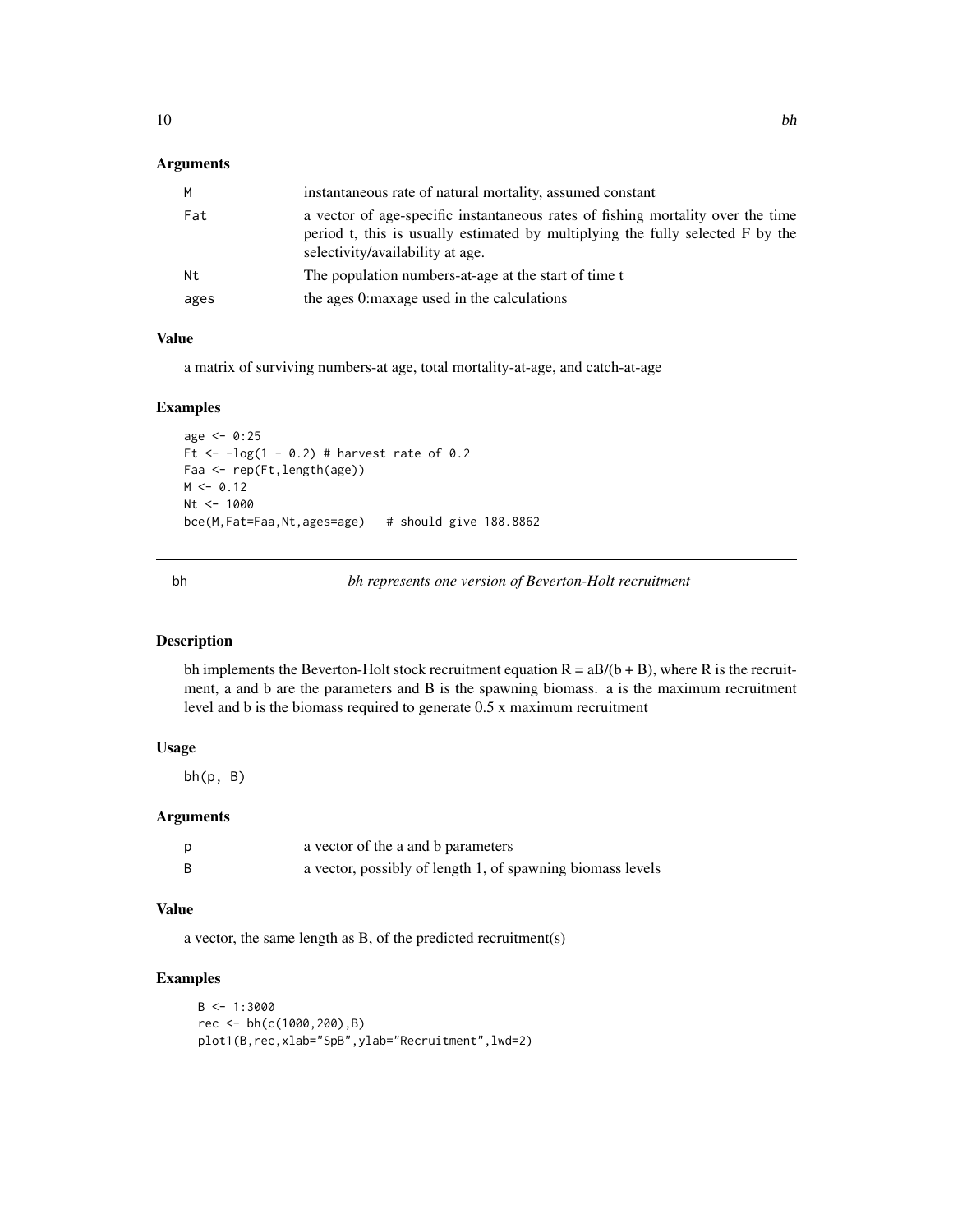<span id="page-10-0"></span>

A 108 x 4 data.frame containing dt, the time in years between tagging and recapture, l1 the shell length at tagging, and l2, the length at recapture, with the growth increment, dl as the last column. This data can be used to estimate the growth characteristics of abalone from the Black Island site, which is on the south west coast of Tasmania, Australia. The mean time interval between tagging and recapture is 1 year and 1 week, 1.02 years, which reflects the practical problems of taking a vessel around the bottom of Tasmania, where it is essential to wait on suitable weather for such sub-tidal field work.

# Format

A data.frame of four columns

- dt the time between tagging and recapture, in years
- l1 the shell length when tagged in mm
- l2 the shell length at recapture in mm
- dl the growth increment between tagging and recapture in mm; there are zero values.

# Subjects

- Tagging data
- Estimation of individual growth
- Binomial likelihoods
- Faben's version of the von Bertalanffy curve

# Source

Thanks to Dr Craig Mundy and the abalone team at the Institute of Marine and Antarctic Studies, of the University of Tasmania for the use of this data.

```
data(blackisland)
print(head(blackisland,20))
oldpar <- par(no.readonly=TRUE)
plot(blackisland$l1,blackisland$dl,type="p",pch=16,
xlab="Initial Length mm",ylab="Growth Increment mm",
panel.first=grid())
abline(h=0)
par(oldpar)
```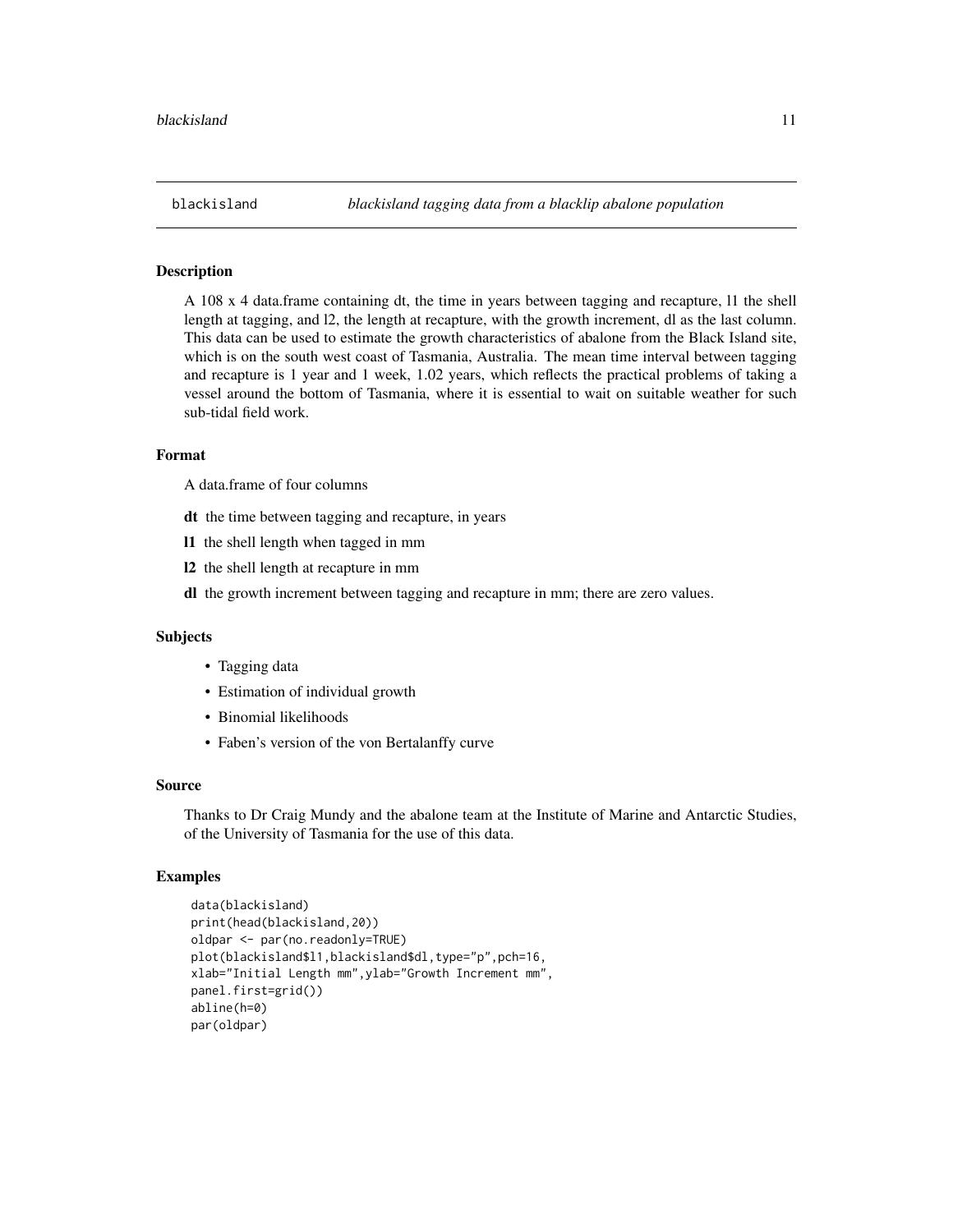<span id="page-11-0"></span>

bracket scans through a series of predicted values for the location of a target value of the y-axis and returns the two y values that bracket the target, perhaps finding the values closest to 0.5 in a vector between 0 and 1. It also returns the x-axis values that gave rise to the two values bracketing the target, and finally returns the target. For example, imagine generating the proportion mature for a given length of fish using an equation for which there was no analytical solution to what the value of the L50 or the inter-quartile distance was. Bracket can find the two lengths that generate proportions just below 0.5 and just above. It does not matter if, by chance, the target is one of those y-axis values.

# Usage

bracket(x, yaxis, xaxis)

# Arguments

|       | the target predicted value of interest                     |
|-------|------------------------------------------------------------|
| vaxis | the predicted values reflecting the xaxis values           |
| xaxis | the series of values used to generate the predicted values |

# Value

a vector of 5 values, left, right, bottom, top and target

#### See Also

linter

```
L = \text{seq}(60, 160, 1)p=c(a=0.075,b=0.075,c=1.0,alpha=100)
asym <- srug(p=p,sizeage=L) # Schnute and Richards unified growth curve
L25 <- linter(bracket(0.25,asym,L))
L50 <- linter(bracket(0.5,asym,L))
L75 <- linter(bracket(0.75,asym,L))
ans <- c(L25,L50,L75,L50-L25,L75-L50)
{cat(" L25 L50 L75 L50-L25 L75-L50 \n")
cat(round(ans,4),"\n")}
```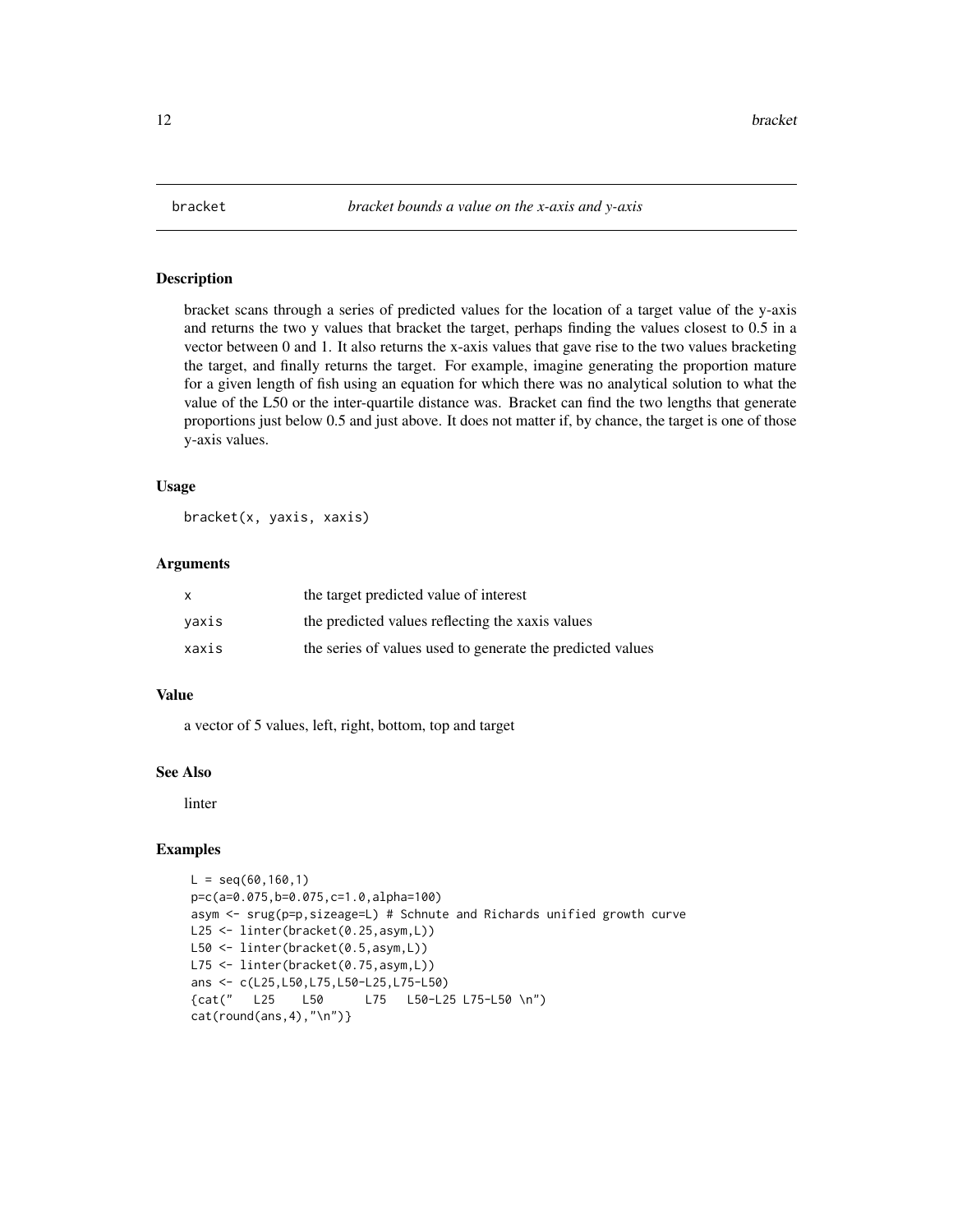<span id="page-12-0"></span>

calcprior is used to include a prior probability into Bayesian calculations. calcprior is a template for generating such priors. The default given here is to return a constant small number for the prior probability, it needs to sum to 1.0 across the replicates returned by do\_MCMC. If non-uniform priors are required write a different function and in do\_MCMC point priorcalc at it. Whatever function you define needs to have the same input parameters as this calcprior, i.e. the parameters and N. If something else if required then do\_MCMC will need modification in the two places where priorcalc is used. Alternatively, the ellipsis, ..., might be used.

# Usage

calcprior(pars, N)

# Arguments

| pars | the parameters of the model being examined by the MCMC                     |
|------|----------------------------------------------------------------------------|
| N    | the number of replicate parameter vectors to be returned from do MCMC, re- |
|      | member to include the burn-in replicates                                   |

# Value

the sum of a vector of small constant values to act as priors.

# Examples

```
param <- log(c(0.4,9400,3400,0.05))
calcprior(pars=param,N=20000) # should give -39.61395
```
chapter2 *chapter2 The 15 R-code chunks from A Non-Introduction to R*

# Description

chapter2 contains no active function but rather acts as a repository for the various example code chunks found in chapter2. There are 15 r-code chunks in chapter2.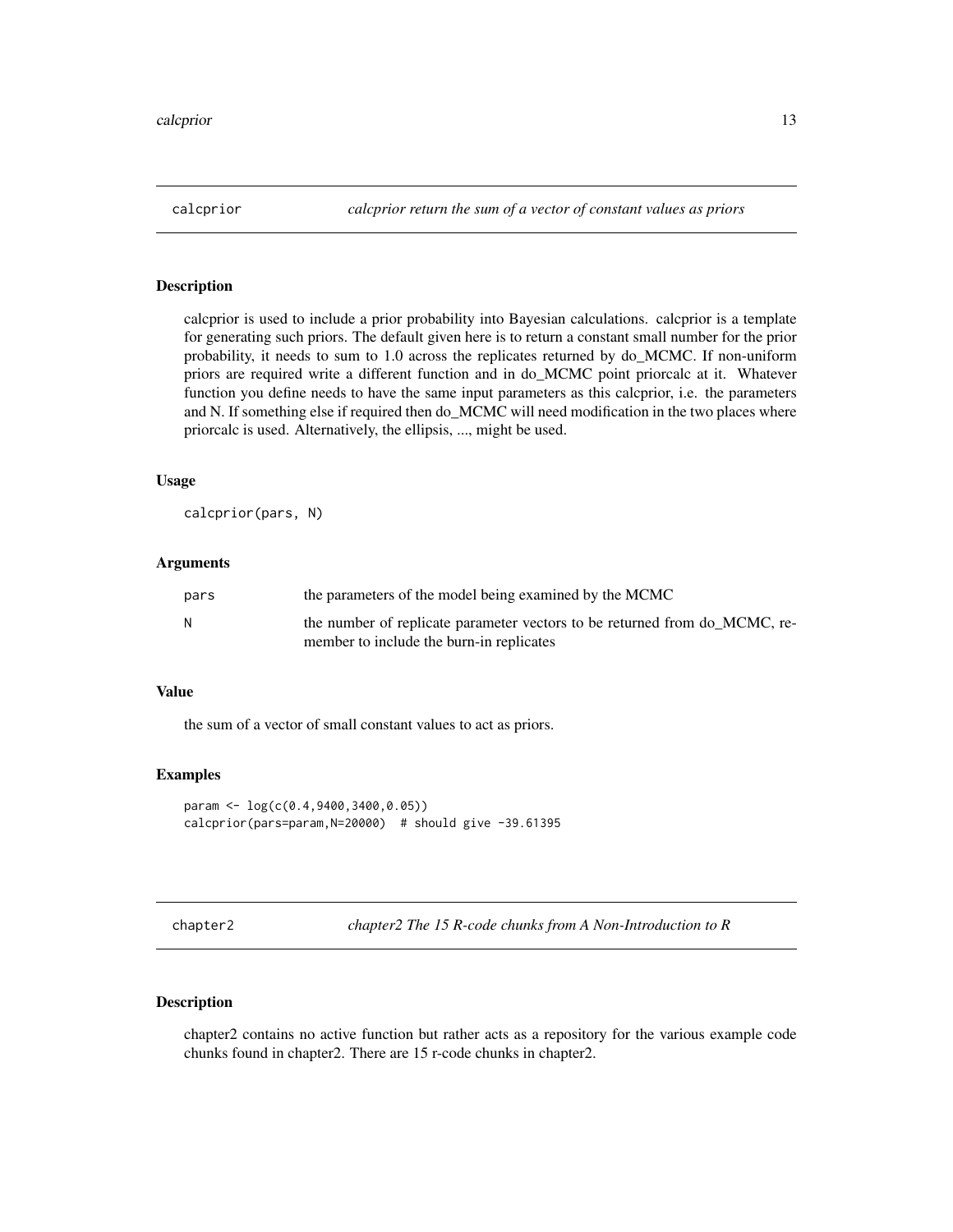```
## Not run:
# All the example code from # A Non-Introduction to R
### Using Functions
# R-chunk 1 Page 18
#make a function called countones2, don't overwrite original
countones2 <- function(x) return(length(which(x == 1))) # or
countones3 <- function(x) return(length(x[x == 1]))
vect \leq c(1, 2, 3, 1, 2, 3, 1, 2, 3) # there are three ones
countones2(vect) # should both give the answer: 3
countones3(vect)
set.seed(7100809) # if repeatability is desirable.
matdat <- matrix(trunc(runif(40)*10),nrow=5,ncol=8)
matdat #a five by eight matrix of random numbers between 0 - 9apply(matdat,2,countones3) # apply countones3 to 8 columns
apply(matdat,1,countones3) # apply countones3 to 5 rows
# R-chunk 2 Page 19
 #A more complex function prepares to plot a single base graphic
 #It has the syntax for opening a window outside of Rstudio and
 #defining a base graphic. It includes oldpar<-par(no.readonly=TRUE)
 #which is returned invisibly so that the original 'par' settings
 #can be recovered using par(oldpar) after completion of your plot.
plotprep2 <- function(plots=c(1,1),width=6, height=3.75,usefont=7,
                      newdev=TRUE) {
  if ((names(dev.cur()) %in% c("null device","RStudioGD")) &
      (newdev)) {
    dev.new(width=width,height=height,noRStudioGD = TRUE)
  }
  oldpar <- par(no.readonly=TRUE) # not in the book's example
  par(mfrow=plots,mai=c(0.45,0.45,0.1,0.05),oma=c(0,0,0,0))
  par(cex=0.75,mgp=c(1.35,0.35,0),font.axis=usefont,font=usefont,
      font.lab=usefont)
  return(invisible(oldpar))
} # see ?plotprep; see also parsyn() and parset()
### Random Number Generation
# R-chunk 3 pages 20 - 21
#Examine the use of random seeds.
seed <- getseed() # you will very likely get different naswers
set.seed(seed)
round(rnorm(5),5)
set.seed(123456)
round(rnorm(5),5)
set.seed(seed)
round(rnorm(5),5)
```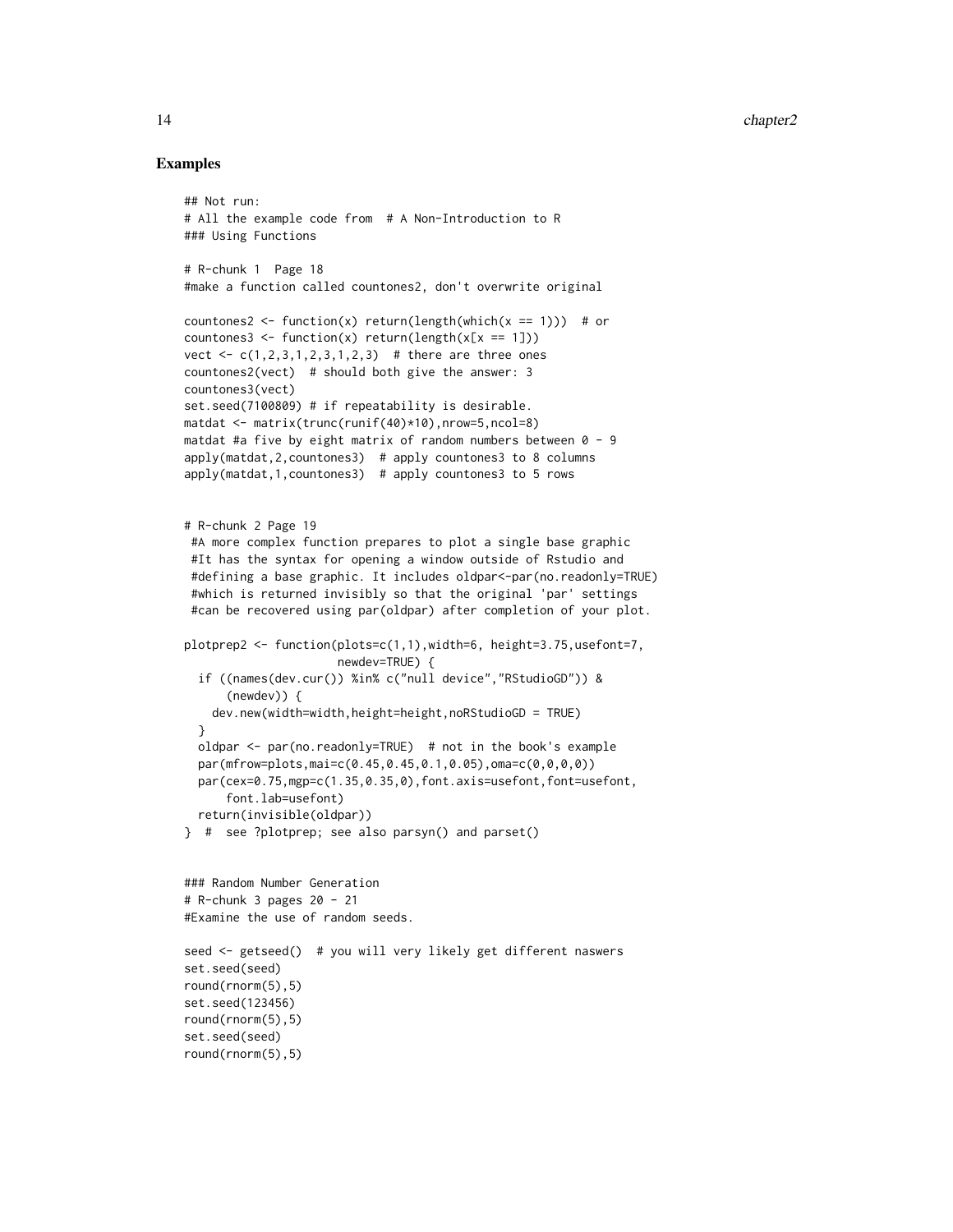# chapter2 15

```
### Plotting in R
# R-chunk 4 page 22
#library(MQMF) # The development of a simple graph see Fig. 2.1
#The statements below open the RStudio graphics window, but opening
#a separate graphics window using plotprep is sometimes clearer.
data("LatA") #LatA = length at age data; try properties(LatA)
#plotprep(width=6.0,height=5.0,newdev=FALSE) #unhash for external plot
oldpar <- par(no.readonly=TRUE) # not in the book's example
setpalette("R4") #a more balanced, default palette see its help
par(mfrow=c(2,2),mai=c(0.45,0.45,0.1,0.05)) # see ?parsyn
par(cex=0.75, mgp=c(1.35,0.35,0), font.axis=7,font=7,font.lab=7)
hist(LatA$age) #examine effect of different input parameters
hist(LatA$age,breaks=20,col=3,main="") # 3=green #try ?hist
hist(LatA$age,breaks=30,main="",col=4) # 4=blue
hist(LatA$age, breaks=30,col=2, main="", xlim=c(0,43), #2=red
     xlab="Age (years)",ylab="Count")
par(oldpar) # not in the book's example
### Dealing with Factors
# R-chunk 5 pages 23 - 24
#Dealing with factors/categories can be tricky
DepCat <- as.factor(rep(seq(300,600,50),2)); DepCat
try(5 * DepCat[3], silent=FALSE) #only returns NA and a warning!
as.numeric(DepCat) # returns the levels not the original values
as.numeric(levels(DepCat)) #converts 7 levels not the replicates
DepCat <- as.numeric(levels(DepCat))[DepCat] # try ?facttonum
#converts replicates in DepCat to numbers, not just the levels
5 * DepCat[3] # now treat DepCat as numeric
DepCat <- as.factor(rep(seq(300,600,50),2)); DepCat
facttonum(DepCat)
## Writing Functions
# R-chunk 6 page 25
#Outline of a function's structure
functionname <- function(argument1, fun,...) {
 # body of the function
  #
 # the input arguments and body of a function can include other
 # functions, which may have their own arguments, which is what
 # the ... is for. One can include other inputs that are used but
 # not defined early on and may depend on what function is brought
 # into the main function. See for example negLL(), and others
 answer \leq fun(argument1) + 2
 return(answer)
} # end of functionname
functionname(c(1,2,3,4,5),mean) # = mean(1,2,3,4,5)= 3 + 2 = 5### Simple Functions
# R-chunk 7 page 26
```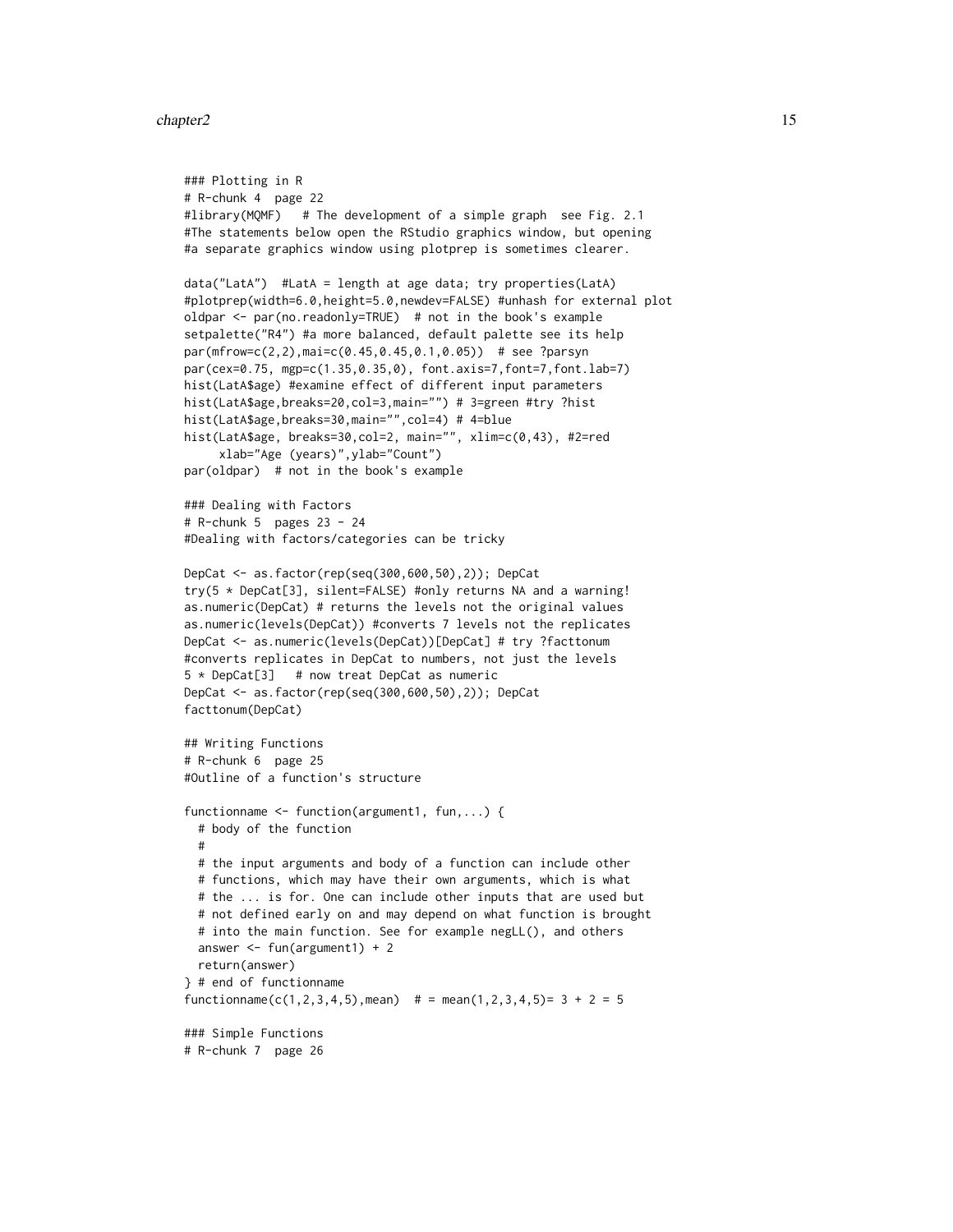```
# Implement the von Bertalanffy curve in multiple ways
ages <-1:20nages <- length(ages)
Linf <- 50; K <- 0.2; t0 <- -0.75
# first try a for loop to calculate length for each age
loopLt <- numeric(nages)
for (ag in ages) loopLt[ag] <- Linf * (1 - exp(-K * (ag - t0)))
# the equations are automatically vectorized so more efficient
vecLt <- Linf * (1 - exp(-K * (ages - t0))) # or we can convert
# the equation into a function and use it again and again
vB <- function(pars,inages) { # requires pars=c(Linf,K,t0)
  Lt \leftarrow pars[1] \star (1 - exp(-pars[2] \star (inages - pars[3])))
  return(Lt)
}
funLt <- vB(c(Linf,K,t0),ages)
ans <- cbind(ages, funLt, vecLt, loopLt)
# R-chunk 8 page 26 - code not shown in book.
# Tabulate the ans from chunk 7
library(knitr) # needed for the function knitr - pretty tables
kable(halftable(ans,yearcol="ages",subdiv=2),digits=c(0,3,3,3,0,3,3,3))
# R-chunk 9 page 27
#A vB function with some input error checking
vB <- function(pars,inages) { # requires pars=c(Linf,K,t0)
  if (is.numeric(pars) & is.numeric(inages)) {
   Lt <- pars[1] \star (1 - exp(-pars[2] \star (inages - pars[3])))
  } else { stop(cat("Not all input values are numeric! \n")) }
  return(Lt)
}
param <- c(50, 0.2,"-0.75")
funLt <- vB(as.numeric(param),ages) #try without the as.numeric
halftable(cbind(ages,funLt))
### Scoping of Objects
# R-chunk 10 page 29
# demonstration that the globel environment is 'visible' inside a
# a function it calls, but the function's environment remains
# invisible to the global or calling environment
vBscope <- function(pars) { # requires pars=c(Linf,K,t0)
  rhside \leftarrow (1 - exp(-pars[2] \star (ages - pars[3])))
  Lt \leq pars[1] \star rhside
  return(Lt)
}
ages <- 1:10; param <- c(50,0.2,-0.75)
vBscope(param)
```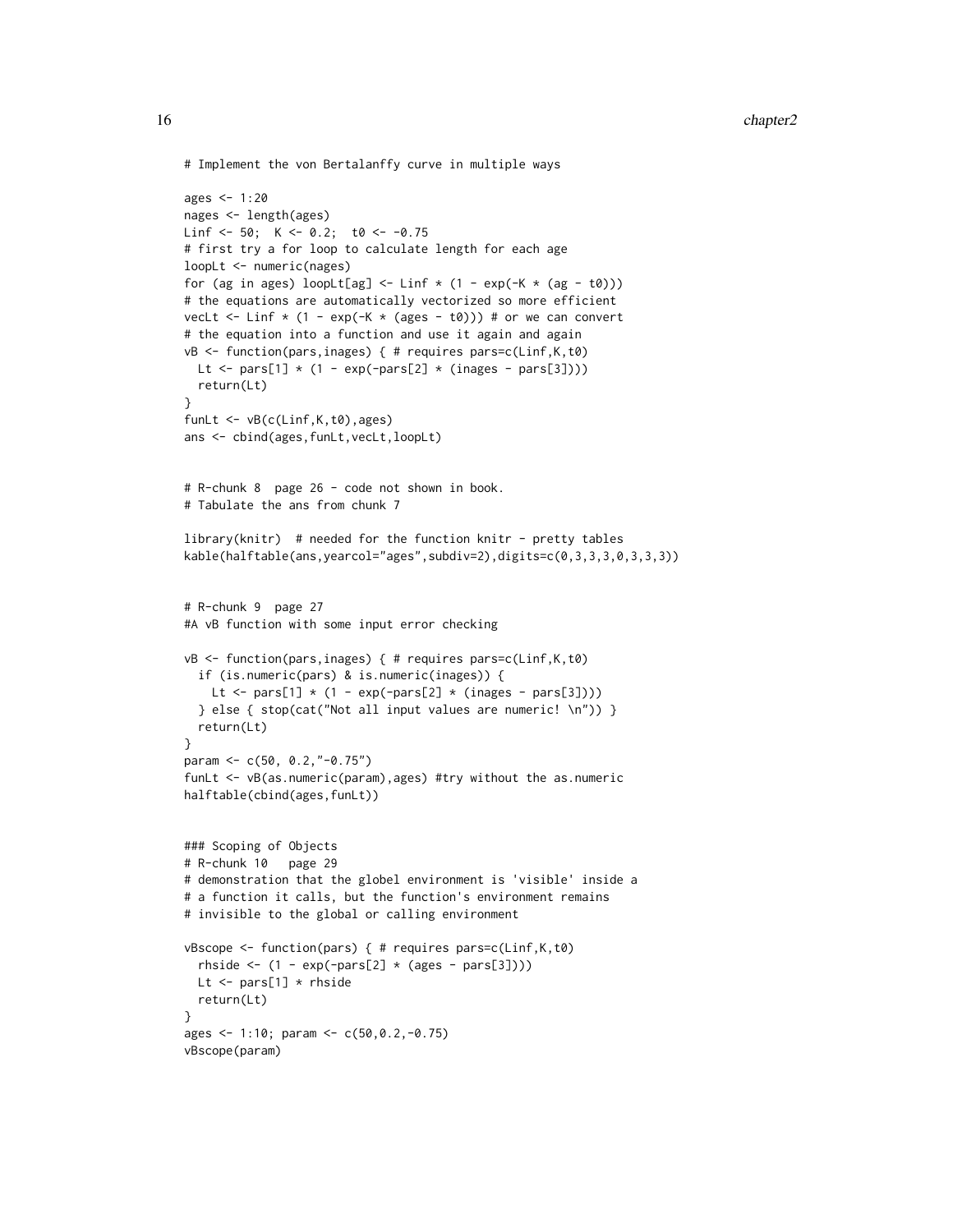# <span id="page-16-0"></span>chapter3 17

```
try(rhside) # note the use of try() which can trap errors ?try
### Function Inputs and Outputs
# R-chunk 11 page 30
#Bring the data-set schaef into the working of global environment
data(schaef)
# R-chunk 12 page 30 Table 2.2 code not shown
#Tabulate the data held in schaef. Needs knitr
kable(halftable(schaef,yearcol="year",subdiv=2),digits=c(0,0,0,4))
# R-chunk 13 page 30
#examine the properties of the data-set schaef
class(schaef)
a <- schaef[1:5,2]
b <- schaef[1:5,"catch"]
c <- schaef$catch[1:5]
cbind(a,b,c)
mschaef <- as.matrix(schaef)
mschaef[1:5,"catch"] # ok
d <- try(mschaef$catch[1:5]) #invalid for matrices
d # had we not used try()eveerything would have stopped.
# R-chunk 14 page 31
#Convert column names of a data.frame or matrix to lowercase
dolittle <- function(indat) {
  indat1 <- as.data.frame(indat)
  colnames(indat) <- tolower(colnames(indat))
  return(list(dfdata=indat1,indat=as.matrix(indat)))
} # return the original and the new version
colnames(schaef) <- toupper(colnames(schaef))
out <- dolittle(schaef)
str(out, width=63, strict.width="cut")
# R-chunk 15 page 32
#Could have used an S3 plot method had we defined a class Fig.2.2
plotspmdat(schaef) # examine the code as an eg of a custom plot
## End(Not run)
```
chapter3 *chapter3 The 27 R-code chunks from Simple Population Models*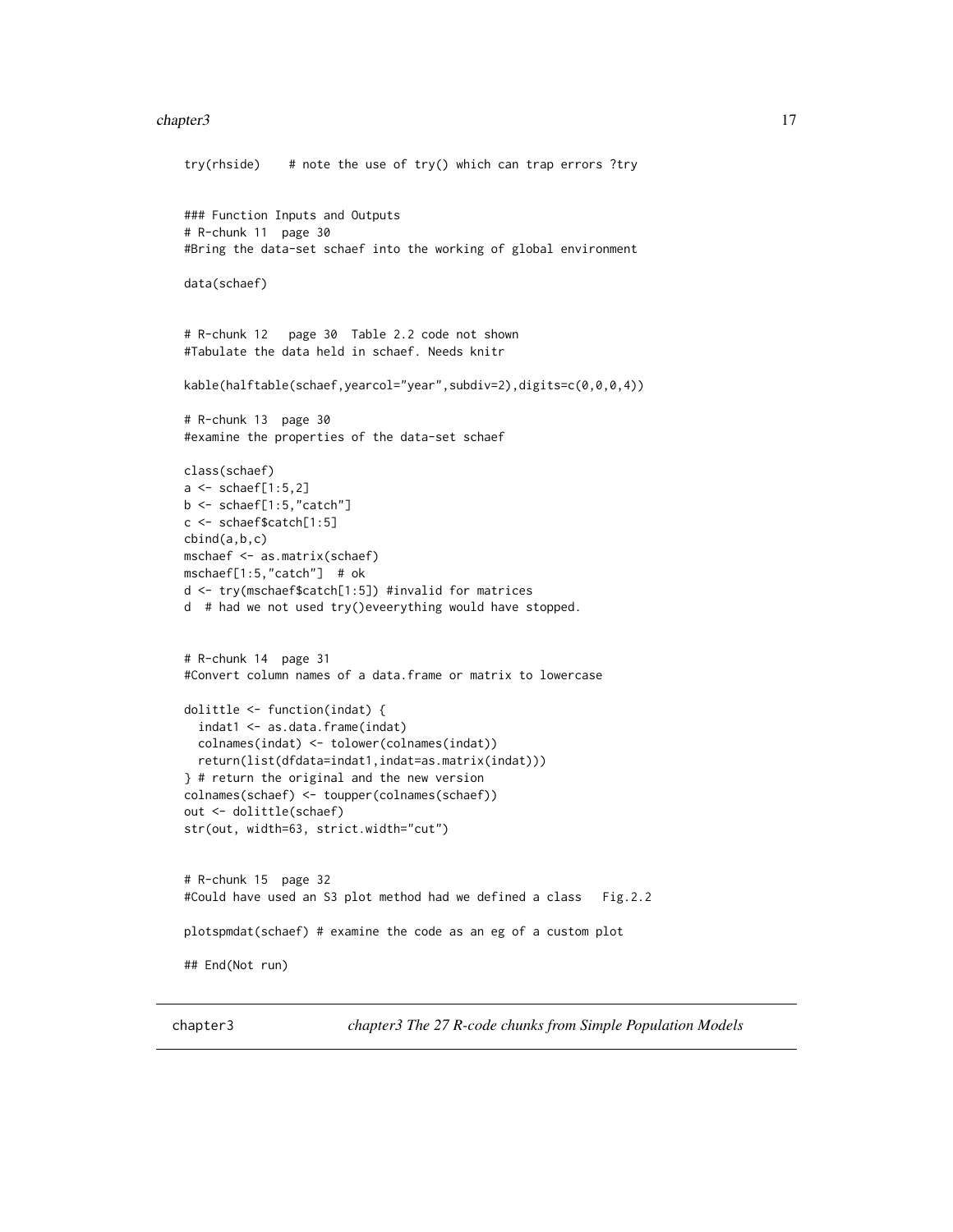chapter3 is not an active function but rather acts as a repository for the various example code chunks found in chapter3. There are 27 r-code chunks in chapter3.

# Examples

```
## Not run:
### The Discrete Logistic Model
# R-chunk 1 page 36
# Code to produce Figure 3.1. Note the two one-line functions
surprod <- function(Nt,r,K) return((r*Nt)*(1-(Nt/K)))
densdep <- function(Nt,K) return((1-(Nt/K)))
r \le -1.2; K \le -1000.0; Nt \le -100(10, 1000, 10)oldpar <- par(no.readonly=TRUE) # this line not in book
# plotprep(width=7, height=5, newdev=FALSE)
par(mfrow=c(2,1),mai=c(0.4,0.4,0.05,0.05),oma=c(0.0,0,0.0,0.0))
par(cex=0.75, mgp=c(1.35,0.35,0), font.axis=7,font=7,font.lab=7)
plot1(Nt,surprod(Nt,r,K),xlab="Population Nt",defpar=FALSE,
      ylab="Production")
plot1(Nt,densdep(Nt,K),xlab="Population Nt",defpar=FALSE,
     ylab="Density-Dependence")
par(oldpar) # this line not in book
### Dynamic Behaviour
# R-chunk 2 page 38
#Code for Figure 3.2. Try varying the value of rv from 0.5-2.8
yrs <- 100; rv=2.8; Kv <- 1000.0; Nz=100; catch=0.0; p=1.0
ans <- discretelogistic(r=rv,K=Kv,N0=Nz,Ct=catch,Yrs=yrs,p=p)
avcatch <- mean(ans[(yrs-50):yrs,"nt"],na.rm=TRUE) #used in text
label <- paste0("r=",rv," K=",Kv," Ct=",catch, " N0=",Nz," p=",p=p)
oldpar <- par(no.readonly=TRUE) # this line not in book
plot(ans, main=label, cex=0.9, font=7) #Schaefer dynamics
par(oldpar) # this line not in book
# R-chunk 3 page 39
#run discrete logistic dynamics for 600 years
yrs=600
ans <- discretelogistic(r=2.55,K=1000.0,N0=100,Ct=0.0,Yrs=yrs)
# R-chunk 4 page 40, code not in the book
#tabulate the last 30 years of the dynamics needs knitr
library(knitr)
kable(halftable(ans[(yrs-29):yrs,],yearcol="year",subdiv=3),digits=c(0,1,1,0,1,1,0,1,1))
```
### Finding Boundaries between Behaviours. # R-chunk 5 page 40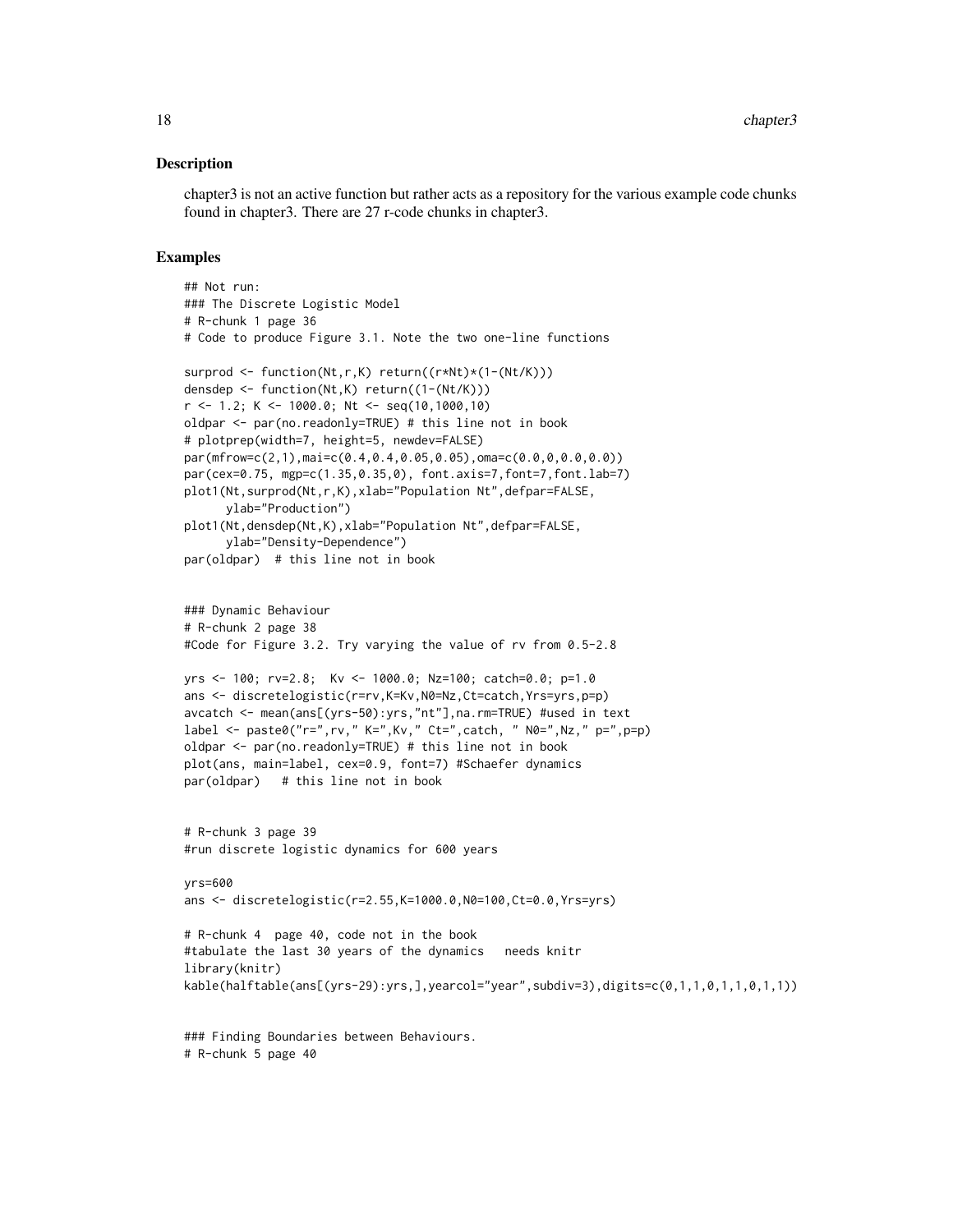# chapter3 19

```
#run discretelogistic and search for repeated values of Nt
```

```
vrs <- 600
ans <- discretelogistic(r=2.55,K=1000.0,N0=100,Ct=0.0,Yrs=yrs)
avt <- round(apply(ans[(yrs-100):(yrs-1),2:3],1,mean),2)
count \leftarrow table(avt)count[count > 1] # with r=2.55 you should find an 8-cycle limit
# R-chunk 6 page 41
#searches for unique solutions given an r value see Table 3.2
testseq <- seq(1.9,2.59,0.01)
nseq <- length(testseq)
result <- matrix(0,nrow=nseq,ncol=2,
                 dimnames=list(testseq,c("r","Unique")))
yrs <- 600
for (i in 1:nseq) { \# i = 31rval <- testseq[i]
  ans <- discretelogistic(r=rval,K=1000.0,N0=100,Ct=0.0,Yrs=yrs)
  ans <- ans[-yrs,] # remove last year, see str(ans) for why
  ans[,"nt1"] <- round(ans[,"nt1"],3) #try hashing this out
  result[i,] <- c(rval,length(unique(tail(ans[,"nt1"],100))))
}
# R-chunk 7 page 41 - 42, Table 3.2. Code not in the book.
#unique repeated Nt values 100 = non-equilibrium or chaos
kable(halftable(result,yearcol = "r"),)
### Classical Bifurcation Diagram of Chaos
# R-chunk 8 pages 42 - 43
#the R code for the bifurcation function
bifurcation <- function(testseq,taill=100,yrs=1000,limy=0,incx=0.001){
  nseq <- length(testseq)
  result <- matrix(0,nrow=nseq,ncol=2,
                   dimnames=list(testseq,c("r","Unique Values")))
  result2 <- matrix(NA,nrow=nseq,ncol=taill)
  for (i in 1:nseq) {
    rval <- testseq[i]
    ans <- discretelogistic(r=rval,K=1000.0,N0=100,Ct=0.0,Yrs=yrs)
   ans[, "nt1"] \leftarrow round(ans[, "nt1"], 4)
   result[i,] <- c(rval,length(unique(tail(ans[,"nt1"],taill))))
   result2[i,] <- tail(ans[,"nt1"],taill)
  }
  if (limy[1] == 0) limy \leq c(0, \text{getmax}(\text{result2}, \text{mult=1.02}))oldpar <- parset() #plot taill values against taill of each r value
  on.exit(par(oldpar)) # this line not in book
  plot(rep(testseq[1],taill),result2[1,],type="p",pch=16,cex=0.1,
       ylim=limy,xlim=c(min(testseq)*(1-incx),max(testseq)*(1+incx)),
```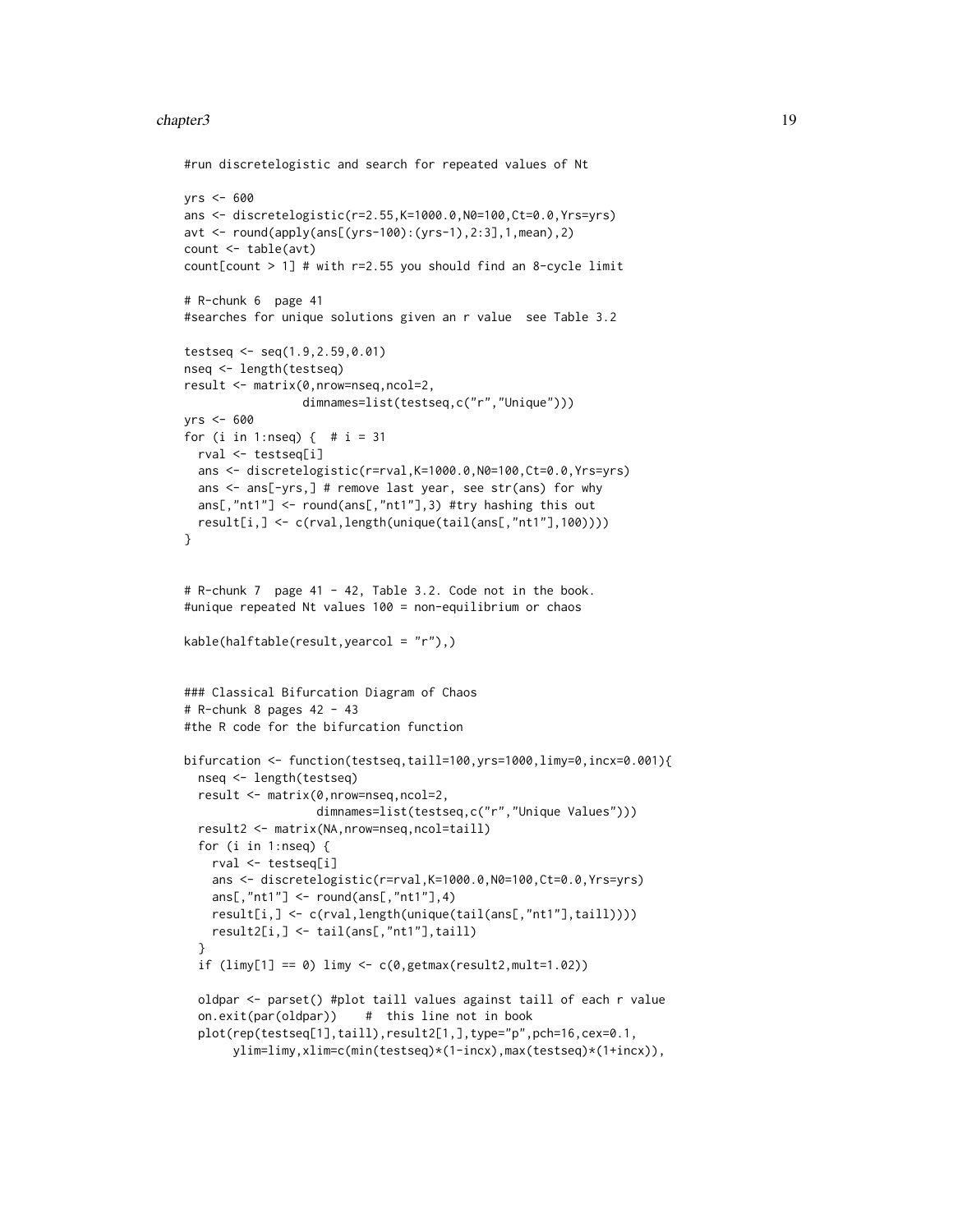```
xlab="r value",yaxs="i",xaxs="i",ylab="Equilibrium Numbers",
      panel.first=grid())
 for (i in 2:nseq)
   points(rep(testseq[i],taill),result2[i,],pch=16,cex=0.1)
 return(invisible(list(result=result,result2=result2)))
} # end of bifurcation
# R-chunk 9 page 43
#Alternative r value arrangements for you to try; Fig 3.3
#testseq <- seq(2.847,2.855,0.00001) #hash/unhash as needed
#bifurcation(testseq,limy=c(600,740),incx=0.0001) # t
#testseq <- seq(2.6225,2.6375,0.00001) # then explore
#bifurcation(testseq,limy=c(660,730),incx=0.0001)
testseq <- seq(1.9,2.975,0.0005) # modify to explore
bifurcation(testseq,limy=0)
### The Effect of Fishing on Dynamics
# R-chunk 10 page 43 - 44.
#Effect of catches on stability properties of discretelogistic
yrs=50; Kval=1000.0
nocatch <- discretelogistic(r=2.56,K=Kval,N0=500,Ct=0,Yrs=yrs)
catch50 <- discretelogistic(r=2.56,K=Kval,N0=500,Ct=50,Yrs=yrs)
catch200 <- discretelogistic(r=2.56,K=Kval,N0=500,Ct=200,Yrs=yrs)
catch300 <- discretelogistic(r=2.56,K=Kval,N0=500,Ct=300,Yrs=yrs)
# R-chunk 11 page 45
#Effect of different catches on n-cyclic behaviour Fig3.4
plottime <- function(x,ylab) {
 yrs \leftarrow nrow(x)plot1(x[,"year"],x[,"nt"],ylab=ylab,defpar=FALSE)
 avB <- round(mean(x[(yrs-40):yrs,"nt"],na.rm=TRUE),3)
 mtext(avB,side=1,outer=F,line=-1.1,font=7,cex=1.0)
} # end of plottime
#the oma argument is used to adjust the space around the graph
oldpar <- par(no.readonly=TRUE) # this line not in book
par(mfrow=c(2,2),mai=c(0.25,0.4,0.05,0.05),oma=c(1.0,0,0.25,0))
par(cex=0.75, mgp=c(1.35,0.35,0), font.axis=7,font=7,font.lab=7)
plottime(nocatch,"Catch = 0")
plottime(catch50,"Catch = 50")
plottime(catch200,"Catch = 200")
plottime(catch300,"Catch = 300")
mtext("years",side=1,outer=TRUE,line=-0.2,font=7,cex=1.0)
par(oldpar)
# R-chunk 12 page 46
#Phase plot for Schaefer model Fig 3.5
```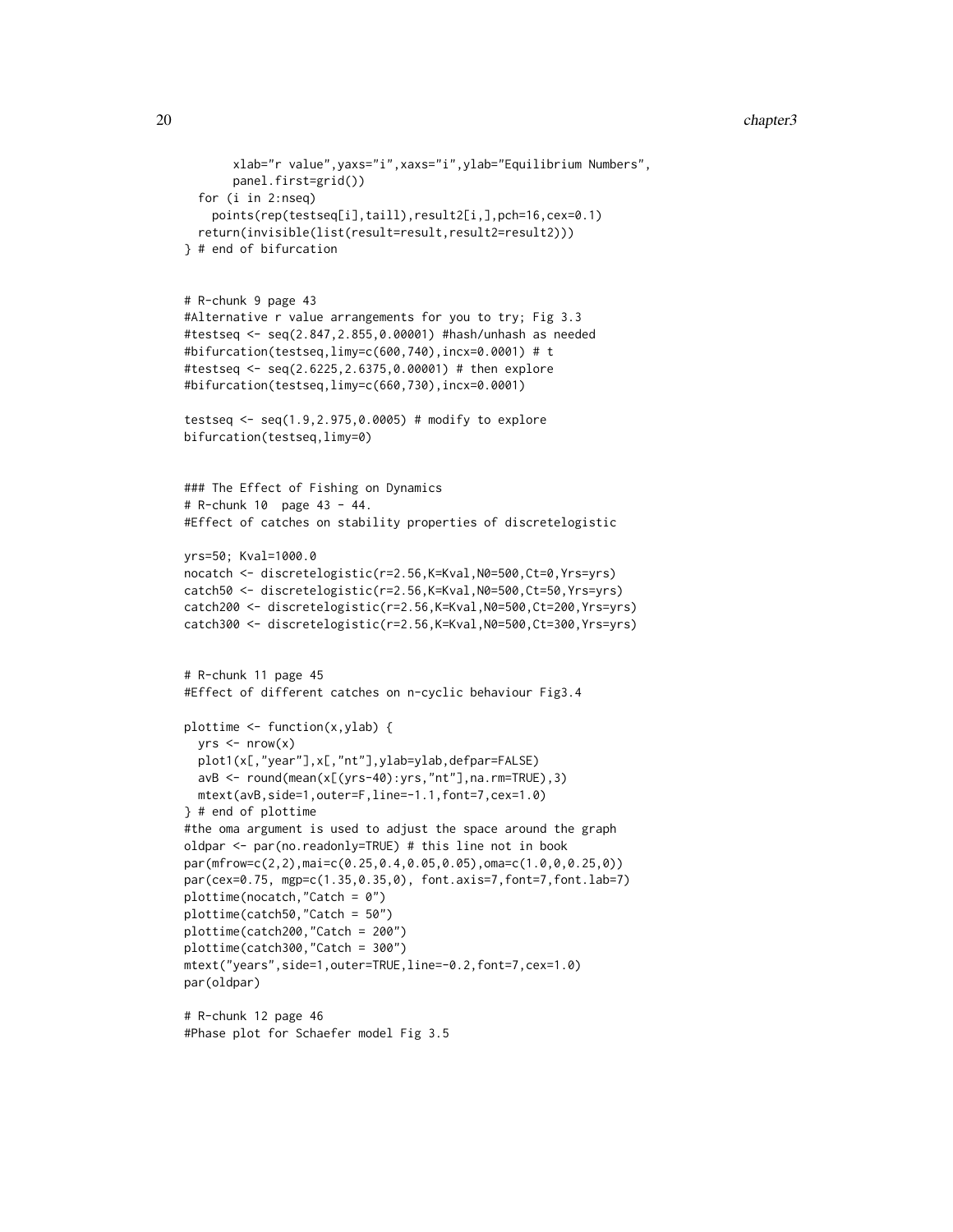# chapter3 21

```
plotphase <- function(x,label,ymax=0) { #x from discretelogistic
  yrs \leftarrow nrow(x)colnames(x) <- tolower(colnames(x))
  if (\gammamax[1] == 0) ymax <- getmax(x[,c(2:3)])
  plot(x[, "nt"],x[, "nt1"],type="p",pch=16,cex=1.0,ylim=c(0,ymax),
       yaxs="i",xlim=c(0,ymax),xaxs="i",ylab="nt1",xlab="",
       panel.first=grid(),col="darkgrey")
  begin \le trunc(yrs * 0.6) #last 40% of yrs = 20, when yrs=50
  points(x[begin:yrs,"nt"],x[begin:yrs,"nt1"],pch=18,col=1,cex=1.2)
  mtext(label,side=1,outer=F,line=-1.1,font=7,cex=1.2)
} # end of plotphase
oldpar <- par(no.readonly=TRUE) # this line not in book
par(mfrow=c(2,2),mai=c(0.25,0.25,0.05,0.05),oma=c(1.0,1.0,0,0))
par(cex=0.75, mgp=c(1.35,0.35,0), font.axis=7,font=7,font.lab=7)
plotphase(nocatch,"Catch = 0",ymax=1300)
plotphase(catch50,"Catch = 50",ymax=1300)
plotphase(catch200,"Catch = 200",ymax=1300)
plotphase(catch300,"Catch = 300",ymax=1300)
mtext("nt",side=1,outer=T,line=0.0,font=7,cex=1.0)
mtext("nt+1",side=2,outer=T,line=0.0,font=7,cex=1.0)
par(oldpar) # this line not in book
### Determinism
## Age-Structured Modelling Concepts
### Survivorship in a Cohort
# R-chunk 13 pages 48 - 49
#Exponential population declines under different Z. Fig 3.6
yrs \le 50; yrs1 \le yrs + 1 # to leave room for B[0]
years \leq seq(0, yrs, 1)
B0 <- 1000 # now alternative total mortality rates
Z \leftarrow c(0.05, 0.1, 0.2, 0.4, 0.55)nZ <- length(Z)
Bt <- matrix(0,nrow=yrs1,ncol=nZ,dimnames=list(years,Z))
Bt[1,] < - B0for (j in 1:nZ) for (i in 2:yrs1) Bt[i,j] \leftarrow Bt[(i-1),j] \ast exp(-Z[j])oldp <- plot1(years,Bt[,1],xlab="Years",ylab="Population Size",lwd=2)
if (nZ > 1) for (j in 2:nZ) lines(years, Bt[,j], lwd=2, col=j, lty=j)
legend("topright",legend=paste0("Z = ",Z),col=1:nZ,lwd=3,
       bty="n",cex=1,lty=1:5)
par(oldp) # this line not in book
### Instantaneous vs Annual Mortality Rates
# R-chunk 14 page 51
#Prepare matrix of harvest rate vs time to appoximate F
Z \leftarrow -\log(0.5)timediv <- c(2,4,12,52,365,730,2920,8760,525600)
yrfrac <- 1/timediv
names(yrfrac) <- c("6mth","3mth","1mth","1wk","1d","12h","3h","1h","1m")
nfrac <- length(yrfrac)
columns <- c("yrfrac","divisor","yrfracH","Remain")
result <- matrix(0,nrow=nfrac,ncol=length(columns),
```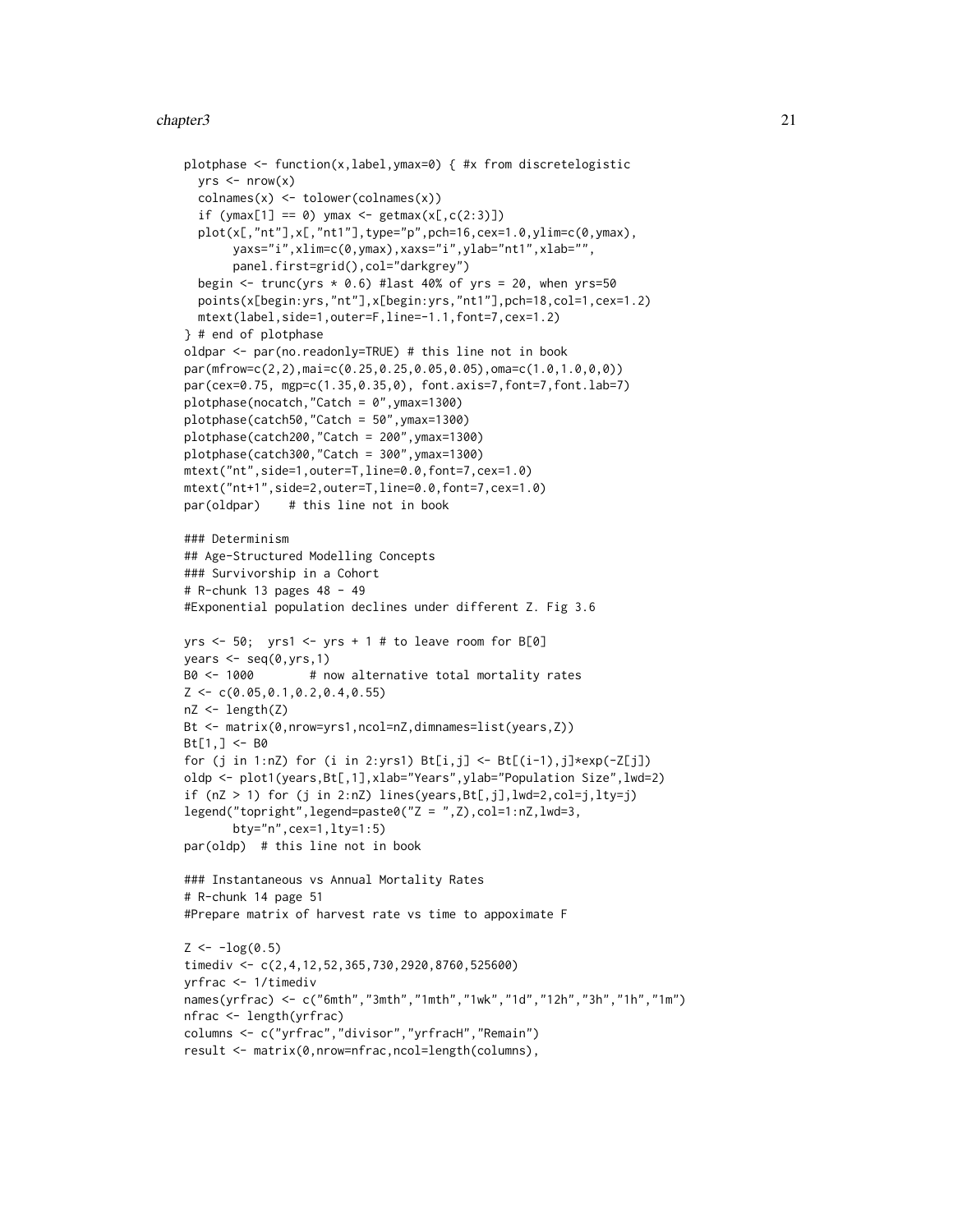```
dimnames=list(names(yrfrac),columns))
for (i in 1:nfrac) {
 timestepmort <- Z/timediv[i]
 N < - 1000for (j in 1:timediv[i]) N \leftarrow N * (1 - timestepmort)
 result[i,] <- c(yrfrac[i],timediv[i],timestepmort,N)
}
# R-chunk 15 page 51 Table 3.3, code not shown in book
#output of constant Z for shorter and shorter periods
kable(result,digits=c(10,0,8,4))
# R-chunk 16 page 51
#Annual harvest rate against instantaneous F, Fig 3.7
Fi <- seq(0.001,2,0.001)
H < -1 - exp(-Fi)oldpar <- parset() # a wrapper for simplifying defining the par values
plot(Fi,H,type="l",lwd=2,panel.first=grid(),xlab="Instantaneous Fishing Mortality F",
    ylab="Annual Proportion Mortality H")
lines(c(0,1),c(0,1),lwd=2,lty=2,col=2)
par(oldpar) # this line not in book
## Simple Yield per Recruit
# R-chunk 17 page 53
# Simple Yield-per-Recruit see Russell (1942)
age \le 1:11; nage \le length(age); N0 \le 1000 # some definitions
# weight-at-age values
WaA <- c(NA,0.082,0.175,0.283,0.4,0.523,0.7,0.85,0.925,0.99,1.0)
# now the harvest rates
H <- c(0.01,0.06,0.11,0.16,0.21,0.26,0.31,0.36,0.55,0.8)
nH <- length(H)
NaA <- matrix(0,nrow=nage,ncol=nH,dimnames=list(age,H)) # storage
CatchN <- NaA; CatchW <- NaA # define some storage matrices
for (i in 1:nH) { # loop through the harvest rates
 NaA[1,i] <- N0 # start each harvest rate with initial numbers
 for (age in 2:nage) { # loop through over-simplified dynamics
   NaA[age, i] < - NaA[(age-1), i] * (1 - H[i])CatchN[age,i] <- NaA[(age-1),i] - NaA[age,i]
 }
 CatchW[,i] <- CatchN[,i] * WaA
} # transpose the vector of total catches to
totC <- t(colSums(CatchW,na.rm=TRUE)) # simplify later printing
```

```
# R-chunk 18 page 54 Table 3.4 code not shown in book
#Tabulate numbers-at-age for different harvest rates needs knitr
```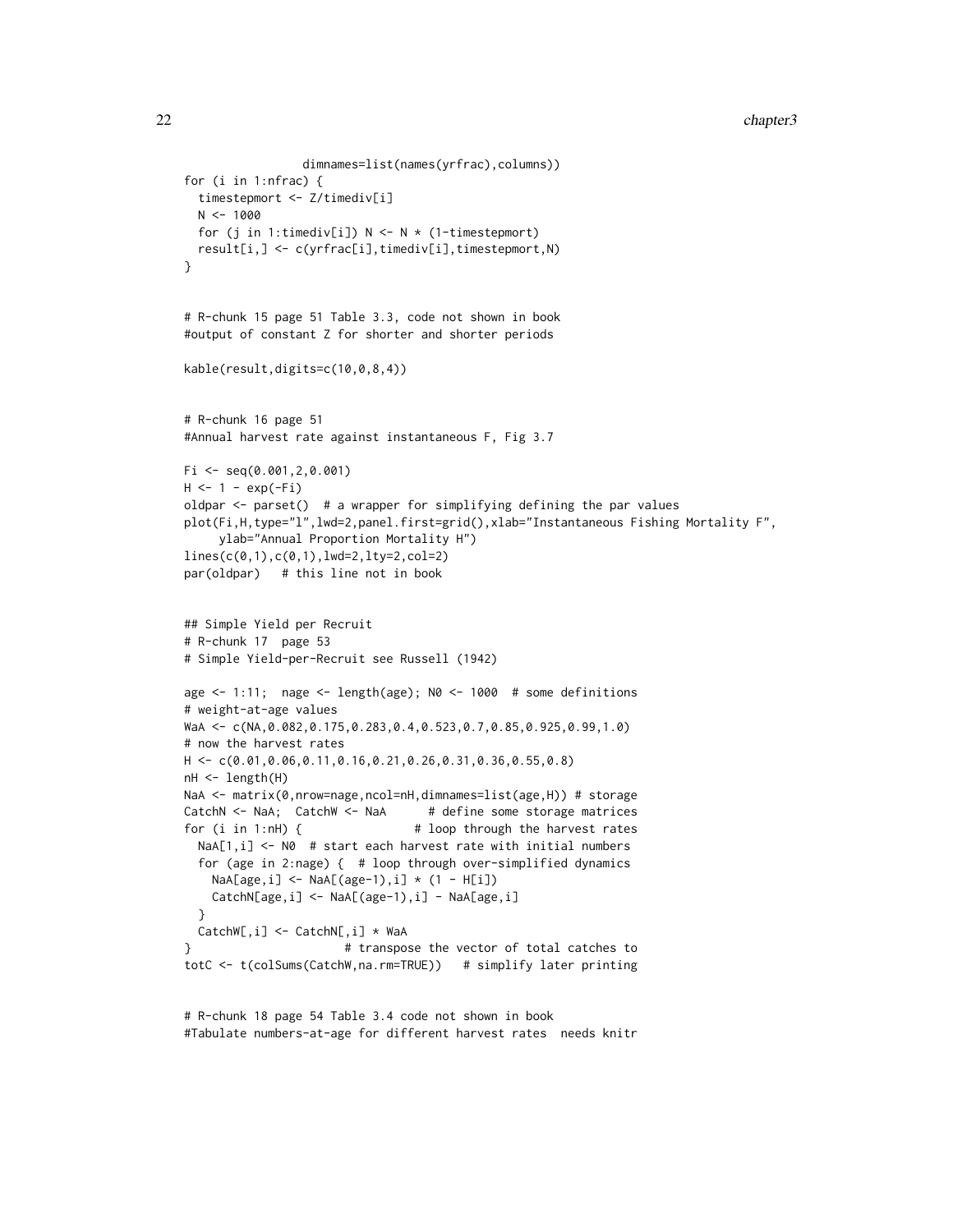# chapter3 23

```
kable(NaA,digits=c(0,0,0,0,0,0,0,0,1,1),row.names=TRUE)
# R-chunk 19 page 54, Table 3.5, code not shown in book.
#Tabulate Weight-at-age for different harvest rates
kable(CatchW[2:11,],digits=c(2,2,2,2,2,2,2,2,2,2),row.names=TRUE)
# R-chunk 20 page 54, Table 3.6, code not shown in book.
#Total weights vs Harvest rate
kable(totC,digits=c(1,1,1,1,1,1,1,1,1,1))
# R-chunk 21 page 55
#Use MQMF::plot1 for a quick plot of the total catches. Figure 3.8
oldpar <- plot1(H,totC,xlab="Harvest Rate",ylab="Total Yield",lwd=2)
par(oldpar) # to reset the par values if desired
### Selectivity in Yield-per-Recruit
# R-chunk 22 Page 56
#Logistic S shaped cureve for maturity
ages <- seq(0,50,1)
sel1 <- mature(-3.650425,0.146017,sizeage=ages) #-3.65/0.146=25
sel2 \leq mature(-6,0.2,ages)
sel3 <- mature(-6,0.24,ages)
oldp <- plot1(ages,sel1,xlab="Age Yrs",ylab="Selectivity",cex=0.75,lwd=2)
lines(ages,sel2,col=2,lwd=2,lty=2)
lines(ages,sel3,col=3,lwd=2,lty=3)
abline(v=25,col="grey",lty=2)
abline(h=c(0.25,0.5,0.75),col="grey",lty=2)
legend("topleft",c("25_15.04","30_10.986","25_9.155"),col=c(1,2,3),
       lwd=3,cex=1.1,bty="n",lty=1:3)
par(oldp)
### The Baranov Catch Equation
# R-chunk 23 Page 58
# Baranov catch equation
age <- 0:12; nage <- length(age)
sa <-mature(-4,2,age) #selectivity-at-age
H < -0.2; M < -0.35FF <- -log(1 - H)#Fully selected instantaneous fishing mortality
Ft \leq sa \star FF # instantaneous Fishing mortality-at-age
N0 <- 1000
out <- cbind(bce(M,Ft,N0,age),"Select"=sa) # out becomes Table 3.7
```

```
# R-chunk 24 page 59, Table 3.7, code not shown in book.
#tabulate output from Baranov Catch Equations
```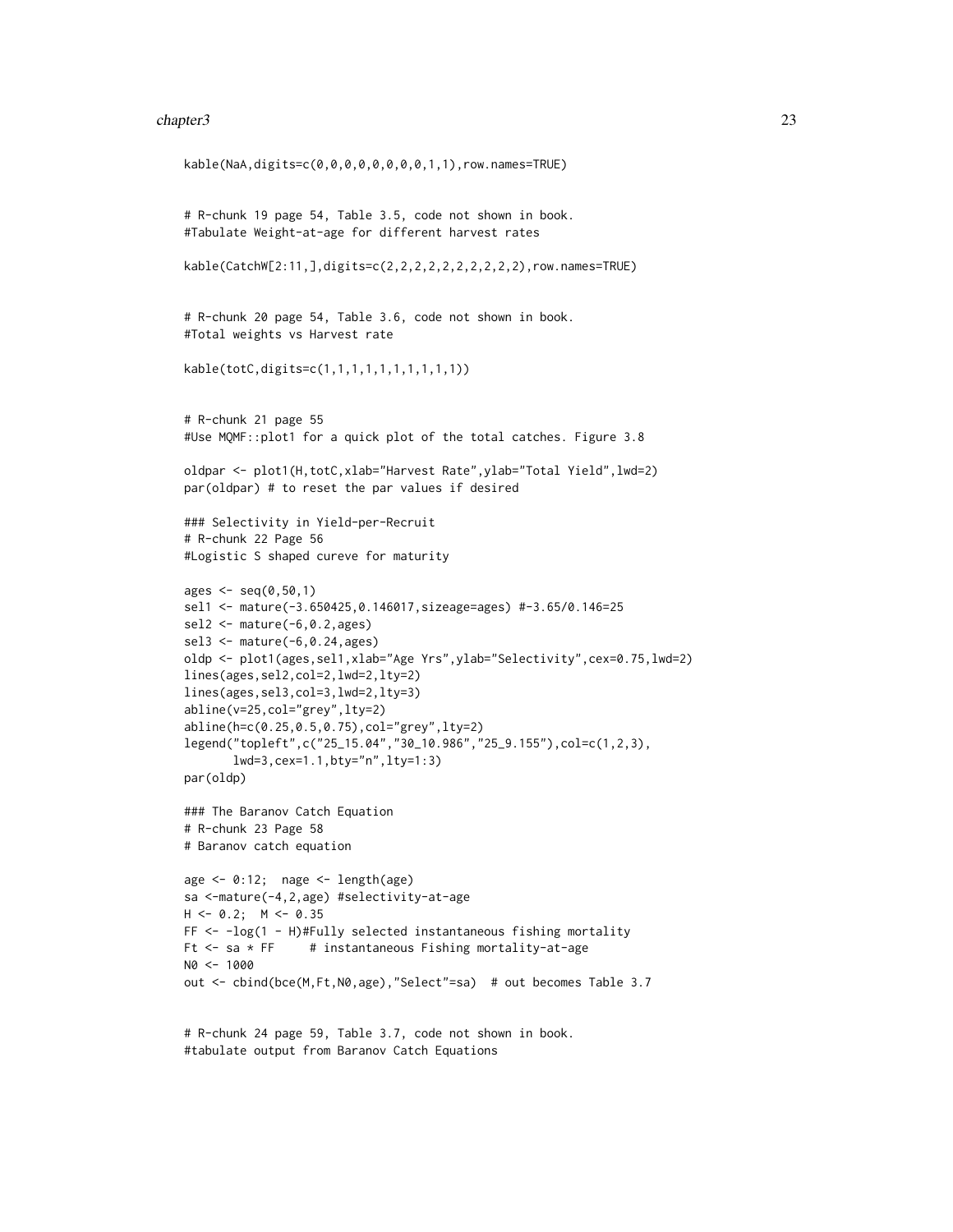```
kable(out,digits=c(3,3,3,3))
### Growth and Weight-at-Age
## Full Yield-per-Recruit
# R-chunk 25 Page 60 - 61
# A more complete YPR analysis
age <- 0:20; nage <- length(age) #storage vectors and matrices
laa <- vB(c(50.0,0.25,-1.5),age) # length-at-age
WaA <- (0.015 * laa ^ 3.0)/1000 # weight-at-age as kg
H <- seq(0.01,0.65,0.05); nH <- length(H)
FF \le round(-log(1 - H),5) # Fully selected fishing mortality
N0 <- 1000
M < -0.1numt <- matrix(0,nrow=nage,ncol=nH,dimnames=list(age,FF))
catchN <- matrix(0,nrow=nage,ncol=nH,dimnames=list(age,FF))
as50 < -c(1,2,3)yield <- matrix(0,nrow=nH,ncol=length(as50),dimnames=list(H,as50))
for (sel in 1:length(as50)) {
  sa <- logist(as50[sel],1.0,age) # selectivity-at-age
  for (harv in 1:nH) {
   Ft <- sa * FF[harv] # Fishing mortality-at-age
    out <- bce(M,Ft,N0,age)
    numt[,harv] <- out[,"Nt"]
    catchN[,harv] <- out[,"Catch"]
   yield[harv,sel] <- sum(out[,"Catch"] * WaA,na.rm=TRUE)
  } # end of harv loop
} # end of sel loop
# R-chunk 26 Page 61
#A full YPR analysis Figure 3.10
oldp <- plot1(H,yield[,3],xlab="Harvest Rate",ylab="Yield",cex=0.75,lwd=2)
lines(H,yield[,2],lwd=2,col=2,lty=2)
lines(H,yield[,1],lwd=2,col=3,lty=3)
legend("bottomright",legend=as50,col=c(3,2,1),lwd=3,bty="n",
       cex=1.0,lty=c(3,2,1))
par(oldp)
# R-chunk 27 page 62, Table 3.8, code not shown in book.
#Tabulate yield-per-recruit using Baranoc catch equation
kable(yield,digits=c(2,3,3,3))
## End(Not run)
```
chapter4 *chapter4 The 47 R-code chunks from Model Parameter Estimation*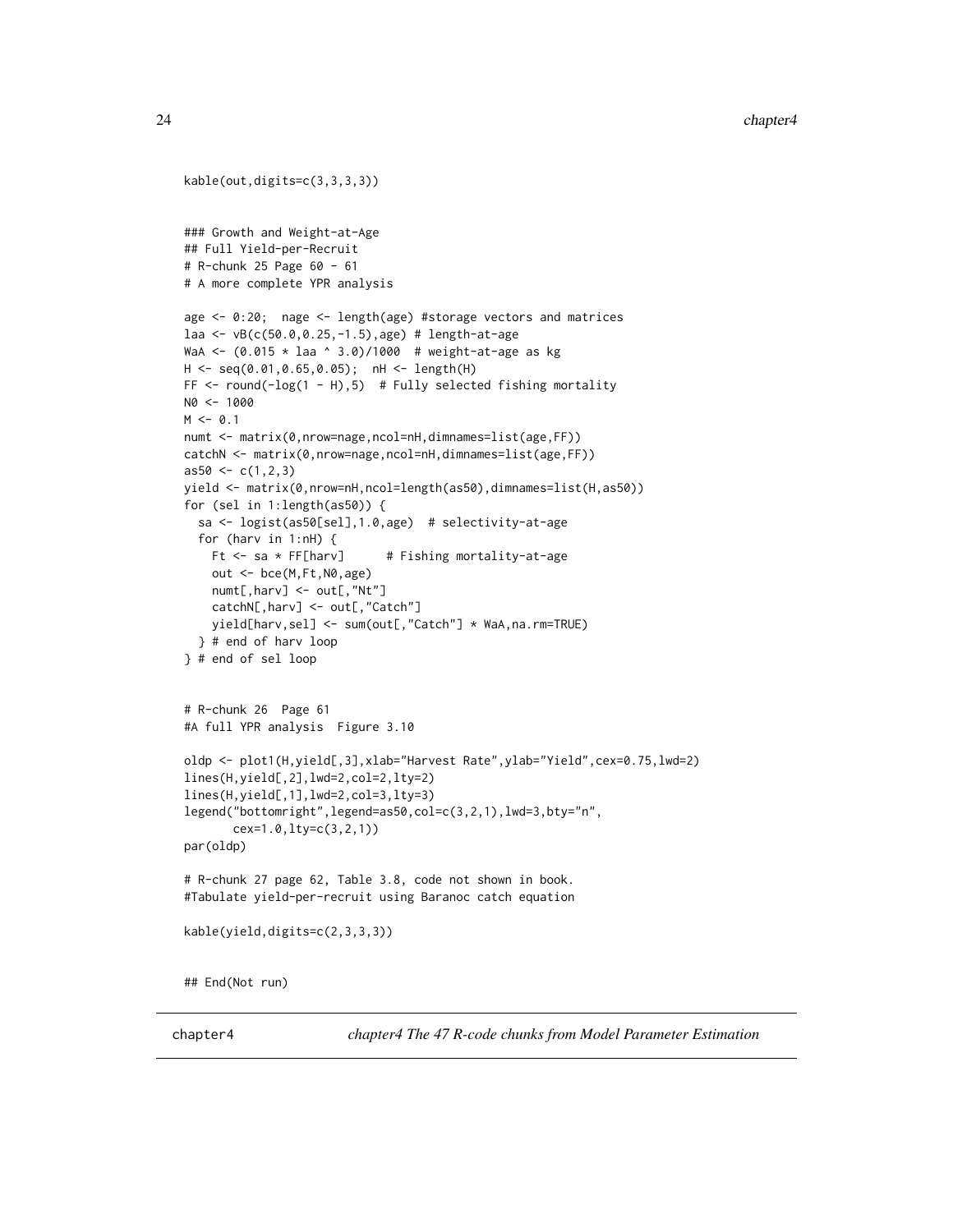# Description

chapter4 is not an active function but rather acts as a repository for the various example code chunks found in chapter4. There are 47 r-code chunks in chapter3.

```
## Not run:
# All the example code from # Model Parameter Estimation
# Model Parameter Estimation
## Introduction
### Optimization
## Criteria of Best Fit
## Model Fitting in R
### Model Requirements
### A Length-at-Age Example
### Alternative Models of Growth
## Sum of Squared Residual Deviations
### Assumptions of Least-Squares
### Numerical Solutions
# R-chunk 1 Page 75
#setup optimization using growth and ssq
#convert equations 4.4 to 4.6 into vectorized R functions
#These will over-write the same functions in the MQMF package
data(LatA) # try ?LatA assumes library(MQMF) already run
vB <- function(p, ages) return(p[1]*(1-exp(-p[2]*(ages-p[3]))))
Gz \leq function(p, ages) return(p[1]*exp(-p[2]*exp(p[3]*ages)))
mm <- function(p, ages) return((p[1]*ages)/(p[2] + ages^p[3]))
#specific function to calc ssq. The ssq within MQMF is more
ssq <- function(p,funk,agedata,observed) { #general and is
 predval <- funk(p,agedata) #not limited to p and agedata
 return(sum((observed - predval)^2,na.rm=TRUE))
} #end of ssq
# guess starting values for Linf, K, and t0, names not needed
pars <- c("Linf"=27.0,"K"=0.15,"t0"=-2.0) #ssq should=1478.449
ssq(p=pars, funk=vB, agedata=LatA$age, observed=LatA$length)
# try misspelling LatA$Length with a capital. What happens?
### Passing Functions as Arguments to other Functions
# R-chunk 2 Page 76
# Illustrates use of names within function arguments
vB <- function(p,ages) return(p[1]*(1-exp(-p[2] *(ages-p[3]))))
ssq <- function(funk,observed,...) { # only define ssq arguments
 predval \leq funk(...) # funks arguments are implicit
 return(sum((observed - predval)^2,na.rm=TRUE))
} # end of ssq
pars <- c("Linf"=27.0,"K"=0.15,"t0"=-2.0) # ssq should = 1478.449
ssq(p=pars, funk=vB, ages=LatA$age, observed=LatA$length) #if no
ssq(vB,LatA$length,pars,LatA$age) # name order is now vital!
```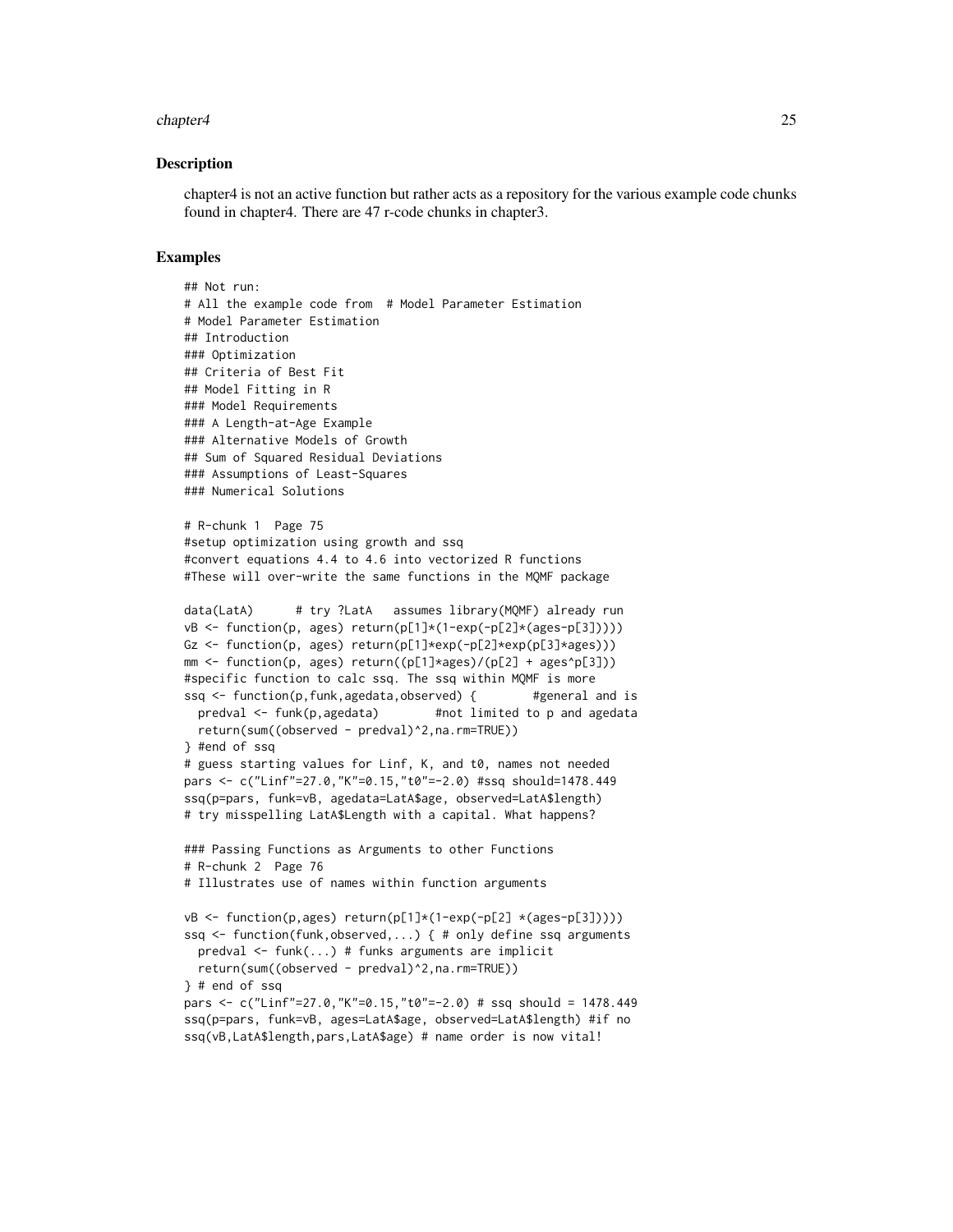```
# R-chunk 3 Page 77
# Illustrate a problem with calling a function in a function
# LatA$age is typed as LatA$Age but no error, and result = 0
ssq(funk=vB, observed=LatA$length, p=pars, ages=LatA$Age) # !!!
### Fitting the Models
# R-chunk 4 Page 77
#plot the LatA data set Figure 4.2
oldpar <- parset() # parset and getmax are two MQMF functions
ymax <- getmax(LatA$length) # simplifies use of base graphics. For
# full colour, with the rgb as set-up below, there must be >= 5 obs
plot(LatA$age,LatA$length,type="p",pch=16,cex=1.2,xlab="Age Years",
     ylab="Length cm",col=rgb(1,0,0,1/5),ylim=c(0,ymax),yaxs="i",
     xlim=c(0,44),panel.first=grid())
par(oldpar) # this line not in book
# R-chunk 5 Pages 78 - 79
# use nlm to fit 3 growth curves to LatA, only p and funk change
ages <- 1:max(LatA$age) # used in comparisons
pars <- c(27.0,0.15,-2.0) # von Bertalanffy
bestvB <- nlm(f=ssq,funk=vB,observed=LatA$length,p=pars,
              ages=LatA$age,typsize=magnitude(pars))
outfit(bestvB,backtran=FALSE,title="vB"); cat("\n")
pars <- c(26.0,0.7,-0.5) # Gompertz
bestGz <- nlm(f=ssq,funk=Gz,observed=LatA$length,p=pars,
              ages=LatA$age,typsize=magnitude(pars))
outfit(bestGz,backtran=FALSE,title="Gz"); cat("\n")
pars \leq c(26.2, 1.0, 1.0) # Michaelis-Menton - first start point
bestMM1 <- nlm(f=ssq,funk=mm,observed=LatA$length,p=pars,
               ages=LatA$age,typsize=magnitude(pars))
outfit(bestMM1,backtran=FALSE,title="MM"); cat("\n")
pars <- c(23.0,1.0,1.0) # Michaelis-Menton - second start point
bestMM2 <- nlm(f=ssq,funk=mm,observed=LatA$length,p=pars,
               ages=LatA$age,typsize=magnitude(pars))
outfit(bestMM2,backtran=FALSE,title="MM2"); cat("\n")
# R-chunk 6 Page 81
#The use of args() and formals()
args(nlm) # formals(nlm) uses more screen space. Try yourself.
# R-chunk 7 Page 81, code not in the book
#replacement for args(nlm) to keep within page borders without truncation
{cat("function (f, p, ..., hessian = FALSE, typsize = rep(1,\n^n))cat(" length(p)), fscale = 1, print. level = 0, ndigit = 12, \n\binom{n}{r}cat(" gridto1 = 1e-06, stepmax = max(1000 * \n'')cat(" sqrt(sum((p/typsize)^2)), 1000), steptol = 1e-06, \n")
```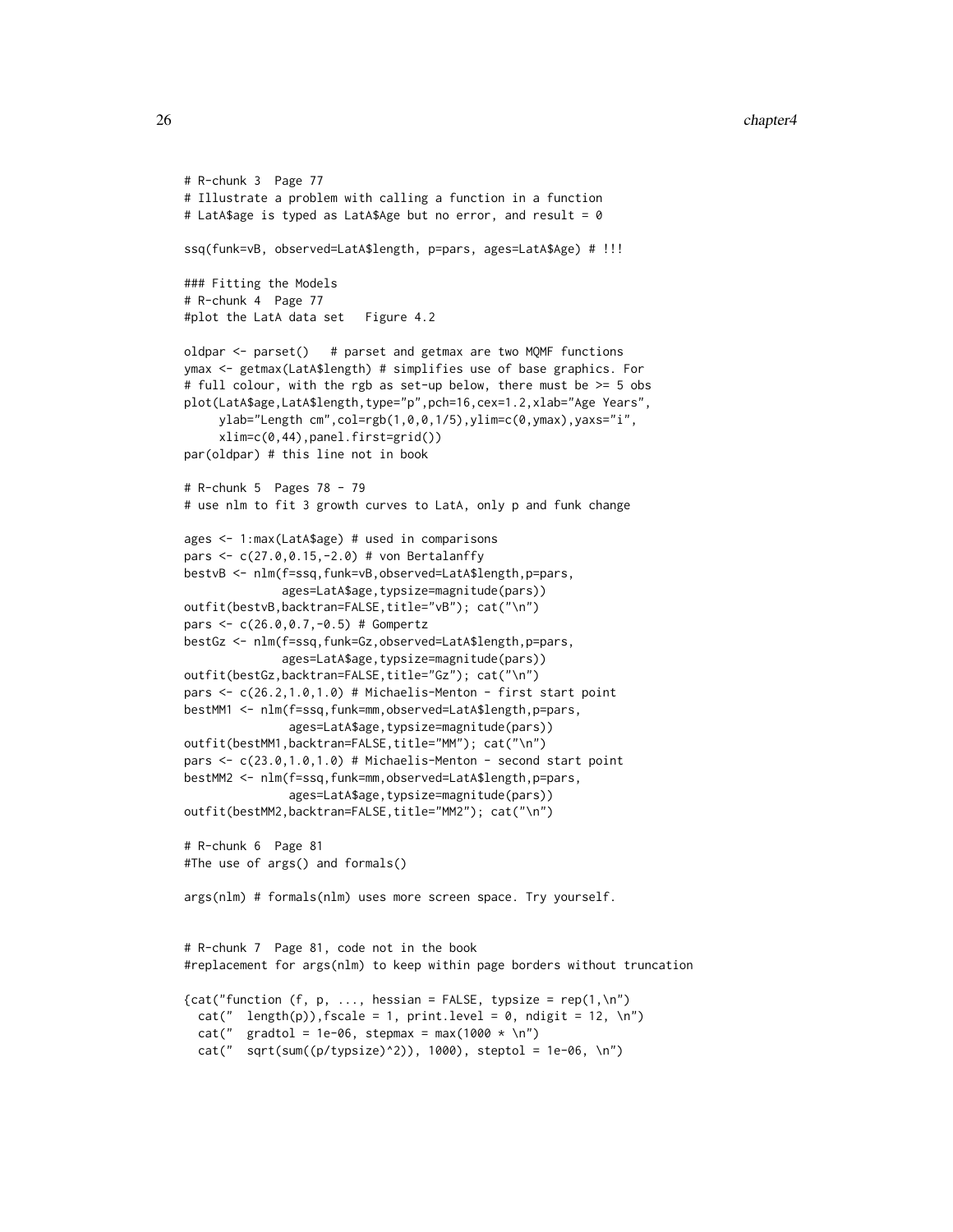```
cat(" iterlim = 100, check.analyticals = TRUE)\n") }
# R-chunk 8 Pages 81 - 82
#Female length-at-age + 3 growth fitted curves Figure 4.3
predvB <- vB(bestvB$estimate,ages) #get optimumpredicted lengths
predGz <- Gz(bestGz$estimate,ages) # using the outputs
predmm <- mm(bestMM2$estimate,ages) #from the nlm analysis above
ymax <- getmax(LatA$length) #try ?getmax or getmax [no brackets]
xmax <- getmax(LatA$age) #there is also a getmin, not used here
oldpar <- parset(font=7) #or use parsyn() to prompt for par syntax
plot(LatA$age,LatA$length,type="p",pch=16, col=rgb(1,0,0,1/5),
     cex=1.2,xlim=c(0,xmax),ylim=c(0,ymax),yaxs="i",xlab="Age",
     ylab="Length (cm)",panel.first=grid())
lines(ages,predvB,lwd=2,col=4) # vB col=4=blue
lines(ages,predGz,lwd=2,col=1,lty=2) # Gompertz 1=black
lines(ages,predmm,lwd=2,col=3,lty=3) # MM 3=green
#notice the legend function and its syntax.
legend("bottomright",cex=1.2,c("von Bertalanffy","Gompertz",
                   "Michaelis-Menton"),col=c(4,1,3),lty=c(1,2,3),lwd=3,bty="n")
par(oldpar) # this line not in book
### Objective Model Selection
### The Influence of Residual Error Choice on Model Fit
# R-chunk 9 Page 84 - 85
# von Bertalanffy
pars <- c(27.25,0.15,-3.0)
bestvBN <- nlm(f=ssq,funk=vB,observed=LatA$length,p=pars,
               ages=LatA$age,typsize=magnitude(pars),iterlim=1000)
outfit(bestvBN,backtran=FALSE,title="Normal errors"); cat("\n")
# modify ssq to account for log-normal errors in ssqL
ssqL <- function(funk,observed,...) {
  predval \leq funk( \dots )return(sum((log(observed) - log(predval))^2,na.rm=TRUE))
} # end of ssqL
bestvBLN <- nlm(f=ssqL,funk=vB,observed=LatA$length,p=pars,
                ages=LatA$age,typsize=magnitude(pars),iterlim=1000)
outfit(bestvBLN,backtran=FALSE,title="Log-Normal errors")
# R-chunk 10 Pages 85 - 86
# Now plot the resultibng two curves and the data Fig 4.4
predvBN <- vB(bestvBN$estimate,ages)
predvBLN <- vB(bestvBLN$estimate,ages)
ymax <- getmax(LatA$length)
xmax <- getmax(LatA$age)
oldpar <- parset()
plot(LatA$age,LatA$length,type="p",pch=16, col=rgb(1,0,0,1/5),
     cex=1.2,xlim=c(0,xmax),ylim=c(0,ymax),yaxs="i",xlab="Age",
     ylab="Length (cm)",panel.first=grid())
```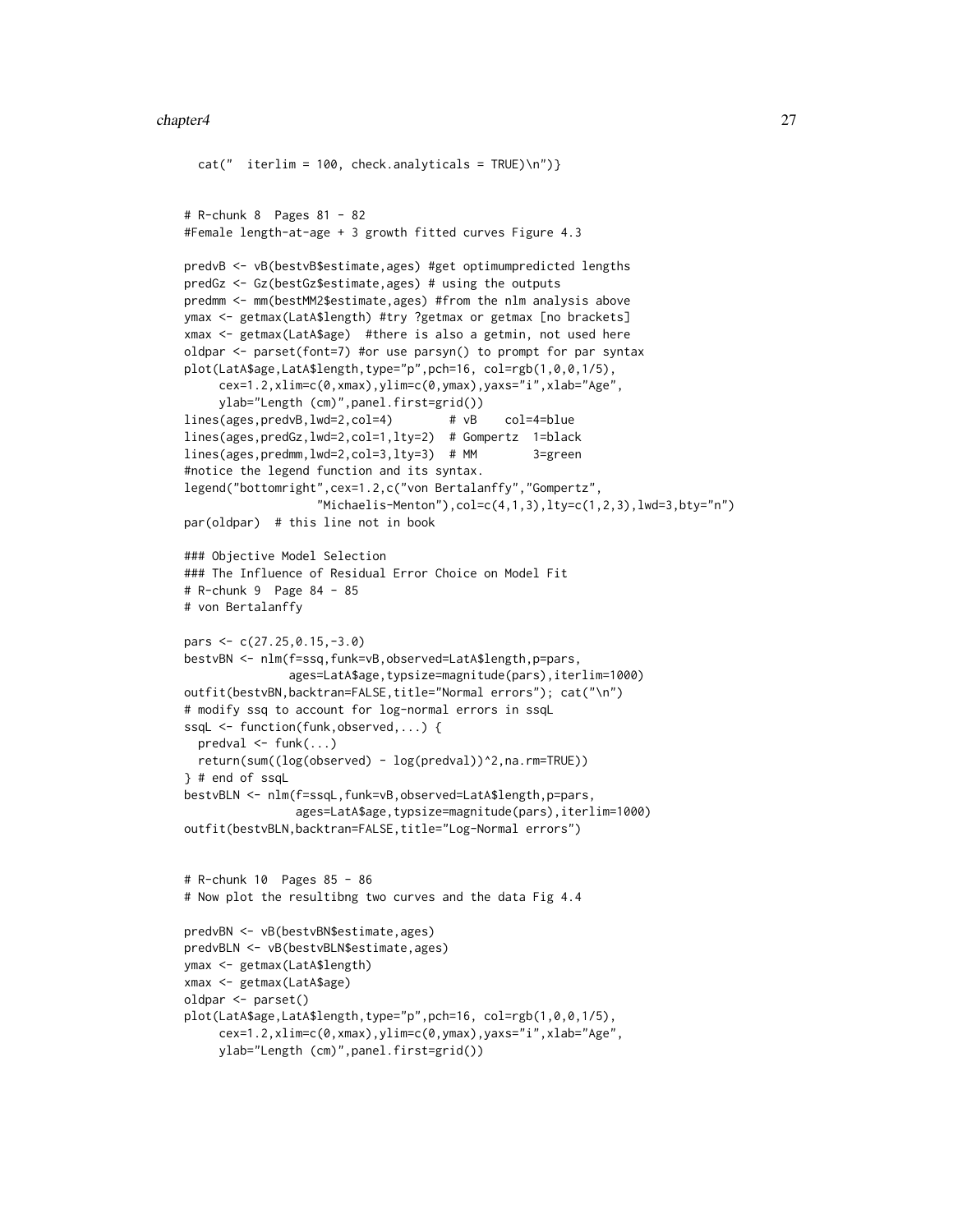```
28 chapter4
```

```
lines(ages,predvBN,lwd=2,col=4,lty=2) # add Normal dashed
lines(ages,predvBLN,lwd=2,col=1) # add Log-Normal solid
legend("bottomright",c("Normal Errors","Log-Normal Errors"),
      col=c(4,1),lty=c(2,1),lwd=3,bty="n",cex=1.2)
par(oldpar)
### Remarks on Initial Model Fitting
## Maximum Likelihood
### Introductory Examples
# R-chunk 11 Page 88
# Illustrate Normal random likelihoods. see Table 4.1
set.seed(12345) # make the use of random numbers repeatable
x \le rnorm(10, mean=5.0, sd=1.0) # pseudo-randomly generate 10
avx \leq mean(x) # normally distributed values
sdx \leftarrow sd(x) \qquad # estimate the mean and stdev of the sample
L1 <- dnorm(x,mean=5.0,sd=1.0) # obtain likelihoods, L1, L2 for
L2 \le dnorm(x, mean=avx, sd=sdx) # each data point for both sets
result <- cbind(x,L1,L2,"L2gtL1"=(L2>L1)) # which is larger?
result <- rbind(result,c(NA,prod(L1),prod(L2),1)) # result+totals
rownames(result) <- c(1:10,"product")
colnames(result) <- c("x","original","estimated","est > orig")
# R-chunk 12 page 88, Table 4.1, code not shown in book.
#tabulate results of Normal Likelihoods
kable(result,digits=c(4,8,8,0),row.names = TRUE, caption='(ref:tab401)')
# R-chunk 13 Page 89
# some examples of pnorm, dnorm, and qnorm, all mean = 0
cat("x = 0.0 Likelihood =",dnorm(0.0,mean=0,sd=1),"\n")
cat("x = 1.95996395 Likelihood =",dnorm(1.95996395,mean=0,sd=1), "\n")cat("x =-1.95996395 Likelihood =",dnorm(-1.95996395,mean=0,sd=1),"\n")
# 0.5 = half cumulative distribution
cat("x = 0.0 cdf = ",pnorm(\theta,mean=0, sd=1), "\n")cat("x = 0.6744899 \text{ cdf = ",}pnorm(0.6744899,mean=0,sd=1),"\n")
cat("x = 0.75 Quantile =", qnorm(0.75), "\n") # reverse pnorm
cat("x = 1.95996395 cdf = ",pnorm(1.95996395,mean=0,sd=1), "\n")cat("x =-1.95996395 cdf = ",pnorm(-1.95996395,mean=0,sd=1),"\n")
cat("x = 0.975 Quantile =", qnorm(0.975), "\n") # expect ~1.96
# try x <- seq(-5,5,0.2); round(dnorm(x,mean=0.0,sd=1.0),5)
## Likelihoods from the Normal Distribution
# R-chunk 14 Page 90
# Density plot and cumulative distribution for Normal Fig 4.5
x \leq - seq(-5,5,0.1) # a sequence of values around a mean of 0.0
NL \le - dnorm(x, mean=0, sd=1.0) # normal likelihoods for each X
CD \le - pnorm(x, mean=0, sd=1.0) # cumulative density vs X
oldp <- plot1(x,CD,xlab="x = StDev from Mean",ylab="Likelihood and CDF")
lines(x,NL,lwd=3,col=2,lty=3) # dashed line as these are points
```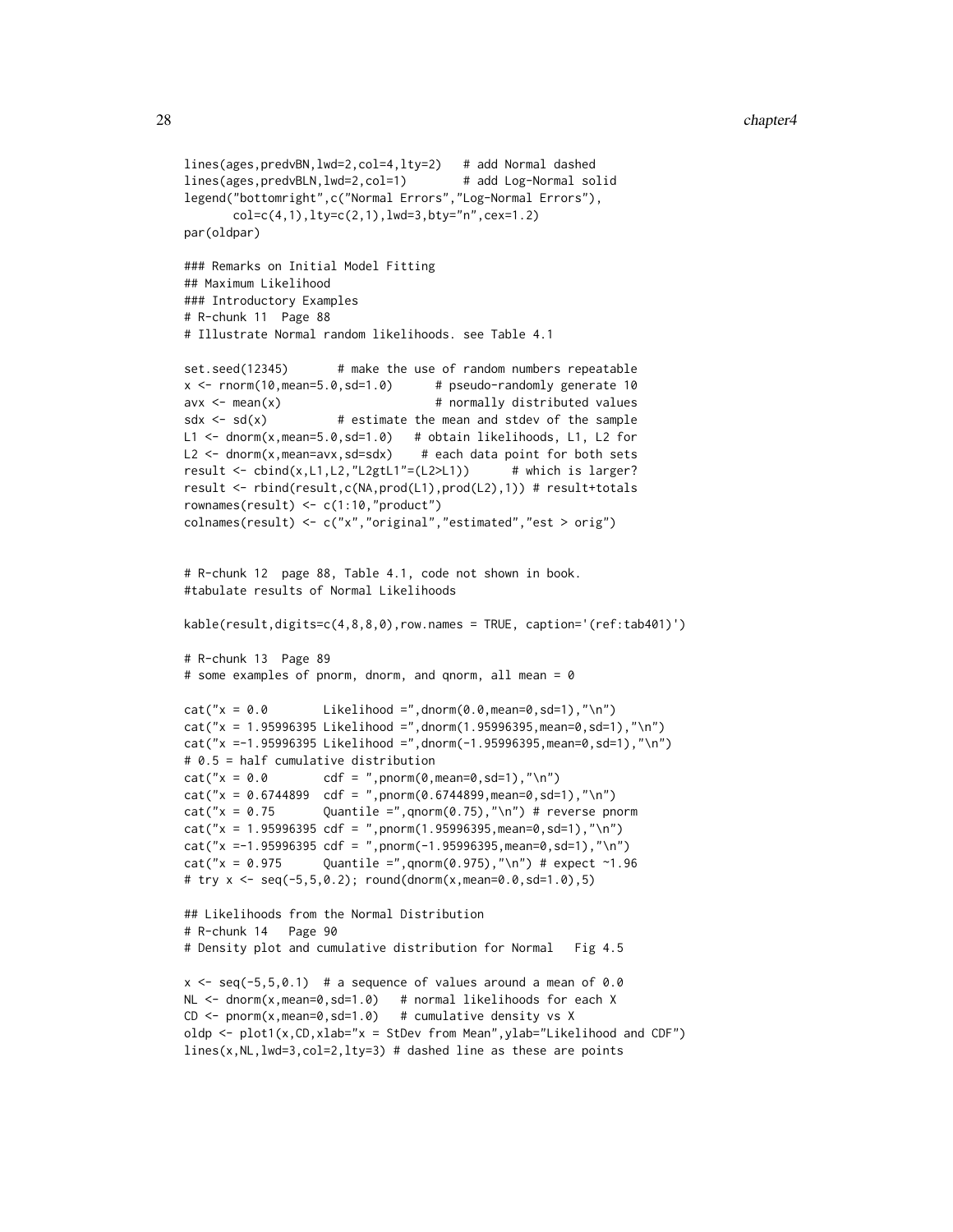```
abline(h=0.5,col=4,lwd=1)
par(oldp)
# R-chunk 15 Pages 91 - 92
#function facilitates exploring different polygons Fig 4.6
plotpoly <- function(mid,delta,av=5.0,stdev=1.0) {
 neg <- mid-delta; pos <- mid+delta
 pdval <- dnorm(c(mid,neg,pos),mean=av,sd=stdev)
 polygon(c(neg,neg,mid,neg),c(pdval[2],pdval[1],pdval[1],
                               pdval[2]),col=rgb(0.25,0.25,0.25,0.5))
 polygon(c(pos,pos,mid,pos),c(pdval[1],pdval[3],pdval[1],
                               pdval[1]),col=rgb(0,1,0,0.5))
 polygon(c(mid,neg,neg,mid,mid),
          c(0,0,pdval[1],pdval[1],0),lwd=2,lty=1,border=2)
 polygon(c(mid,pos,pos,mid,mid),
          c(0,0,pdval[1],pdval[1],0),lwd=2,lty=1,border=2)
 text(3.395,0.025,paste0("~",round((2*(delta*pdval[1])),7)),
      cex=1.1,pos=4)
 return(2*(delta*pdval[1])) # approx probability, see below
} # end of plotpoly, a temporary function to enable flexibility
#This code can be re-run with different values for delta
x \leq -\text{seq}(3.4, 3.6, 0.05) # where under the normal curve to examine
pd <- dnorm(x,mean=5.0,sd=1.0) #prob density for each X value
mid < - mean(x)delta <- 0.05 # how wide either side of the sample mean to go?
oldpar <- parset() #pre-defined MQMF base graphics set-up for par
ymax <- getmax(pd) # find maximum y value for the plot
plot(x,pd,type="l",xlab="Variable x",ylab="Probability Density",
    ylim=c(0,ymax),yaxs="i",lwd=2,panel.first=grid())
approxprob <- plotpoly(mid,delta) #use function defined above
par(oldpar) # this line not in the book
### Equivalence with Sum-of-Squares
### Fitting a Model to Data using Normal Likelihoods
# R-chunk 16 Page 94
#plot of length-at-age data Fig 4.7
data(LatA) # load the redfish data set into memory and plot it
ages <- LatA$age; lengths <- LatA$length
oldpar <- plot1(ages,lengths,xlab="Age",ylab="Length",type="p",cex=0.8,
      pch=16,col=rgb(1,0,0,1/5))
par(oldpar)
# R-chunk 17 Page 95
# Fit the vB growth curve using maximum likelihood
pars <- c(Linf=27.0,K=0.15,t0=-3.0,sigma=2.5) # starting values
# note, estimate for sigma is required for maximum likelihood
ansvB <- nlm(f=negNLL,p=pars,funk=vB,observed=lengths,ages=ages,
             typsize=magnitude(pars))
outfit(ansvB,backtran=FALSE,title="vB by minimum -veLL")
```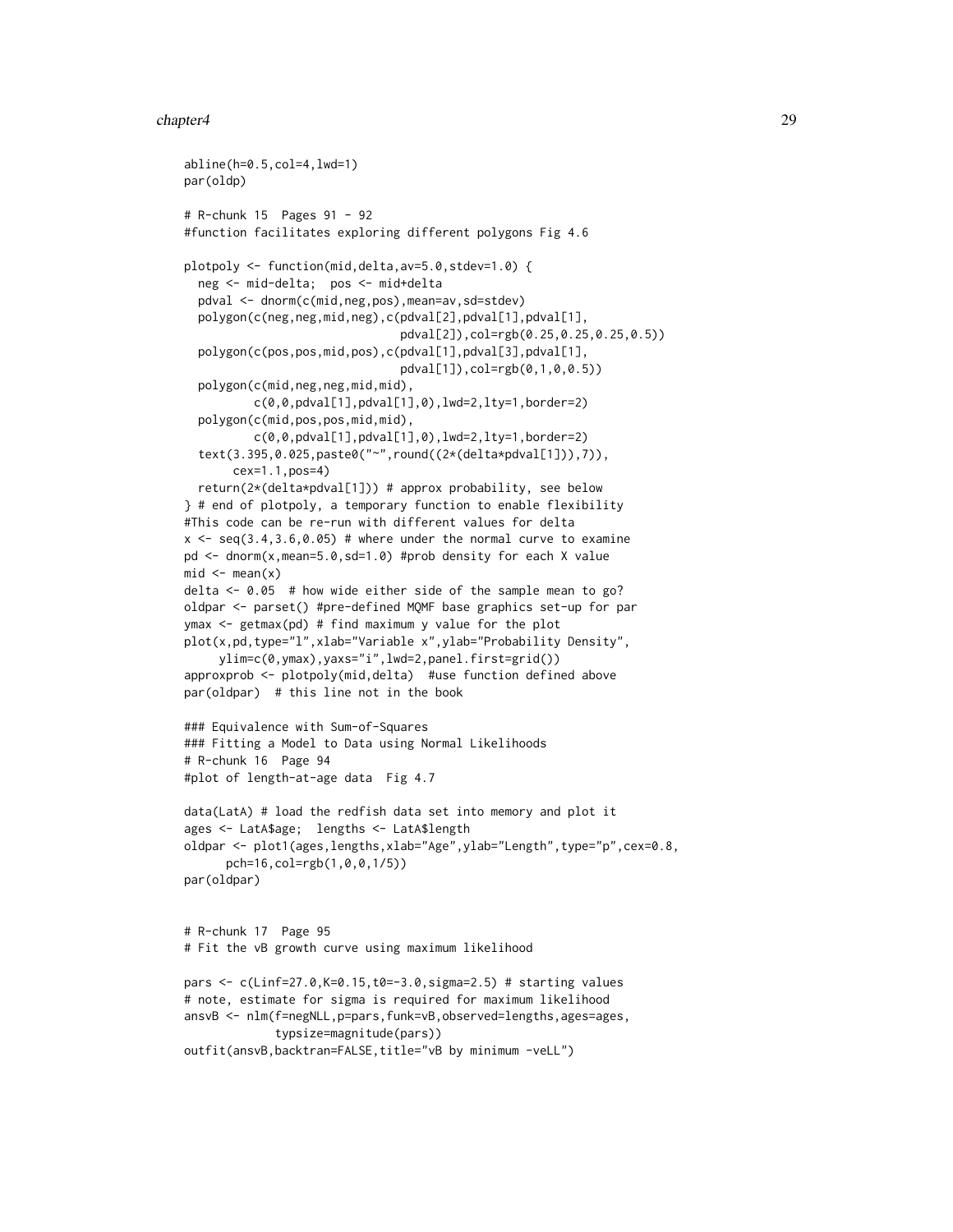```
# R-chunk 18 Page 96
#Now fit the Michaelis-Menton curve
pars <- c(a=23.0,b=1.0,c=1.0,sigma=3.0) # Michaelis-Menton
ansMM <- nlm(f=negNLL,p=pars,funk=mm,observed=lengths,ages=ages,
            typsize=magnitude(pars))
outfit(ansMM,backtran=FALSE,title="MM by minimum -veLL")
# R-chunk 19 Page 96
#plot optimum solutions for vB and mm. Fig 4.8
Age <- 1:max(ages) # used in comparisons
predvB <- vB(ansvB$estimate,Age) #optimum solution
predMM <- mm(ansMM$estimate,Age) #optimum solution
oldpar <- parset() \qquad # plot the deata points first
plot(ages,lengths,xlab="Age",ylab="Length",type="p",pch=16,
    ylim=c(10,33),panel.first=grid(),col=rgb(1,0,0,1/3))
lines(Age,predvB,lwd=2,col=4) # then add the growth curves
lines(Age,predMM,lwd=2,col=1,lty=2)
legend("bottomright",c("von Bertalanffy","Michaelis-Menton"),
      col=c(4,1),lwd=3,bty="n",cex=1.2,lty=c(1,2))
par(oldpar)
# R-chunk 20 Pages 96 - 97
# residual plot for vB curve Fig 4.9
predvB <- vB(ansvB$estimate,ages) # predicted values for age data
resids <- lengths - predvB # calculate vB residuals
oldpar <- plot1(ages, resids, type="p", col=rgb(1,0,0,1/3),
          xlim=c(0,43),pch=16,xlab="Ages Years",ylab="Residuals")
abline(h=0.0,col=1,lty=2) # emphasize the zero line
par(oldpar)
## Log-Normal Likelihoods
### Simplification of Log-Normal Likelihoods
### Log-Normal Properties
# R-chunk 21 Page 100
# meanlog and sdlog affects on mode and spread of lognormal Fig 4.10
x < - seq(0.05,5.0,0.01) # values must be greater than 0.0
y <- dlnorm(x,meanlog=0,sdlog=1.2,log=FALSE) #dlnorm=likelihoods
y2 <- dlnorm(x,meanlog=0,sdlog=1.0,log=FALSE)#from log-normal
y3 <- dlnorm(x,meanlog=0,sdlog=0.6,log=FALSE)#distribution
y4 \leq dlnorm(x, 0.75, 0.6) #log=TRUE = log-likelihoods
oldpar \leq parset(plots=c(1,2)) #MQMF base plot formatting function
plot(x,y3,type="l",lwd=2,panel.first=grid(),
    ylab="Log-Normal Likelihood")
lines(x,y,lwd=2,col=2,lty=2)
lines(x,y2,lwd=2,col=3,lty=3)
lines(x,y4,lwd=2,col=4,lty=4)
legend("topright",c("meanlog sdlog"," 0.0 0.6 0.0",
                   " 1.0"," 0.0 1.2"," 0.75 0.6"),
```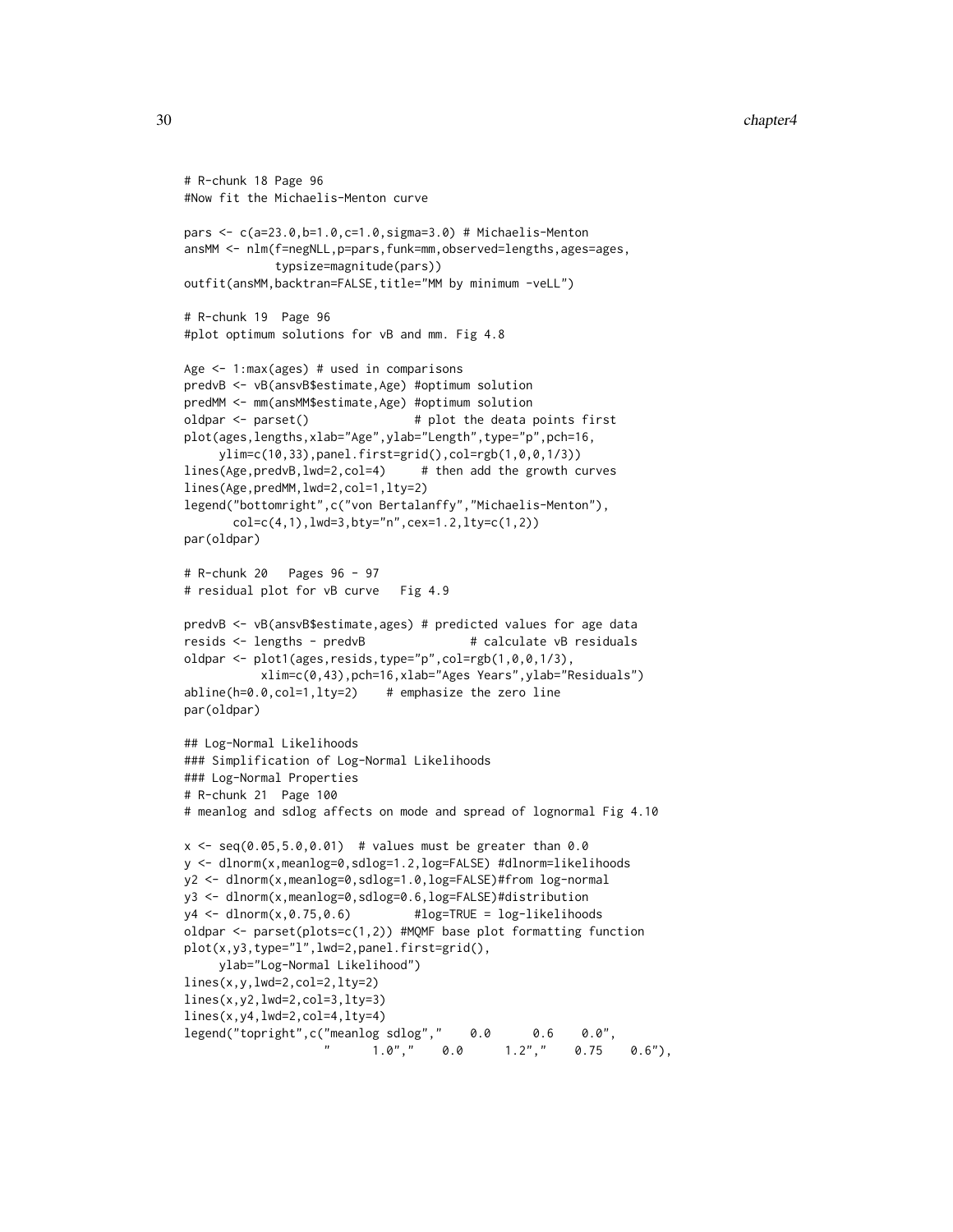```
col = c(0, 1, 3, 2, 4), lwd=3, bty="n", cex=1.0, lty=c(0,1,3,2,4))
plot(log(x),y3,type="l",lwd=2,panel.first=grid(),ylab="")
lines(log(x),y,lwd=2,col=2,lty=2)
lines(log(x),y2,lwd=2,col=3,lty=3)
lines(log(x),y4,lwd=2,col=4,lty=4)
par(oldpar) # return par to old settings; this line not in book
# R-chunk 22 Pages 100 - 101
set.seed(12354) # plot random log-normal numbers as Fig 4.11
meanL <- 0.7; sdL <- 0.5 # generate 5000 random log-normal
x \le - rlnorm(5000, meanlog = meanL, sdlog = sdL) # values
oldpar \leq parset(plots=c(1,2)) # simplifies plots par() definition
hist(x[x < 8.0], breaks = seq(0, 8, 0.25), col = 0, main = "")meanx \leq mean(log(x)); sdx \leq sd(log(x))
outstat <- c(exp(meanx-(sdx^2)),exp(meanx),exp(meanx+(sdx^2)/2))
abline(v=outstat,col=c(4,1,2),lwd=3,lty=c(1,2,3))
legend("topright",c("mode","median","bias-correct"),
      col=c(4,1,2),lwd=3,bty="n",cex=1.2,lty=c(1,2,3))
outh <- hist(log(x),breaks=30,col=0,main="") # approxnormal
hans <- addnorm(outh,log(x)) #MQMF function; try ?addnorm
lines(hans$x,hans$y,lwd=3,col=1) # type addnorm into the console
par(oldpar) # return par to old settings; this line not in book
# R-chunk 23 Page 101
#examine log-normal propoerties. It is a bad idea to reuse
set.seed(12345) #'random' seeds, use getseed() for suggestions
meanL \leq -0.7; sdL \leq -0.5 #5000 random log-normal values then
x \le rlnorm(5000, meanlog = meanL, sdlog = sdL) #try with only 500
meanx \leq mean(log(x)); sdx \leq sd(log(x))
cat(" Original Sample \n")
cat("Mode(x) = ",exp(meanL - sdL^2),outstat[1], "\n")cat("Median(x) = ",exp(meanL),outstat[2], "\\n")cat("Mean(x) = ",exp(meanL + (sdL^2)/2),outstat[3], "\n")cat("Mean(log(x) = 0.7 ", meanx, "\n")
cat("sd(log(x) = 0.5 ", sdx," \n'n")### Fitting a Curve using Log-Normal Likelihoods
# R-chunk 24 Page 103
# fit a Beverton-Holt recruitment curve to tigers data Table 4.2
data(tigers) # use the tiger prawn data set
1bh \leq function(p, biom) return(log((p[1]*biom)/(p[2] + biom)))
#note we are returning the log of Beverton-Holt recruitment
pars <- c("a"=25,"b"=4.5,"sigma"=0.4) # includes a sigma
best <- nlm(negNLL,pars,funk=lbh,observed=log(tigers$Recruit),
            biom=tigers$Spawn,typsize=magnitude(pars))
outfit(best,backtran=FALSE,title="Beverton-Holt Recruitment")
predR <- exp(lbh(best$estimate,tigers$Spawn))
#note exp(lbh(...)) is the median because no bias adjustment
```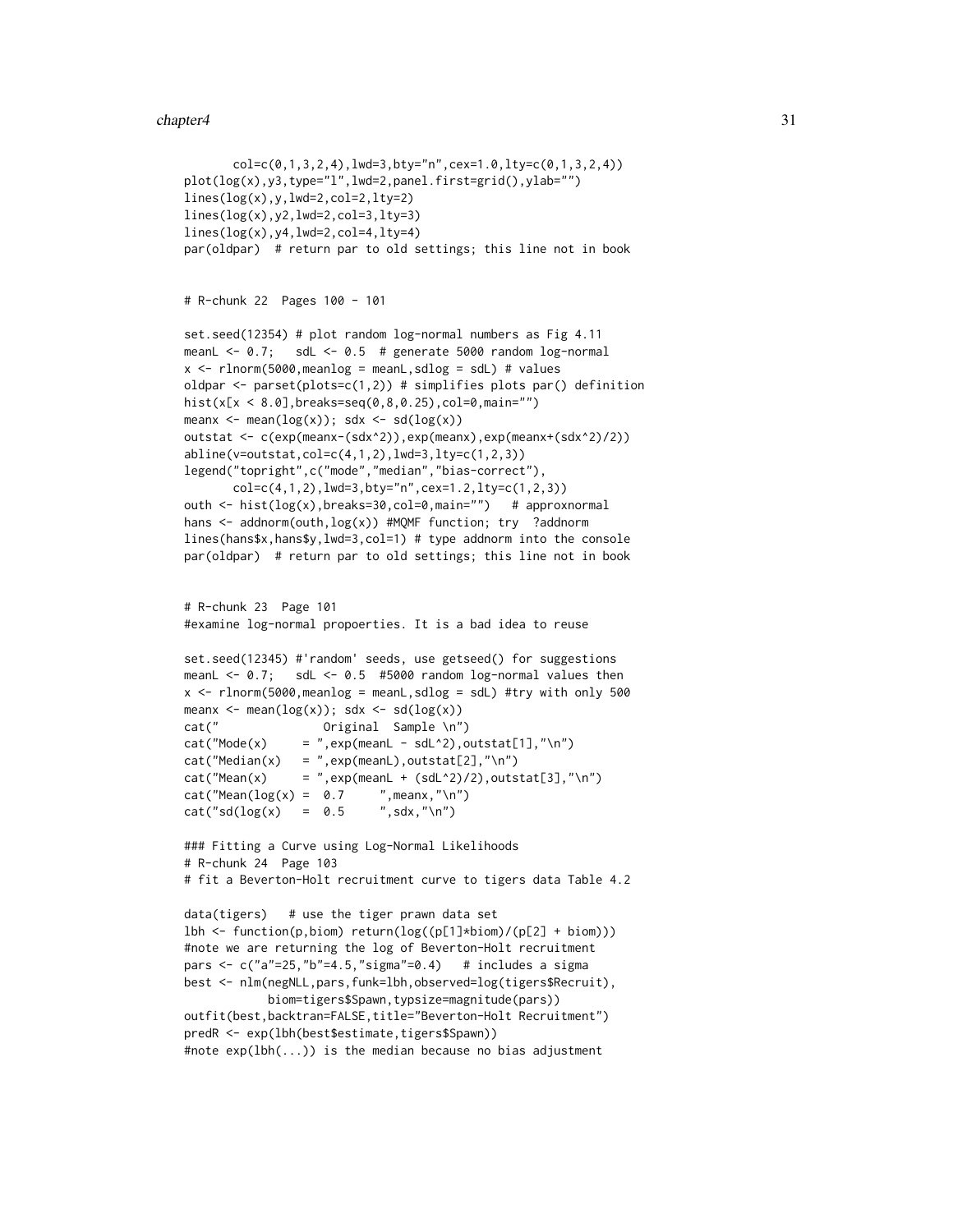```
result <- cbind(tigers,predR,tigers$Recruit/predR)
# R-chunk 25 Page 103
# Fig 4.12 visual examination of the fit to the tigers data
oldp <- plot1(tigers$Spawn,predR,xlab="Spawning Biomass","Recruitment",
     maxy=getmax(c(predR,tigers$Recruit)),lwd=2)
points(tigers$Spawn,tigers$Recruit,pch=16,cex=1.1,col=2)
par(oldp) # return par to old settings; this line not in book
# R-chunk 26 page 104, Table 4.12, code not shown in book.
#tabulating observed, predicted and residual recruitment
colnames(result) <- c("SpawnB","Recruit","PredR","Residual")
kable(result,digits=c(1,1,3,4), caption='(ref:tab402)')
### Fitting a Dynamic Model using Log-Normal Errors
# R-chunk 27 Page 106
data(abdat) # plot abdat fishery data using a MQMF helper Fig 4.13
plotspmdat(abdat) # function to quickly plot catch and cpue
# R-chunk 28 Pages 106 - 107
# Use log-transformed parameters for increased stability when
# fitting the surplus production model to the abdat data-set
param <- log(c(r= 0.42,K=9400,Binit=3400,sigma=0.05))
obslog <- log(abdat$cpue) #input log-transformed observed data
bestmod <- nlm(f=negLL,p=param,funk=simpspm,indat=as.matrix(abdat),
              logobs=obslog) # no typsize, or iterlim needed
#backtransform estimates, outfit's default, as log-transformed
outfit(bestmod,backtran = TRUE,title="abdat") # in param
# R-chunk 29 Pages 107 - 108
# Fig 4.14 Examine fit of predicted to data
predce <- simpspm(bestmod$estimate,abdat) #compare obs vs pred
ymax <- getmax(c(predce,obslog))
oldp <- plot1(abdat$year,obslog,type="p",maxy=ymax,ylab="Log(CPUE)",
     xlab="Year",cex=0.9)
lines(abdat$year,predce,lwd=2,col=2)
par(oldp) # return par to old settings; this line not in book
## Likelihoods from the Binomial Distribution
### An Example using Binomial Likelihoods
# R-chunk 30 Page 109
#Use Binomial distribution to test biased sex-ratio Fig 4.15
n <- 60 # a sample of 60 animals
p \le -0.5 # assume a sex-ration of 1:1
```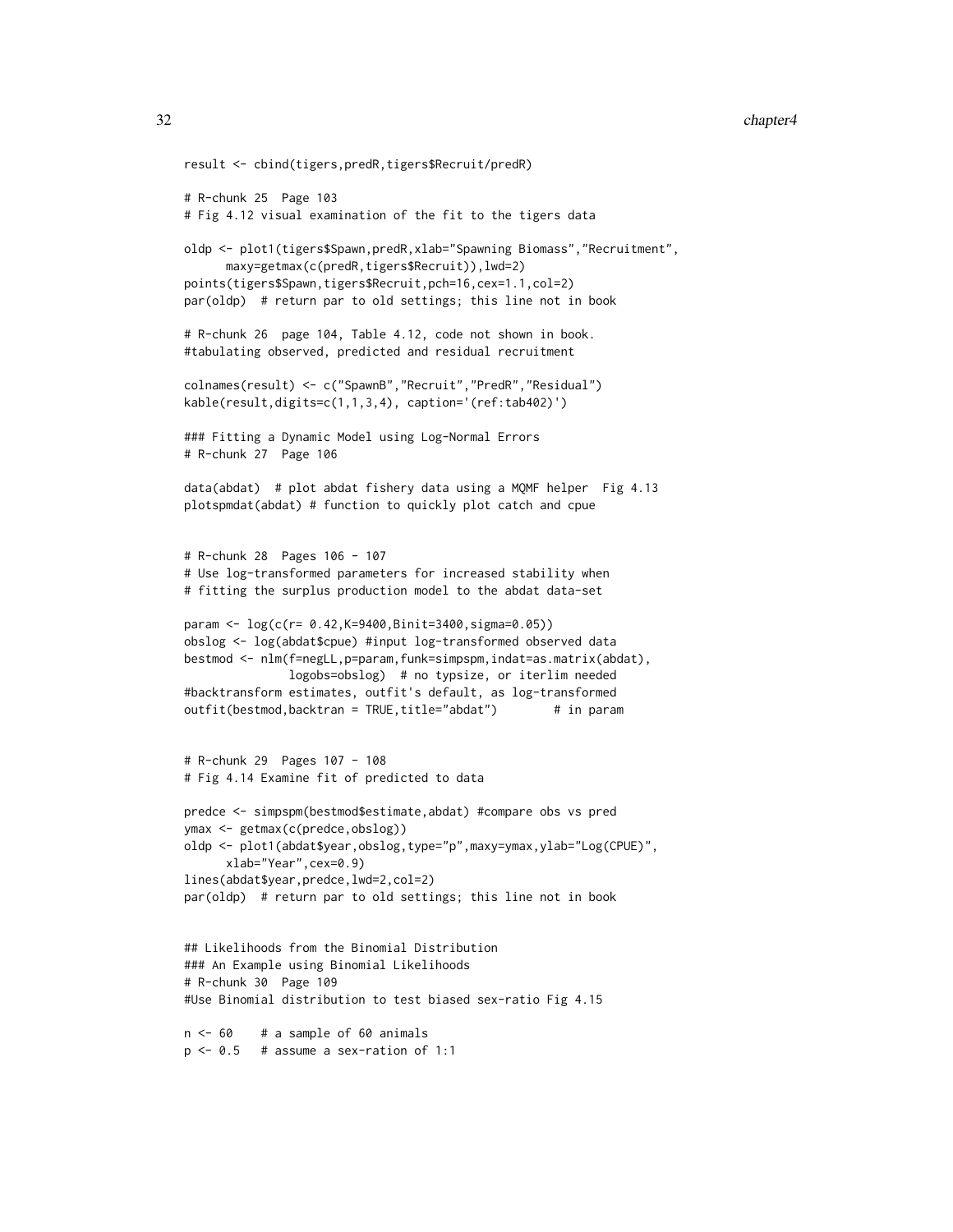```
m <- 1:60 # how likely is each of the 60 possibilites?
binom <- dbinom(m,n,p) # get individual likelihoods
cumbin <- pbinom(m,n,p) # get cumulative distribution
oldp <- plot1(m,binom,type="h",xlab="Number of Males",ylab="Probability")
abline(v=which.closest(0.025,cumbin),col=2,lwd=2) # lower 95% CI
par(oldp) # return par to old settings; this line not in book
# R-chunk 31 Page 111
# plot relative likelihood of different p values Fig 4.16
n <- 60 # sample size; should really plot points as each independent
m < -20 # number of successes = finding a male
p \leq -\text{seq}(0.1, 0.6, 0.001) #range of probability we find a male
lik \leq dbinom(m, n, p) # R function for binomial likelihoods
oldp <- plot1(p,lik,type="l",xlab="Prob. of 20 Males",ylab="Prob.")
abline(v=p[which.max(lik)],col=2,lwd=2) # try "p" instead of "l"
par(oldp) # return par to old settings; this line not in book
# R-chunk 32 Page 111
# find best estimate using optimize to finely search an interval
n < -60; m < -20 # trials and successes
p <- c(0.1,0.6) #range of probability we find a male
optimize(function(p) {dbinom(m,n,p)},interval=p,maximum=TRUE)
### Open Bay Juvenile Fur Seal Population Size
# R-chunk 33 Page 112
# Juvenile furseal data-set Greaves, 1992. Table 4.3
furseal <- c(32,222,1020,704,1337,161.53,31,181,859,593,1125,
             135.72,29,185,936,634,1238,153.99)
columns <- c("tagged(m)","Sample(n)","Population(X)",
             "95%Lower","95%Upper","StErr")
furs <- matrix(furseal,nrow=3,ncol=6,dimnames=list(NULL,columns),
               byrow=TRUE)
#tabulate fur seal data Table 4.3
kable(furs, caption='(ref:tab403)')
# R-chunk 34 Pages 113 - 114
# analyse two pup counts 32 from 222, and 31 from 181, rows 1-2 in
# Table 4.3. Now set-up storage for solutions
optsol <- matrix(0,nrow=2,ncol=2,
                 dimnames=list(furs[1:2,2],c("p","Likelihood")))
X \leq - seq(525,1850,1) # range of potential population sizes
p <- 151/X #range of proportion tagged; 151 originally tagged
m \leq furs[1,1] + 1 #tags observed, with Bailey's adjustment
n \leq furs[1,2] + 1 # sample size with Bailey's adjustment
lik1 <- dbinom(m,n,p) # individaul likelihoods
#find best estimate with optimize to finely search an interval
#use unlist to convert the output list into a vector
#Note use of Bailey's adjustment (m+1), (n+1) Caughley, (1977)
```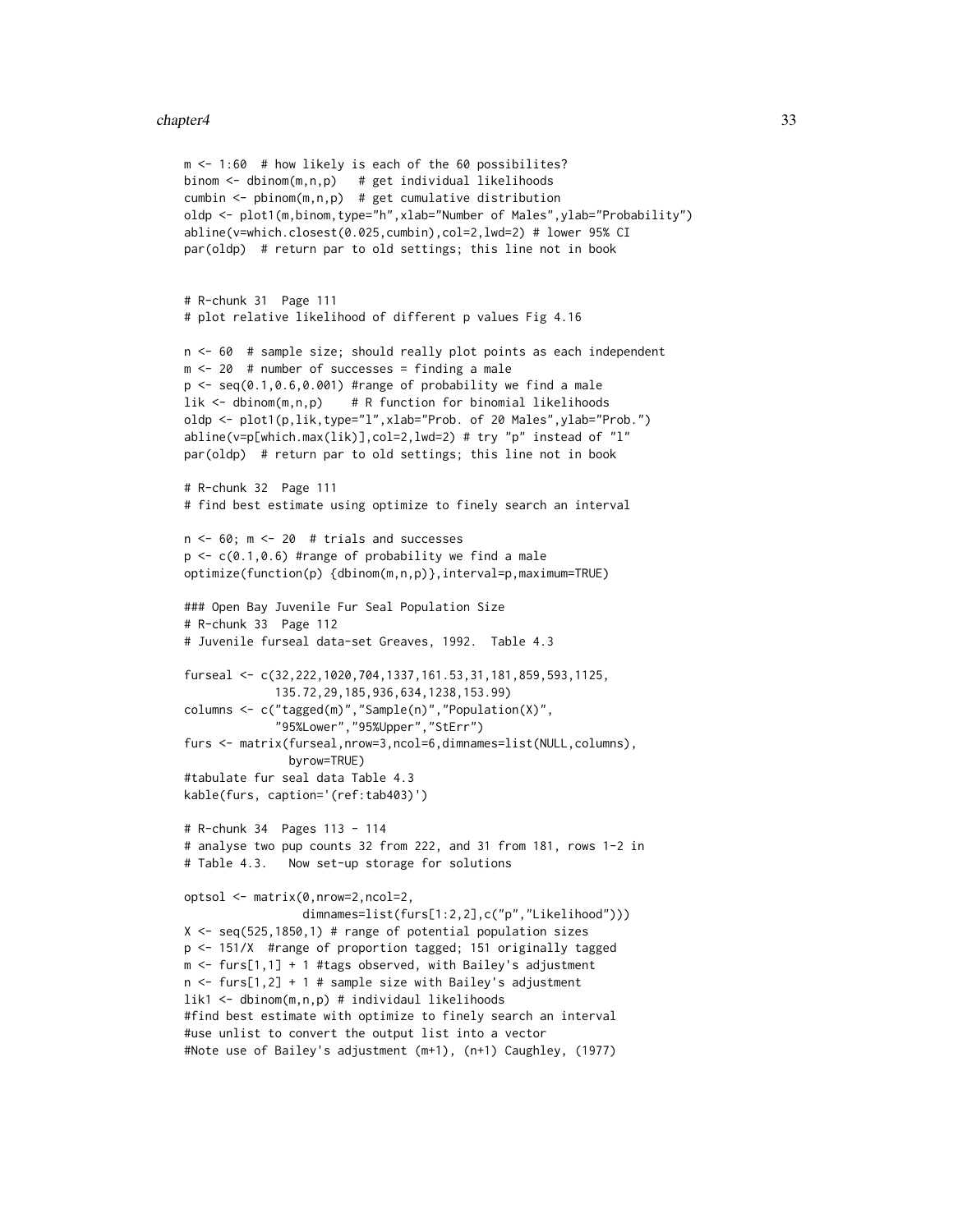```
optsol[1,] <- unlist(optimize(function(p) {dbinom(m,n,p)},p,
                              maximum=TRUE))
m \le - furs[2,1]+1; n \le - furs[2,2]+1 #repeat for sample2
lik2 \leq dibinom(m,n,p)totlik <- lik1 * lik2 #Joint likelihood of 2 vectors
optsol[2,] <- unlist(optimize(function(p) {dbinom(m,n,p)},p,
                              maximum=TRUE))
# R-chunk 35 Page 114
# Compare outcome for 2 independent seal estimates Fig 4.17
# Should plot points not a line as each are independent
oldp <- plot1(X,lik1,type="l",xlab="Total Pup Numbers",
      ylab="Probability",maxy=0.085,lwd=2)
abline(v=X[which.max(lik1)],col=1,lwd=1)
lines(X,lik2,lwd=2,col=2,lty=3) # add line to plot
abline(v=X[which.max(lik2)],col=2,lwd=1) # add optimum
#given p = 151/X, then X = 151/p and p = optimum proportion
legend("topright",legend=round((151/optsol[,"p"])),col=c(1,2),lwd=3,
       bty="n",cex=1.1,lty=c(1,3))
par(oldp) # return par to old settings; this line not in book
### Using Multiple Independent Samples
# R-chunk 36 Pages 114 - 115
#Combined likelihood from 2 independent samples Fig 4.18
totlik <- totlik/sum(totlik) # rescale so the total sums to one
cumlik <- cumsum(totlik) #approx cumulative likelihood for CI
oldp <- plot1(X,totlik,type="l",lwd=2,xlab="Total Pup Numbers",
     ylab="Posterior Joint Probability")
percs <- c(X[which.closest(0.025,cumlik)],X[which.max(totlik)],
           X[which.closest(0.975,cumlik)])
abline(v=percs,lwd=c(1,2,1),col=c(2,1,2))
legend("topright",legend=percs,lwd=c(2,4,2),bty="n",col=c(2,1,2),
       cex=1.2) # now compare with averaged count
m \leftarrow \text{furs}[3,1]; n \leftarrow \text{furs}[3,2] \text{ # likelihoods for the}lik3 <- dbinom(m,n,p) # average of six samples
lik4 <- lik3/sum(lik3) # rescale for comparison with totlik
lines(X,lik4,lwd=2,col=3,lty=2) #add 6 sample average to plot
par(oldp) # return par to old settings; this line not in book
### Analytical Approaches
## Other Distributions
## Likelihoods from the Multinomial Distribution
### Using the Multinomial Distribution
# R-chunk 37 Page 119
#plot counts x shell-length of 2 cohorts Figure 4.19
cw <- 2 # 2 mm size classes, of which mids are the centers
mids \leq seq(8,54, cw) #each size class = 2 mm as in 7-9, 9-11, ...
obs <- c(0,0,6,12,35,40,29,23,13,7,10,14,11,16,11,11,9,8,5,2,0,0,0,0)
# data from (Helidoniotis and Haddon, 2012)
```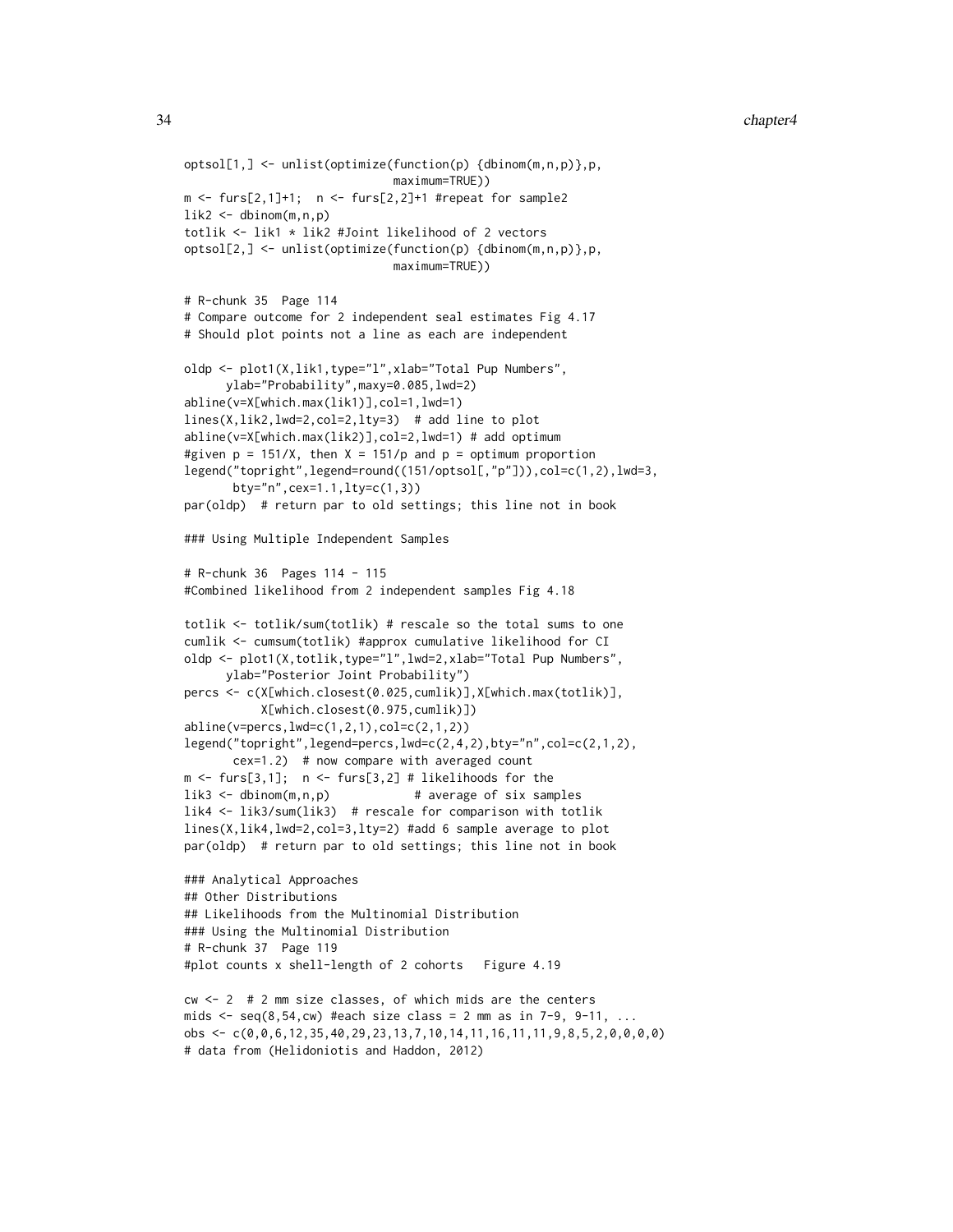```
dat <- as.matrix(cbind(mids,obs)) #xy matrix needed by inthist
oldp <- parset() #set up par declaration then use an MQMF function
inthist(dat,col=2,border=3,width=1.8, #histogram of integers
        xlabel="Shell Length mm",ylabel="Frequency",xmin=7,xmax=55)
par(oldp) # return par to old settings; this line not in book
# R-chunk 38 Page 121
#cohort data with 2 guess-timated normal curves Fig 4.20
oldp <- parset() # set up the required par declaration
inthist(dat,col=0,border=8,width=1.8,xlabel="Shell Length mm",
        ylabel="Frequency",xmin=7,xmax=55,lwd=2) # MQMF function
#Guess normal parameters and plot those curves on histogram
av \leq c(18.0,34.5) # the initial trial and error means and
stdev \leq c(2.75,5.75) # their standard deviations
prop1 <- 0.55 # proportion of observations in cohort 1
n <- sum(obs) #262 observations, now calculate expected counts
cohort1 <- (n*prop1*cw)*dnorm(mids,av[1],stdev[1]) # for each
cohort2 <- (n*(1-prop1)*cw)*dnorm(mids,av[2],stdev[2])# cohort
#(n*prop1*cw) scales likelihoods to suit the 2mm class width
lines(mids,cohort1,lwd=2,col=1)
lines(mids,cohort2,lwd=2,col=4)
par(oldp) # return par to old settings; this line not in book
# R-chunk 39 Page 122
#wrapper function for calculating the multinomial log-likelihoods
#using predfreq and mnnegLL, Use ? and examine their code
wrapper <- function(pars,obs,sizecl,midval=TRUE) {
 freqf <- predfreq(pars,sum(obs),sizecl=sizecl,midval=midval)
 return(mnnegLL(obs,freqf))
} # end of wrapper which uses MQMF::predfreq and MQMF::mnnegLL
mids \leq seq(8,54,2) # each size class = 2 mm as in 7-9, 9-11, ...
av \leq c(18.0, 34.5) # the trial and error means and
stdev \leq c(2.95,5.75) # standard deviations
phi1 <- 0.55 # proportion of observations in cohort 1
pars <-c(av,stdev,phi1) # combine parameters into a vector
wrapper(pars,obs=obs,sizecl=mids) # calculate total -veLL
# R-chunk 40 Page 122
# First use the midpoints
bestmod <- nlm(f=wrapper,p=pars,obs=obs,sizecl=mids,midval=TRUE,
               typsize=magnitude(pars))
outfit(bestmod,backtran=FALSE,title="Using Midpts"); cat("\n")
#Now use the size class bounds and cumulative distribution
#more sensitive to starting values, so use best pars from midpoints
X \leq -\text{seq}((\text{mids}[1]-\text{cw}/2),(\text{tail}(\text{mids},1)+\text{cw}/2),\text{cw})bestmodb <- nlm(f=wrapper,p=bestmod$estimate,obs=obs,sizecl=X,
                midval=FALSE,typsize=magnitude(pars))
outfit(bestmodb,backtran=FALSE,title="Using size-class bounds")
# R-chunk 41 Page 123
```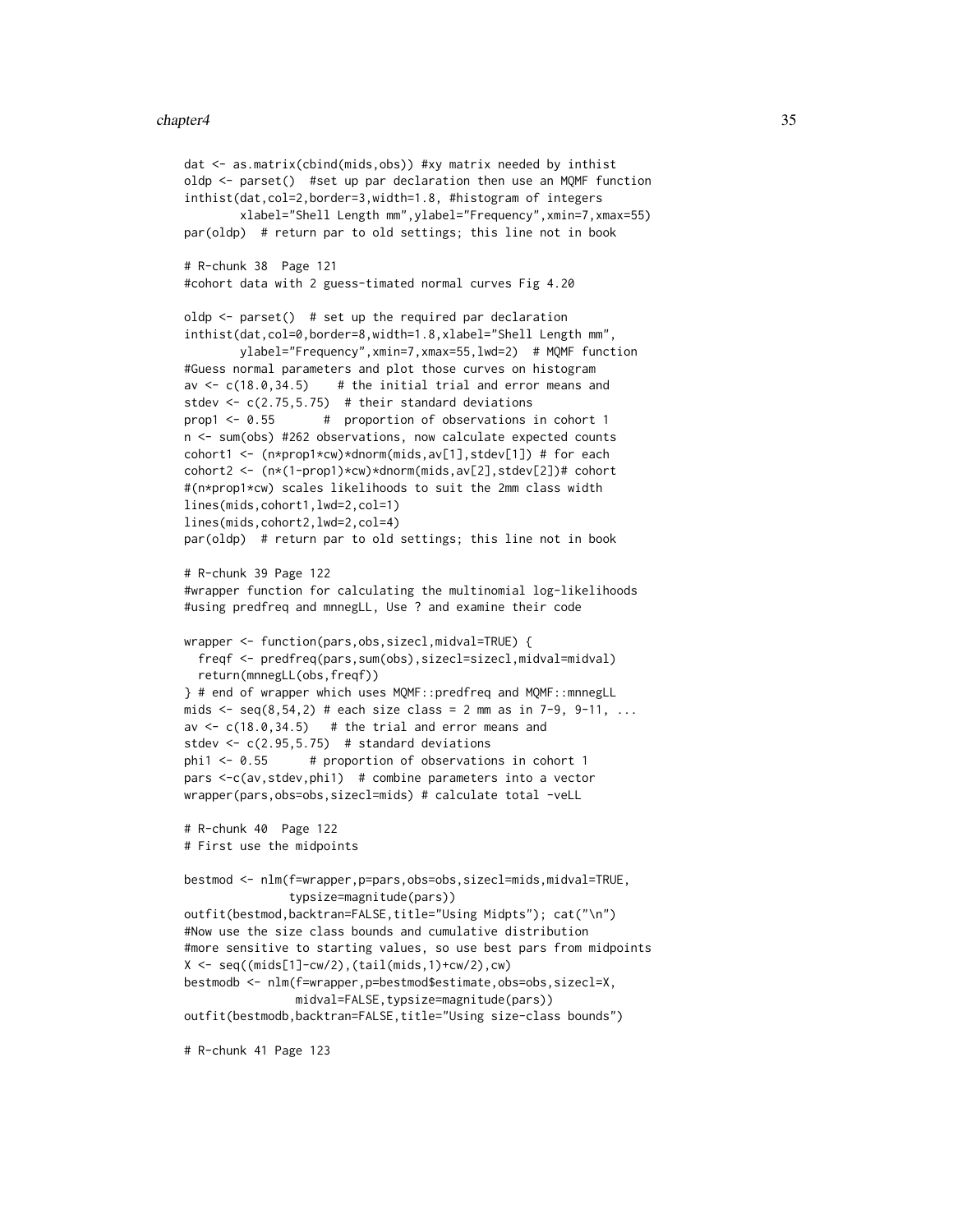```
#prepare the predicted Normal distribution curves
```

```
pars <- bestmod$estimate # best estimate using mid-points
cohort1 <- (n*pars[5]*cw)*dnorm(mids,pars[1],pars[3])
cohort2 <- (n*(1-pars[5])*cw)*dnorm(mids,pars[2],pars[4])
parsb <- bestmodb$estimate # best estimate with bounds
nedge <- length(mids) + 1 # one extra estimate
cump1 <- (n*pars[5])*pnorm(X,pars[1],pars[3])#no need to rescale
cohort1b <- (cump1[2:nedge] - cump1[1:(nedge-1)])
cump2 <- (n*(1-pars[5]))*pnorm(X,pars[2],pars[4]) # cohort 2
\text{cohort2b} \leq (\text{cump2}[2:\text{nedge}] - \text{cump2}[1:(\text{nedge}-1)]# R-chunk 42 Page 123
#plot the alternate model fits to cohorts Fig 4.21
oldp <- parset() #set up required par declaration; then plot curves
pick <- which(mids < 28)
inthist(dat[pick,],col=0,border=8,width=1.8,xmin=5,xmax=28,
        xlabel="Shell Length mm",ylabel="Frequency",lwd=3)
lines(mids,cohort1,lwd=3,col=1,lty=2) # have used setpalette("R4")
lines(mids,cohort1b,lwd=2,col=4) # add the bounded results
label <- c("midpoints","bounds") # very minor differences
legend("topleft",legend=label,lwd=3,col=c(1,4),bty="n",
       cex=1.2,lty=c(2,1))
par(oldp) # return par to old settings; this line not in book
# R-chunk 43 Page 124
# setup table of results for comparison of fitting strategies
predmid <- rowSums(cbind(cohort1,cohort2))
predbnd <- rowSums(cbind(cohort1b,cohort2b))
result <- as.matrix(cbind(mids,obs,predmid,predbnd,predbnd-predmid))
colnames(result) <- c("mids","Obs","Predmid","Predbnd","Difference")
result <- rbind(result,c(NA,colSums(result,na.rm=TRUE)[2:5]))
# R-chunk 44 page 125, Table 4.4, code not shown in book.
#tabulate the results of fitting cohort data in two ways
kable(result,digits=c(0,0,4,4,4),align=c("r","r","r","r","r"))
## Likelihoods from the Gamma Distribution
# R-chunk 45 Pages 126 - 127
#Illustrate different Gamma function curves Figure 4.22
X \leq - seq(0.0,10,0.1) #now try different shapes and scale values
dg <- dgamma(X,shape=1,scale=1)
oldp <- plot1(X,dg,xlab = "Quantile","Probability Density")
lines(X,dgamma(X,shape=1.5,scale=1),lwd=2,col=2,lty=2)
lines(X,dgamma(X,shape=2,scale=1),lwd=2,col=3,lty=3)
lines(X,dgamma(X,shape=4,scale=1),lwd=2,col=4,lty=4)
```

```
legend("topright",legend=c("Shape 1","Shape 1.5","Shape 2",
```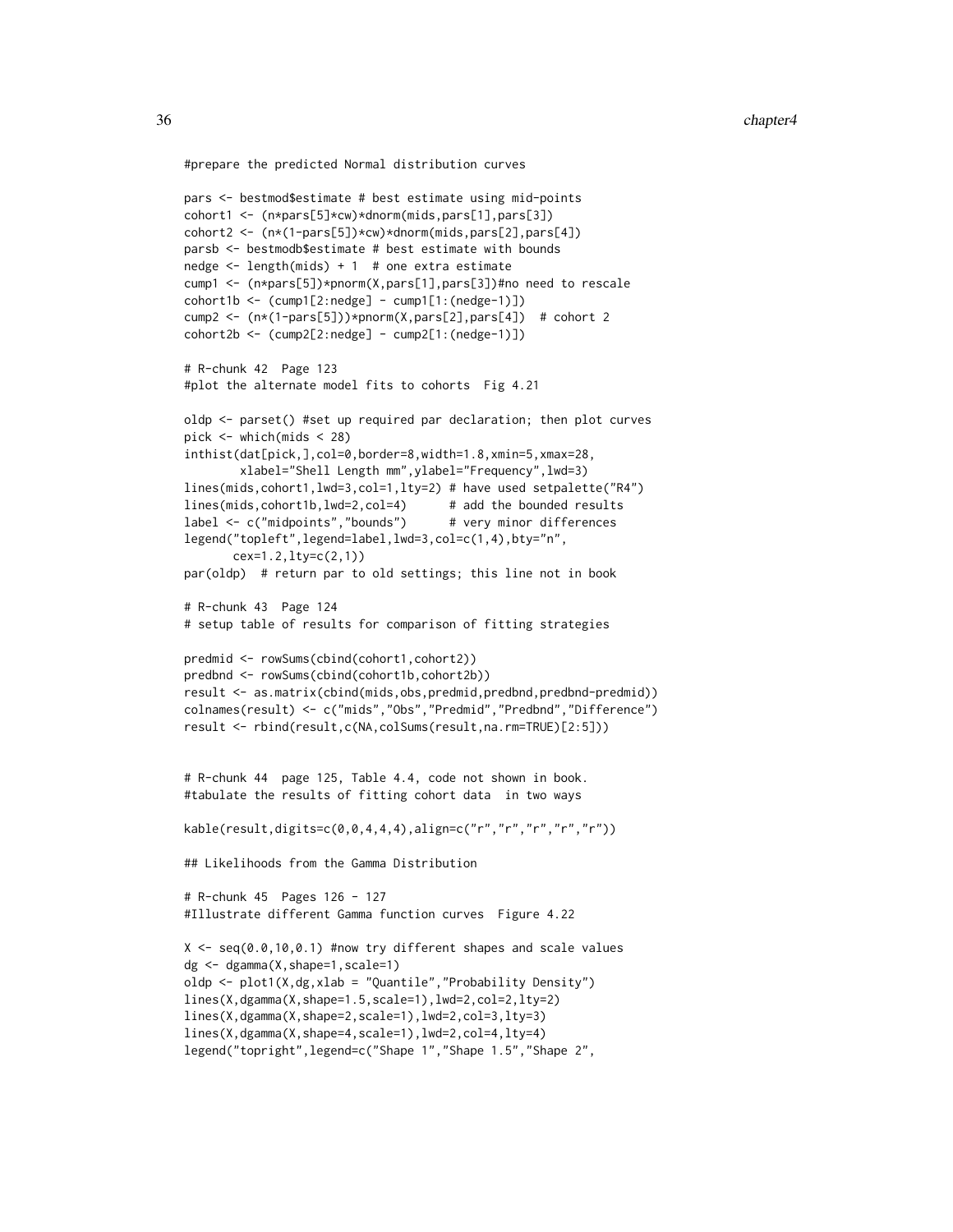```
"Shape 4"),lwd=3,col=c(1,2,3,4),bty="n",cex=1.25,lty=1:4)
mtext("Scale c = 1",side=3,outer=FALSE,line=-1.1,cex=1.0,font=7)
par(oldp) # return par to old settings; this line not in book
## Likelihoods from the Beta Distribution
# R-chunk 46 Pages 127 - 128
#Illustrate different Beta function curves. Figure 4.23
x \le - seq(0, 1, length = 1000)
oldp <- parset()
plot(x,dbeta(x,shape1=3,shape2=1),type="l",lwd=2,ylim=c(0,4),
     yaxs="i",panel.first=grid(), xlab="Variable 0 - 1",
     ylab="Beta Probability Density - Scale1 = 3")
bval <- c(1.25,2,4,10)
for (i in 1:length(bval))
 lines(x,dbeta(x,shape1=3,shape2=bval[i]),lwd=2,col=(i+1),lty=c(i+1))
legend(0.5,3.95,c(1.0,bval),col=c(1:7),lwd=2,bty="n",lty=1:5)
par(oldp) # return par to old settings; this line not in book
## Bayes' Theorem
### Introduction
### Bayesian Methods
### Prior Probabilities
# R-chunk 47 Pages 132 - 133
# can prior probabilities ever be uniniformative? Figure 4.24
x < -1:1000y <- rep(1/1000,1000)
cumy <- cumsum(y)
group <- sort(rep(c(1:50),20))
xlab <- seq(10,990,20)
oldp <- par(no.readonly=TRUE) # this line not in book
par(mfrow=c(2,1),mai=c(0.45,0.3,0.05,0.05),oma=c(0.0,1.0,0.0,0.0))
par(cex=0.75, mgp=c(1.35,0.35,0), font.axis=7,font=7,font.lab=7)
yval <- tapply(y,group,sum)
plot(x,cumy,type="p",pch=16,cex=0.5,panel.first=grid(),
     xlim=c(0,1000),ylim=c(0,1),ylab="",xlab="Linear Scale")
plot(log(x),cumy,type="p",pch=16,cex=0.5,panel.first=grid(),
     xlim=c(0,7),xlab="Logarithmic Scale",ylab="")
mtext("Cumulative Probability",side=2,outer=TRUE,cex=0.9,font=7)
par(oldp) # return par to old settings; this line not in book
## End(Not run)
```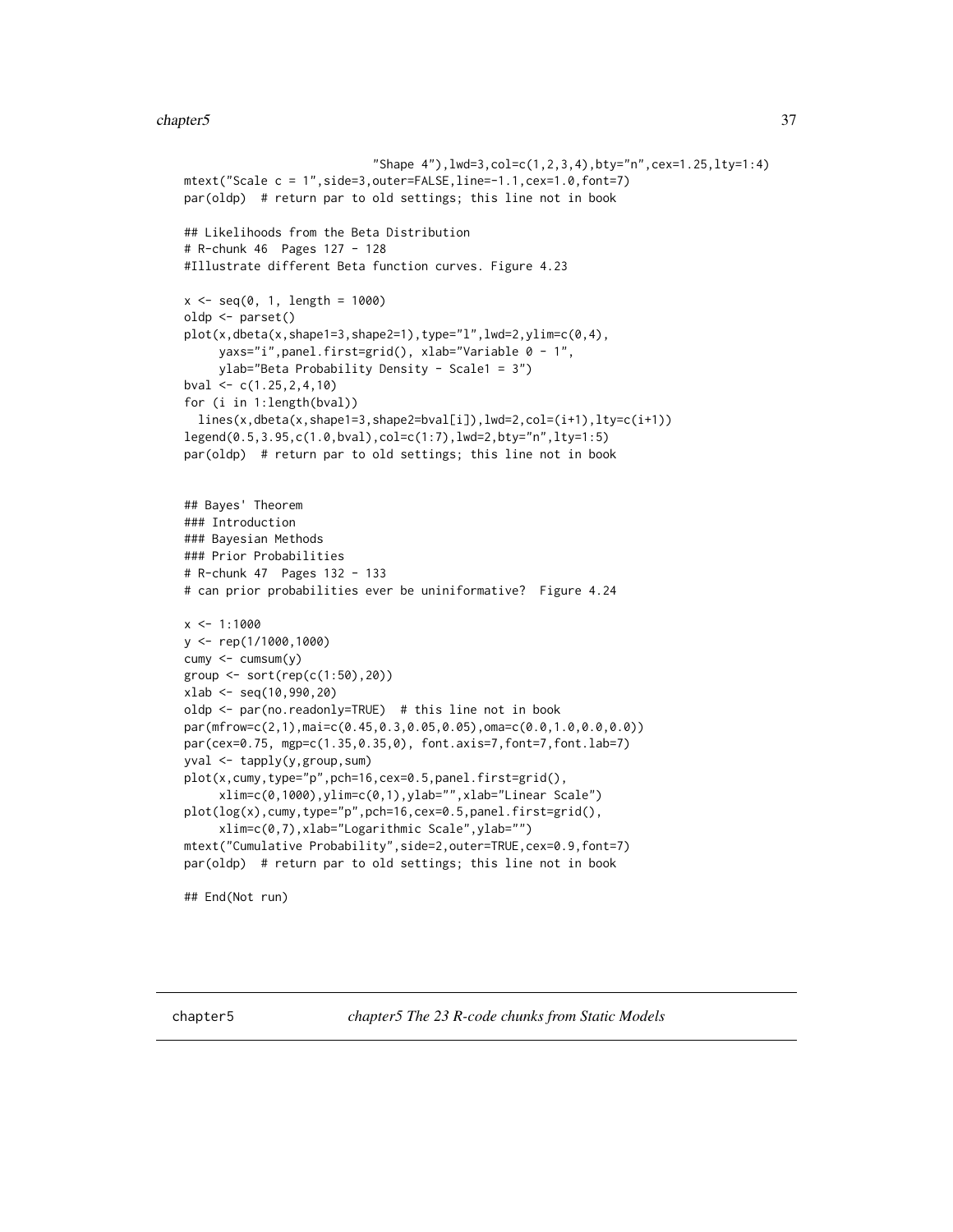## Description

chapter5 is not an active function but rather acts as a repository for the various example code chunks found in chapter5. There are 23 r-code chunks in chapter5. You should, of course, feel free to use and modify any of these example chunks in your own work.

# Examples

```
## Not run:
# All the example code from # Static Models
# Static Models
## Introduction
## Productivity Parameters
## Growth
### Seasonal Growth Curves
# R-chunk 1 Page 138
#vB growth curve fit to Pitcher and Macdonald derived seasonal data
data(minnow); week <- minnow$week; length <- minnow$length
pars <- c(75,0.1,-10.0,3.5); label=c("Linf","K","t0","sigma")
bestvB <- nlm(f=negNLL,p=pars,funk=vB,ages=week,observed=length,
              typsize=magnitude(pars))
predL <- vB(bestvB$estimate,0:160)
outfit(bestvB,backtran = FALSE,title="Non-Seasonal vB",parnames=label)
# R-chunk 2 Page 139
#plot the non-seasonal fit and its residuals. Figure 5.1
oldp <- parset(plots=c(2,1),margin=c(0.35,0.45,0.02,0.05))
plot1(week,length,type="p",cex=1.0,col=2,xlab="Weeks",pch=16,
     ylab="Length (mm)",defpar=FALSE)
lines(0:160,predL,lwd=2,col=1)
# calculate and plot the residuals
resids <- length - vB(bestvB$estimate,week)
plot1(week,resids,type="l",col="darkgrey",cex=0.9,lwd=2,
    xlab="Weeks",lty=3,ylab="Normal Residuals",defpar=FALSE)
points(week,resids,pch=16,cex=1.1,col="red")
abline(h=0,col=1,lwd=1)
par(oldp) # return par to old settings; this line not in book
# R-chunk 3 Pages 139 - 140
# Fit seasonal vB curve, parameters = Linf, K, t0, C, s, sigma
svb <- function(p,ages,inc=52) {
 return(p[1]*(1 - exp(-(p[4] * sin(2*pi*(ages - p[5]))/inc) +p[2] * (ages - p[3]))))} # end of svB
spars <- c(bestvB$estimate[1:3],0.1,5,2.0) # keep sigma at end
bestsvb <- nlm(f=negNLL,p=spars,funk=svb,ages=week,observed=length,
              typsize=magnitude(spars))
predLs <- svb(bestsvb$estimate,0:160)
outfit(bestsvb, backtran = FALSE, title="Seasonal Growth",
```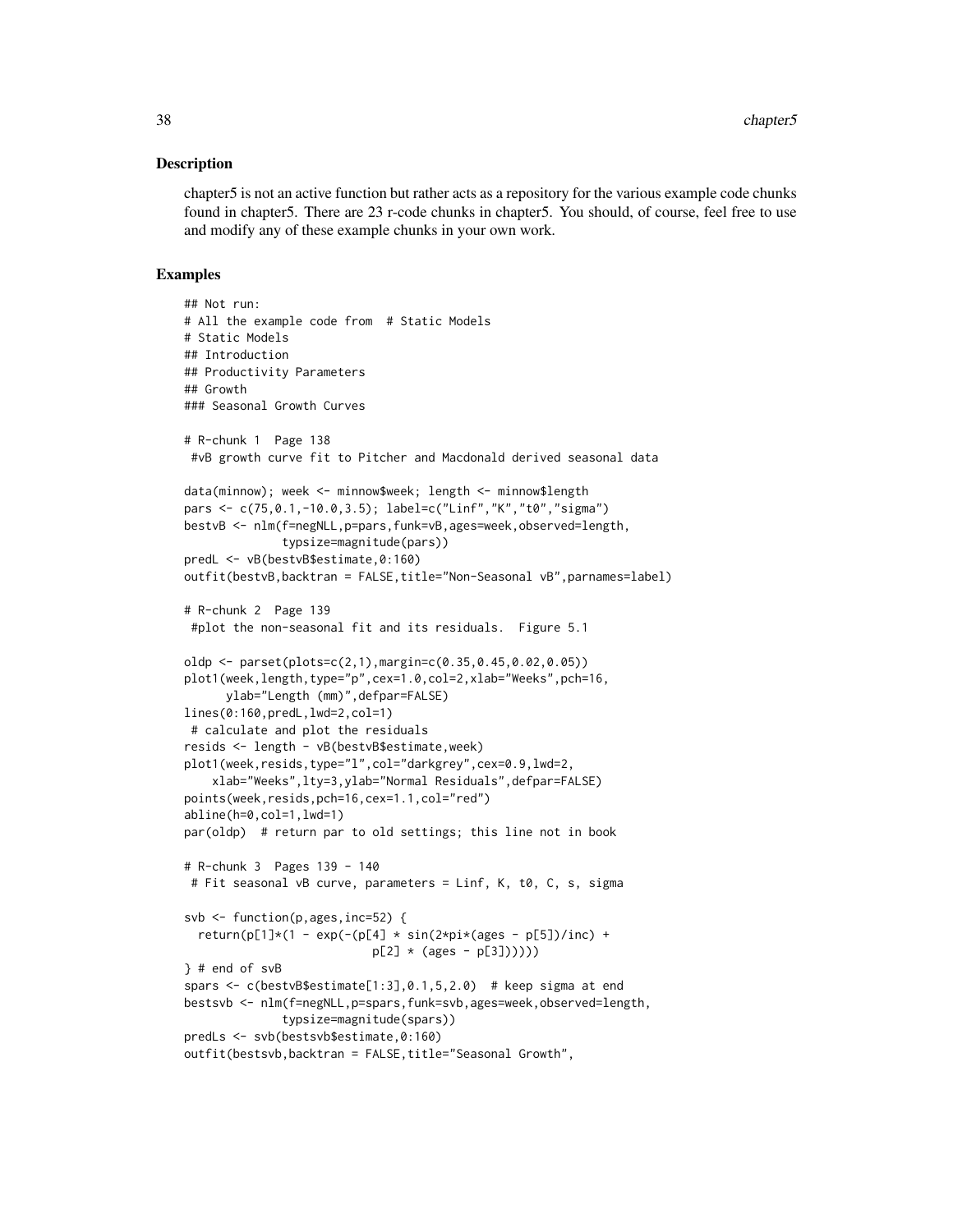```
parnames=c("Linf","K","t0","C","s","sigma"))
# R-chunk 4 Page 140
#Plot seasonal growth curve and residuals Figure 5.2
oldp \leq parset(plots=c(2,1)) # MQMF utility wrapper function
plot1(week,length,type="p",cex=0.9,col=2,xlab="Weeks",pch=16,
     ylab="Length (mm)",defpar=FALSE)
lines(0:160,predLs,lwd=2,col=1)
# calculate and plot the residuals
resids <- length - svb(bestsvb$estimate,week)
plot1(week,resids,type="l",col="darkgrey",cex=0.9,xlab="Weeks",
      lty=3,ylab="Normal Residuals",defpar=FALSE)
points(week,resids,pch=16,cex=1.1,col="red")
abline(h=0,col=1,lwd=1)
par(oldp) # return par to old settings; this line not in book
### Fabens Method with Tagging Data
# R-chunk 5 Pages 142 - 143
# tagging growth increment data from Black Island, Tasmania
data(blackisland); bi <- blackisland # just to keep things brief
oldp <- parset()
plot(bi$l1,bi$dl,type="p",pch=16,cex=1.0,col=2,ylim=c(-1,33),
     ylab="Growth Increment mm",xlab="Initial Length mm",
     panel.first = grid())
abline(h=0,col=1)
par(oldp) # return par to old settings; this line not in book
### Fitting Models to Tagging Data
# R-chunk 6 Page 144
# Fit the vB and Inverse Logistic to the tagging data
linm <- lm(bi$dl ~ bi$l1) # simple linear regression
param <- c(170.0,0.3,4.0); label <- c("Linf","K","sigma")
modelvb <- nlm(f=negNLL,p=param,funk=fabens,observed=bi$dl,indat=bi,
               initL="l1",delT="dt") # could have used the defaults
outfit(modelvb,backtran = FALSE,title="vB",parnames=label)
predvB <- fabens(modelvb$estimate,bi)
cat("\n")
param2 <- c(25.0,130.0,35.0,3.0)
label2=c("MaxDL","L50","delta","sigma")
modelil <- nlm(f=negNLL,p=param2,funk=invl,observed=bi$dl,indat=bi,
               initL="l1",delT="dt")
outfit(modelil,backtran = FALSE,title="IL",parnames=label2)
predil <- invl(modelil$estimate,bi)
# R-chunk 7 Page 145
#growth curves and regression fitted to tagging data Fig 5.4
oldp <- parset(margin=c(0.4,0.4,0.05,0.05))
plot(bi$l1,bi$dl,type="p",pch=16,cex=1.0,col=3,ylim=c(-2,31),
     ylab="Growth Increment mm",xlab="Length mm",panel.first=grid())
```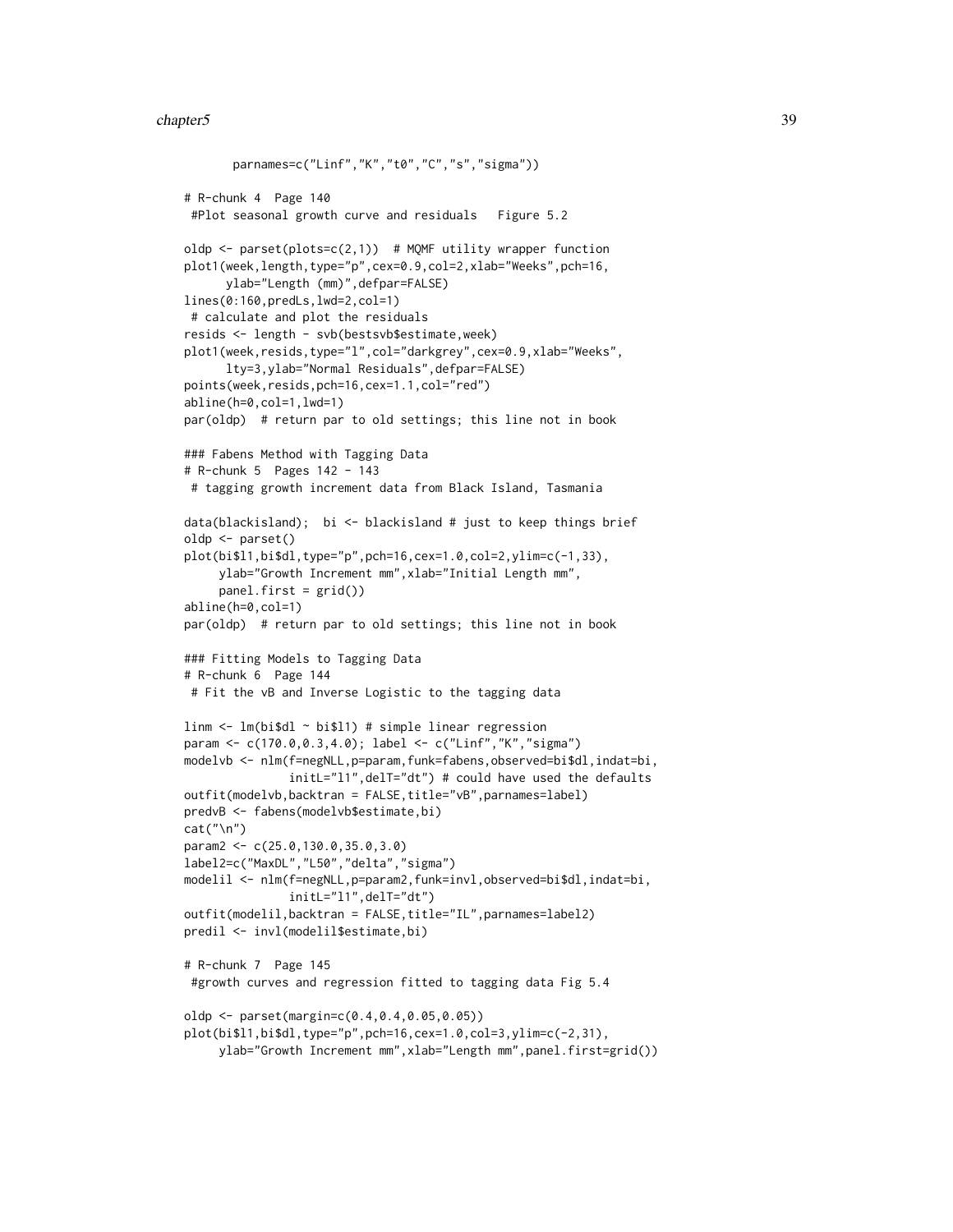```
abline(h=0,col=1)
lines(bi$l1,predvB,pch=16,col=1,lwd=3,lty=1) # vB
lines(bi$l1,predil,pch=16,col=2,lwd=3,lty=2) # IL
abline(linm,lwd=3,col=7,lty=2) # add dashed linear regression
legend("topright",c("vB","LinReg","IL"),lwd=3,bty="n",cex=1.2,
                   col=c(1,7,2),lty=c(1,2,2))
par(oldp) # return par to old settings; this line not in book
# R-chunk 8 Pages 145 - 146
#residuals for vB and inverse logistic for tagging data Fig 5.5
oldp <- parset(plots=c(1,2),outmargin=c(1,1,0,0),margin=c(.25,.25,.05,.05))
plot(bi$l1,(bi$dl - predvB),type="p",pch=16,col=1,ylab="",
     xlab="",panel.first=grid(),ylim=c(-8,11))
abline(h=0,col=1)
mtext("vB",side=1,outer=FALSE,line=-1.1,cex=1.2,font=7)
plot(bi$l1,(bi$dl - predil),type="p",pch=16,col=1,ylab="",
     xlab="",panel.first=grid(),ylim=c(-8,11))
abline(h=0,col=1)
mtext("IL",side=3,outer=FALSE,line=-1.2,cex=1.2,font=7)
mtext("Length mm",side=1,line=-0.1,cex=1.0,font=7,outer=TRUE)
mtext("Residual",side=2,line=-0.1,cex=1.0,font=7,outer=TRUE)
par(oldp) # return par to old settings; this line not in book
### A Closer Look at the Fabens Methods
### Implementation of Non-Constant Variances
# R-chunk 9 Page 149
# fit the Fabens tag growth curve with and without the option to
# modify variation with predicted length. See the MQMF function
# negnormL. So first no variation and then linear variation.
sigfunk <- function(pars,predobs) return(tail(pars,1)) #no effect
data(blackisland)
bi <- blackisland # just to keep things brief
param <- c(170.0,0.3,4.0); label=c("Linf","K","sigma")
modelvb <- nlm(f=negnormL,p=param,funk=fabens,funksig=sigfunk,
               indat=bi,initL="l1",delT="dt")
outfit(modelvb,backtran = FALSE,title="vB constant sigma",parnames = label)
sigfunk2 <- function(pars,predo) { # linear with predicted length
 sig \le tail(pars, 1) * predo # sigma x predDL, see negnormL
 pick \leq which(sig \leq 0) \qquad # ensure no negative sigmas from
 sig[pick] <- 0.01 # possible negative predicted lengths
 return(sig)
} # end of sigfunk2
param <- c(170.0,0.3,1.0); label=c("Linf","K","sigma")
modelvb2 <- nlm(f=negnormL,p=param,funk=fabens,funksig=sigfunk2,
                indat=bi,initL="l1",delT="dt",
                typsize=magnitude(param),iterlim=200)
outfit(modelvb2,backtran = FALSE,parnames = label,title="vB inverse DeltaL, sigma < 1")
# R-chunk 10 Page 150
 #plot to two Faben's lines with constant and varying sigma Fig 5.6
```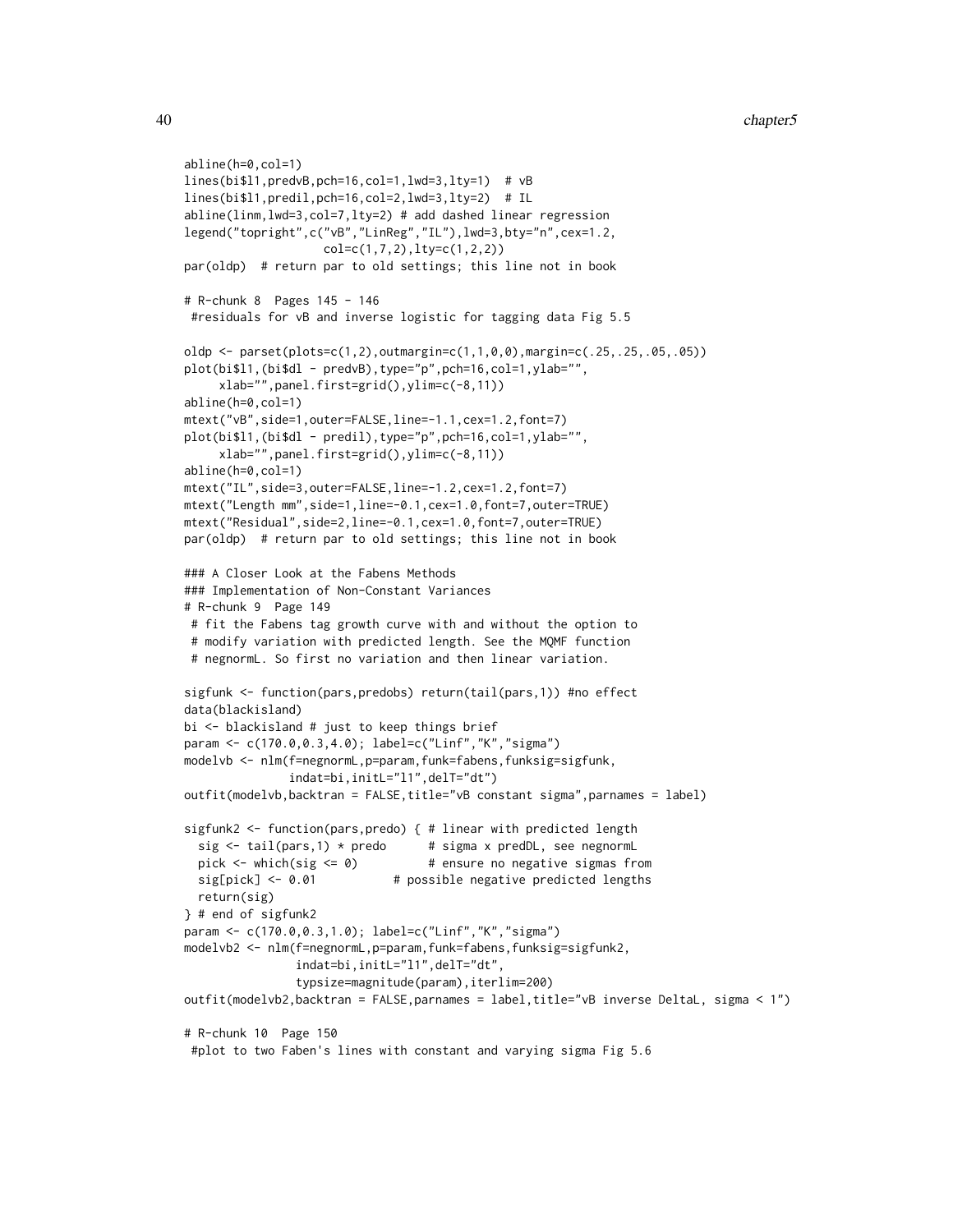```
predvB <- fabens(modelvb$estimate,bi)
predvB2 <- fabens(modelvb2$estimate,bi)
oldp <- parset(margin=c(0.4,0.4,0.05,0.05))
plot(bi$l1,bi$dl,type="p",pch=1,cex=1.0,col=1,ylim=c(-2,31),
    ylab="Growth Increment mm",xlab="Length mm",panel.first=grid())
abline(h=0,col=1)
lines(bi$l1,predvB,col=1,lwd=2) # vB
lines(bi$l1,predvB2,col=2,lwd=2,lty=2) # IL
legend("topright",c("Constant sigma","Changing sigma"),lwd=3,
      col=c(1,2),bty="n",cex=1.1,lty=c(1,2))
par(oldp) # return par to old settings; this line not in book
## Objective Model Selection
### Akiake's Information Criterion
# R-chunk 11 Page 152
#compare the relative model fits of Vb and IL
cat("von Bertalanffy \n")
aicbic(modelvb,bi)
cat("inverse-logistic \n")
aicbic(modelil,bi)
### Likelihood Ratio Test
# R-chunk 12 Page 154
# Likelihood ratio comparison of two growth models see Fig 5.4
vb <- modelvb$minimum # their respective -ve log-likelihoods
il <- modelil$minimum
dof < -1round(likeratio(vb,il,dof),8)
### Caveats on Likelihood Ratio Tests
## Remarks on Growth
## Maturity
### Introduction
### Alternative Maturity Ogives
# R-chunk 13 Page 158
# The Maturity data from tasab data-set
data(tasab) # see ?tasab for a list of the codes used
properties(tasab) # summarize properties of columns in tasab
table(tasab$site,tasab$sex) # sites 1 & 2 vs F, I, and M
# R-chunk 14 Page 158
#plot the proportion mature vs shell length Fig 5.7
propm <- tapply(tasab$mature,tasab$length,mean) #mean maturity at L
lens <- as.numeric(names(propm)) # lengths in the data
oldp <- plot1(lens,propm,type="p",cex=0.9,xlab="Length mm",
     ylab="Proportion Mature")
par(oldp) # return par to old settings; this line not in book
```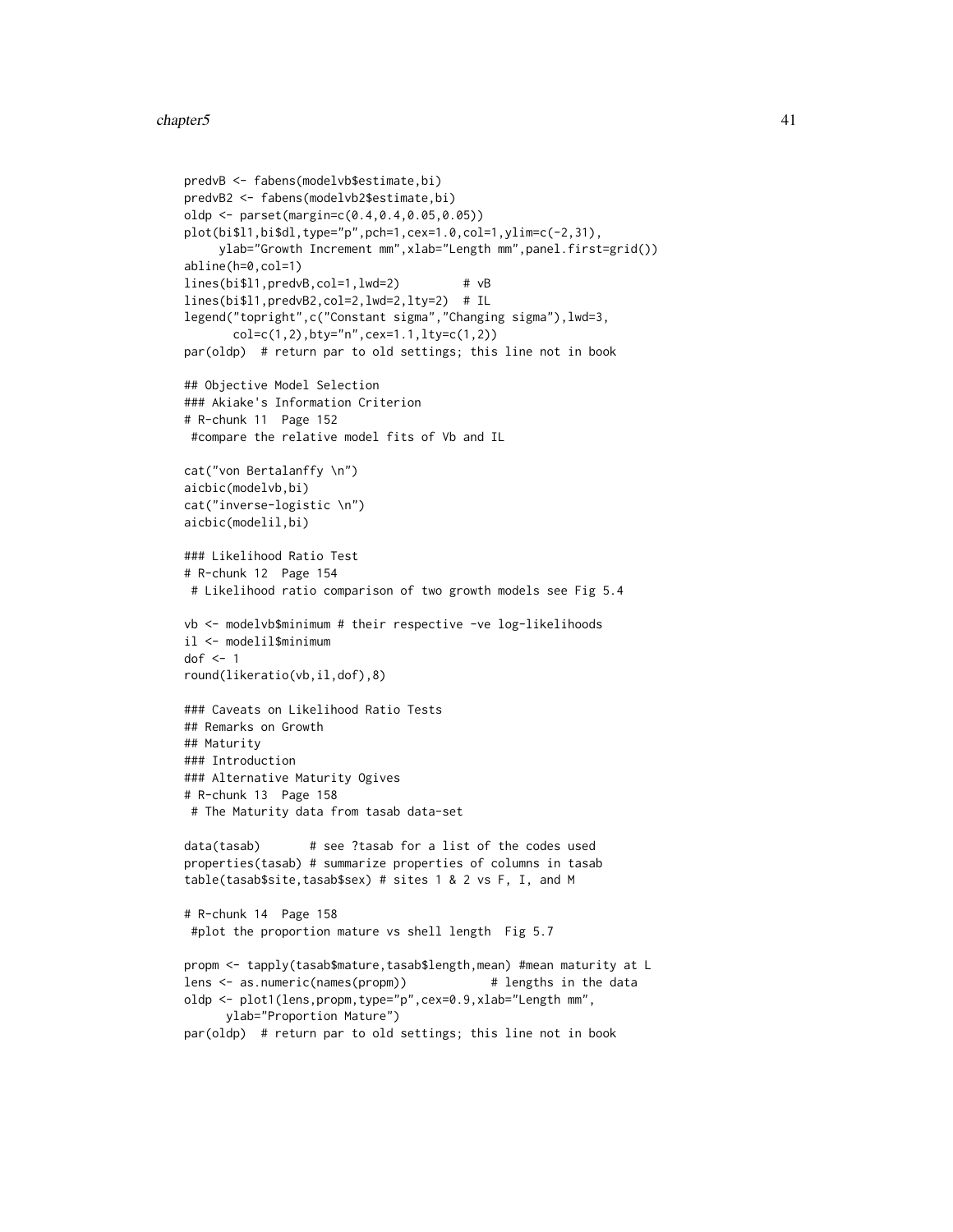```
# R-chunk 15 Pages 159 - 160
 #Use glm to estimate mature logistic
binglm <- function(x,digits=6) { #function to simplify printing
  out \leftarrow summary(x)print(out$call)
  print(round(out$coefficients,digits))
  cat("\nNull Deviance ",out$null.deviance,"df",out$df.null,"\n")
  cat("Resid.Deviance ",out$deviance,"df",out$df.residual,"\n")
  cat("AIC = ",out$aic," \n\n\\n\n\\n"return(invisible(out)) # retain the full summary
} #end of binglm
tasab$site <- as.factor(tasab$site) # site as a factor
smodel <- glm(mature ~ site + length, family=binomial, data=tasab)
outs <- binglm(smodel) #outs contains the whole summary object
model <- glm(mature ~ length, family=binomial, data=tasab)
outm <- binglm(model)
cof <- outm$coefficients
cat("Lm50 = ",-cof[1,1]/cof[2,1], "\n")cat("IQ = ",2*log(3)/cof[2,1], "\\n")# R-chunk 16 Page 161
 #Add maturity logistics to the maturity data plot Fig 5.8
propm <- tapply(tasab$mature,tasab$length,mean) #prop mature
lens <- as.numeric(names(propm)) # lengths in the data
pick <- which((lens > 79) & (lens < 146))
oldp <- parset()
plot(lens[pick],propm[pick],type="p",cex=0.9, #the data points
      xlab="Length mm",ylab="Proportion Mature",pch=1)
L \leq - seq(80,145,1) # for increased curve separation
pars <- coef(smodel)
lines(L,mature(pars[1],pars[3],L),lwd=3,col=3,lty=2)
lines(L,mature(pars[1]+pars[2],pars[3],L),lwd=3,col=2,lty=4)
lines(L,mature(coef(model)[1],coef(model)[2],L),lwd=2,col=1,lty=1)
abline(h=c(0.25,0.5,0.75),lty=3,col="grey")
legend("topleft",c("site1","both","site2"),col=c(3,1,2),lty=c(2,1,4),
       lwd=3,bty="n")
par(oldp) # return par to old settings; this line not in book
### The Assumption of Symmetry
# R-chunk 17 Page 163
 #Asymmetrical maturity curve from Schnute and Richard's curve Fig5.9
L = \text{seq}(50, 160, 1)p=c(a=0.07,b=0.2,c=1.0,alpha=100)
asym <- srug(p=p,sizeage=L)
L25 <- linter(bracket(0.25,asym,L))
L50 <- linter(bracket(0.5,asym,L))
L75 <- linter(bracket(0.75,asym,L))
oldp <- parset()
```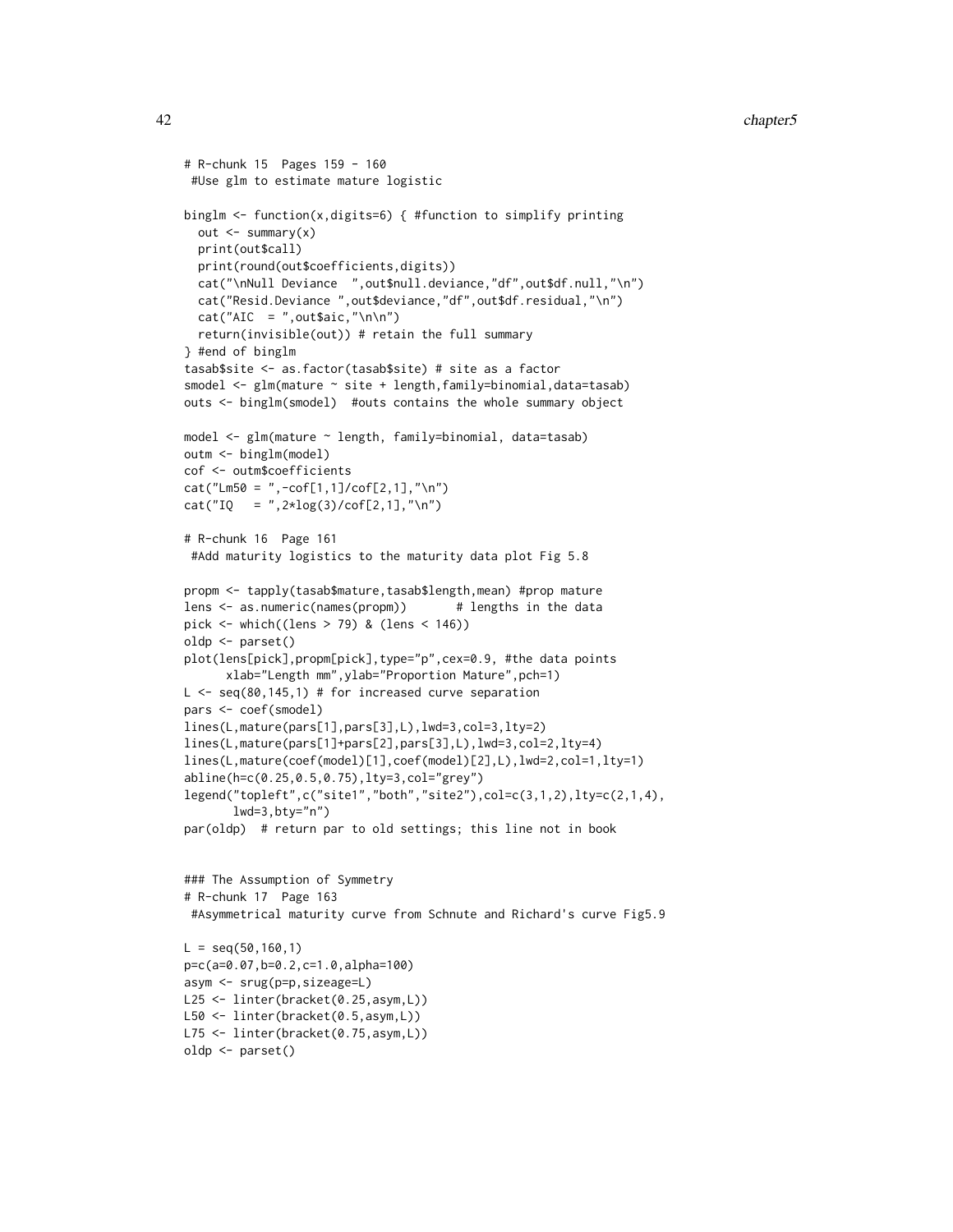```
plot(L,asym,type="l",lwd=2,xlab="Length mm",ylab="Proportion Mature")
abline(h=c(0.25,0.5,0.75),lty=3,col="grey")
abline(v=c(L25,L50,L75),lwd=c(1,2,1),col=c(1,2,1))
par(oldp) # return par to old settings; this line not in book
# R-chunk 18 Page 164 code not printed in the book
 #Variation possible using the Schnute and Richard's Curve fig 5.10
 # This code not printed in the book
tmplot <- function(vals,label) {
  text(170,0.6,paste0(" ",label),font=7,cex=1.5)
  legend("bottomright",legend=vals,col=1:nvals,lwd=3,bty="n",
         cex=1.25,lty=c(1:nvals))
}
L = \text{seq}(50, 180, 1)vals <- seq(0.05,0.09,0.01) # a value
nvals <- length(vals)
asym <- srug(p=c(a=vals[1],b=0.2,c=1.0,alpha=100),sizeage=L)
oldp <- parset(plots=c(2,2))
plot(L,asym,type="l",lwd=2,xlab="Length mm",ylab="Proportion Mature",
      ylim=c(0,1.05))
abline(h=c(0.25,0.5,0.75),lty=3,col="darkgrey")
for (i in 2:nvals) {
  asym <- srug(p=c(a=vals[i],b=0.2,c=1.0,alpha=100),sizeage=L)
  lines(L,asym,lwd=2,col=i,lty=i)
}
tmplot(vals,"a")
vals <- seq(0.02,0.34,0.08) # b value
nvals <- length(vals)
asym <- srug(p=c(a=0.07,b=vals[1],c=1.0,alpha=100),sizeage=L)
plot(L,asym,type="l",lwd=2,xlab="Length mm",ylab="Proportion Mature",
      ylim=c(0,1.05))
abline(h=c(0.25,0.5,0.75),lty=3,col="darkgrey")
for (i in 2:nvals) {
  asym <- srug(p=c(a=0.07,b=vals[i],c=1.0,alpha=100),sizeage=L)
  lines(L,asym,lwd=2,col=i,lty=i)
}
tmplot(vals,"b")
vals <- seq(0.95,1.05,0.025) # c value
nvals <- length(vals)
asym <- srug(p=c(a=0.07,b=0.2,c=vals[1],alpha=100),sizeage=L)
plot(L,asym,type="l",lwd=2,xlab="Length mm",ylab="Proportion Mature",
      ylim=c(0,1.05))
abline(h=c(0.25,0.5,0.75),lty=3,col="darkgrey")
for (i in 2:nvals) {
  asym <- srug(p=c(a=0.07,b=0.2,c=vals[i],alpha=100),sizeage=L)
  lines(L,asym,lwd=2,col=i,lty=i)
}
tmplot(vals,"c")
vals <- seq(25,225,50) # alpha value
nvals <- length(vals)
asym <- srug(p=c(a=0.07,b=0.2,c=1.0,alpha=vals[1]),sizeage=L)
plot(L,asym,type="l",lwd=2,xlab="Length mm",ylab="Proportion Mature",
```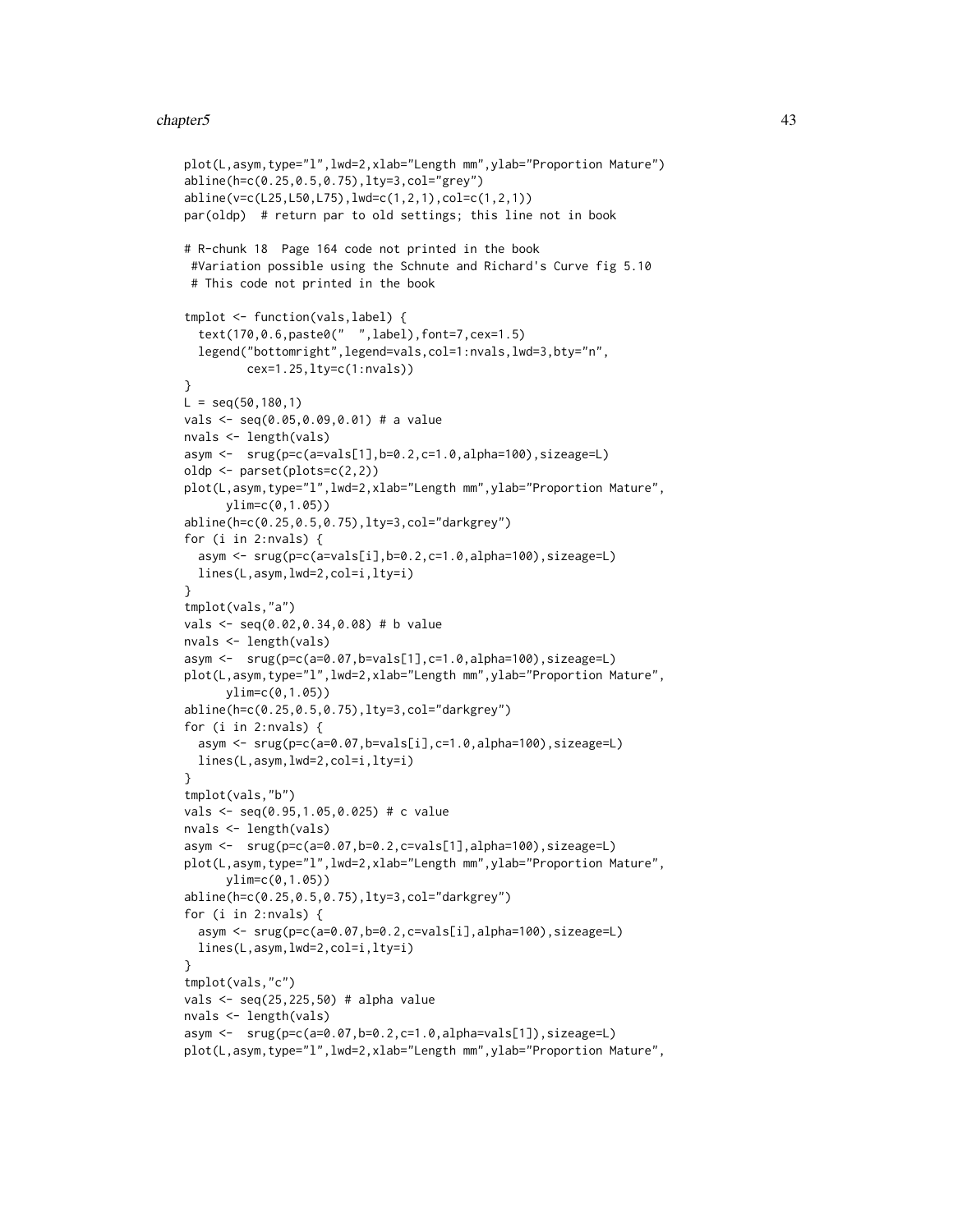```
44 chapter5
```

```
ylim=c(0,1.05))
abline(h=c(0.25,0.5,0.75),lty=3,col="darkgrey")
for (i in 2:nvals) {
  asym <- srug(p=c(a=0.07,b=0.2,c=1.0,alpha=vals[i]),sizeage=L)
  lines(L,asym,lwd=2,col=i,lty=i)
}
tmplot(vals,"alpha")
par(oldp) # return par to old settings; this line not in book
## Recruitment
### Introduction
### Properties of Good Stock Recruitment Relationships
### Recruitment Overfishing
### Beverton and Holt Recruitment
# R-chunk 19 Page 169
#plot the MQMF bh function for Beverton-Holt recruitment Fig 5.11
B < -1:3000bhb <- c(1000,500,250,150,50)
oldp <- parset()
plot(B,bh(c(1000,bhb[1]),B),type="l",ylim=c(0,1050),
      xlab="Spawning Biomass",ylab="Recruitment")
for (i in 2:5) lines(B,bh(c(1000,bhb[i]),B),lwd=2,col=i,lty=i)
legend("bottomright",legend=bhb,col=c(1:5),lwd=3,bty="n",lty=c(1:5))
abline(h=c(500,1000),col=1,lty=2)
par(oldp) # return par to old settings; this line not in book
### Ricker Recruitment
# R-chunk 20 Page 170
#plot the MQMF ricker function for Ricker recruitment Fig 5.12
B < -1:20000rickb <- c(0.0002,0.0003,0.0004)
oldp <- parset()
plot(B,ricker(c(10,rickb[1]),B),type="l",xlab="Spawning Biomass",ylab="Recruitment")
for (i in 2:3)
   lines(B,ricker(c(10,rickb[i]),B),lwd=2,col=i,lty=i)
legend("topright",legend=rickb,col=1:3,lty=1:3,bty="n",lwd=2)
par(oldp) # return par to old settings; this line not in book
### Deriso's Generalized Model
# R-chunk 21 Page 172
# plot of three special cases from Deriso-Schnute curve Fig. 5.13
deriso <- function(p,B) return(p[1] * B *(1 - p[2]*p[3]*B)^(1/p[3]))
B < -1:10000oldp <- plot1(B,deriso(c(10,0.001,-1),B),lwd=2,xlab="Spawning Biomass",
             ylab="Recruitment")
lines(B,deriso(c(10,0.0004,0.25),B),lwd=2,col=2,lty=2) # DS
lines(B,deriso(c(10,0.0004,1e-06),B),lwd=2,col=3,lty=3) # Ricker
lines(B,deriso(c(10,0.0004,0.5),B),lwd=2,col=1,lty=3) # odd line
legend(x=7000,y=8500,legend=c("BH","DS","Ricker","odd line"),
```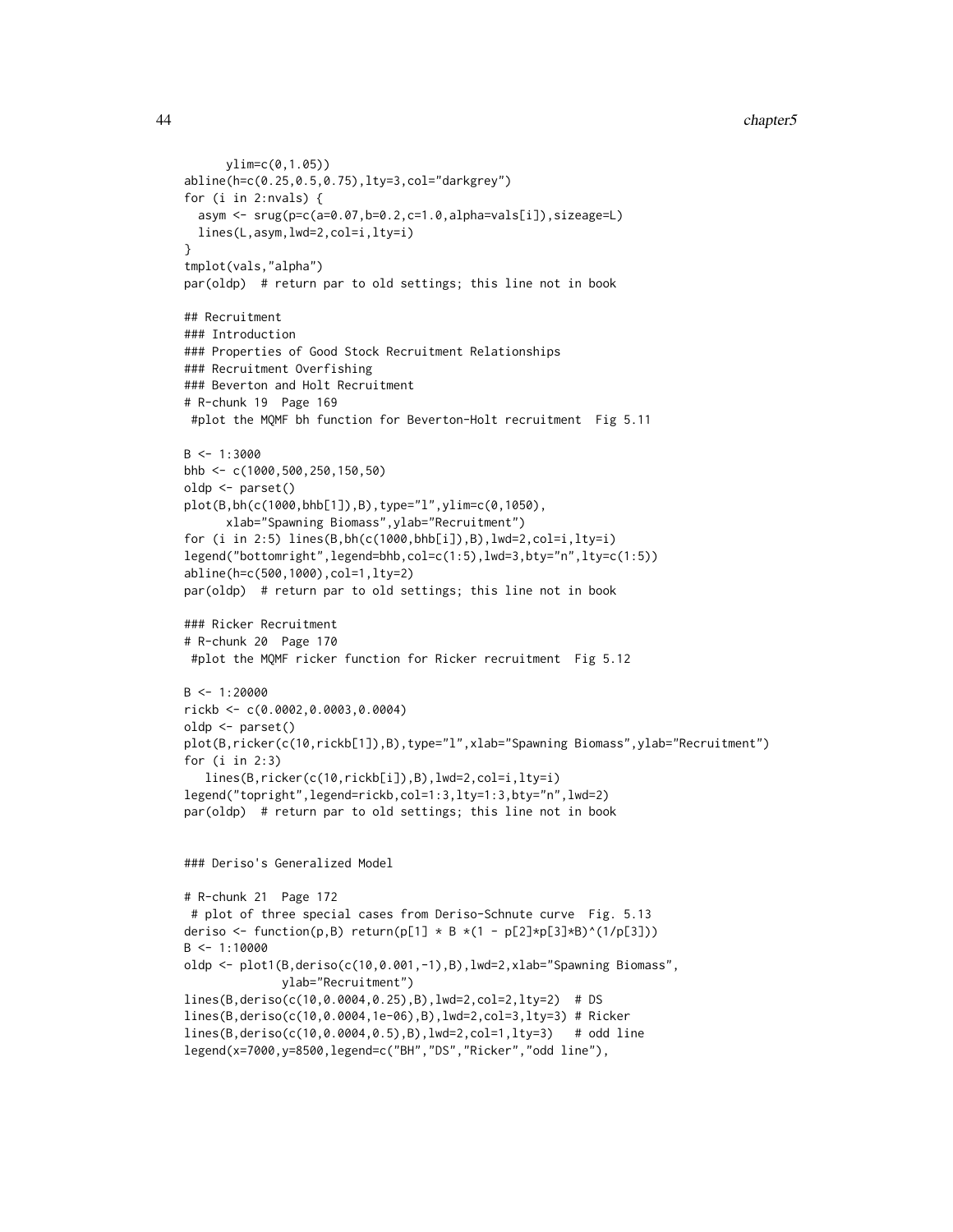```
col=c(1,2,3,1),lty=c(1,2,3,3),bty="n",lwd=3)
par(oldp) # return par to old settings; this line not in book
### Re-Parameterized Beverton-Holt Equation
### Re-Parameterized Ricker Equation
## Selectivity
### Introduction
### Logistic Selection
# R-chunk 22 Page 177
 #Selectivity curves from logist and mature functions See Fig 5.14
ages <- seq(0,50,1); in50 <- 25.0
sel1 <- logist(in50,12,ages) #-3.65/0.146=L50=25.0
sel2 <- mature(-3.650425,0.146017,sizeage=ages)
sel3 <- mature(-6,0.2,ages)
sel4 <- logist(22.0,14,ages,knifeedge = TRUE)
oldp <- plot1(ages,sel1,xlab="Age Years",ylab="Selectivity",cex=0.75,lwd=2)
lines(ages,sel2,col=2,lwd=2,lty=2)
lines(ages,sel3,col=3,lwd=2,lty=3)
lines(ages,sel4,col=4,lwd=2,lty=4)
abline(v=in50,col=1,lty=2); abline(h=0.5,col=1,lty=2)
legend("topleft",c("25_eq5.30","25_eq5.31","30_eq5.31","22_eq5.30N"),
       col=c(1,2,3,4),lwd=3,cex=1.1,bty="n",lty=c(1:4))
par(oldp) # return par to old settings; this line not in book
### Dome Shaped Selection
# R-chunk 23 Page 179
#Examples of domed-shaped selectivity curves from domed. Fig.5.15
L \leq -\text{seq}(1, 30, 1)p \leftarrow c(10, 11, 16, 33, -5, -2)oldp <- plot1(L,domed(p,L),type="l",lwd=2,ylab="Selectivity",xlab="Age Years")
p1 \leftarrow c(8, 12, 16, 33, -5, -1)lines(L,domed(p1,L),lwd=2,col=2,lty=2)
p2 \leq -c(9,10,16,33,-5,-4)lines(L,domed(p2,L),lwd=2,col=4,lty=4)
par(oldp) # return par to old settings; this line not in book
## End(Not run)
```
chapter6 *chapter6 The 53 R-code chunks from On Uncertainty*

#### **Description**

chapter6 is not an active function but rather acts as a repository for the various example code chunks found in chapter6. There are 53 r-code chunks in chapter6. You should, of course, feel free to use and modify any of these example chunks in your own work.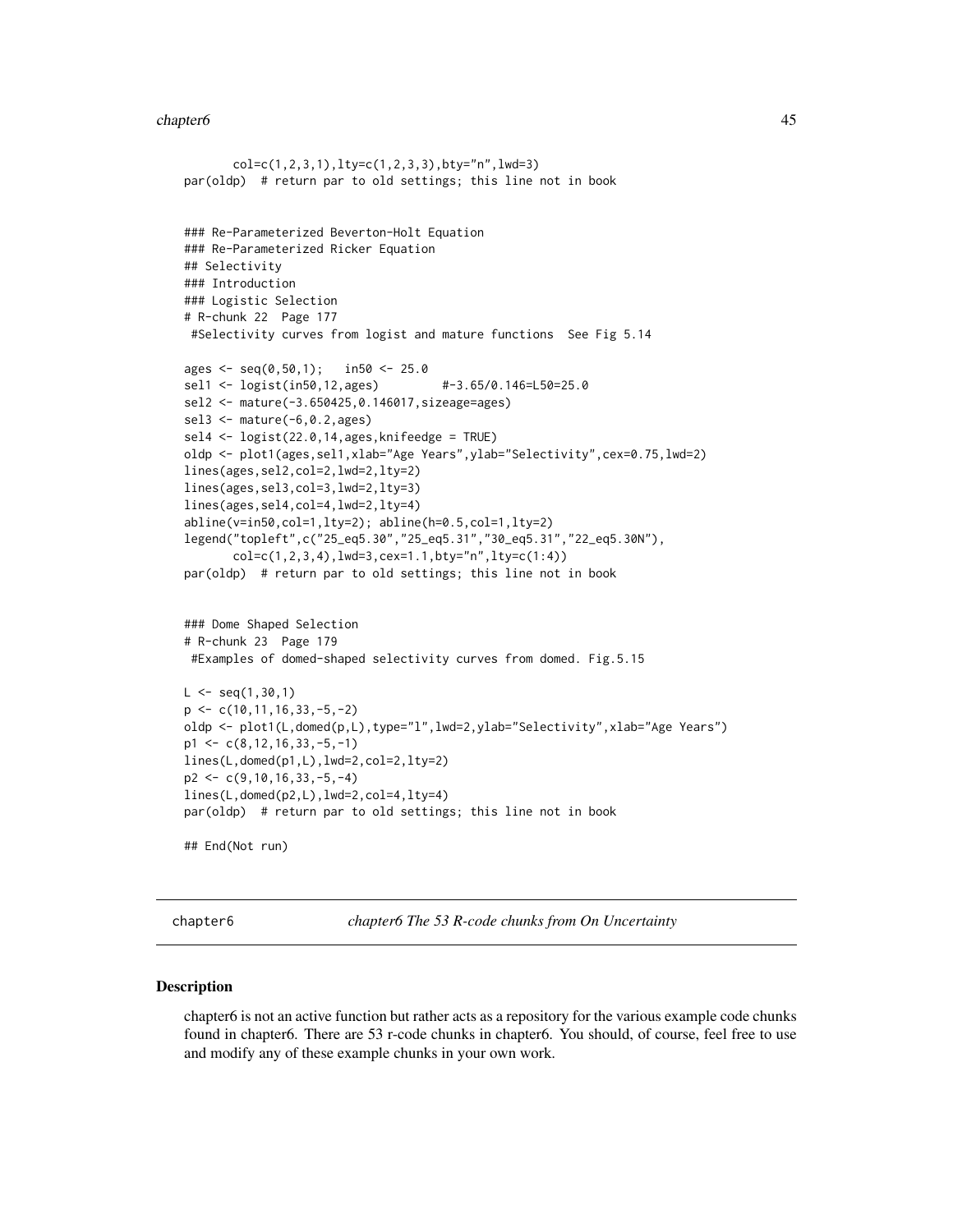# Examples

```
## Not run:
# All the example code from # On Uncertainty
# On Uncertainty
## Introduction
### Types of Uncertainty
### The Example Model
# R-chunk 1 Page 189
#Fit a surplus production model to abdat fisheries data
data(abdat); logce <- log(abdat$cpue)
param <- log(c(0.42,9400,3400,0.05))
label=c("r","K","Binit","sigma") # simpspm returns
bestmod <- nlm(f=negLL,p=param,funk=simpspm,indat=abdat,logobs=logce)
outfit(bestmod,title="SP-Model",parnames=label) #backtransforms
# R-chunk 2 Page 190
#plot the abdat data and the optimum sp-model fit Fig 6.1
predce <- exp(simpspm(bestmod$estimate,abdat))
optresid <- abdat[,"cpue"]/predce #multiply by predce for obsce
ymax <- getmax(c(predce,abdat$cpue))
oldp <- plot1(abdat$year,(predce*optresid),type="l",maxy=ymax,cex=0.9,
     ylab="CPUE",xlab="Year",lwd=3,col="grey",lty=1)
points(abdat$year,abdat$cpue,pch=1,col=1,cex=1.1)
lines(abdat$year,predce,lwd=2,col=1) # best fit line
par(oldp) # return par to old settings; this line not in book
## Bootstrapping
### Empirical Probability Density Distributions
## A Simple Bootstrap Example
# R-chunk 3 Page 193
#regression between catches of NPF prawn species Fig 6.2
data(npf)
model <- lm(endeavour ~ tiger,data=npf)
oldp <- plot1(npf$tiger,npf$endeavour,type="p",xlab="Tiger Prawn (t)",
     ylab="Endeavour Prawn (t)",cex=0.9)
abline(model,col=1,lwd=2)
correl <- sqrt(summary(model)$r.squared)
pval <- summary(model)$coefficients[2,4]
label <- paste0("Correlation ",round(correl,5)," P = ",round(pval,8))
text(2700,180,label,cex=1.0,font=7,pos=4)
par(oldp) # return par to old settings; this line not in book
# R-chunk 4 Page 194
# 5000 bootstrap estimates of correlation coefficient Fig 6.3
set.seed(12321) # better to use a less obvious seed, if at all
N <- 5000 # number of bootstrap samples
```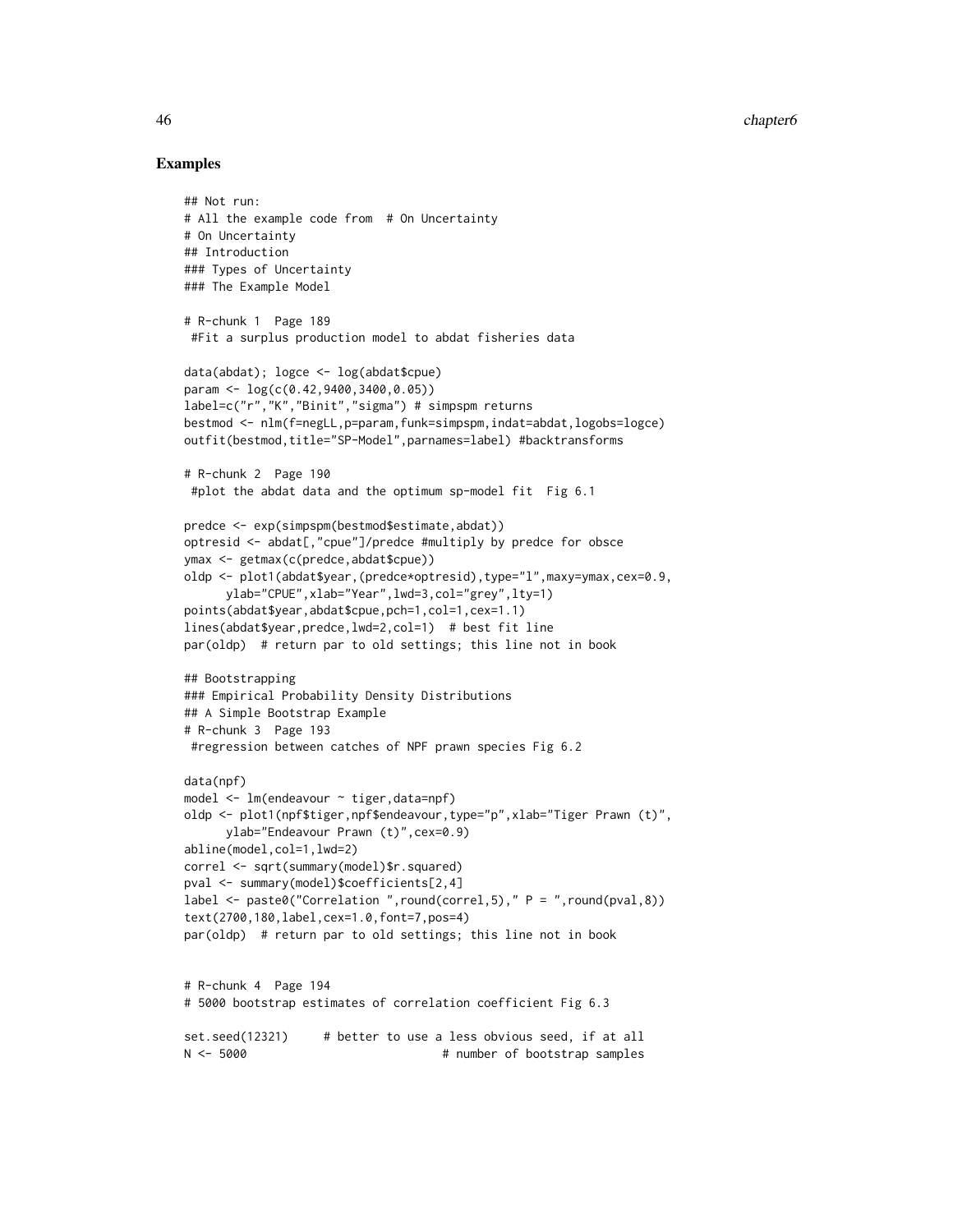```
result <- numeric(N) #a vector to store 5000 correlations
for (i in 1:N) { #sample index from 1:23 with replacement
  pick <- sample(1:23,23,replace=TRUE) #sample is an R function
  result[i] <- cor(npf$tiger[pick],npf$endeavour[pick])
}
rge <- range(result) \qquad # store the range of results
CI < - quants(result) # calculate quantiles; 90\%CI = 5\% and 95\%restrim \le result[result > 0] #remove possible -ve values for plot
oldp <- parset(cex=1.0) #set up a plot window and draw a histogram
bins <- seq(trunc(range(restrim)[1]*10)/10,1.0,0.01)
outh <- hist(restrim,breaks=bins,main="",col=0,xlab="Correlation")
abline(v=c(correl,mean(result)),col=c(4,3),lwd=c(3,2),lty=c(1,2))
abline(v=CI[c(2,4)],col=4,lwd=2) # and 90% confidence intervals
text(0.48,400,makelabel("Range ",rge,sep=" ",sigdig=4),font=7,pos=4)
label <- makelabel("90%CI ",CI[c(2,4)],sep=" ",sigdig=4)
text(0.48,300,label,cex=1.0,font=7,pos=4)
par(oldp) # return par to old settings; this line not in book
## Bootstrapping Time-Series Data
# R-chunk 5 Page 196
# fitting Schaefer model with log-normal residuals with 24 years
data(abdat); logce <- log(abdat$cpue) # of abalone fisheries data
param <- log(c(r= 0.42,K=9400,Binit=3400,sigma=0.05)) #log values
bestmod <- nlm(f=negLL,p=param,funk=simpspm,indat=abdat,logobs=logce)
optpar <- bestmod$estimate # these are still log-transformed
predce <- exp(simpspm(optpar,abdat)) #linear-scale pred cpue
optres <- abdat[,"cpue"]/predce # optimum log-normal residual
optmsy <- exp(optpar[1])*exp(optpar[2])/4
sampn <- length(optres) # number of residuals and of years
# R-chunk 6 Page 196 Table 6.1 code not included in the book
outtab <- halftable(cbind(abdat,predce,optres),subdiv=2)
kable(outtab, digits=c(0,0,3,3,3,0,0,3,3,3), caption='(ref:tab601)')
# R-chunk 7 Pages 196 - 197
# 1000 bootstrap Schaefer model fits; takes a few seconds
start <- Sys.time() # use of as.matrix faster than using data.frame
bootfish <- as.matrix(abdat) # and avoid altering original data
N <- 1000; years <- abdat[,"year"] # need N x years matrices
columns <- c("r","K","Binit","sigma")
results <- matrix(0,nrow=N,ncol=sampn,dimnames=list(1:N,years))
bootcpue <- matrix(0,nrow=N,ncol=sampn,dimnames=list(1:N,years))
parboot <- matrix(0,nrow=N,ncol=4,dimnames=list(1:N,columns))
for (i in 1:N) \{ # fit the models and save solutions
 bootcpue[i,] <- predce * sample(optres, sampn, replace=TRUE)
 bootfish[,"cpue"] <- bootcpue[i,] #calc and save bootcpue
 bootmod <- nlm(f=negLL,p=optpar,funk=simpspm,indat=bootfish,
       logobs=log(bootfish[,"cpue"]))
 parboot[i,] <- exp(bootmod$estimate) #now save parameters
 results[i,] <- exp(simpspm(bootmod$estimate,abdat)) #and predce
```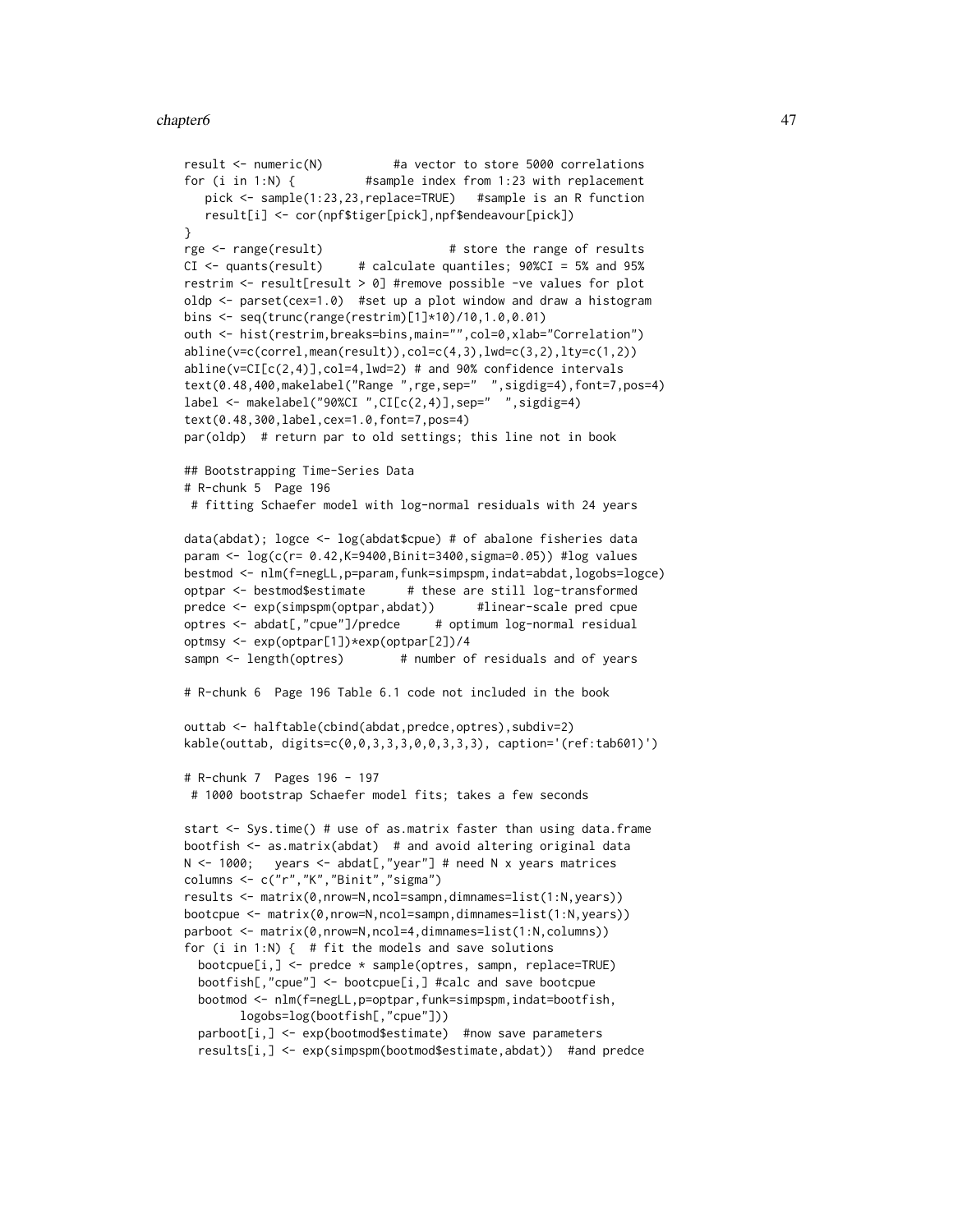```
}
cat("total time = ",Sys.time() - start, "seconds \n\n\quad n")# R-chunk 8 Page 197
# bootstrap replicates in grey behind main plot Fig 6.4
oldp <- plot1(abdat[,"year"],abdat[,"cpue"],type="n",xlab="Year",
             ylab="CPUE") # type="n" just lays out an empty plot
for (i \text{ in } 1:N) # ready to add the separate components
 lines(abdat[,"year"],results[i,],lwd=1,col="grey")
points(abdat[,"year"],abdat[,"cpue"],pch=16,cex=1.0,col=1)
lines(abdat[,"year"],predce,lwd=2,col=1)
par(oldp) # return par to old settings; this line not in book
# R-chunk 9 Pages 198 - 199
#histograms of bootstrap parameters and model outputs Fig 6.5
dohist <- function(invect,nmvar,bins=30,bootres,avpar) { #adhoc
 hist(invect[,nmvar],breaks=bins,main="",xlab=nmvar,col=0)
 abline(v=c(exp(avpar),bootres[pick,nmvar]),lwd=c(3,2,3,2),
         col=c(3,4,4,4))
}
msy <- parboot[,"r"]*parboot[,"K"]/4 #calculate bootstrap MSY
msyB <- quants(msy) #from optimum bootstrap parameters
oldp <- parset(plots=c(2,2),cex=0.9)
bootres <- apply(parboot,2,quants); pick <- c(2,3,4) #quantiles
dohist(parboot,nmvar="r",bootres=bootres,avpar=optpar[1])
dohist(parboot,nmvar="K",bootres=bootres,avpar=optpar[2])
dohist(parboot,nmvar="Binit",bootres=bootres,avpar=optpar[3])
hist(msy,breaks=30,main="",xlab="MSY",col=0)
abline(v=c(optmsy,msyB[pick]),lwd=c(3,2,3,2),col=c(3,4,4,4))
par(oldp) # return par to old settings; this line not in book
### Parameter Correlation
# R-chunk 10 Page 200
#relationships between parameters and MSY Fig 6.6
parboot1 <- cbind(parboot,msy)
# note rgb use, alpha allows for shading, try 1/15 or 1/10
pairs(parboot1,pch=16,col=rgb(red=1,green=0,blue=0,alpha = 1/20))
## Asymptotic Errors
# R-chunk 11 Page 203
#Fit Schaefer model and generate the Hessian
data(abdat)
param <- log(c(r= 0.42,K=9400,Binit=3400,sigma=0.05))
# Note inclusion of the option hessian=TRUE in nlm function
bestmod <- nlm(f=negLL,p=param,funk=simpspm,indat=abdat,
               logobs=log(abdat[,"cpue"]),hessian=TRUE)
outfit(bestmod,backtran = TRUE) #try typing bestmod in console
# Now generate the confidence intervals
vcov <- solve(bestmod$hessian) # solve inverts matrices
```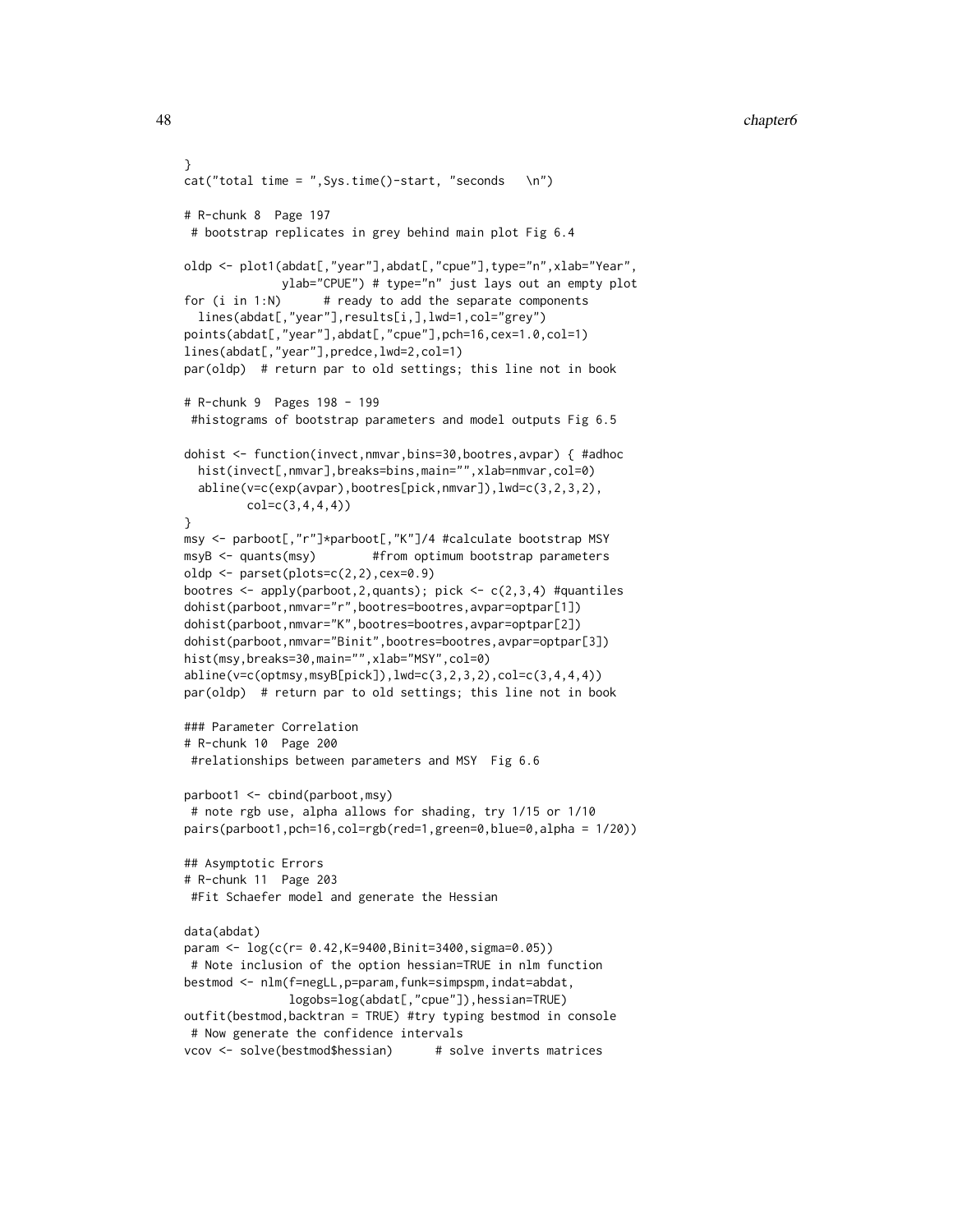```
sterr <- sqrt(diag(vcov)) #diag extracts diagonal from a matrix
optpar <- bestmod$estimate #use qt for t-distrib quantiles
U95 <- optpar + qt(0.975, 20)*sterr # 4 parameters hence
L95 <- optpar - qt(0.975,20)*sterr # (24 - 4) df
cat("\n r K Binit sigma \n")
cat("Upper 95% ",round(exp(U95),5),"\n") # backtransform
cat("Optimum ",round(exp(optpar),5),"\n")#\n =linefeed in cat
cat("Lower 95%", round(exp(L95), 5), "\n")
### Uncertainty about the Model Outputs
### Sampling from a Multi-Variate Normal Distribution
# R-chunk 12 Page 204
# Use multi-variate normal to generate percentile CI Fig 6.7
library(mvtnorm) # use RStudio, or install.packages("mvtnorm")
N <- 1000 # number of multi-variate normal parameter vectors
years <- abdat[,"year"]; sampn <- length(years) # 24 years
mvncpue <- matrix(0,nrow=N,ncol=sampn,dimnames=list(1:N,years))
columns <- c("r","K","Binit","sigma")
# Fill parameter vectors with N vectors from rmvnorm
mvnpar <- matrix(exp(rmvnorm(N,mean=optpar,sigma=vcov)),
                nrow=N,ncol=4,dimnames=list(1:N,columns))
# Calculate N cpue trajectories using simpspm
for (i in 1:N) mvncpue[i,] <- exp(simpspm(log(mvnpar[i,]),abdat))
msy <- mvnpar[,"r"]*mvnpar[,"K"]/4 #N MSY estimates
# plot data and trajectories from the N parameter vectors
oldp <- plot1(abdat[,"year"],abdat[,"cpue"],type="p",xlab="Year",
             ylab="CPUE",cex=0.9)
for (i in 1:N) lines(abdat[,"year"],mvncpue[i,],col="grey",lwd=1)
points(abdat[,"year"],abdat[,"cpue"],pch=16,cex=1.0)#orig data
lines(abdat[,"year"],exp(simpspm(optpar,abdat)),lwd=2,col=1)
par(oldp) # return par to old settings; this line not in book
# R-chunk 13 Page 205
#correlations between parameters when using mvtnorm Fig 6.8
pairs(cbind(mvnpar,msy),pch=16,col=rgb(red=1,0,0,alpha = 1/10))
# R-chunk 14 Pages 206 - 207
#N parameter vectors from the multivariate normal Fig 6.9
mvnres <- apply(mvnpar,2,quants) # table of quantiles
pick \leq c(2,3,4) # select rows for 5%, 50%, and 95%
meanmsy <- mean(msy) # optimum bootstrap parameters
msymvn <- quants(msy) # msy from mult-variate normal estimates
plothist <- function(x,optp,label,resmvn) {
 hist(x,breaks=30,main="",xlab=label,col=0)
 abline(v=c(exp(optp),resmvn),lwd=c(3,2,3,2),col=c(3,4,4,4))
} # repeated 4 times, so worthwhile writing a short function
oldp <- par(no.readonly=TRUE)
par(mfrow=c(2,2),mai=c(0.45,0.45,0.05,0.05),oma=c(0.0,0,0.0,0.0))
par(cex=0.85, mgp=c(1.35,0.35,0), font.axis=7,font=7,font.lab=7)
plothist(mvnpar[,"r"],optpar[1],"r",mvnres[pick,"r"])
```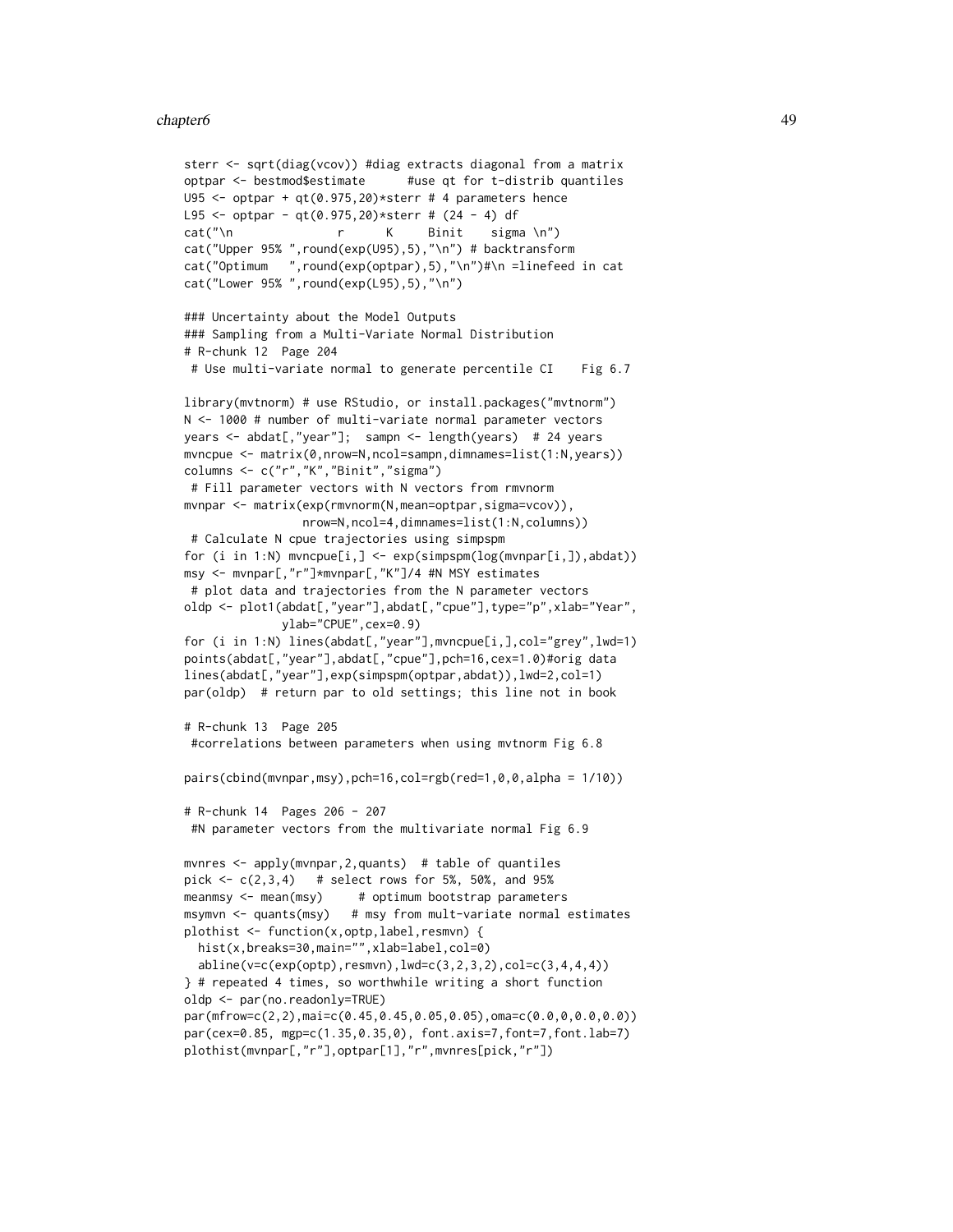```
plothist(mvnpar[,"K"],optpar[2],"K",mvnres[pick,"K"])
plothist(mvnpar[,"Binit"],optpar[3],"Binit",mvnres[pick,"Binit"])
plothist(msy,meanmsy,"MSY",msymvn[pick])
par(oldp) # return par to old settings; this line not in book
# R-chunk 15 Page 208 Table 6.2 code not included in the book
#Tabulate percentile CI from bootstrap (B) and multi-variate (mvn)
kable(cbind(bootres,msyB),digits=c(4,3,3,4,3), caption='(ref:tab602)')
kable(cbind(mvnres,msymvn),digits=c(4,3,3,4,3))
## Likelihood Profiles
# R-chunk 16 Page 209
#Fit the Schaefer surplus production model to abdat
data(abdat); logce <- log(abdat$cpue) # using negLL
param <- log(c(r= 0.42,K=9400,Binit=3400,sigma=0.05))
optmod <- nlm(f=negLL,p=param,funk=simpspm,indat=abdat,logobs=logce)
outfit(optmod,parnames=c("r","K","Binit","sigma"))
# R-chunk 17 Page 210
#the code for MQMF's negLLP function
negLLP <- function(pars, funk, indat, logobs, initpar=pars,
                  notfixed=c(1:length(pars)),...) {
 usepar <- initpar #copy the original parameters into usepar
 usepar[notfixed] <- pars[notfixed] #change 'notfixed' values
 npar <- length(usepar)
 logpred <- funk(usepar,indat,...) #funk uses the usepar values
 pick <- which(is.na(logobs)) # proceed as in negLL
 if (length(pick) > 0) {
   LL <- -sum(dnorm(logobs[-pick],logpred[-pick],exp(pars[npar]),
                    log=T))
 } else {
   LL <- -sum(dnorm(logobs,logpred,exp(pars[npar]),log=T))
 }
 return(LL)
} # end of negLLP
# R-chunk 18 Page 211
#does negLLP give same answers as negLL when no parameters fixed?
param <- log(c(r= 0.42,K=9400,Binit=3400,sigma=0.05))
bestmod <- nlm(f=negLLP,p=param,funk=simpspm,indat=abdat,logobs=logce)
outfit(bestmod,parnames=c("r","K","Binit","sigma"))
# R-chunk 19 Page 211
#Likelihood profile for r values 0.325 to 0.45
rval <- seq(0.325,0.45,0.001) # set up the test sequence
ntrial <- length(rval) # create storage for the results
columns <- c("r","K","Binit","sigma","-veLL")
result <- matrix(0,nrow=ntrial,ncol=length(columns),
```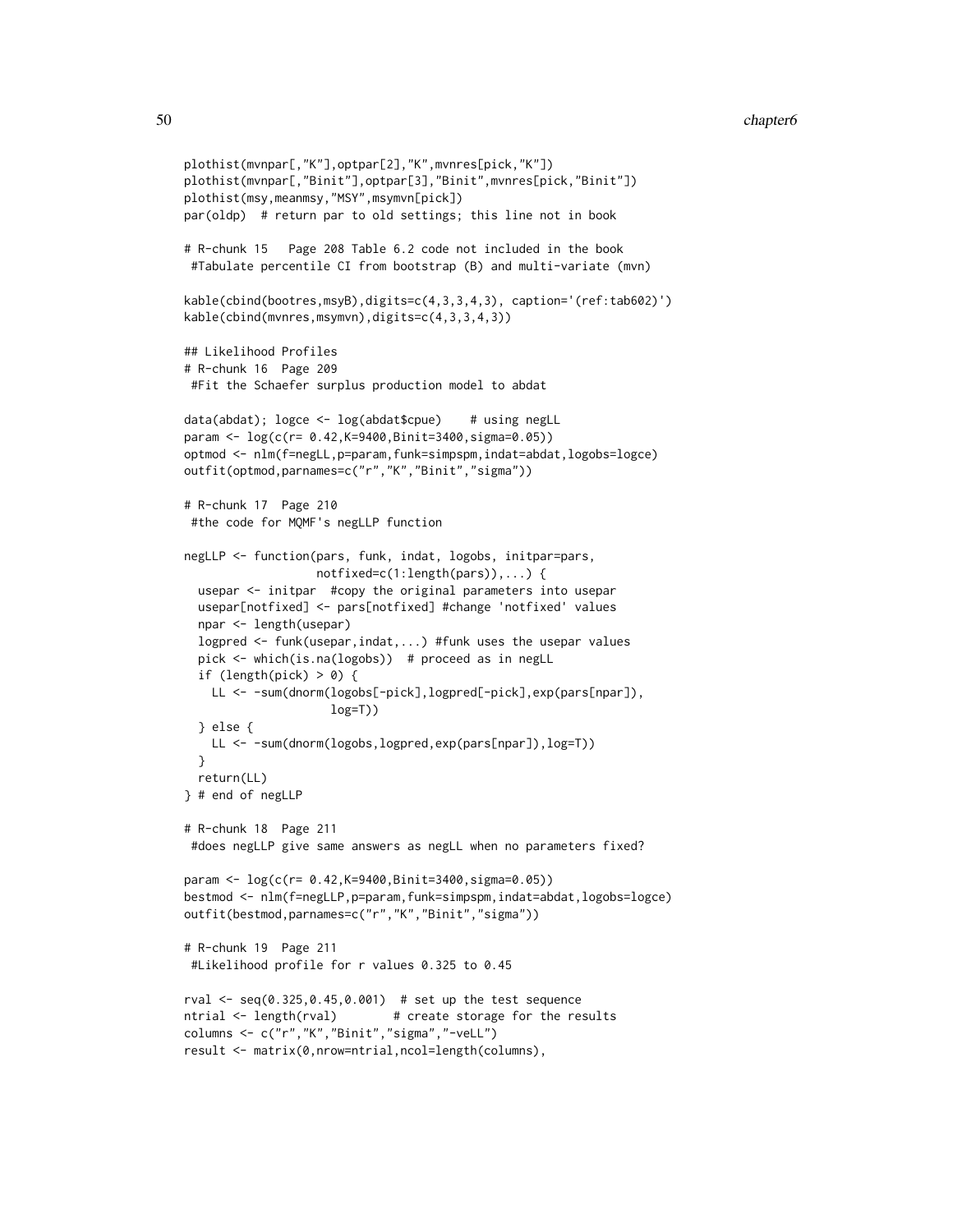```
dimnames=list(rval,columns))# close to optimum
bestest <- c(r= 0.32,K=11000,Binit=4000,sigma=0.05)
for (i in 1:ntrial) { \#i <- 1
 param <- log(c(rval[i],bestest[2:4])) #recycle bestest values
 parinit <- param #to improve the stability of nlm as r changes
 bestmodP <- nlm(f=negLLP,p=param,funk=simpspm,initpar=parinit,
                  indat=abdat,logobs=log(abdat$cpue),notfixed=c(2:4),
                  typsize=magnitude(param),iterlim=1000)
 bestest <- exp(bestmodP$estimate)
 result[i,] <- c(bestest,bestmodP$minimum) # store each result
}
minLL <- min(result[,"-veLL"]) #minimum across r values used.
# R-chunk 20 Page 212 Table 6.3 code not included in the book
#tabulate first 12 records from likelihood profile
kable(head(result,12),digits=c(3,3,3,4,5), caption='(ref:tab603)')
### Likelihood Ratio Based Confidence Intervals
# R-chunk 21 Page 213
#likelihood profile on r from the Schaefer model Fig 6.10
plotprofile(result,var="r",lwd=2) # review the code
# R-chunk 22 Page 214
#Likelihood profile for K values 7200 to 12000
Kval <- seq(7200,12000,10)
ntrial <- length(Kval)
columns <- c("r","K","Binit","sigma","-veLL")
resultK <- matrix(0,nrow=ntrial,ncol=length(columns),
                 dimnames=list(Kval,columns))
bestest <- c(r= 0.45,K=7500,Binit=2800,sigma=0.05)
for (i in 1:ntrial) {
 param <- log(c(bestest[1],Kval[i],bestest[c(3,4)]))
 parinit <- param
 bestmodP <- nlm(f=negLLP,p=param,funk=simpspm,initpar=parinit,
                indat=abdat,logobs=log(abdat$cpue),
                notfixed=c(1,3,4),iterlim=1000)
 bestest <- exp(bestmodP$estimate)
 resultK[i,] <- c(bestest,bestmodP$minimum)
}
minLLK <- min(resultK[,"-veLL"])
#kable(head(result,12),digits=c(4,3,3,4,5)) # if wanted.
# R-chunk 23 Page 214
#likelihood profile on K from the Schaefer model Fig 6.11
plotprofile(resultK,var="K",lwd=2)
### -ve Log-Likelihoods or Likelihoods
# R-chunk 24 Page 215
```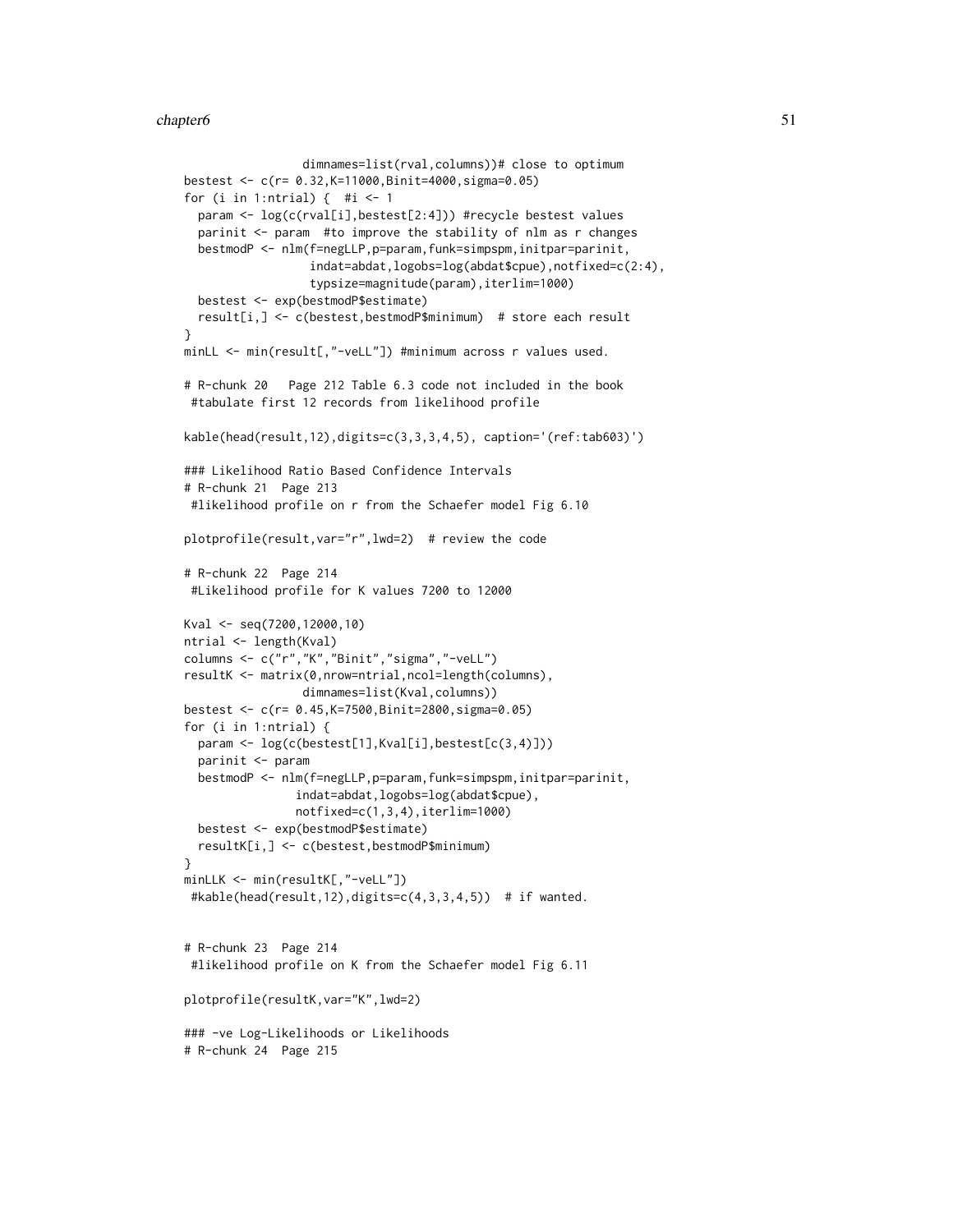```
#translate -velog-likelihoods into likelihoods
likes <- exp(-resultK[,"-veLL"])/sum(exp(-resultK[,"-veLL"]),na.rm=TRUE)
resK <- cbind(resultK,likes,cumlike=cumsum(likes))
# R-chunk 25 Page 216 Table 6.4 code not included in the book
#tabulate head of likelihood profile matrix for K
kable(head(resK,8),digits=c(4,0,3,4,5,9,7),caption='(ref:tab604)')
# R-chunk 26 Page 216 Figure 6.12 code not in the book
#K parameter likelihood profile Fig 6.12
oldp <- plot1(resK[,"K"],resK[,"likes"],xlab="K value",
              ylab="Likelihood",lwd=2)
lower <- which.closest(0.025,resK[,"cumlike"])
mid <- which(resK[,"likes"] == max(resK[,"likes"]))
upper <- which.closest(0.975,resK[,"cumlike"])
abline(v=c(resK[c(lower,mid,upper),"K"]),col=1,lwd=c(1,2,1))
label <- makelabel("",resK[c(lower,mid,upper),"K"],sep=" ")
text(9500,0.005,label,cex=1.2,pos=4)
par(oldp) # return par to old settings; this line not in book
### Percentile Likelihood Profiles for Model Outputs
# R-chunk 27 Page 217 - 218
 #examine effect on -veLL of MSY values from 740 - 1050t
 #need a different negLLP() function, negLLO(): O for output.
 #now optvar=888.831 (rK/4), the optimum MSY, varval ranges 740-1050
 #and wght is the weighting to give to the penalty
negLLO <- function(pars,funk,indat,logobs,wght,optvar,varval) {
 logpred <- funk(pars,indat)
 LL <- -sum(dnorm(logobs,logpred,exp(tail(pars,1)),log=T)) +
             wght*((varval - optvar)/optvar)^2 #compare with negLL
 return(LL)
} # end of negLLO
msyP <- seq(740,1020,2.5);
optmsy <- exp(optmod$estimate[1])*exp(optmod$estimate[2])/4
ntrial <- length(msyP)
wait <- 400
columns <- c("r","K","Binit","sigma","-veLL","MSY","pen","TrialMSY")
resultO <- matrix(0,nrow=ntrial,ncol=length(columns),dimnames=list(msyP,columns))
bestest <- c(r= 0.47,K=7300,Binit=2700,sigma=0.05)
for (i in 1:ntrial) { \# i <- 1
 param <- log(bestest)
 bestmodO <- nlm(f=negLLO,p=param,funk=simpspm,indat=abdat,
                  logobs=log(abdat$cpue),wght=wait,
                  optvar=optmsy,varval=msyP[i],iterlim=1000)
 bestest <- exp(bestmodO$estimate)
 ans <- c(bestest,bestmodO$minimum,bestest[1]*bestest[2]/4,
           wait *((msyP[i] - optmsy)/optmsy)^2,msyP[i])
 result0[i, ] \leftarrow ans}
```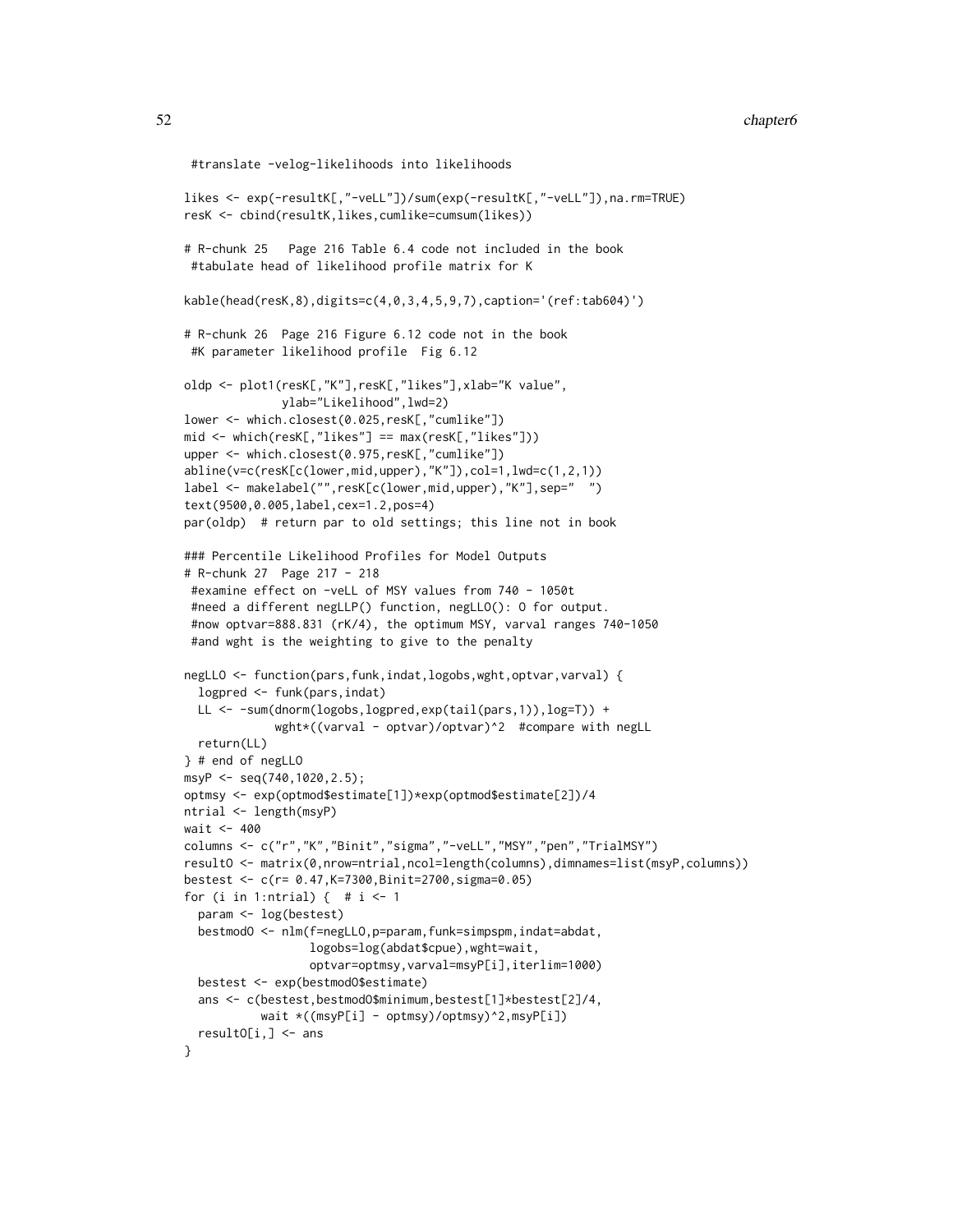```
minLLO <- min(resultO[,"-veLL"])
# R-chunk 28 Page 218 Table 6.5 code not included in the book
#tabulate first and last few records of profile on MSY
kable(head(resultO[,1:7],4),digits=c(3,3,3,4,2,3,2),caption='(ref:tab605)')
kable(tail(resultO[,1:7],4),digits=c(3,3,3,4,2,3,2))
# R-chunk 29 Page 219 Figure 6.13 code not included in the book
#likelihood profile on MSY from the Schaefer model Fig 6.13
plotprofile(resultO,var="TrialMSY",lwd=2)
## Bayesian Posterior Distributions
### Generating the Markov Chain
### The Starting Point
### The Burn-in Period
### Convergence to the Stationary Distribution
### The Jumping Distribution
### Application of MCMC to the Example
# R-chunk 30 Page 225
#activate and plot the fisheries data in abdat Fig 6.14
data(abdat) # type abdat in the console to see contents
plotspmdat(abdat) #use helper function to plot fishery stats vs year
### Markov Chain Monte Carlo
### A First Example of an MCMC
# R-chunk 31 Pages 228 - 229
# Conduct MCMC analysis to illustrate burn-in. Fig 6.15
data(abdat); logce <- log(abdat$cpue)
fish \leq as.matrix(abdat) # faster to use a matrix than a data.frame!
begin <- Sys.time() # enable time taken to be calculated
chains \leq -1 # 1 chain per run; normally do more
burnin \leq 0 # no burn-in for first three chains
N <- 100 + Number of MCMC steps to keep
step \leq -4 # equals one step per parameter so no thinning
priorcalc <- calcprior # define the prior probability function
scales <- c(0.065,0.055,0.065,0.425) #found by trial and error
set.seed(128900) #gives repeatable results in book; usually omitted
inpar <- log(c(r= 0.4,K=11000,Binit=3600,sigma=0.05))
result1 <- do_MCMC(chains,burnin,N,step,inpar,negLL,calcpred=simpspm,
                  calcdat=fish,obsdat=logce,priorcalc,scales)
inpar <- log(c(r= 0.35,K=8500,Binit=3400,sigma=0.05))
result2 <- do_MCMC(chains,burnin,N,step,inpar,negLL,calcpred=simpspm,
                  calcdat=fish,obsdat=logce,priorcalc,scales)
inpar <- log(c(r= 0.45,K=9500,Binit=3200,sigma=0.05))
result3 <- do_MCMC(chains,burnin,N,step,inpar,negLL,calcpred=simpspm,
                  calcdat=fish,obsdat=logce,priorcalc,scales)
burnin <- 50 # strictly a low thinning rate of 4; not enough
```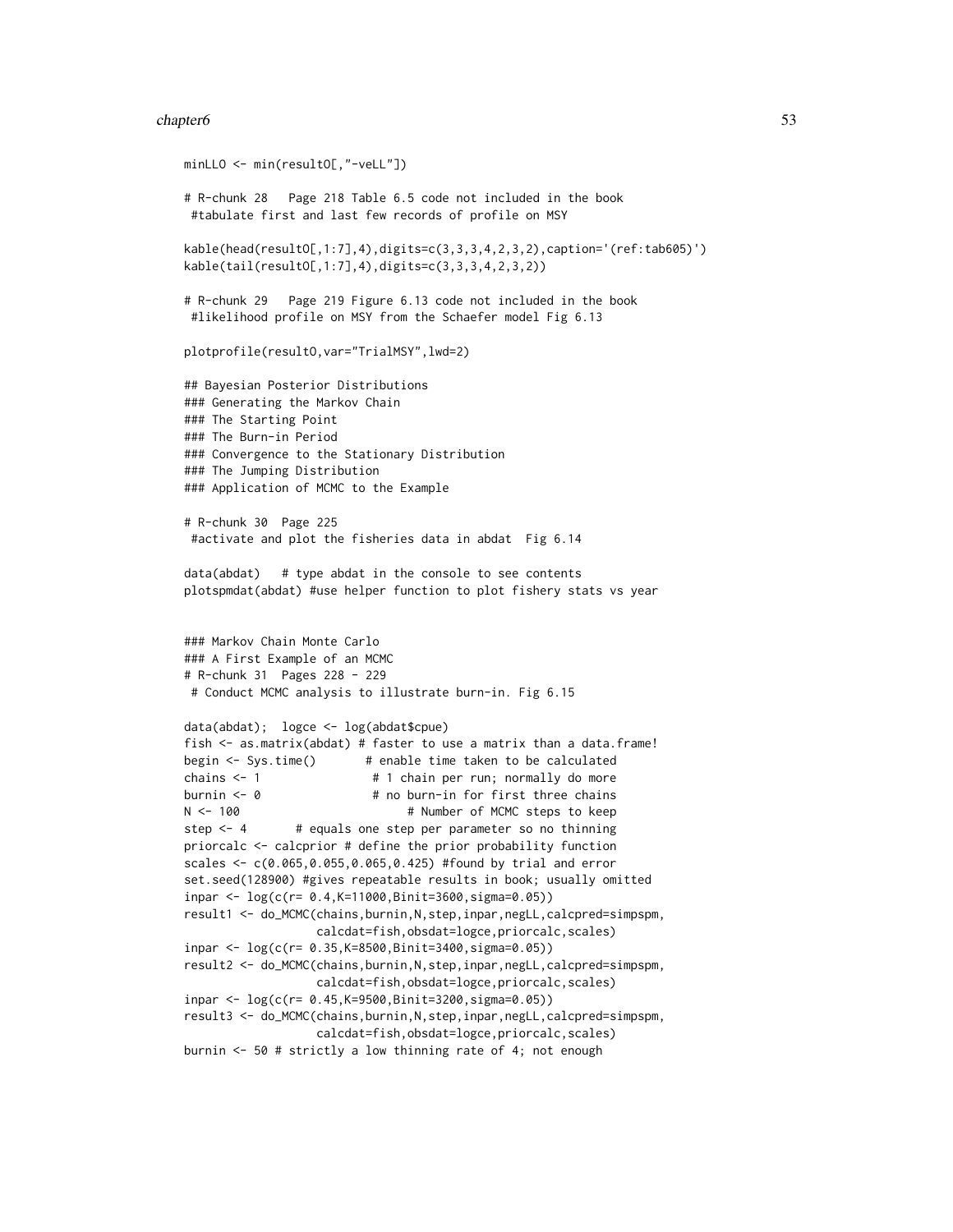```
step <-16 # 16 thinstep rate = 4 parameters x 4 = 16
N < -10000 # 16 x 10000 = 160,000 steps + 50 burnin
inpar <- log(c(r= 0.4,K=9400,Binit=3400,sigma=0.05))
result4 <- do_MCMC(chains,burnin,N,step,inpar,negLL,calcpred=simpspm,
                   calcdat=fish,obsdat=logce,priorcalc,scales)
post1 <- result1[[1]][[1]]
post2 <- result2[[1]][[1]]
post3 <- result3[[1]][[1]]
postY <- result4[[1]][[1]]
cat("time = ",Sys.time() - begin, "\n")cat("Accept = ",result4[[2]], "\\n")# R-chunk 32 Pages 229 - 230
#first example and start of 3 initial chains for MCMC Fig6.15
oldp <- parset(cex=0.85)
P <- 75 # the first 75 steps only start to explore parameter space
plot(postY[,"K"],postY[,"r"],type="p",cex=0.2,xlim=c(7000,13000),
   ylim=c(0.28,0.47),col=8,xlab="K",ylab="r",panel.first=grid())
lines(post2[1:P,"K"],post2[1:P,"r"],lwd=1,col=1)
points(post2[1:P,"K"],post2[1:P,"r"],pch=15,cex=1.0)
lines(post1[1:P,"K"],post1[1:P,"r"],lwd=1,col=1)
points(post1[1:P,"K"],post1[1:P,"r"],pch=1,cex=1.2,col=1)
lines(post3[1:P,"K"],post3[1:P,"r"],lwd=1,col=1)
points(post3[1:P,"K"],post3[1:P,"r"],pch=2,cex=1.2,col=1)
par(oldp) # return par to old settings; this line not in book
# R-chunk 33 Pages 230 - 231
 #pairs plot of parameters from the first MCMC Fig 6.16
posterior <- result4[[1]][[1]]
msy <-posterior[,1]*posterior[,2]/4
pairs(cbind(posterior[,1:4],msy),pch=16,col=rgb(1,0,0,1/50),font=7)
# R-chunk 34 Pages 231 - 232
 #plot the traces from the first MCMC example Fig 6.17
posterior <- result4[[1]][[1]]
oldp <- par(no.readonly=TRUE) # this line not in book
par(mfrow=c(4,2),mai=c(0.4,0.4,0.05,0.05),oma=c(0.0,0,0.0,0.0))
par(cex=0.8, mgp=c(1.35,0.35,0), font.axis=7,font=7,font.lab=7)
label <- colnames(posterior)
N <- dim(posterior)[1]
for (i in 1:4) {
  ymax <- getmax(posterior[,i]); ymin <- getmin(posterior[,i])
  plot(1:N,posterior[,i],type="l",lwd=1,ylim=c(ymin,ymax),
       panel.first=grid(),ylab=label[i],xlab="Step")
  plot(density(posterior[,i]),lwd=2,col=2,panel.first=grid(),main="")
}
par(oldp) # return par to old settings; this line not in book
# R-chunk 35 Page 233
```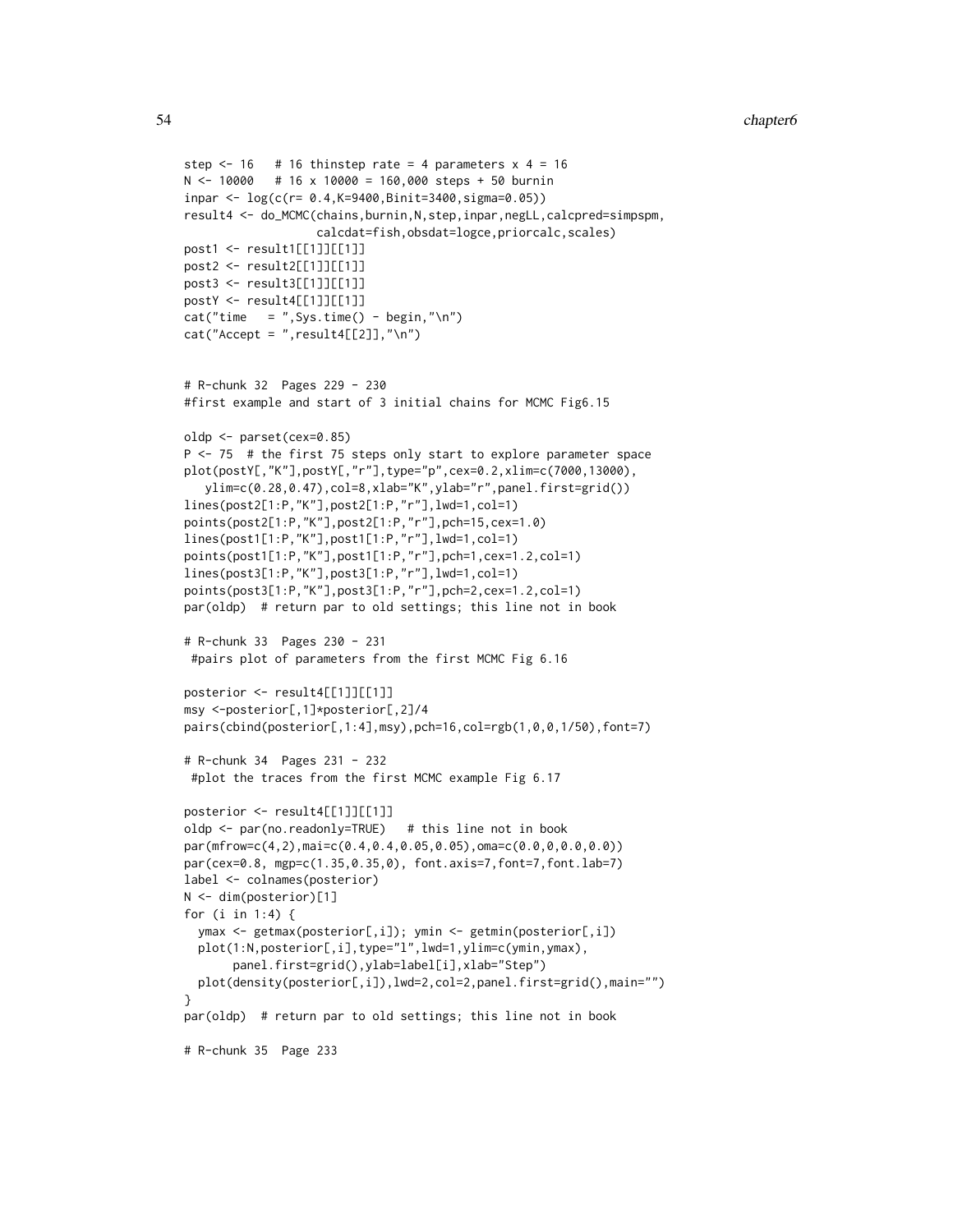```
#Use acf to examine auto-correlation with thinstep = 16 Fig 6.18
posterior <- result4[[1]][[1]]
label <- colnames(posterior)[1:4]
oldp \leq parset(plots=c(2,2), cex=0.85)
for (i in 1:4) auto <- acf(posterior[,i],type="correlation",lwd=2,
                           plot=TRUE,ylab=label[i],lag.max=20)
par(oldp) # return par to old settings; this line not in book
# R-chunk 36 Pages 233 - 234
 #setup MCMC with thinstep of 128 per parameter Fig 6.19
begin=gettime()
scales <- c(0.06,0.05,0.06,0.4)
inpar <- log(c(r= 0.4,K=9400,Binit=3400,sigma=0.05))
result <- do_MCMC(chains=1,burnin=100,N=1000,thinstep=512,inpar,
                  negLL,calcpred=simpspm,calcdat=fish,
                  obsdat=logce,calcprior,scales,schaefer=TRUE)
posterior <- result[[1]][[1]]
label <- colnames(posterior)[1:4]
oldp <- parset(plots=c(2,2),cex=0.85)
for (i in 1:4) auto <- acf(posterior[,i],type="correlation",lwd=2,
                           plot=TRUE,ylab=label[i],lag.max=20)
par(oldp) # return par to old settings; this line not in book
cat(gettime() - begin)
### Marginal Distributions
# R-chunk 37 Pages 235 - 236
 # plot marginal distributions from the MCMC Fig 6.20
dohist \le function(x,xlab) { # to save a little space
  return(hist(x,main="",breaks=50,col=0,xlab=xlab,ylab="",
               panel.first=grid()))
}
 # ensure we have the optimum solution available
param <- log(c(r= 0.42,K=9400,Binit=3400,sigma=0.05))
bestmod <- nlm(f=negLL,p=param,funk=simpspm,indat=abdat,
               logobs=log(abdat$cpue))
optval <- exp(bestmod$estimate)
posterior <- result[[1]][[1]] #example above N=1000, thin=512
oldp <- par(no.readonly=TRUE)
par(mfrow=c(5,1),mai=c(0.4,0.3,0.025,0.05),oma=c(0,1,0,0))
par(cex=0.85, mgp=c(1.35,0.35,0), font.axis=7,font=7,font.lab=7)
np <- length(param)
for (i in 1:np) { #store invisible output from hist for later use
  outH <- dohist(posterior[,i],xlab=colnames(posterior)[i])
  abline(v=optval[i],lwd=3,col=4)
  tmp <- density(posterior[,i])
  scaler <- sum(outH$counts)*(outH$mids[2]-outH$mids[1])
  tmp$y <- tmp$y * scaler
```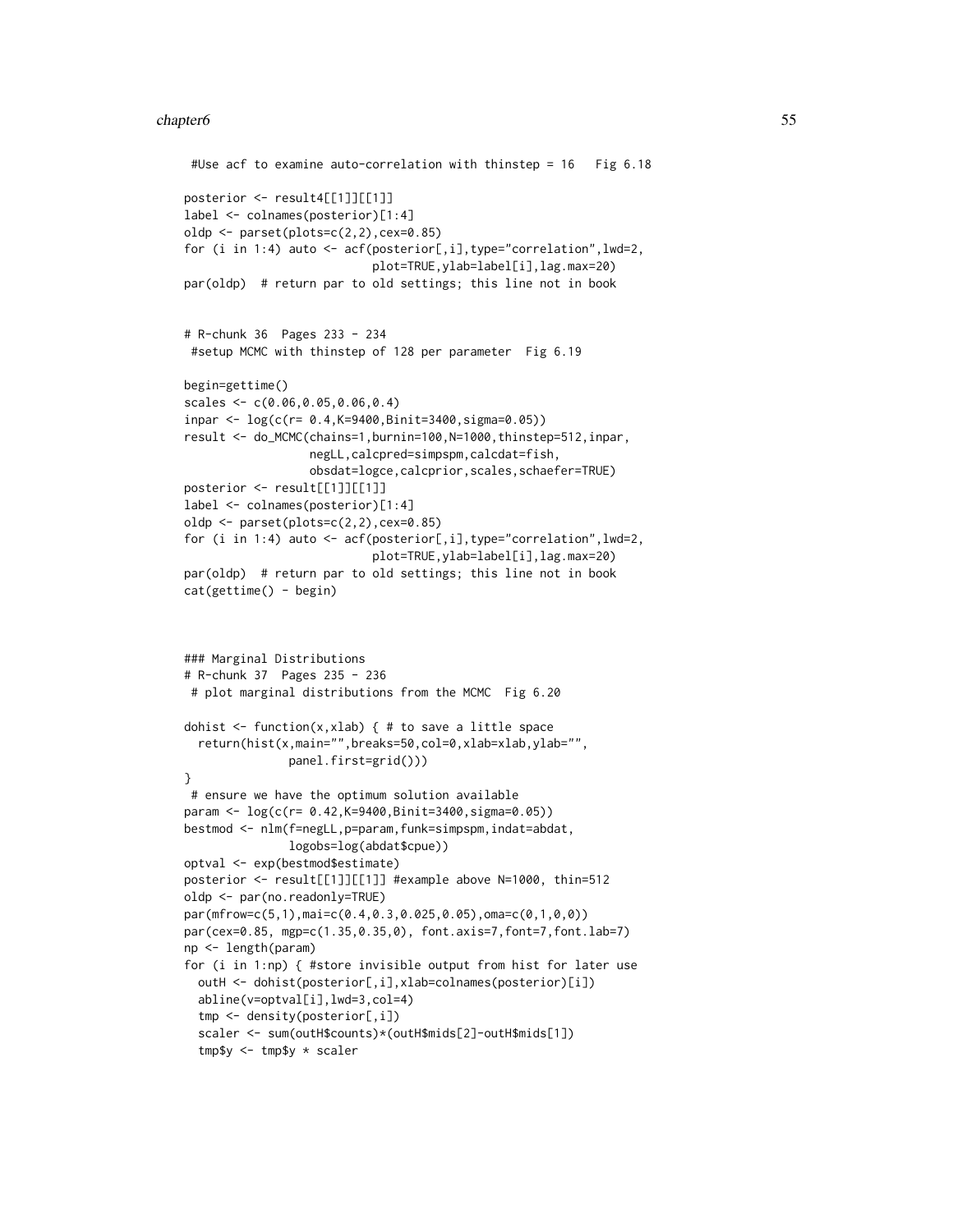#### 56 chapter6 chapter6 chapter6 chapter6 chapter6 chapter6 chapter6 chapter6

```
lines(tmp,lwd=2,col=2)
}
msy <- posterior[,"r"]*posterior[,"K"]/4
mout <- dohist(msy,xlab="MSY")
tmp <- density(msy)
tmp$y <- tmp$y * (sum(mout$counts)*(mout$mids[2]-mout$mids[1]))
lines(tmp,lwd=2,col=2)
abline(v=(optval[1]*optval[2]/4),lwd=3,col=4)
mtext("Frequency",side=2,outer=T,line=0.0,font=7,cex=1.0)
par(oldp) # return par to old settings; this line not in book
## The Use of Rcpp
# R-chunk 38 Pages 236 - 237
 #profile the running of do_MCMC using the now well known abdat
data(abdat); logce <- log(abdat$cpue); fish <- as.matrix(abdat)
param <- log(c(r=0.39,K=9200,Binit=3400,sigma=0.05))
Rprof(append=TRUE) # note the use of negLL1()
result <- do_MCMC(chains=1,burnin=100,N=20000,thinstep=16,inpar=param,
                 infunk=negLL1,calcpred=simpspm,calcdat=fish,
                 obsdat=logce,priorcalc=calcprior,
                 scales=c(0.07,0.06,0.07,0.45))
Rprof(NULL)
outprof <- summaryRprof()
# R-chunk 39 Page 238 Table 6.6 code not included in the book
 #tabulate output of Rprof on do_MCMC function
kable(head(outprof$by.self,12),caption='(ref:tab606)')
### Addressing Vectors and Matrices
### Replacement for simpspm()
# R-chunk 40 Page 240
library(Rcpp)
 #Send a text string containing the C++ code to cppFunction this will
 #take a few seconds to compile, then the function simpspmC will
 #continue to be available during the rest of your R session. The
 #code in this chunk could be included into its own R file, and then
 #the R source() function can be used to include the C++ into a
 #session. indat must have catch in col2 (col1 in C++), and cpue in
 #col3 (col2 in C++). Note the use of ; at the end of each line.
 #Like simpspm(), this returns only the log(predicted cpue).
cppFunction('NumericVector simpspmC(NumericVector pars,
             NumericMatrix indat, LogicalVector schaefer) {
    int nyrs = indat.nrow();
    NumericVector predce(nyrs);
    NumericVector biom(nyrs+1);
    double Bt, qval;
    double sumq = 0.0;
    double p = 0.00000001;
```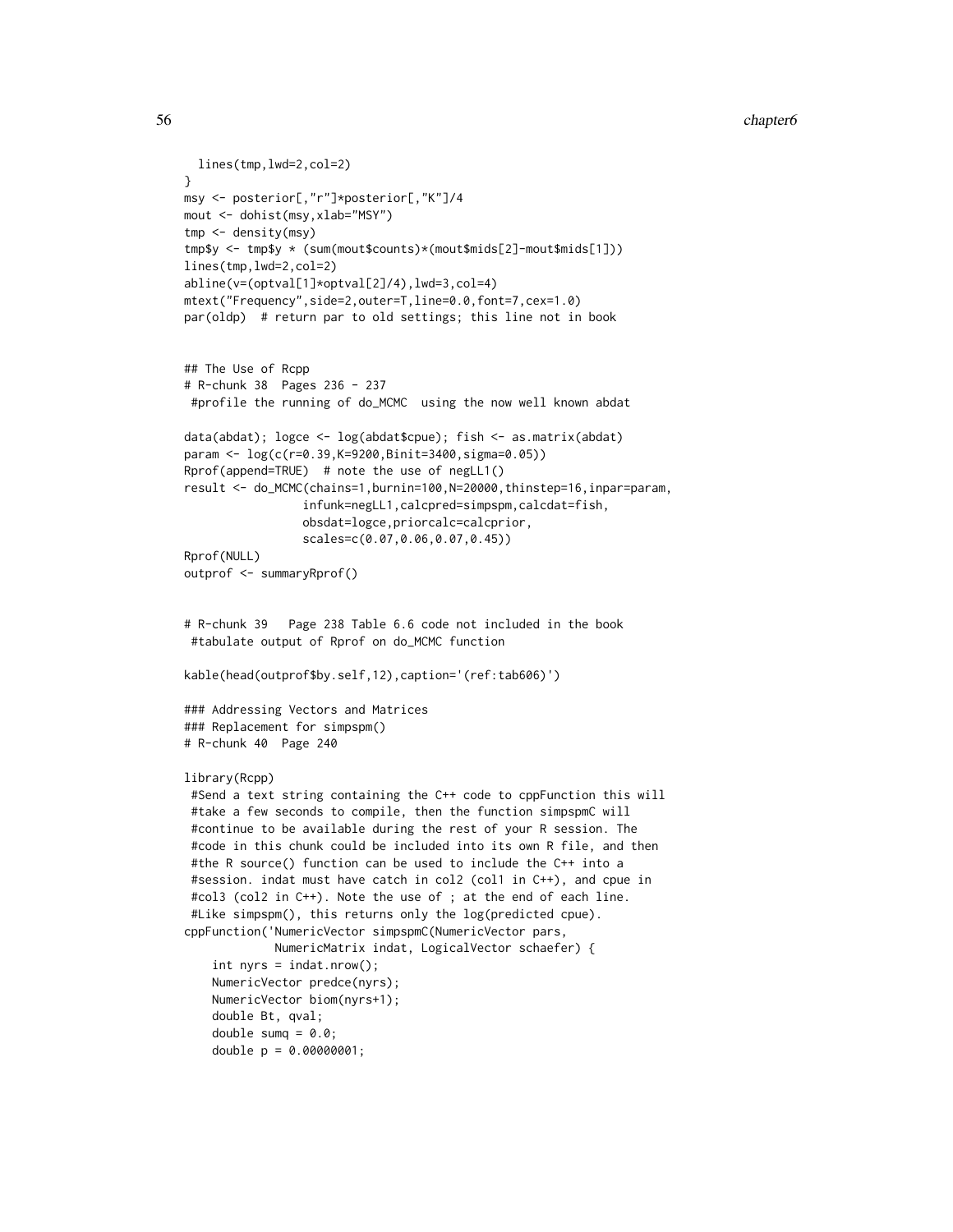```
if (schaefer(0) == TRUE) {
     p = 1.0;
    }
    NumericVector ep = exp(pars);
    biom[0] = ep[2];for (int i = 0; i < nyrs; i++) {
      Bt = bin[m[i];biom[(i+1)]=Bt+(ep[0]/p)*Bt*(1-pow((Bt/ep[1]),p))-
                      indat(i,1);if (biom[(i+1)] < 40.0) bin[(i+1)] = 40.0;sumq += log(indat(i,2)/biom[i]);
    }
    qval = exp(sumq/nyrs);
    for (int i = 0; i < nyrs; i++) {
      predce[i] = log(biom[i] * qval);}
    return predce;
}')
# R-chunk 41 Page 241
 #Ensure results obtained from simpspm and simpspmC are same
library(microbenchmark)
data(abdat)
fishC \leq as.matrix(abdat) # Use a matrix rather than a data.frame
inpar <- log(c(r= 0.389,K=9200,Binit=3300,sigma=0.05))
spmR <- exp(simpspm(inpar,fishC)) # demonstrate equivalence
 #need to declare all arguments in simpspmC, no default values
spmC <- exp(simpspmC(inpar,fishC,schaefer=TRUE))
out <- microbenchmark( # verything identical calling function
  simpspm(inpar,fishC,schaefer=TRUE),
  simpspmC(inpar,fishC,schaefer=TRUE),
  times=1000
\lambdaout2 <- summary(out)[,2:8]
out2 <- rbind(out2,out2[2,]/out2[1,])
rownames(out2) <- c("simpspm","simpspmC","TimeRatio")
# R-chunk 42 Page 241 Table 6.7 code not included in the book
 #compare results from simpspm and simpspmC
kable(halftable(cbind(spmR,spmC)),row.names=TRUE,digits=c(4,4,4,4,4,4),caption='(ref:tab607)')
# R-chunk 43 Page 242 Table 6.8 code not included in the book
 #output from microbenchmark comparison of simpspm and simpspmC
kable(out2,row.names=TRUE,digits=c(3,3,3,3,3,3,3,0),caption='(ref:tab608)')
# R-chunk 44 Pages 242 - 243
 #How much does using simpspmC in do_MCMC speed the run time?
```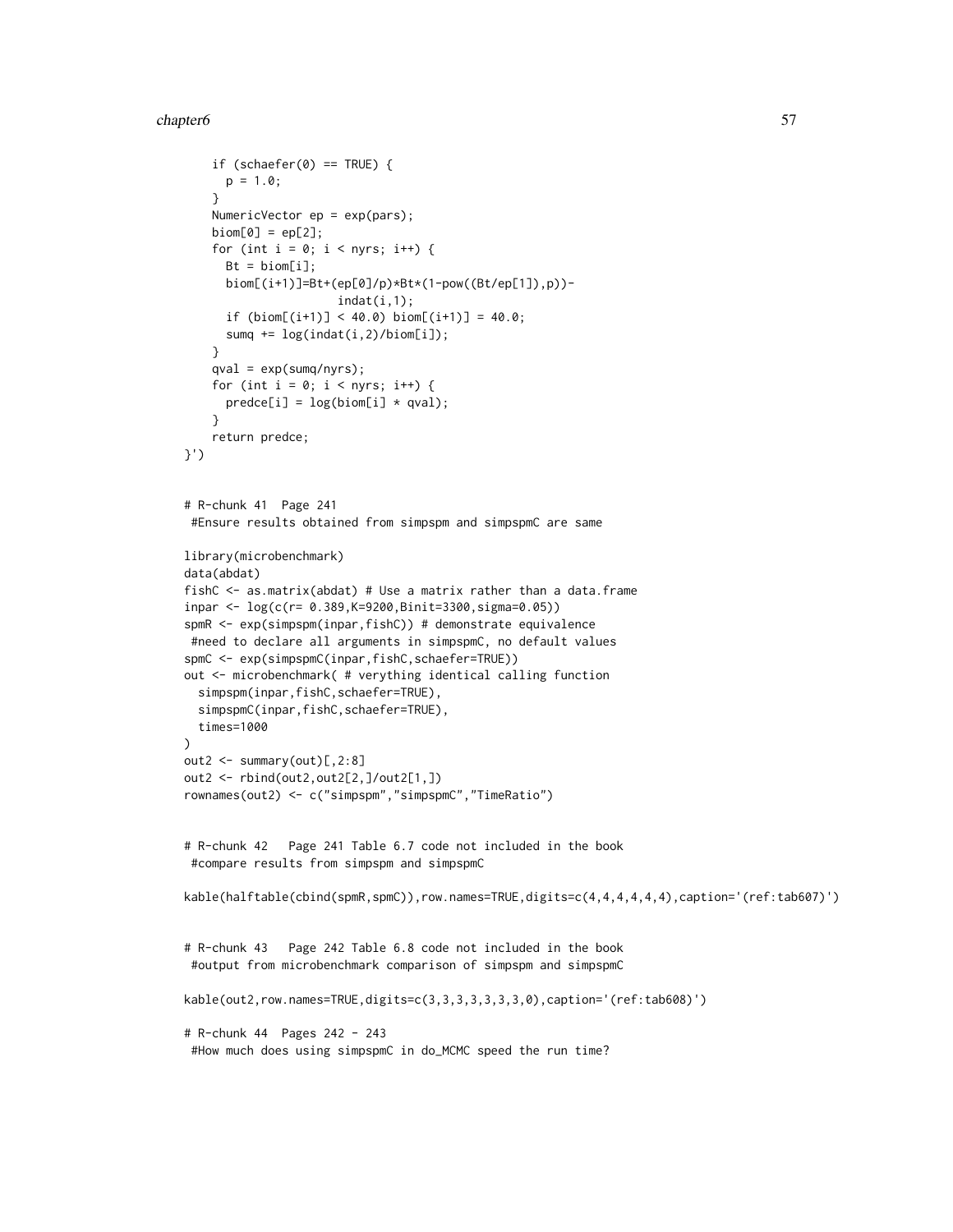```
#Assumes Rcpp code has run, eg source("Rcpp_functions.R")
set.seed(167423) #Can use getseed() to generate a suitable seed
beginR <- gettime() #to enable estimate of time taken
setscale <- c(0.07,0.06,0.07,0.45)
reps <- 2000 #Not enough but sufficient for demonstration
param <- log(c(r=0.39,K=9200,Binit=3400,sigma=0.05))
resultR <- do_MCMC(chains=1,burnin=100,N=reps,thinstep=128,
                 inpar=param,infunk=negLL1,calcpred=simpspm,
                 calcdat=fishC,obsdat=log(abdat$cpue),schaefer=TRUE,
                 priorcalc=calcprior,scales=setscale)
timeR <- gettime() - beginR
cat("time = ",timeR,"\ncat("acceptance rate = ",resultR$arate," \n'postR <- resultR[[1]][[1]]
set.seed(167423) # Use the same pseudo-random numbers and the
beginC <- gettime() # same starting point to make the comparsion
param <- log(c(r=0.39,K=9200,Binit=3400,sigma=0.05))
resultC <- do_MCMC(chains=1,burnin=100,N=reps,thinstep=128,
                inpar=param,infunk=negLL1,calcpred=simpspmC,
                calcdat=fishC,obsdat=log(abdat$cpue),schaefer=TRUE,
                priorcalc=calcprior,scales=setscale)
timeC <- gettime() - beginC
cat("time = ",timeC,"\\n") # note the same acceptance rates
cat("acceptance rate = ",resultC$arate," \n")
postC <- resultC[[1]][[1]]
cat("Time Ratio = ",timeC/timeR)
# R-chunk 45 Page 243
#compare marginal distributions of the 2 chains Fig 6.21
oldp <- par(no.readonly=TRUE) # this line not in the book
par(mfrow=c(1,1),mai=c(0.45,0.45,0.05,0.05),oma=c(0.0,0,0.0,0.0))
par(cex=0.85, mgp=c(1.35,0.35,0), font.axis=7,font=7,font.lab=7)
maxy <- getmax(c(density(postR[,"K"])$y,density(postC[,"K"])$y))
plot(density(postR[,"K"]),lwd=2,col=1,xlab="K",ylab="Density",
     main="",ylim=c(0,maxy),panel.first=grid())
lines(density(postC[,"K"]),lwd=3,col=5,lty=2)
par(oldp) # return par to old settings; this line not in book
### Multiple Independent Chains
# R-chunk 46 Page 244
#run multiple = 3 chains
setscale <- c(0.07,0.06,0.07,0.45) # I only use a seed for
set.seed(9393074) # reproducibility within this book
reps <- 10000 # reset the timer
beginC <- gettime() # remember a thinstep=256 is insufficient
resultC <- do_MCMC(chains=3,burnin=100,N=reps,thinstep=256,
                   inpar=param,infunk=negLL1,calcpred=simpspmC,
```

```
calcdat=fishC,obsdat=log(fishC[,"cpue"]),
```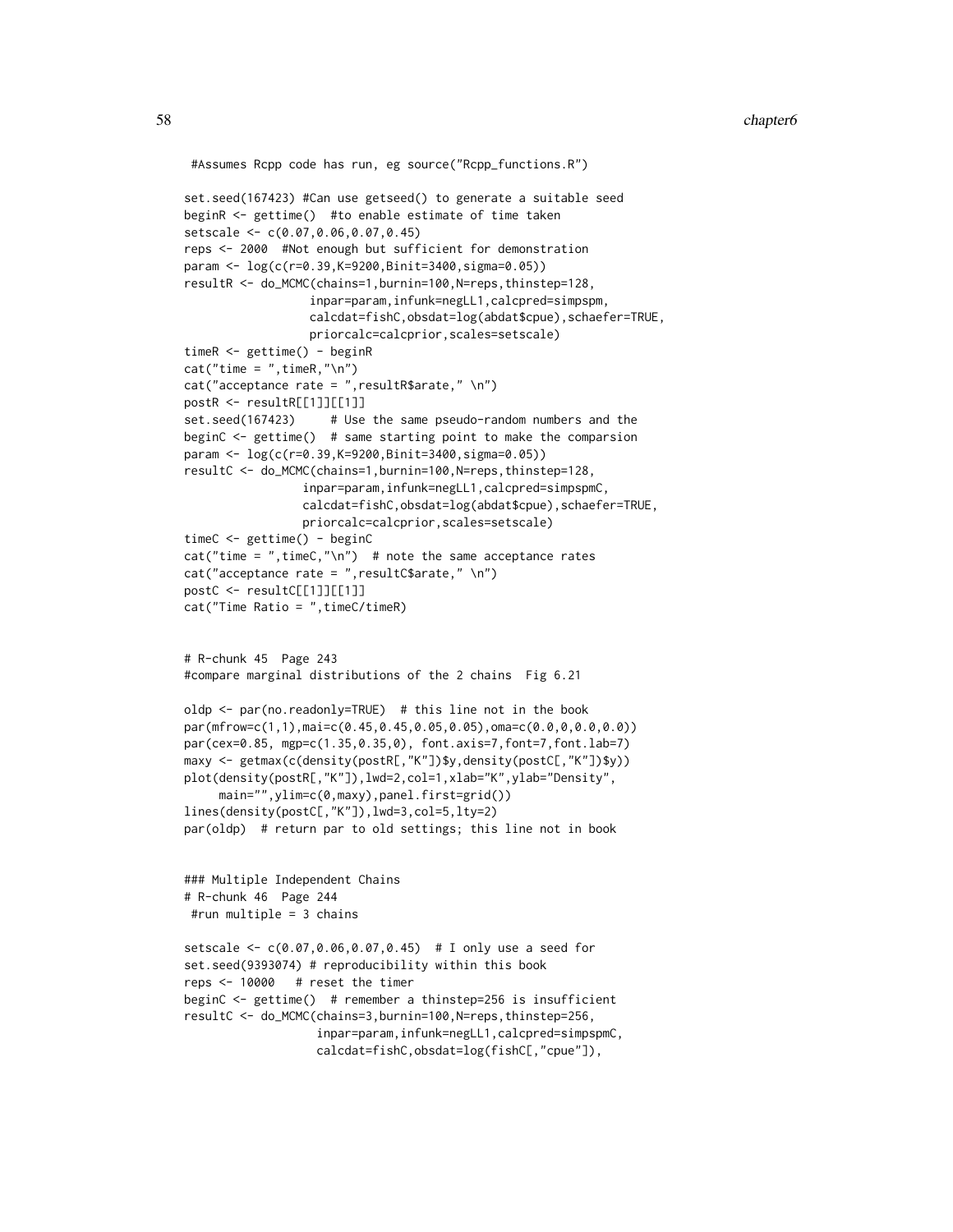```
priorcalc=calcprior,scales=setscale,schaefer=TRUE)
cat("time = ",gettime() - beginC," secs \n\infty")# R-chunk 47 Pages 244 - 245
#3 chain run using simpspmC, 10000 reps, thinstep=256 Fig 6.22
oldp <- par(no.readonly=TRUE)
par(mfrow=c(2,2),mai=c(0.4,0.45,0.05,0.05),oma=c(0.0,0,0.0,0.0))
par(cex=0.85, mgp=c(1.35,0.35,0), font.axis=7,font=7,font.lab=7)
label <- c("r","K","Binit","sigma")
for (i in 1:4) {
   plot(density(resultC$result[[2]][,i]),lwd=2,col=1,
        xlab=label[i],ylab="Density",main="",panel.first=grid())
   lines(density(resultC$result[[1]][,i]),lwd=2,col=2)
   lines(density(resultC$result[[3]][,i]),lwd=2,col=3)
}
par(oldp) # return par to old settings; this line not in book
# R-chunk 48 Pages 245 - 246
#generate summary stats from the 3 MCMC chains
av <- matrix(0,nrow=3,ncol=4,dimnames=list(1:3,label))
sig2 < -av # do the variance
relsig <- av # relative to mean of all chains
for (i in 1:3) {
  tmp <- resultC$result[[i]]
  av[i, ] \leftarrow apply(tmp[, 1:4], 2, mean)sig2[i, ] \leftarrow apply(tmp[, 1:4], 2, var)}
cat("Average \n")
av
cat("\nVariance per chain \n")
sig2
cat("\n'\)for (i in 1:4) relsig[,i] < - sig2[,i]/mean(sig2[,i])cat("Variance Relative to Mean Variance of Chains \n")
relsig
# R-chunk 49 Pages 246 - 247
 #compare quantile from the 2 most widely separate MCMC chains
tmp <- resultC$result[[2]] # the 10000 values of each parameter
cat("Chain 2 \n")
msy1 <- tmp[,"r"]*tmp[,"K"]/4
ch1 <- apply(cbind(tmp[,1:4],msy1),2,quants)
round(ch1,4)
tmp <- resultC$result[[3]]
cat("Chain 3 \n")
msy2 <- tmp[,"r"]*tmp[,"K"]/4
ch2 < - apply(cbind(tmp[,1:4],msy2),2,quants)
round(ch2,4)
```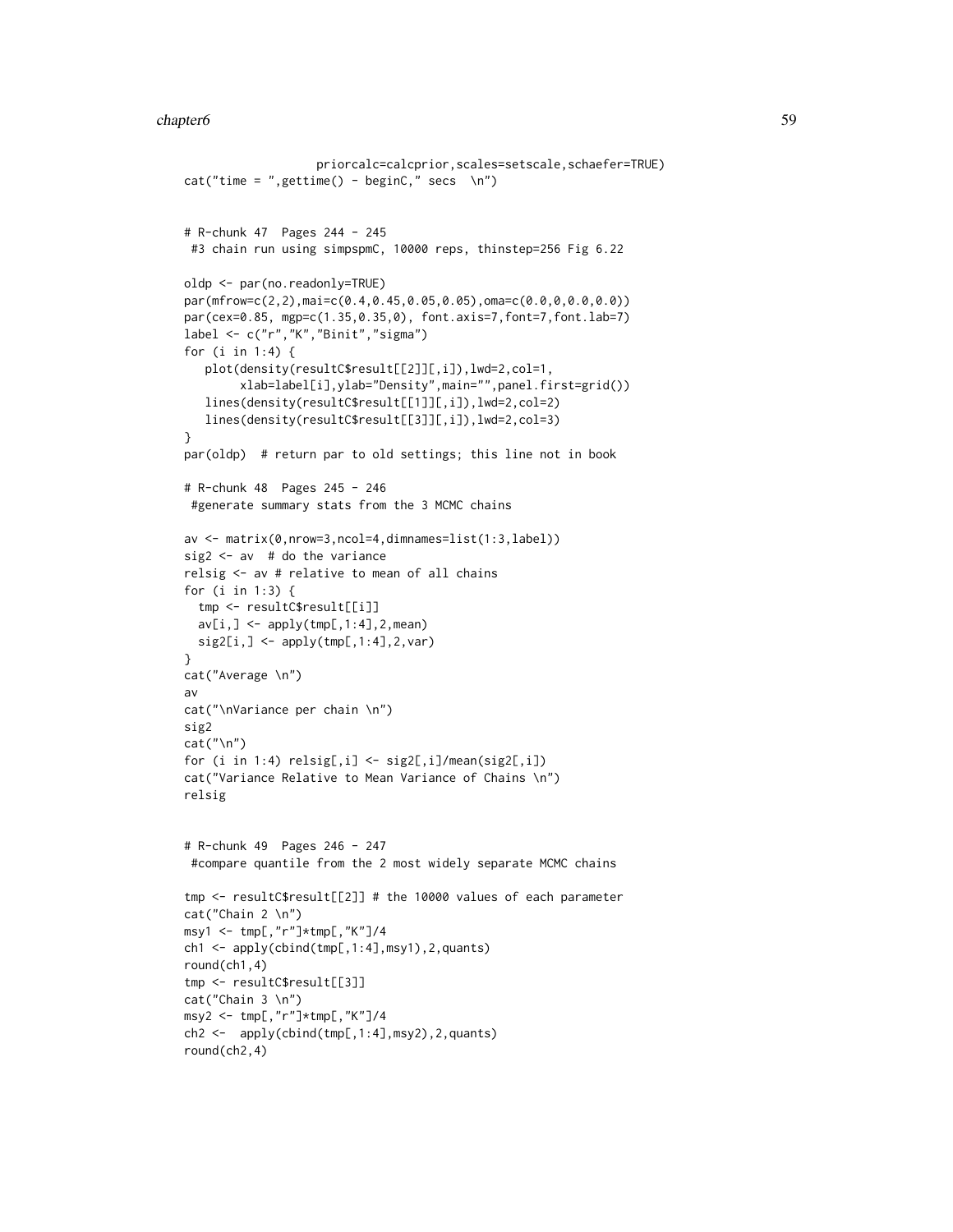```
cat("Percent difference ")
cat("\n2.5% ", round(100*(ch1[1,] - ch2[1,]))/ch1[1,],4), "\n")cat("50% ",round(100*(ch1[3,] - ch2[3,])/ch1[3,],4),"\n")
cat("97.5%", round(100*(ch1[5,] - ch2[5,]))/ch1[5,],4), "\n")### Replicates Required to Avoid Serial Correlation
# R-chunk 50 Page 248
#compare two higher thinning rates per parameter in MCMC
param <- log(c(r=0.39,K=9200,Binit=3400,sigma=0.05))
setscale <- c(0.07,0.06,0.07,0.45)
result1 <- do_MCMC(chains=1,burnin=100,N=2000,thinstep=1024,
                   inpar=param,infunk=negLL1,calcpred=simpspmC,
                   calcdat=fishC,obsdat=log(abdat$cpue),
                   priorcalc=calcprior,scales=setscale,schaefer=TRUE)
result2 <- do_MCMC(chains=1,burnin=50,N=1000,thinstep=2048,
                   inpar=param,infunk=negLL1,calcpred=simpspmC,
                   calcdat=fishC,obsdat=log(abdat$cpue),
                   priorcalc=calcprior,scales=setscale,schaefer=TRUE)
# R-chunk 51 Page 248
#autocorrelation of 2 different thinning rate chains Fig6.23
posterior1 <- result1$result[[1]]
posterior2 <- result2$result[[1]]
label <- colnames(posterior1)[1:4]
oldp <- par(no.readonly=TRUE)
par(mfrow=c(4,2),mai=c(0.25,0.45,0.05,0.05),oma=c(1.0,0,1.0,0.0))
par(cex=0.85, mgp=c(1.35,0.35,0), font.axis=7,font=7,font.lab=7)
for (i in 1:4) {
 auto <- acf(posterior1[,i],type="correlation",plot=TRUE,
             ylab=label[i],lag.max=20,xlab="",ylim=c(0,0.3),lwd=2)
 if (i == 1) mtext(1024, side=3, line=-0.1, outer=FALSE, cex=1.2)
 auto <- acf(posterior2[,i],type="correlation",plot=TRUE,
              ylab=label[i],lag.max=20,xlab="",ylim=c(0,0.3),lwd=2)
 if (i == 1) mtext(2048, side=3, line=-0.1, outer=FALSE, cex=1.2)
}
mtext("Lag",side=1,line=-0.1,outer=TRUE,cex=1.2)
par(oldp) # return par to old settings; this line not in book
# R-chunk 52 Page 249
#visual comparison of 2 chains marginal densities Fig 6.24
oldp <- parset(plots=c(2,2),cex=0.85)
label <- c("r","K","Binit","sigma")
for (i in 1:4) {
  plot(density(result1$result[[1]][,i]),lwd=4,col=1,xlab=label[i],
       ylab="Density",main="",panel.first=grid())
  lines(density(result2$result[[1]][,i]),lwd=2,col=5,lty=2)
}
par(oldp) # return par to old settings; this line not in book
```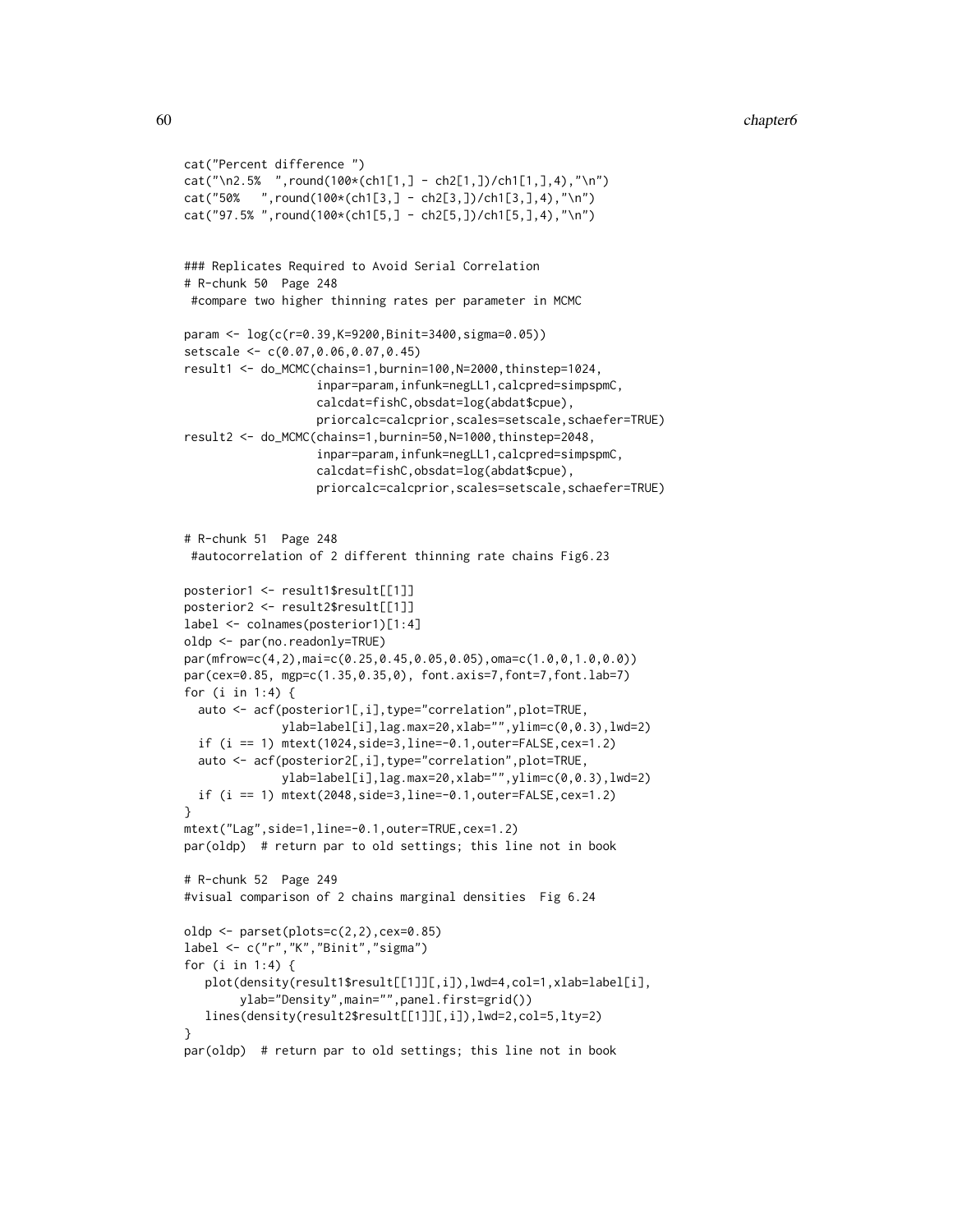#### chapter7 61

```
# R-chunk 53 Pages 250 - 251
#tablulate a summary of the two different thinning rates.
cat("1024 thinning rate \n")
posterior <- result1$result[[1]]
msy <-posterior[,1]*posterior[,2]/4
tmp1 <- apply(cbind(posterior[,1:4],msy),2,quants)
rge <- apply(cbind(posterior[,1:4],msy),2,range)
tmp1 < - rbind(tmp1, rge[2,] - rge[1,])rownames(tmp1)[6] <- "Range"
print(round(tmp1,4))
posterior2 <- result2$result[[1]]
msy2 <-posterior2[,1]*posterior2[,2]/4
cat("2048 thinning rate \n")
tmp2 <- apply(cbind(posterior2[,1:4],msy2),2,quants)
rge2 <- apply(cbind(posterior2[,1:4],msy2),2,range)
tmp2 <- rbind(tmp2,rge2[2,] - rge2[1,])
rownames(tmp2)[6] <- "Range"
print(round(tmp2,4))
cat("Inner 95% ranges and Differences between total ranges \n")
cat("95% 1", round((tmp1[5,] - tmp1[1,]), 4), "\n")cat("95% 2 ",round((tmp2[5,] - tmp2[1,]),4),"\n")
cat("Diff ",round((tmp2[6,] - tmp1[6,]),4),"\n")
```

```
## End(Not run)
```
chapter7 *chapter7 The 67 R-code chunks from Surplus Production Models*

## **Description**

chapter7 is not an active function but rather acts as a repository for the various example code chunks found in chapter7. There are 67 r-code chunks in chapter7 You should, of course, feel free to use and modify any of these example chunks in your own work.

# Examples

```
## Not run:
# All the example code from # Surplus Production Models
# Surplus Production Models
## Introduction
### Data Needs
### The Need for Contrast
### When are Catch-Rates Informative
# R-chunk 1 Page 256
#Yellowfin-tuna data from Schaefer 12957
# R-chunk 2 Page 256 Table 7.1 code not in the book
```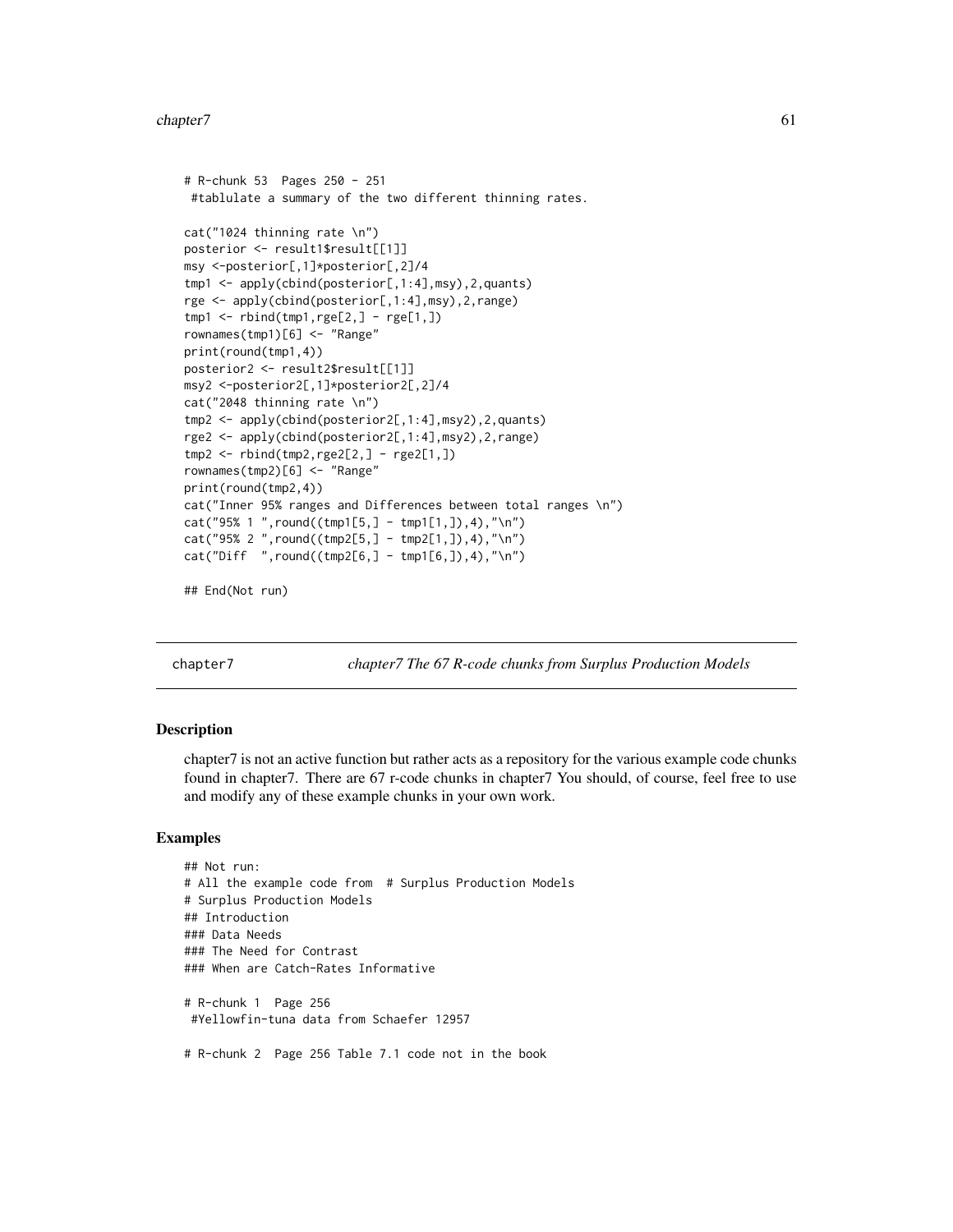```
data(schaef)
kable(halftable(schaef,subdiv=2),digits=c(0,0,0,4))
# R-chunk 3 Page 256
#schaef fishery data and regress cpue and catch Fig 7.1
oldp <- parset(plots=c(3,1),margin=c(0.35,0.4,0.05,0.05))
plot1(schaef[,"year"],schaef[,"catch"],ylab="Catch",xlab="Year",
      defpar=FALSE,lwd=2)
plot1(schaef[,"year"],schaef[,"cpue"],ylab="CPUE",xlab="Year",
      defpar=FALSE,lwd=2)
plot1(schaef[,"catch"],schaef[,"cpue"],type="p",ylab="CPUE",
      xlab="Catch",defpar=FALSE,pch=16,cex=1.0)
model <- lm(schaef[,"cpue"] ~ schaef[,"catch"])
abline(model,lwd=2,col=2) # summary(model)
par(oldp) # return par to old settings; this line not in book
# R-chunk 4 Page 257
#cross correlation between cpue and catch in schaef Fig 7.2
oldp <- parset(cex=0.85) #sets par values for a tidy base graphic
ccf(x=schaef[,"catch"],y=schaef[,"cpue"],type="correlation",
   ylab="Correlation",plot=TRUE)
par(oldp) # return par to old settings; this line not in book
# R-chunk 5 Page 257
#now plot schaef data with timelag of 2 years on cpue Fig 7.3
oldp <- parset(plots=c(3,1),margin=c(0.35,0.4,0.05,0.05))
plot1(schaef[1:20,"year"],schaef[1:20,"catch"],ylab="Catch",
     xlab="Year",defpar=FALSE,lwd=2)
plot1(schaef[3:22,"year"],schaef[3:22,"cpue"],ylab="CPUE",
      xlab="Year",defpar=FALSE,lwd=2)
plot1(schaef[1:20,"catch"],schaef[3:22,"cpue"],type="p",
     ylab="CPUE",xlab="Catch",defpar=FALSE,cex=1.0,pch=16)
model2 <- lm(schaef[3:22,"cpue"] ~ schaef[1:20,"catch"])
abline(model2,lwd=2,col=2)
par(oldp) # return par to old settings; this line not in book
# R-chunk 6 Page 259
#write out a summary of he regression model2
summary(model2)
## Some Equations
### Production Functions
# R-chunk 7 Page 262
#plot productivity and density-dependence functions Fig7.4
prodfun <- function(r,Bt,K,p) return((r*Bt/p)*(1-(Bt/K)^p))
densdep <- function(Bt,K,p) return((1/p)*(1-(Bt/K)^p))
r <- 0.75; K <- 1000.0; Bt <- 1:1000
sp <- prodfun(r,Bt,K,1.0) # Schaefer equivalent
```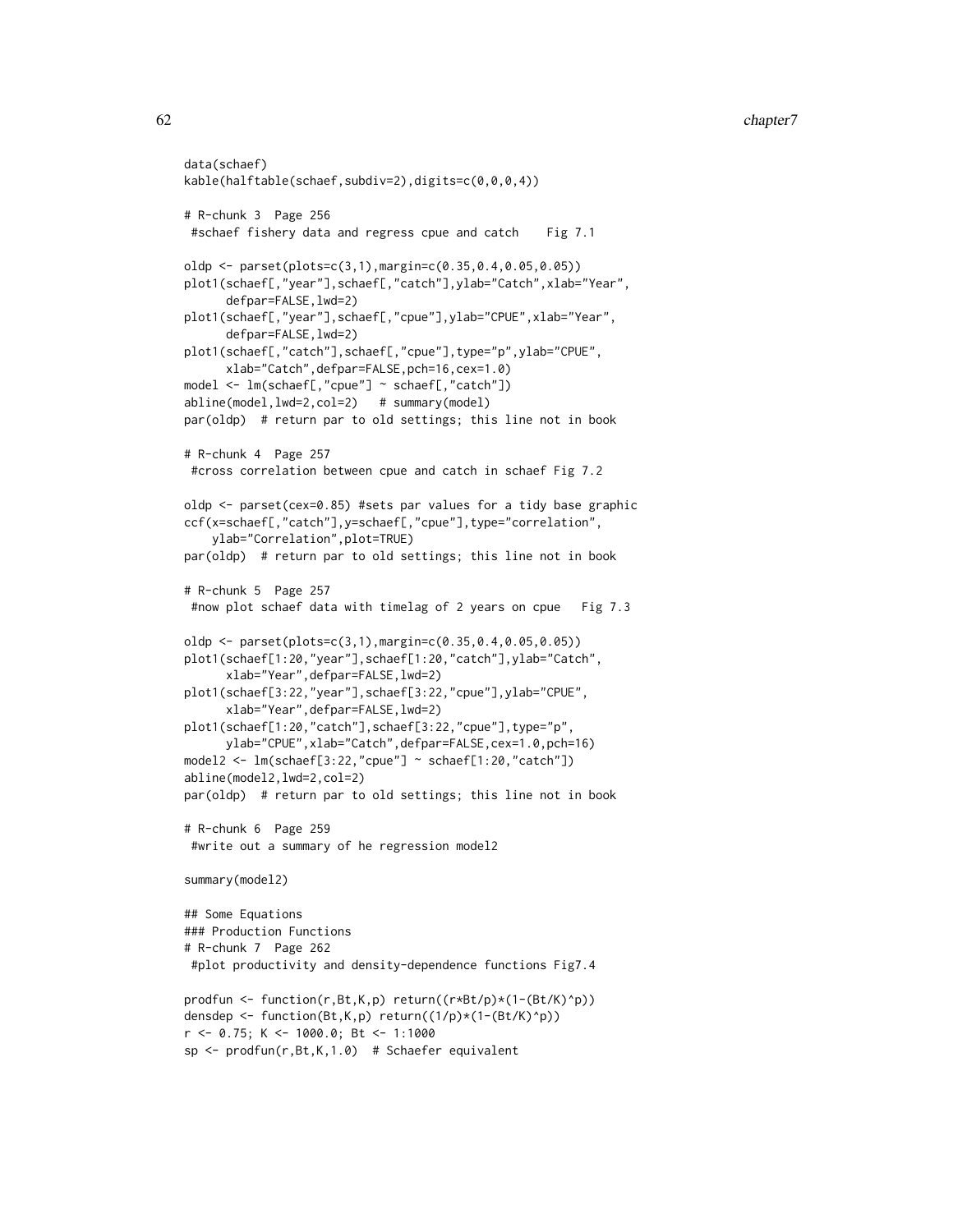### chapter7 63

```
sp0 \leq -\text{prodfun}(r, Bt, K, p=1e-08) # Fox equivalent
sp3 <- prodfun(r,Bt,K,3) #left skewed production, marine mammal?
oldp <- parset(plots=c(2,1),margin=c(0.35,0.4,0.1,0.05))
plot1(Bt,sp,type="l",lwd=2,xlab="Stock Size",
     ylab="Surplus Production",maxy=200,defpar=FALSE)
lines(Bt,sp0 * (max(sp)/max(sp0)),lwd=2,col=2,lty=2) # rescale
lines(Bt,sp3*(max(sp)/max(sp3)),lwd=3,col=3,lty=3) # production
legend(275,100,cex=1.1,lty=1:3,c("p = 1.0 Schaefer","p = 1e-08 Fox",
                 "p = 3 \text{LeftSkewed"}, col=c(1,2,3), lwd=3, bty="n"plot1(Bt,densdep(Bt,K,p=1),xlab="Stock Size",defpar=FALSE,
      ylab="Density-Dependence",maxy=2.5,lwd=2)
lines(Bt,densdep(Bt,K,1e-08),lwd=2,col=2,lty=2)
lines(Bt,densdep(Bt,K,3),lwd=3,col=3,lty=3)
par(oldp) # return par to old settings; this line not in book
### The Schaefer Model
### Sum of Squared Residuals
### Estimating Management Statistics
# R-chunk 8 Page 266
#compare Schaefer and Fox MSY estimates for same parameters
param <- c(r=1.1,K=1000.0,Binit=800.0,sigma=0.075)
cat("MSY Schaefer = ",getMSY(param,p=1.0),"\n") # p=1 is default
cat("MSY Fox = ",getMSY(param, p=1e-08), "\n")### The Trouble with Equilibria
## Model Fitting
### A Possible Workflow for Stock Assessment
# R-chunk 9 Page 269
#Initial model 'fit' to the initial parameter guess Fig 7.5
data(schaef); schaef <- as.matrix(schaef)
param <- log(c(r=0.1,K=2250000,Binit=2250000,sigma=0.5))
negatL <- negLL(param,simpspm,schaef,logobs=log(schaef[,"cpue"]))
ans <- plotspmmod(inp=param,indat=schaef,schaefer=TRUE,
                 addrmse=TRUE,plotprod=FALSE)
# R-chunk 10 Pages 270 - 271
#Fit the model first using optim then nlm in sequence
param <- log(c(0.1,2250000,2250000,0.5))
pnams <- c("r","K","Binit","sigma")
best <- optim(par=param,fn=negLL,funk=simpspm,indat=schaef,
             logobs=log(schaef[,"cpue"]),method="BFGS")
outfit(best,digits=4,title="Optim",parnames = pnams)
cat("\n'\)best2 <- nlm(negLL,best$par,funk=simpspm,indat=schaef,
           logobs=log(schaef[,"cpue"]))
outfit(best2,digits=4,title="nlm",parnames = pnams)
# R-chunk 11 Page 271
 #optimum fit. Defaults used in plotprod and schaefer Fig 7.6
```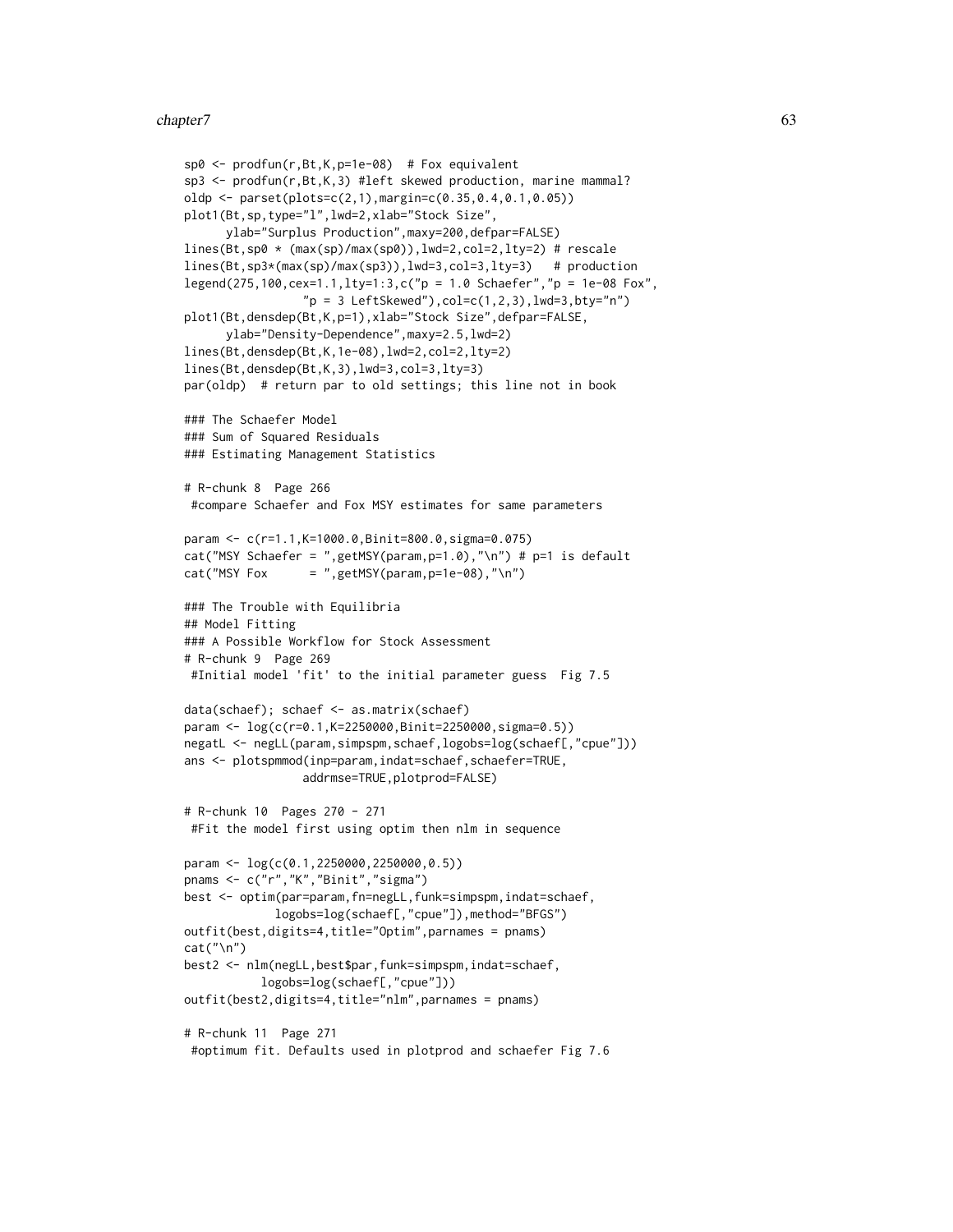```
ans <- plotspmmod(inp=best2$estimate,indat=schaef,addrmse=TRUE,
                  plotprod=TRUE)
# R-chunk 12 Page 272
#the high-level structure of ans; try str(ans$Dynamics)
str(ans, width=65, strict.width="cut",max.level=1)
# R-chunk 13 Page 273
#compare the parameteric MSY with the numerical MSY
round(ans$Dynamics$sumout,3)
cat("\n Productivity Statistics \n")
summspm(ans) # the q parameter needs more significantr digits
### Is the Analysis Robust?
# R-chunk 14 Page 274
#conduct a robustness test on the Schaefer model fit
data(schaef); schaef <- as.matrix(schaef); reps <- 12
param <- log(c(r=0.15,K=2250000,Binit=2250000,sigma=0.5))
ansS <- fitSPM(pars=param,fish=schaef,schaefer=TRUE, #use
              maxiter=1000,funk=simpspm,funkone=FALSE) #fitSPM
#getseed() #generates random seed for repeatable results
set.seed(777852) #sets random number generator with a known seed
robout <- robustSPM(inpar=ansS$estimate,fish=schaef,N=reps,
                    scaler=40,verbose=FALSE,schaefer=TRUE,
                    funk=simpspm,funkone=FALSE)
#use str(robout) to see the components included in the output
# R-chunk 15 Page 275 Table 7.2 code not in the book
#outcome of robustness tests
kable(robout$results[,1:5],digits=c(3,4,3,4,3))
kable(robout$results[,6:11],digits=c(3,4,3,4,5,0))
# R-chunk 16 Pages 275 - 276
#Repeat robustness test on fit to schaef data 100 times
set.seed(777854)
robout2 <- robustSPM(inpar=ansS$estimate,fish=schaef,N=100,
                     scaler=25,verbose=FALSE,schaefer=TRUE,
                     funk=simpspm,funkone=TRUE,steptol=1e-06)
lastbits <- tail(robout2$results[,6:11],10)
# R-chunk 17 Page 276 Table 7.3 code not in the book
#last 10 rows of robustness test showing deviations
kable(lastbits,digits=c(5,1,1,4,5,0))
# R-chunk 18 Page 276
```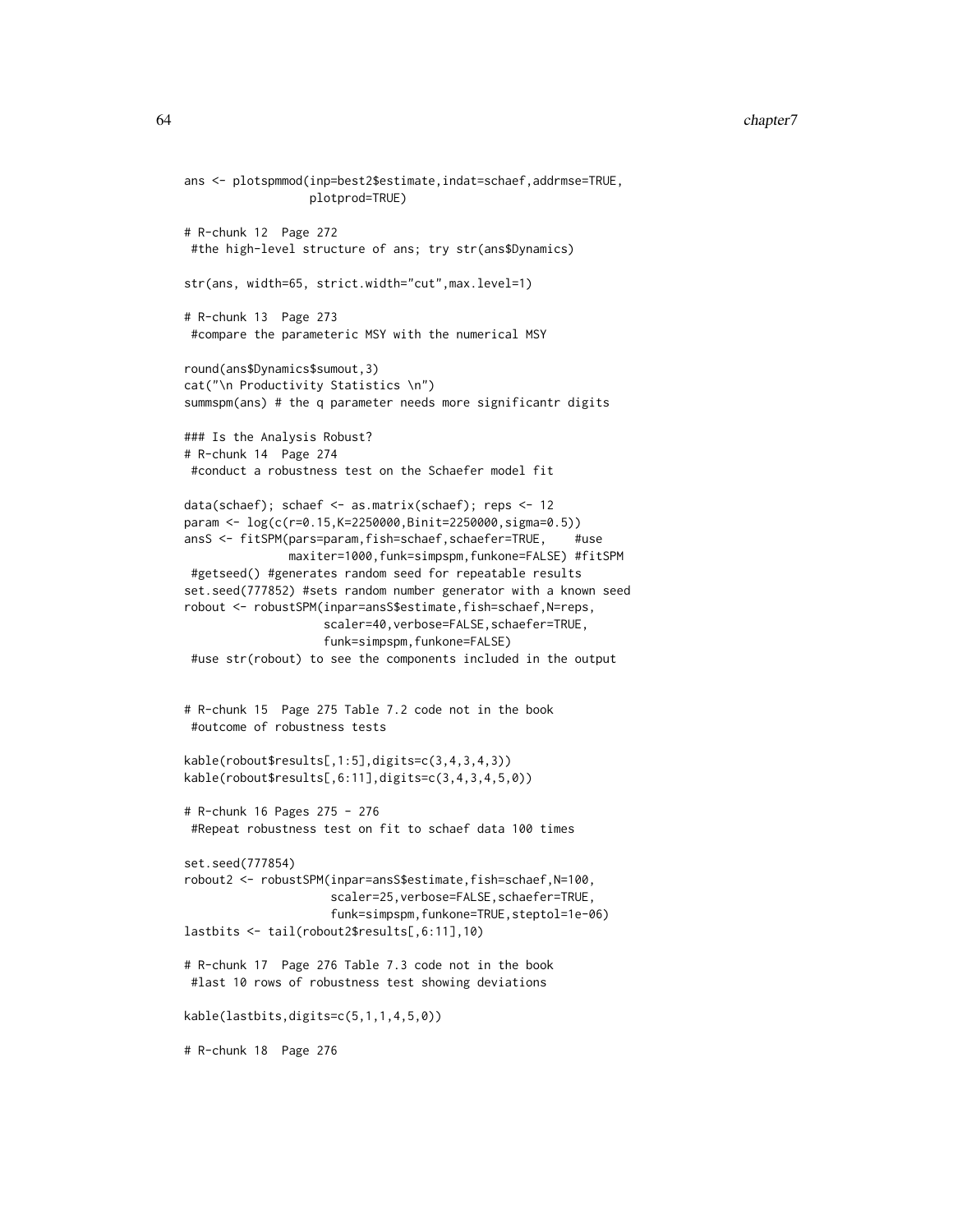#### chapter7 65

```
# replicates from the robustness test Fig 7.7
result <- robout2$results
oldp <- parset(plots=c(2,2),margin=c(0.35,0.45,0.05,0.05))
hist(result[,"r"],breaks=15,col=2,main="",xlab="r")
hist(result[,"K"],breaks=15,col=2,main="",xlab="K")
hist(result[,"Binit"],breaks=15,col=2,main="",xlab="Binit")
hist(result[,"MSY"],breaks=15,col=2,main="",xlab="MSY")
par(oldp) # return par to old settings; this line not in book
# R-chunk 19 Page 277
 #robustSPM parameters against each other Fig 7.8
pairs(result[,c("r","K","Binit","MSY")],upper.panel=NULL,pch=1)
### Using Different Data?
# R-chunk 20 Page 278
 #Now use the dataspm data-set, which is noisier
set.seed(777854) #other random seeds give different results
data(dataspm); fish <- dataspm #to generalize the code
param <- log(c(r=0.24,K=5174,Binit=2846,sigma=0.164))
ans <- fitSPM(pars=param, fish=fish, schaefer=TRUE, maxiter=1000,
             funkone=TRUE)
out <- robustSPM(ans$estimate,fish,N=100,scaler=15, #making
                verbose=FALSE,funkone=TRUE) #scaler=10 gives
result <- tail(out$results[,6:11],10) #16 sub-optimal results
# R-chunk 21 Page 279 Table 7.4 code not in the book
 #last 10 trials of robustness on dataspm fit
kable(result,digits=c(4,2,2,4,4,3))
## Uncertainty
### Likelihood Profiles
# R-chunk 22 Page 280
 # Fig 7.9 Fit of optimum to the abdat data-set
data(abdat); fish <- as.matrix(abdat)
colnames(fish) <- tolower(colnames(fish)) # just in case
pars <- log(c(r=0.4,K=9400,Binit=3400,sigma=0.05))
ans <- fitSPM(pars,fish,schaefer=TRUE) #Schaefer
answer <- plotspmmod(ans$estimate,abdat,schaefer=TRUE,addrmse=TRUE)
# R-chunk 23 Pages 280 - 282
 # likelihood profiles for r and K for fit to abdat Fig 7.10
 #doprofile input terms are vector of values, fixed parameter
 #location, starting parameters, and free parameter locations.
 #all other input are assumed to be in the calling environment
doprofile <- function(val,loc,startest,indat,notfix=c(2:4)) {
  pname <- c("r","K","Binit","sigma","-veLL")
```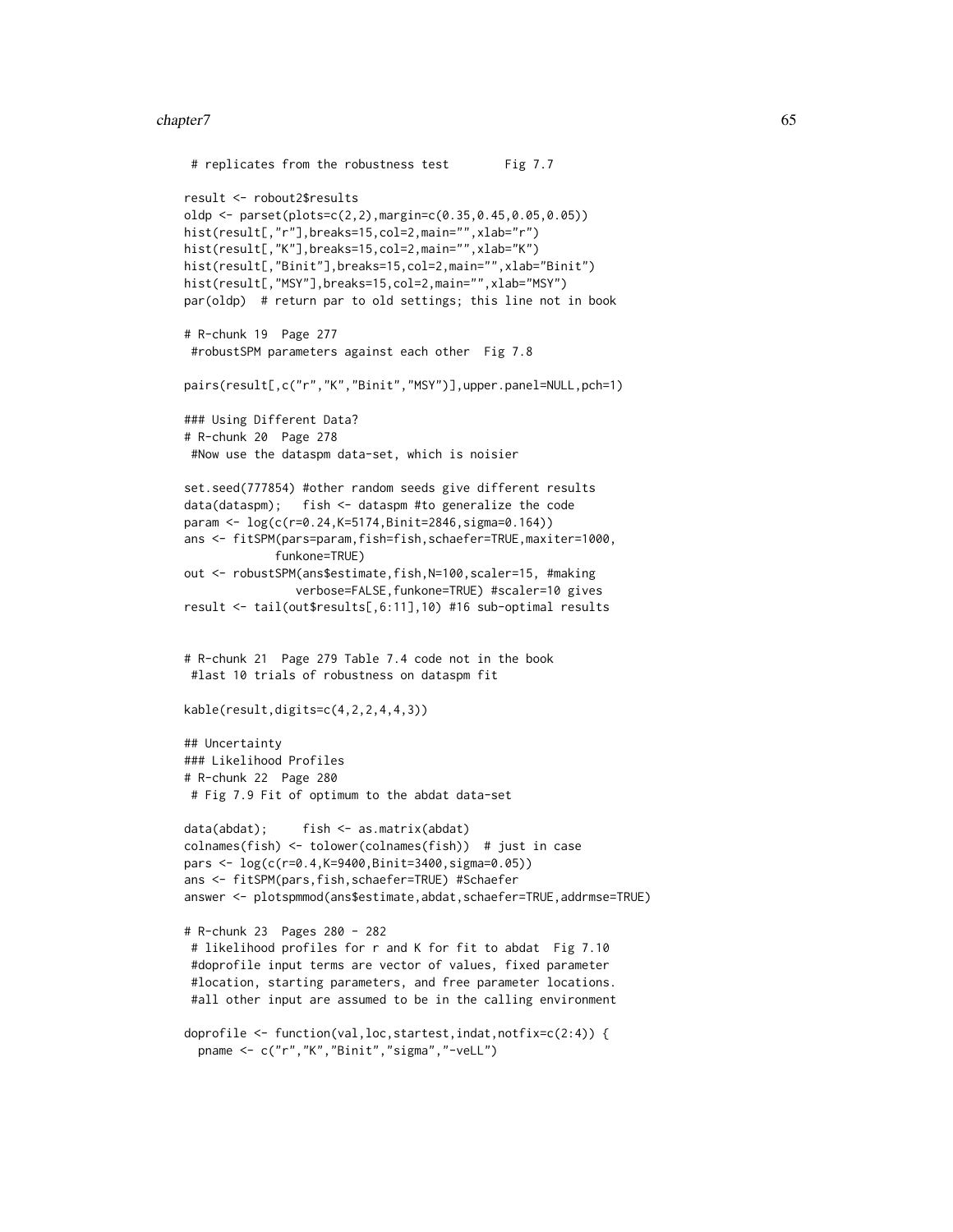```
numv <- length(val)
 outpar <- matrix(NA,nrow=numv,ncol=5,dimnames=list(val,pname))
  for (i in 1:numv) { #
   param <- log(startest) # reset the parameters
   param[loc] <- log(val[i]) #insert new fixed value
   parinit <- param # copy revised parameter vector
   bestmod <- nlm(f=negLLP,p=param,funk=simpspm,initpar=parinit,
                  indat=indat,logobs=log(indat[,"cpue"]),notfixed=notfix)
   outpar[i,] <- c(exp(bestmod$estimate),bestmod$minimum)
 }
 return(outpar)
}
rval <- seq(0.32,0.46,0.001)
outr <- doprofile(rval,loc=1,startest=c(rval[1],11500,5000,0.25),
                  indat=fish,notfix=c(2:4))
Kval <- seq(7200,11500,200)
outk <- doprofile(Kval,loc=2,c(0.4,7200,6500,0.3),indat=fish,notfix=c(1,3,4))
oldp <- parset(plots=c(2,1),cex=0.85,outmargin=c(0.5,0.5,0,0))
plotprofile(outr,var="r",defpar=FALSE,lwd=2) #MQMF function
plotprofile(outk,var="K",defpar=FALSE,lwd=2)
par(oldp) # return par to old settings; this line not in book
### Bootstrap Confidence Intervals
# R-chunk 24 Page 283
#find optimum Schaefer model fit to dataspm data-set Fig 7.11
data(dataspm)
fish <- as.matrix(dataspm)
colnames(fish) <- tolower(colnames(fish))
pars <- log(c(r=0.25,K=5500,Binit=3000,sigma=0.25))
ans <- fitSPM(pars,fish,schaefer=TRUE,maxiter=1000) #Schaefer
answer <- plotspmmod(ans$estimate,fish,schaefer=TRUE,addrmse=TRUE)
# R-chunk 25 Page 284
#bootstrap the log-normal residuals from optimum model fit
set.seed(210368)
reps <- 1000 # can take 10 sec on a large Desktop. Be patient
 #startime <- Sys.time() # schaefer=TRUE is the default
boots <- spmboot(ans$estimate,fishery=fish,iter=reps)
#print(Sys.time() - startime) # how long did it take?
str(boots,max.level=1)
# R-chunk 26 Page 285
#Summarize bootstrapped parameter estimates as quantiles Table 7.6
bootpar <- boots$bootpar
rows <- colnames(bootpar)
columns <- c(c(0.025,0.05,0.5,0.95,0.975),"Mean")
bootCI <- matrix(NA,nrow=length(rows),ncol=length(columns),
                 dimnames=list(rows,columns))
for (i in 1:length(rows)) {
  tmp <- bootpar[,i]
```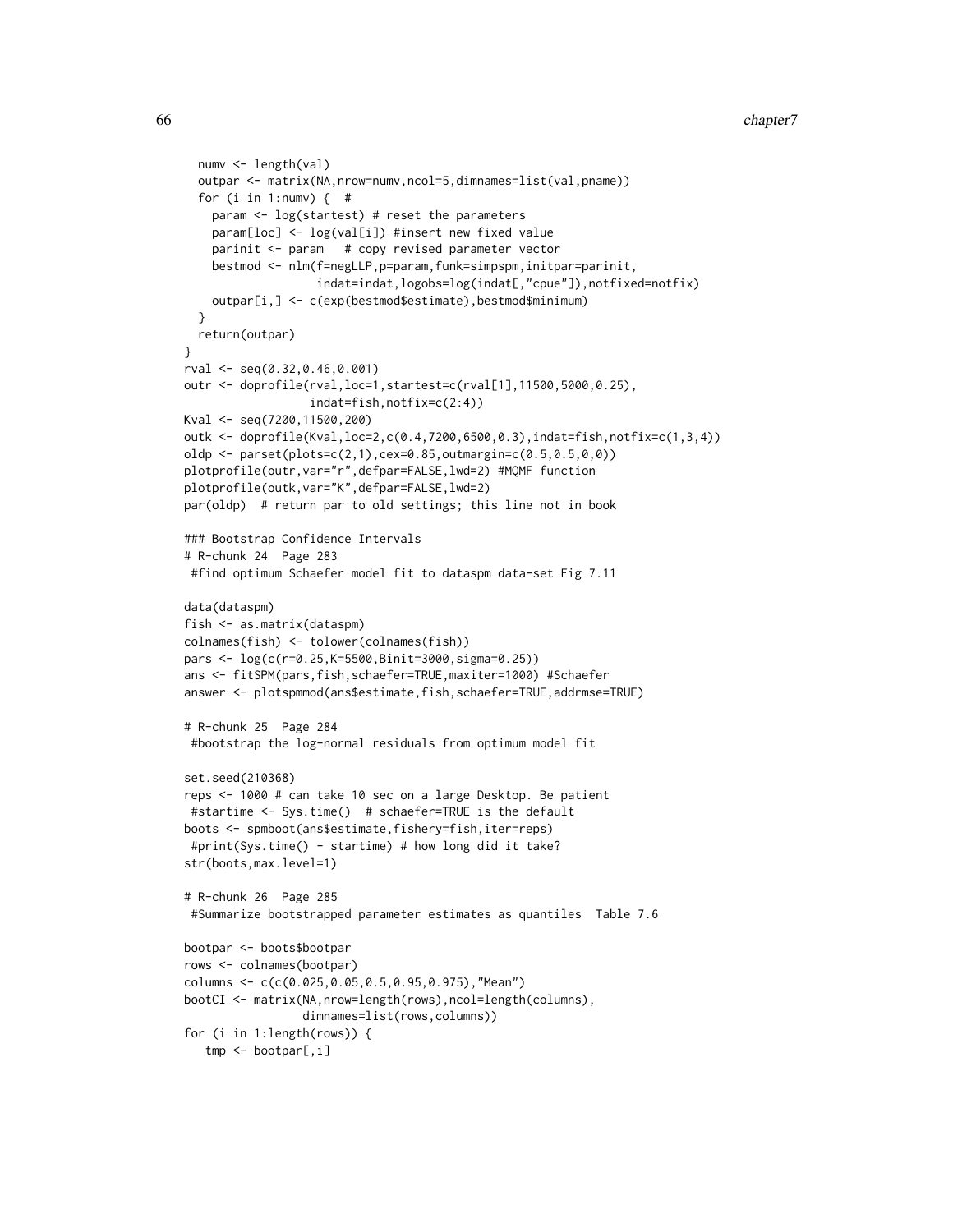```
qtil <- quantile(tmp,probs=c(0.025,0.05,0.5,0.95,0.975),na.rm=TRUE)
  bootCI[i,] <- c(qtil,mean(tmp,na.rm=TRUE))
}
kable(bootCI,digits=c(4,4,4,4,4,4))
# R-chunk 28 Page 286
#boostrap CI. Note use of uphist to expand scale Fig 7.12
\text{colf} \leftarrow c(1,1,1,4); \text{lwdf} \leftarrow c(1,3,1,3); \text{ltyf} \leftarrow c(1,1,1,2){\rm colsf} \leftarrow {\rm c}(2,3,4,6)oldp <- parset(plots=c(3,2))
hist(bootpar[,"r"],breaks=25,main="",xlab="r")
abline(v=c(bootCI["r",colsf]),col=colf,lwd=lwdf,lty=ltyf)
uphist(bootpar[,"K"],maxval=14000,breaks=25,main="",xlab="K")
abline(v=c(bootCI["K",colsf]),col=colf,lwd=lwdf,lty=ltyf)
hist(bootpar[,"Binit"],breaks=25,main="",xlab="Binit")
abline(v=c(bootCI["Binit",colsf]),col=colf,lwd=lwdf,lty=ltyf)
uphist(bootpar[,"MSY"],breaks=25,main="",xlab="MSY",maxval=450)
abline(v=c(bootCI["MSY",colsf]),col=colf,lwd=lwdf,lty=ltyf)
hist(bootpar[,"Depl"],breaks=25,main="",xlab="Final Depletion")
abline(v=c(bootCI["Depl",colsf]),col=colf,lwd=lwdf,lty=ltyf)
hist(bootpar[,"Harv"],breaks=25,main="",xlab="End Harvest Rate")
abline(v=c(bootCI["Harv",colsf]),col=colf,lwd=lwdf,lty=ltyf)
par(oldp) # return par to old settings; this line not in book
# R-chunk 29 Page 286
#Fig7.13 1000 bootstrap trajectories for dataspm model fit
dynam <- boots$dynam
years <- fish[,"year"]
nyrs <- length(years)
oldp <- parset()
ymax <- getmax(c(dynam[,,"predCE"],fish[,"cpue"]))
plot(fish[,"year"],fish[,"cpue"],type="n",ylim=c(0,ymax),
     xlab="Year",ylab="CPUE",yaxs="i",panel.first = grid())
for (i in 1:reps) lines(years,dynam[i,,"predCE"],lwd=1,col=8)
lines(years,answer$Dynamics$outmat[1:nyrs,"predCE"],lwd=2,col=0)
points(years,fish[,"cpue"],cex=1.2,pch=16,col=1)
percs <- apply(dynam[,,"predCE"],2,quants)
arrows(x0=years,y0=percs["5%",],y1=percs["95%",],length=0.03,
       angle=90,code=3,col=0)
par(oldp) # return par to old settings; this line not in book
# R-chunk 30 Page 288
#Fit the Fox model to dataspm; note different parameters
pars <- log(c(r=0.15,K=6500,Binit=3000,sigma=0.20))
ansF <- fitSPM(pars,fish,schaefer=FALSE,maxiter=1000) #Fox version
bootsF <- spmboot(ansF$estimate,fishery=fish,iter=reps,schaefer=FALSE)
dynamF <- bootsF$dynam
# R-chunk 31 Pages 288 - 289
```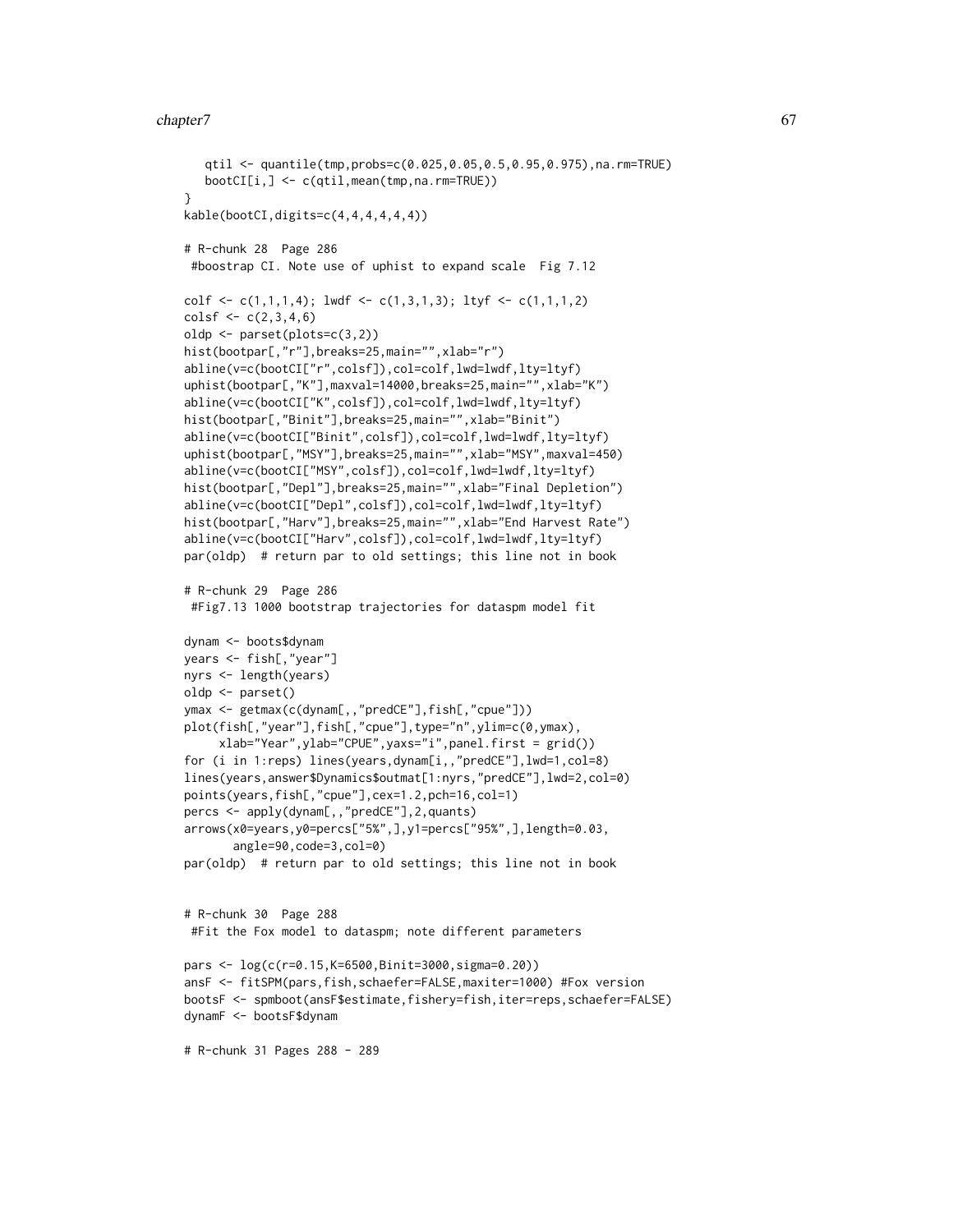```
# bootstrap trajectories from both model fits Fig 7.14
oldp <- parset()
ymax <- getmax(c(dynam[,,"predCE"],fish[,"cpue"]))
plot(fish[,"year"],fish[,"cpue"],type="n",ylim=c(0,ymax),
     xlab="Year",ylab="CPUE",yaxs="i",panel.first = grid())
for (i in 1:reps) lines(years,dynamF[i,,"predCE"],lwd=1,col=1,lty=1)
for (i in 1:reps) lines(years,dynam[i,,"predCE"],lwd=1,col=8)
lines(years,answer$Dynamics$outmat[1:nyrs,"predCE"],lwd=2,col=0)
points(years,fish[,"cpue"],cex=1.1,pch=16,col=1)
percs <- apply(dynam[,,"predCE"],2,quants)
arrows(x0=years,y0=percs["5%",],y1=percs["95%",],length=0.03,
       angle=90,code=3,col=0)
legend(1985,0.35,c("Schaefer","Fox"),col=c(8,1),bty="n",lwd=3)
par(oldp) # return par to old settings; this line not in book
### Parameter Correlations
# R-chunk 32 Page 290
# plot variables against each other, use MQMF panel.cor Fig 7.15
pairs(boots$bootpar[,c(1:4,6,7)],lower.panel=panel.smooth,
      upper.panel=panel.cor,gap=0,lwd=2,cex=0.5)
### Asymptotic Errors
# R-chunk 33 Page 290
#Start the SPM analysis using asymptotic errors.
data(dataspm) # Note the use of hess=TRUE in call to fitSPM
fish <- as.matrix(dataspm) # using as.matrix for more speed
colnames(fish) <- tolower(colnames(fish)) # just in case
pars <- log(c(r=0.25,K=5200,Binit=2900,sigma=0.20))
ans <- fitSPM(pars,fish,schaefer=TRUE,maxiter=1000,hess=TRUE)
# R-chunk 34 page 291
#The hessian matrix from the Schaefer fit to the dataspm data
outfit(ans)
# R-chunk 35 Page 292
#calculate the var-covar matrix and the st errors
vcov <- solve(ans$hessian) # calculate variance-covariance matrix
label <- c("r","K", "Binit","sigma")
colnames(vcov) <- label; rownames(vcov) <- label
outvcov <- rbind(vcov,sqrt(diag(vcov)))
rownames(outvcov) <- c(label,"StErr")
# R-chunk 36 Page 290 Table 7.6 code not in the book
# tabulate the variance covariance matrix and StErrs
kable(outvcov,digits=c(5,5,5,5))
# R-chunk 37 Pages 292 - 293
```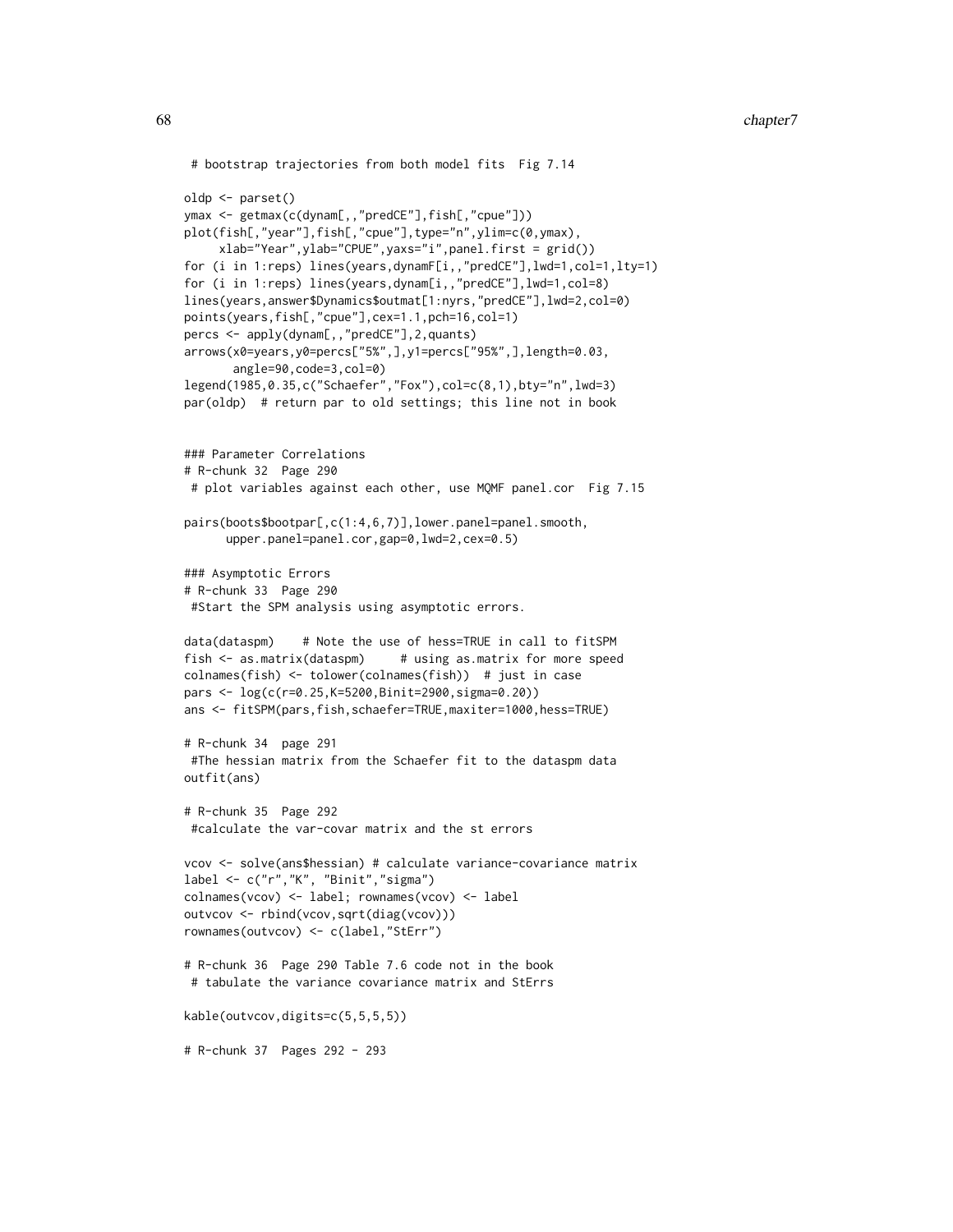#generate 1000 parameter vectors from multi-variate normal

```
library(mvtnorm) # use RStudio, or install.packages("mvtnorm")
N <- 1000 # number of parameter vectors, use vcov from above
mvn <- length(fish[,"year"]) #matrix to store cpue trajectories
mvncpue <- matrix(0,nrow=N,ncol=mvn,dimnames=list(1:N,fish[,"year"]))
columns <- c("r","K","Binit","sigma")
optpar <- ans$estimate # Fill matrix with mvn parameter vectors
mvnpar <- matrix(exp(rmvnorm(N,mean=optpar,sigma=vcov)),nrow=N,
                ncol=4,dimnames=list(1:N,columns))
msy <- mvnpar[,"r"]*mvnpar[,"K"]/4
nyr <- length(fish[,"year"])
depletion <- numeric(N) #now calculate N cpue series in linear space
for (i in 1:N) { # calculate dynamics for each parameter set
 dynamA <- spm(log(mvnpar[i,1:4]),fish)
 mvncpue[i,] <- dynamA$outmat[1:nyr,"predCE"]
 depletion[i] <- dynamA$outmat["2016","Depletion"]
}
mvnpar <- cbind(mvnpar,msy,depletion) # try head(mvnpar,10)
# R-chunk 38 Page 293
#data and trajectories from 1000 MVN parameter vectors Fig 7.16
oldp <- plot1(fish[,"year"],fish[,"cpue"],type="p",xlab="Year",
             ylab="CPUE",maxy=2.0)
for (i in 1:N) lines(fish[,"year"],mvncpue[i,],col="grey",lwd=1)
points(fish[,"year"],fish[,"cpue"],pch=1,cex=1.3,col=1,lwd=2) # data
lines(fish[,"year"],exp(simpspm(optpar,fish)),lwd=2,col=1)# pred
percs <- apply(mvncpue,2,quants) # obtain the quantiles
arrows(x0=fish[,"year"],y0=percs["5%",],y1=percs["95%",],length=0.03,
      angle=90,code=3,col=1) #add 90% quantiles
msy <- mvnpar[,"r"]*mvnpar[,"K"]/4 # 1000 MSY estimates
text(2010,1.75,paste0("MSY ",round(mean(msy),3)),cex=1.25,font=7)
par(oldp) # return par to old settings; this line not in book
# R-chunk 39 Pages 293 - 294
#Isolate errant cpue trajectories Fig 7.17
pickd <- which(mvncpue[,"2016"] < 0.40)
oldp <- plot1(fish[,"year"],fish[,"cpue"],type="n",xlab="Year",
             ylab="CPUE",maxy=6.25)
for (i in 1:length(pickd))
 lines(fish[,"year"],mvncpue[pickd[i],],col=1,lwd=1)
points(fish[,"year"],fish[,"cpue"],pch=16,cex=1.25,col=4)
lines(fish[,"year"],exp(simpspm(optpar,fish)),lwd=3,col=2,lty=2)
par(oldp) # return par to old settings; this line not in book
# R-chunk 40 Page 294
#Use adhoc function to plot errant parameters Fig 7.18
oldp <- parset(plots=c(2,2),cex=0.85)
```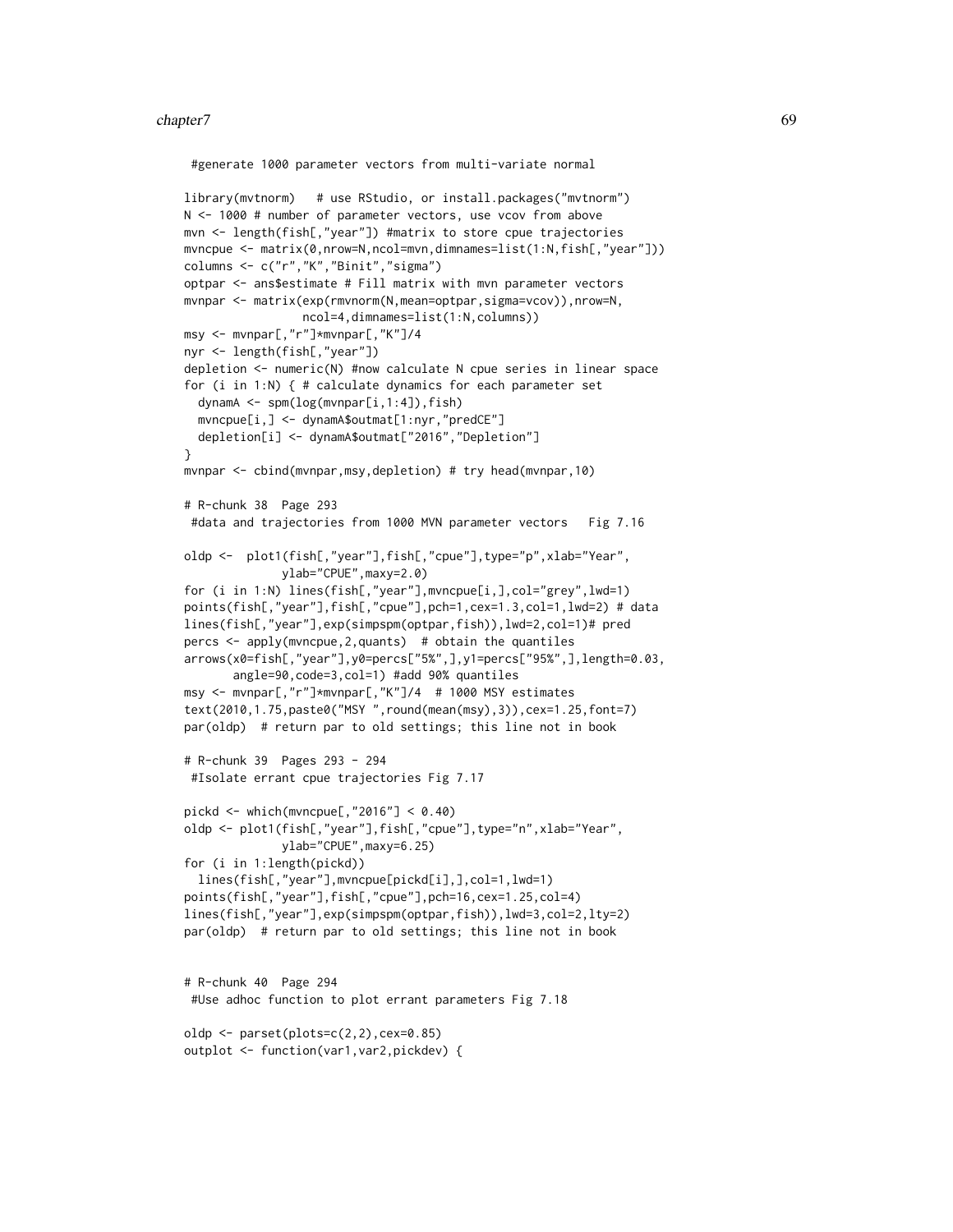```
plot1(mvnpar[,var1],mvnpar[,var2],type="p",pch=16,cex=1.0,
       defpar=FALSE,xlab=var1,ylab=var2,col=8)
 points(mvnpar[pickdev,var1],mvnpar[pickdev,var2],pch=16,cex=1.0)
}
outplot("r","K",pickd) # assumes mvnpar in working environment
outplot("sigma","Binit",pickd)
outplot("r","Binit",pickd)
outplot("K","Binit",pickd)
par(oldp) # return par to old settings; this line not in book
# R-chunk 41 Page 296
#asymptotically sampled parameter vectors Fig 7.19
pairs(mvnpar,lower.panel=panel.smooth, upper.panel=panel.cor,
      gap=0,cex=0.25,lwd=2)
# R-chunk 42 Page 297
# Get the ranges of parameters from bootstrap and asymptotic
bt \leq apply(bootpar, 2, range)[, c(1:4, 6, 7)]
ay <- apply(mvnpar,2,range)
out <- rbind(bt,ay)
rownames(out) <- c("MinBoot","MaxBoot","MinAsym","MaxAsym")
# R-chunk 43 Page 297 Table 7.7 code not in the book
#tabulate ranges from two approsches
kable(out,digits=c(4,3,3,4,3,4))
### Sometimes Asymptotic Errors Work
# R-chunk 44 Pages 297 - 298
#repeat asymptotice errors using abdat data-set Figure 7.20
data(abdat)
fish <- as.matrix(abdat)
pars <- log(c(r=0.4,K=9400,Binit=3400,sigma=0.05))
ansA <- fitSPM(pars,fish,schaefer=TRUE,maxiter=1000,hess=TRUE)
vcovA <- solve(ansA$hessian) # calculate var-covar matrix
mvn <- length(fish[,"year"])
N <- 1000 # replicates
mvncpueA <- matrix(0,nrow=N,ncol=mvn,dimnames=list(1:N,fish[,"year"]))
columns <- c("r","K","Binit","sigma")
optparA <- ansA$estimate # Fill matrix of parameter vectors
mvnparA <- matrix(exp(rmvnorm(N,mean=optparA,sigma=vcovA)),
                 nrow=N,ncol=4,dimnames=list(1:N,columns))
msy <- mvnparA[,"r"]*mvnparA[,"K"]/4
for (i in 1:N) mvncpueA[i,]<-exp(simpspm(log(mvnparA[i,]),fish))
mvnparA <- cbind(mvnparA,msy)
oldp <- plot1(fish[,"year"],fish[,"cpue"],type="p",xlab="Year",
              ylab="CPUE",maxy=2.5)
for (i in 1:N) lines(fish[,"year"],mvncpueA[i,],col=8,lwd=1)
points(fish[,"year"],fish[,"cpue"],pch=16,cex=1.0) #orig data
```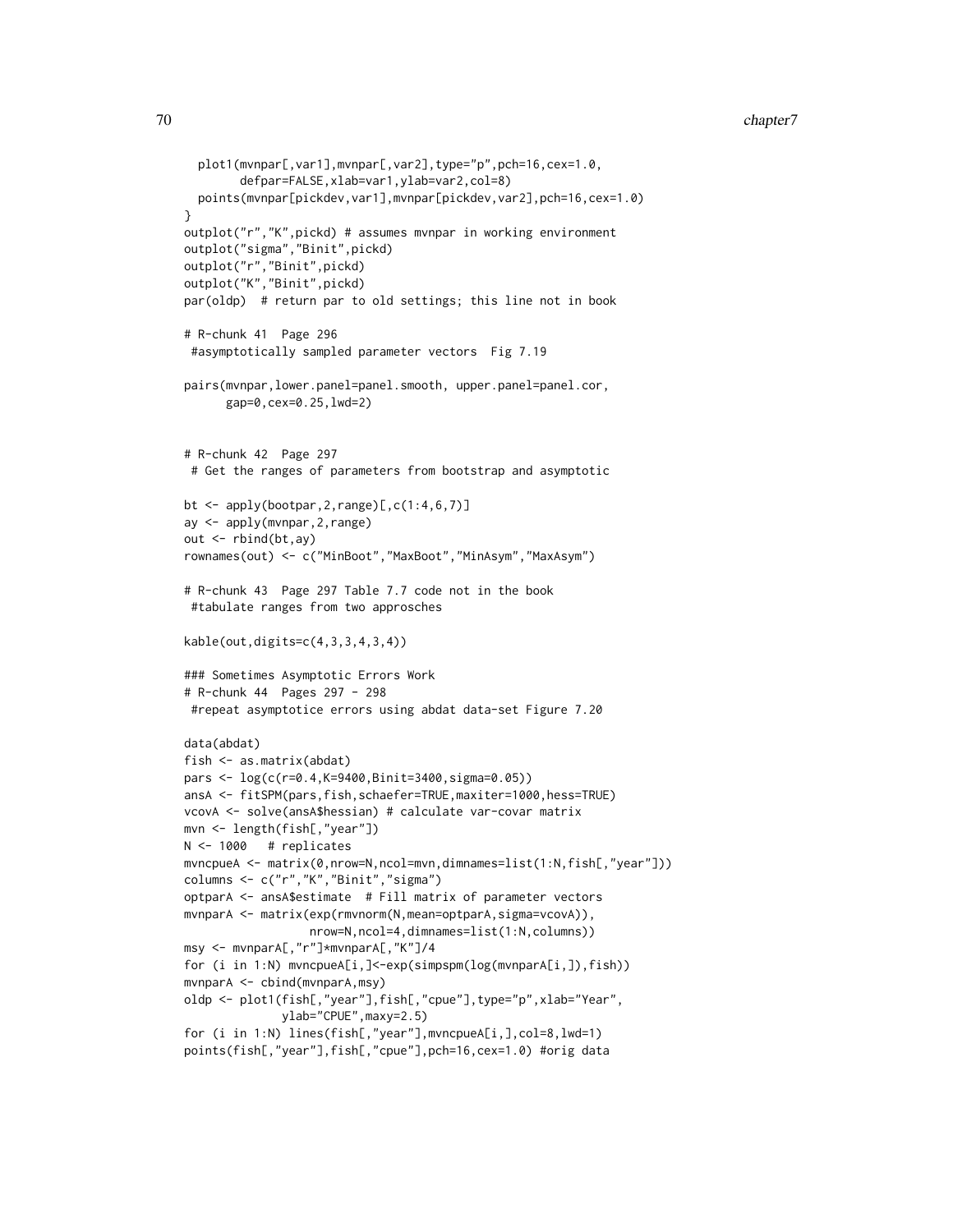#### chapter7 71

```
lines(fish[,"year"],exp(simpspm(optparA,fish)),lwd=2,col=0)
par(oldp) # return par to old settings; this line not in book
# R-chunk 45 Page 298
#plot asymptotically sampled parameter vectors Figure 7.21
pairs(mvnparA,lower.panel=panel.smooth, upper.panel=panel.cor,
      gap=0,pch=16,col=rgb(red=0,green=0,blue=0,alpha = 1/10))
### Bayesian Posteriors
# R-chunk 46 Page 299
#Fit the Fox Model to the abdat data Figure 7.22
data(abdat); fish <- as.matrix(abdat)
param <- log(c(r=0.3,K=11500,Binit=3300,sigma=0.05))
foxmod <- nlm(f=negLL1,p=param,funk=simpspm,indat=fish,
              logobs=log(fish[,"cpue"]),iterlim=1000,schaefer=FALSE)
optpar <- exp(foxmod$estimate)
ans <- plotspmmod(inp=foxmod$estimate,indat=fish,schaefer=FALSE,
                 addrmse=TRUE, plotprod=TRUE)
# R-chunk 47 Page 301
# Conduct an MCMC using simpspmC on the abdat Fox SPM
# This means you will need to compile simpspmC from appendix
set.seed(698381) #for repeatability, possibly only on Windows10
begin <- gettime() # to enable the time taken to be calculated
inscale <- c(0.07,0.05,0.09,0.45) #note large value for sigma
pars <- log(c(r=0.205,K=11300,Binit=3200,sigma=0.044))
result <- do_MCMC(chains=1,burnin=50,N=2000,thinstep=512,
                  inpar=pars,infunk=negLL,calcpred=simpspmC,
                  obsdat=log(fish[,"cpue"]),calcdat=fish,
                  priorcalc=calcprior,scales=inscale,schaefer=FALSE)
# alternatively, use simpspm, but that will take longer.
cat("acceptance rate = ",result~\{arate, " \n}\cat("time = ",gettime() - begin, "\n")post1 <- result[[1]][[1]]
p <- 1e-08
msy <- post1[,"r"]*post1[,"K"]/((p + 1)^((p+1)/p))
# R-chunk 48 Page 302
#pairwise comparison for MCMC of Fox model on abdat Fig 7.23
pairs(cbind(post1[,1:4],msy),upper.panel = panel.cor,lwd=2,cex=0.2,
      lower.panel=panel.smooth,col=1,gap=0.1)
# R-chunk 49 Page 302
# marginal distributions of 3 parameters and msy Figure 7.24
oldp <- parset(plots=c(2,2), cex=0.85)
plot(density(post1[,"r"]),lwd=2,main="",xlab="r") #plot has a method
plot(density(post1[,"K"]),lwd=2,main="",xlab="K") #for output from
plot(density(post1[,"Binit"]),lwd=2,main="",xlab="Binit") # density
plot(density(msy),lwd=2,main="",xlab="MSY") #try str(density(msy))
```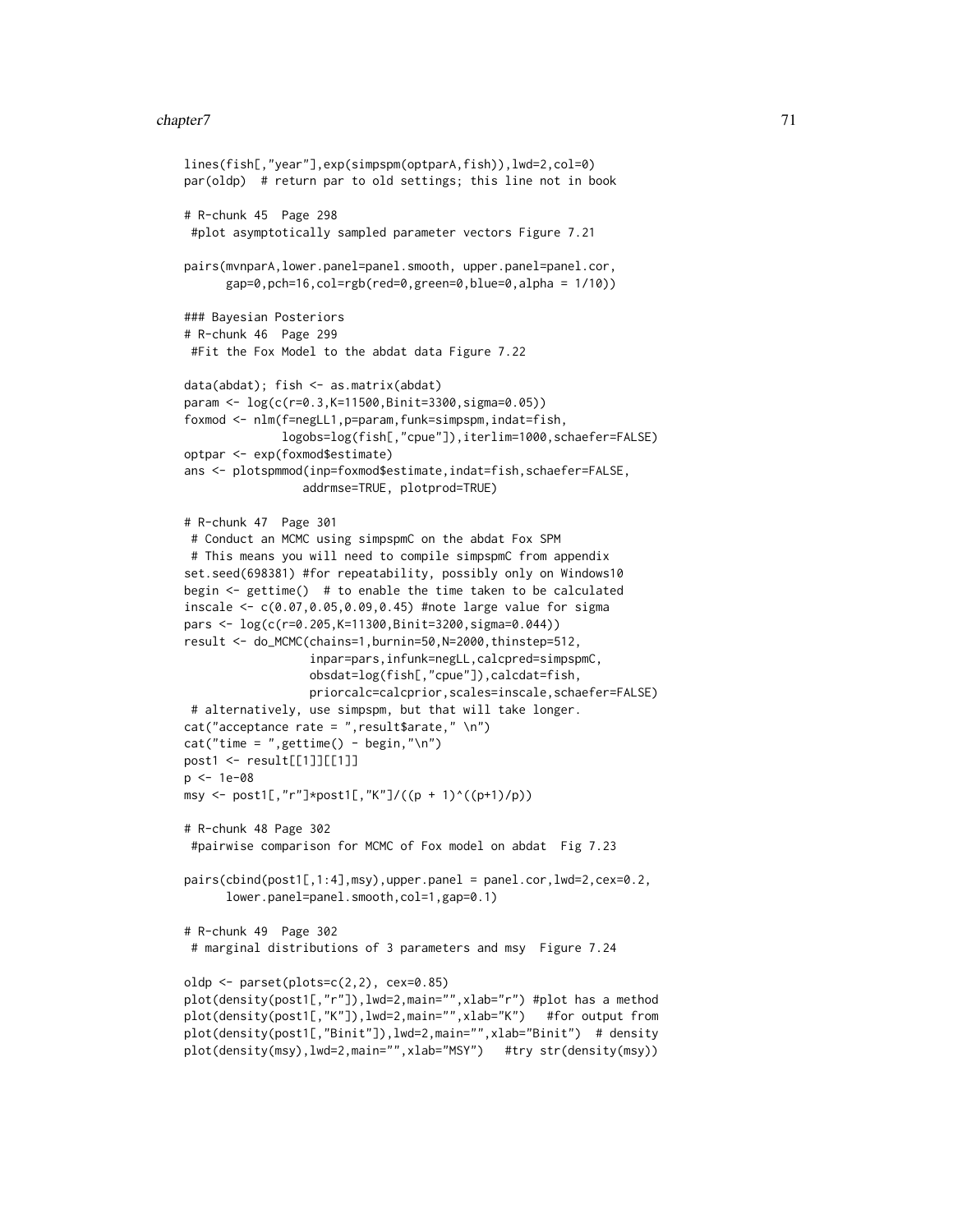```
par(oldp) # return par to old settings; this line not in book
# R-chunk 50 Page 304
#MCMC r and K parameters, approx 50 + 90% contours. Fig7.25
puttxt <- function(xs,xvar,ys,yvar,lvar,lab="",sigd=0) {
 text(xs*xvar[2],ys*yvar[2],makelabel(lab,lvar,sep=" ",
      sigdig=sigd),cex=1.2,font=7,pos=4)
} # end of puttxt - a quick utility function
kran <- range(post1[,"K"]); rran <- range(post1[,"r"])
mran <- range(msy) #ranges used in the plots
oldp <- parset(plots=c(1,2),margin=c(0.35,0.35,0.05,0.1)) #plot r vs K
plot(post1[,"K"],post1[,"r"],type="p",cex=0.5,xlim=kran,
     ylim=rran,col="grey",xlab="K",ylab="r",panel.first=grid())
points(optpar[2],optpar[1],pch=16,col=1,cex=1.75) # center
addcontours(post1[,"K"],post1[,"r"],kran,rran, #if fails make
           contval=c(0.5,0.9),lwd=2,col=1) #contval smaller
puttxt(0.7,kran,0.97,rran,kran,"K= ",sigd=0)
puttxt(0.7,kran,0.94,rran,rran,"r= ",sigd=4)
plot(post1[,"K"],msy,type="p",cex=0.5,xlim=kran, # K vs msy
     ylim=mran,col="grey",xlab="K",ylab="MSY",panel.first=grid())
points(optpar[2],getMSY(optpar,p),pch=16,col=1,cex=1.75)#center
addcontours(post1[,"K"],msy,kran,mran,contval=c(0.5,0.9),lwd=2,col=1)
puttxt(0.6,kran,0.99,mran,kran,"K= ",sigd=0)
puttxt(0.6,kran,0.97,mran,mran,"MSY= ",sigd=3)
par(oldp) # return par to old settings; this line not in book
# R-chunk 51 Page 305
#Traces for the Fox model parameters from the MCMC Fig7.26
oldp <- parset(plots=c(4,1),margin=c(0.3,0.45,0.05,0.05),
              outmargin = c(1, 0, 0, 0), cex=0.85)label <- colnames(post1)
N < - dim(post1)[1]
for (i in 1:3) {
 plot(1:N,post1[,i],type="l",lwd=1,ylab=label[i],xlab="")
 abline(h=median(post1[,i]),col=2)
}
msy <- post1[,1]*post1[,2]/4
plot(1:N,msy,type="l",lwd=1,ylab="MSY",xlab="")
abline(h=median(msy),col=2)
mtext("Step",side=1,outer=T,line=0.0,font=7,cex=1.1)
par(oldp) # return par to old settings; this line not in book
# R-chunk 52 Page 306
#Do five chains of the same length for the Fox model
set.seed(6396679) # Note all chains start from same place, which is
inscale \leq c(0.07,0.05,0.09,0.45) # suboptimal, but still the chains
pars <- log(c(r=0.205,K=11300,Binit=3220,sigma=0.044)) # differ
result <- do_MCMC(chains=5,burnin=50,N=2000,thinstep=512,
                  inpar=pars,infunk=negLL1,calcpred=simpspmC,
                 obsdat=log(fish[,"cpue"]),calcdat=fish,
```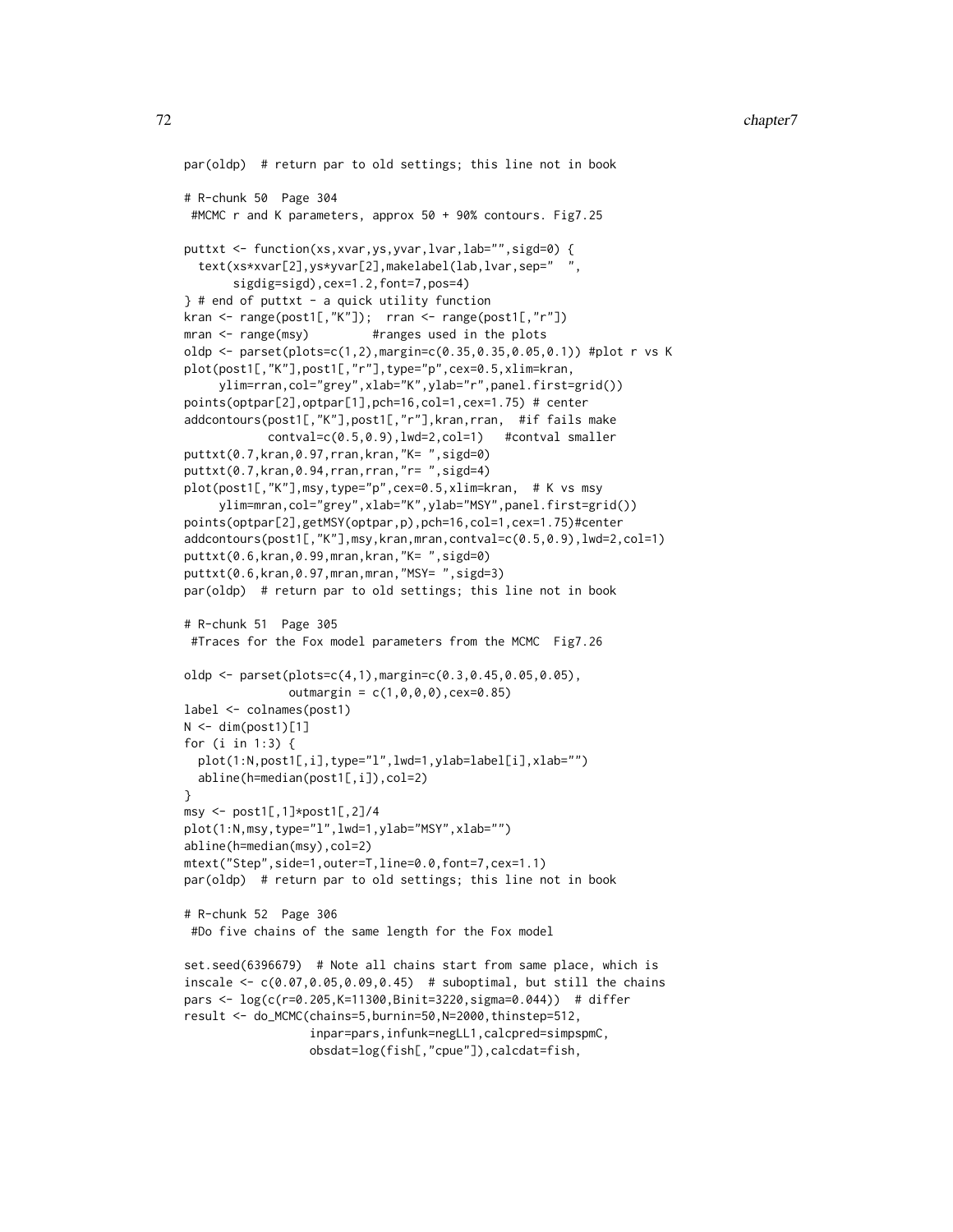### chapter7 73

```
priorcalc=calcprior,scales=inscale,
                  schaefer=FALSE)
cat("acceptance rate = ",result$arate," \n") # always check this
# R-chunk 53 Page 306
#Now plot marginal posteriors from 5 Fox model chains Fig7.27
oldp <- parset(plots=c(2,1),cex=0.85,margin=c(0.4,0.4,0.05,0.05))
post <- result[[1]][[1]]
plot(density(post[,"K"]),lwd=2,col=1,main="",xlab="K",
     ylim=c(0,4.4e-04),panel.first=grid())
for (i in 2:5) lines(density(result$result[[i]][,"K"]),lwd=2,col=i)
p <- 1e-08
post <- result$result[[1]]
msy <- post[, "r"]*post[, "K"]/((p + 1)^((p+1)/p))plot(density(msy),lwd=2,col=1,main="",xlab="MSY",type="l",
    ylim=c(0,0.0175),panel.first=grid())
for (i in 2:5) {
 post <- result$result[[i]]
 msy <- post[, "r"] * post[, "K"]/((p + 1)^*((p+1)/p))lines(density(msy),lwd=2,col=i)
}
par(oldp) # return par to old settings; this line not in book
# R-chunk 54 Page 307
# get quantiles of each chain
probs <- c(0.025,0.05,0.5,0.95,0.975)
storeQ <- matrix(0,nrow=6,ncol=5,dimnames=list(1:6,probs))
for (i in 1:5) storeQ[i, ] \leftarrow quants(resultSresult[[i]][, "K"])x \leftarrow apply(store[1:5,],2,range)storeQ[6,] <- 100*(x[2,] - x[1,])/x[2,]# R-chunk 55 Page 308 Table 7.8 code not in the book
#tabulate qunatiles of the five chains
kable(storeQ,digits=c(3,3,3,3,3))
## Management Advice
### Two Views of Risk
### Harvest Strategies
## Risk Assessment Projections
### Deterministic Projections
# R-chunk 56 Pages 310 - 311
#Prepare Fox model on abdat data for future projections Fig7.28
data(abdat); fish <- as.matrix(abdat)
param <- log(c(r=0.3,K=11500,Binit=3300,sigma=0.05))
bestmod <- nlm(f=negLL1,p=param,funk=simpspm,schaefer=FALSE,
               logobs=log(fish[,"cpue"]),indat=fish,hessian=TRUE)
optpar <- exp(bestmod$estimate)
ans <- plotspmmod(inp=bestmod$estimate,indat=fish,schaefer=FALSE,
```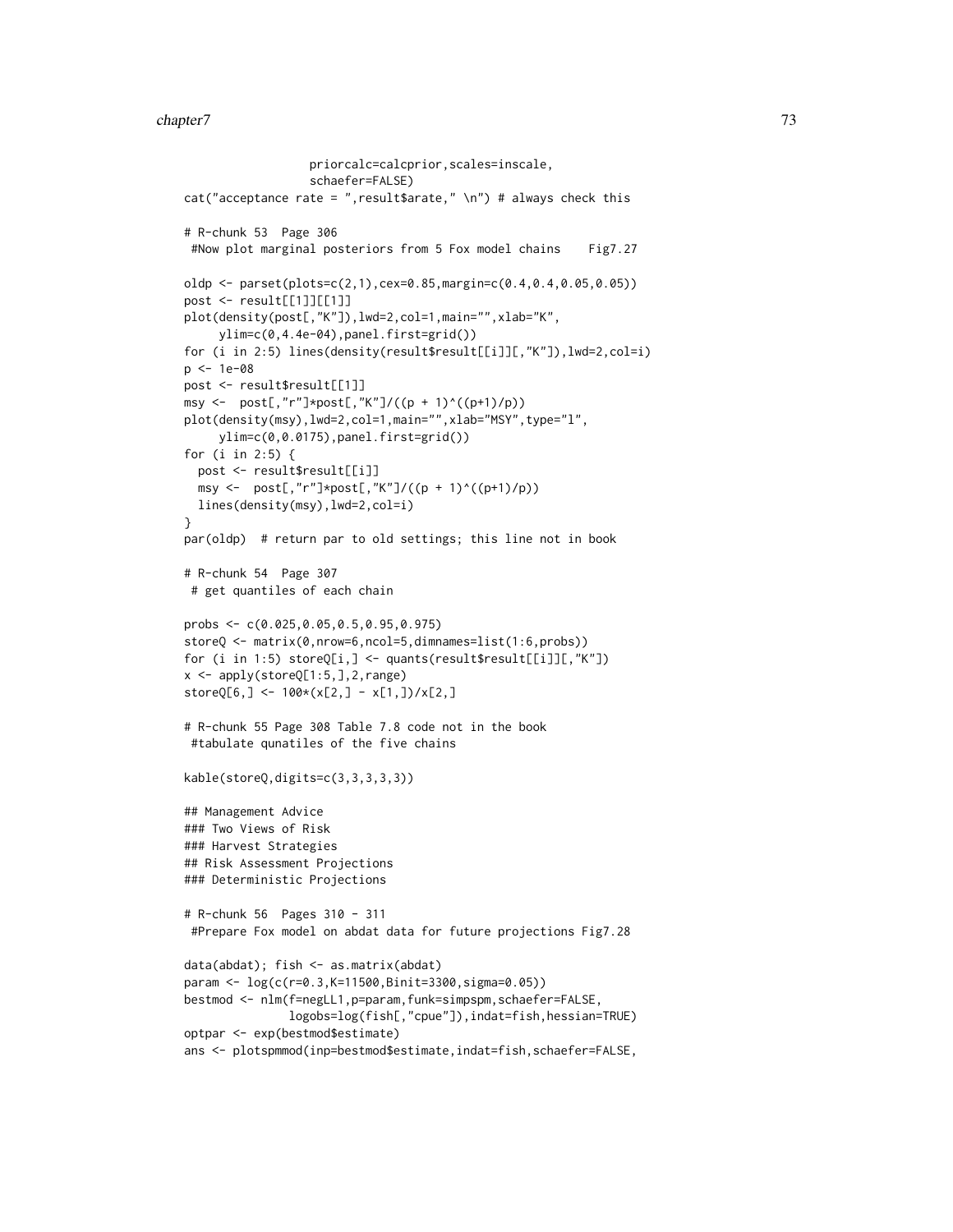```
target=0.4,addrmse=TRUE, plotprod=FALSE)
# R-chunk 57 Page 312
out <- spm(bestmod$estimate,indat=fish,schaefer=FALSE)
str(out, width=65, strict.width="cut")
# R-chunk 58 Page 312 Table 7.9 code not in the book
#
kable(out$outmat[1:10,],digits=c(0,4,4,4,4,4,4))
# R-chunk 59 Page 313
# Fig 7.29
catches \leq seq(700,1000,50) # projyr=10 is the default
projans <- spmprojDet(spmobj=out,projcatch=catches,plotout=TRUE)
### Accounting for Uncertainty
### Using Asymptotic Errors
# R-chunk 60 Page 315
# generate parameter vectors from a multivariate normal
# project dynamics under a constant catch of 900t
library(mvtnorm)
matpar <- parasympt(bestmod, N=1000) #generate parameter vectors
projs <- spmproj(matpar,fish,projyr=10,constC=900)#do dynamics
# R-chunk 61 Page 315
# Fig 7.30 1000 replicate projections asymptotic errors
outp <- plotproj(projs,out,qprob=c(0.1,0.5),refpts=c(0.2,0.4))
### Using Bootstrap Parameter Vectors
# R-chunk 62 Page 316
#bootstrap generation of plausible parameter vectors for Fox
reps <- 1000
boots <- spmboot(bestmod$estimate,fishery=fish,iter=reps,schaefer=FALSE)
matparb <- boots$bootpar[,1:4] #examine using head(matparb,20)
# R-chunk 63 Page 316
#bootstrap projections. Lower case b for boostrap Fig7.31
projb <- spmproj(matparb,fish,projyr=10,constC=900)
outb <- plotproj(projb,out,qprob=c(0.1,0.5),refpts=c(0.2,0.4))
### Using Samples from a Bayesian Posterior
# R-chunk 64 Pages 317 - 318
#Generate 1000 parameter vectors from Bayesian posterior
```

```
param <- log(c(r=0.3,K=11500,Binit=3300,sigma=0.05))
```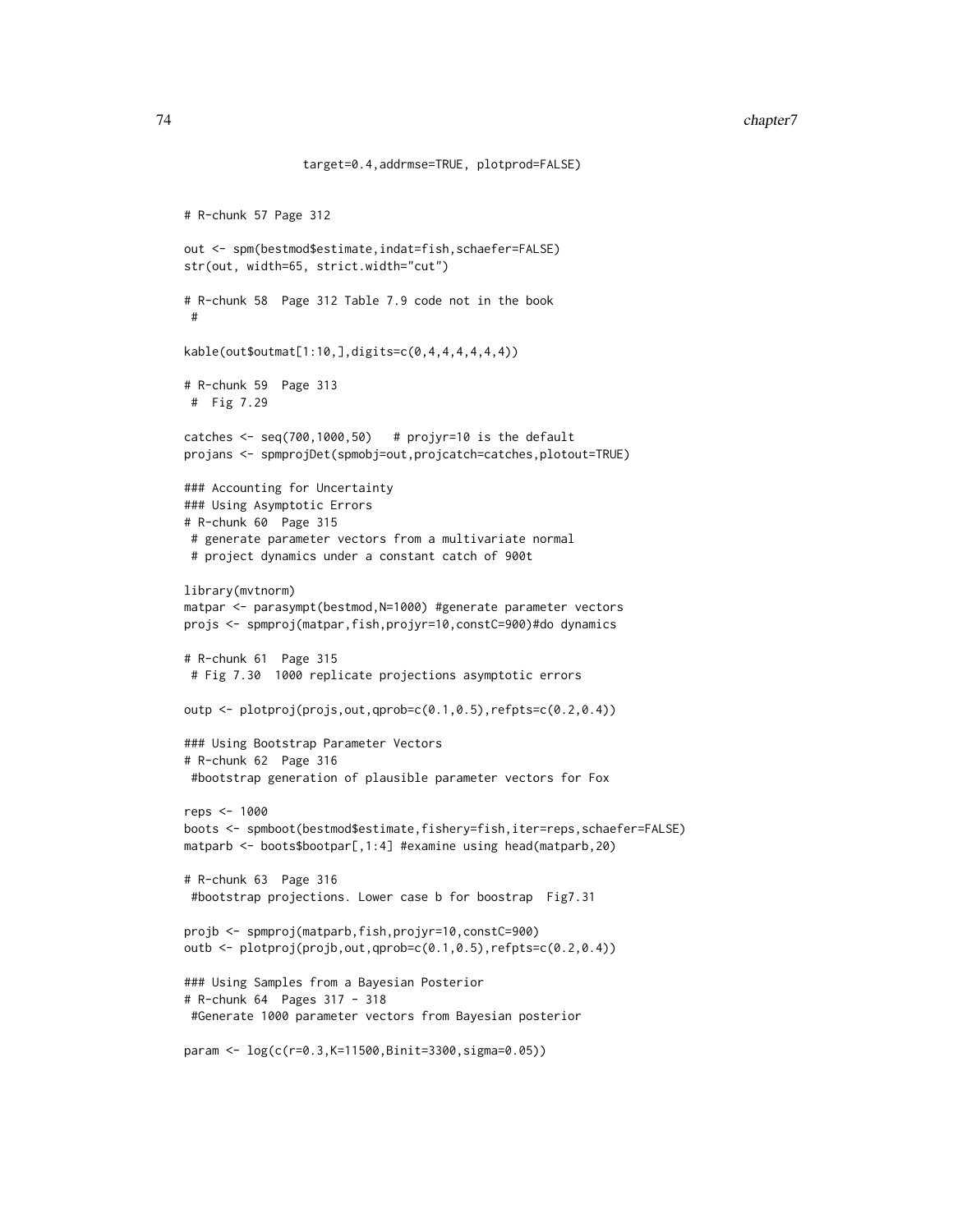### chapter7 75

```
set.seed(444608)
N < - 1000result <- do_MCMC(chains=1,burnin=100,N=N,thinstep=2048,
                  inpar=param,infunk=negLL,calcpred=simpspmC,
                  calcdat=fish,obsdat=log(fish[,"cpue"]),
                  priorcalc=calcprior,schaefer=FALSE,
                  scales=c(0.065,0.055,0.1,0.475))
parB <- result[[1]][[1]] #capital B for Bayesian
cat("Acceptance Rate = ",result[[2]],"\n")
# R-chunk 65 Page 318
 # auto-correlation, or lack of, and the K trace Fig 7.32
oldp <- parset(plots=c(2,1),cex=0.85)
acf(parB[,2],lwd=2)
plot(1:N,parB[,2],type="l",ylab="K",ylim=c(8000,19000),xlab="")
par(oldp) # return par to old settings; this line not in book
# R-chunk 66 Page 318
 # Fig 7.33
matparB <- as.matrix(parB[,1:4]) # B for Bayesian
projs <- spmproj(matparB,fish,constC=900,projyr=10) # project them
plotproj(projs,out,qprob=c(0.1,0.5),refpts=c(0.2,0.4)) #projections
## Concluding Remarks
## Appendix: The Use of Rcpp to Replace simpspm
# R-chunk 67 Page 321
library(Rcpp)
cppFunction('NumericVector simpspmC(NumericVector pars,
             NumericMatrix indat, LogicalVector schaefer) {
   int nyrs = indat.nrow();
   NumericVector predce(nyrs);
   NumericVector biom(nyrs+1);
   double Bt, qval;
   double sumq = 0.0;
   double p = 0.00000001;
   if (schaefer(0) == TRUE) {
     p = 1.0;
   }
   NumericVector ep = exp(pars);
   biom[0] = ep[2];for (int i = 0; i < nyrs; i++) {
      Bt = bin[i];\text{biom}[(i+1)] = \text{Bt} + (\text{ep}[0]/p) * \text{Bt} * (1 - \text{pow}((\text{Bt/ep}[1]), p)) -indat(i,1);if (biom[(i+1)] < 40.0) bin[(i+1)] = 40.0;sumq += log(indat(i,2)/biom[i]);
    }
    qval = exp(sumq/nyrs);
    for (int i = 0; i < nyrs; i++) {
      predce[i] = log(biom[i] * qval);
```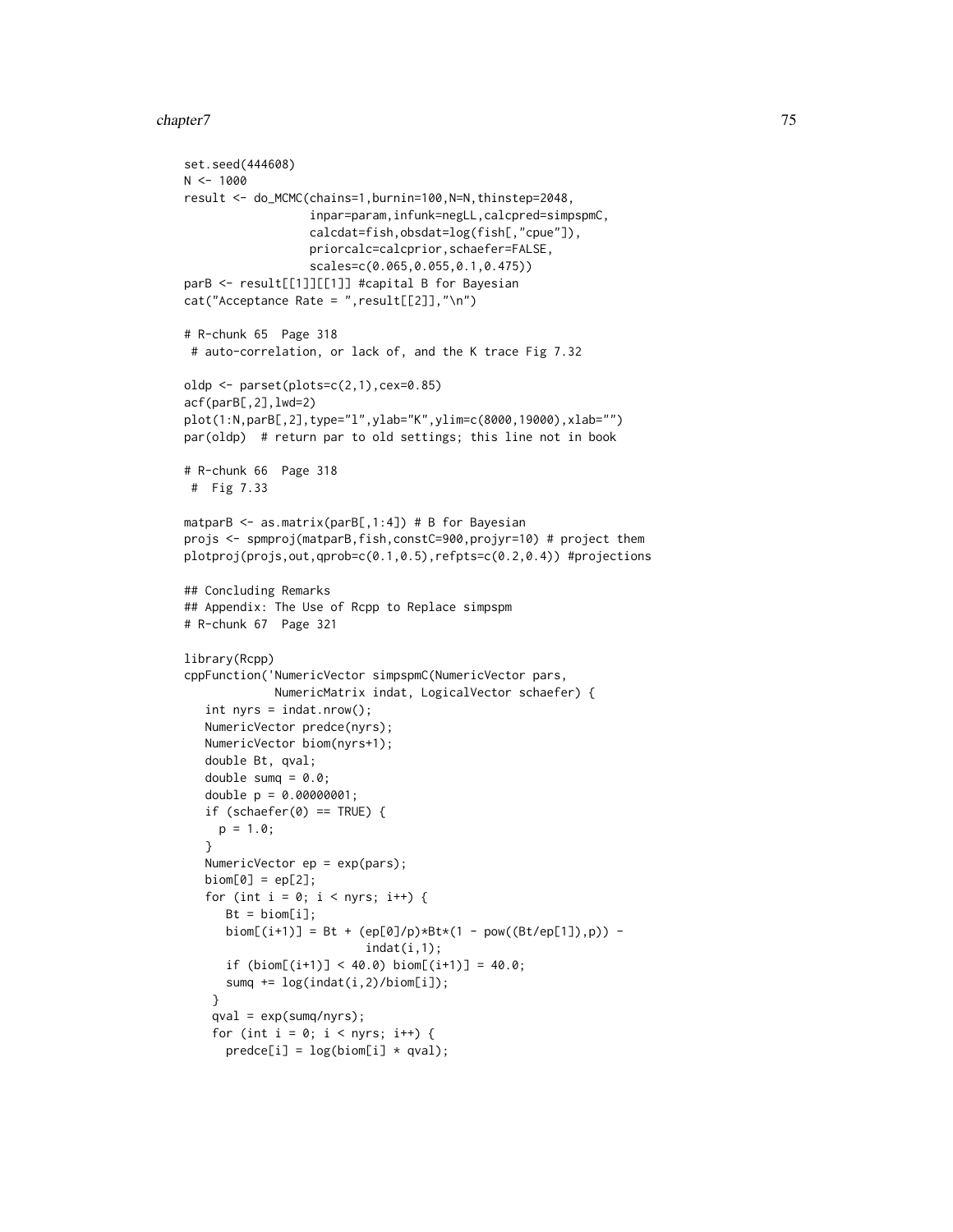```
}
    return predce;
}')
## End(Not run)
```
countgtone *countgtone used in apply to count the number > 1 in a vector*

# Description

countgtone used in the base function 'apply', or 'tapply' to count the number > 1 in a vector

## Usage

countgtone(invect)

# Arguments

invect vector of values

## Value

the number of values in the vector  $> 1$ 

# Examples

```
x <- matrix(trunc(runif(20)*10),nrow=4,ncol=5)
print(x)
apply(x,1,countgtone)
```
countgtzero *countgtzero used in apply to count numbers > zero in a vector*

# Description

countgtzero used in the base function 'apply', or 'tapply' to count how many numbers are greater than zero in a vector

# Usage

```
countgtzero(invect)
```
## Arguments

invect vector of values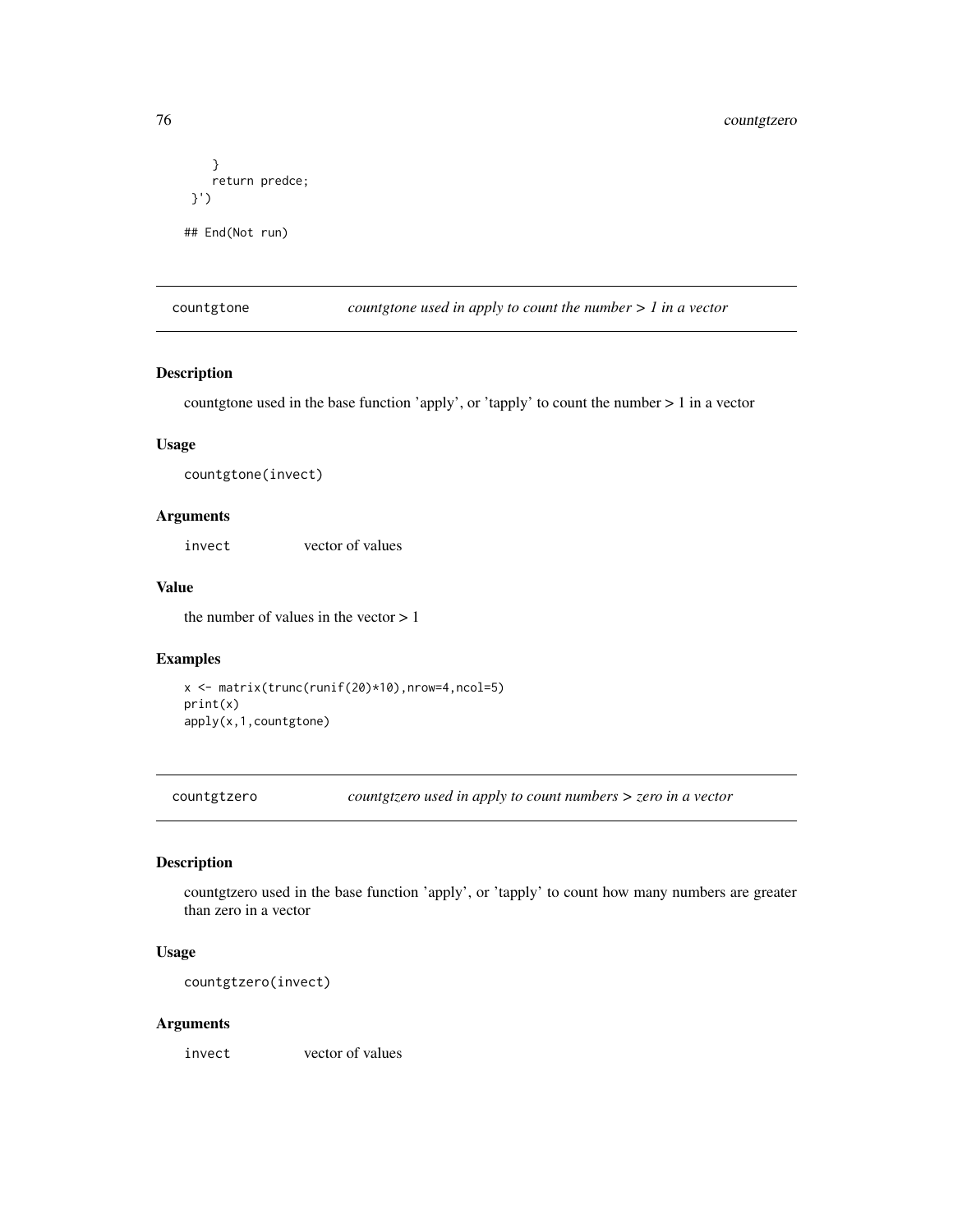### $countNAs$   $77$

# Value

An integer counting how many numbers are  $> 0$ 

## Examples

```
x <- matrix(trunc(runif(20)*10),nrow=4,ncol=5)
print(x)
apply(x,1,countgtzero) # count by rows
apply(x,2,countgtzero) # count by columns
```
countNAs *countNAs used in apply to count the number of NAs in a vector*

## Description

countNAs used in the base function 'apply', or 'tapply' to count the number of NAs in a vector

## Usage

```
countNAs(invect)
```
# Arguments

invect vector of values

## Value

A single value of zero or the number of NAs

```
x <- matrix(trunc(runif(20)*10),nrow=4,ncol=5)
diag(x) <- NA
print(x)
apply(x,1,countNAs)
```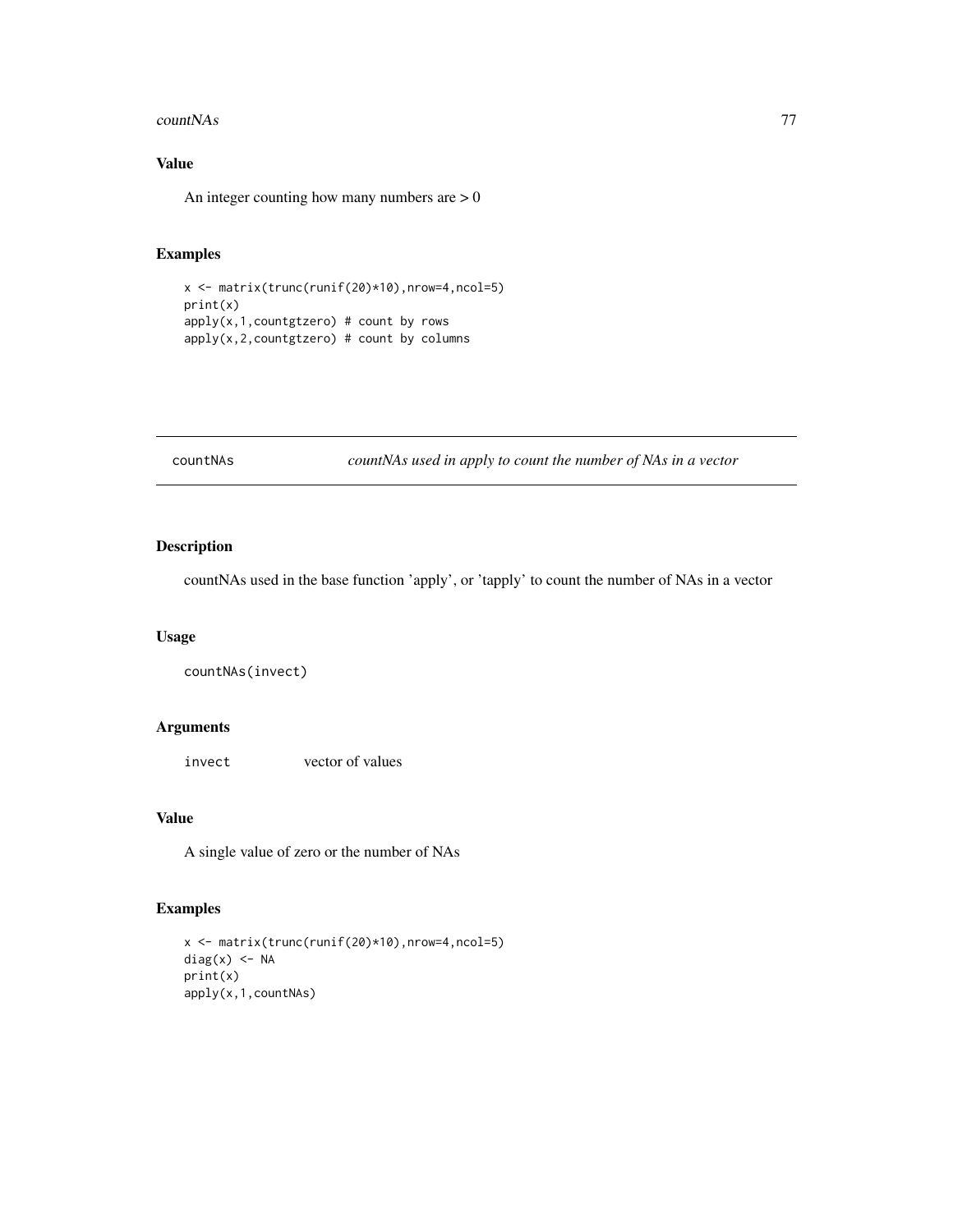countones used in the base function 'apply', or 'tapply' to count the number of ones in a vector

## Usage

```
countones(invect)
```
# Arguments

invect vector of values

# Value

A single value of zero or the number of ones

# Examples

```
x <- matrix(trunc(runif(20)*10),nrow=4,ncol=5)
print(x)
apply(x,1,countones) # by rows
```
countzeros *countzeros used in apply to count the number of zeros in a vector*

## Description

countzeros used in the base function 'apply', or 'tapply' to count the number of zeros in a vector

## Usage

```
countzeros(invect)
```
## Arguments

invect vector of values

## Value

A single value of zero or the number of zeros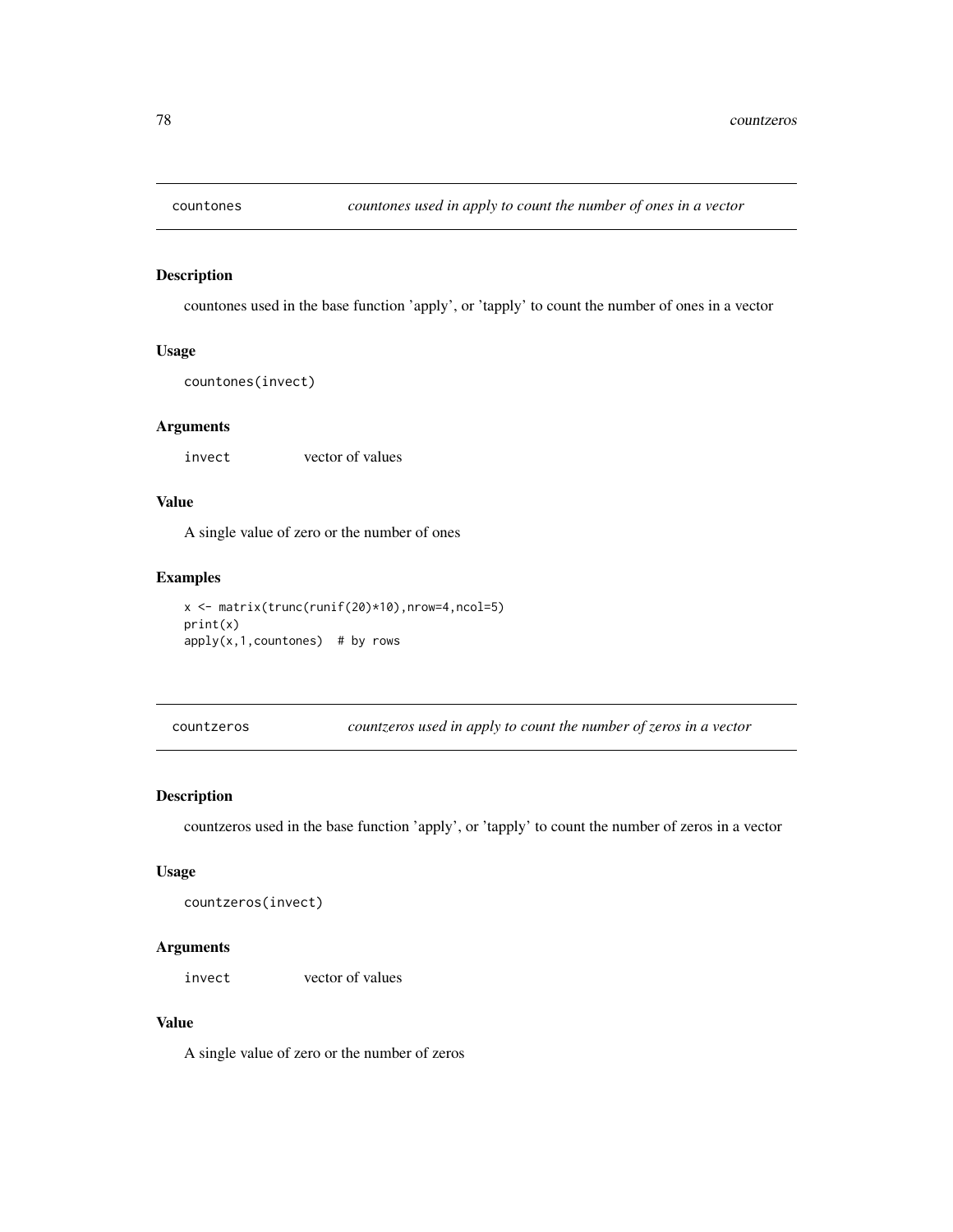### dataspm and the control of the control of the control of the control of the control of the control of the control of the control of the control of the control of the control of the control of the control of the control of

## Examples

```
x <- matrix(trunc(runif(20)*10),nrow=4,ncol=5)
print(x)
apply(x,1,countzeros) # count by rows
apply(x,2,countzeros) # count by columns
```
dataspm *dataspm A data.frame of fisheries catch and cpue data*

## Description

A data.frame containing 31 years of catch, standardized cpue, number of records, and the unstandardized geometric mean cpue for Pink Ling (*Genypterus blacodes*). The fisheries data can be used in the surplus production modelling in Chapter 7. Initial parameter estimates very close to the optimum values could be param  $\lt$ - log(c(r=0.25, K=5500, Binit=3000, sigma=0.2)) for the Schaefer model and  $log(c(r=0.15, K=6500, Binit=3000, sigma=0.2))$  for the Fox model

### Format

A 31 x 5 data.frame

year the year from 1986 t0 2016

catch the catch in tonnes to the nearest 100kg

cpue the standardized cpue scaled to the mean of the series

records the number of records making up the yearly totals

geom the naive geometric mean cpue of the raw data as kg/hr, also rescaled to the mean of the series

### Subjects

- Fishery data-set
- Surplus Production Modelling
- Log-Normal likelihoods

## Source

Haddon, M. and M. Sporcic (2017) Catch rate standardizations for selected SESSF Species (data to 2016) pp 43-406 in Tuck, G.N. (*ed*) *Stock Assessment for the Southern and Eastern scalefish and shark fishery 2016 and 2017.* 837 pp. ISBN 978-1-4863-1012-8 data extracted from Table 7.96 PinkLing4050 page 216.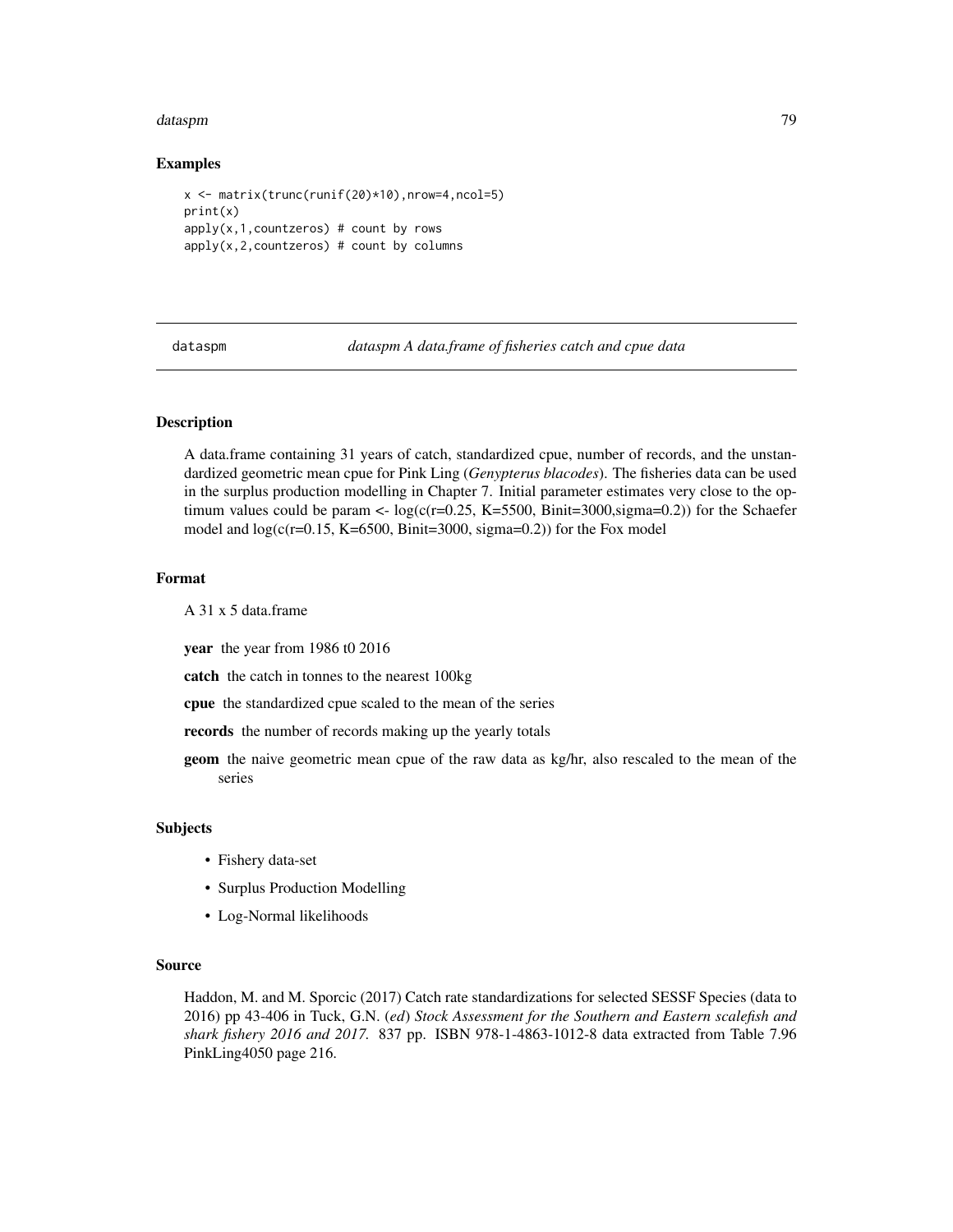## Examples

```
data(dataspm)
oldpar <- par(no.readonly=TRUE)
plot(dataspm$year,dataspm$geom,type="l",lwd=2,xlab="Year",
ylab="CPUE",panel.first=grid())
lines(dataspm$year,dataspm$cpue*mean(dataspm$geom),lwd=2,col=2)
legend("topright",c("cpue","geom"), col=c(1,2), lwd=3, bty="n",
cex=1.2)
par(oldpar)
```
discretelogistic *discretelogistic example and figure 3.2 Discrete logistic model*

## Description

discretelogistic is an implementation of equation 3.1 in the Simple Population Models chapter 3. It enables the exploration of the dynamics of the Discrete logistic model, based around the classical Schaefer model.

The time-series nature of population growth is clear from the fact that Nt+1 is a function of Nt. One can thus expect serial correlation. Setting the r parameter to  $\leq$  1.0, would generate monotonically damped equilibria. r values between  $1 < r < 2.03$  would generate damped oscillatory equilibria, r values from  $2.03 < r < 2.43$  should generate stable limit cycles on a cycle of  $2, 2.43 < r < 2.54$  gives stable limit cycles of cycle 4, then  $2.54 < r < 2.57$  gives cycles  $> 4$ , and  $\sim 2.575 < r$  gives chaos (though  $r = 2.63$  appears to generate a repeat period of six!). discrete logistic should be used in conjunction with plot, for which an S3 method has been defined plot.dynpop. As the dynamics are obviously sequential (i.e. n at t+1 is dependent upon n at t) the last line of the dynamics is removed to avoid an empty nt1 row.

## Usage

discretelogistic( $r = 0.5$ , K = 1000, N0 = 50, Ct = 0, Yrs = 50, p = 1)

## Arguments

|     | intrinsic rate of population increase; $default = 0.5$                                                                                                                                                                                           |
|-----|--------------------------------------------------------------------------------------------------------------------------------------------------------------------------------------------------------------------------------------------------|
| К   | carrying capacity; default = $1000.0$                                                                                                                                                                                                            |
| N0  | Initial population size; default=50.0 = 5 percent depletion. Note that the term<br>'depletion' can be confusing. Surely 50 remaining from 1000 should be a deple-<br>tion of 95 percent? But no, it is deemed to be the complement of 5 percent. |
| Ct  | annual catch default $= 0.0$                                                                                                                                                                                                                     |
| Yrs | years of population growth, default=50                                                                                                                                                                                                           |
| р   | the production curve asymmetry parameter, the default value of 1.0 gives the<br>classical Schaefer model. A value of 1e-08 approximates the Fox model where<br>the mode is skewed to the left of centre.                                         |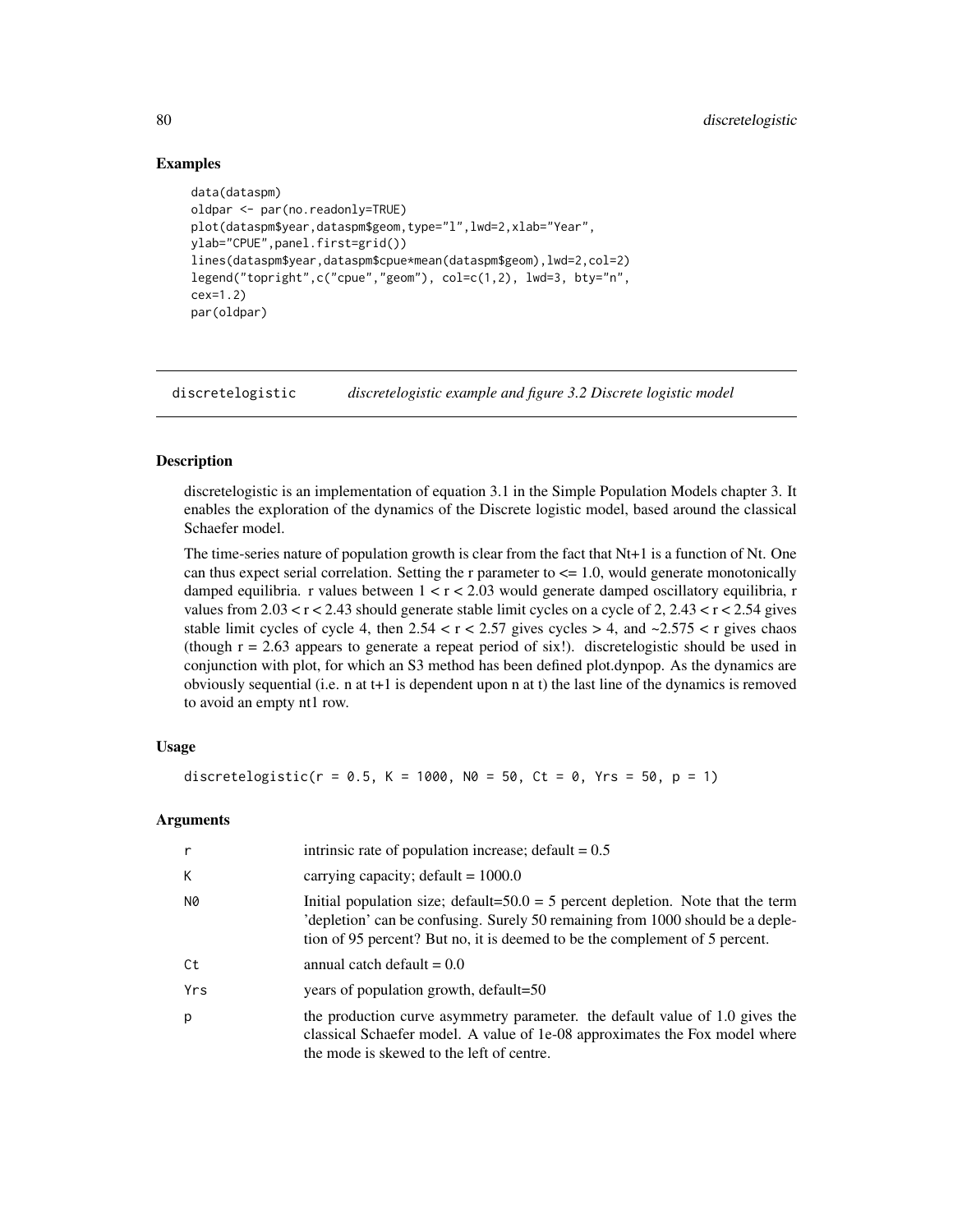### domed 81

## Value

invisibly returns a matrix of year, nt, and nt1

### Examples

```
discretelogistic(0.5,1000.0,25,0.0,50) # asymptotic
discretelogistic(2.5,1000.0,25,0.0,50) # 4-phase stable limit
ans <- discretelogistic(r=2.55,K=1000.0,N0=100,Ct=95.0,Yrs=100)
plot(ans) # uses an S3 plot method for dynpop objects
```
domed *domed calculates domed selectivity curves*

## Description

domed uses 6 parameters and a set of mean size or age classes to calculate a domed selectivity curve with a maximum of 1.0 (rescaling can be done outside the function), but has parameters for the selectivity of the initial and final size/age classes. There is an ascending limb and a descending limb with the potential of a plateau in between. The six parameters are 1) the age/size where selectivity first becomes 1.0, 2) the size/age where selectivity first begins to decline, 3) the steepness of the ascending limb, 4) the steepness of the descending limb, 5) the selectivity of the first age/size class, and 6) the selectivity of the last age/size class.

### Usage

domed(p, L)

# Arguments

| Ď | a vector of six parameters.                 |
|---|---------------------------------------------|
| ட | a vector of the mean of nL age/size classes |

### Value

a vector of selectivities

## References

Methot, R.D. and C.R, Wetzel (2013) Stock synthesis: A biological and statistical framework for fish stock assessment and fishery management. Supplementary material, Appendix A. Equs A1.30 onwards. *Fisheries Research* 142:86-99.

```
L \leq - seq(1,30,1)
p \leftarrow c(10, 11, 16, 33, -5, -2)sel \leftarrow domed(p, L)plot1(L,sel,xlab="Age",ylab="Selectivity",lwd=2)
```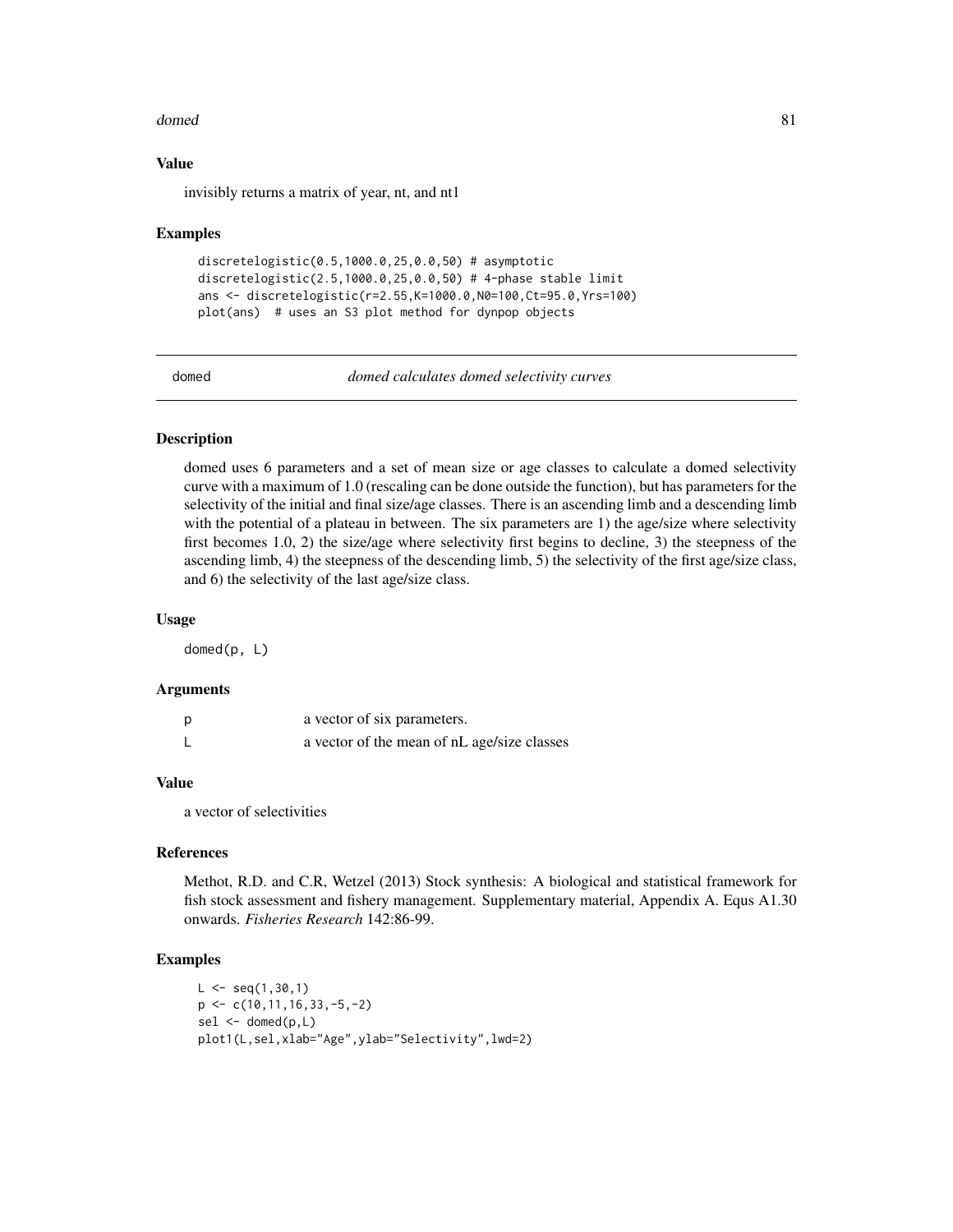do\_MCMC conducts a Gibbs within Metropolis algorithm. One can define the number of chains, the burnin before candidate parameter vectors and associated probabilities are stored, the total number of candidate vectors to keep and the step or thinning rate between accepting a result into the Markov Chain. One needs to input three functions: 1) 'infunk' to calculate the likelihoods, 2) 'calcpred' used within 'infunk' to calculate the predicted values used to compare with the observed (found in 'obsdat'), and 3) 'priorcalc' used to calculate the prior probabilities of the various parameters in each trial.  $(N + burnin)$  \* thinstep iterations are made in total although only N are stored. The jumping function uses random normal deviates (mean=0, sd=1) to combine with each parameter value (after multiplication by the specific scaling factor held in the scales argument). Determination of suitable scaling values is generally done empirically, perhaps by trialing a small number of iterations to begin with. Multiple chains would be usual and the thinstep would be larger eg. 128, 256, or 512, but it would take 8, 16, or 32 times longer, depending on the number of parameters, these numbers are for four parameters only. The scales are usually empirically set to obtain an acceptance rate between 20 - 40 It is also usual to run numerous diagnostic plots on the outputs to ensure convergence onto the final stationary distribution. There are three main loops: 1) total number of iterations  $(N + burnin)*$ thinstep, used by priorcalc, 2) thinstep/(number of parameters) so that at least all parameters are stepped through at least once (thinstep = np) before any combinations are considered for acceptance, this means that the true thinning rate is thinstep/np, and 3) the number of parameters loop, that steps through the np parameters varying each one, one at a time.

### Usage

```
do_MCMC(
  chains,
  burnin,
  N,
  thinstep,
  inpar,
  infunk,
  calcpred,
  calcdat,
  obsdat,
  priorcalc,
  scales,
  ...
```
### Arguments

)

| chains | the number of independent MCMC chains produced                                |
|--------|-------------------------------------------------------------------------------|
| burnin | the number of steps made before candidate parameter vectors begin to be kept. |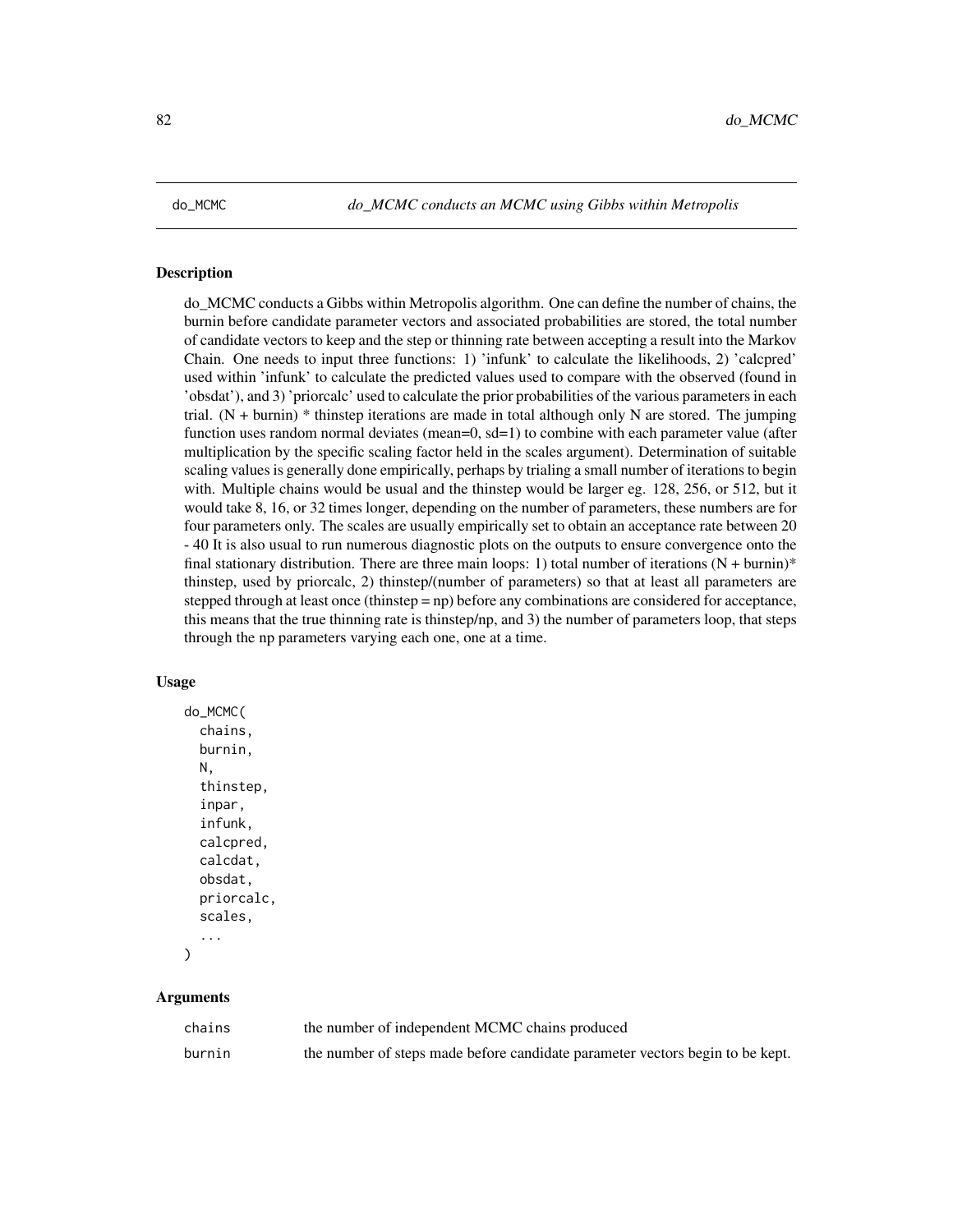| N         | the total number of posterior parameter vectors retained                                                                                                                          |
|-----------|-----------------------------------------------------------------------------------------------------------------------------------------------------------------------------------|
| thinstep  | the number of interations before a vector is kept; must be divisible by the number<br>of parameters                                                                               |
| inpar     | the initial parameter values (usually log-transformed)                                                                                                                            |
| infunk    | the function used to calculate the negative log-likelihood                                                                                                                        |
| calcpred  | the function used by infunk to calculate the predicted values for comparison<br>with obsdat; defaults to simpspm.                                                                 |
| calcdat   | the data used by calcored to calculate the predicted values                                                                                                                       |
| obsdat    | the observed data (on the same scale as the predicted, ie usually log-transformed),<br>against with the predicted values are compared.                                            |
| priorcalc | a function used to calculate the prior probability for each of the parameters in<br>each trial parameter vector.                                                                  |
| scales    | The re-scaling factors for each parameter to convert the normal random devi-<br>ates into $+/-$ values on a scale that leads to acceptance rates of between 20 and<br>40 percent. |
| .         | needed by the simpspm function = calcpred                                                                                                                                         |

### Value

a list of the result chains, the acceptance and rejection rates

```
data(abdat); fish <- as.matrix(abdat) # to increase speed
param <- log(c(0.4,9400,3400,0.05))
N <- 500 # usually very, very many more 10s of 1000s
result <- do_MCMC(chains=1,burnin=20,N=N,thinstep=8,inpar=param,
                  infunk=negLL,calcpred=simpspm,calcdat=fish,
                 obsdat=log(fish[,"cpue"]),priorcalc=calcprior,
                  scales=c(0.06,0.05,0.06,0.42))
# a thinstep of 8 is whofully inadequate, see the runs in the plots
cat("Acceptance Rate = ",result[[2]],"\n")
cat("Failure Rate = ",result[[3]], "\\n")oldpar <- par(no.readonly=TRUE)
#plotprep(width=6,height=5,newdev=FALSE)
out <- result[[1]][[1]] # get the list containing the matrix
pairs(out[,1:4],col=rgb(1,0,0,1/5)) # adjust the 1/5 to suit N
parset(plots = c(1,2)) # Note the serial correlation in each trace
plot1(1:N,out[,1],ylab="r",xlab="Replicate",defpar=FALSE)
plot1(1:N,out[,2],ylab="K",xlab="Replicate",defpar=FALSE)
par(oldpar)
```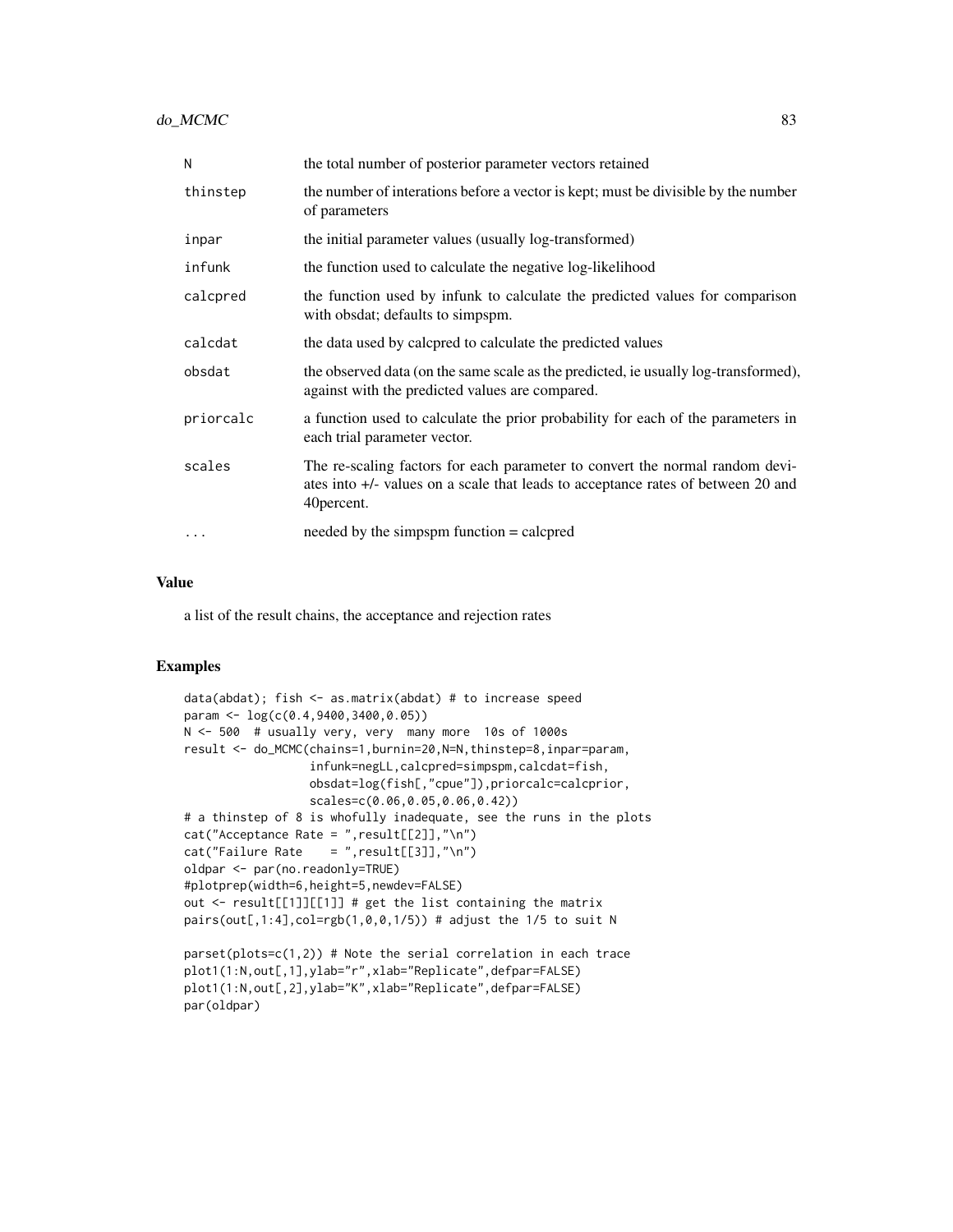fabens requires at least two parameters, Linf and K from the von Bertalanffy growth curve in a vector, as well as the initial length and the change in time between tag release and recapture. It then calculates the expected growth increment.

# Usage

```
fabens(par, indat, initL = "11", delT = "dt")
```
## Arguments

| par   | a vector of at least Linf, and K from the von Bertalanffy growth curve                                                                                 |
|-------|--------------------------------------------------------------------------------------------------------------------------------------------------------|
| indat | the matrix or data, frame of data columns containing at least the initial lengths<br>and the deltaT, time intervals between tag release and recapture. |
| initL | column name of the initial lengths within indat, default="11"                                                                                          |
| del   | column name of the time interval, deltaT, within indat, default="dt"                                                                                   |

# Value

a vector of predicted growth increments

```
data(blackisland)
oldpar <- par(no.readonly=TRUE)
plot(blackisland$l1,blackisland$dl,type="p",pch=16,
xlab="Initial Length mm",ylab="Growth Increment mm",
panel.first=grid())
abline(h=0)
param <- c(170, 0.3, 4.0) # Linf, K, sigma
predDL <- fabens(param,blackisland,initL="l1",delT="dt")
lines(blackisland$l1,predDL,col=2,lwd=2)
par(oldpar)
```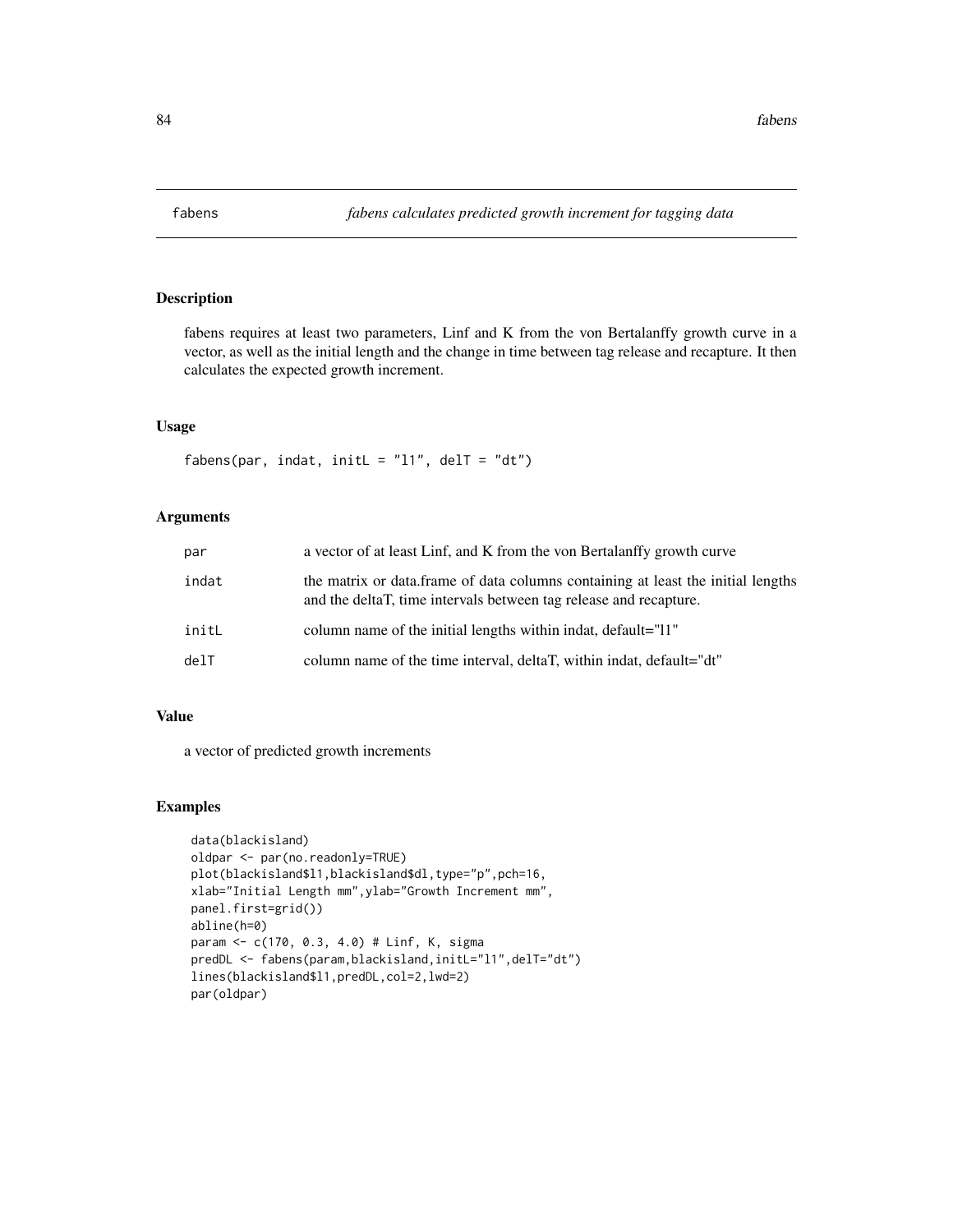facttonum converts a vector of numeric factors into numbers. If the factors are not numeric then the outcome will be a series of NA. It is up to you to apply this function only to numeric factors. A warning will be thrown if the resulting output vector contains NAs

### Usage

facttonum(invect)

## Arguments

invect the vector of numeric factors to be converted back to numbers

### Value

an output vector of numbers instead of the input factors

### Examples

```
DepCat <- as.factor(rep(seq(100,600,100),2))
print(DepCat)
5 * DepCat[3] # throws an error, cannot multiply a factor
as.numeric(DepCat) # ordinal values of the factors
as.numeric(levels(DepCat)) #converts the levels not the replicates
DepCat <- facttonum(DepCat)
DepCat / 2.0 # now all values back to values
x <- factor(letters)
factorum(x) # this would be silly, characters are not numbers
```
fitSPM *fitSPM fits a surplus production model*

## Description

fitSPM fits a surplus production model (either Schaefer or Fox) by first applying optim (using Nelder-Mead) and then nlm. Being automated it is recommended that this only be used once plausible initial parameters have been identified (through rules of thumb or trial and error). It uses negLL1 to apply a negative log-likelihood, assuming log-normal residual errors and uses a penalty to prevent the first parameter (r) from becoming  $< 0.0$ . If that is not wanted then set funkone to FALSE, which would then use negLL by itself. The output object is the usual object output from nlm, which can be neatly printed using the MQMF function outfit. The \$estimate values can be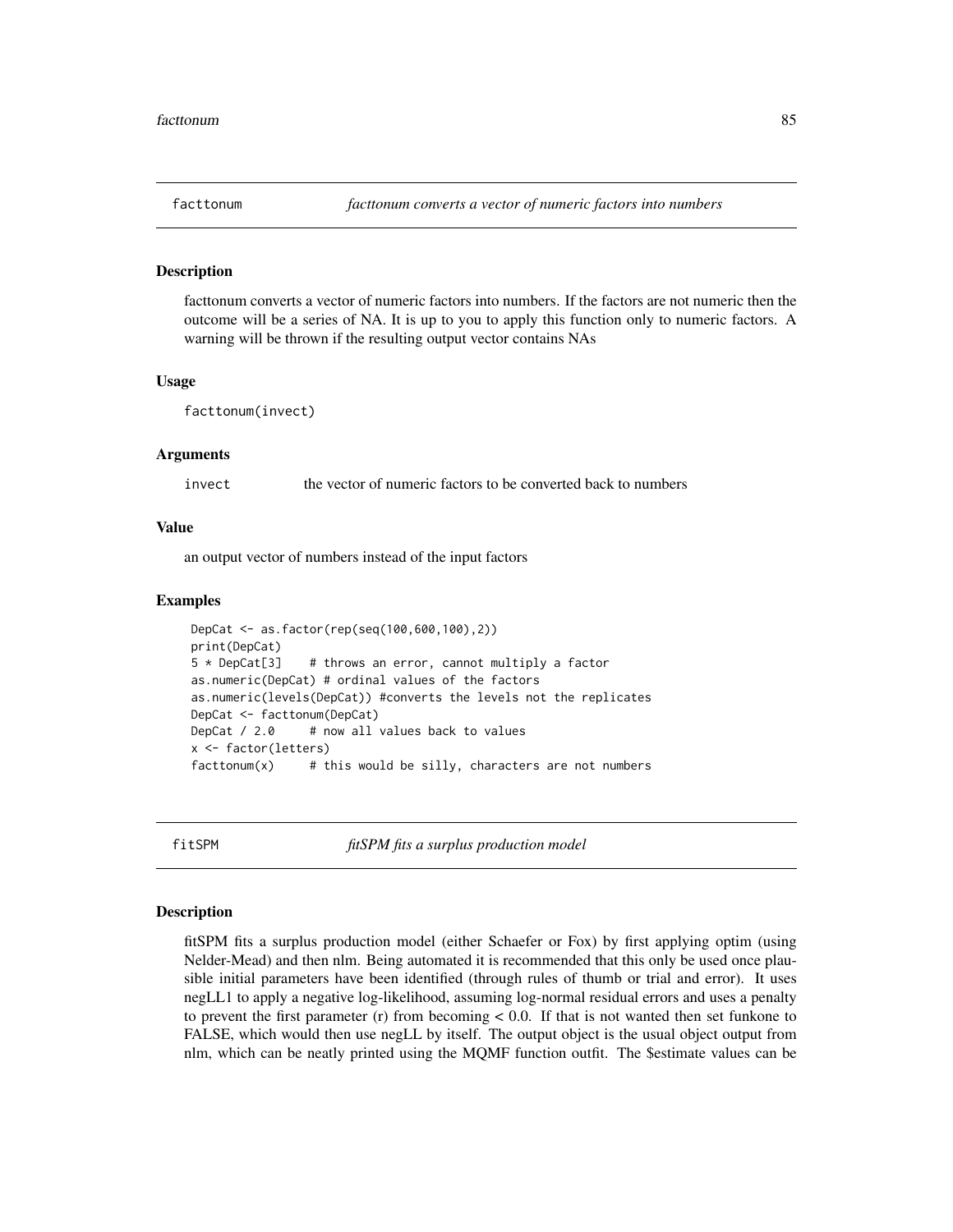used in plotspmmod to plot the outcome, or in spmboot to conduct bootstrap sampling of the residuals from the CPUE model fit, to gain an appreciation of any uncertainty in the analysis. Because it requires log(parameters) it does not use the magnitude function to set the values of the parscale parameters.

# Usage

```
fitSPM(
 pars,
  fish,
  schaefer = TRUE,
 maxiter = 1000,
  funk = simpspm,
  funkone = TRUE,
  hess = FALSE,
  steptol = 1e-06\lambda
```
## Arguments

| pars     | the initial parameter values to start the search for the optimum. These need to<br>be on the log-scale (log-transformed)                                                                 |
|----------|------------------------------------------------------------------------------------------------------------------------------------------------------------------------------------------|
| fish     | the matrix containing the fishery data 'year', 'catch', and 'cpue' as a minimum.<br>These exact column names are required.                                                               |
| schaefer | if TRUE, the default, then simpspm is used to fit the Schaefer model. If FALSE<br>then the approximate Fox model is fitted by setting the p parameter to 1e-08<br>inside simpspm.        |
| maxiter  | the maximum number of iterations to be used by nlm                                                                                                                                       |
| funk     | the function used to generate the predicted cpue                                                                                                                                         |
| funkone  | $default = TRUE$ . Means use negLL1, which constrains the first parameter (r) to<br>be greater than 0. If FALSE then use negLL which is identical to negLL1 but<br>lacks the constraint. |
| hess     | default is FALSE; should one calculate the hessian matrix?                                                                                                                               |
| steptol  | the internal step tolerance, required in case nlm reports the steptol as being too<br>small, defaults to 1e-06                                                                           |

## Value

an nlm output object as a list

```
data(dataspm)
dataspm <- as.matrix(dataspm) # faster than a data.frame
pars <- log(c(r=0.2,K=6000,Binit=2800,sigma=0.2))
ans <- fitSPM(pars,fish=dataspm,schaefer=TRUE,maxiter=1000)
outfit(ans) # Schaefer model -12.12879
ansF <- fitSPM(pars,dataspm,schaefer=FALSE,maxiter=1000)
outfit(ansF) # Fox model -12.35283
```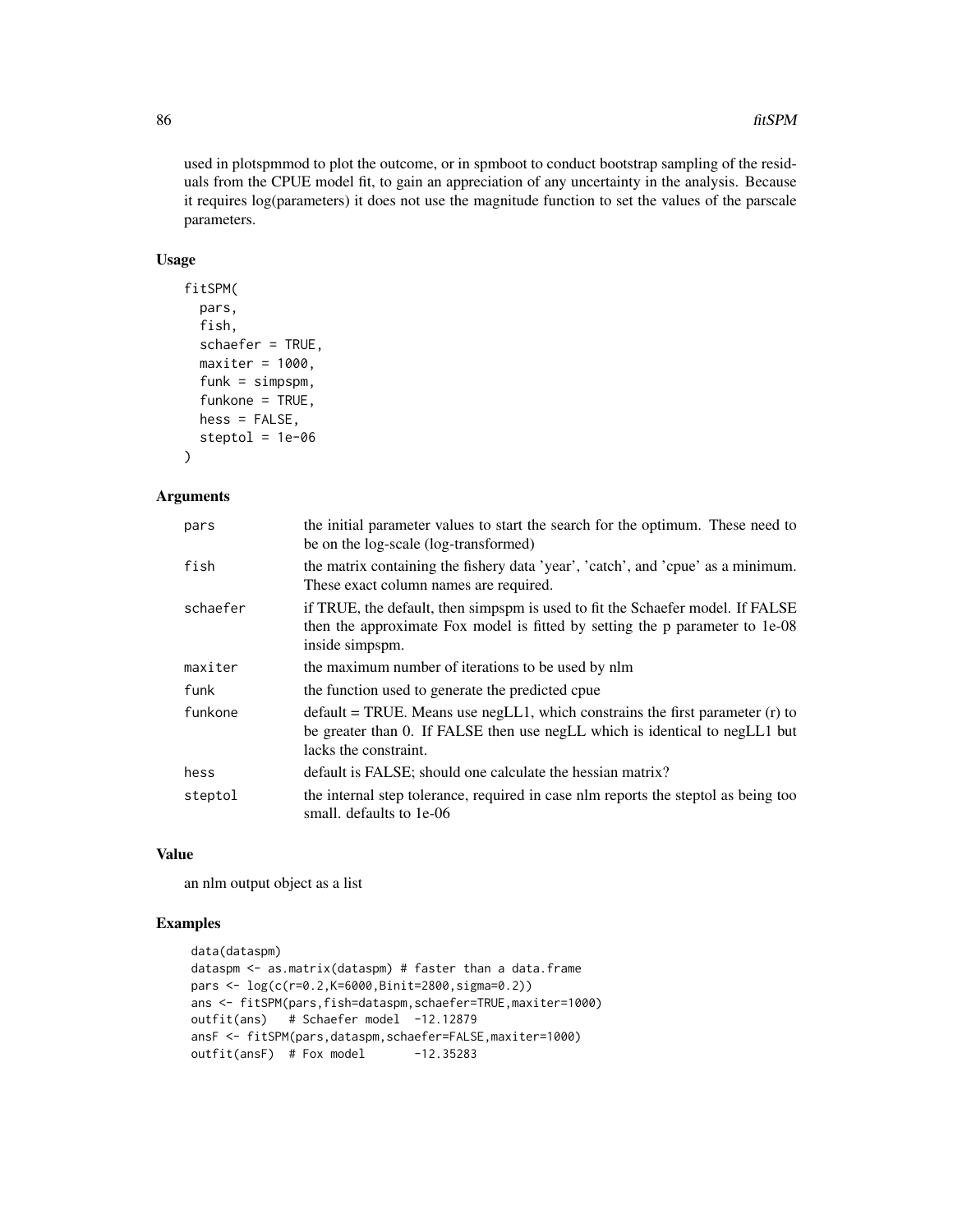freqMean calculates the mean and stdev of count data it requires both the values and their associated counts and return a vector of two numbers.

## Usage

freqMean(values, infreqs)

# Arguments

| values  | the values for which there are counts                               |
|---------|---------------------------------------------------------------------|
| infregs | the counts for each of the values empty cells can be either 0 or NA |

## Value

a vector containing the mean and st.dev.

### Examples

 $vals < -c(1, 2, 3, 4, 5)$  $counts < -c(3, NA, 7, 4, 2)$ freqMean(vals,counts) # should give 3.125 and 1.258306

getlag *getlag is used to look for the response of cpue to previous catches*

## Description

getlag is a wrapper for the ccf function (cross correlation) that is used within the spm analyses to determine at what negative lag, if any, cpue data is informative about the stock dynamics beyond any information already available in the catch data. If the cpue is directly correlated with catches (lag=0 has a strong correlation) then cpue will not add much more information to an analysis. Only if there is a significant negative correlation is it likely that the cpue will increase the information available and make it more likely that an assessment model may be able to be fitted meaningfully to the available data. If there is no significant negative correlations then it becomes much more unlikely that a useful model fit to the cpue will be possible. The getlag function first finds those rows for which both catch and cpue have values and then it runs the cross-correlation analysis. Thus, you cannot have gaps in your cpue data although there can be catches at the start or end of the time-series, or both, for which there are no cpue data.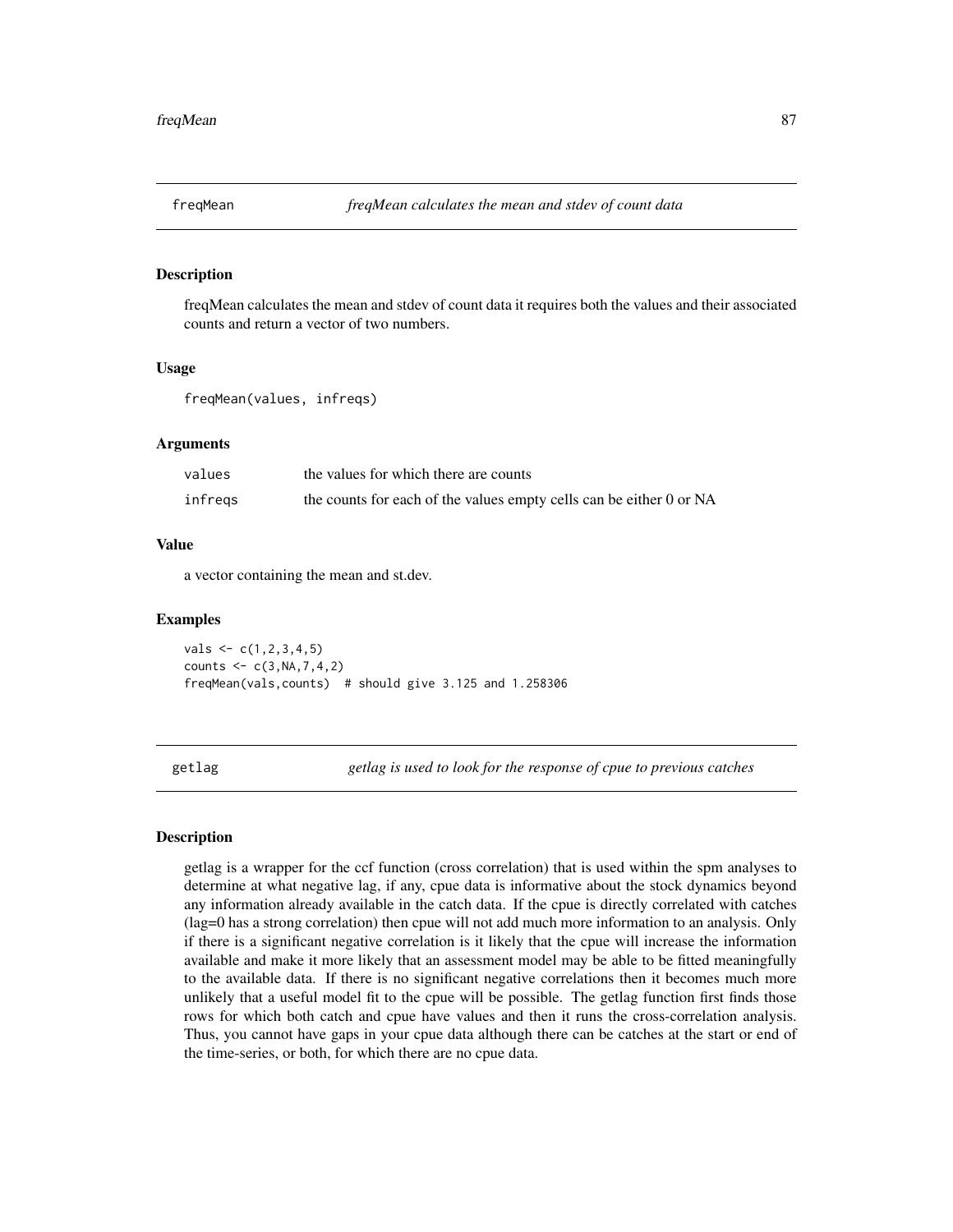### Usage

```
getlag(fish, maxlag = 10, plotout = TRUE, indexI = 1)
```
## Arguments

| fish    | the matrix or data.frame containing the fishery data (year, catch, and cpue)                                                                                                          |
|---------|---------------------------------------------------------------------------------------------------------------------------------------------------------------------------------------|
| maxlag  | the lag max parameter for the ccf function; defaults to 10                                                                                                                            |
| plotout | should a plot be made; default=TRUE. If FALSE then, assuming the result of<br>the analysis is put into an object called 'ans' a call to plot(ans) will generate the<br>required plot. |
| indexI  | if there are more than one time-series of cpue/indices then this parameter selects<br>which to use                                                                                    |

## Value

an object of class acf, which can be plotted

### Examples

```
year <- 1985:2008
catch <- c(1018,742,868,715,585,532,566,611,548,499,479,428,657,481,
           645,961,940,912,955,935,940,952,1030,985)
cpue <- c(0.6008,0.6583,0.6791,0.6889,0.7134,0.7221,0.7602,0.7931,0.8582,
          0.8876,1.0126,1.1533,1.2326,1.2764,1.3307,1.3538,1.2648,1.2510,
          1.2069,1.1552,1.1238,1.1281,1.1113,1.0377)
dat <- as.data.frame(cbind(year,catch,cpue))
out <- getlag(dat,plotout=FALSE)
plot(out,lwd=3,col=2)
str(out)
```
getmax *getmax can be used to define the upper bound for a plot*

# Description

getmax generates an upper bound for a plot where it is unknown whether the maximum is greater than zero of not. If  $> 0$  then multiplying by the default mult of 1.05 works well but if the outcome if < 0 then the multiplier needs to be adjusted appropriately so the maximum is slightly higher than the maximum of the data

## Usage

 $getmax(x, mult = 1.05)$ 

### Arguments

|      | the vector of data to be tested for its maximum                          |
|------|--------------------------------------------------------------------------|
| mult | the multiplier for both ends, defaults to 1.05 $(=0.95 \text{ if } < 0)$ |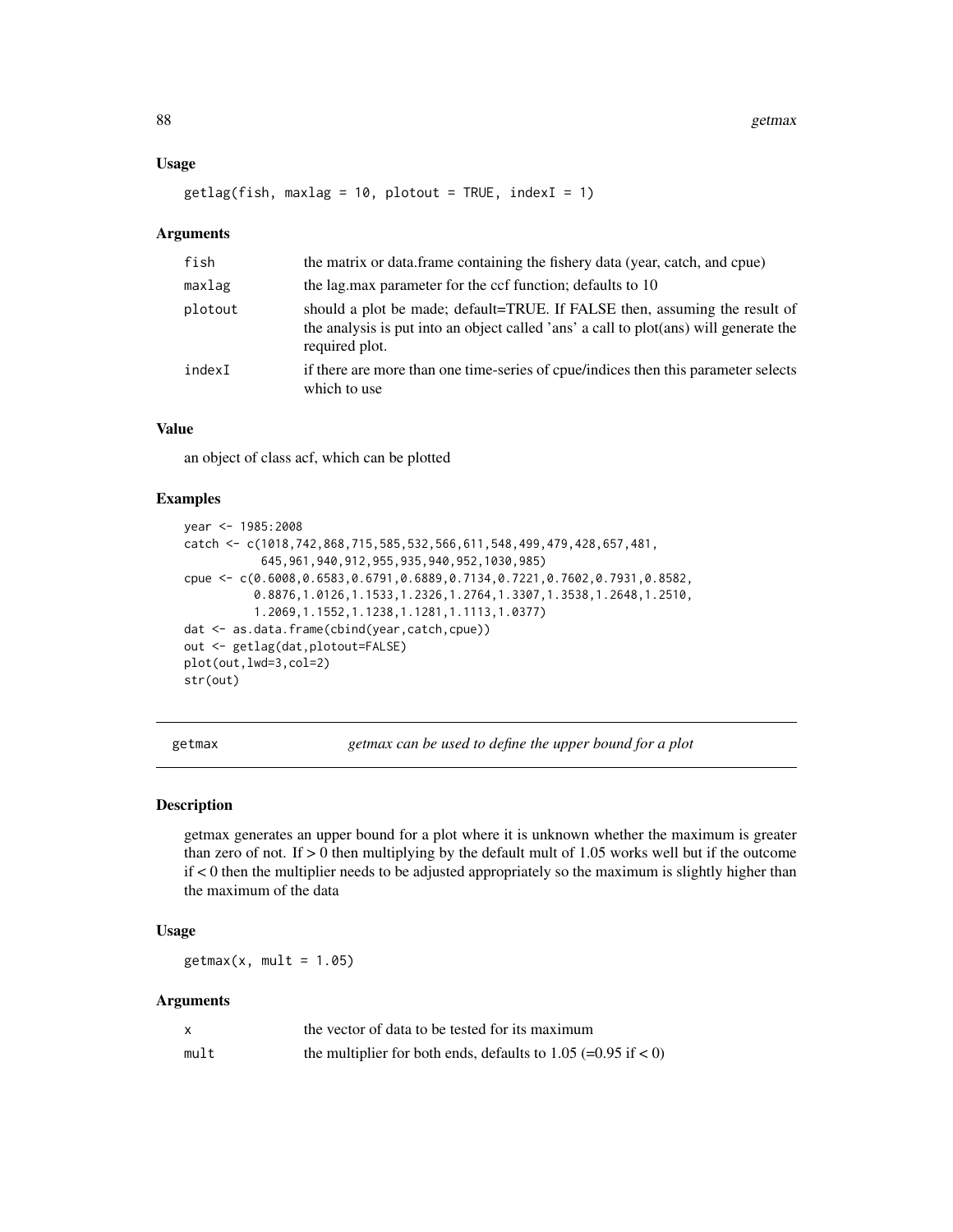### getmin 89

## Value

a suitable upper bound for a plot if required

# Examples

```
vect <- rnorm(10, mean=0, sd=2)
sort(vect,decreasing=TRUE)
getmax(vect,mult=1.0)
vect \le - rnorm(10, mean = -5, sd = 1.5)
sort(vect,decreasing=TRUE)
getmax(vect,mult=1.0)
```
getmin *getmin can be used to define the lower bound for a plot*

# Description

getmin generates a lower bound for a plot where it is unknown whether the minumum is less than zero of not. If less than 0 then multiplying by the default mult of 1.05 works well but if the outcome if > 0 then the multiplier is adjusted appropriately so that the minimum is slightly lower than the minimum of the data

## Usage

 $getmin(x, mult = 1.05)$ 

# Arguments

| x    | the vector of data to be tested for its minimum                         |
|------|-------------------------------------------------------------------------|
| mult | the multiplier for both ends, defaults to 1.05 $(=0.95 \text{ if } >0)$ |

# Value

a suitable lower bound for a plot if required

```
vect <- rnorm(10,mean=0,sd=2)
sort(vect)
getmin(vect)
getmin(vect,mult=1.0) # finds actual minimum
```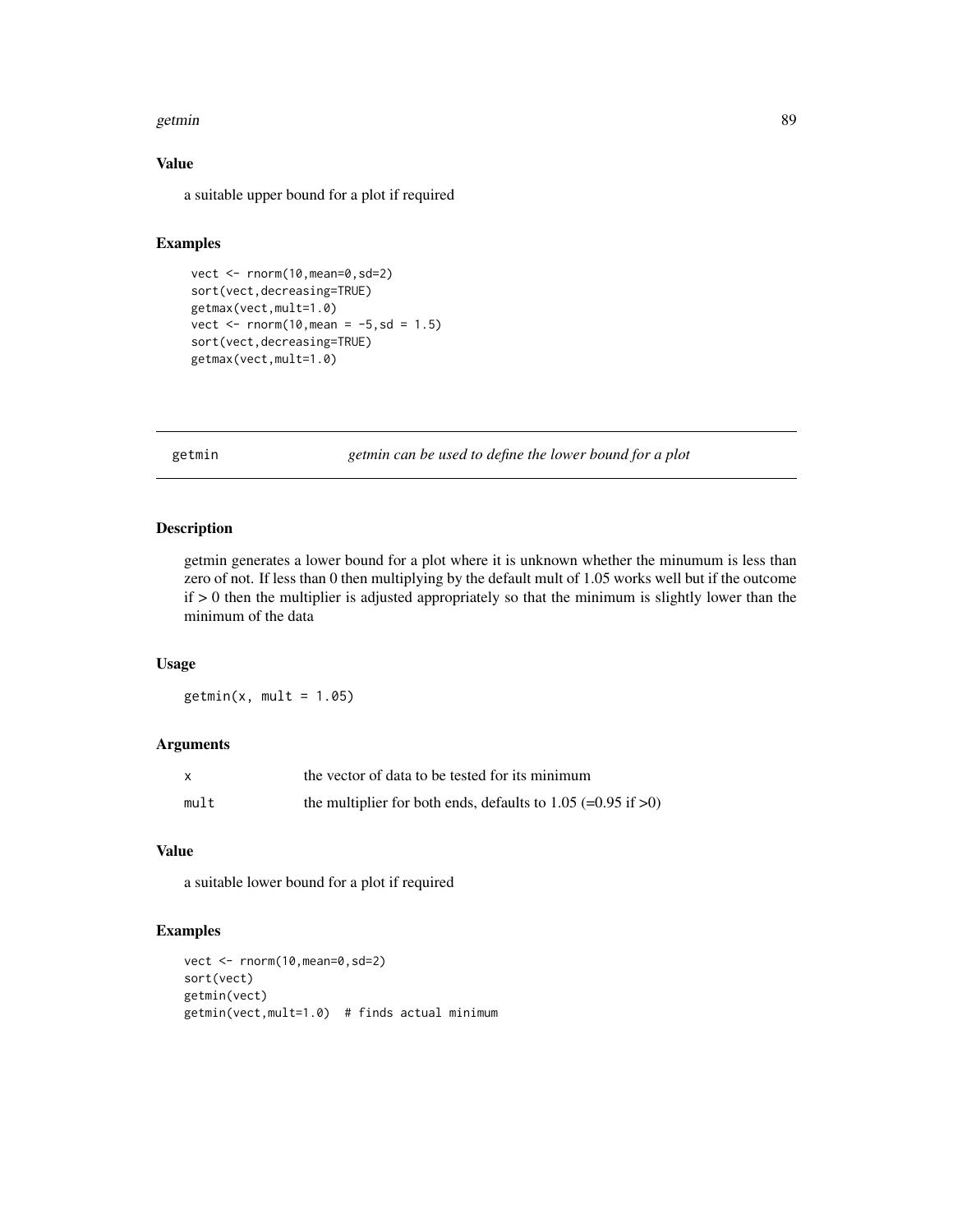getMSY calculates the MSY for the Polacheck et al 1993 generalized surplus production equation. This simplifies to  $rK/4$  when  $p = 1.0$ . But this is a general equation that covers off for all positive values of p.

### Usage

 $getMSY(pars, p = 1)$ 

# Arguments

| pars         | the model parameters r, K, Binit, sigma; p is kept separate                                               |
|--------------|-----------------------------------------------------------------------------------------------------------|
| <sub>D</sub> | asymmetry parameter for the Polacheck et al 1993 equation, $\text{default}=1.0 = \text{Schae}-1.0$<br>fer |

## Value

the MSY

### References

Polacheck, T., Hilborn, R., and A.E. Punt (1993) Fitting surplus production models: Comparing methods and measuring uncertainty. *Canadian Journal of Fisheries and Aquatic Sciences*, 50: 2597-2607.

# Examples

param <- c(r=1.1,K=1000.0,Binit=800.0,sigma=0.075) getMSY(param,p=1.0) # 275 Schaefer equivalent getMSY(param,p=1e-08) # 404.6674 Fox equivalent

| getname |
|---------|
|---------|

getname *getname returns the name of a variable as character*

### Description

getname runs 'deparse(substitute(x))' to get the name of the input variable. Saves remembering the syntax

### Usage

getname(x)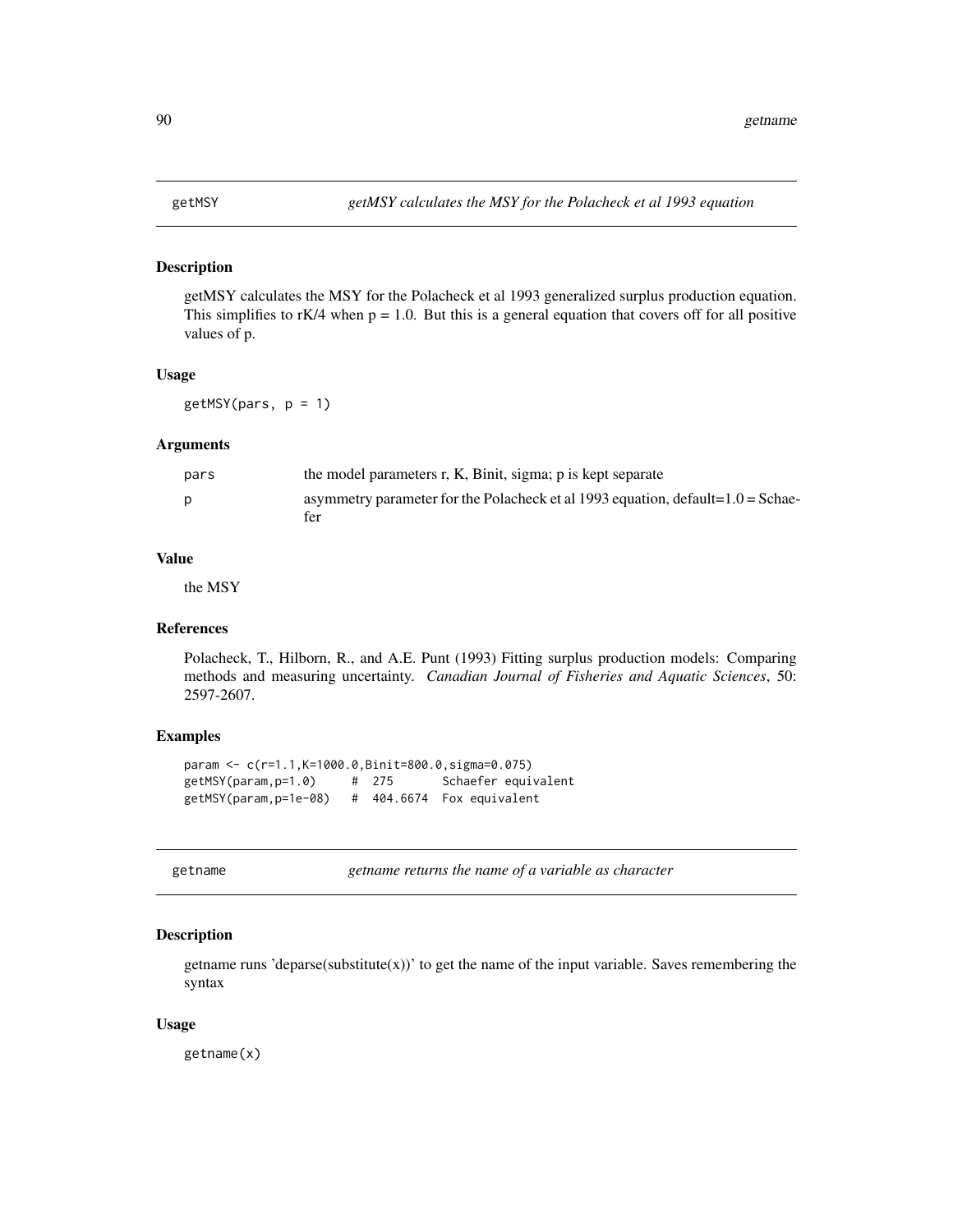### getrmse 1991 - 1992 van die 19de eeu n.C. Soos ander getref in die 19de eeu n.C. 1992 van die 1992 van die 199

### Arguments

x any variable whose name is wanted as a character string

## Value

a character string with the name of input variable

### Examples

 $a_variable \leftarrow c(1, 2, 3, 4, 5, 6, 7, 8)$ getname(a\_variable)

getrmse *getrmse calculates the rmse of the input 'invar' series*

# Description

getrmse calculates the root mean square error (rmse) of the input invar series (defaults to 'cpue') against an input 'year' time series. This is primarily designed to generate an alternative estimate of the intrinsic variability of a cpue time-series to that which may be obtained from a cpue standardization

## Usage

```
getrmse(indat, invar = "cpue", inyr = "year")
```
# Arguments

| indat | the matrix, spmdat, or data frame containing both a 'year' column and an invar<br>column (default to 'cpue') |
|-------|--------------------------------------------------------------------------------------------------------------|
| invar | the column name of the variable whose rmse is wanted; defaults to 'cpue'                                     |
| inyr  | the column name that points to the 'year' name                                                               |

## Value

a list of the rmse and the loess predicted values of the invar for each year in the time-series

```
year <- 1986:1994
cpue <- c(1.2006,1.3547,1.0585,1.0846,0.9738,1.0437,0.7759,1.0532,1.284)
dat <- as.matrix(cbind(year,cpue))
getrmse(dat,invar="cpue") # should be 0.08265127
getrmse(dat,invar="cpue")$rmse
```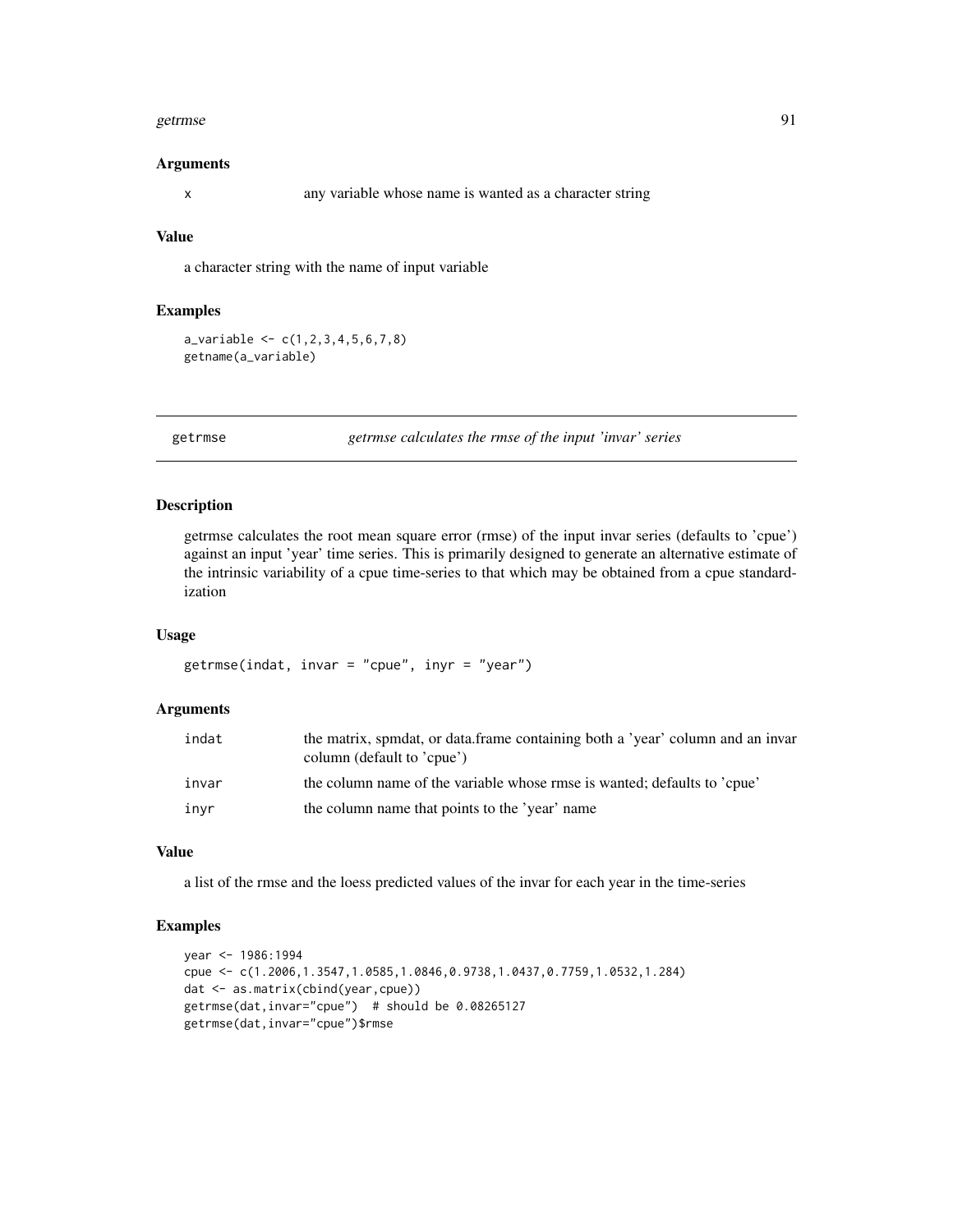getseed generates a seed for use within set.seed. It produces up to a 7 digit integer from the Sys.time. Initially, at the start of a session there is no seed; a new one is created from the current time and the process ID when one is first required. Here, in getseed, we do not use the process ID so the process is not identical but this at least allows the set.seed value to be stored should the need to repeat a set of simulations arise. The process generates up to a seven digit number it then randomly reorders those digits and that becomes the seed. That way, if you were to call getseed in quick succession the seeds generated should differ even when they are generated close together in time.

### Usage

getseed()

## Value

an integer up to 7 digits long

### Examples

```
useseed <- getseed()
set.seed(useseed)
rnorm(5)
set.seed(12345)
rnorm(5)
set.seed(useseed)
rnorm(5)
```
getsingle *getsingle extracts one number from an input line of characters*

### Description

getsingle splits up a text line and translates the first non-empty character string into a number. This function can be useful when parsing an input data file.

### Usage

```
getsingle(inline, sep = ",")
```
## Arguments

| inline | the line of text, usually taken after using read lines to read in a text file |
|--------|-------------------------------------------------------------------------------|
| sep    | the separator used to divide the numbers from descriptive text, defaults to a |
|        | comma.                                                                        |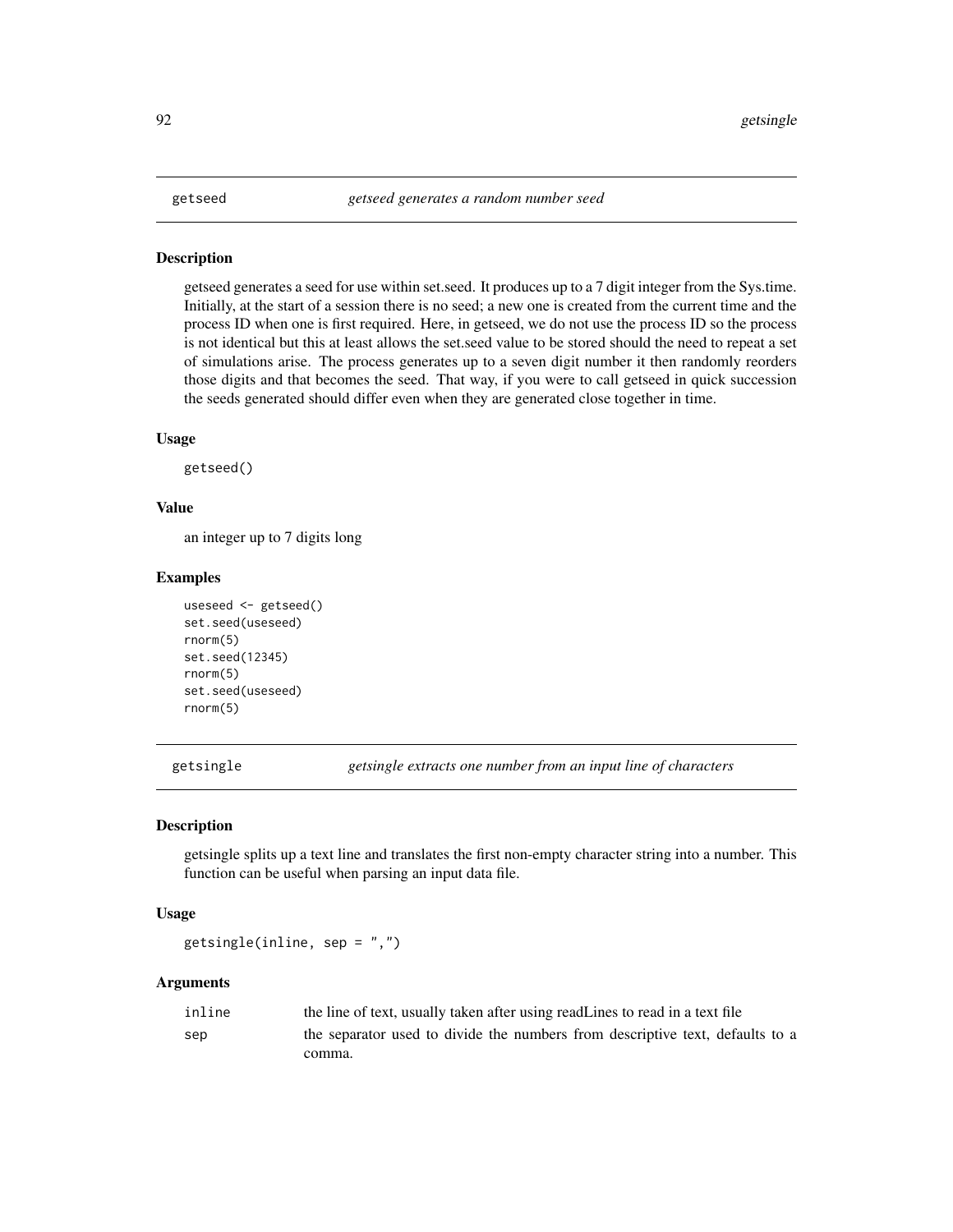### gettime 93

## Value

a single number

## Examples

```
x \le - "12.3, this is a number"
y <- "21.3 # 22.3 # here are two numbers"
getsingle(x)
getsingle(y,sep="#")
getsingle(y) # be sure to get the separator correct
```
gettime *gettime calculates time in seconds passed each day*

# Description

gettime is a function designed to facilitate the measurement of time between intervals within R software that are expected to take a maximum of hours. It calculates the time as seconds elapsed from the start of each day. As long as the timing of events does not pass from one day to the next accurate results will be generated. To measure the time taken one would store an initial value that would be subtracted from a final value.

# Usage

gettime()

# Value

the time in seconds from the start of a day

```
begin <- gettime()
for (i in 1:1e6) sqrt(i)
finish <- gettime()
print(finish - begin)
```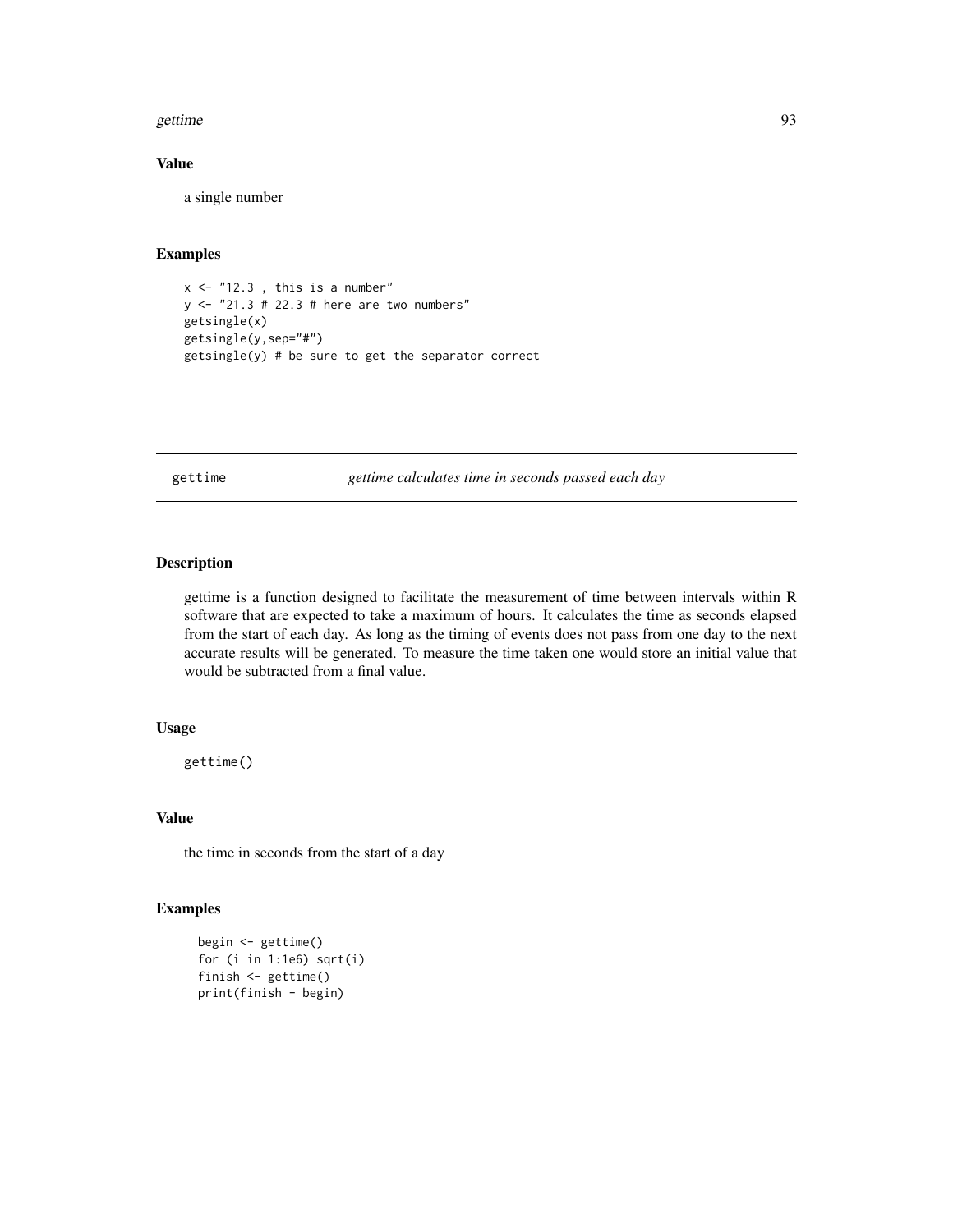getvector, when reading in a csv file using readLines, getvector extracts a line of numbers from a specified line within the readLines object.This function works out how many numbers there are. If you wish to add a comment at the end of a vector of numbers it must be separated from them by the separator. e.g. a comma

### Usage

```
getvector(indat, locate, sep = ",")
```
# Arguments

| indat  | the readLines object                              |
|--------|---------------------------------------------------|
| locate | the line number from which to extract the numbers |
| sep    | the separator between numbers, defaults to ","    |

## Value

a vector of numbers

# Examples

```
x \le -12.3, 15.1, 8.7, 10.3, # this is a vector of four numbers"
y <- "21.3 # 22.3 # 8.7 # 10.3 # here are another four numbers"
getvector(x) # uses default separator
getvector(y,sep="#")
```
Gz *Gz calculates predicted Gompertz length-at-age growth curve*

### Description

Gz calculates length-at-age for the Gompertz curve. This curve can have an inflection near the origin as well as at an age where growth slows due to maturity occurring.

# Usage

Gz(p, ages)

# Arguments

|      | is a vector the first three values of which are a, b, c, for the Gz curve. |
|------|----------------------------------------------------------------------------|
| ages | is a vector of ages; could be a single number                              |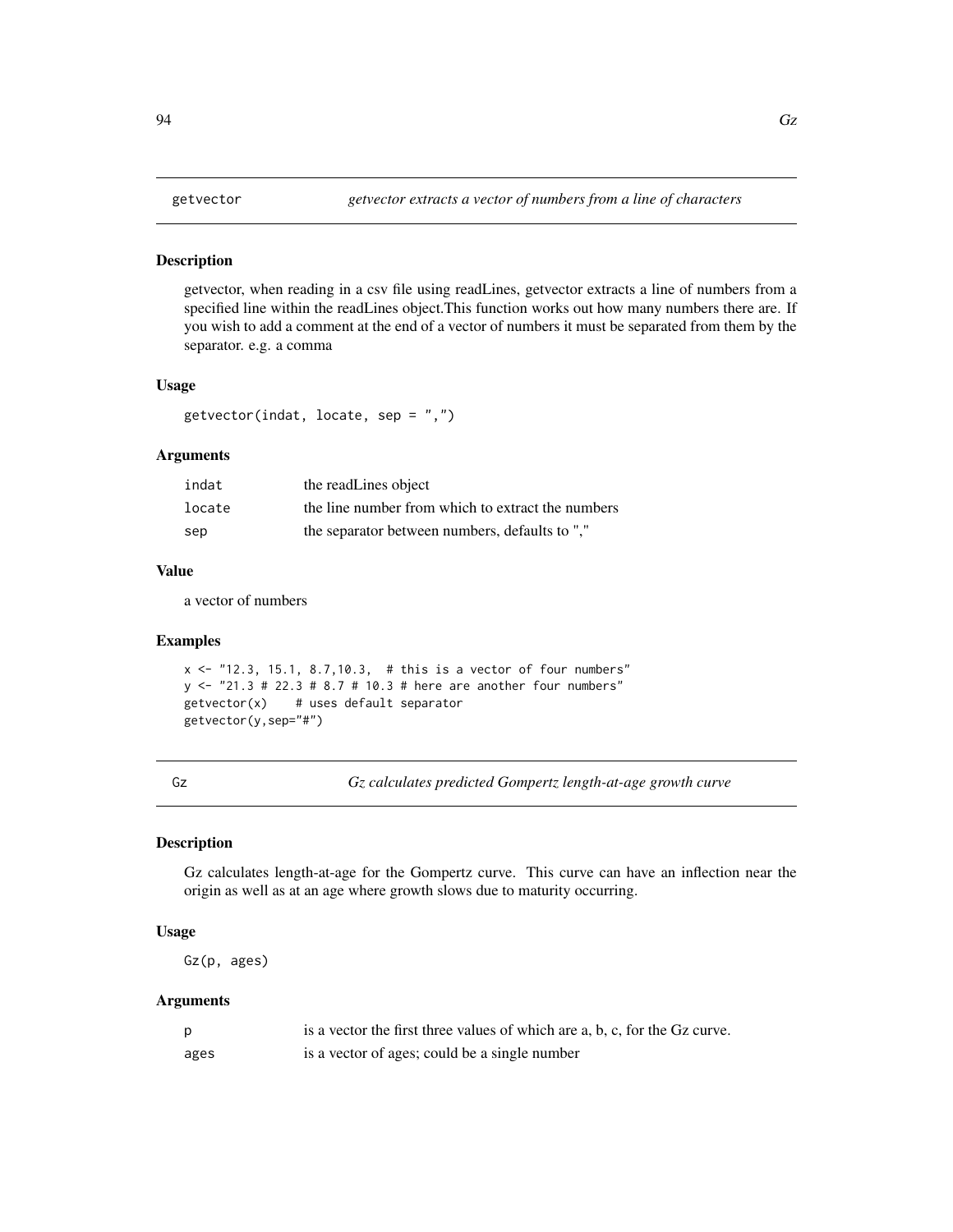### halftable 95

## Value

a vector of predicted lengths for a vector of ages in 'ages'

## Examples

```
ages \leq seq(0,20,1) # sigma is ignored here
oldpar <- par(no.readonly=TRUE)
pars <- c(a=26.0,b=2.8,c=-0.65,sigma=1.0) # a, b, c, sigma;
plot1(ages,Gz(pars,ages),xlab="Age",ylab="Length",lwd=2)
par(oldpar)
```
halftable *halftable halves the height of a tall narrow data.frame for printing*

# Description

halftable would be used when printing a table using kable from knitr where one of the columns was Year. The objective would be to split the table in half taking the bottom half and attaching it on the right hand side of the top half. The year column would act as the index.

## Usage

halftable(inmat, yearcol = "year", subdiv = 2)

## Arguments

| inmat   | the data frame to be subdivided                                                                                  |
|---------|------------------------------------------------------------------------------------------------------------------|
| vearcol | the column name of the year field default="year"                                                                 |
| subdiv  | the number of times the data frame should be subdivided; the default is 2 but the<br>numbers can only be 2 or 3. |

# Value

a data.frame half the height and double the width of the original

```
x <- as.data.frame(matrix(runif(80),nrow=20,ncol=4))
x[,1] <- 1986:2005
x[,4] <- paste0("text",1:20)
halftable(x,yearcol="V1",subdiv=2)
halftable(x[,c(1,2,4)],yearcol="V1")
x1 \leftarrow \text{rbind}(x, x[1,])x1[21,"V1"] <- 2006
halftable(x1,yearcol="V1",subdiv=3)
```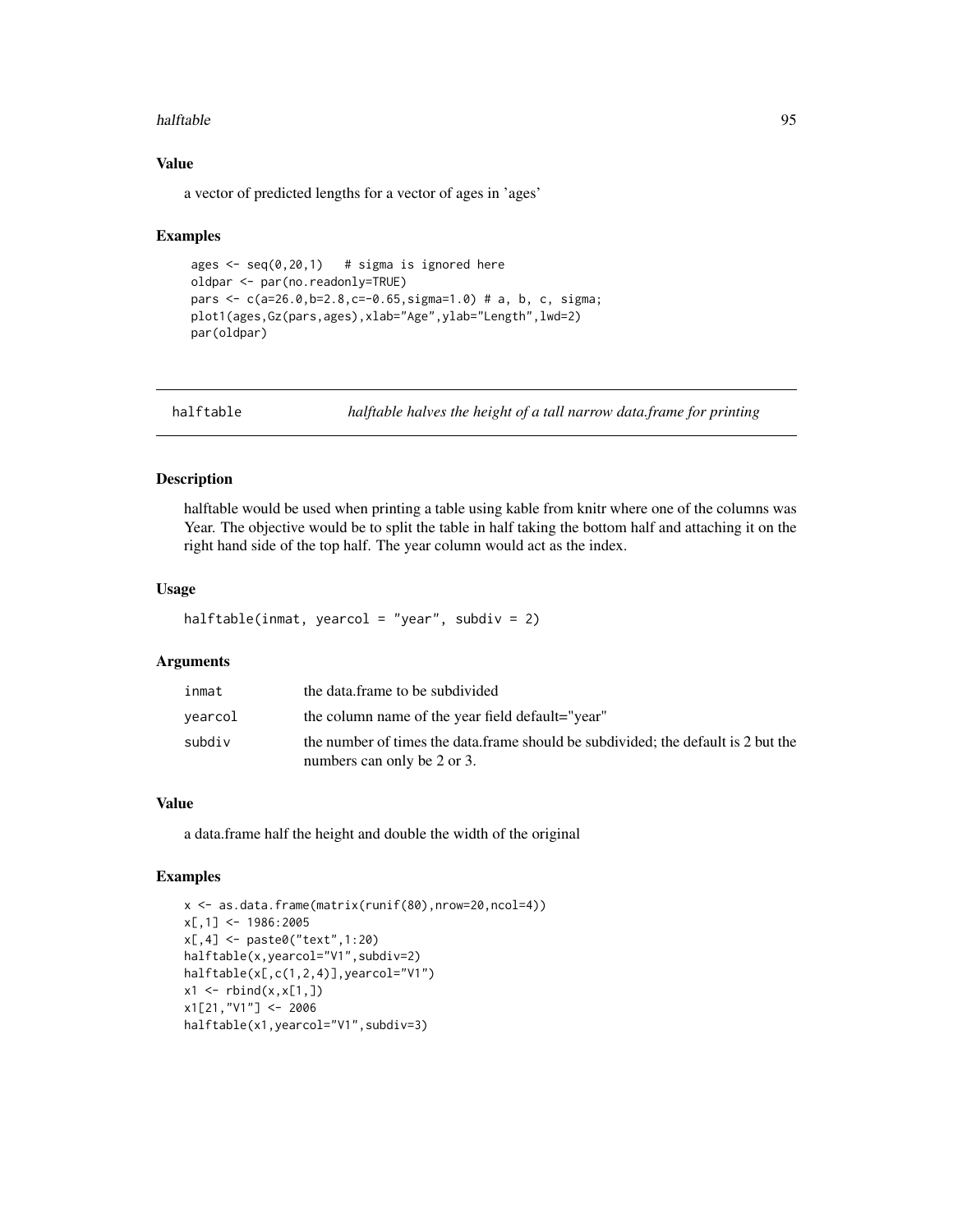inthist is a replacement for the 'hist' function for use with integers because the ordinary function fails to count them correctly. It treats integers (counts) as if they were real numbers. The function is designed for integers and if it is given real numbers it will issue a warning and then round all values before plotting. It can accept a vector of integers to be counts, or a matrix of values and associated counts.

## Usage

```
inthist(
 x,
 col = 1,
 border = 1,
 width = 1,
 xlabel = ""ylabel = "main = "",1wd = 1,xmin = NA,
 xmax = NA,
 ymax = NA,
 plotout = TRUE,
 prop = FALSE,
 inc = 1,
 xaxis = TRUE
)
```
## Arguments

| $\mathsf{x}$ | the vector of integers to be counted and plotted OR a matrix of values in column<br>1 and counts in column 2                                                              |
|--------------|---------------------------------------------------------------------------------------------------------------------------------------------------------------------------|
| col          | the colour of the fill; defaults to black $= 1$ , set this to 0 for an empty bar, but then<br>give a value for border                                                     |
| border       | the colour of the outline of each bar defaults to 1                                                                                                                       |
| width        | denotes the width of each bar; defaults to 1, should be $>0$ and usually $\leq 1$ . A<br>warning will be issued outside this range. If $< 0$ then it will be reset to 1.0 |
| xlabel       | the label for the x axis; defaults to ""                                                                                                                                  |
| ylabel       | the label for the y axis; defaults to ""                                                                                                                                  |
| main         | the title for the individual plot; defaults to ""                                                                                                                         |
| lwd          | the line width of the border; defaults to 1                                                                                                                               |
| xmin         | sets the lower bound for x-axis; used to match plots                                                                                                                      |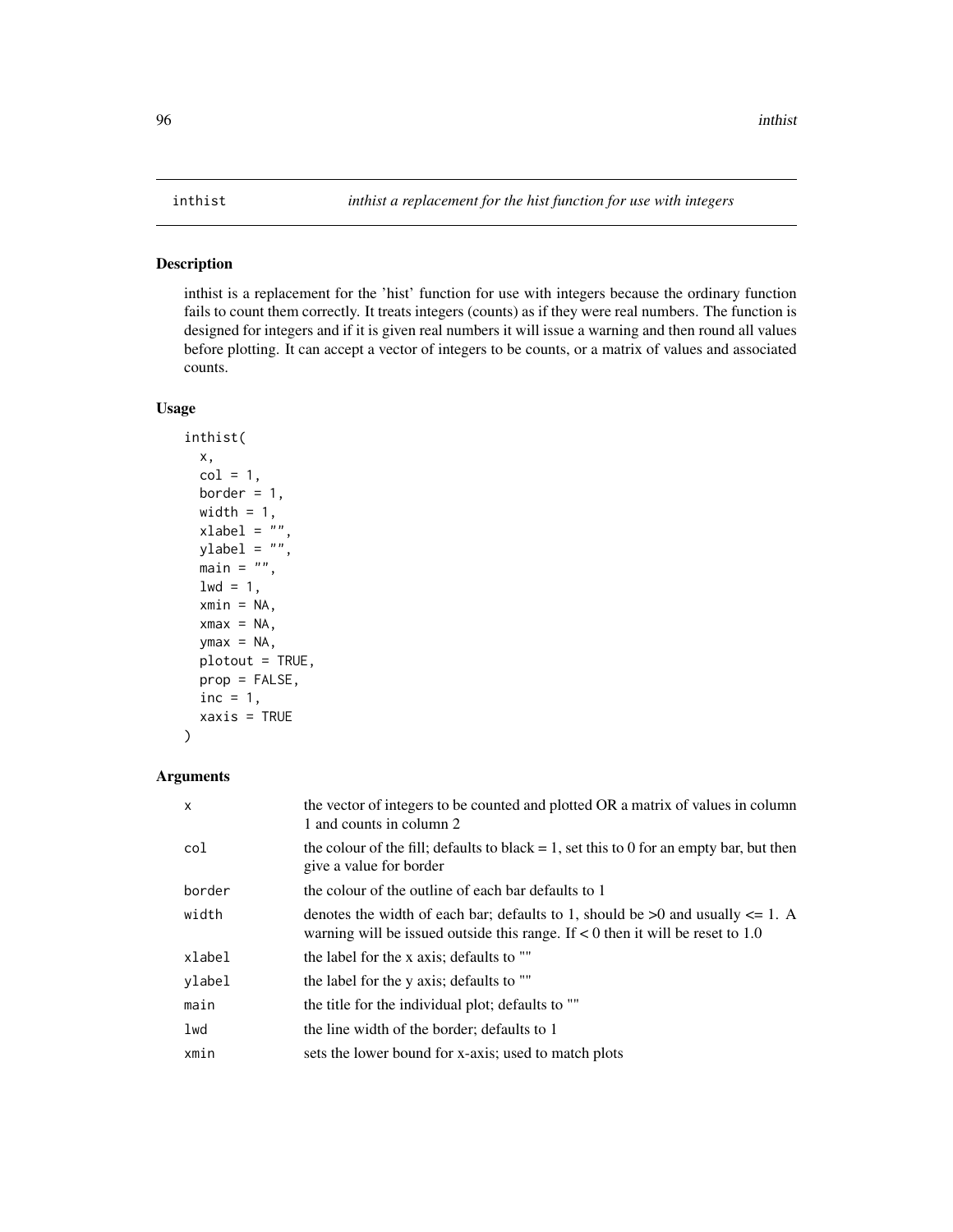| xmax    | sets the upper bound for x axis; used with multiple plots                                                |
|---------|----------------------------------------------------------------------------------------------------------|
| ymax    | enables external control of the maximum y value; mainly of use when plotting<br>multiple plots together. |
| plotout | plot the histogram or not? Defaults to TRUE                                                              |
| prop    | plot the proportions rather than the counts                                                              |
| inc     | sets the xaxis increment; used to customize the axis; defaults to 1.                                     |
| xaxis   | set to FALSE to define the xaxis outside of inthist; defaults to TRUE                                    |
|         |                                                                                                          |

# Value

a matrix of values and counts is returned invisibly

# Examples

```
oldpar <- par(no.readonly=TRUE)
x \le trunc(runif(1000) *10) + 1
#plotprep(width=6,height=4)
inthist(x,col="grey",border=3,width=0.75,xlabel="Random Uniform",
        ylabel="Frequency")
abline(h=100)
par(oldpar)
```
invl *invl calculates growth increments for the inverse logistic*

## Description

invl requires at least three parameters, MaxDL, L50, and delta, in a vector, as well as the initial length and the change in time between tag release and recapture. Given those it calculates the expected growth increment according to the inverse logistic curve. The parameter delta is equivalent to L95 - L50, the length difference between the length at half MaxDL, and the length at 5

# Usage

```
invl(par, indat, initL = "l1", delT = "dt")
```
# Arguments

| par   | a vector of at least MaxDL, L50, and delta from the inverse logistic growth curve                                                                      |
|-------|--------------------------------------------------------------------------------------------------------------------------------------------------------|
| indat | the matrix or data. frame of data columns containing at least the initial lengths<br>and the deltaT, time intervals between tag release and recapture. |
| initL | column name of the initial lengths within indat, default="11"                                                                                          |
| delT  | column name of the time interval, deltaT, within indat, default="dt"                                                                                   |

# Value

a vector of predicted growth increments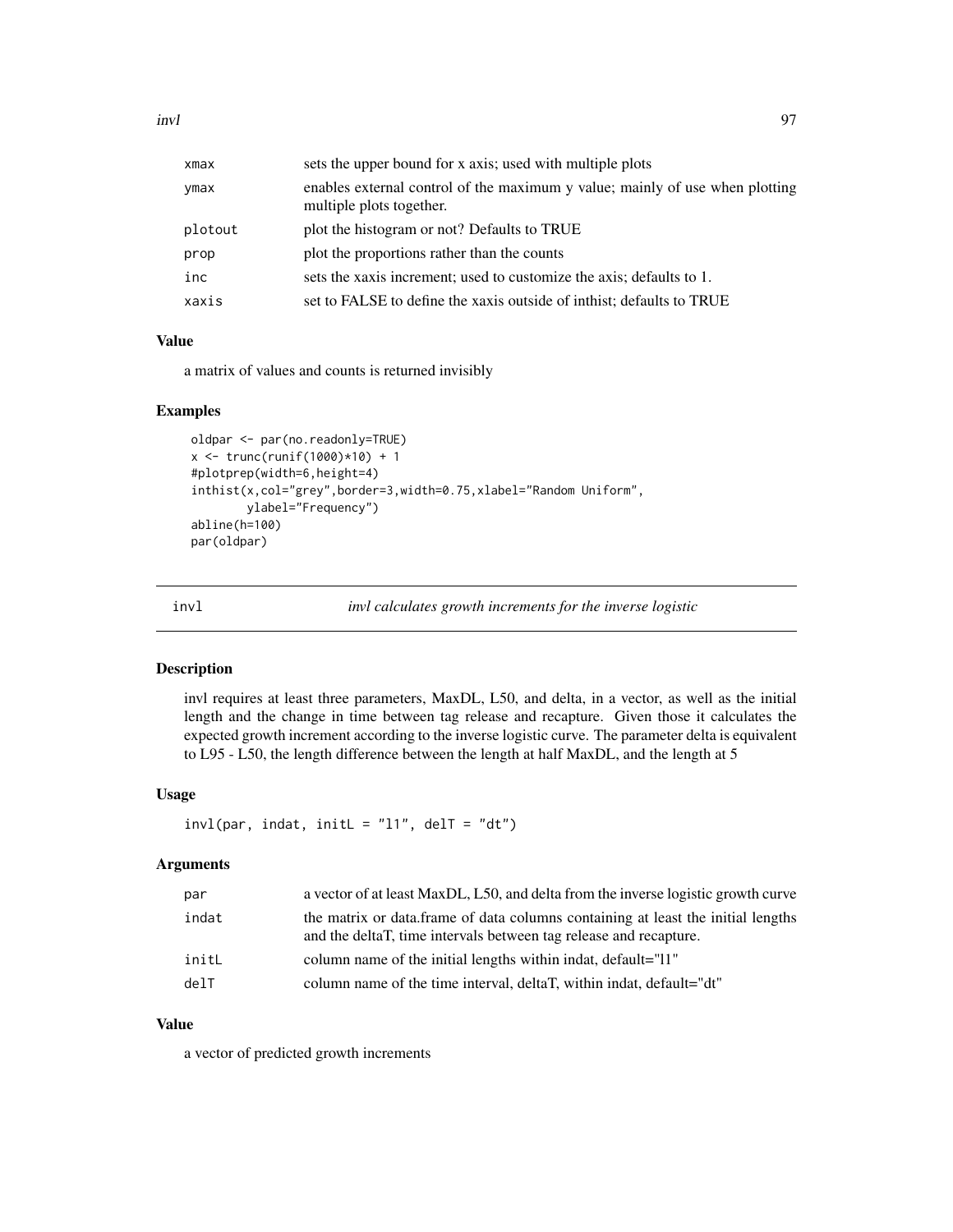### References

Haddon, M., Mundy, C., and D. Tarbath (2008) Using an inverse-logistic model to describe growth increments of blacklip abalone (Haliotis rubra) in Tasmania. *Fishery Bulletin* 106:58-71

## Examples

```
data(blackisland)
oldpar <- par(no.readonly=TRUE)
plot(blackisland$l1,blackisland$dl,type="p",pch=16,
xlab="Initial Length mm",ylab="Growth Increment mm",panel.first=grid())
abline(h=0)
param <- c(25, 130, 35, 3) # MaxDL, L50, delta, sigma
predDL <- invl(param,blackisland,initL="l1",delT="dt")
lines(blackisland$l1,predDL,col=2,lwd=2)
par(oldpar)
```
iscol *incol is a utility to determine if a column is present in a matrix*

# Description

incol is a utility to determine whether a named column is present in a given matrix or data.frame. Is case sensitive

### Usage

iscol(incol = "year", inmat)

### Arguments

| incol | the name of the column; defaults to "year" as an example   |
|-------|------------------------------------------------------------|
| inmat | the matrix or data, frame within which to search for incol |

### Value

TRUE or FALSE

```
x < -1:10test <- matrix(x,nrow=5,ncol=2,dimnames=list(1:5,c("year","Catch")))
print(test)
iscol("year",test)
iscol("Catch",test)
iscol("catch",test)
iscol("ages",test)
```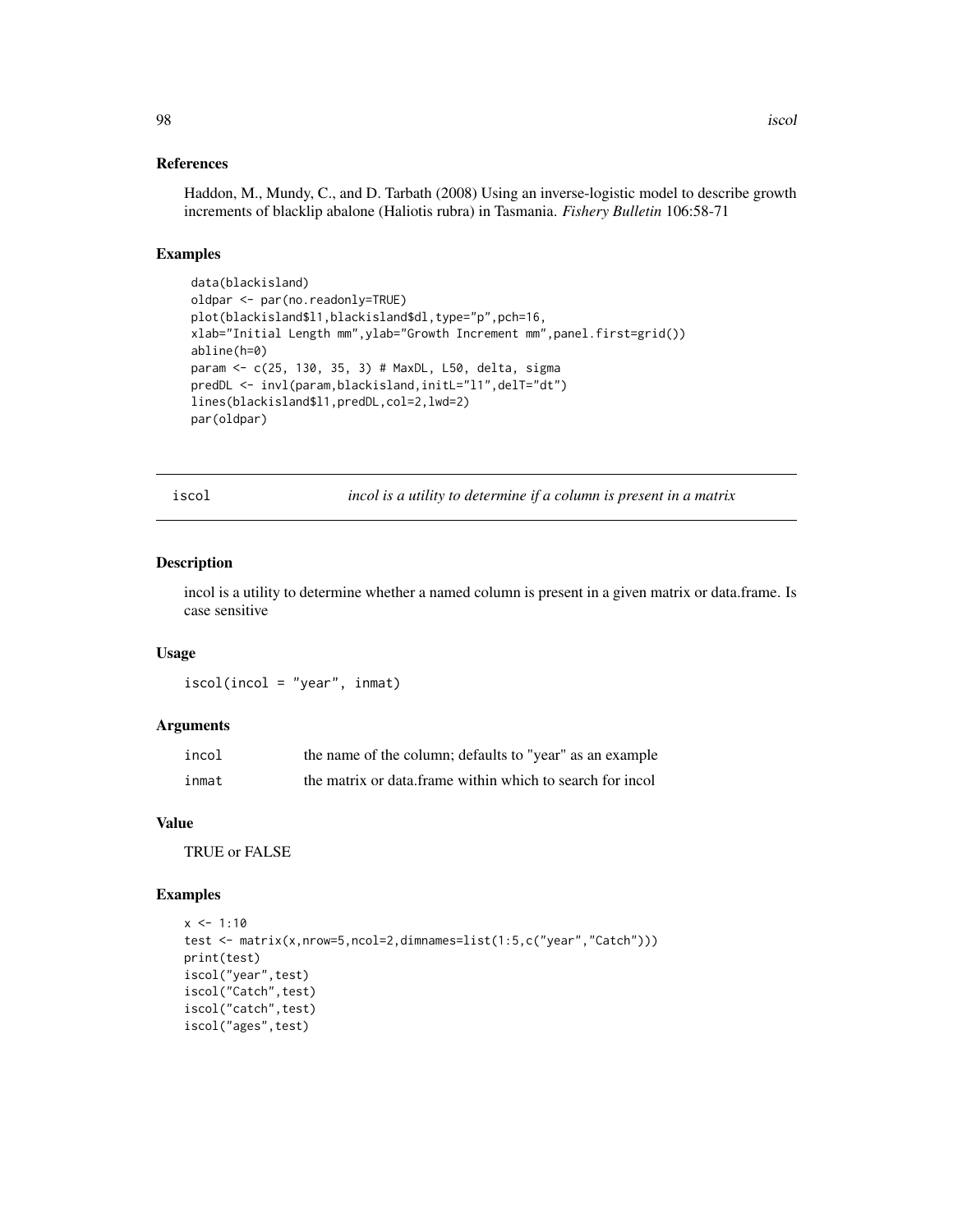A data.frame containing the simulated age for an array of different lengths based upon the properties of an extensive collection of redfish (*Centroberyx affinis*) length-at-age data from eastern Australia sampled in the 1990's.

# Format

A data.frame with 358 rows and 2 variables:

age simulated ages in years

length consequent simulated fork length of the fish, in cms

## Subjects

- Estimating individual growth from length-at-age data
- von Bertalanffy growth curve
- Gompertz growth curve
- Michaelis-Menton curve used as a growth curve

# Source

The data this simulation is based upon is from length-at-age data for one species collected over many years by the many excellent people running the Integrated Stock Monitoring Program in the Australian South East Fishery over the years of its existence. The simulation is based on a characterization of redfish properties and includes random error in the hypothetical measurements as well as the processes of growth (i.e. both measurement and process error). The other inputs were a selected set of growth parameters and the relative frequency of different ages vs lengths.

```
data(LatA)
pars <- c(27.0,0.15,-2.0) # von Bertalanffy
bestvB <- nlm(f=ssq,funk=vB,observed=LatA$length,p=pars,
              ages=LatA$age,typsize=magnitude(pars))
outfit(bestvB,backtran=FALSE,title="vB")
```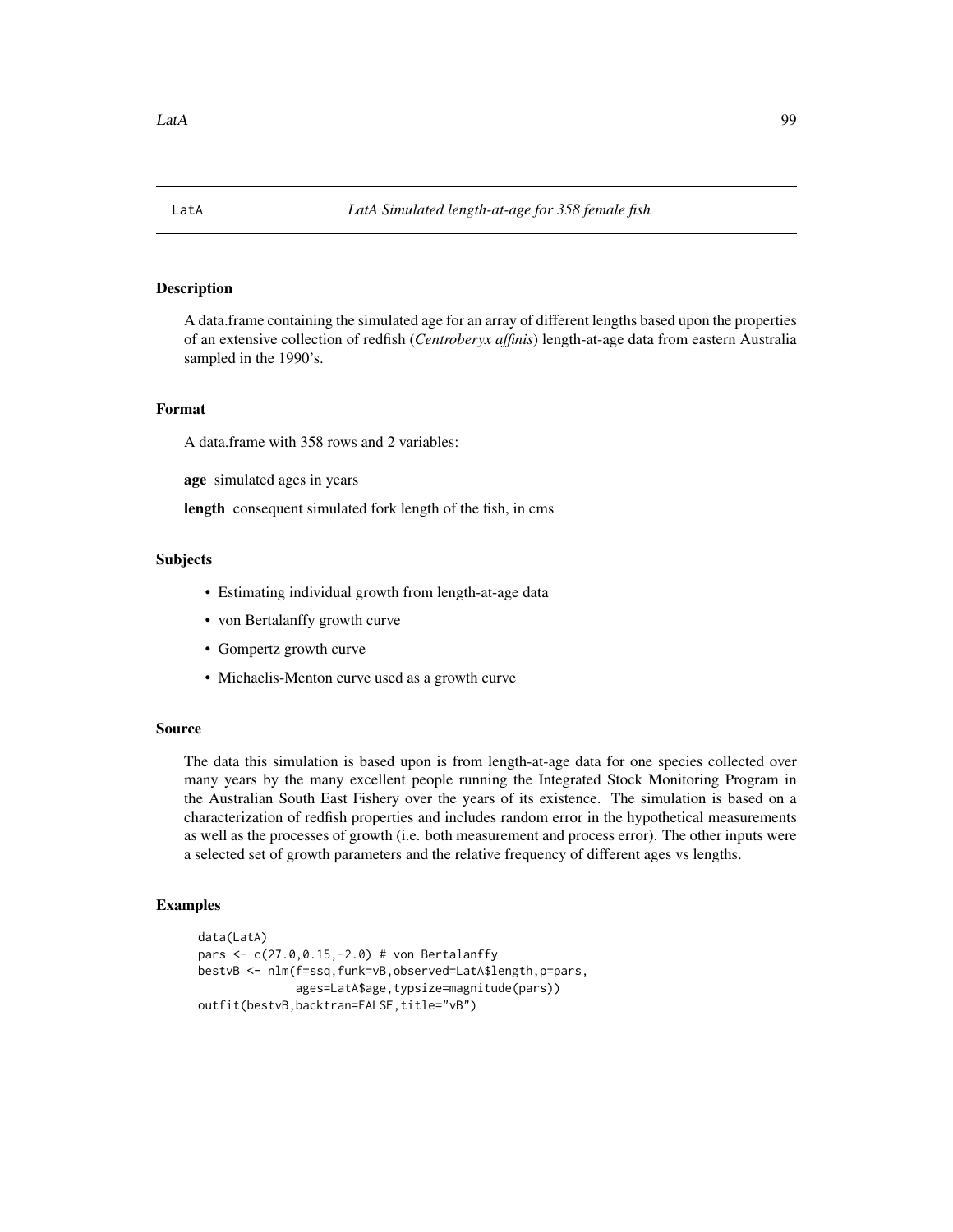likeratio conducts a likelihood ratio test on two negative log-likelihoods. It produces the LR plus related statistics detailing if a significant difference has been found. The order in which the loglikelihoods are entered does not matter as that is checked for so a positive likelihood ratio is always generated.

### Usage

likeratio(nLL1, nLL2,  $df = 1$ )

### Arguments

| nLL1 | the first -ve log-likelihood                                                                                |
|------|-------------------------------------------------------------------------------------------------------------|
| nLL2 | the second -ve log-likelihood                                                                               |
| df   | the number of degrees of freedom difference between the two model, a minimum<br>of 1, which is the default. |

## Value

a vector of the likelihood ratio, the significance of any difference, the minimum difference required for significance, and the degrees of freedom.

## Examples

```
one <- 291.1691
two <- 277.0122
dof <-1round(likeratio(one,two,dof),8) # LR = 28.3138
```
linter *linter finds a value in a series using its location in another*

## **Description**

linter is a tool for linearly interpolating in a 2-D cartesian space to search out an unknown value between two known points on the x-axis, based on a known value between two known points on the y-axis. This might be answering the question of what would be the length at 50 percent maturity for a curve with no analytical solution. We could find two points in a series of proportion values on the y-axis that bracketed the 50 percent value using the function bracket. They would be associated with the two length values on the x-axis used to generate the predicted proportion values. If we assume the various points in the 2-D space to be approximated by linear relations then the location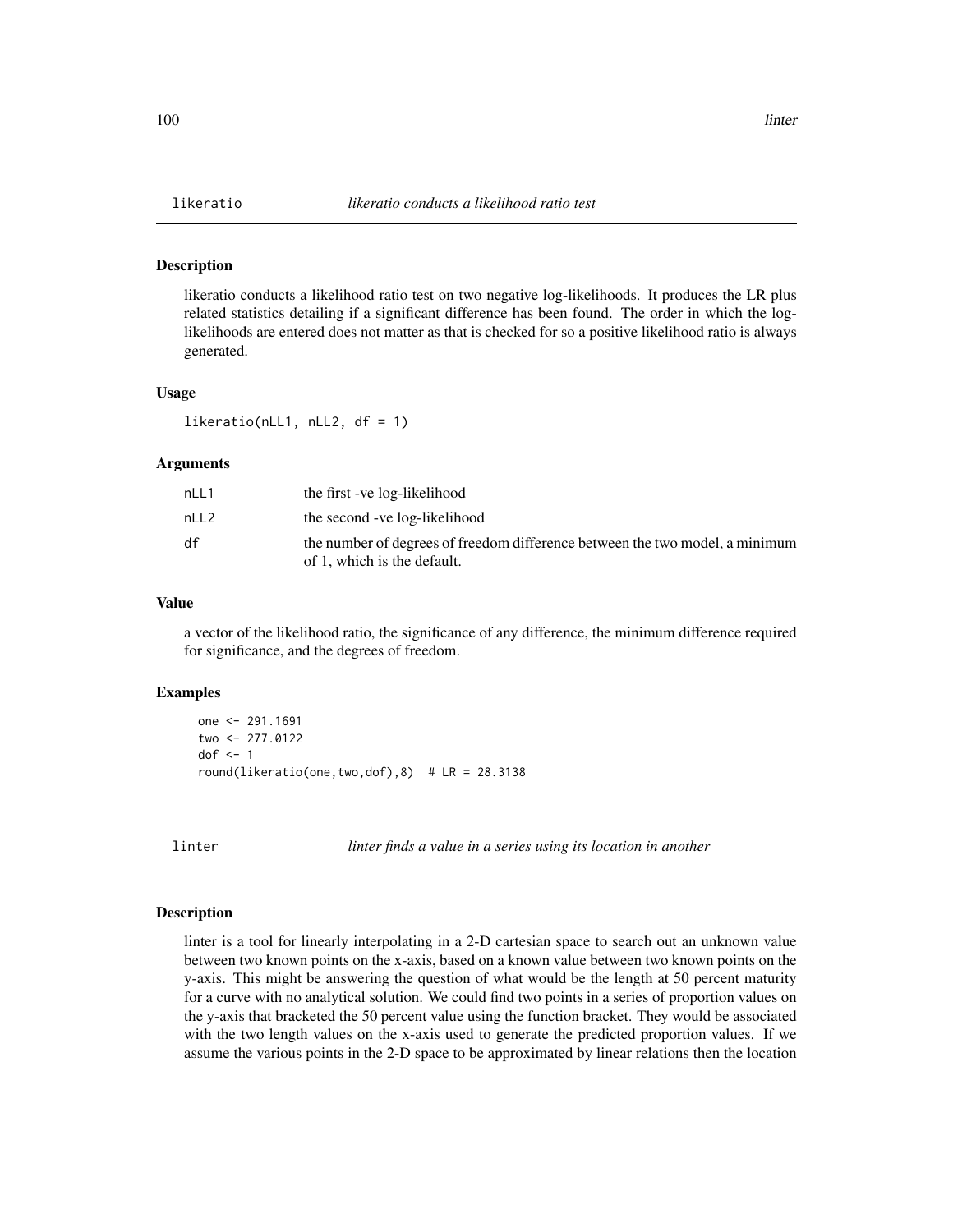### logist the contract of the contract of the contract of the contract of the contract of the contract of the contract of the contract of the contract of the contract of the contract of the contract of the contract of the con

between the two known x-axis length values corresponding to the L50 would have the same ratio as the 50 percent value has to the two points on the y-axis. See the example for details. The input arguments include five values, left, right, bottom, top, and target. So, left and right are sequential values on the x-axis, bottom and top are the corresponding sequential values on the y-axis, and target is the value we are looking for on the y-axis.

## Usage

linter(pars)

## Arguments

pars a vector of 5 values, left, right, bottom, top and target

## Value

a single value being the x-axis value between left and right corresponding to the target on the x-axis

## See Also

bracket

## Examples

```
L = \text{seq}(60, 160, 1)p=c(a=0.075,b=0.075,c=1.0,alpha=100)
asym <- srug(p=p,sizeage=L)
L25 <- linter(bracket(0.25,asym,L))
L50 <- linter(bracket(0.5,asym,L))
L75 <- linter(bracket(0.75,asym,L))
ans <- c(L25,L50,L75,L50-L25,L75-L50)
{cat(" L25 L50 L75 L50-L25 L75-L50 \n")
cat(round(ans, 4), "\\n")
```
logist *logist Logistic selectivity function*

### **Description**

logist calculates a Logistic curve that can be used as a selectivity function, or maturity curve, of wherever a logistic is required. This version uses the logistic function  $1/(1+\exp(-\log(19.0))$ <sup>\*</sup>(lensinL50)/delta)), which explicitly defines the L50 and uses delta = (inL95-inL50) as the second parameter.

## Usage

```
logist(inL50, delta, depend, knifeedge = FALSE)
```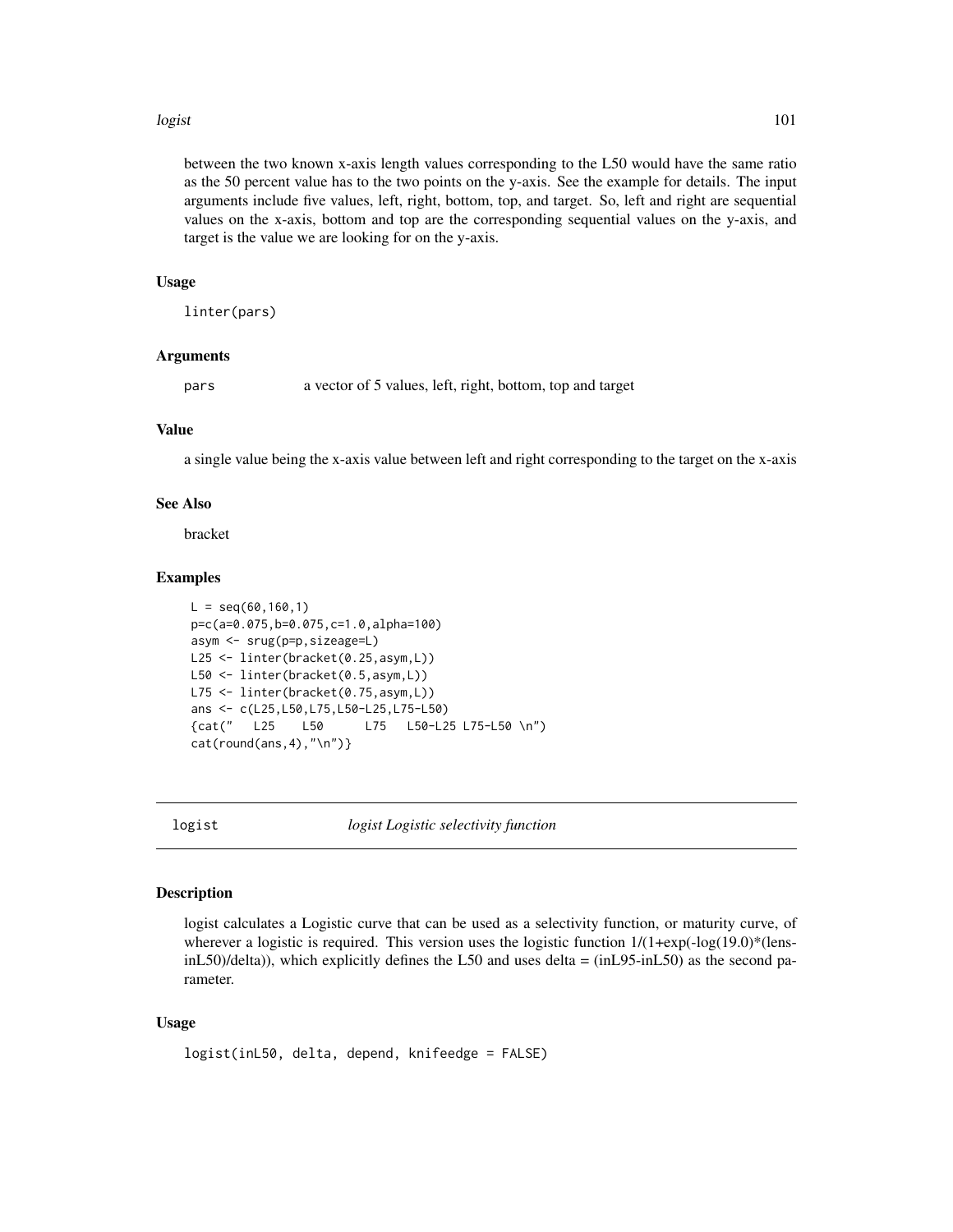## Arguments

| inL50     | is the length at 50 percent selection/maturity/whatever                                                                                                                                               |
|-----------|-------------------------------------------------------------------------------------------------------------------------------------------------------------------------------------------------------|
| delta     | is the difference in selection/maturity/whatever between in L50 and in L95                                                                                                                            |
| depend    | a vector of lengths/ages for which the logistic value will be calculated.                                                                                                                             |
| knifeedge | defaults to FALSE. If knifeedge is TRUE then the logistic values < the depend<br>value of in L50 is set to zero, and all those $\ge$ = in L50 are set to 1.0, approximating<br>knife-edge selectivity |

## Value

A vector of length(depend) with the predicted logistic values

# Examples

```
in50 < -100.0deltaS <-8.0lens <- seq(2,210,2)
select <- logist(inL50=in50,delta=deltaS,depend=lens)
selectk <- logist(in50,deltaS,lens,knifeedge=TRUE)
round(cbind(lens[35:70],select[35:70],selectk[35:70]),5)
```
magnitude *magnitude returns the magnitude of numbers in base 10*

# Description

magnitude is useful when using an optimizer such as optim, which uses a parscale parameter. magnitude can determine the respective parscale value for each parameter value.

# Usage

magnitude(x)

## Arguments

x the vector of numbers (parameters) whose magnitudes are needed

### Value

a vector of magnitudes

### Examples

 $x \leftarrow c(0, 0.03, 0.3, 3, 30, 300, 3000)$ magnitude(x)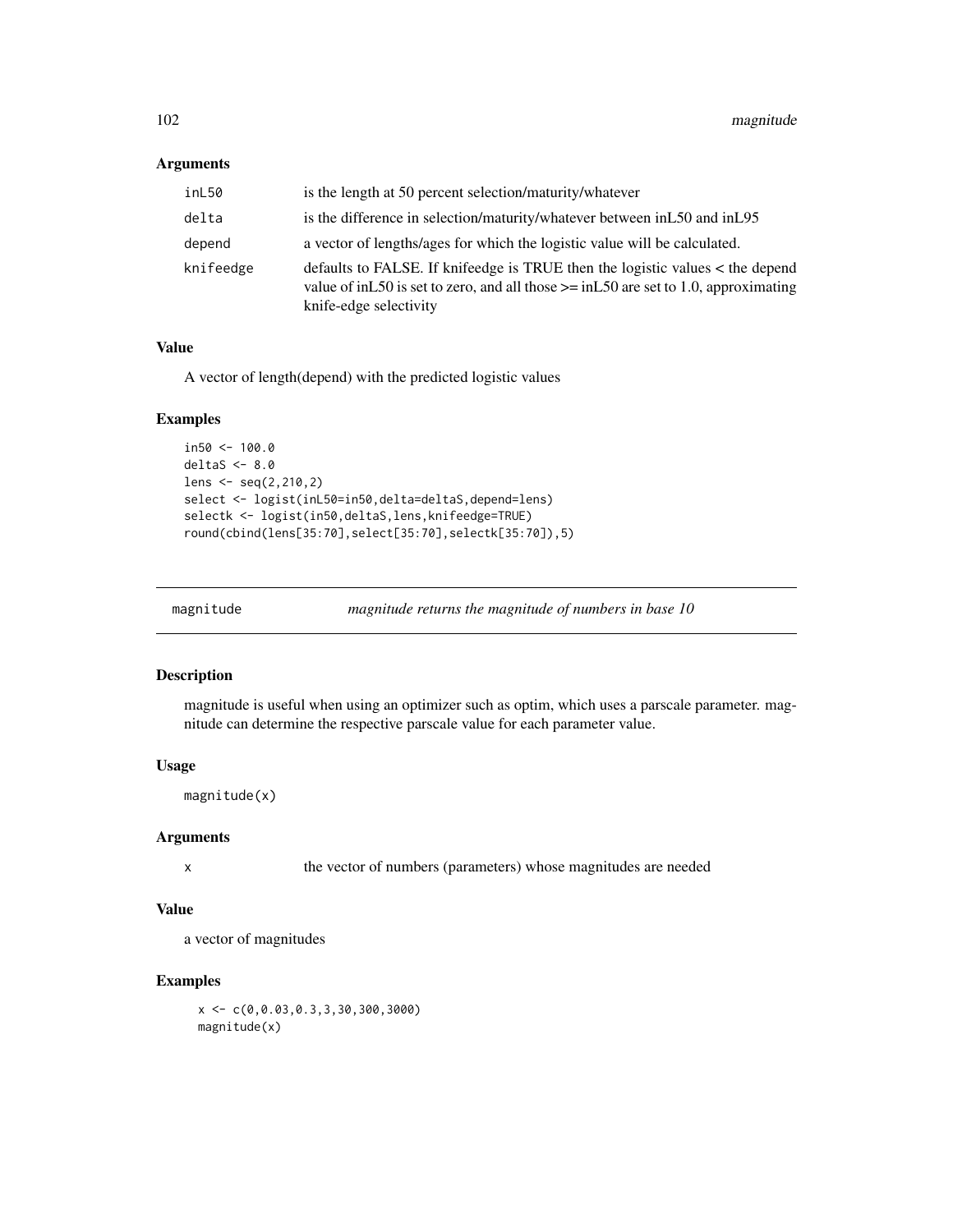It is common to want a label with text and a series of values. But paste and paste0 cycles the text and the values. To avoid this makelabel first combines the values as text and then adds the input text to the front of the values

### Usage

makelabel(txt, vect, sep =  $"$ \_", sigdig = 3)

### Arguments

| txt    | the input text for the label                              |
|--------|-----------------------------------------------------------|
| vect   | the series of values to be included in the label          |
| sep    | the separator for the components; defaults to             |
| sigdig | how many significant digits for the values; default $= 3$ |

## Value

a character string made up of text and values

# Examples

```
pars <- c(18.3319532,33.7935124,3.0378107,6.0194465,0.5815360,0.4270468)
makelabel("Cohort1",pars[c(1,3,5)],sep="__")
makelabel("Cohort1",pars[c(1,3,5)],sep="__",sigdig=4)
```
mature *mature alternative logistic function commonly used for maturity*

## Description

mature a function  $1/(1+(1/\exp(a + b \times sizeage)))$  which can be expressed as  $exp(a + b \times sizeage)/(1$  $+$  exp(a + b x sizeage)). This describes a symmetric logistic curve that has the property Lm50 = -a/b and the interquartile distance is 2.log(3)/b.

## Usage

mature(a, b, sizeage)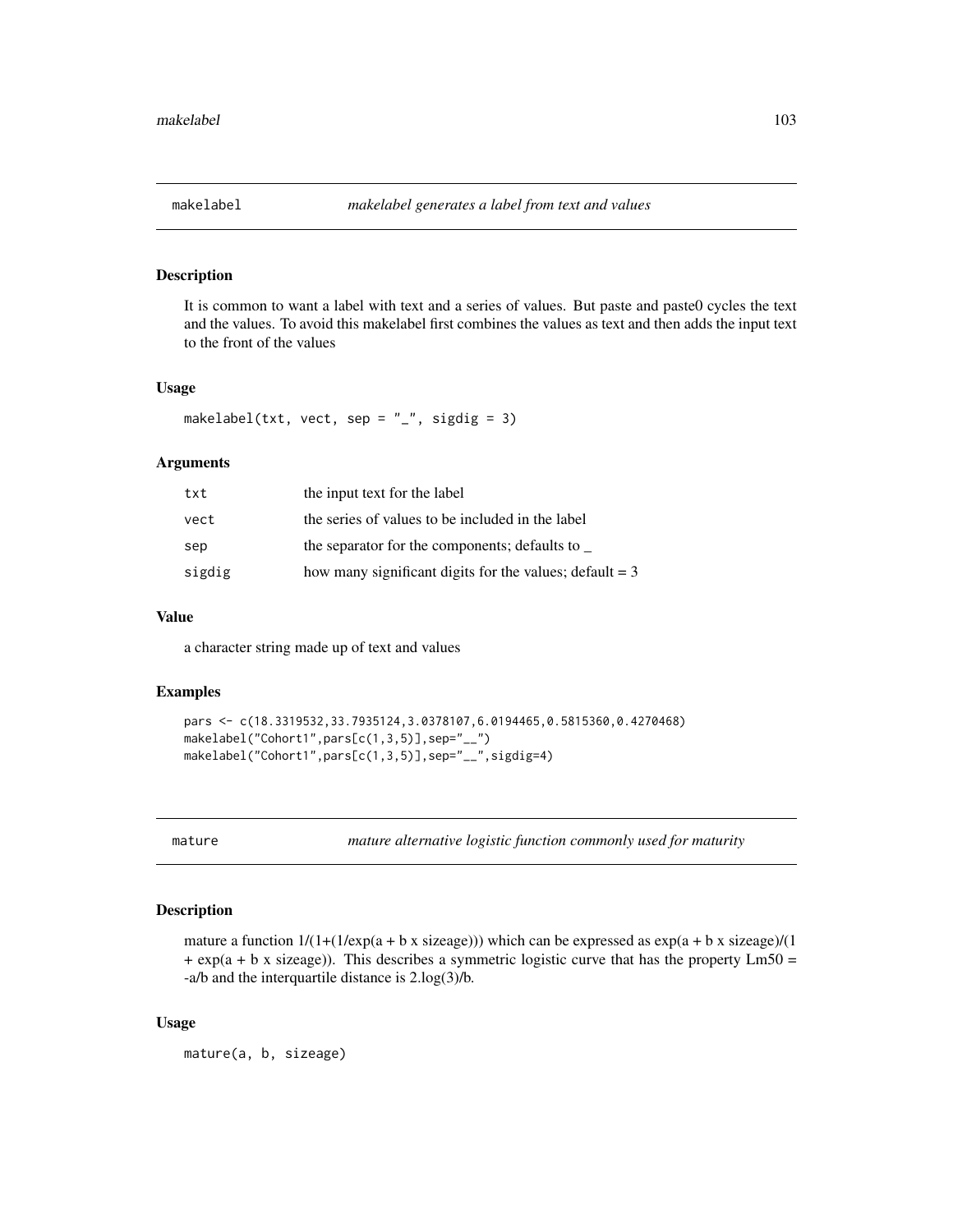104 minnow

### Arguments

|         | is the intercept of the exponential function usually -ve                             |
|---------|--------------------------------------------------------------------------------------|
|         | is the gradient of the exponential function                                          |
| sizeage | is a vector of lengths/ages for which the logistic maturity value will be calculated |

# Value

A vector of predicted proportion mature for the sizeage

### Examples

```
a \leftarrow -14.383b \leq -0.146017lens <- seq(2,210,2)
round(mature(a,b,sizeage=lens),5) # length based
round(mature(-2.5,0.95,0:25),5) # age based
```

| mınnow |  |  |  |
|--------|--|--|--|
|        |  |  |  |
|        |  |  |  |

minnow *minnow contains weekly growth data for use with seasonal growth curves*

# Description

minnow is a dataset of mean length against time in weeks for minnows (*Phoxinus phoxinus*), derived from Pitcher & Macdonald (1973) for use when fitting growth curves, especially seasonal growth curves. The data exhibit increases and decreases in length as each year progresses because these are mean lengths rather than individual measurements (which would, more typically, be used these days). The data have been read off a graph within the original paper as it is not reported explicitly, and are therefore only approximate, but will do for our purposes (but expect different parameters to those reported in the original paper). This is length at time not age. Though time is being used as a proxy for age there is no age 0.

### Format

A data.frame of mean length-at-time data

week the week of sampling minnows for lengths

length the estimated mean length in the corresponding week in mm

## Subjects

- seasonal growth curves
- von Bertalanffy
- Model residuals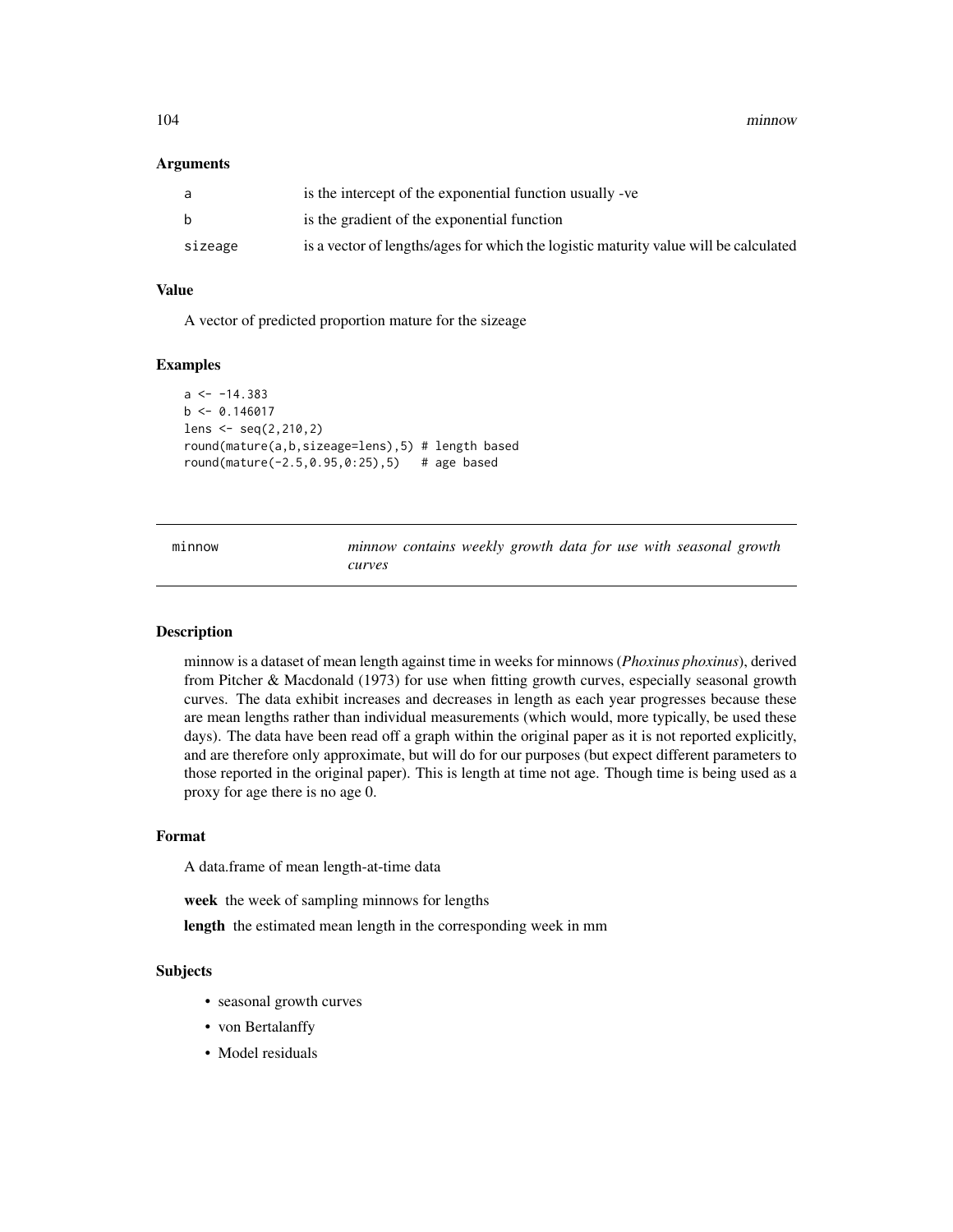## Source

data measured from Figure 2, page 602 in Pitcher, T.J., and P.D M. MacDonald. (1973) Two models of seasonal growth. *Journal of Applied Ecology* 10:599–606.

# Examples

```
data(minnow)
oldpar <- par(no.readonly=TRUE)
plot1(minnow$week,minnow$length,type="p",pch=16,cex=1.2,
      xlab="Week",ylab="Length mm")
par(oldpar)
```
mm *mm calculates the predicted Michaelis-Menton length-at-age*

# Description

mm calculates length-at-age for the generalized Michaelis-Menton curve. The equation being (a x  $ages)/(b + ages^c).$ 

## Usage

mm(p, ages)

## Arguments

|      | is a vector the first three cells of which are a, b, c for the mm curve. |
|------|--------------------------------------------------------------------------|
| ages | is a vector of ages; could be a single number                            |

## Value

a vector of predicted lengths for a vector of ages in 'ages'

```
ages \leq seq(0,20,1) # sigma is ignored here
pars <- c(a=23.0,b=1.0,c=1.0,sigma=1.0) # a, b, c, sigma
plot1(ages,mm(pars,ages),xlab="Age",ylab="Length",lwd=2)
```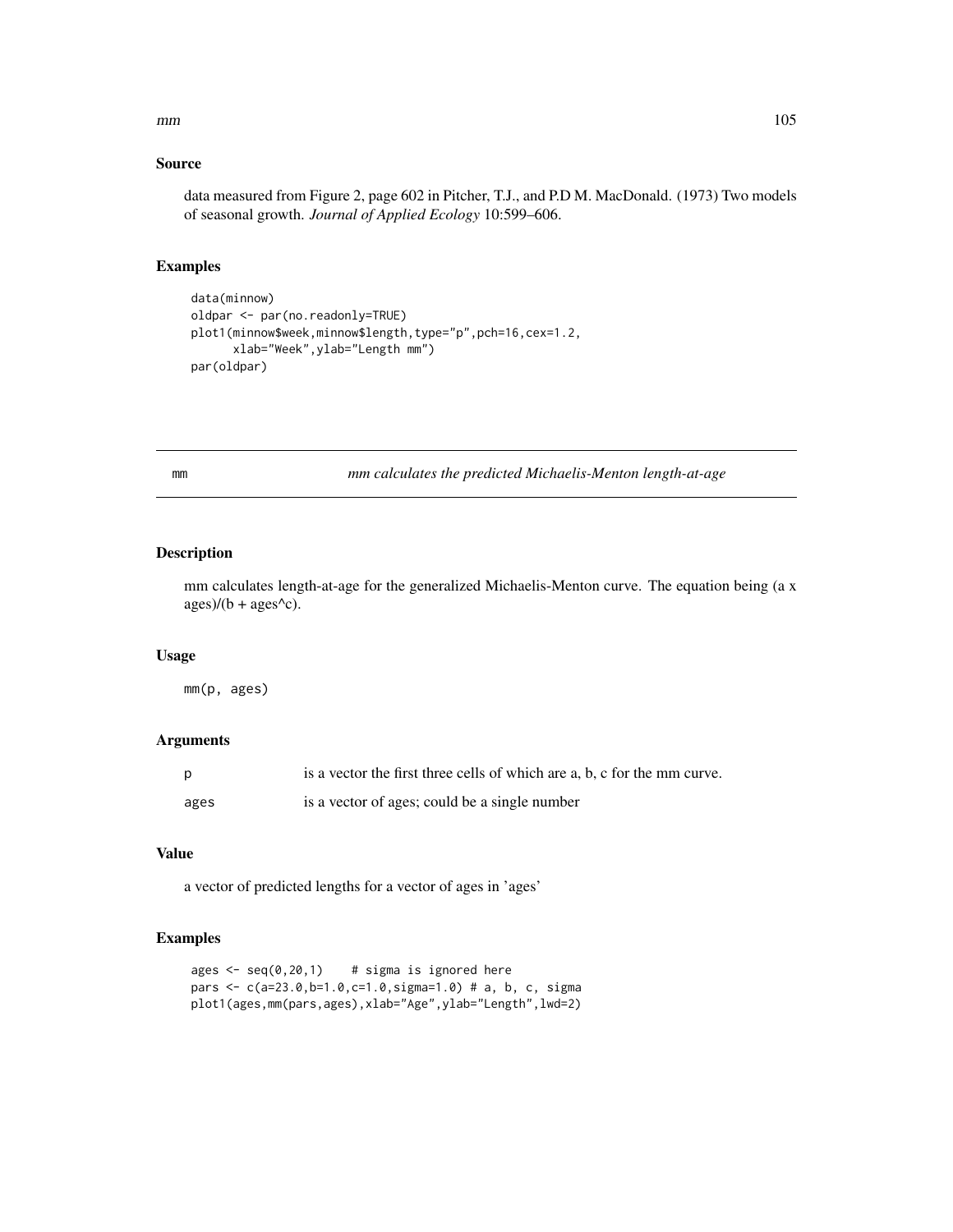mnnegLL a generic multinomial negative log-likelihood that requires observed frequencies and predicted frequencies, although the predicted frequencies could also be the final proportions, as long as they sum to one. It checks that the number of predicted values matches the number of observed values

### Usage

mnnegLL(obs, predf)

## Arguments

| obs   | the original observed frequencies        |
|-------|------------------------------------------|
| predf | the predicted frequencies or proportions |

## Value

a single scalar value

### Examples

obs <- c(0,0,6,12,35,40,29,23,13,7,10,14,11,16,11,11,9,8,5,2,0) predf <- c(0.1,0.9,4.5,14.4,29.7,39.9,35.2,21.3,10.9,8.0,9.5,12.1, 14.1,14.7,13.7,11.5,8.6,5.8,3.5,1.9,0.9) mnnegLL(obs,predf) # should be 705.5333

MQMF *MQMF R functions for the New Book*

## Description

The MQMF package Provides R functions for use with the new book: (*Using R for Modelling and Quantitative Methods in Fisheries*), being published by CRC Press / Chapman & Hall in their (*Using R*) series. Currently no vignettes are included but all examples from the chapters are included as help pages for functions. Try ?chapter2, ?chapter3, ..., ?chapter7, which will provide a listing of all the code chunks included in the book (and some that are not). The list of functions below is not complete so scroll to the bottom of any help file and click the link to the index of functions instead. A development version is available on GitHub at github.com/haddonm/MQMF.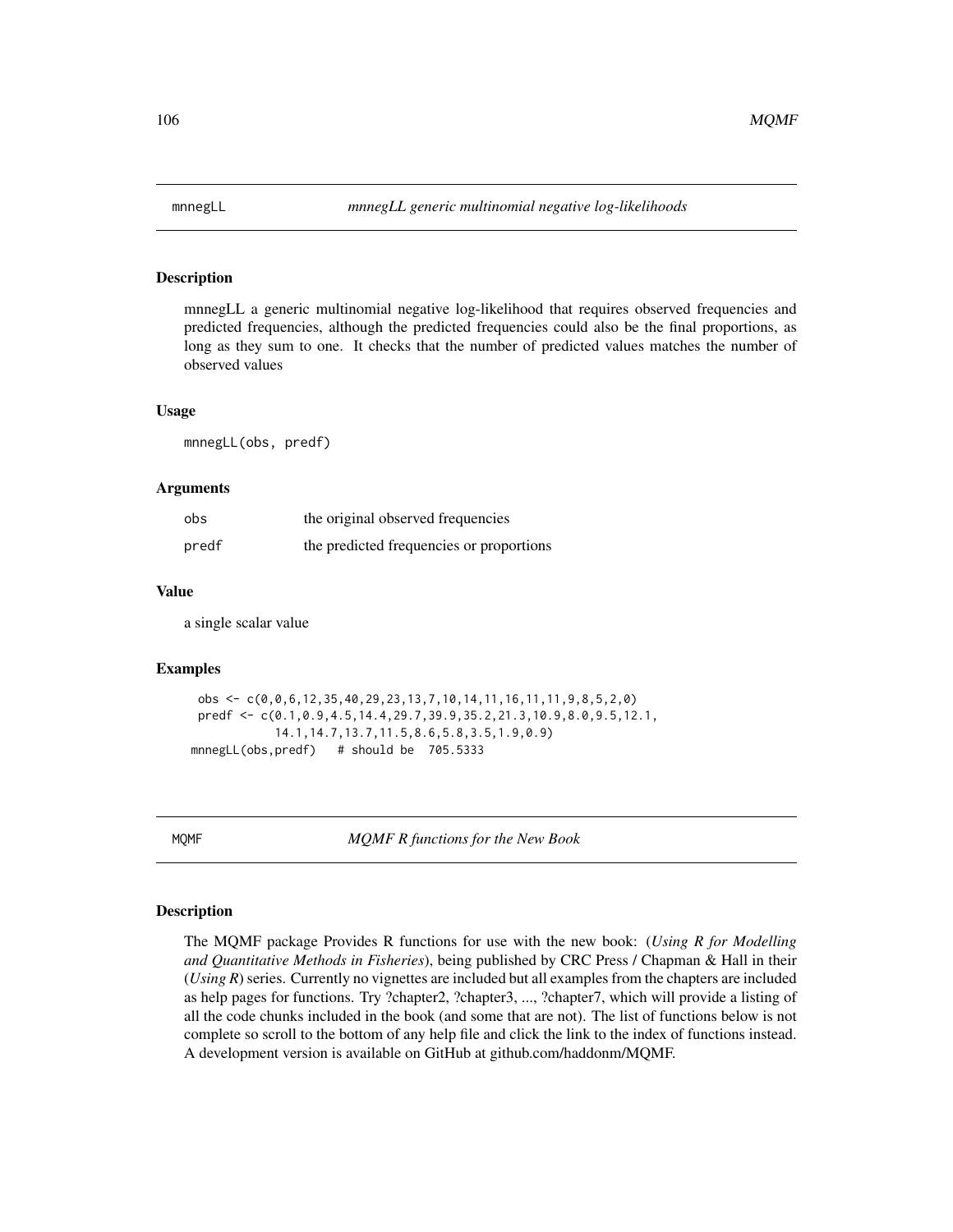### $MQMF$  107

### Some of the utility functions

countones used in apply to count the ones in a vector countzeros used in apply to count the zeros in a vector countgtzero halves the height of a tall narrow data.frame countNAs used in apply to count the NAs in a vector **countgtone** used in apply to count the numbers  $> 1$  in a vector freqMean calculates the mean and st dev count data **getmin** find the minimum of a series to help with ylim or xlim **getmax** find the maximum of a series to help with ylim or xlim getname extracts the name of a variable as character halftable subdivides a table to make it shorter and wider magnitude defines the relative size of parameters for use when using nlm or optim without logtransforming the parameters makelabel simplifies combining a name with a vector of numbers for use as a label or a legend entry outfit prints a pretty version of the results from optim, nlm, or nlminb printV prints a vector of numbers vertically rather than horizontally quants used in 'apply' to estimate quantiles across a vector which.closest finds the value in a vector closest to a given value.

### Some of the plotting and printing functions

addnorm fits a normal distribution to the output from hist

addlnorm fits a log-normal distribution to output from hist

inthist plots a histogram of integer values more precisely than hist.

parset defines the par statement for a single plot

parsyn types the standard syntax for the par command to the console

plot1 simplifies the plotting of two variables in a single plot

plotprep Sets up a window and the par values for a plot. it checks to see if a graphics device is open and opens a new one if not. This is simply a utility function to save typing the standard syntax. Some of the defaults can be changed. Typing the name without () will provide a template for modification. If 'windows' is called repeatedly this will generate a new active graphics device each time leaving the older ones inactive but present. For quick exploratory plots this behaviour is not wanted, hence the check if an active device exists already or not.

printV returns a vector cbinded to 1:length(invect), which effectively prints the numbers vertically properties prints a listing of the properties of the column variables within a data.frame

### References

Haddon, M. (2020) Using R for Modelling and Quantitative Methods in Fisheries, CRC Press / Chapman & Hall/ Boca Raton 337p. ISBN: 9780367469894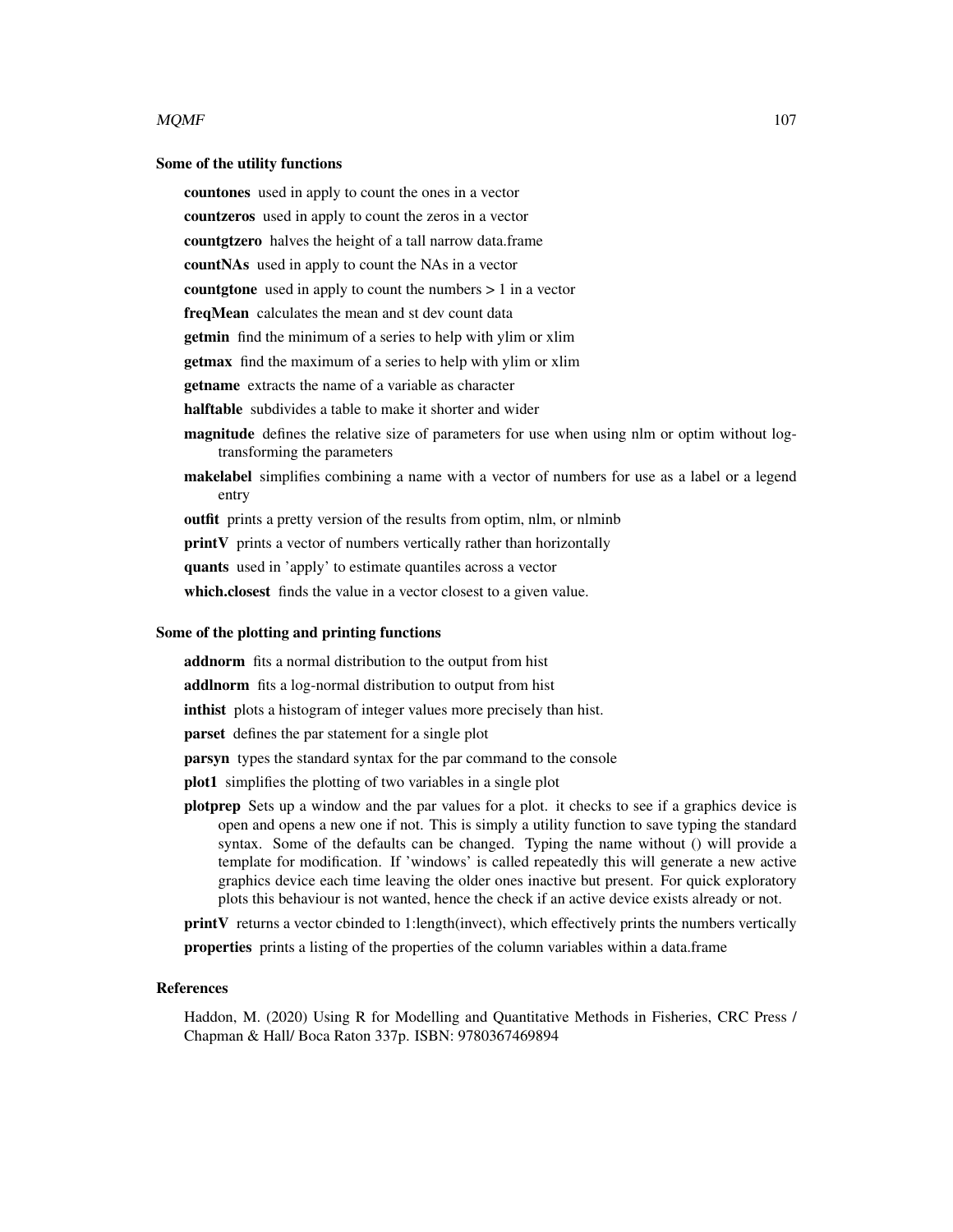negLL calculates log-normal negative log-likelihoods. It expects the input parameters to be logtransformed, so the funk used to calculate the log or the predicted values also needs to expect log-transformed parameters. In addition, it checks that there are no missing data (NA) within the input observed log-transformed data. If there are it uses only those records for which there are values.

### Usage

```
negLL(pars, funk, logobs, ...)
```
## Arguments

| pars     | the log-transformed parameters to be used in the funk for calculating the log of<br>the predicted values against which the log observed values will be compared |
|----------|-----------------------------------------------------------------------------------------------------------------------------------------------------------------|
| funk     | the function used to calculate the log-predicted values of whatever variable is<br>being used (eg. cpue, catches, etc.)                                         |
| logobs   | the observed values, log-transformed, ready for comparison with the log-predicted<br>values from funk and pars.                                                 |
| $\ddots$ | required to allow funk to access its other arguments without having to explicitly<br>declare them in negLL. In the example below, indat is passed via the       |

### Value

the negative log-likelihood using log-normal errors.

# Examples

```
data(abdat) # expect an answer of -31.65035param <- log(c(r= 0.42,K=9400,Binit=3400,sigma=0.05))
negLL(pars=param,funk=simpspm,logobs=log(abdat[,"cpue"]),indat=abdat)
```
negLL1 *negLL1 calculate log-normal log-likelihoods with a penalty*

### Description

negLL1 calculates log-normal negative log-likelihoods. It expects the input parameters to be logtransformed, so the funk used to calculate the log or the predicted values also needs to expect log-transformed parameters. In addition to estimating the negative log-likelihoods for log-normally distributed data it also places a penalty on the first parameter if that parameter approaches very close to zero; see the help page for penalty0. With SPM the first parameter is the population growth rate r, which obviously should never be negative. The use of penalty0 prevents this happening.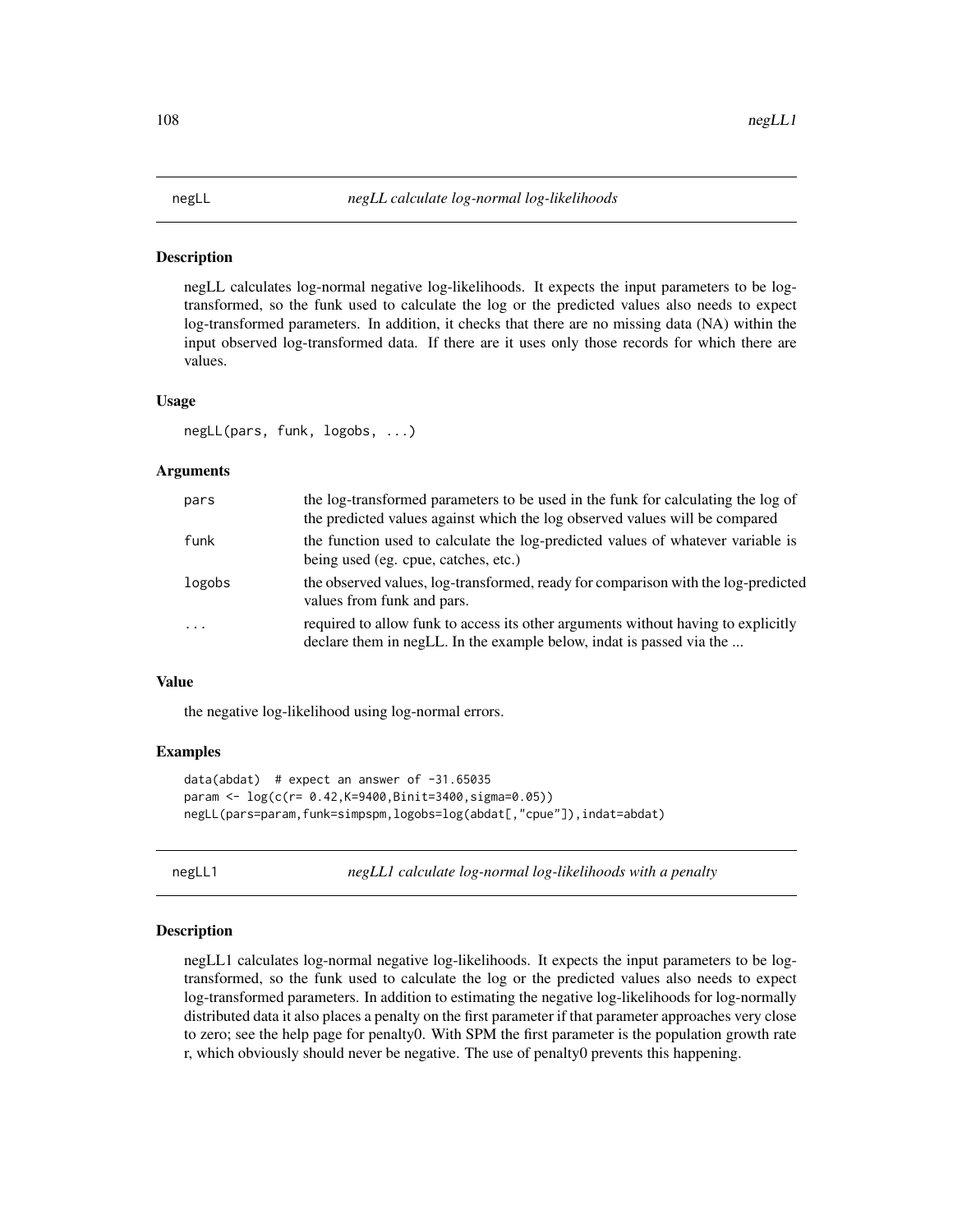## negLLM and the state of the state of the state of the state of the state of the state of the state of the state of the state of the state of the state of the state of the state of the state of the state of the state of the

# Usage

negLL1(pars, funk, logobs, ...)

#### **Arguments**

| pars      | the log-transformed parameters to be used in the funk for calculating the log of<br>the predicted values against which the log observed values will be compared |
|-----------|-----------------------------------------------------------------------------------------------------------------------------------------------------------------|
| funk      | the function used to calculate the log-predicted values of whatever variable is<br>being used (eg. cpue, catches, etc.)                                         |
| logobs    | the observed values log-transformed ready for comparison with the log-predicted<br>values from funk and pars.                                                   |
| $\ddotsc$ | required to allow funk to access its other parameters without having to explicitly<br>declare them in negLL                                                     |

# Value

the negative log-likelihood using log-normal errors.

## Examples

```
data(abdat) #expect an answer of -31.65035
param <- log(c(r= 0.42,K=9400,Binit=3400,sigma=0.05))
negLL1(pars=param,funk=simpspm,logobs=log(abdat[,"cpue"]),indat=abdat)
```
negLLM *negLLM -ve log-normal likelihoods for multiple index time-series*

# Description

negLLM we have negLL and negLL1 for use when using -ve log-likelihoods to fit surplus production models that only have a single index of relative abundance, but there are many fisheries that have more than one index of relative abundance. negLLM is for those cases that have multiple (M) time-series of such indices. It is used in conjunction with simpspmM and spmCE.

# Usage

```
negLLM(pars, funk, logobs, indat, index = "cpue", harvpen = TRUE, ...)
```

| pars | the log-transformed parameter starting points. For a surplus production model                            |
|------|----------------------------------------------------------------------------------------------------------|
|      | these are r, K, Binit (if initial depletion is likely, otherwise omit this and it will                   |
|      | be set $=K$ inside the function), then as many sigma values as there are time-                           |
|      | series of abundance indices; these are the associated standard deviations of the                         |
|      | log-normal residuals.                                                                                    |
| funk | the function that generates the predicted cpue values. for multiple time-series in<br>a SPM use simpspmM |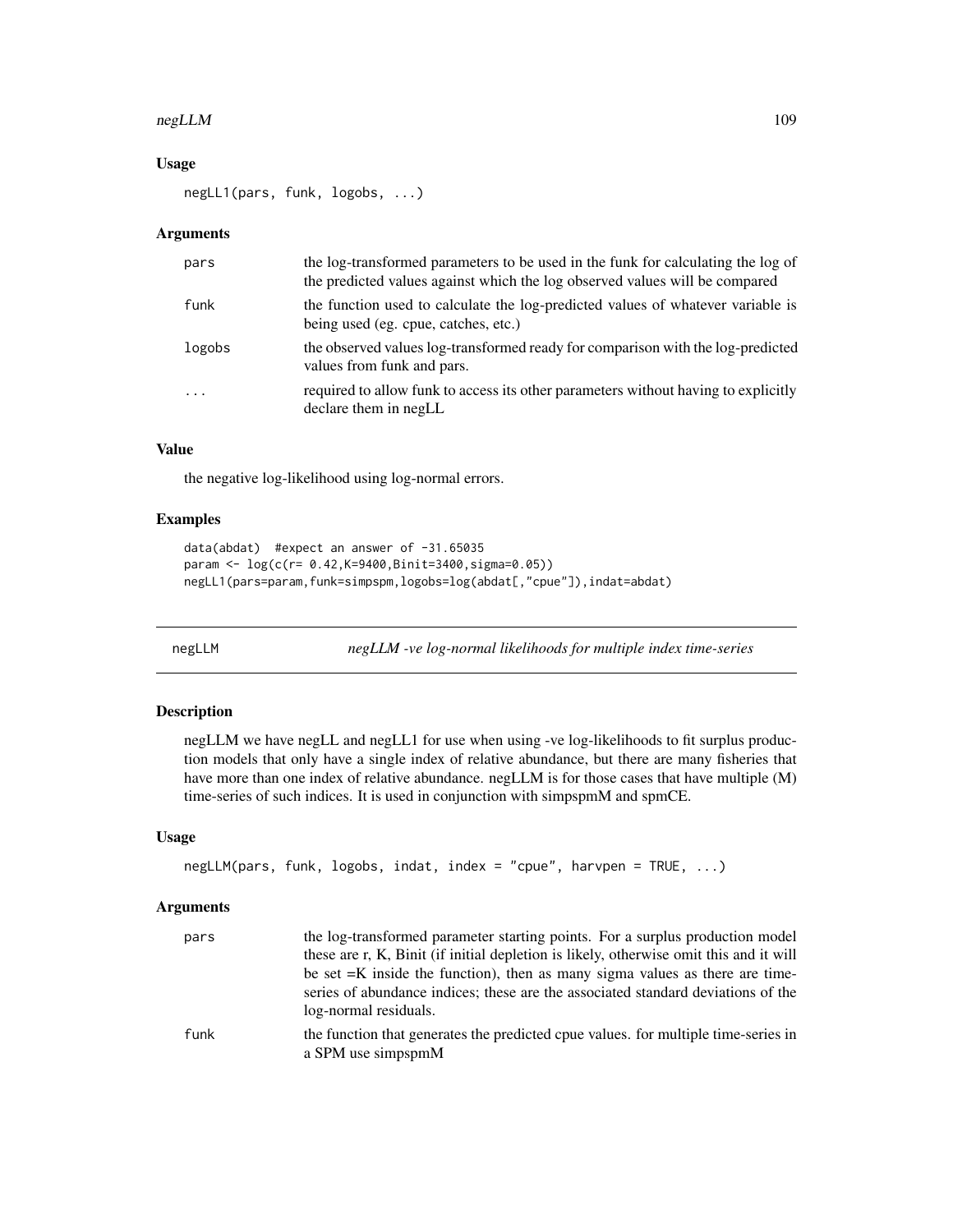| logobs                  | the log-transformed observed cpue columns in indat, the data needed by funk,<br>tranferred inside the                                                        |
|-------------------------|--------------------------------------------------------------------------------------------------------------------------------------------------------------|
| indat                   | the fisheries data used in the analysis                                                                                                                      |
| index                   | the prefix of the columns of each of the indices, defaults to cpue                                                                                           |
| harvpen                 | $default = TRUE$ , which sets a penalty on each of the implied harvest rates to<br>ensure we do not get harvest rates $> 1.0$                                |
| $\cdot$ $\cdot$ $\cdot$ | the continuation ellipsis to allow the transfer of other arguments required by<br>funk. The argument 'schaefer' in the example below illustrates such usage. |

# Value

a single scalar as the -ve log-likelihood of the input data

## Examples

```
data(twoindex)
fish <- as.matrix(twoindex)
pars <- log(c(0.04,155000,0.4,0.3))
bestSP <- nlm(f=negLLM,p=pars,funk=simpspmM,indat=fish,
            schaefer=TRUE,logobs=log(fish[,c("cpue1","cpue2")]),
            steptol=1e-06,harvpen=TRUE)
outfit(bestSP,digits=5,title="negLLM example") #optimum solution
answer <- plotspmmod(bestSP$estimate,indat=fish,
                     plotprod=TRUE,maxy=3.4)
```
negLLP *negLLP -ve log-likelihood for normally distributed variables*

#### **Description**

negLLP calculates the negative log-likelihood for normally distributed variables allowing for some parameters to remain fixed. It assumes the presence of a function 'funk' that will calculate predicted values of a dependent variable from a vector of independent values (logobs). By having a separate vector of parameters in 'initpar' and a vector of the indices of those parameters that will be fitted (notfixed) it is possible to fit only a subset of parameters. This is useful, for example, if generating a likelihood profile, or setting up a likelihood ratio test. With more complex models it is often a useful strategy to estimate the full number of parameters in a sequence of phases, increasing the number being estimated each time while keeping the rest fixed. 'negLLP' makes such phasing of the fitting of a model to data possible. This function can be applied directly to log-transformed data for lognormally distributed data, in which case funk would need to generate log-transformed values. But can also be applied to normally distributed data, in which case one would not log-transform the data being input to the logobs argument and funk would generated the linear-space predicted values.

The selection of which parameters to vary is simply implemented through repeatedly copying the original input values from initpar and then changing those notfixed from the varying par values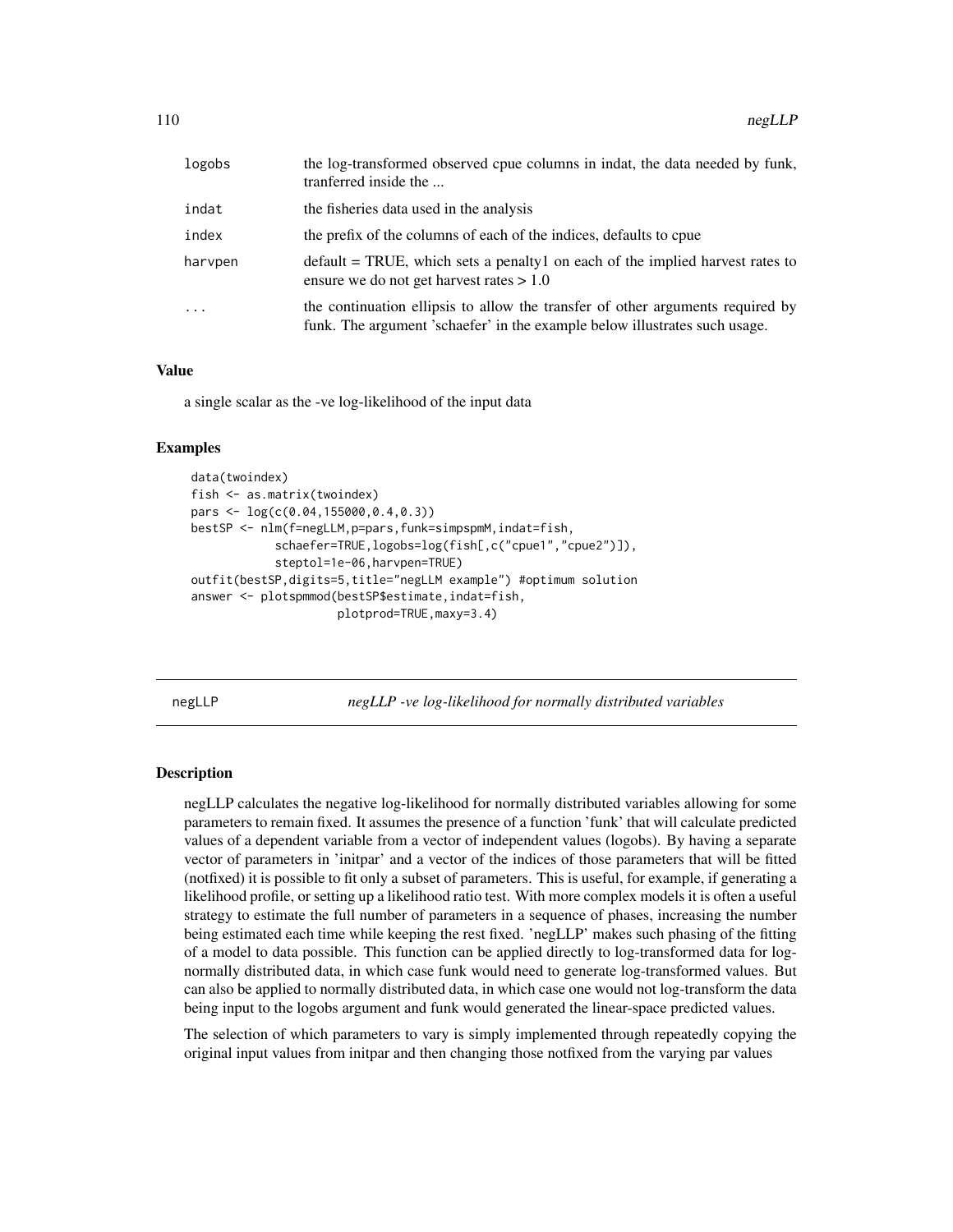## negLLP 111

# Usage

```
negLLP(
  pars,
  funk,
  indat,
  logobs,
  initpar = pars,
  notfixed = c(1:length(pars)),...
\mathcal{L}
```
# Arguments

| pars       | a vector containing the log-transformed parameters being used in funk, plus an<br>extra sigma which is the standard deviation of the log-normal random likeli-<br>hoods in dnorm                                                                                              |
|------------|-------------------------------------------------------------------------------------------------------------------------------------------------------------------------------------------------------------------------------------------------------------------------------|
| funk       | the function name that calculates the predicted values from the independent val-<br>ues                                                                                                                                                                                       |
| indat      | the data. frame that contains the data used by the input funk                                                                                                                                                                                                                 |
| logobs     | the log-transformed observed values for comparison with the values that the<br>model will predict for each of the independent values                                                                                                                                          |
| initpar    | this defaults to the same as pars - using all parameters                                                                                                                                                                                                                      |
| notfixed   | a vector identifying the indices of the parameters to be fitted, which also defines<br>those that will be fixed; defaults to all parameters set to vary. If some need to<br>be kept constant so as to generate a likelihood profile then omit their index from<br>'notfixed'. |
| $\ddots$ . | required to allow funk to access its other parameters without having to explicitly<br>declare them in negLL                                                                                                                                                                   |

# Value

the sum of the negative log-likelihoods using a normal PDF

```
data(abdat)
param <- log(c(r= 0.42,K=9400,Binit=3400,sigma=0.05))
optmod <- nlm(f=negLLP,p=param,funk=simpspm,initpar=param,
            notfixed=c(1,2,3,4),indat=abdat,logobs=log(abdat$cpue))
outfit(optmod,backtran= TRUE) #backtran=TRUE is default anyway
rval <- seq(0.325, 0.45, 0.0125) # set up the test sequence
columns <- c("r","K","Binit","sigma","-veLL")
result <- matrix(0,nrow=11,ncol=5,dimnames=list(rval,columns))
profest <- c(r= 0.32,K=11500,Binit=4250,sigma=0.05) # end of sequence
for (i in 1:11) {
 param <- log(c(rval[i],profest[2:4])) #recycle the profest values to
  parinit \leq param # improve the stability of nlm as the r value
```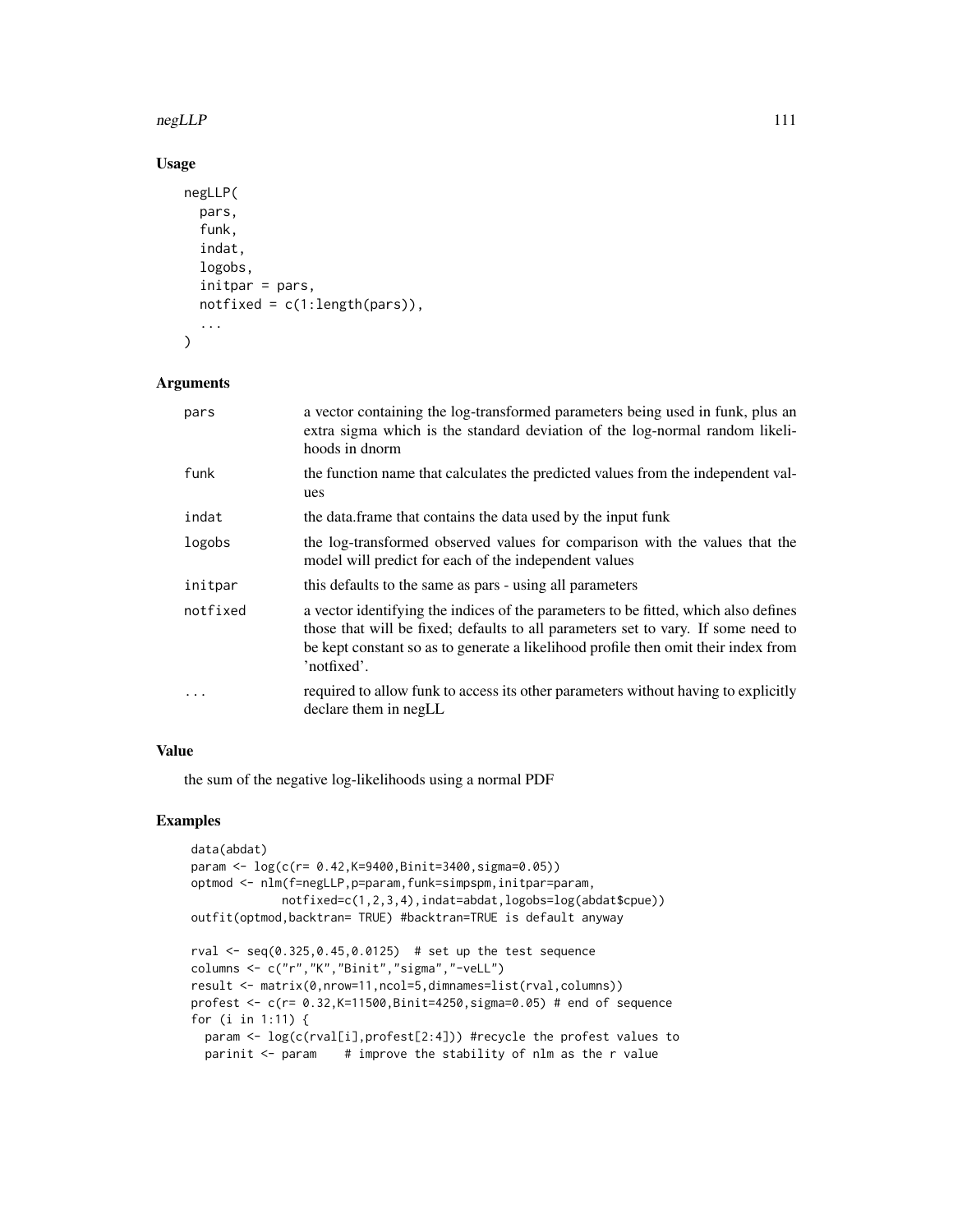```
bestmodP <- nlm(f=negLLP,p=param,funk=simpspm,initpar=parinit, #changes
                  indat=abdat,logobs=log(abdat$cpue),notfixed=c(2:4))
  bestest <- exp(bestmodP$estimate)
  result[i,] <- c(bestest,bestmodP$minimum) # store each result
}
result #Now you can plot -veLL againt r values for the profile
# parset()
# plot(result[,"r"],result[,"-veLL"],type="l",lwd=2,panel.first=grid())
# points(result[,"r"],result[,"-veLL"],pch=16,cex=1.1)
```
negNLL *negNLL -ve log-likelihood for normally distributed variables*

# Description

negNLL - Calculates the negative log-likelihood for normally distributed variables. It requires a function, 'funk' as an argument, that will calculate predicted values of a variable from a vector of input values. In the example below the predicted values are lengths-at-age and the input data are ages. Only the arguments used within negNLL are listed explicitly, which leaves the data required to drive the funk to generate the predicted values for comparison with the observed to be passed using the ..., so take care with spelling of the variable name required by whatever funk is being used.

# Usage

```
negNLL(pars, funk, observed, ...)
```
## Arguments

| pars     | a vector containing the parameters being used in funk, plus the sigma, which<br>is the standard deviation of the normal random likelihoods in dnorm, an extra<br>estimated parameter. Because negNLL refers explicitly to sigma, which must be<br>the last parameter in the vector, it must be listed in the arguments. |
|----------|-------------------------------------------------------------------------------------------------------------------------------------------------------------------------------------------------------------------------------------------------------------------------------------------------------------------------|
| funk     | the function name that calculates the predicted values from the independent val-<br>ues passed using the ellipsis.                                                                                                                                                                                                      |
| observed | the observed values of the variable that the model will predict to compare with<br>each of the input observed values.                                                                                                                                                                                                   |
| .        | required to allow funk to access its other input data without having to explicitly<br>define them in negNLL                                                                                                                                                                                                             |

#### Value

the sum of the negative log-likelihoods using a normal PDF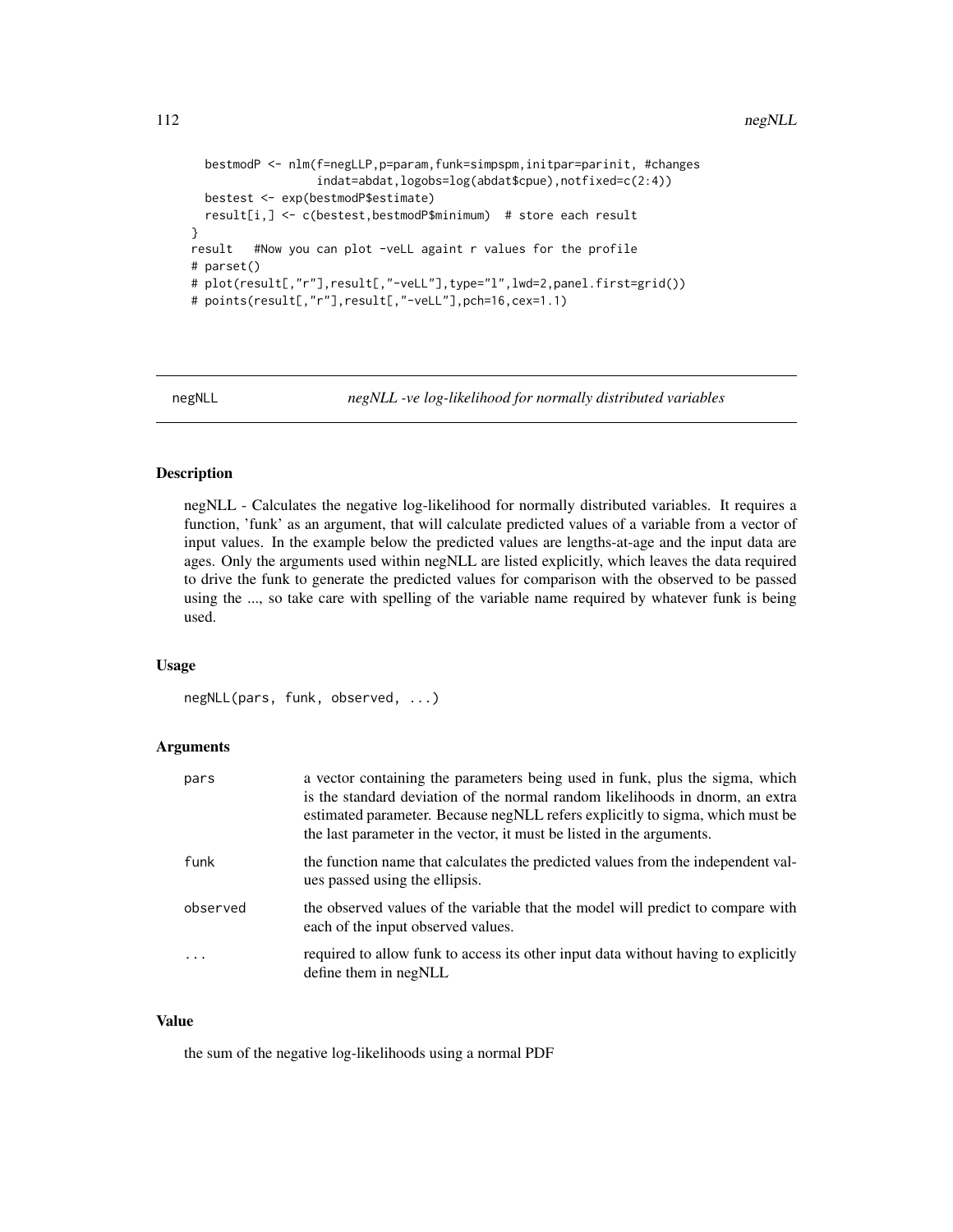#### negnormL and the contract of the contract of the contract of the contract of the contract of the contract of the contract of the contract of the contract of the contract of the contract of the contract of the contract of t

# Examples

```
data(minnow)
pars <- c(89, 0.01,-15,3.75) # ssq = 785.6183
age \le minnow$week # negNLL = 151.1713
ssq(funk=vB,observed=minnow$length,p=pars,ages=age)
negNLL(pars,funk=vB,observed=minnow$length,ages=age)
oldpar <- par(no.readonly=TRUE)
plot1(age,vB(pars,age),xlab="Age",ylab="Length",lwd=2)
points(age,minnow$length,pch=16,cex=1.2)
par(oldpar)
```
negnormL *negnormL an alternative -log-likelihood for normal errors*

## Description

negnormL is an alternative to negNLL to produce -ve log-likelihoods for normal random errors, allowing for the sigma parameter to vary as a function of the predicted value. In negnormL only one needs both a funk and a funksig, the former to calculate the predicted values using funk, and funksig to calculate the changing sigma values relative to the predicted values. The example code illustrates an example funksig that does nothing to the sigma value. See the chapter on Static Models to see further examples.

## Usage

negnormL(pars, funk, funksig, indat, obs = "dl", ...)

# Arguments

| pars    | the vector of parameters, with sigma, the standard deviation of the normal ran-<br>dom deviates at the end.                                  |
|---------|----------------------------------------------------------------------------------------------------------------------------------------------|
| funk    | the funk needed to generate the predicted values                                                                                             |
| funksig | the function used to calculate the sigma value based on the last parameter (=con-<br>stant sigma) and the predicted values                   |
| indat   | the data.frame or matrix containing the obs and the independent variable used<br>by funk                                                     |
| obs     | identifies the column name or column number that contains the observed data<br>for comparison with the predicted from funk, the default="dl" |
| .       | the standard R for including extra parameters needed by funk but without having<br>to be explicitly defined.                                 |

#### Value

the negative log-likelihood, for use in an optimizer, eg nlm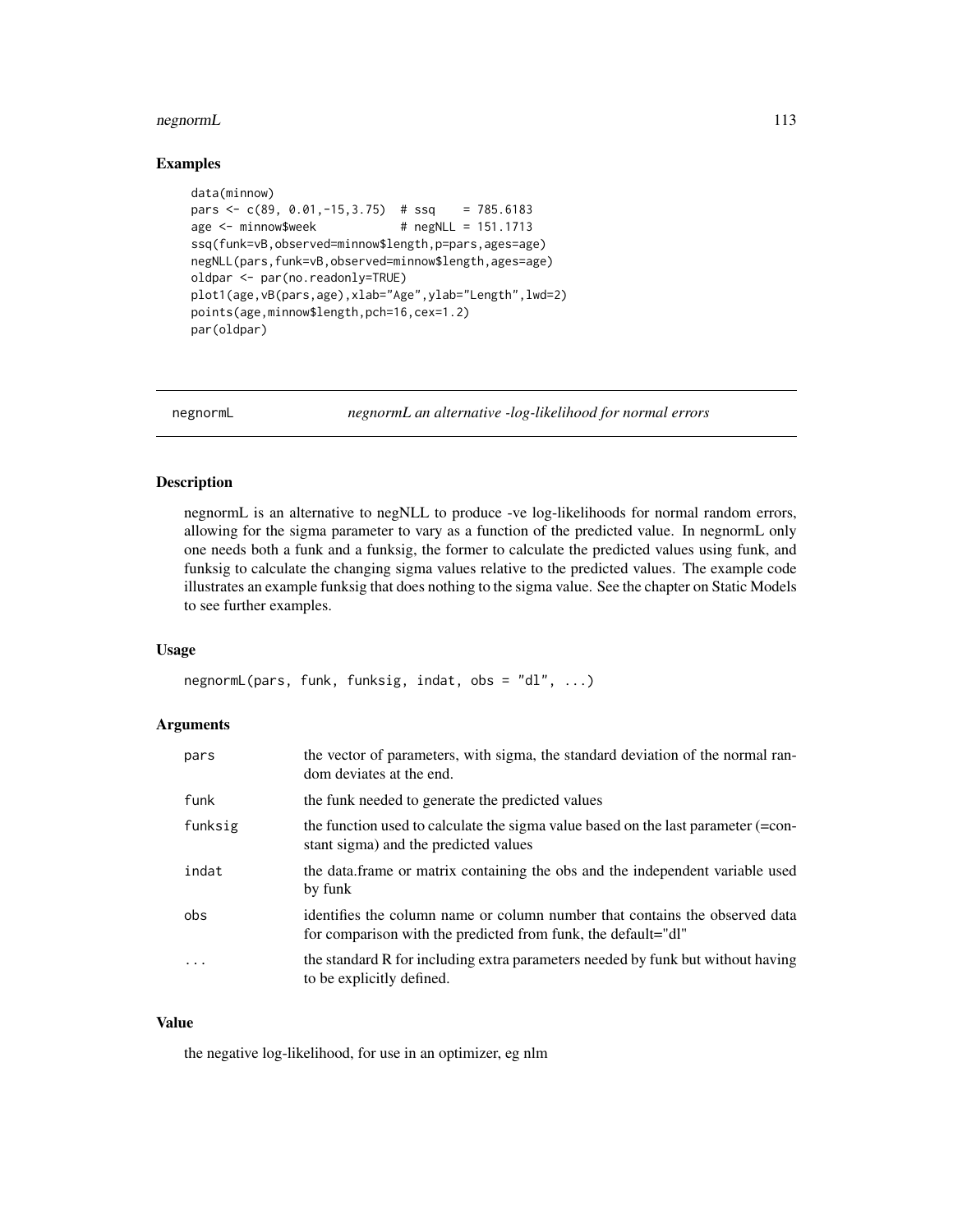## Examples

```
data(blackisland)
param <- c(Linf=173.65,K=0.2666,sigma=3.6)
sigfunk <- function(pars,predobs) return(tail(pars,1))
negnormL(par=param,funk=fabens,funksig=sigfunk,indat=blackisland,
        obs="dl",initL="l1",delT="dt") # should be 291.1757
param2 <- c(21.03,130.94,40.65,3.162)
negnormL(par=param2,funk=invl,funksig=sigfunk,indat=blackisland,
         obs="dl",initL="l1",delT="dt") # should be 277.0186
```
npf *npf fishery catch data from Northern Prawn Fishery 1970-1992*

#### Description

npf is fishery catch data from Australia's Northern Prawn Fishery from 1970 to 1992 summarized from Robins and Somers, 1994. It contains the catches, in tonnes, of banana prawns (*Penaeus merguiensis* and *P. indicus*), tiger prawns (brown - *P. esculentus*) and (grooved - *P. semisulcatus*), endeavour prawns, (*Metapenaeus endeavouri* and *M. ensis*), king prawns (*P. latisulcatus* and *P. longistylus*), the number of vessels fishing, and the annual effort as boat-days.

## Format

A data.frame of fisheries data

year the fishing year from 1970 - 1992.

banana banana prawn catches, tonnes.

tiger tiger prawn catches, tonnes.

endevaour endeavour prawn catches, tonnes.

king king prawn catches, tonnes.

boats the number of vessels fishing in that year.

boatday the total annual effort as boatdays.

#### Subjects

- correlation analysis and regression
- Bootstrap percentile confidence intervals
- Model residuals

#### Source

Robins, C. and I. Somers (1994) Appendix A. Fishery Statistics pp 141 - 164 in Pownall, P.C. (ed.) Australia's Northern Prawn Fishery: The first 25 years. NPF25. Cleveland, Australia. 179p.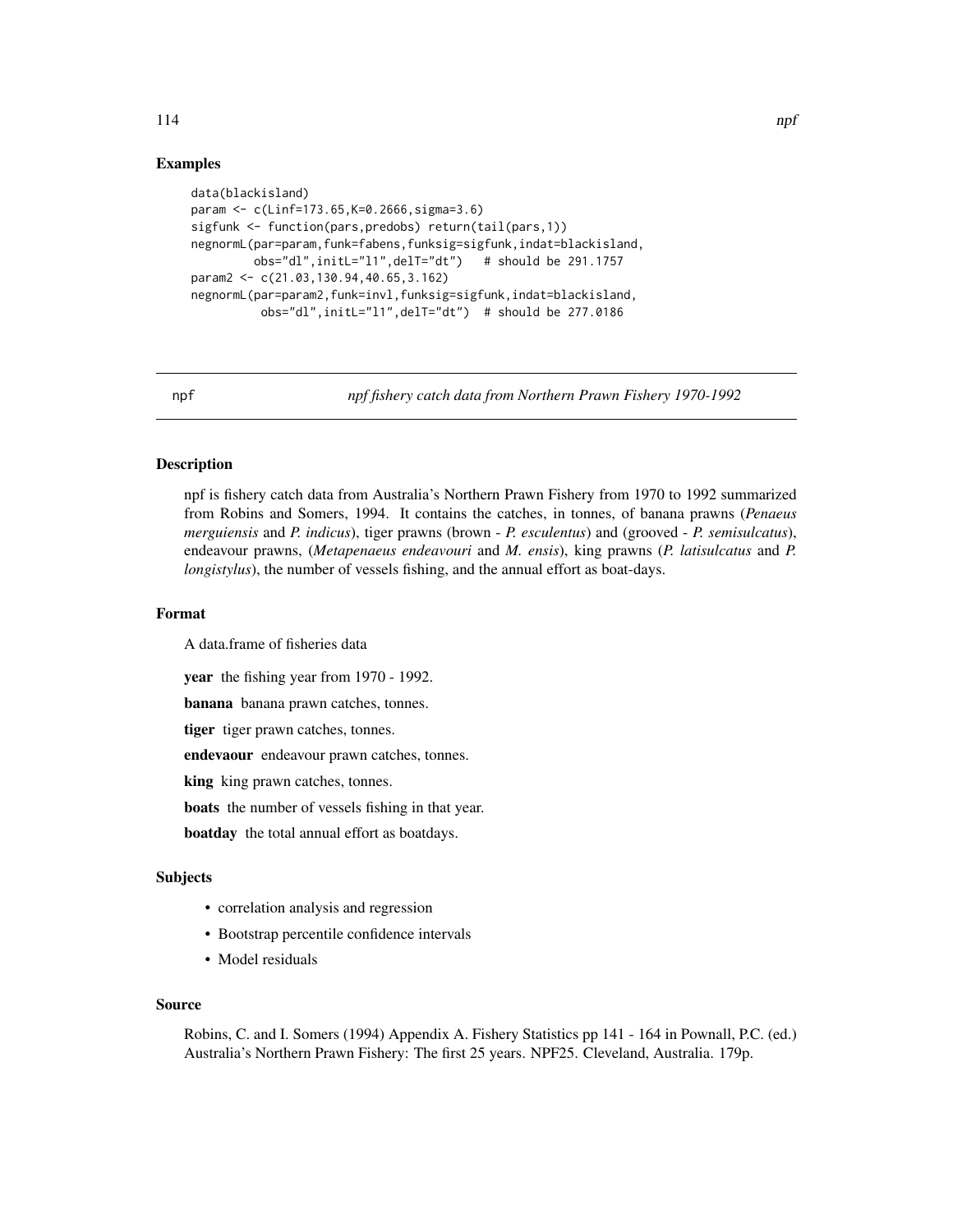#### outfit and the contract of the contract of the contract of the contract of the contract of the contract of the contract of the contract of the contract of the contract of the contract of the contract of the contract of the

# Examples

```
data(npf)
npf
oldpar <- par(no.readonly=TRUE)
plot1(npf$year,npf$tiger,xlab="Year",ylab="Tonnes",lwd=2)
lines(npf$year,npf$endeavour,col=2,lwd=2)
legend("topleft",c("Tiger","Endeavour"),col=c(1,2),lwd=3,
       bty="n",cex=1.5)
par(oldpar)
```
outfit *outfit tidy print of output from optim, nlminb, or nlm*

## Description

outfit takes in the output list from either optim, nlminb, or nlm and prints it more tidily to the console, In the case of nlm it also prints the conclusion regarding the solution. It might be more effective to implement an S3 method.

# Usage

outfit(inopt, backtran = TRUE, digits = 5, title =  $"$ , parnames =  $"$ )

#### Arguments

| inopt    | the list object output by nlm, nlminb, or optim                                                                                                                           |
|----------|---------------------------------------------------------------------------------------------------------------------------------------------------------------------------|
| backtran | a logical default = TRUE If TRUE it assumes that the parameters have been<br>log-transformed for stability and need back-transforming                                     |
| digits   | the number of digits to round the backtransformed parameters, defaults to 5.                                                                                              |
| title    | character string used to label the output if desired, default $=$ empty character<br>string                                                                               |
| parnames | default="" which means the estimated parameters will merely be numbered. If<br>a vector of names is given then this will be used instead, at least, for nlm and<br>optim. |

#### Value

nothing but it does print the list to the console tidily

```
x \le -1:10 # generate power function data from c(2,2) + random
y <- c(2.07,8.2,19.28,40.4,37.8,64.68,100.2,129.11,151.77,218.94)
alldat \leq cbind(x=x,y=y)
pow <- function(pars,x) return(pars[1] * x ^ pars[2])
ssq <- function(pars,indat) {
   return(sum((indat[, "y"] - pow(pars,indat[, "x"]))^2)
```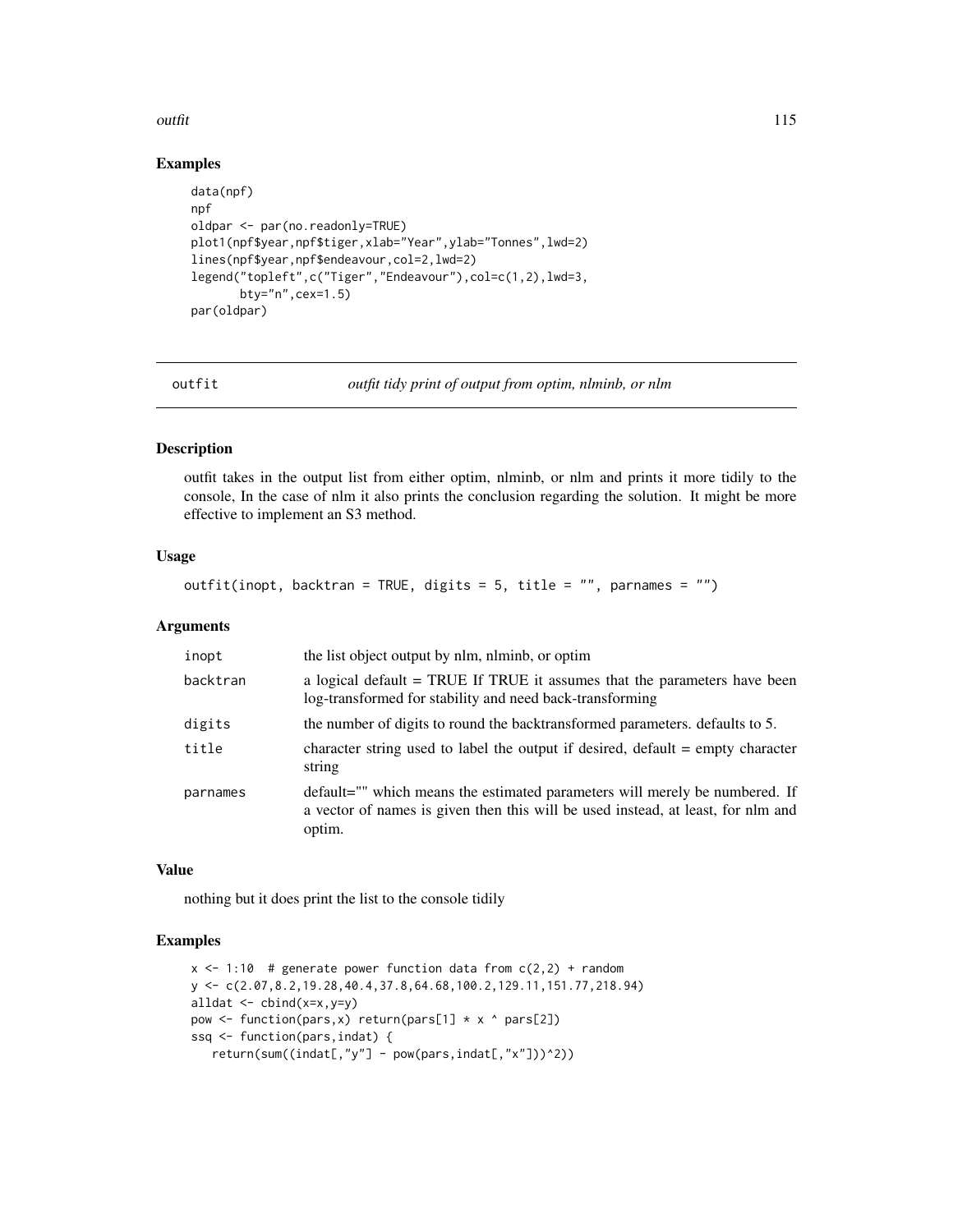```
} # fit a power curve using normal random errors
pars \leftarrow c(2,2)
best <- nlm(f=ssq,p=pars,typsize=magnitude(pars),indat=alldat)
outfit(best,backtran=FALSE) #a=1.3134, b=2.2029 ssq=571.5804
```
panel.cor *panel.cor is a version of a function given in the help for pairs*

# Description

panel.cor is a panel function modified from that described in the help file for the pairs function from the graphics package. This has been customized both to show that one can make such customizations, and to enable this one to be used to calculate the correlations between the variables included in a pairs plot.

# Usage

panel.cor(x, y, digits =  $3, ...$ )

# Arguments

| $\mathsf{x}$ | the first variable - provided by pairs                        |
|--------------|---------------------------------------------------------------|
| y            | the second variable, provided by pairs, see examples          |
| digits       | how many digits to use on the pairs plot for the correlations |
|              | any other graphics parameters to be passed to pairs.          |

# Value

this prints the correlations in a square of the pairs plot

```
dat <- matrix(rnorm(900,mean=5,sd=0.5),nrow=300,ncol=3)
pairs(dat[,1:3],lower.panel=panel.smooth, # all should be
      upper.panel=panel.cor,gap=0.25,lwd=2) #low correlations
```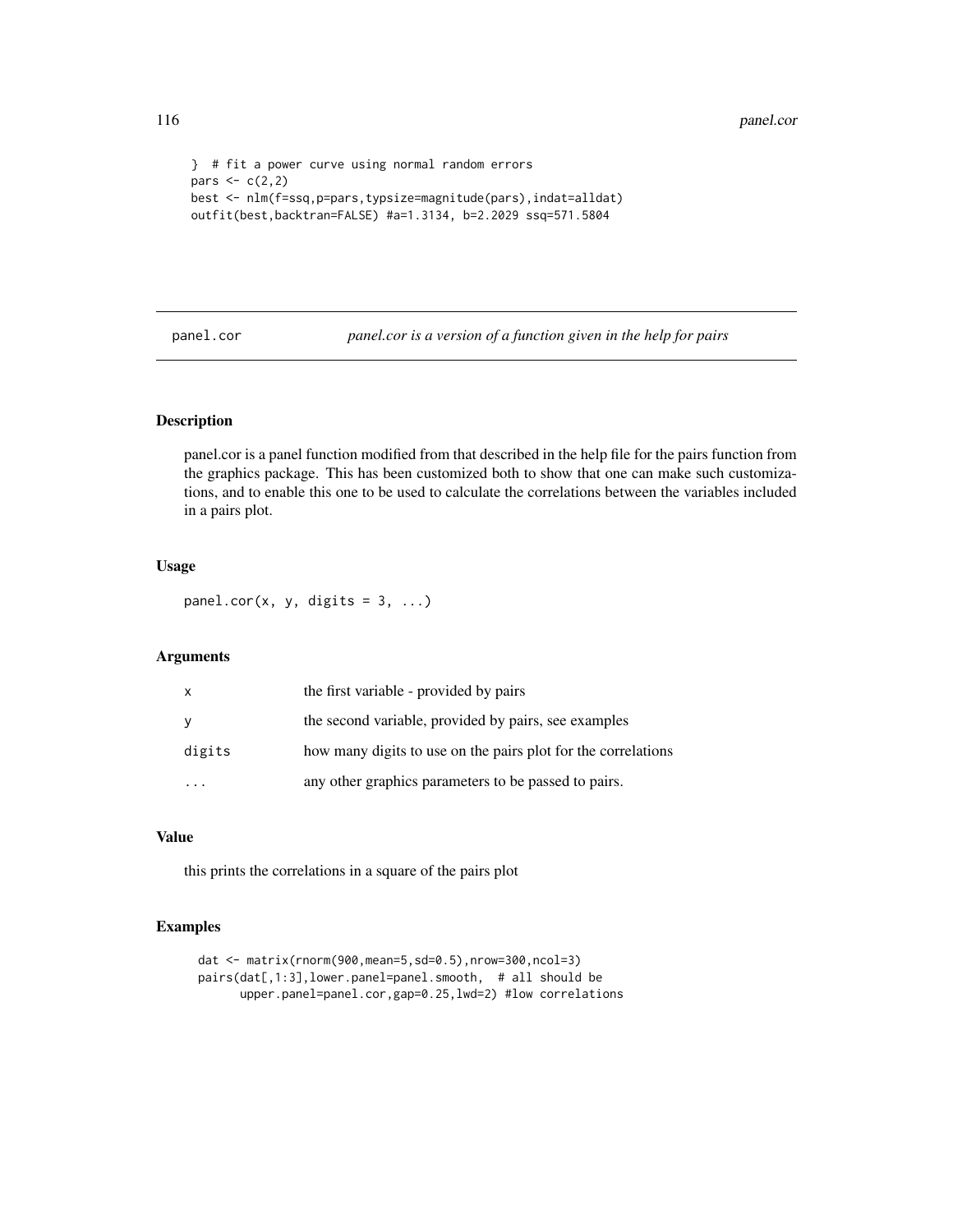parasympt generates N vectors from a multi-variate normal distribution for a surplus production model. This can be used when estimating the uncertainty around an spm fit, or when conducting projections from a model fit while attempting to account for uncertainty. Use of this function requires the mvnnorm package. It could be generalized to suit any model. It is designed for use only with models fitted using maximum likelihood.

## Usage

```
parasympt(bestmod, N)
```
# Arguments

| bestmod | the output from nlm containing the optimal parameters in log-space, and the<br>hessian                                                                                                |
|---------|---------------------------------------------------------------------------------------------------------------------------------------------------------------------------------------|
| N       | the number of parameter vectors to be sampled from the multi-variate normal<br>defined by the optimal parameters and the inverse of the hessian (the variance-<br>covariance matrix). |

# Value

an N x numpar matrix of parameter vectors

```
data(abdat)
schf <- FALSE
param <- log(c(r=0.3,K=11500,Binit=3300,sigma=0.05))
bestmod <- nlm(f=negLL1,p=param,funk=simpspm,logobs=log(abdat$cpue),
               indat=abdat,typsize=magnitude(param),iterlim=1000,
               schaefer=schf,hessian = TRUE)
out <- spm(bestmod$estimate,indat=abdat,schaefer=schf)
matpar <- parasympt(bestmod,1000)
head(matpar,15)
pairs(matpar)
```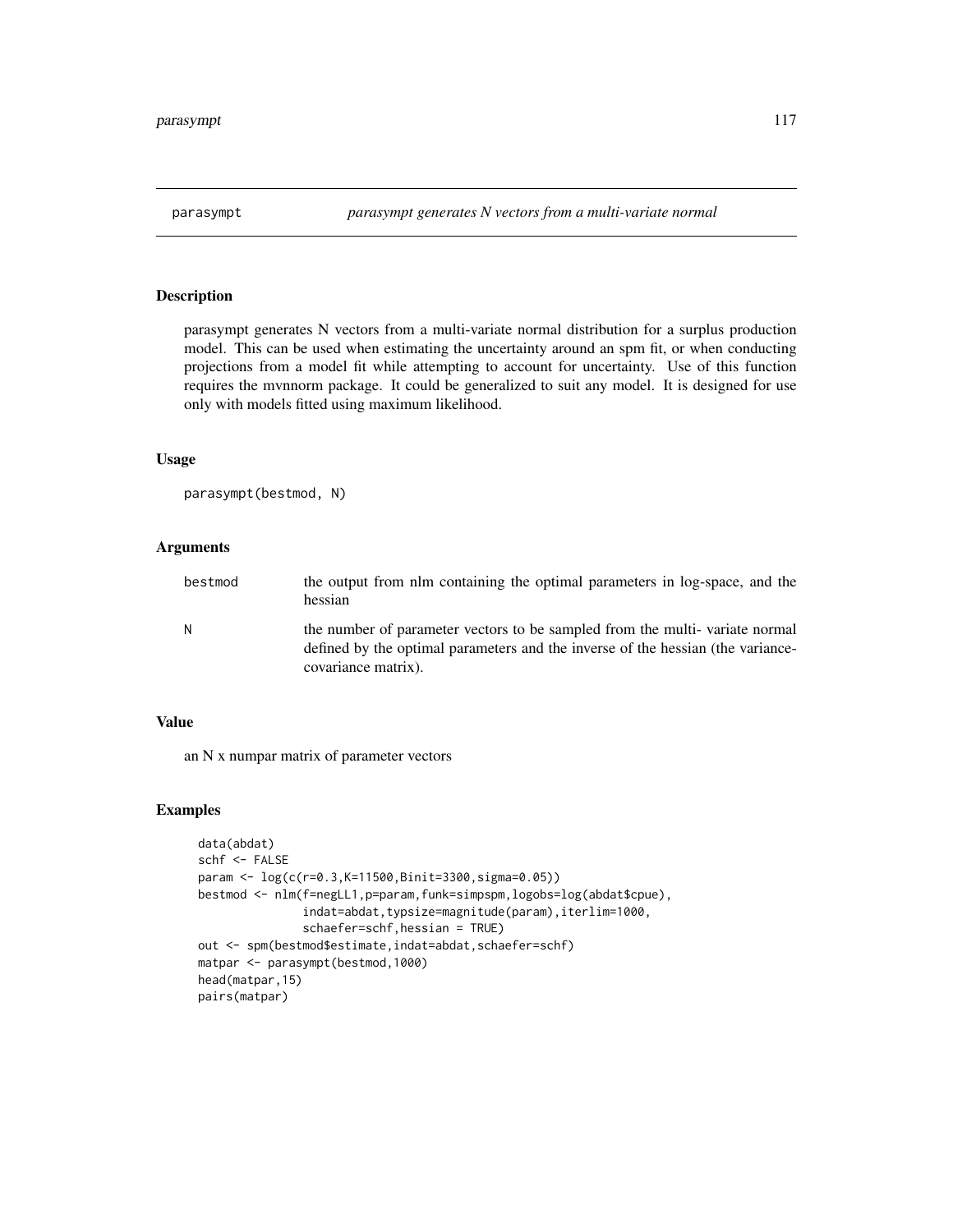parset alters the current base graphics par settings to suit a single standard plot. It is merely here to simplify and speed the coding for exploratory base graphics. The font and its font size defaults to 0.75 and font 7 (Times bold). The default values can be seen by typing parset with no brackets in the console or use args(parset). If a different set of par values are wanted then the parset arguments can be modified, or the function parsyn() can be used to act as a prompt to the console for the correct syntax. The console output can be copied to your script and modified.

# Usage

```
parset(
  plots = c(1, 1),
  cex = 0.75,
  font = 7,outmargin = c(\theta, \theta, \theta, \theta),
  margin = c(0.45, 0.45, 0.05, 0.05)
)
```
## Arguments

| plots     | vector of number of rows and columns, defaults to $c(1,1)$                                                                                                        |
|-----------|-------------------------------------------------------------------------------------------------------------------------------------------------------------------|
| cex       | the size of the font used, defaults to $0.75$                                                                                                                     |
| font      | the font used, defaults to 7 which is Times Bold, 6 is Times, 1 is Sans and 2 is<br>Sans Bold.                                                                    |
| outmargin | defines whether to leave extra space on the bottom, left, top, or right hand sides<br>of the plot. Used when plots $!= c(1,1)$ . Allows room for meet statements. |
| margin    | defines the space allowed for labels on axes. Again, likely needs to change is<br>having more than one plot                                                       |

# Value

nothing but it changes the base graphics par settings. The original par values are returned invisibly if user wishes to reset after plotting their graphic.

```
x \le - rnorm(100, mean=5, sd=0.5)
y <- rnorm(100,mean=5,sd=0.5)
oldpar <- parset(plots=c(1,2))
plot1(x,y,defpar=FALSE)
plot1(y,x,defpar=FALSE)
par(oldpar)
```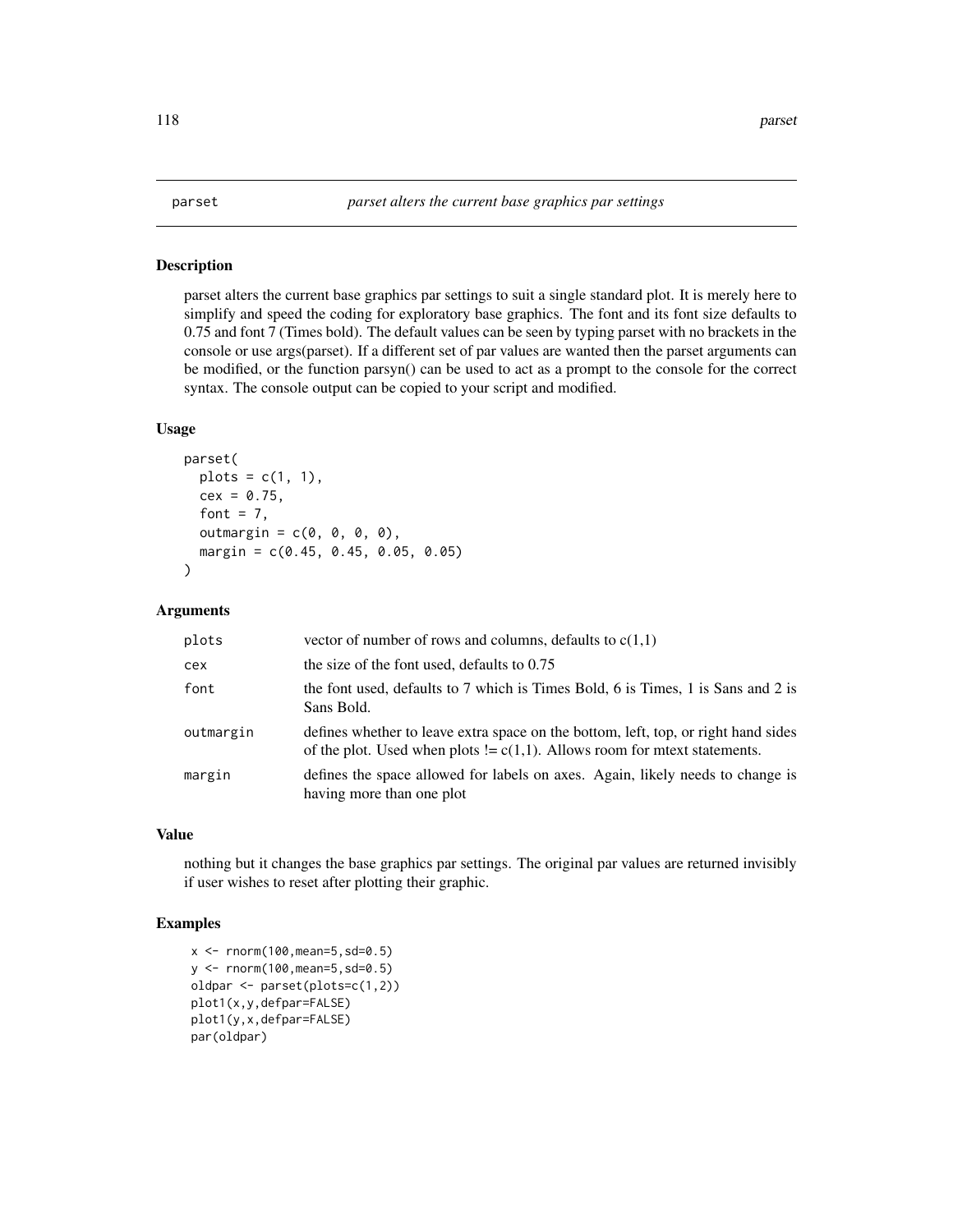parsyn prints the standard par command syntax to the console so it can be copied and pasted into your own code and modified as suits your needs. It is simply a memory aid.

### Usage

parsyn()

# Value

nothing but it writes two lines of R code to the console

# Examples

## Not run: parsyn()

## End(Not run)

penalty0 *penalty0 enables the adding of a large penalty as one approaches 0.0*

# Description

penalty0 allows for the option of adding a large penalty as a parameter approaches 0.0 . See negLL1 for example code that contains such a parameter. For example, when fitting an spm sometimes the optimal mathematical model fit can occur by depressing the r value to 0 or even go negative. Input values < 0.006 begin to generate large values as one goes smaller. The examples below illustrate this.

#### Usage

penalty0(x)

## Arguments

x the parameter value that potentially incurs a penalty

# Value

a single value as a penalty to be added to a Log-Likelihood or SSQ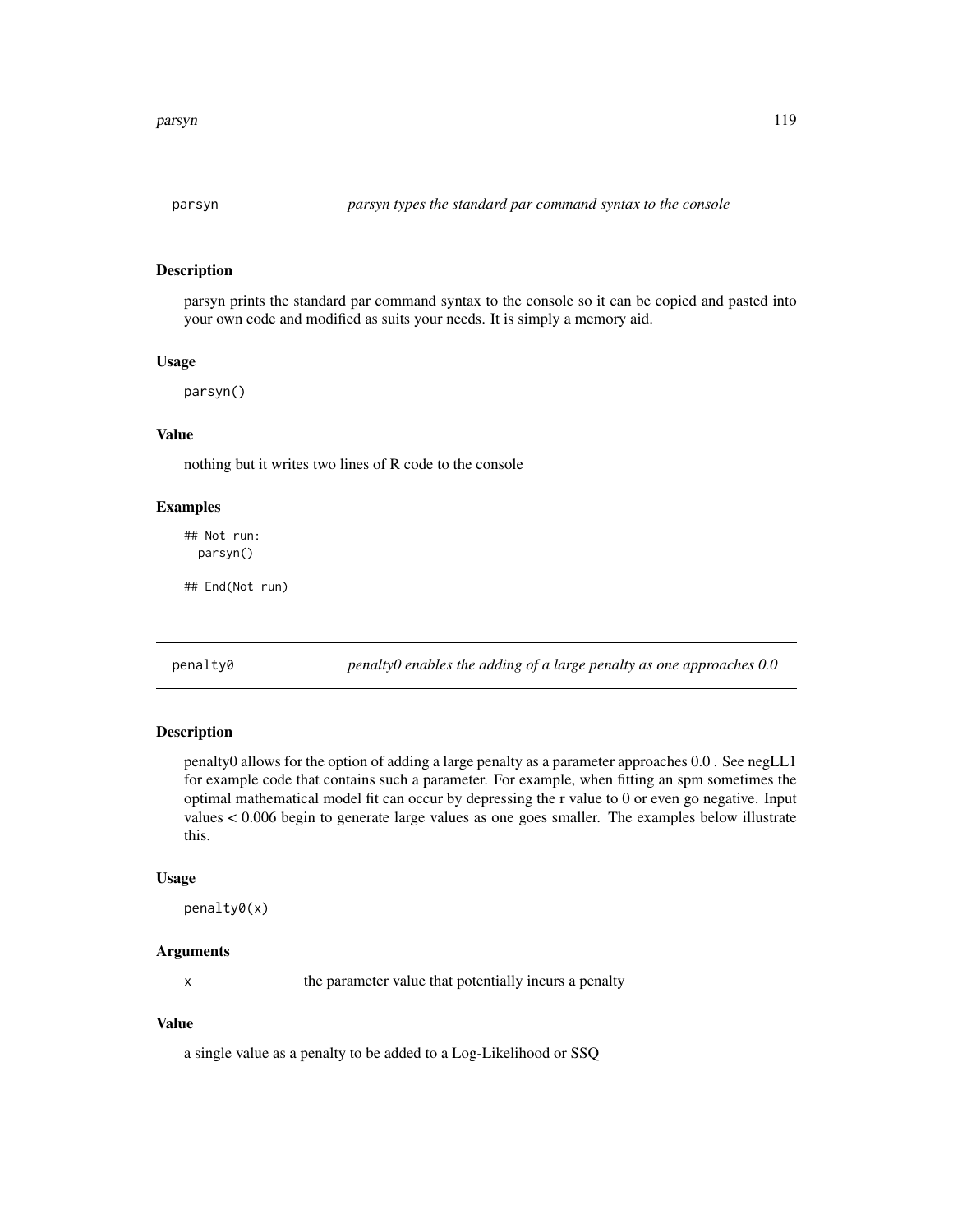## Examples

```
penalty0(0.5)
penalty0(0.1)
penalty0(0.01)
penalty0(0.005)
```
penalty1 *penalty1 adds an increasingly large penalty as a value approaches 1.0*

## Description

penalty1 allows for the option of adding a large penalty as a parameter approaches 1.0 and moves to become larger than 1. For example, when fitting a surplus production model sometimes the optimal mathematical model fit can occur by implying catches greater than available biomass, implying harvest rates  $> 1.0$ . By adding a large penalty to such values and adding those to the likelihood such strange outcomes can be avoided. This will accept a single value or a vector.

#### Usage

penalty1(x)

# **Arguments**

x the parameter value that potentially incurs a penalty

#### Value

a single value as a penalty to be added to a Log-Likelihood or SSQ

# Examples

```
x <- c(0.5,0.8,0.88,0.9,0.98,0.99,1.01)
round(cbind(x,penalty1(x)),4)
```
plot.dynpop *plot.dynpop an S3 method for plotting dynpop objects*

#### Description

plot.dynpop an S3 method for plotting dynpop objects which are generated by the function discretelogistic. It generates a plot of the numbers through time, that is year x Nt, and a second plot that is a phase plot of Nt+1 vs Nt, to better illustrate the dynamics and simplify the search for equilibria. The input is designed to be the invisibly produced output from the MQMF function discretelogistic, but as long as there is at least a matrix of year, Nt, and Nt+1 with a class of dynpop, then a call to plot should generate the two graphs.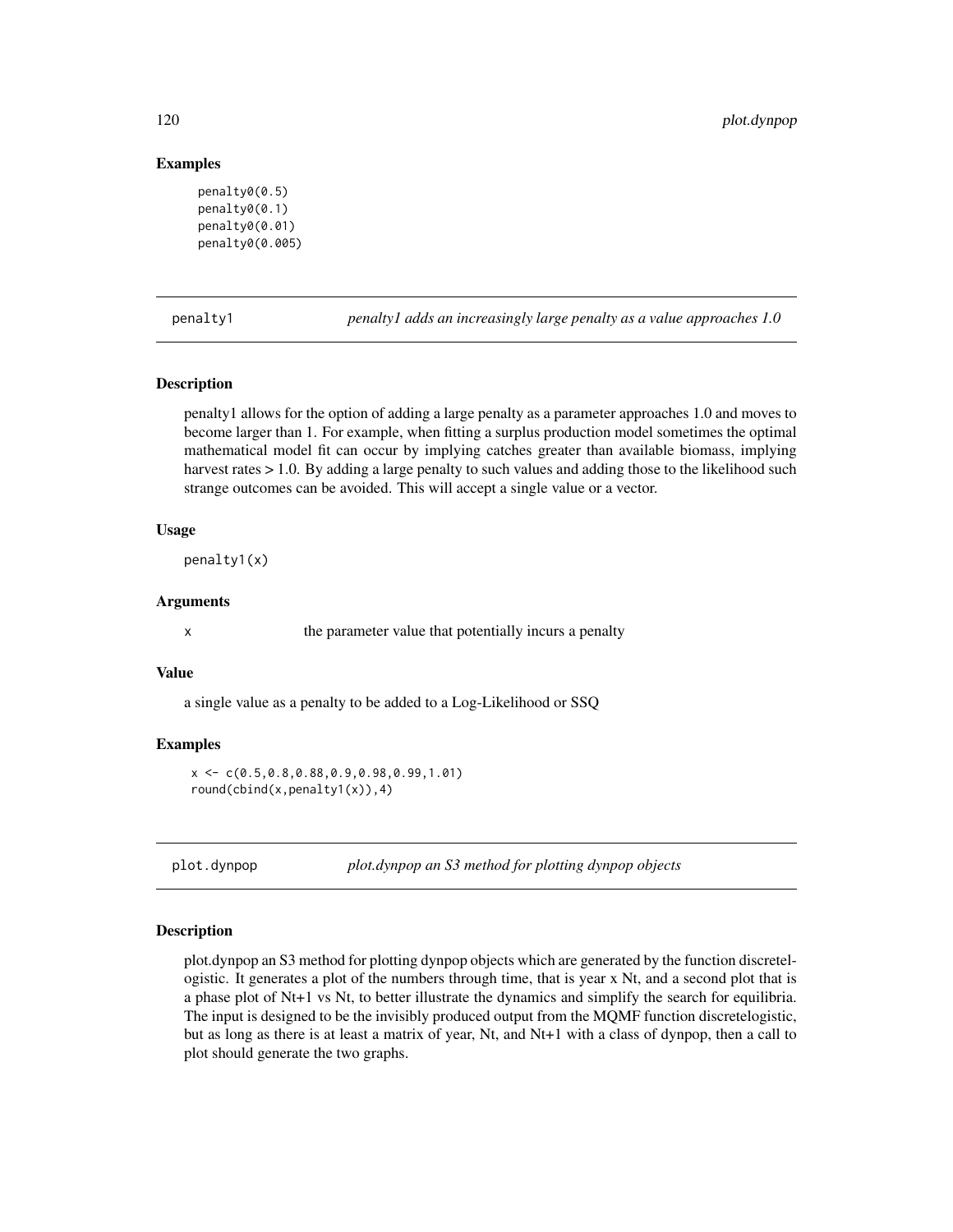#### plot1 121

## Usage

```
## S3 method for class 'dynpop'
plot(x, y = NULL, main = "", cex = 0.9, font = 7, ...)
```
# Arguments

| X         | a dynpop matrix containing at least year, nt, and nt1 as columns, as returned<br>invisibly from discretelogistic. |
|-----------|-------------------------------------------------------------------------------------------------------------------|
| y         | a second y value added to the first plot if present                                                               |
| main      | defines text to print across top of plot with the intention of including the param-<br>eter values, default=""    |
| cex       | the size of the fonts used, default=0.9                                                                           |
| font      | the font used default=7 (bold serif) $1 =$ non-serif, $2 =$ bold non-serif, $6 =$ serif                           |
| $\ddotsc$ | ready for extra graphical parameters                                                                              |

# Value

it returns the dynpop matrix invisibly

## Examples

```
## Not run:
 r <- 2.5; K <- 1000.0; N0 <- 50; Ct <- 0.0; yrs <- 50; p <- 1
 pop <- discretelogistic(r=r,K=K,N0=N0,Ct=Ct,Yrs=yrs,p=p)
 plot(pop,main=paste0("r=",r," K=",K," Ct=",Ct, " N0=",N0,
                       " p=",p),cex=0.85,font=7)
```
## End(Not run)

plot1 *plot1 a quick way to plot an xy line or point plot*

## Description

plot1 provides a quick way to plot out a single xy line or point plot. It can be used with plotprep to generate a plot outside of Rstudio or by itself to generate one within Rstudio. It uses a standard par setup and permits custom labels, font, and font size (cex). It checks the spread of y and if a ymax is not given in the parameters finds the ymax and checks to see if y goes negative in which case it uses getmin, so the y-axis is set to 0 - ymax or ymin - ymax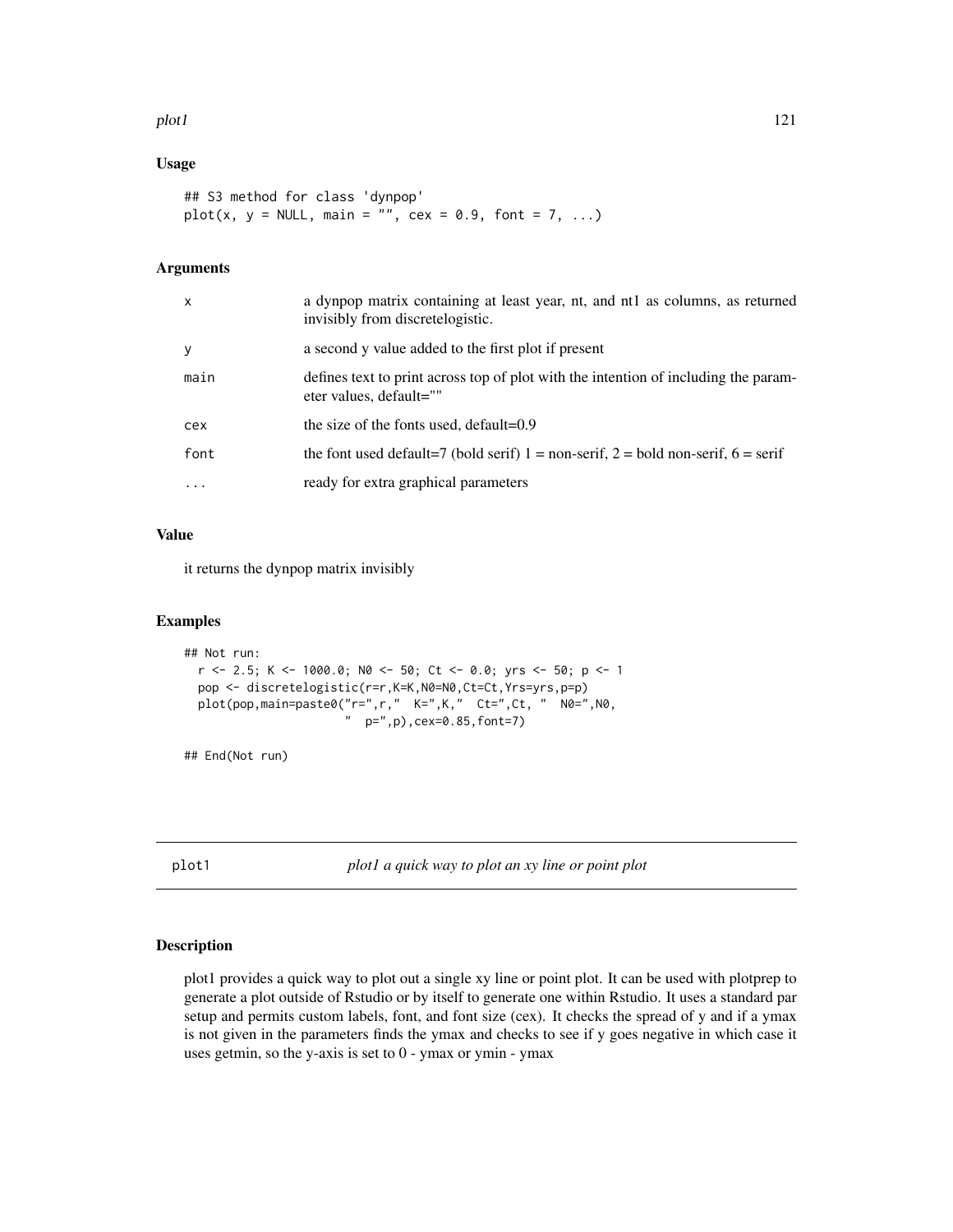# Usage

```
plot1(
 x,
 y,
 xlab = ",
 ylab = "",
 type = "1",usefont = 7,cex = 0.75,
 maxy = 0,
 defpar = TRUE,
  ...
)
```
# Arguments

| $\mathsf{x}$ | The single vector of x data                                                                                                                                                                       |
|--------------|---------------------------------------------------------------------------------------------------------------------------------------------------------------------------------------------------|
| У            | the single vector of y data. If more are required they can be added separately<br>after calling plot1.                                                                                            |
| xlab         | the label for the x-axis, defaults to empty                                                                                                                                                       |
| ylab         | the label for the y-axis, defaults to empty                                                                                                                                                       |
| type         | the type of plot "I" is for line, the default, "p" is points. If you want both, then<br>plot a line and add points afterwards.                                                                    |
| usefont      | which font to use, defaults to 7 which is Times bold                                                                                                                                              |
| cex          | the size of the fonts used. defaults to $0.75$                                                                                                                                                    |
| maxy         | defaults to 0, which does nothing. If a value is given then this value is used<br>rather than estimating from the input y                                                                         |
| defpar       | if TRUE then plot1 will declare a par statement. If false it will expect one out-<br>side the function. In this way plot can be used when plotting multiple graphs,<br>perhaps as mfrow= $c(2,2)$ |
| $\ddotsc$    | required to allow the plot to access other parameters without having to explicitly<br>declare them in plot1, these include col, default = black, pch, if the type = " $p$ ",<br>lwd, etc.         |

# Value

plots a graph and sets the default plotting par values. This changes the current plotting options! The original par values are returned invisibly if the user wishes to reset.

```
x < - rnorm(20, mean=5, sd=1)
oldpar <- plot1(x,x,xlab="x-values",ylab="yvalues")
points(x,x,pch=16,cex=1.5)
y <- rnorm(20,mean=5,sd=1)
plot1(x,y,type="p",cex=1.2,panel.first=grid())
par(oldpar)
```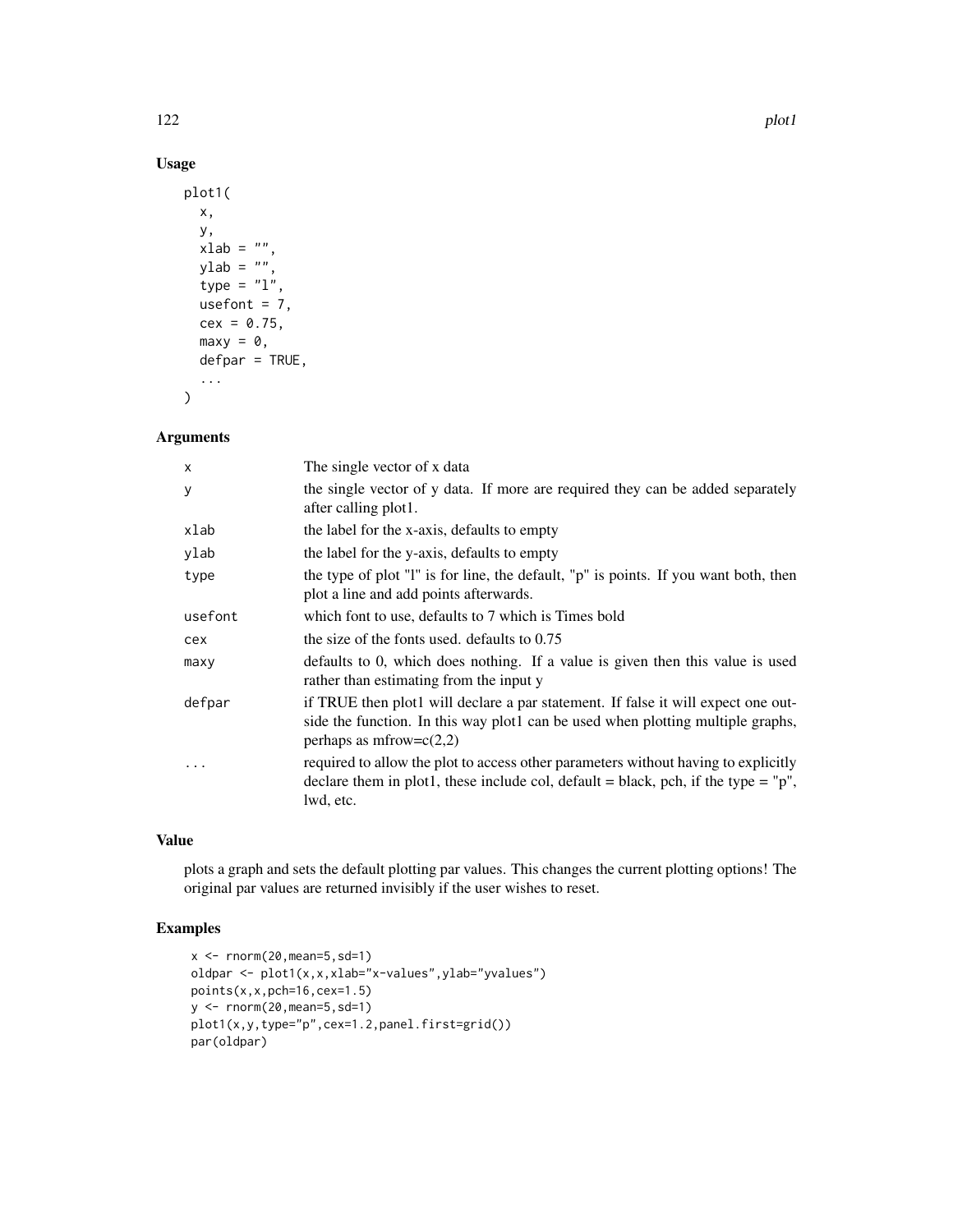plotfishM uses a matrix of fishery data. It requires the matrix or data.frame to contain the columns 'year', 'catch', and optionally 'cpue'.

## Usage

```
plotfishM(
 fish,
  spsname = ",
  ce = TRUE,title = TRUE,
  fnt = 7,both = TRUE,maxy = c(0, 0),
 year = "year",
 catch = "catch",
  cpue = "cpue"
\mathcal{L}
```
# Arguments

| fish    | the matrix or data.frame containing year, catch, and cpue.                                                                                                                                                                        |
|---------|-----------------------------------------------------------------------------------------------------------------------------------------------------------------------------------------------------------------------------------|
| spsname | the name of the species concerned                                                                                                                                                                                                 |
| ce      | a logical parameter determining whether to plot the cpue or not. the default =<br><b>TRUE</b>                                                                                                                                     |
| title   | determines whether or not the spsname is printed at the top of the plot. Default<br>= TRUE but for a more formal publication it might need to be set to FALSE,<br>which also reallocates the room given to the title to the plot. |
| fnt     | the font used in the plot and axes.                                                                                                                                                                                               |
| both    | plot both the catches and the CPUE                                                                                                                                                                                                |
| maxy    | a vector of two zeros. These define the maximum y-axis value for each plot. If<br>it remains zero then get max will be used to find the maximum.                                                                                  |
| year    | the name of the column containing the years, default="year"                                                                                                                                                                       |
| catch   | the name of the column containing catches, default="catch"                                                                                                                                                                        |
| cpue    | the name of the column containing cpue, default="cpue"                                                                                                                                                                            |
|         |                                                                                                                                                                                                                                   |

## Value

plots a graph but returns nothing to the console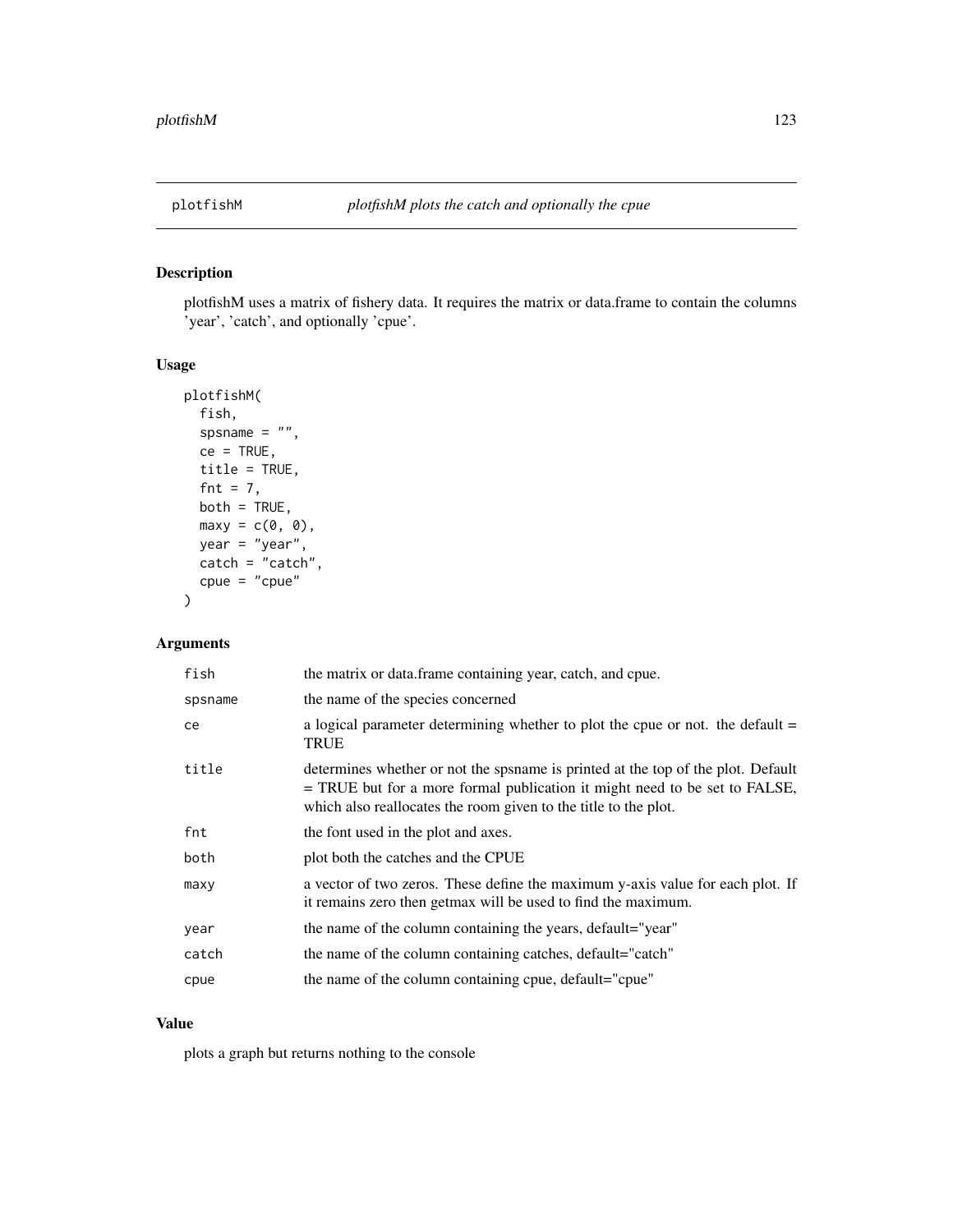124 **plotlage** provided by the contract of the provided by the plotlage provided by the plotlage provided by the plotlage provided by  $p$  and  $p$  and  $p$  and  $p$  and  $p$  and  $p$  and  $p$  and  $p$  and  $p$  and  $p$  and  $p$  and

# Examples

```
## Not run:
 data(dataspm)
 plotfishM(fish=dataspm,spsname="Pink Ling",ce=TRUE)
```
## End(Not run)

plotlag *plotlag plots the effect of a lag between two variables*

# Description

the use of the base function ccf can suggest a lagged relationship between a driver variable and a react(ing) variable. For example, cpue may respond to catches in a negative manner after a lag of a few years. One looks for a negative lag, which would imply that the driver variable influences the react(ing) variable after the given lag has passed. The lag is always assumed to be based on yearly intervals, though this can be changed.

#### Usage

```
plotlag(
 x,
 driver = "catch",
 react = "cque",lag = 0,
  interval = "year",filename = ",
 resol = 200,
  fnt = 7\lambda
```

| $\mathsf{x}$ | the matrix containing columns of the named variables. It must contain columns<br>with the same names as the driver and react(ing) variables |
|--------------|---------------------------------------------------------------------------------------------------------------------------------------------|
| driver       | the variable doing the influencing                                                                                                          |
| react        | the variable being influenced                                                                                                               |
| lag          | the time lag before the influence is felt                                                                                                   |
| interval     | the name of the time-interval variable, default='year'                                                                                      |
| filename     | default is empty. If a filename is put here a png file with that name will be put<br>into the working directory.                            |
| resol        | the resolution of the png file, defaults to 200 dpi                                                                                         |
| fnt          | the font used in the plot and axes. Default=7, bold Times. Using 6 gives Times,<br>1 will give SansSerif, $2 = \text{bold S}$ Sans          |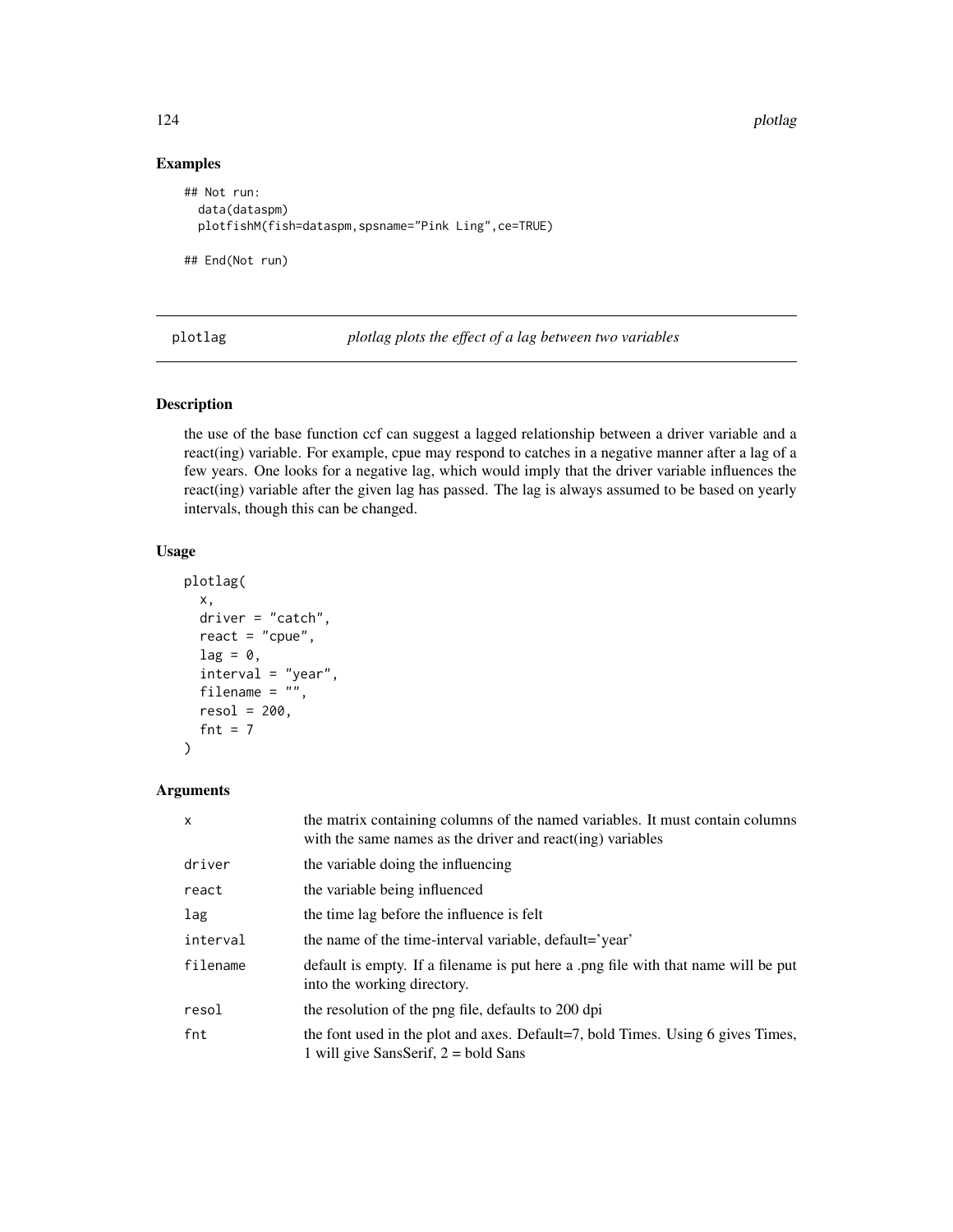#### plotprep that the state of the state of the state of the state of the state of the state of the state of the state of the state of the state of the state of the state of the state of the state of the state of the state of

# Value

a list containing some summary results, the anova of the linear model fitted in aov, and a summary of the linear model in summ

## Examples

```
year <- 1985:2008
catch <- c(1018,742,868,715,585,532,566,611,548,499,479,428,657,481,645,
           961,940,912,955,935,940,952,1030,985)
cpue <- c(0.6008,0.6583,0.6791,0.6889,0.7134,0.7221,0.7602,0.7931,0.8582,
          0.8876,1.0126,1.1533,1.2326,1.2764,1.3307,1.3538,1.2648,1.2510,
          1.2069,1.1552,1.1238,1.1281,1.1113,1.0377)
dat <- cbind(year,catch,cpue)
out <- plotlag(dat,driver="catch",react="cpue",lag=7)
round(out$results,5)
out$summ
```
plotprep *plotprep sets up a window and the par values for plotting*

## Description

plotprep sets up a window and changes the par values for plots. This is simply a utility function to save typing the standard syntax. Some of the defaults can be changed. Typing the name without () will provide a template for modification. If different par values are wanted then just include a par statement after plotprep(). Calling plotprep saves the current par settings and returns them invisibly. So to recover the original par settings use oldpar <- plotprep(), and, once you have completed your plot, you can include a par(oldpar) to recover your original settings. The default ratio of width to height approximates the golden ratio = (width x height)/width

# Usage

```
plotprep(
  width = 6,
  height = 3.7,
  usefont = 7,
  cex = 0.75,
  newdev = FALSE,filename = ".
  resol = 300.
  verbose = FALSE
)
```

| width  | defaults to 6 inches $= 15.24$ cm - width of plot   |
|--------|-----------------------------------------------------|
| height | defaults to 3.7 inches = $9.38$ cm - height of plot |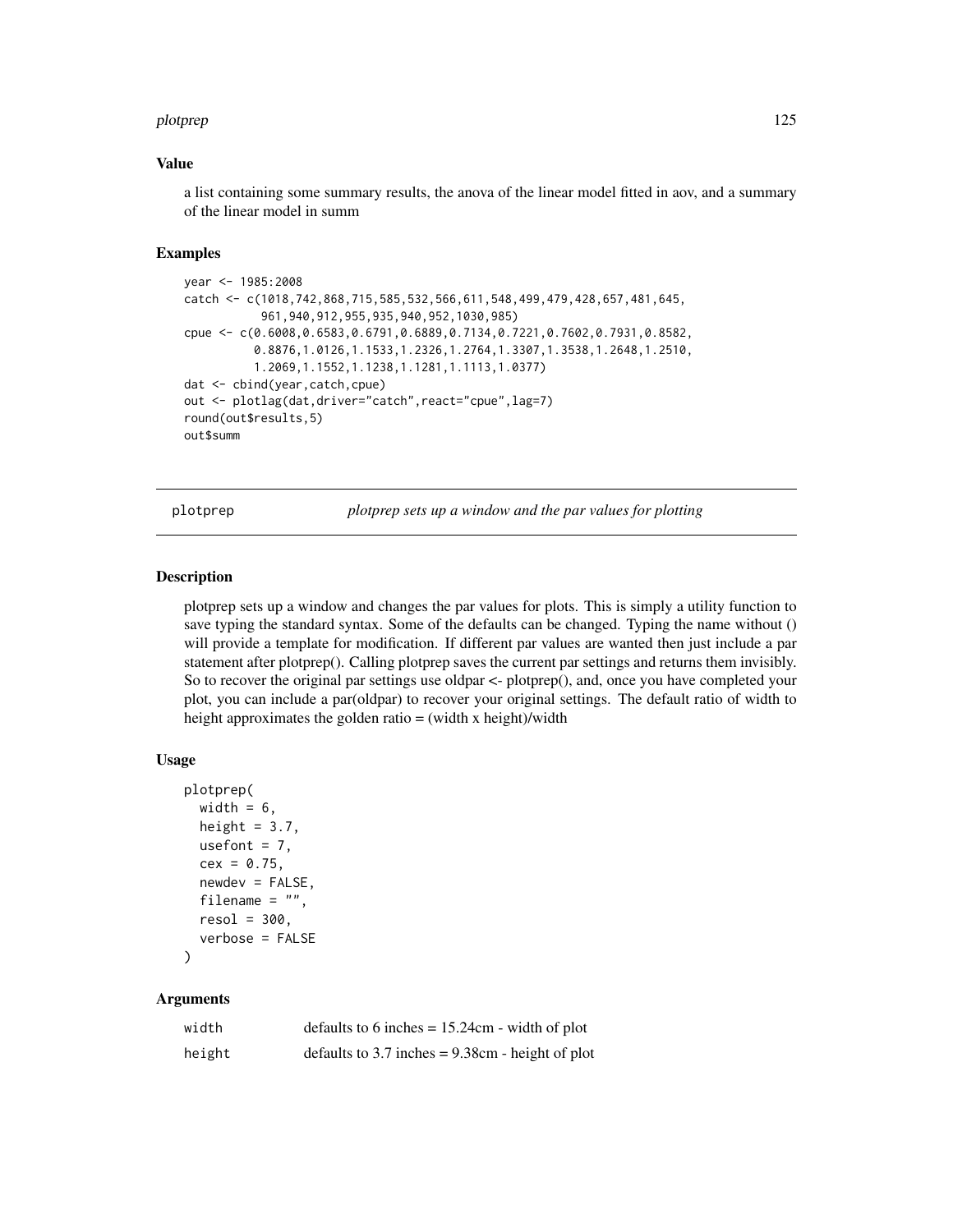| usefont  | $default=7$ (bold Times) 1=sans serif, 2=sans serif bold                                                                  |
|----------|---------------------------------------------------------------------------------------------------------------------------|
| cex      | $default=0.75$ , size of font used for text within the plots                                                              |
| newdev   | reuse a previously defined graphics device or make a new one; default=FALSE                                               |
| filename | default="" ie do not save to a filename. If filename is defined it makes that file<br>as a png file with resolution resol |
| resol    | resolution of the png file, if defined, default=300                                                                       |
| verbose  | set this to TRUE to turn on the reminder to include a graphics.off() command<br>after tsaving a png file. Default=FALSE   |
|          |                                                                                                                           |

# Value

sets up a graphics device, if needed, and resets the default plotting par values. This changes the current plotting options! The original par values are returned invisibly.

# Examples

```
x \le - rnorm(1000, mean=0, sd=1.0)
plotprep(newdev=TRUE)
hist(x,breaks=30,main="",col=2)
oldpar <- plotprep(width=6,height=5,newdev=FALSE)
par(mfrow = c(2,1)) # can run parset() or change the par settings
hist(x,breaks=20,main="",col=2)
hist(x,breaks=30,main="",col=3)
par(oldpar)
```
plotprofile *plotprofile simplifies plotting single likelihood profiles*

## Description

plotprofile simplifies plotting out the likelihood profiles of single parameters or variables. It is necessary to pass the function the output from the profile calculations, identifying the variable name against which to plot the likelihood while also identifying the name of the -ve log-likelihood column. Facilities are provided for defining the x and y axis labels. We need to use the function which.closest because we use a sequence of parameter values so an exact match would be highly unlikely.

## Usage

```
plotprofile(
 prof,
  var,
  digit = c(3, 3, 3),
  xlabel = var.
  ylabel = "-ve Log-Likelihood",
  like = "-velL".defpar = TRUE,...
)
```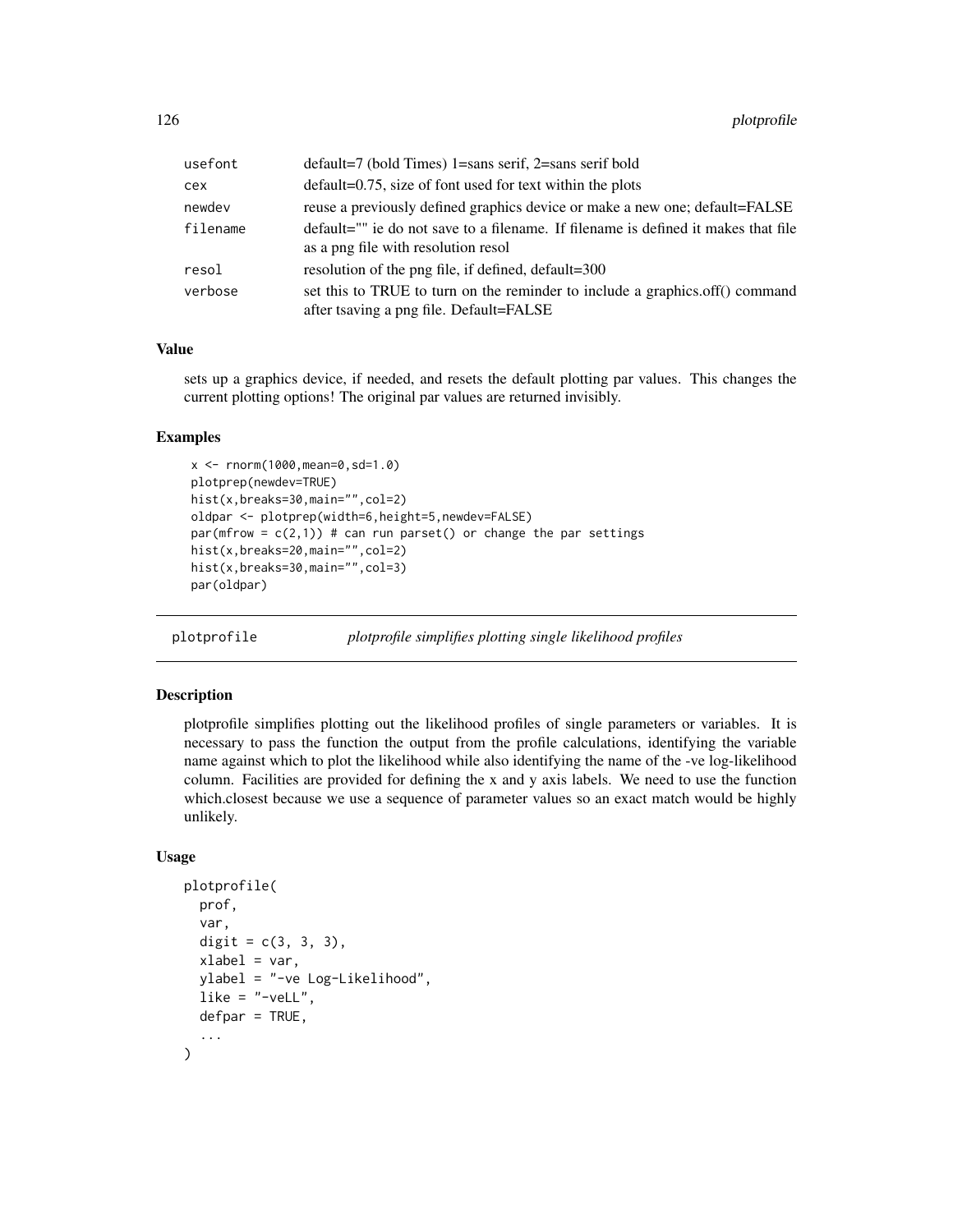# plotprofile that the contract of the contract of the contract of the contract of the contract of the contract of the contract of the contract of the contract of the contract of the contract of the contract of the contract

# Arguments

| prof     | the results from the likelihood profile calculations. This matrix should include,<br>as a minimum, the fixed variable of interest and the matching -ve log-likelihood<br>in named columns.                                                                                                                                                                               |
|----------|--------------------------------------------------------------------------------------------------------------------------------------------------------------------------------------------------------------------------------------------------------------------------------------------------------------------------------------------------------------------------|
| var      | the name of the variable of interest to identify the column in prof in which to<br>find the vector of fixed values given.                                                                                                                                                                                                                                                |
| digit    | this is a vector of three that determine by how much the round function limits<br>the values printed of the 95 mean at the top of the plot.                                                                                                                                                                                                                              |
| xlabel   | the x-axis label, defaults to the name of the var                                                                                                                                                                                                                                                                                                                        |
| ylabel   | the y-axis label, defaults to -ve Log-Likelihood                                                                                                                                                                                                                                                                                                                         |
| like     | identifies the name of the column containing the -ve log-likelihood                                                                                                                                                                                                                                                                                                      |
| defpar   | logical, should the par values be assumed or defined, defaults to TRUE, so only<br>one plot will be produced and any old par values will be restored afterwards. If<br>part of a multiple plot define the formatting before calling and set this to FALSE.<br>This will lead to the oldpar being returned invisibly so that eventually the par<br>settings can be reset. |
| $\cdots$ | used for any other graphic parameters used.                                                                                                                                                                                                                                                                                                                              |

## Value

nothing but this does generate a plot.

```
data(abdat) #usually use ~100 steps in rval, perhaps use
rval <- seq(0.325,0.45,0.02) # seq(0.325,0.45,0.001)
ntrial <- length(rval)
columns <- c("r","K","Binit","sigma","-veLL")
result <- matrix(0,nrow=ntrial,ncol=length(columns),
                dimnames=list(rval,columns))
bestest <- c(r= 0.32,K=11000,Binit=4000,sigma=0.05)
for (i in 1:ntrial) { \#i <- 1
 param <- log(c(rval[i],bestest[2:4]))
 parinit <- param
  bestmodP <- nlm(f=negLLP,p=param,funk=simpspm,initpar=parinit,
                 indat=abdat,logobs=log(abdat$cpue),notfixed=c(2:4),
                 typsize=magnitude(param),iterlim=1000)
 bestest <- exp(bestmodP$estimate)
  result[i,] <- c(bestest,bestmodP$minimum)
}
plotprofile(result,var="r",defpar=TRUE,lwd=2)
```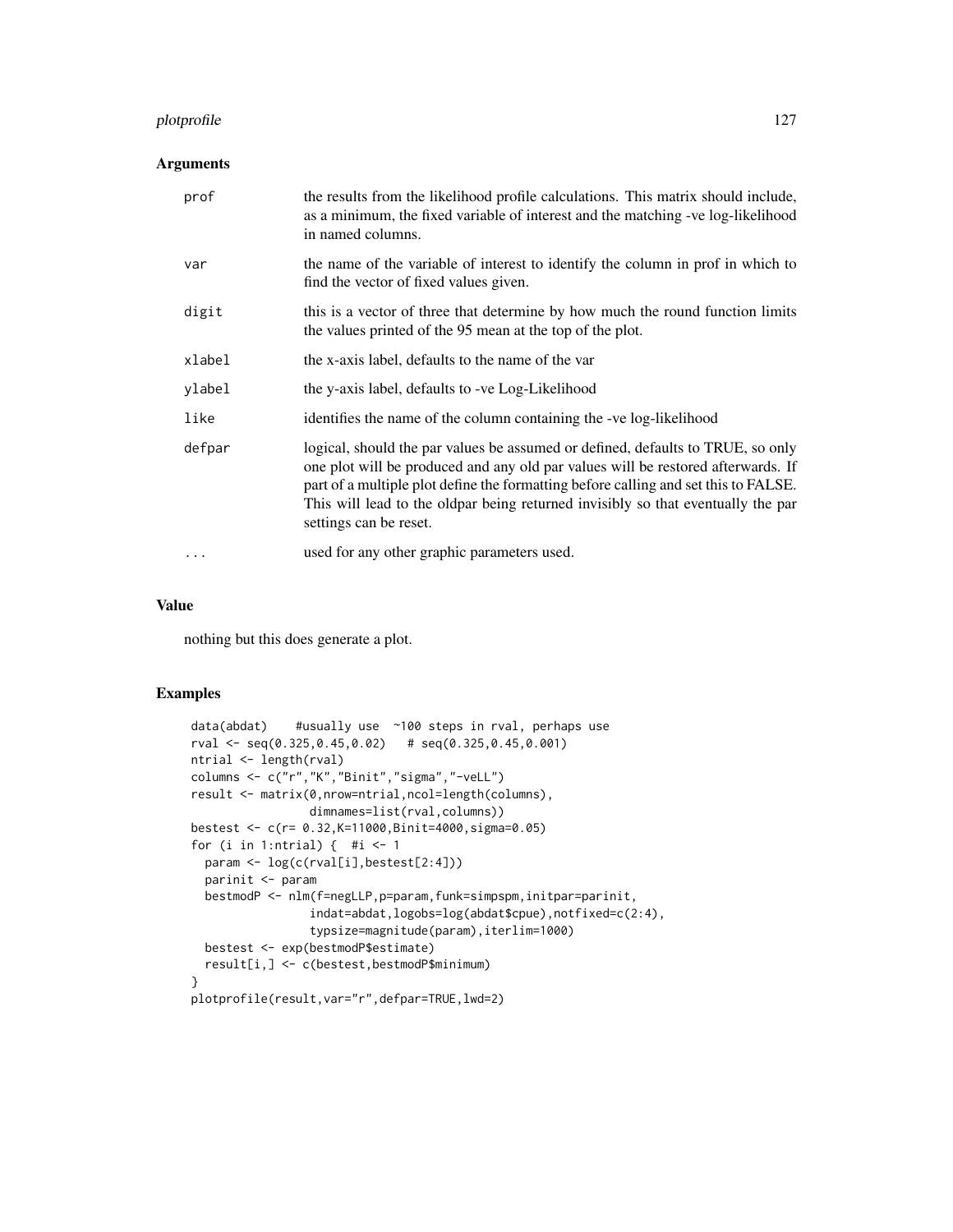plotproj generate a plot of a matrix of N biomass projections and includes the option of including reference points relative to  $B$ zero = K. Quantiles are included in the plot

#### Usage

```
plotproj(projs, spmout, qprob = c(0.1, 0.5, 0.9), refpts = NULL, fnt = 7)
```
# Arguments

| projs  | the N x yrs matrix of biomass trajectories                                                 |
|--------|--------------------------------------------------------------------------------------------|
| spmout | the object output from the function spm                                                    |
| gprob  | the quantiles to include in the plot, default= $c(0.1, 0.5, 0.9)$                          |
| refpts | the proportion of Bzero=K acting as limit and target reference points (a vector<br>of two) |
| fnt    | the font to use in the figure, default $= 7 =$ bold Times                                  |

# Value

This plots a graph and returns, invisibly, the requested quantiles and the proportion less than the limit reference point.

```
data(abdat)
schf <- FALSE
param <- log(c(r=0.3,K=11500,Binit=3300,sigma=0.05))
bestmod <- nlm(f=negLL1,p=param,funk=simpspm,logobs=log(abdat$cpue),
               indat=abdat,typsize=magnitude(param),iterlim=1000,
               schaefer=schf,hessian = TRUE)
out <- spm(bestmod$estimate,indat=abdat,schaefer=schf)
matpar <- parasympt(bestmod,50) # use at least 1000 in reality
projs <- spmproj(matpar,abdat,projyr=10,constC=900)
plotproj(projs,out,qprob=c(0.1,0.5),refpts=c(0.2,0.4))
```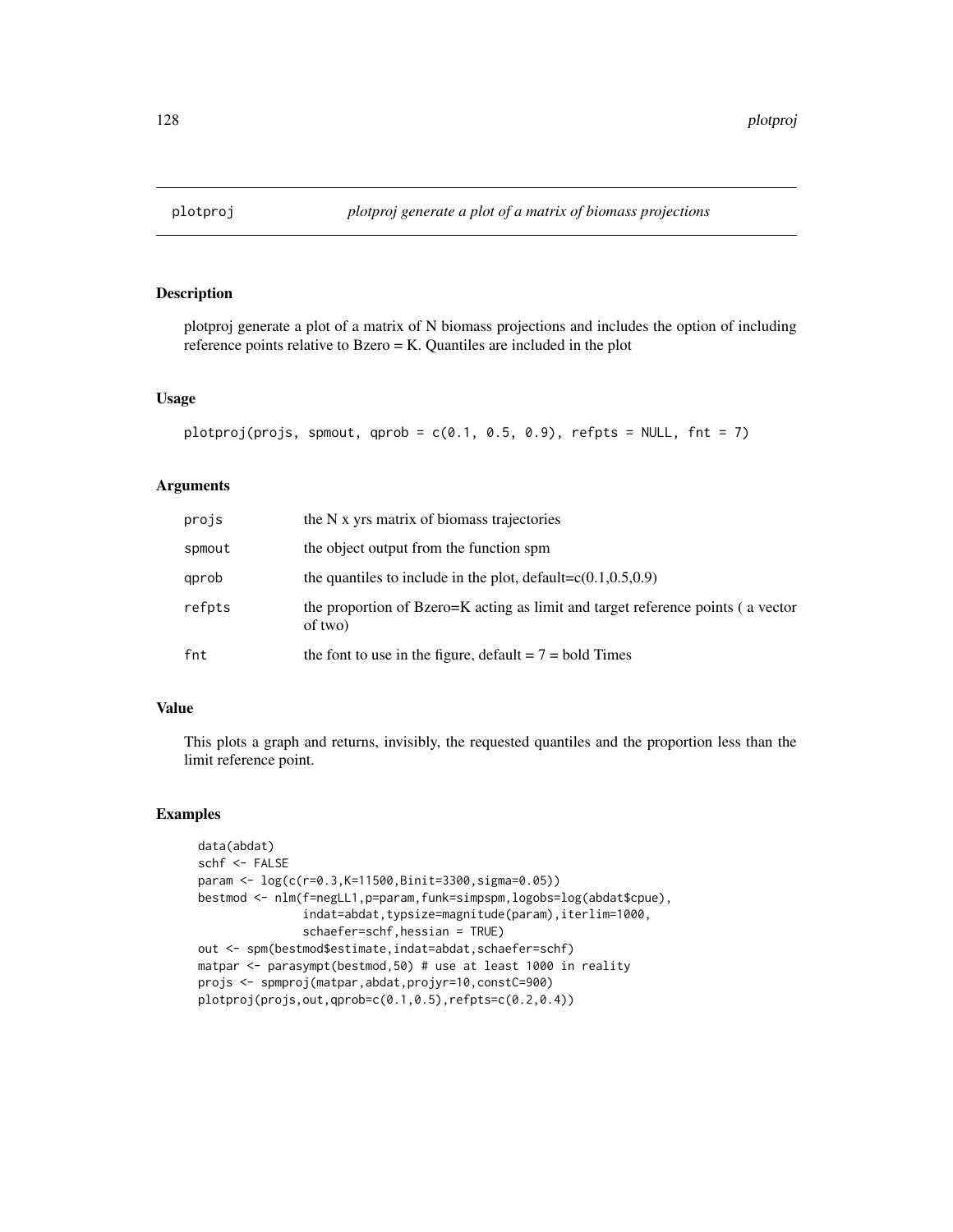plotspmdat plots a fish data set. It plots the catch and CPUE against time

## Usage

```
plotspmdat(x, ...)
```
# Arguments

|   | a data set that should contain 'year', 'catch', and 'cpue' |
|---|------------------------------------------------------------|
| . | extra parameters potentially used by plotspmdat            |

# Value

nothing, but it does generate a new plot

# Examples

```
yrs <- 2000:2010
catches <- rnorm(length(yrs),mean=150,sd=5)
ce <- rnorm(length(yrs),mean=20,sd=1)
fish <- as.data.frame(cbind(year=yrs,catch=catches,cpue=ce))
plotspmdat(fish)
```
plotspmmod *plotspmmod plots an spm model fit given parameters and data*

# Description

plotspmmod takes a parameter set and the spmdat matrix and plots the predicted depletion, catch, the CPUE and the model fit to CPUE. If plotprod=TRUE, it also plots the productivity curves

## Usage

```
plotspmmod(
  inp,
  indat,
  schaefer = TRUE,
  limit = 0.2,
  target = 0.48,
  addrmse = FALSE,
  fnt = 7,
```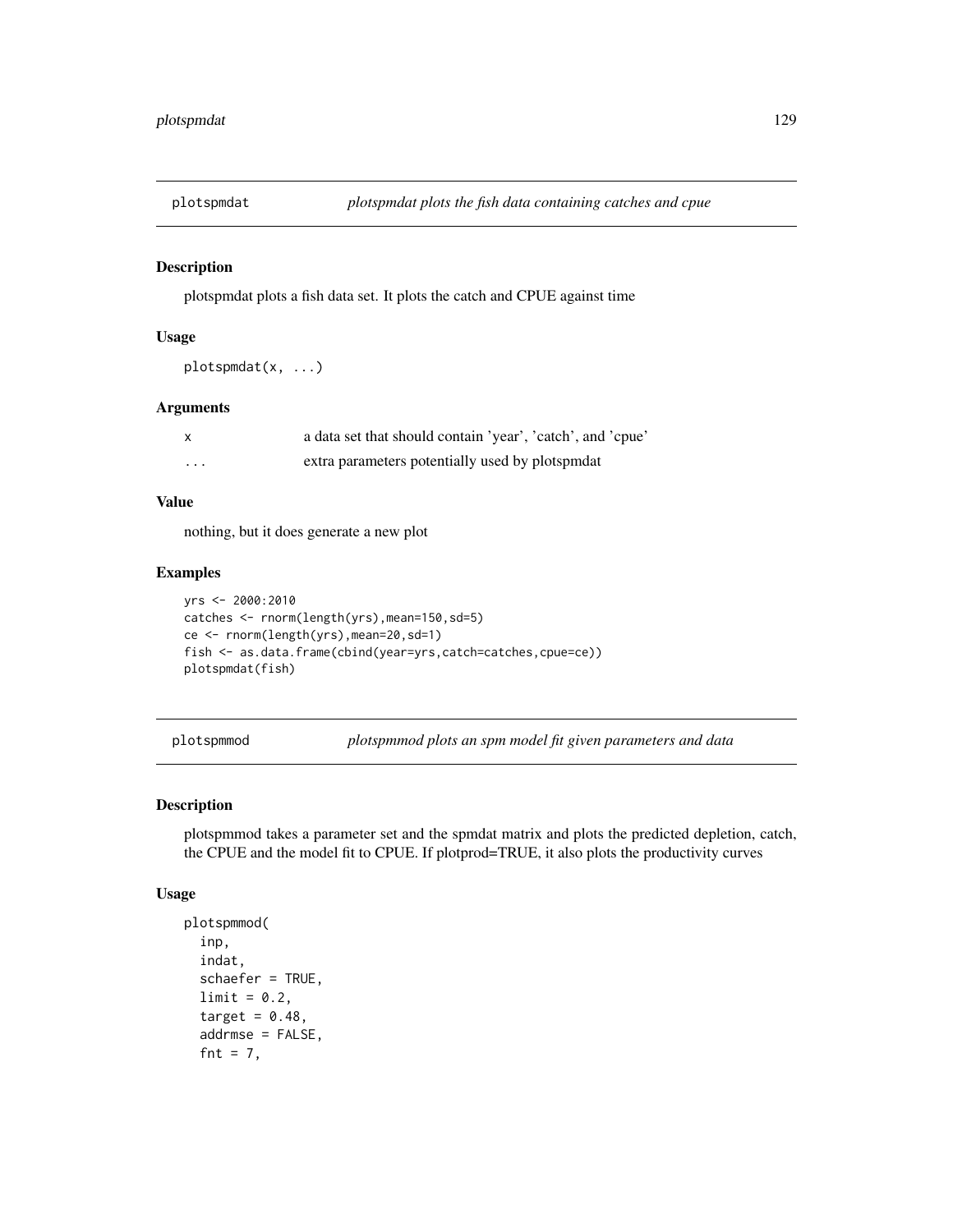```
plotout = TRUE,
  vline = \theta,
 plotprod = FALSE,
 maxy = 0)
```
# Arguments

| inp      | a vector of model parameters at least $(r, K, B0)$                                                                                                                                                                             |
|----------|--------------------------------------------------------------------------------------------------------------------------------------------------------------------------------------------------------------------------------|
| indat    | a matrix with at least columns 'year', 'catch', and 'cpue'                                                                                                                                                                     |
| schaefer | if TRUE, the default, then the Schaefer SPM is used. If FALSE then an approx-<br>imate Fox SPM would be used                                                                                                                   |
| limit    | defaults to the Commonwealth limit of 0.2B0.                                                                                                                                                                                   |
| target   | defaults to the Commonwealth target of 0.48B0. Determines the green line plot-<br>ted on the exploitable biomass plot.                                                                                                         |
| addrmse  | default is FALSE but if set TRUE this will add the loess curve to the CPUE trend<br>for comparison with the fitted line                                                                                                        |
| fnt      | the font used in the plot and axes. Default=7, bold Times. Using 6 gives Times,<br>1 will give SansSerif, $2 = \text{bold Sans}$                                                                                               |
| plotout  | should one generate a plot or only do the calculations; default is TRUE                                                                                                                                                        |
| vline    | defaults to $0 =$ no action but if a year is inserted, which should generally be<br>between two years to designate some change in the time-series between two<br>years, then a vertical line will be added on year-based plots |
| plotprod | if FALSE, the default, the productivity curves are not plotted. If TRUE, two<br>extra plots are produced.                                                                                                                      |
| maxy     | defaults to 0, if $> 0$ then that value will be used in the plot of CPUE                                                                                                                                                       |
|          |                                                                                                                                                                                                                                |

# Value

invisibly a list of dynamics, production curve, MSY, and Bmsy

```
data(dataspm)
pars <- log(c(0.264,4740,3064,0.2))
ans <- plotspmmod(pars,dataspm,schaefer=TRUE,plotprod=TRUE)
best <- nlm(negLL,pars,funk=simpspm,indat=dataspm,
       logobs=log(dataspm[,"cpue"]),steptol=1e-05)
outfit(best,backtran = TRUE)
ans <- plotspmmod(best$estimate,dataspm,schaefer=TRUE,plotout=TRUE,
                 plotprod=FALSE,addrmse=TRUE)
str(ans)
```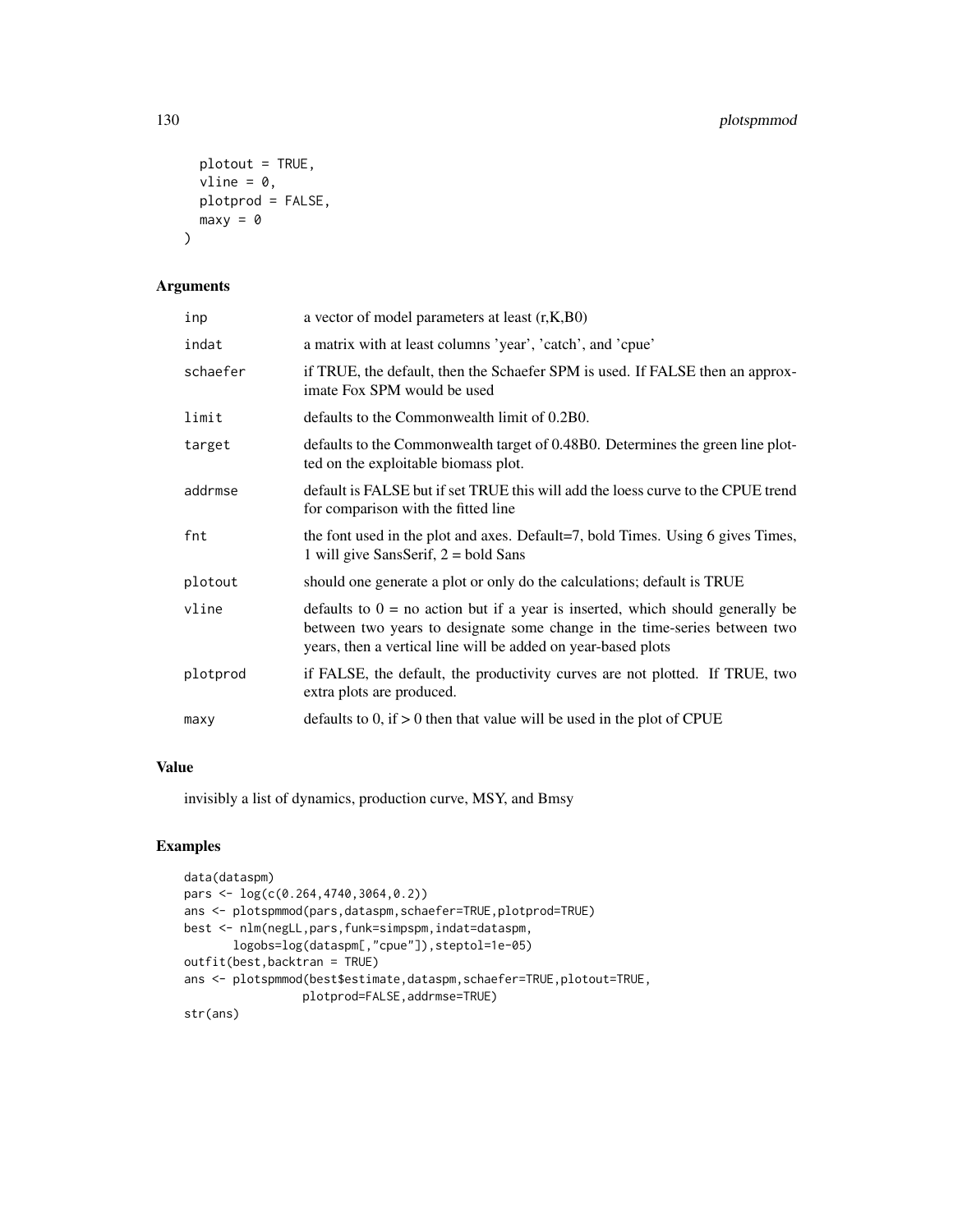predfreq is used to calculate the expected frequencies (counts) from a series of Normal distributions that are combined to describe observed counts from a sample of the size distribution of a population, which may, or may not be made up of a number of cohorts. When used with a negative loglikelihood from a multinomial this can lead to estimates of the mean and standard deviation of the size of each cohort. Two approaches are possible. An approximate method that calculates the likelihood at the center of each size-class and a more precise analytical method that subtracts the cumulative probability of the bottom bound from each size- class from the upper bound. Usually the two are very close.

# Usage

predfreq(pars, n, sizecl, midval = TRUE)

# Arguments

| pars   | a vector of parameters, with the means first, followed by the standard deviations,<br>followed by the proportion of total observations in each cohort expect the last,<br>which is obtained through subtraction. |
|--------|------------------------------------------------------------------------------------------------------------------------------------------------------------------------------------------------------------------|
| n      | the sum of counts observed from nature                                                                                                                                                                           |
| sizecl | a representation of the size-classes used, these can be the mid-points of each<br>size-class or the lower and upper bounds of each class.                                                                        |
| midval | if TRUE, the default, the approximate analytical approach will be used.                                                                                                                                          |

#### Value

a vector of expected frequencies

#### Examples

```
## Not run:
mids \leq seq(6,56,2) #size classes = 2 mm as in 5-7, 7-9,...
av \leq c(18.0, 34.5) # the means
stdev <-c(2.75,5.5) # the standard deviations
prop1 <- 0.55 # the proportion of observations in cohort 1
pars <-c(av,stdev,prop1) # combine parameters into a vector
predf <- predfreq(pars,n=262,sizecl=mids,midval=TRUE)
oldpar <- par(no.readonly=TRUE)
plot1(mids,predf,xlab="Sizes",ylab="Predicted Frequency",lwd=2)
par(oldpar)
```
## End(Not run)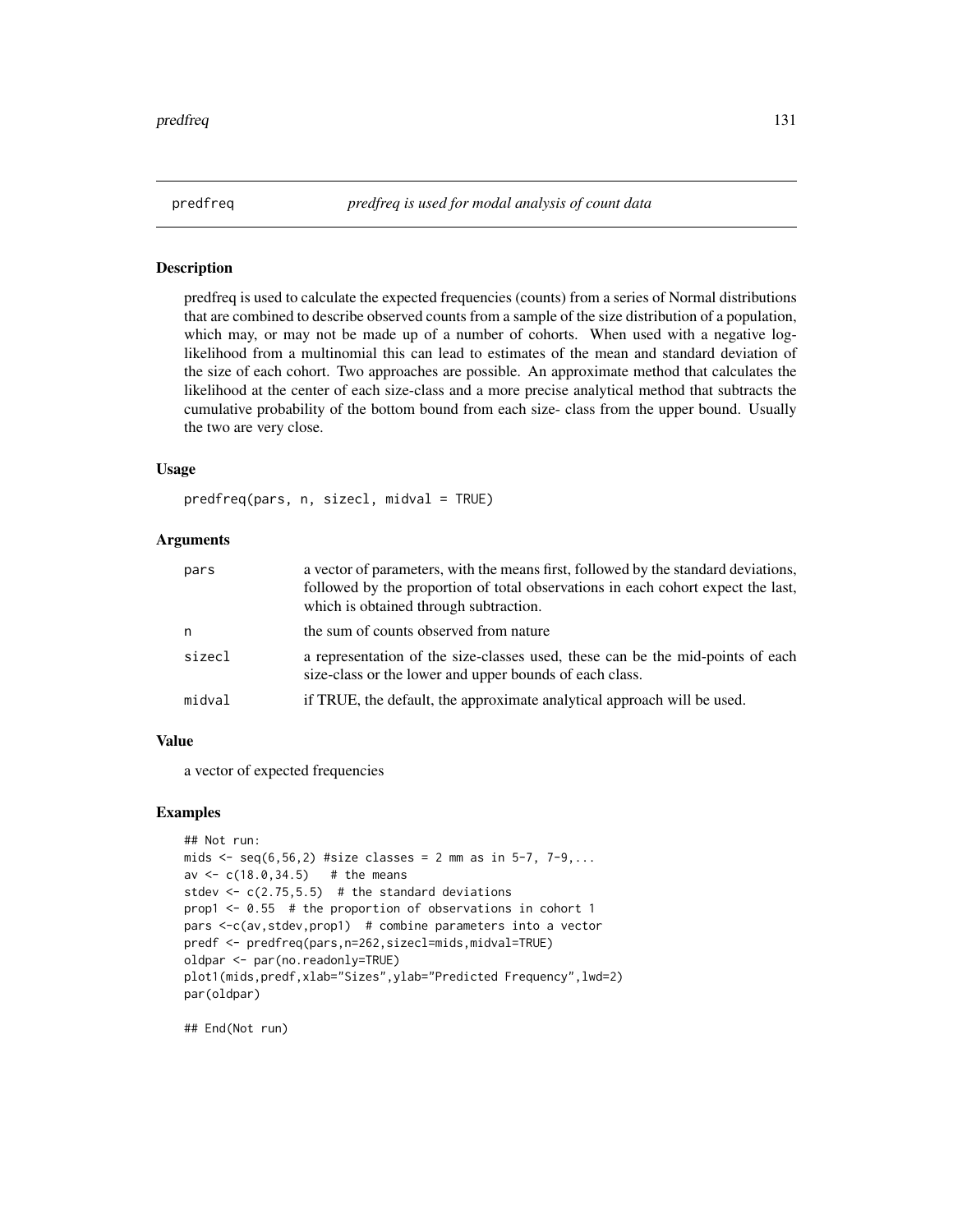printV takes an input vector and generates another vector of numbers 1:length(invect) which it cbinds to itself. This is primarily useful when trying to print out a vector which can be clumsy to read when print across the screen. applying printV leads to a single vector being printed down the screen

#### Usage

printV(invect, label = c("index", "value"))

# Arguments

| invect | the input vector to be more easily visualized, this can be numbers, characters, or<br>logical. If logical the TRUE and FALSE are converted to 1's and 0's |
|--------|-----------------------------------------------------------------------------------------------------------------------------------------------------------|
| label  | the column labels for the vector, default is 'index' and 'value'                                                                                          |

# Value

a dataframe containing the vector 1:length(invect), and invect.

# Examples

```
vec <- rnorm(10,mean=20,sd=2)
printV(vec)
vec <- letters
printV(vec)
vec <- c(TRUE,TRUE,TRUE,FALSE,FALSE,TRUE,TRUE,FALSE,FALSE,TRUE,TRUE)
printV(vec,label=c("index","logicstate"))
```
properties *properties - used to examine the properties of a data.frame*

# Description

properties examines some of the properties of a data.frame and outputs for each column an index for each variable, how many NAs there are, how many unique values there are, the class of each variable, the minimum and maximum (of all numeric variables), and an example value.

## Usage

properties(indat, dimout = FALSE)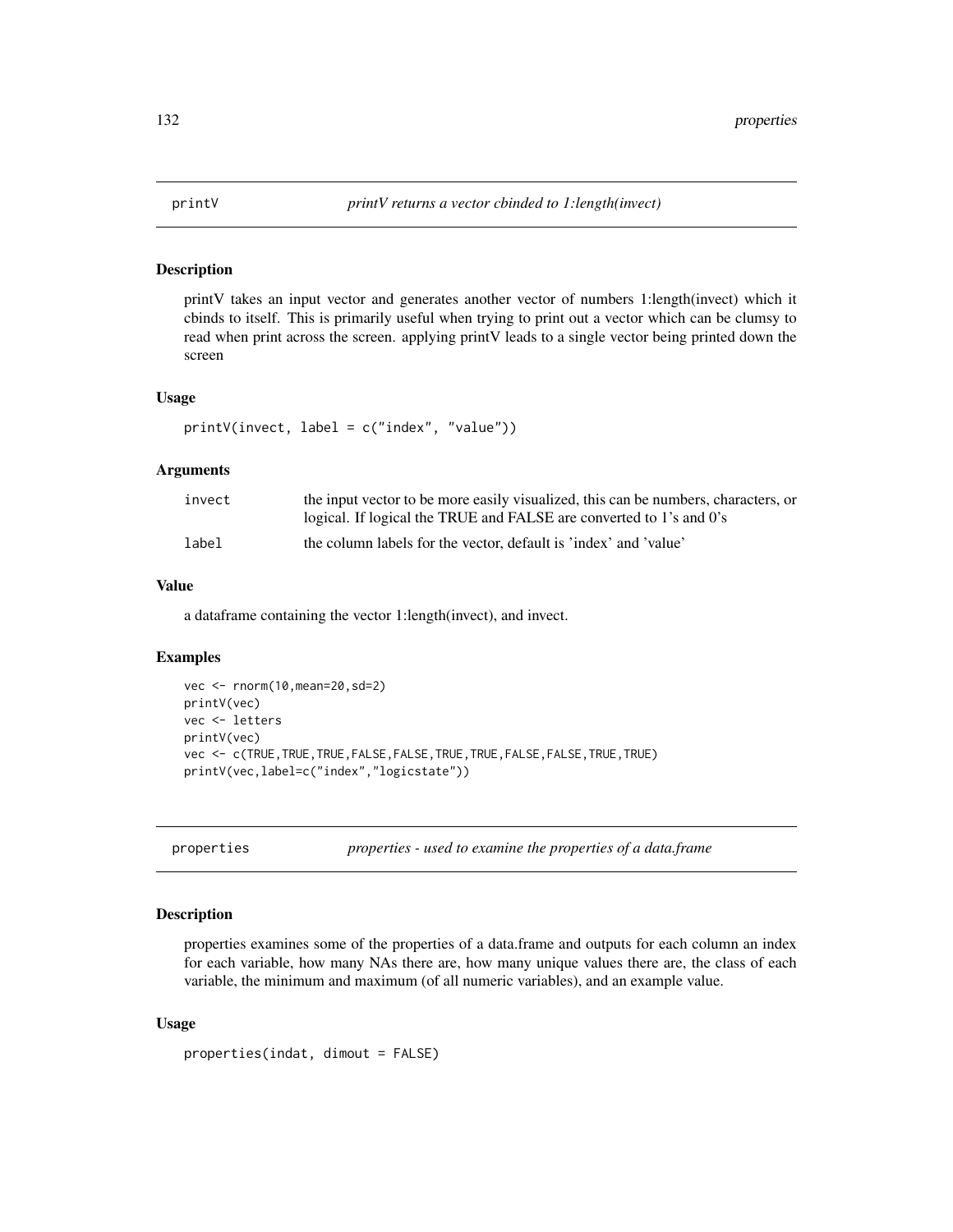#### pttuna and the state of the state of the state of the state of the state of the state of the state of the state of the state of the state of the state of the state of the state of the state of the state of the state of the

#### Arguments

| indat  | the data.frame containing the columns to be examined.                          |
|--------|--------------------------------------------------------------------------------|
| dimout | determines whether or not the dimensions of the data. frame are printed to the |
|        | screen or not; defaults to FALSE                                               |

# Value

a data.frame with the rows being each variable from the input data.frame and the columns being the number of NAs, the number of unique values, the class of variable, and minimum and maximum (where the columns are numeric), and an example value.

## Examples

data(abdat) properties(abdat)

pttuna *pttuna is yellowfin tuna fishery data from Pella-Tomlinson 1969*

#### Description

pttuna is yellowfin tuna fishery data from Pella-Tomlinson's (1969) classical paper describing their generalized surplus production model. This is the same data as contained in the schaef data-set, except it is extended from 1934 - 1967. Some of the values are slightly different, and their table rounds off the cpue estimates slightly differently but the catch and effort figures are theirs. It contains the year, the catch, the effort, and the cpue (which is just the total catch divided by the total effort, a ratio estimate). Initial parameter estimates close to the optimum values for the Schaefer model could be param  $\lt$ - $log(c(r=0.28, K=2100000, Binit=2400000, sigma=0.16))$ . With this longer time-series the eventual MSY estimate was somewhat larger than when just the schaef data are used.

## Format

A data.frame of fisheries data

year the fishing year from 1934 - 1967

catch the total annual catch, '000s of pounds

effort the total effort as standard class 4 baitboat fishing days

cpue the catch '000 pounds per standard class 4 day, a ratio cpue

# Subjects

- surplus production modelling
- classical fisheries data
- Log-Normal likelihoods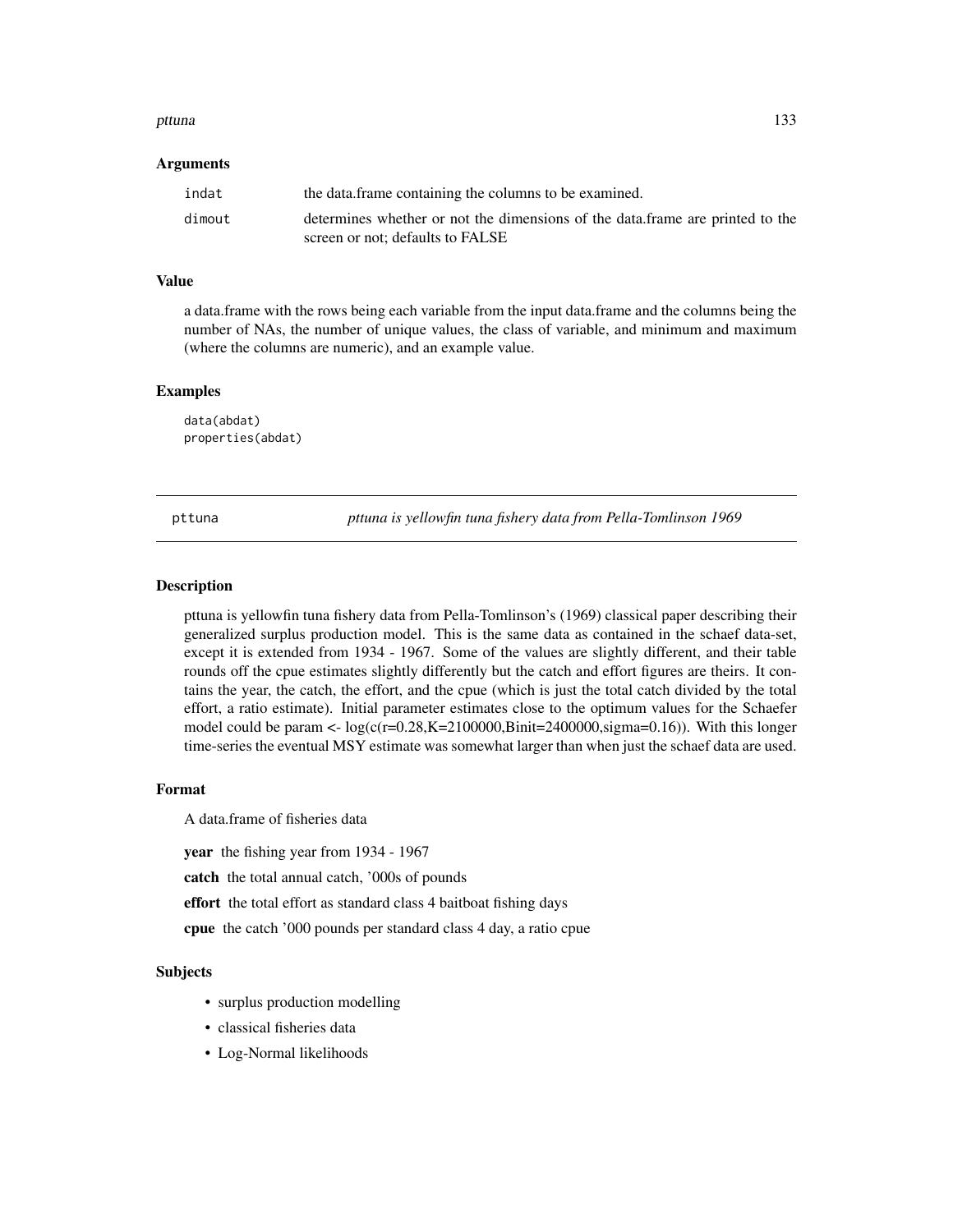# Source

from Table 6 page 457 in Pella, J.J. and P.K. Tomlinson (1969) A Generalized Stock Production Model. *Bulletin, Inter-American Tropical Tuna Commission* 13(3): 421-458. Obtainable from *https://www.iattc.org/BulletinsENG.htm*

## Examples

```
data(pttuna)
pars <- log(c(r=0.25,K=2.1e06,Binit=2.2e06,sigma=0.2))
answer <- fitSPM(pars,pttuna,schaefer=TRUE,maxiter=1000)
outfit(answer,title="Pella-Tomlinson Data",digits=4)
```
quants *quants used in apply to estimate quantiles across a vector*

## Description

quants used in 'apply' to estimate quantiles across a vector. Can also be used within tapply, etc.

#### Usage

quants(invect, probs = c(0.025, 0.05, 0.5, 0.95, 0.975))

## Arguments

| invect | vector of values                                                  |
|--------|-------------------------------------------------------------------|
| probs  | a vector of quantile, default= $c(0.025, 0.05, 0.5, 0.95, 0.975)$ |

## Value

a vector of the probs quantiles

```
x <- matrix(rnorm(1000),ncol=10,nrow=100)
apply(x,2,quants)
apply(x,2,quants,probs=c(0.1,0.5,0.9))
```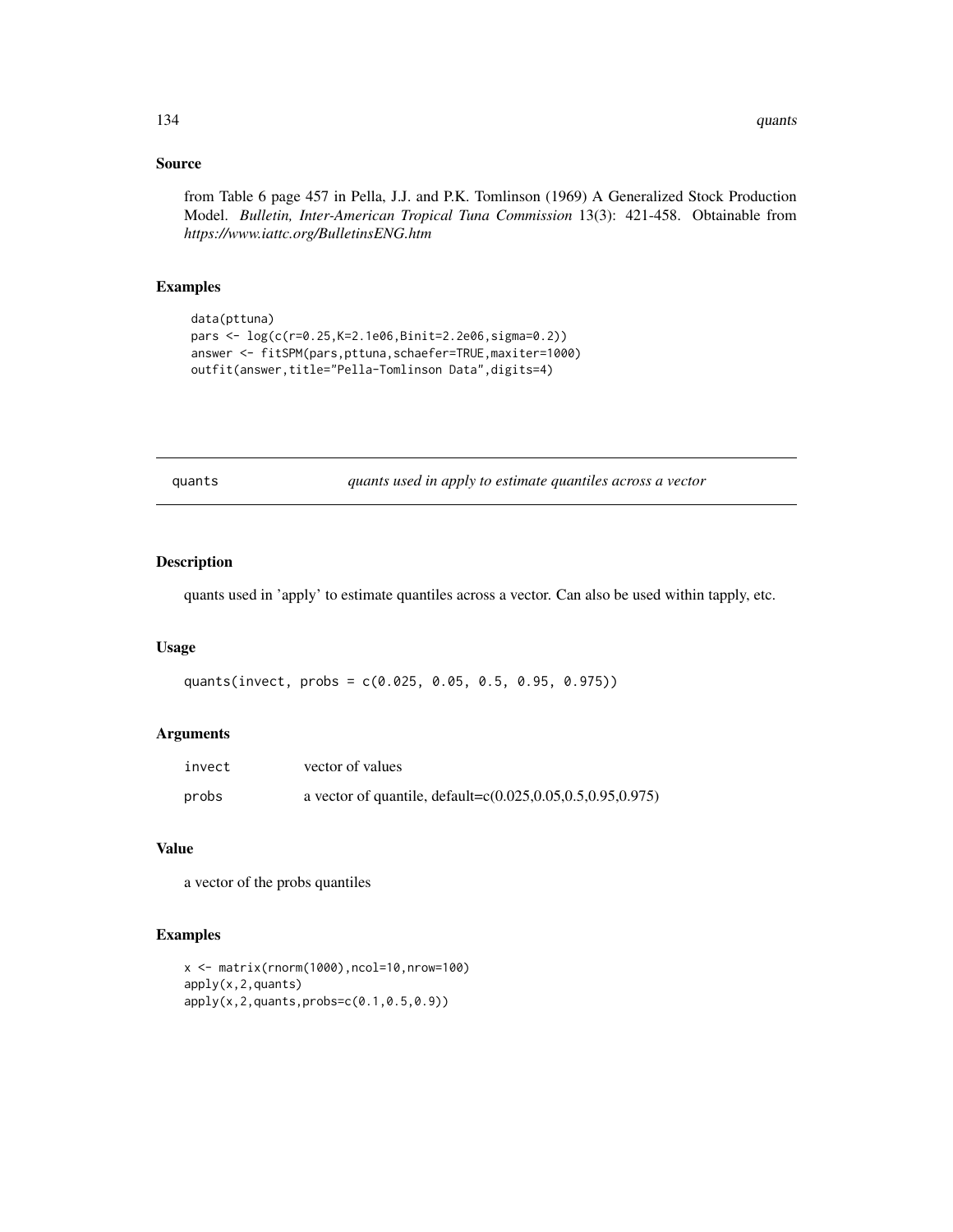removeEmpty removes empty strings from a vector of strings. Such spaces can be created by spurious commas at the end of parsed lines. It also removes strings made up only of spaces and removes spaces from inside of individual chunks of text. This should be useful when reading in data from a custom csv file when parsing different formats

#### Usage

removeEmpty(invect)

#### Arguments

invect a vector of input strings, possibly containing empty strings

# Value

a possibly NULL vector of strings

# Examples

x <- c("1","","2",""," ","3"," ","4","","a string","end") x length(x) length(removeEmpty(x)) removeEmpty(x)

ricker *ricker one version of the Ricker stock recruitment*

## Description

ricker implements the Ricker stock recruitment equation where  $R = aBexp(-bxB)$ , R is the recruitment, a and b are the parameters and B is the spawning biomass. a is recruits-per-spawner at low stock levels, and b relates to the decline in recruitment as spawning biomass increases.

## Usage

ricker(p, B)

|   | a vector of length two of the a and b parameters           |
|---|------------------------------------------------------------|
| B | a vector, possibly of length 1, of spawning biomass levels |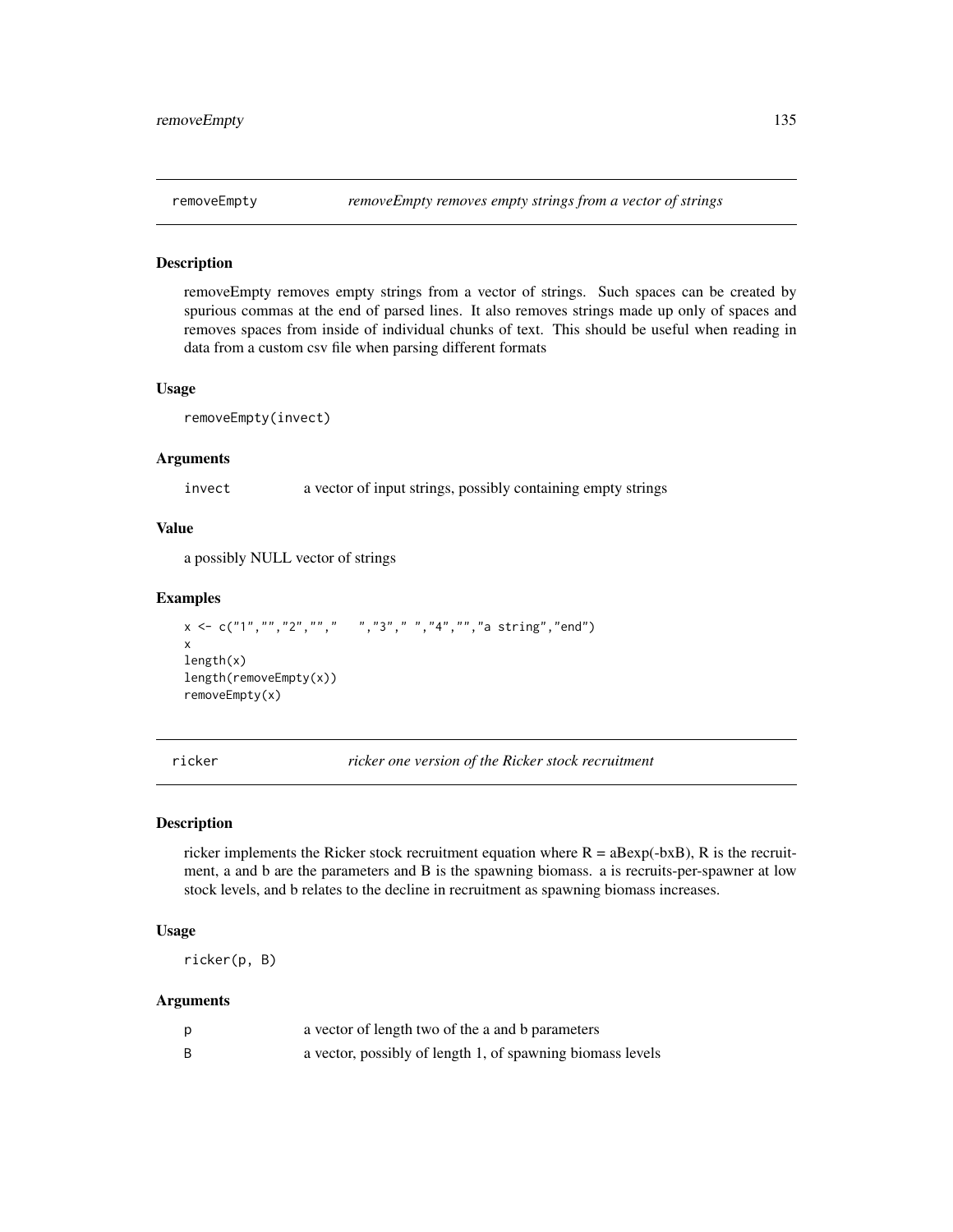# Value

a vector of length = to B of predicted recruitments

## Examples

```
B < -1:10000rec <- ricker(c(10,0.0002),B)
oldpar <- par(no.readonly=TRUE)
plot1(B,rec,xlab="SpB",ylab="Recruitment",lwd=2)
par(oldpar)
```
robustSPM *robustSPM does a robustness test on quality of fit of an SPM*

# Description

robustSPM conducts a robustness test on the quality of fit of an SPM. This is done by using the original optimal model parameters or the original guessed parameter values, add random variation to each of them, and re-fit the model. This process needs to be repeated multiple times. This should enable an analysis of the stability of the modelling outcomes. If the optimum parameters are used then add more variation, if initial guesses are used you may need to select different starting points so that the random variation covers the parameter space reasonably well.

#### Usage

```
robustSPM(
  inpar,
  fish,
 N = 10,
  scaler = 40,
  verbose = FALSE,
  schaefer = TRUE,
  funk = simpspm,funkone = FALSE,
  steptol = 1e-06)
```

| inpar   | the parameter set with which to begin the trials                                                                                                                    |
|---------|---------------------------------------------------------------------------------------------------------------------------------------------------------------------|
| fish    | the fisheries data: at least year, catch, and cpue                                                                                                                  |
| N       | number of random trials to run; default = $10 =$ not enough                                                                                                         |
| scaler  | the divisor that sets the degree of normal random variation to add to the param-<br>eter values; $default = 15$ the smaller the value the more variable the outcome |
| verbose | progress and summary statistics to the screen? default = FALSE                                                                                                      |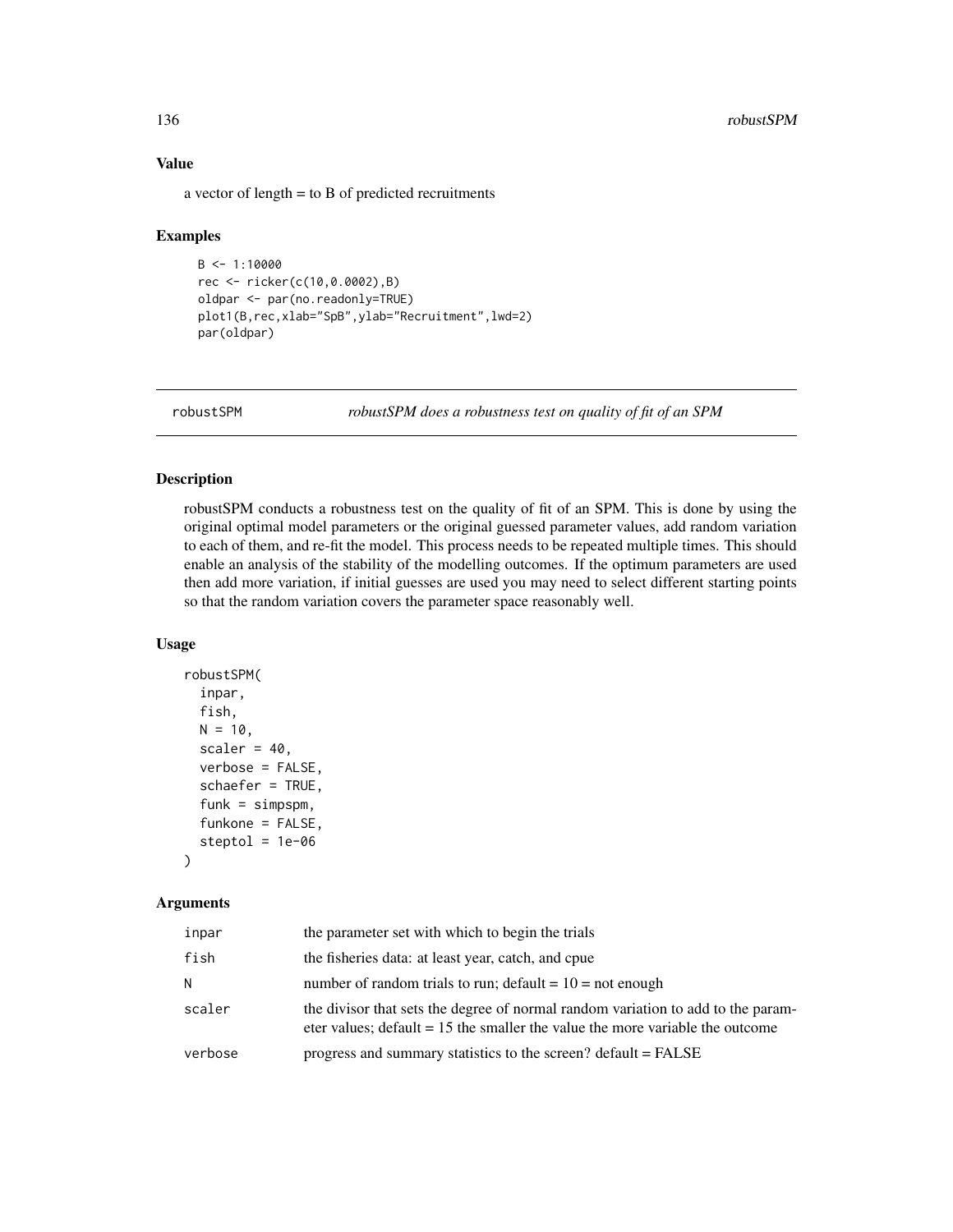#### schaef 237

| schaefer | $default = TRUE$ , which sets the analysis to the Schaefer model. setting it to<br>FALSE applies the approximate Fox model                                                  |
|----------|-----------------------------------------------------------------------------------------------------------------------------------------------------------------------------|
| funk     | the function used to generate the predicted cpue                                                                                                                            |
| funkone  | defaults=FALSE; use negLL or negLL1, with FALSE robustSPM will use negLL,<br>with TRUE it will use negLL1 which has a constraint on the first parameter to<br>keep it $> 0$ |
| steptol  | is the steptol from nlm as used in fitSPM, the default value is 1e-06, as usual.                                                                                            |

# Value

a list containing the results from each run, the range of values across runs, and the median values.

#### Examples

```
data(dataspm)
param <- log(c(r=0.24,K=5174,Binit=2846,sigma=0.164))
ans <- fitSPM(pars=param,fish=dataspm,schaefer=TRUE,maxiter=1000)
out <- robustSPM(ans$estimate,dataspm,N=5,scaler=40,verbose=TRUE,
                 schaefer=TRUE) # N should be 50, 100, or more
str(out)
print(out$results)
pairs(out$results[,c(6:8,11)]) # need a larger N!
```
schaef *schaef is yellowfin tuna fishery data from Schaefer 1957*

## Description

schaef is yellowfin tuna fishery data from Schaefer (1957) It contains the year, the catch, the effort, and the cpue and was used in one of the first descriptions of a stock assessment that used a surplus production model. The catch-per- unit-effort, cpue, is a ratio cpue of the total catch divided by the total effort as thousands of pounds per day. These days such ratios tend not to be used, with individual records for each day's effort being used instead. Using individual records does not obscure the variation between different vessels, areas, depths, and seasons. Initial parameter estimates close to the optimum values for both the Schaefer model and the Fox model could be param < log(c(r=0.24,K=2100000,Binit=2200000,sigma=0.2))

#### Format

A data.frame of fisheries data

year the fishing year from 1934 - 1955

catch the total annual catch, '000s of pounds

effort the total effort as standard class 4 clipper fishing days

cpue the catch '000 pounds per standard class 4 day, a ratio cpue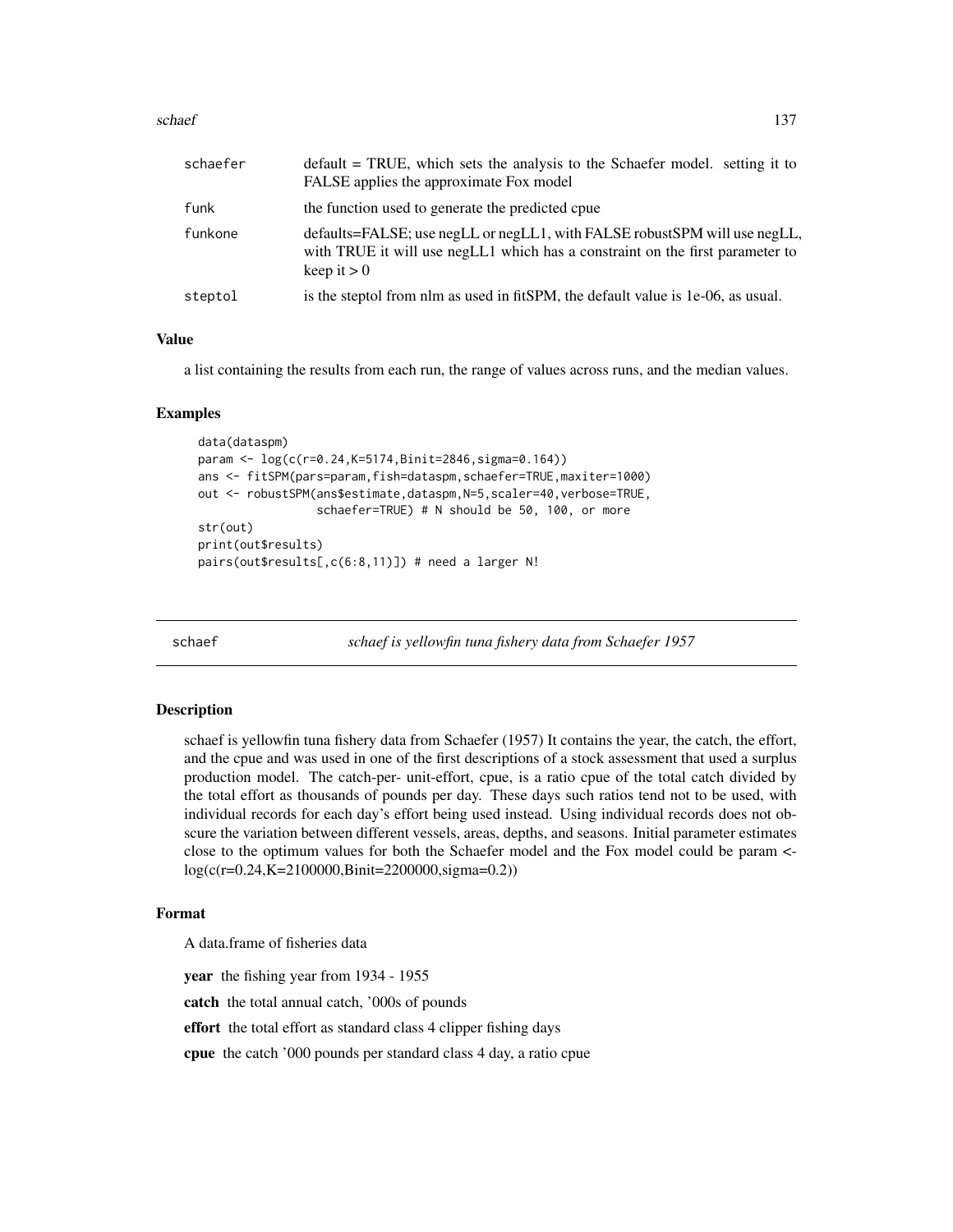138 setpalette

## Subjects

- surplus production modelling
- classical fisheries data
- Log-Normal likelihoods

# Source

from Table 1 page 266 in Schaefer, M.B. (1957) A study of the dynamics of the fishery for yellowfin tuna in the Eastern Tropical Pacific Ocean. Bulletin, Inter-American Tropical Tuna Commission 2: 247-285. Obtainable from *https://www.iattc.org/BulletinsENG.htm*

# Examples

```
data(schaef)
pars <- log(c(r=0.2,K=2.1e06,Binit=2.2e06,sigma=0.2))
answer <- fitSPM(pars,schaef,schaefer=TRUE,maxiter=1000)
outfit(answer,title="Schaefer, 1957 Data",digits=4)
```
setpalette *setpalette is a shortcut for altering the palette to R4*

### **Description**

setpalette is a shortcut for changing the color palette to the R 4.0.0 default version. The R4 palette provides a less garish and a more visible set of default colours that can be called using the numbers 1 - 8. An important point is that this alters the default colours for all sessions until a restart of R. Using something similar you can define your own preferred palettes should you wish to. In addition, it can be used to revert to the old R3 default colour scheme should you wish. Alternatively, you could define your own palettes and switch between them using setpalette.

### Usage

 $setpalette(x = "R4")$ 

## Arguments

x either "default", "R3", or "R4", with R4 as the default value. Use "R3" to revert back to the standard R version 3. values.

#### Value

nothing but it does alter the base colour palette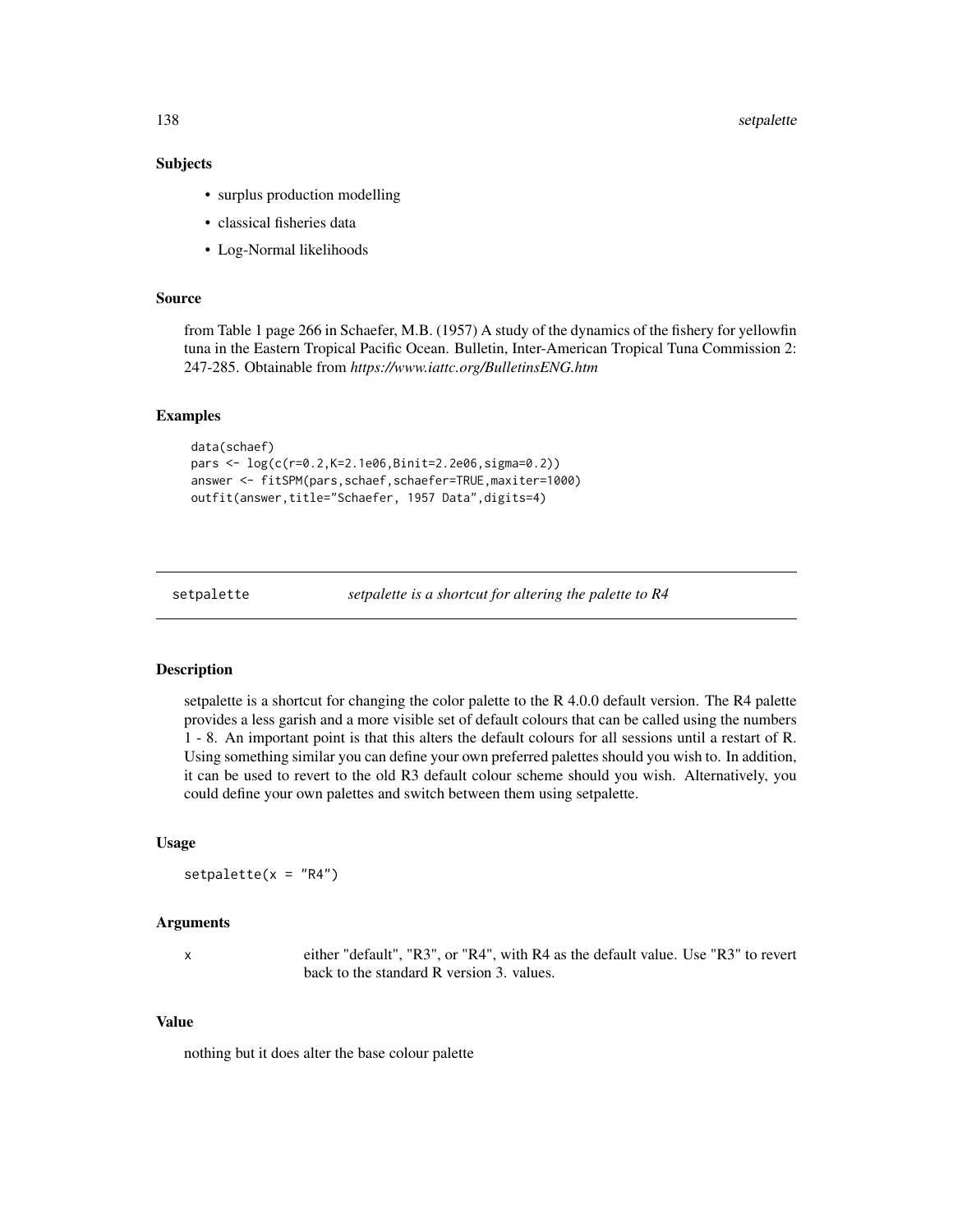#### simpspm 139

# Examples

```
setpalette("R3")
plot(1:8,rep(0.25,8),type="p",pch=16,cex=5,col=c(1:8))
text(1,0.2,"R3.0.0 - some garish or pale",cex=1.5,
     font=7,pos=4)
setpalette("R4")
points(1:8,rep(0.3,8),pch=16,cex=5,col=c(1:8)) #toprow
text(1,0.325,"Default R4.0.0 - more balanced",cex=1.5,
     font=7,pos=4)
```
simpspm *simpspm calculates only the predicted log(CE) for an SPM*

# Description

simpspm calculates only the predicted log(CPUE) for a Surplus Production Model (SPM). It sets the Polacheck et al, 1993 parameter 'p' depending on the schaefer boolean argument, and this determines the asymmetry of the production curve. Note p is set not estimated. If  $p = 1.0$  then the SPM is the Schaefer model, if it is 1e-8 it approximates the Fox model. The output of log(CPUE) is to simplify the use of log-normal residual errors or likelihoods. This function is designed for data consisting of only a single cpue time-series. simpspm must have at least three parameters, including the sigma, even if sum-of-squared residuals is used as a minimizer, then sigma would just float. The column names for year, catch and cpue are included to facilitate ease of use with other data sets.

#### Usage

```
simpspm(
  pars,
  indat,
  schaefer = TRUE,
  year = "year",\text{cats} = " \text{catch}",index = "cque")
```

| pars     | the parameters of the SPM are either $c(r,K,Binit,sigma)$ , or $c(r,K,sigma)$ , the<br>sigma is required in both cases. Binit is required if the fishery data starts after the<br>stock has been depleted. Each parameter must be log-transformed for improved<br>model stability and is back-transformed inside simpspm. |
|----------|---------------------------------------------------------------------------------------------------------------------------------------------------------------------------------------------------------------------------------------------------------------------------------------------------------------------------|
| indat    | the data which needs to include year, catch, and cpue.                                                                                                                                                                                                                                                                    |
| schaefer | a logical value determining whether the spm is to be a simple Schaefer model<br>$(p=1)$ or approximately a Fox model ( $p=1e-08$ ). The default is TRUE = Schaefer<br>model                                                                                                                                               |
| year     | column name within indat containing the years, default='year'                                                                                                                                                                                                                                                             |
| cats     | column name within indat containing the catches, default='catch'                                                                                                                                                                                                                                                          |
| index    | column name within indat containing the cpue. default='cpue'                                                                                                                                                                                                                                                              |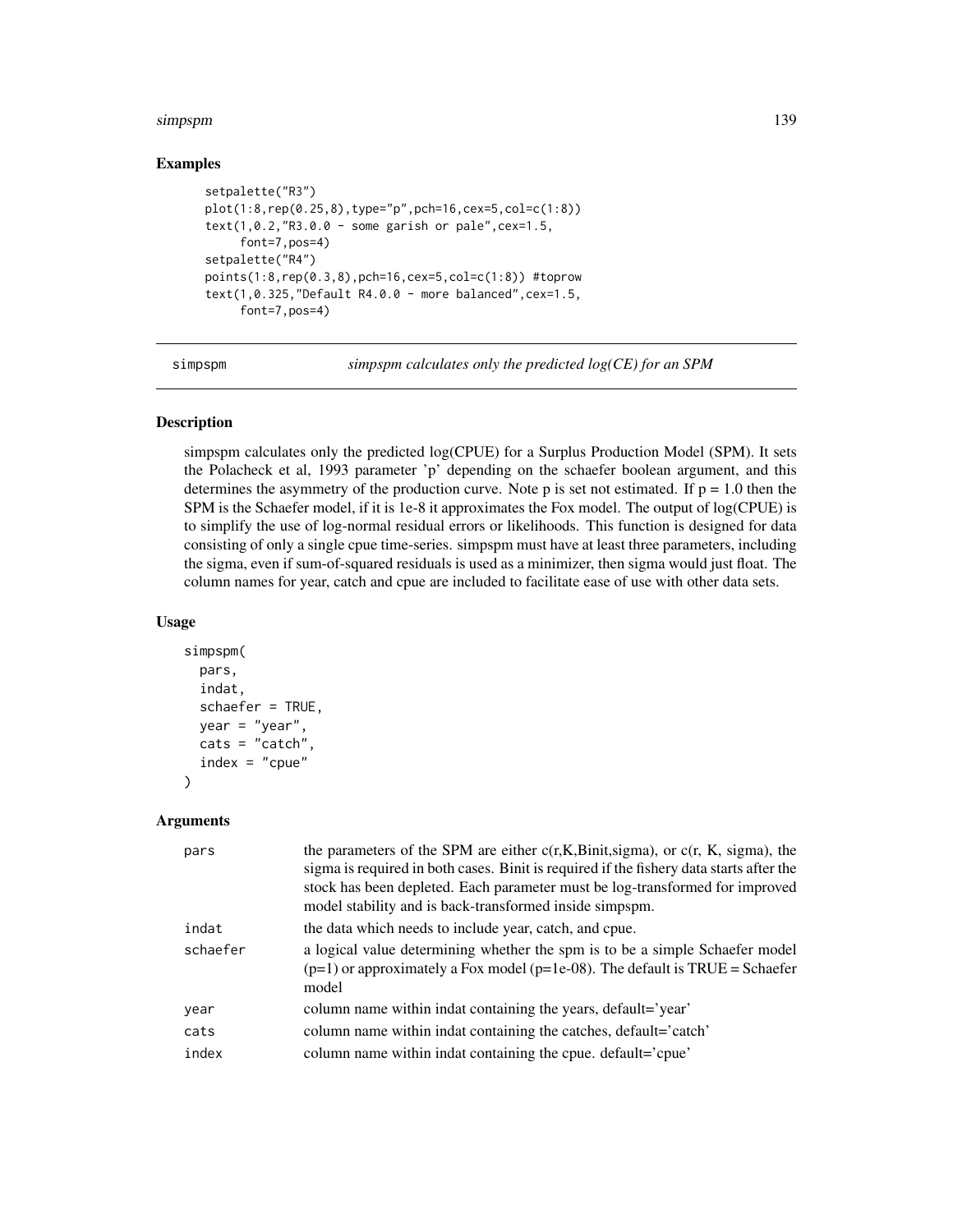# 140 simpspmM

# Value

a vector of length nyrs of the predicted log(cpue)

# Examples

```
data(abdat)
param <- log(c(r=0.4,K=9400,Binit=3400,sigma=0.05))
predCE <- simpspm(pars=param,indat=abdat)
cbind(abdat,exp(predCE))
```
simpspmM *simpspmM calculates predicted CE when multiple indices are present*

## Description

simpspmM calculates the predicted CPUE for an surplus production model and is designed for when there are more than one time-series of an index of relative abundance. The parameter vector includes the standard deviations for the log-normal distributions assumed for the indices of relative abundance. They are not used in this function but will be when the likelihoods are calculated as a next step in fitting the model.

## Usage

```
simpspmM(
  pars,
  indat,
  schaefer = TRUE,
  year = "year",
  \text{cats} = \text{"catch"}index = "cque")
```

| pars     | the parameters of the SPM $=$ r, K, Binit if fishery is depleted to start with (omit<br>otherwise), and a sigma for each cpue series. Each parameter is in log space and<br>is back-transformed inside simpspmM.                                                                                                                |
|----------|---------------------------------------------------------------------------------------------------------------------------------------------------------------------------------------------------------------------------------------------------------------------------------------------------------------------------------|
| indat    | the data which needs to include year, catch, and cpue. The latter should have<br>a separate column for each fleet, with a column name beginning with cpue or<br>whatever name you put in index (see below) for example cpue1, cpue2, etc.                                                                                       |
| schaefer | a logical value determining whether the spm is to be a simple Schaefer model<br>$(p=1)$ or approximately a Fox model ( $p=1e-08$ ). The default is TRUE                                                                                                                                                                         |
| year     | column name within indat containing the years, default='year'                                                                                                                                                                                                                                                                   |
| cats     | column name within indat containing the catches, default='catch'                                                                                                                                                                                                                                                                |
| index    | the prefix in the column names given to the indices of relative abundance used,<br>perhaps 'cpue' as in cpueTW, cpueAL, etc. grep is used to search for columns<br>containing this prefix to identify whether there are more than one column of<br>come data. Be sure to only use the prefix for indices of relative abundance. |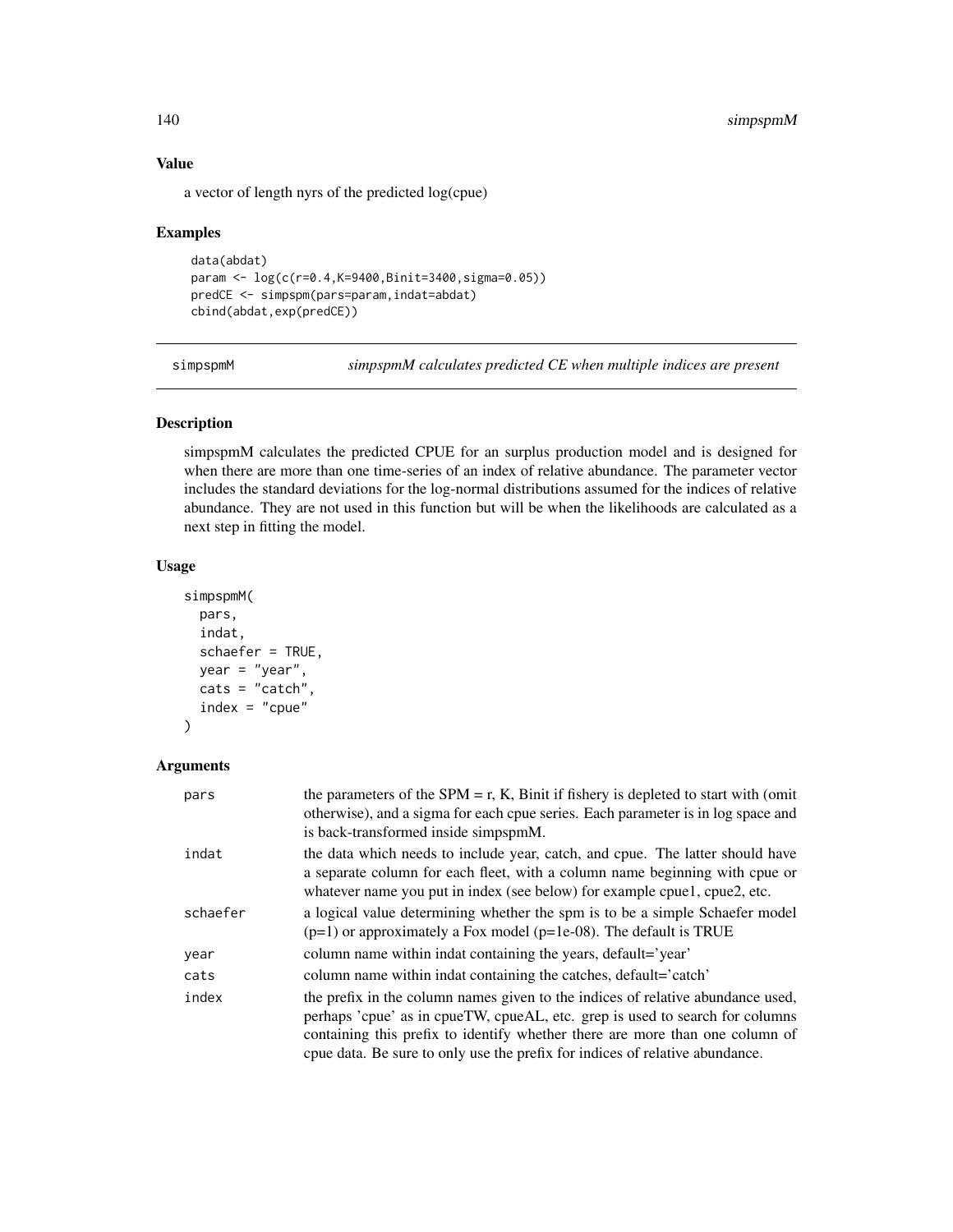## Value

a vector or matrix of nyrs of the predicted CPUE

## Examples

```
data(twoindex)
fish <- as.matrix(twoindex)
pars <- log(c(0.04,155000,0.4,0.3))
bestSP <- nlm(f=negLLM,p=pars,funk=simpspmM,indat=fish,
            schaefer=TRUE,logobs=log(fish[,c("cpue1","cpue2")]),
            steptol=1e-06,harvpen=TRUE)
outfit(bestSP) # best fitting estimates
simpspmM(bestSP$estimate,fish) # the two log(predicted cpue)
```
spm *spm calculates the dynamics of a Schaefer or Fox model*

## **Description**

spm calculates the dynamics using a Schaefer of Fox model. The outputs include predicted Biomass, year, catch, cpue, predicted cpue, contributions to q, ssq, and depletion levels. Generally it would be more sensible to use simpspm when fitting a Schaefer model or a Fox model as those functions are designed to generate only the log of predicted cpue as required by the functions ssq and negLL, but the example shows how it could be used. The function spm is used inside 'plotspmmod' and could be used alone, to generate a full list of model outputs after the model has been fitted. spm is designed for working with a single vector of an index of relative abundance. If there are multiple vectors of the index then use simpspmM and spmCE.

## Usage

```
spm(inp, indat, schaefer = TRUE, year = "year", cats = "catch", index = "cpue")
```

| inp      | a vector of 3 or 4 model parameters $(r,K,sigma)$ or $(r,K,Binit,sigma)$ , you would<br>use the latter if it was suspected that the fishery data started after some initial<br>depletion had occurred. The sigma is an estimate of the variation of the cpue<br>through time. This is required but is only used when fitting the model using<br>negative log-likelihoods. |
|----------|---------------------------------------------------------------------------------------------------------------------------------------------------------------------------------------------------------------------------------------------------------------------------------------------------------------------------------------------------------------------------|
| indat    | a matrix with at least columns year, catch, and cpue                                                                                                                                                                                                                                                                                                                      |
| schaefer | a logical value determining whether the spm is to be a simple Schaefer model<br>$(p=1)$ or approximately a Fox model ( $p=1e-08$ ). The default is TRUE                                                                                                                                                                                                                   |
| year     | the column name of the year variable (in case your dataset names it fishing year-<br>inwhichthecatchwastaken), default='year'                                                                                                                                                                                                                                             |
| cats     | column name of the catch variable, default='catch'                                                                                                                                                                                                                                                                                                                        |
| index    | the name of the cpue variable, default='cpue'                                                                                                                                                                                                                                                                                                                             |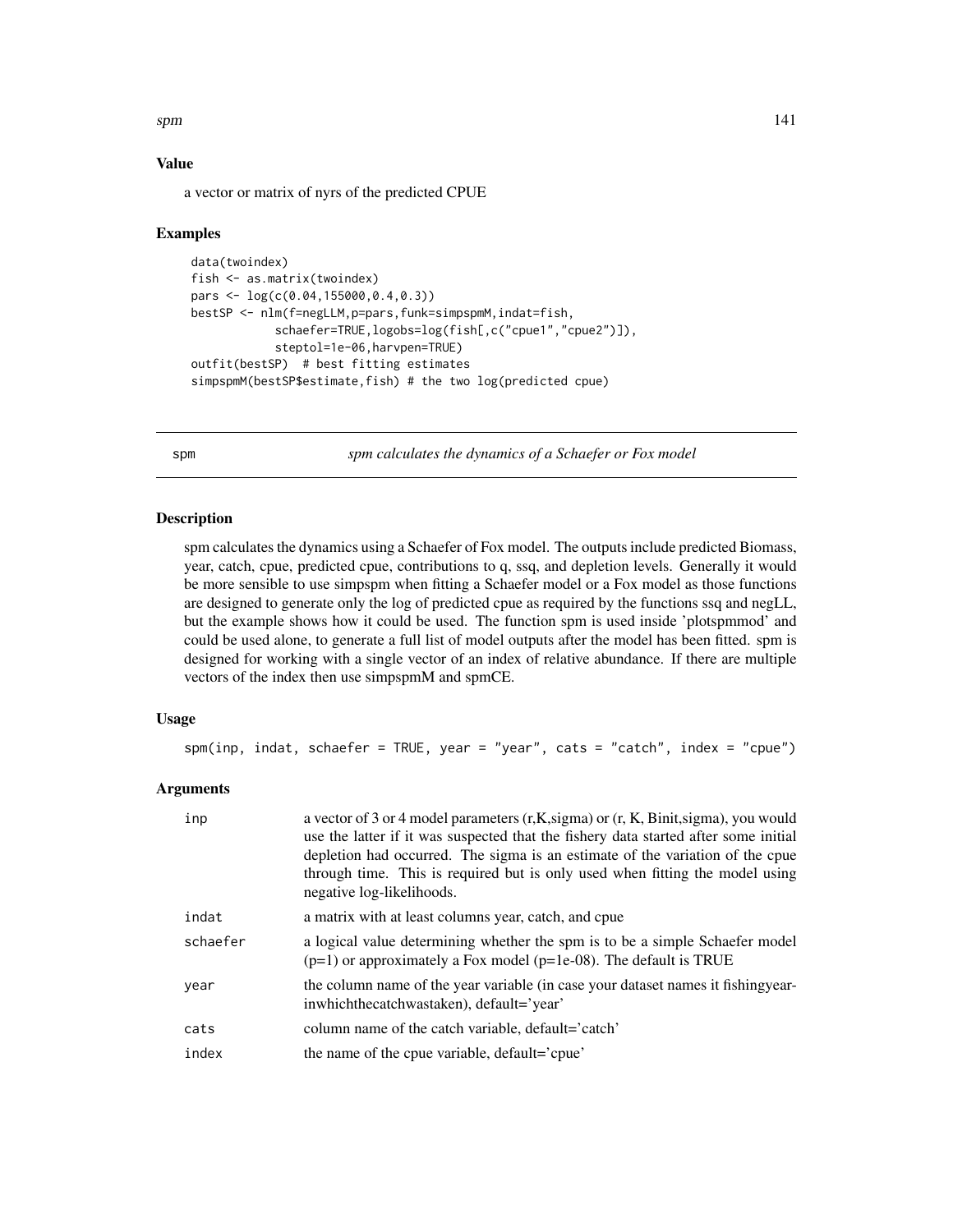#### Value

a list of five objects; parameters plus q, then outmat, the matrix with the dynamics, msy the maximum sustainable yield, and sumout, which contains r,K,B0,msy,p,q,Depl, FinalB, and InitDepl

# Examples

```
data(abdat) # spm is used inside plotspmmod
pars <- log(c(0.35,7800,3500,0.05))
ans <- plotspmmod(pars,abdat) #not fitted, just guessed
bestSP <- fitSPM(pars=pars,fish=abdat,funk=simpspm)
outfit(bestSP) # best fitting estimates
ans <- plotspmmod(bestSP$estimate,abdat,schaefer=TRUE)
str(ans)
```
spmboot *spmboot conducts a bootstrap analysis on a spm model*

## Description

spmboot conducts a bootstrap analysis on a spm model. It does this by saving the original fishery data, estimating the cpue residuals, and multiplying the optimum predicted CPUE by a bootstrap sample of the log-normal residuals (Haddon, 2011, p311; and the On Uncertainty chapter in the URMQMF book, p195). This bootstrap sample of CPUE replaces the original fish[,"cpue"] and the model is re-fitted. This is repeated iter times and the outputs reported ready for the derivation of percentile confidence intervals. The optimum solution is used as the first bootstrap replicate (it is standard practice to include the original fit in the bootstrap analysis). If 1000 replicates are run this procedure can take a couple of minutes on a reasonably fast computer. A comparison of the mean with the median should provide some notion of any bias in the mean estimate.

## Usage

```
spmboot(optpar, fishery, iter = 1000, schaefer = TRUE)
```
# Arguments

| optpar   | The optimum model parameters from fitting a surplus production model |
|----------|----------------------------------------------------------------------|
| fishery  | fishery data containing the original observed cpue values            |
| iter     | the number of bootstrap replicates to be run, default=1000           |
| schaefer | default=TRUE, should a Schaefer or a Fox model be run                |

## Value

a list of two matrices. One containing the bootstrap parameters and the other containing some of the dynamics, including the ModelB, the bootstrap CPUE sample, the Depletion, and annual harvest rate.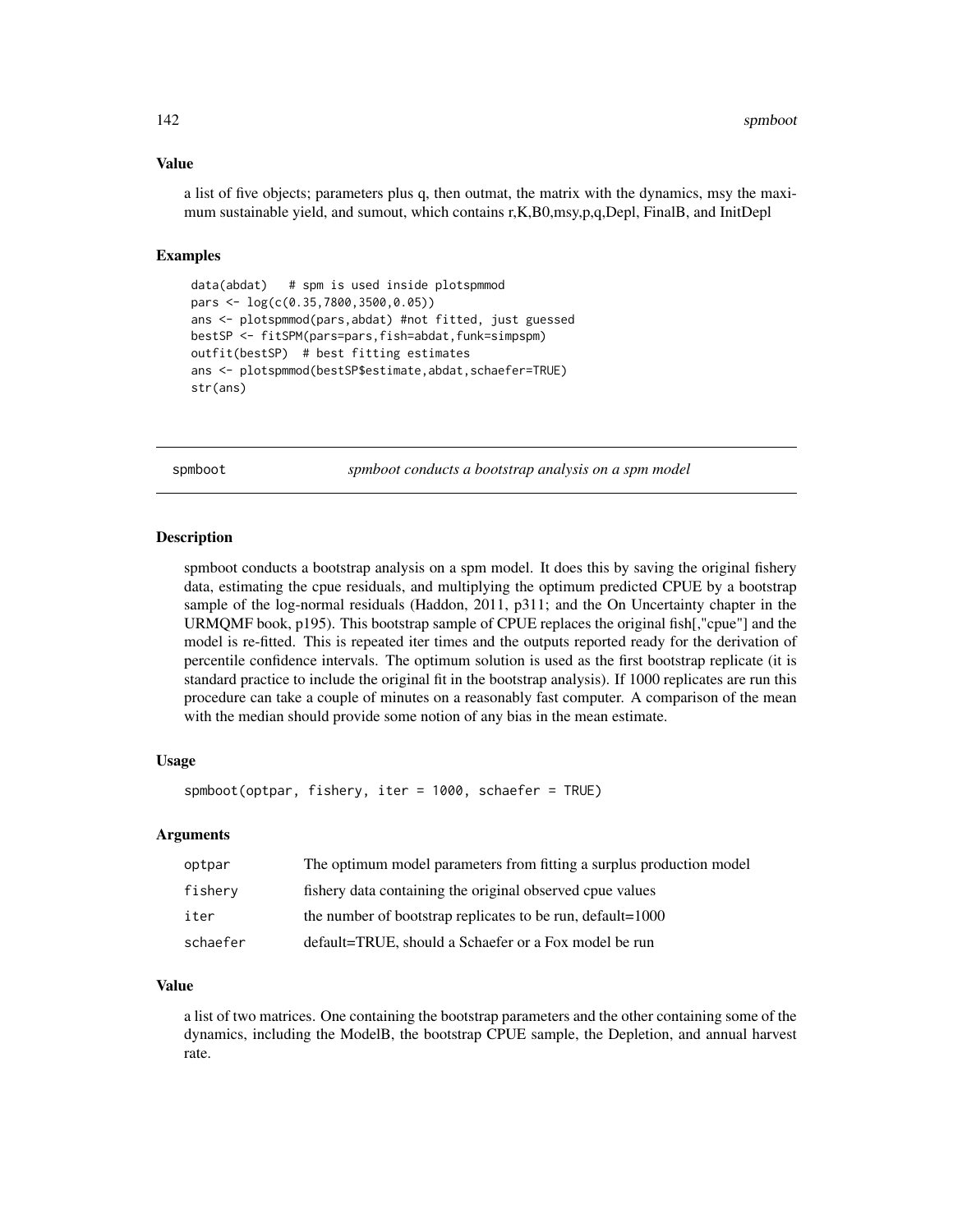#### $\text{spmCE}$  143

# Examples

```
data(dataspm); fish <- as.matrix(dataspm)
pars <- log(c(r=0.24,K=5150,Binit=2800,0.15))
ans <- fitSPM(pars,dataspm,schaefer=TRUE,maxiter=1000)
boots <- spmboot(ans$estimate,fishery=fish,iter=5,schaefer=TRUE)
dynam <- boots$dynam
bootpar <- boots$bootpar
rows <- colnames(bootpar)
columns <- c(c(0.025,0.05,0.5,0.95,0.975),"Mean")
bootCI <- matrix(NA,nrow=length(rows),ncol=length(columns),
               dimnames=list(rows,columns))
for (i in 1:length(rows)) {
  tmp <- sort(bootpar[,i])
  qtil <- quantile(tmp,probs=c(0.025,0.05,0.5,0.95,0.975),na.rm=TRUE)
  bootCI[i,] <- c(qtil,mean(tmp,na.rm=TRUE))
}
round(bootCI,3) # we used only 5 bootstraps for a speedy example, normally
pairs(bootpar[,c("r","K","Binit","MSY")]) # use 1000, 2000, or more
```
spmCE *spmCE - calculates the dynamics for multiple cpue time-series*

# Description

spmCE calculates the full dynamics using a Schaefer of Fox model and is used instead of spm when there are multiple index vectors. The outputs include predicted Biomass, year, catch, cpue, predicted cpue, contributions to q, ssq, and depletion levels. Generally it would be more sensible to use simpspmM when fitting a Schaefer or Fox model as that function is designed to generate only the predicted cpue vectors required by the function negLLM, nevertheless, the example shows how it could be used.

#### Usage

```
spmCE(
  inp,
  indat,
  schaefer = TRUE,
  year = "year",
  \text{cats} = " \text{catch}",index = "cpue")
```
# Arguments

inp a vector of 2 or 3 model parameters (r,K) or (r,K,Binit), you would use the latter if it was suspected that the fishery data started after some initial depletion had occurred. In addition, there should then be the same number of sigma values as there are cpue time-series. For two cpue series with an initial depletion we would expect to have r, K, Binit, sigma1 and sigma2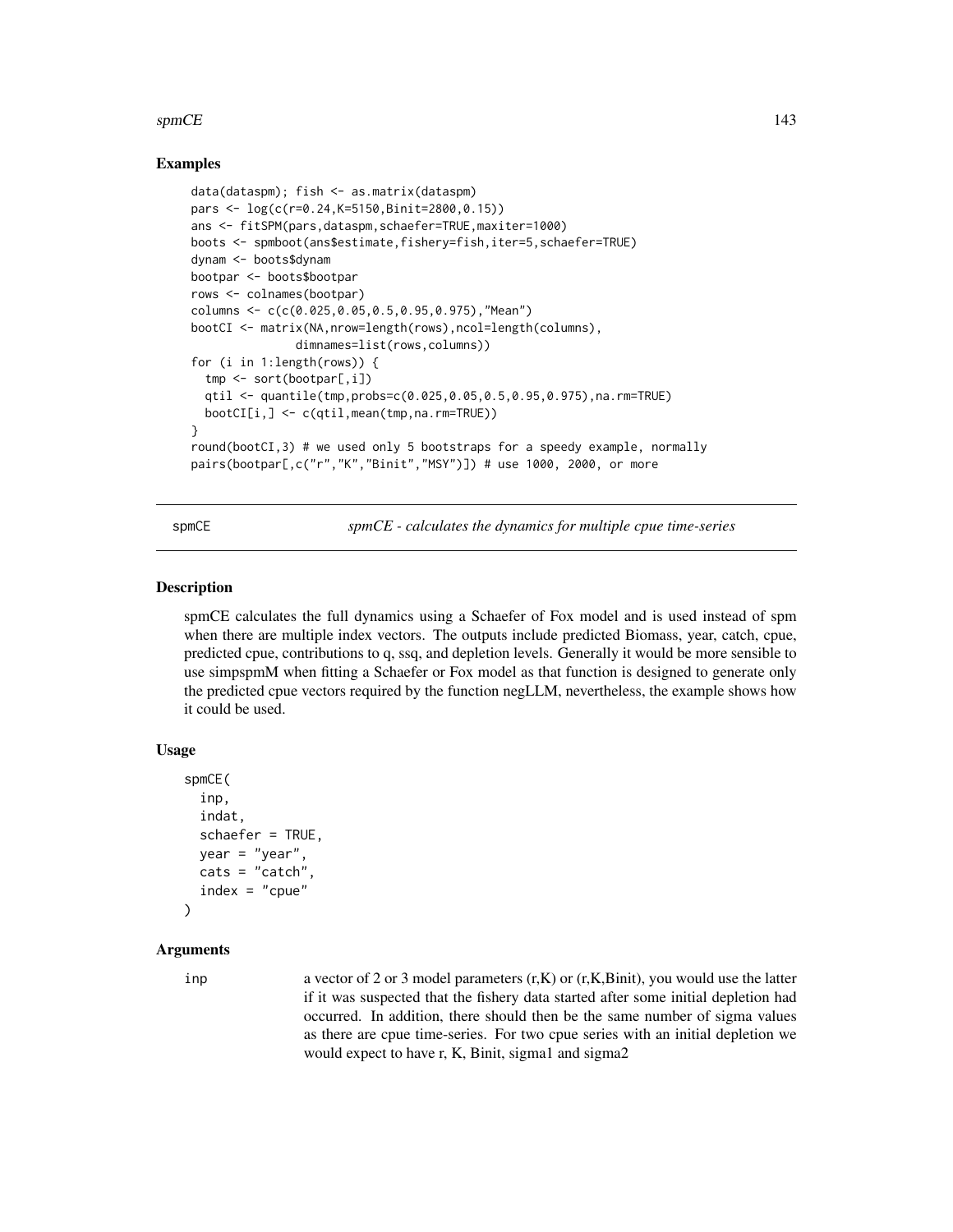| indat    | a matrix with at least columns 'year', 'catch', and 'cpue'                                                                                              |
|----------|---------------------------------------------------------------------------------------------------------------------------------------------------------|
| schaefer | a logical value determining whether the spm is to be a simple Schaefer model<br>$(p=1)$ or approximately a Fox model ( $p=1e-08$ ). The default is TRUE |
| vear     | column name within indat containing the years, default='year'                                                                                           |
| cats     | column name within indat containing the catches, default='catch'                                                                                        |
| index    | column name within indat containing the prefix for cpue, default='cpue'                                                                                 |

# Value

a list of five objects; outmat the matrix with the dynamics results, q catchability, msy the maximum sustainable yield, the parameter values, and sumout, which contains r, K, B0, msy, p, q, Depl, FinalB, and InitDepl

# Examples

```
data(twoindex)
fish <- as.matrix(twoindex)
pars <- log(c(0.04,155000,0.4,0.3))
bestSP <- nlm(f=negLLM,p=pars,funk=simpspmM,indat=fish,
            schaefer=TRUE,logobs=log(fish[,c("cpue1","cpue2")]),
            steptol=1e-06,harvpen=TRUE)
outfit(bestSP) # best fitting estimates
getMSY(exp(bestSP$estimate))
```
spmphaseplot *spmphaseplot - plots the phase plot of harvest rate vs biomass*

## Description

spmphaseplot uses the output from plotspmmod to plot up the phase plot of harvest rate vs Biomass, marked with the limit and default targets. It identifies the start and end years (green and red dots) and permits the stock status to be determined visually. It also plots out the catch time-series and harvest rate time-series to aid in interpretation of the phase plot.

# Usage

```
spmphaseplot(
  answer,
 Blim = 0.2,
 Btarg = 0.5,
 filename = ",
  resol = 200,
  fnt = 7)
```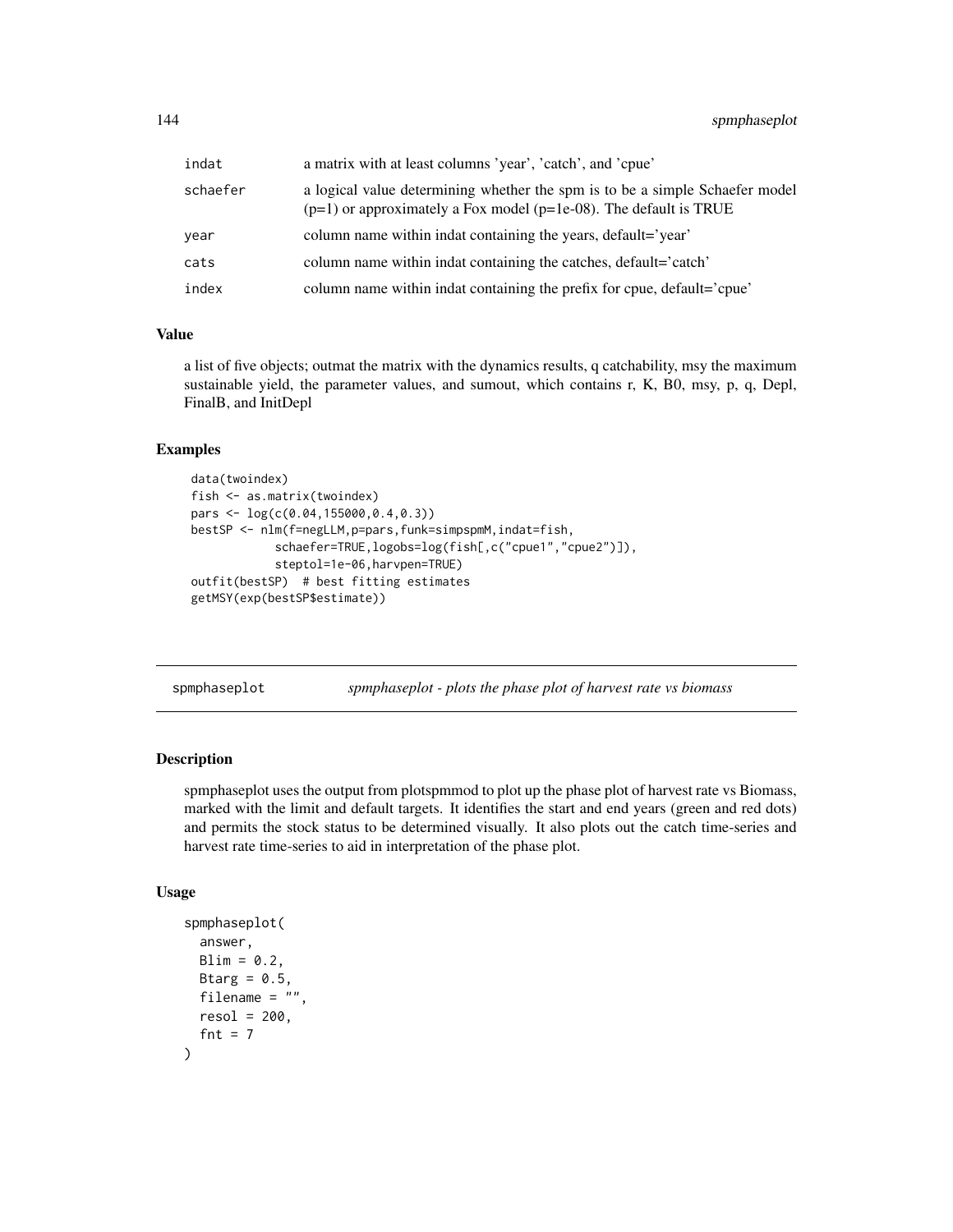#### <span id="page-144-0"></span>spmproj 145

# Arguments

| answer       | the object output by the function plotspmmod, containing the production curve,<br>the fishery dynamics (predicted harvest rate and biomass through time). |
|--------------|-----------------------------------------------------------------------------------------------------------------------------------------------------------|
| Blim         | limit reference point, default = $0.2 = 0.2B0$ .                                                                                                          |
| <b>Btarg</b> | what target reference point will be used in the phase plot. A default of 0.5 is<br>used.                                                                  |
| filename     | default is empty. If a filename is put here a png file with that name will be put<br>into the working directory.                                          |
| resol        | the resolution of the png file, defaults to 200 dpi                                                                                                       |
| fnt          | the font used in the plot and axes. Default=7, bold Times. Using 6 gives Times,<br>1 will give SansSerif, $2 = \text{bold Sans}$                          |

#### Value

an invisible list of B0, Bmsy, Hmsy, and Hlim.

# Examples

```
data(dataspm)
pars <- log(c(0.164,6740,3564,0.05))
bestSP <- fitSPM(pars,fish=dataspm,funkone=TRUE)
ans <- plotspmmod(bestSP$estimate,dataspm,schaefer=TRUE,addrmse=TRUE)
str(ans)
outs <- spmphaseplot(ans,fnt=7)
str(outs)
```
spmproj *spmproj calculates biomass trajectories for replicate parameters*

# Description

spmproj uses a matrix of parameter vectors to project surplus production dynamics forward including future projection years under constant catches. This is used to conduct risk assessments for different constant catches allowing a search for optimum future catch levels.

# Usage

```
spmproj(
  parmat,
  indat,
  constC,
  projyr = 10,
  year = "year",
  \text{cats} = " \text{catch}",index = "cque"\mathcal{E}
```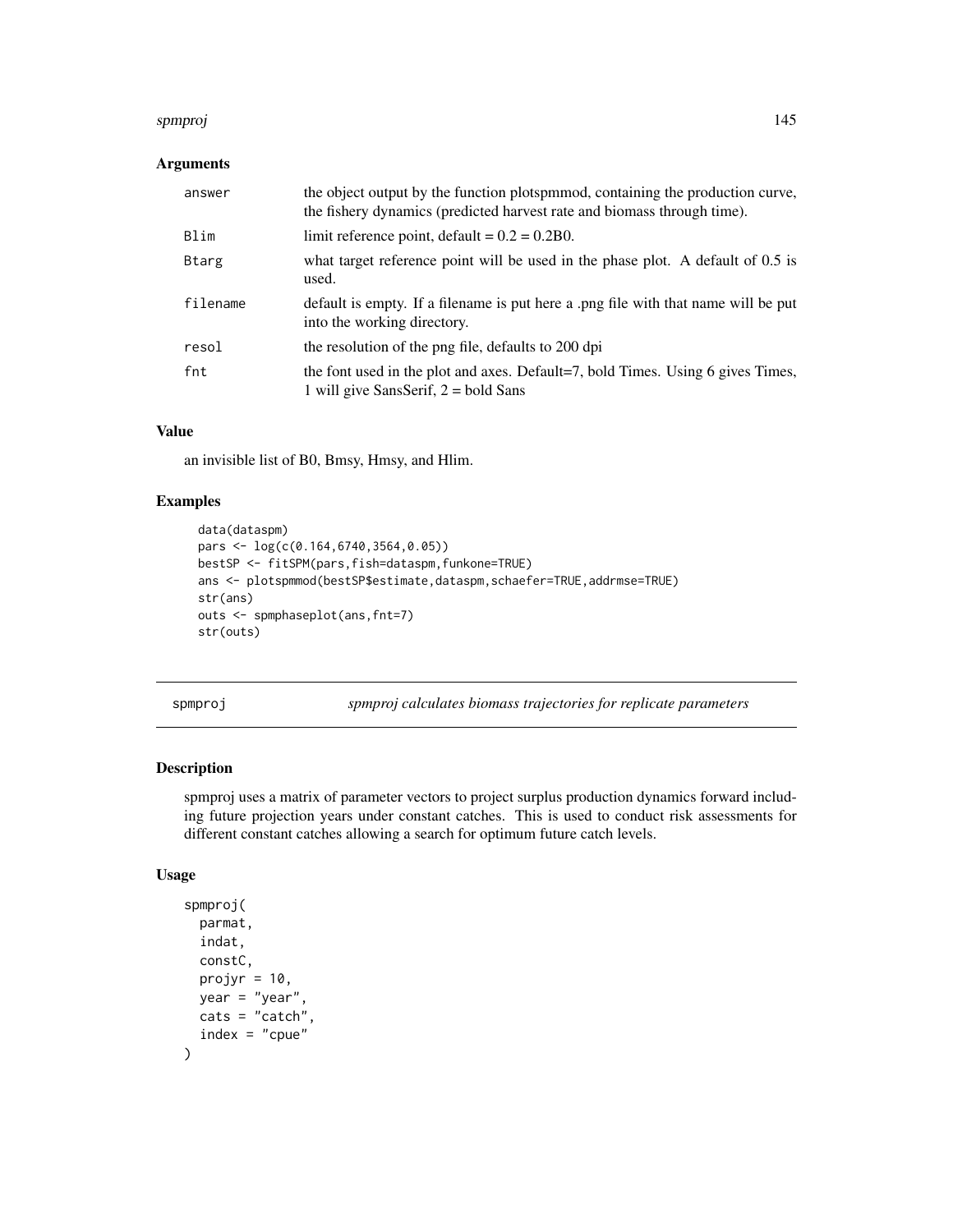#### <span id="page-145-0"></span>**Arguments**

| parmat | a matrix of N parameter vectors obtained from either asymptotic errors (parasympt),<br>bootstraps (bootpar), or from a Bayesian analysis (parsbayes). |
|--------|-------------------------------------------------------------------------------------------------------------------------------------------------------|
| indat  | the fisheries data used during model fitting                                                                                                          |
| constC | the constant catch level imposed in the projection years                                                                                              |
| projyr | the number of years of projection, default $= 10$                                                                                                     |
| year   | name of the year variable within indat, default=year                                                                                                  |
| cats   | name of the catch variable within indat, default=catch                                                                                                |
| index  | name of the cpue variable within indat, default=cpue                                                                                                  |

#### Value

an N x years matrix of biomass trajectories, one for each parameter vector

#### Examples

```
data(abdat)
schf <- FALSE
param <- log(c(r=0.3,K=11500,Binit=3300,sigma=0.05))
bestmod <- nlm(f=negLL1,p=param,funk=simpspm,logobs=log(abdat$cpue),
               indat=abdat,typsize=magnitude(param),iterlim=1000,
               schaefer=schf,hessian = TRUE)
out <- spm(bestmod$estimate,indat=abdat,schaefer=schf)
matpar <- parasympt(bestmod,10) # normally use 1000 or more
projs <- spmproj(matpar,abdat,projyr=10,constC=900)
plotproj(projs,out)
```
spmprojDet *spmprojDet conducts forward projections from known conditions*

#### Description

spmprojDet conducts deterministic forward projections of the dynamics of a fitted surplus production model. The parameters and original data need to be put through the function spm to form the spmobi, i.e. the list generated by the function spm. This contains all required information except for details of the projection. The application of spm is where the dynamics are defined as either Schaefer or Fox. If no plot is generated then the projected dynamics are output invisibly, where the biomass and predCE are matrices of years vs projcatch.

#### Usage

```
spmprojDet(spmobj, projcatch, projyr = 10, plotout = FALSE, useft = 7)
```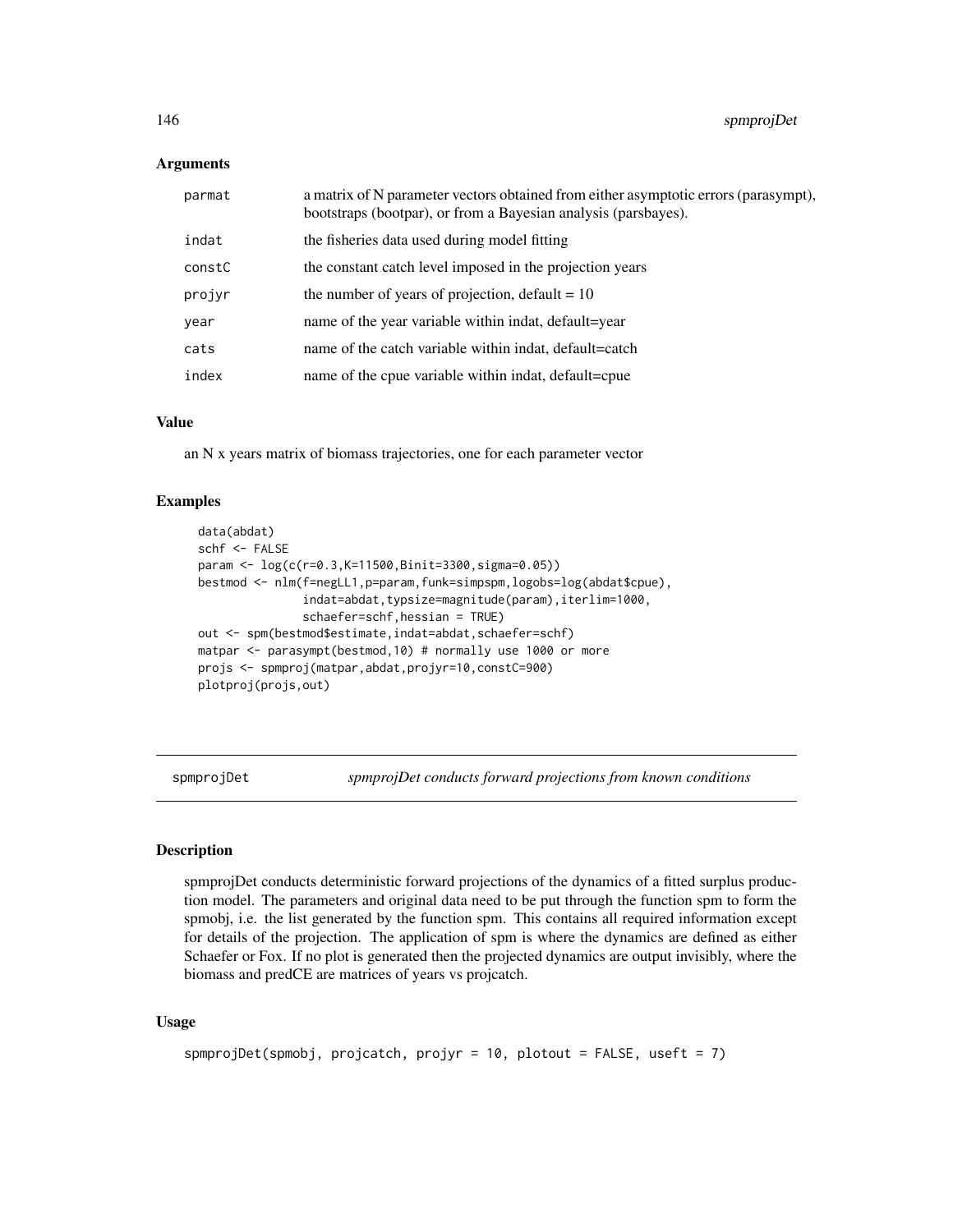#### <span id="page-146-0"></span>srug to the contract of the contract of the contract of the contract of the contract of the contract of the contract of the contract of the contract of the contract of the contract of the contract of the contract of the co

## Arguments

| spmobj    | the list generated by the function spm               |
|-----------|------------------------------------------------------|
| projcatch | the projected constant catch levels as a vector      |
| projyr    | the number of years of projection. $default = 10$    |
| plotout   | should the projection be plotted? default=FALSE      |
| useft     | which font used in a plot? default= $7 =$ bold times |
|           |                                                      |

# Value

the projected biomass, CPUE, and the projected years

# Examples

```
data(abdat)
param <- log(c(r=0.3,K=11500,Binit=3300,sigma=0.05))
bestmod <- nlm(f=negLL1,p=param,funk=simpspm,logobs=log(abdat$cpue),
               indat=abdat,typsize=magnitude(param),iterlim=1000,
               schaefer=FALSE)
out <- spm(bestmod$estimate,indat=abdat,schaefer=FALSE)
catches <- seq(700,1000,50)
spmprojDet(spmobj = out,projcatch=catches,projyr=10,plotout=TRUE)
```
srug *srug is the Schnute and Richards Unified Growth Curve*

# Description

srug implements the Schnute and Richards (1990) unified growth curve that can be used to describe fish growth, maturation, and survivorship data. It is a curve that generalizes the classical logistic model used for maturity as well the growth models by Gompertz (1825), von Bertalanffy (1938), Richards (1959), Chapman (1961), and Schnute (1981). As with any asymmetric, multi-parameter model, it can be hard to obtain a stable fit of this curve to data. Here the model is implemented to range between 0 - 1, if you want to use it to describe growth then re-cast the function and add a fifth parameter to replace the 1.0 on top of the divisor. The main point of the curve, however, was to demonstrate how the different equations were related to one another. In working situations it is most efficient to use the original, simpler, curve/equation.

#### Usage

srug(p, sizeage)

#### Arguments

| p       | a vector of four parameters begin Schnute and Richards' a, b, c, and alpha, in<br>that order. |
|---------|-----------------------------------------------------------------------------------------------|
| sizeage | the age or size data used to describe the maturity transition.                                |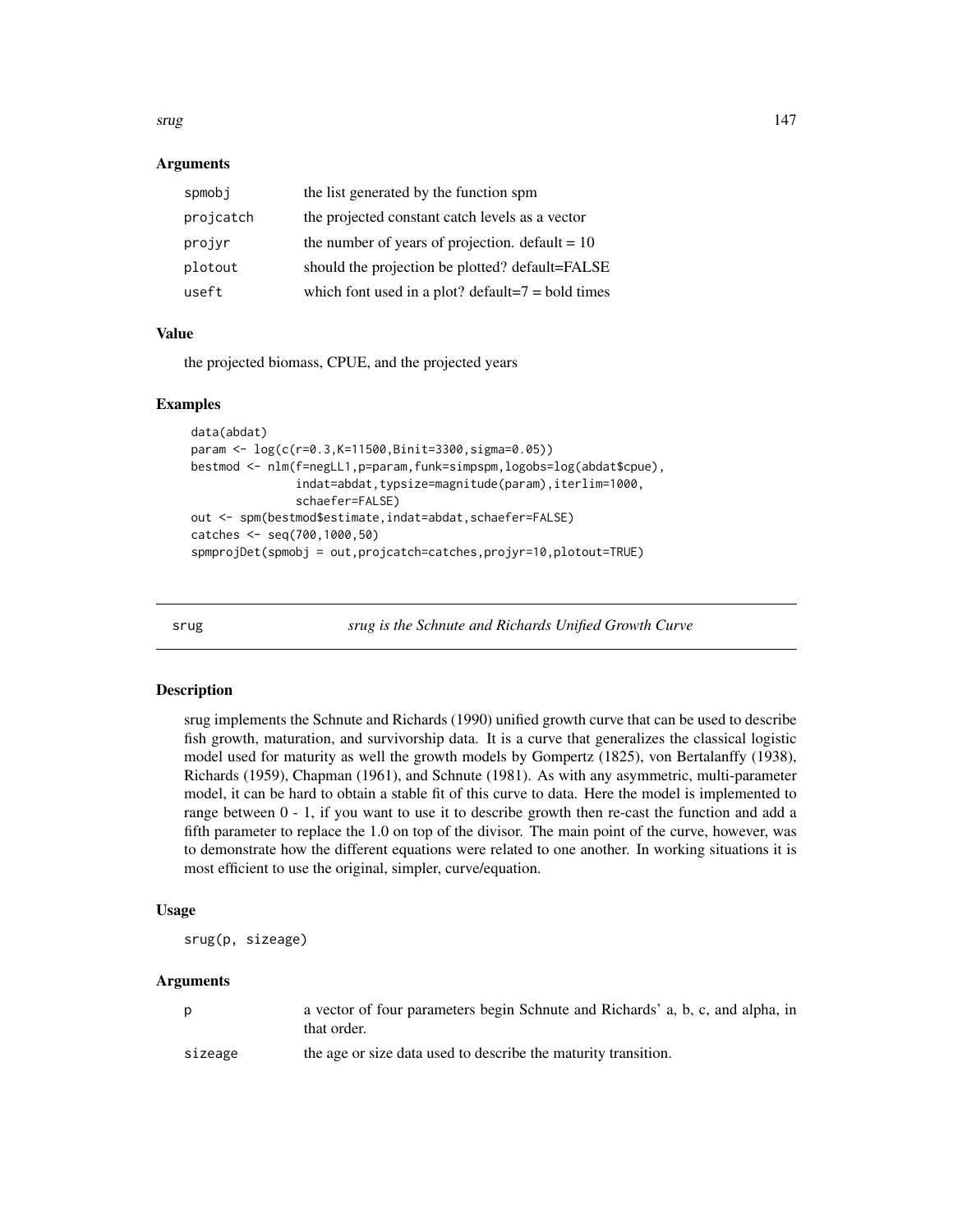# <span id="page-147-0"></span>Value

A vector of predicted proportion mature (proportion of 1.0) for the given parameters and the sizeage data

#### References

Schnute, J.T. and L.J. Richards (1990) A unified approach to the analysis of fish growth, maturity, and survivorship data. *Canadian Journal of Fisheries and Aquatic Science* 47:24-40

# Examples

```
L \leq -\text{seq}(50, 160, 1)p <- c(a=0.07,b=0.2,c=1.0,alpha=100.0)
predR <- srug(p=p,sizeage=L) # proportion of total
oldpar <- par(no.readonly=TRUE)
plot1(L,predR,xlab="Length",ylab="Prop of Recruitment")
abline(h=0.5) #visually confirm asymmetry
par(oldpar)
```
ssq *ssq a generalized function for summing squared residuals*

#### Description

ssq is a generalized function for summing squared residuals which is designed for ease of use in nlm (or optim, or nlminb). NAs are removed automatically. It assumes the input of a predefined function 'funk' that will calculate predicted values of a 'dependent' variable from a vector of 'independent' or observed values, for which one has observations. The dependent or predicted values are compared with the observed or 'independent' data, and the resulting SSQ returned. The use of ... means this is a very general function but it does mean you need to be very careful with placement and spelling of the input variables required by whatever funk you are using. It is always best to explicitly name the arguments although the correct order will also work correctly.

#### Usage

```
ssq(funk, observed, ...)
```
#### Arguments

| funk     | a function that uses a parameter vector and vector of observations to calculate<br>predicted values, which are compared with the observed values to give the ssq<br>and be returned                                                                                                                                                                                                                                                |
|----------|------------------------------------------------------------------------------------------------------------------------------------------------------------------------------------------------------------------------------------------------------------------------------------------------------------------------------------------------------------------------------------------------------------------------------------|
| observed | a vector containing the observed data (y-axis)                                                                                                                                                                                                                                                                                                                                                                                     |
|          | required to allow funk to access its parameters and data without having to ex-<br>plicitly declare them in ssq. Note that this means inside the ssq function the call<br>to funk also needs to have the ellipsis, otherwise it will not be able to see those<br>other arguments. It is vital to spell the names of funk's arguments correctly as<br>errors are not always announced and will obviously lead to misleading outputs. |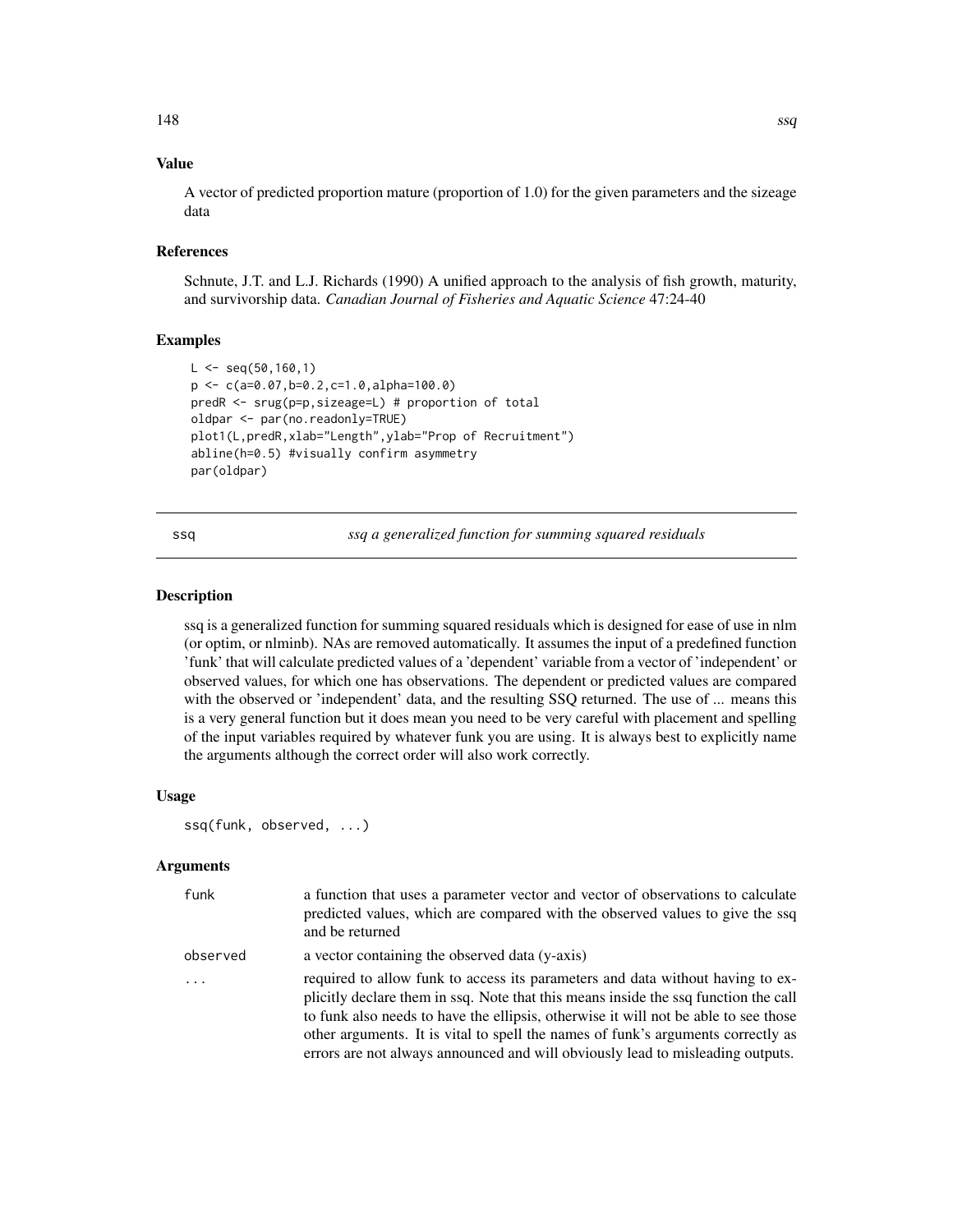#### <span id="page-148-0"></span>summspm 149

#### Value

a single number (scaler) that is the sum of squared residuals between the dep values and those calculated by funk

#### Examples

```
data(minnow) # remember -13 is only 3+ months
pars <- c(89, 0.1,-13) # ssq = 83477.84
ssq(funk=vB,observed=minnow$length,p=pars,ages=minnow$week)
```
summspm *summspm extracts critical statistics from output of plotspmmod*

#### Description

summspm extracts critical statistics from output of plotspmmod. In particular it pulls out the catchability q, the MSY, Bmsy, Dmsy, Blim, Btarg, Ctarg. and Dcurr.

#### Usage

summspm(ans)

#### Arguments

ans the object output from the function plotspmmod used to plot the output of a surplus production analysis

#### Value

a matrix of statistics relating to MSY, expected yields, and depletion levels

```
data(dataspm)
plotfishM(dataspm,spsname="Pink Ling")
pars <- log(c(0.264,4740,3064,0.05))
ans <- plotspmmod(pars,dataspm,schaefer=FALSE,plotout=FALSE)
bestSP <- fitSPM(pars,dataspm,schaefer=FALSE,maxiter=1000)
outfit(bestSP)
ans <- plotspmmod(bestSP$estimate,dataspm,schaefer=FALSE,plotout=FALSE)
summspm(ans)
```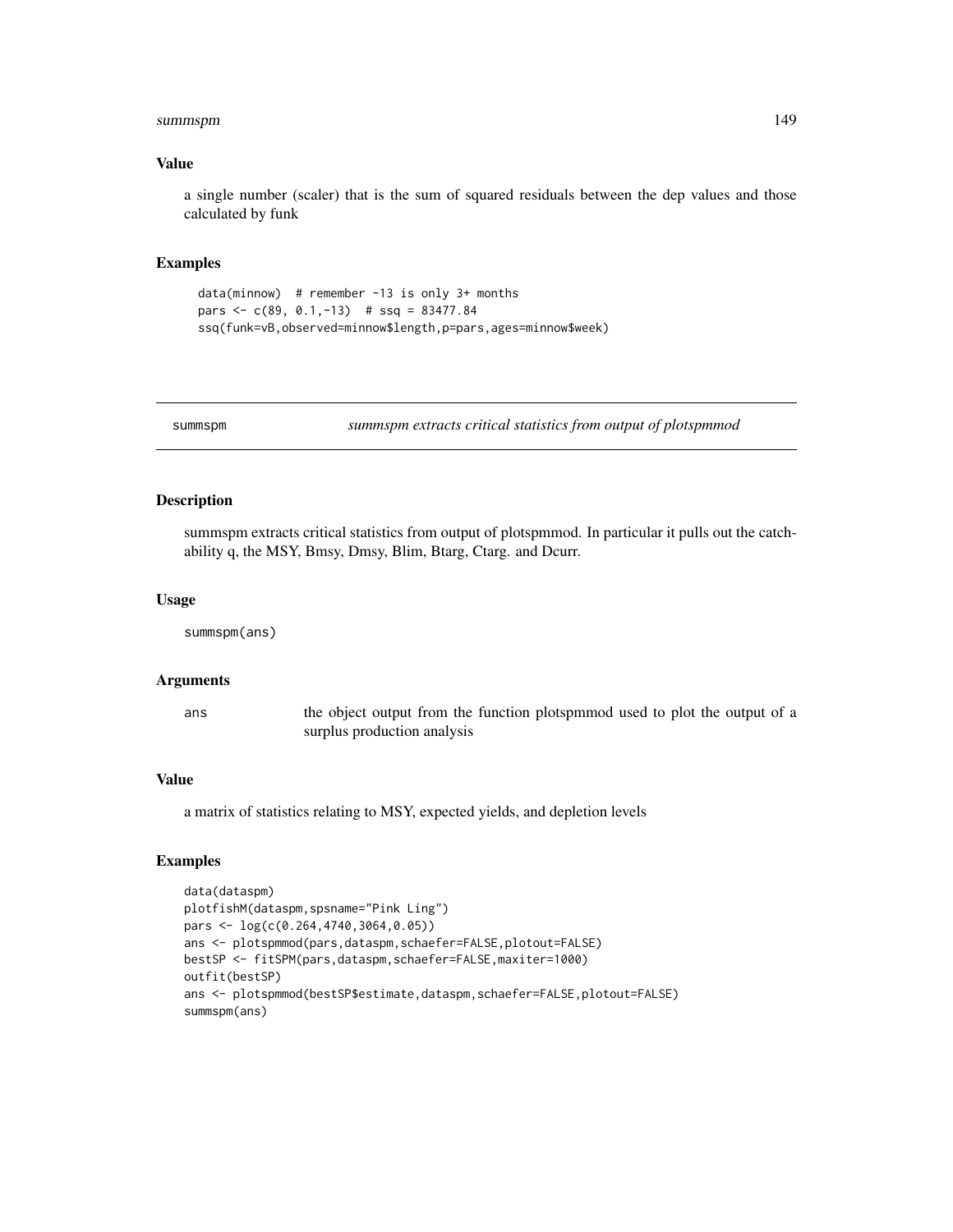<span id="page-149-0"></span>

tasab is a 715 x 4 matrix of maturity-at-length data for blacklip abalone (*Haliotis rubra*) from two sites along the Tasmanian west coast. All data was collected in February 1995, but details, such as site name, accurate location, statistical block, year, month, and other details have been omitted for brevity. See section on maturity within the Static Models chapter for detailed use of this data-set.

#### Format

A data.frame of maturity-at-length data

site an identifier for the two different sites sampled

sex  $I = \text{immature}$ ,  $M = \text{male}$ ,  $F = \text{female}$ 

length the shell length in mm

**mature** was the animal mature  $= 1$  or not  $= 0$ 

## Subjects

- maturity ogives or logistic curves
- Binomial likelihoods

#### Source

Many thanks to the Institute of Marine and Antarctic Science, which is part of the University of Tasmania, and especially to Dr Craig Mundy, leader of the Abalone Group, for permission to use this data collected in February 1995.

```
data(tasab)
head(tasab,20)
table(tasab$site,tasab$sex)
```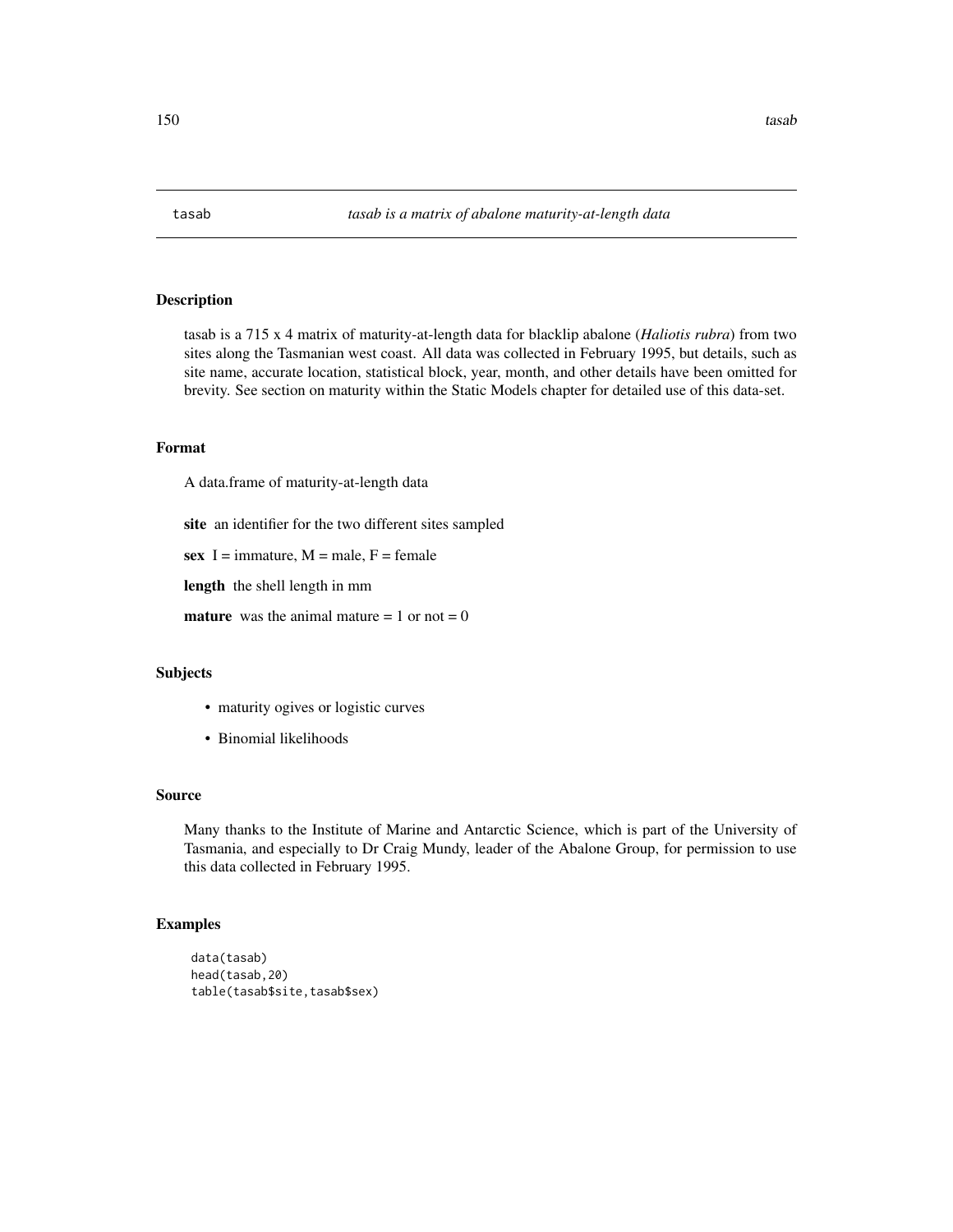<span id="page-150-0"></span>

tigers is a dataset of only 14 rows of data with a column of Spawning index and Recruitment index, as a data.frame. The timing of the recruitment index is up to half a year after the spawning index.

#### Format

A data.frame of spawning recruitment data

Spawn the estimated spawning biomass index in a year (Aug - Oct)

Recruit estimated recruitment from the biomass in each year (Mar - May)

# Subjects

- Stock-recruitment curves
- Beverton-Holt and Ricker Models
- Static model fitting

#### Source

Extracted from Table 2, page 496 of Penn, J.W. and N. Caputi (1986) Spawning stock-recruitment relationships and environmental influences on the tiger prawn (*Penaeus esculentus*) fishery in Exmouth Gulf, Western Australia. *Australian Journal of Marine and Freshwater Research* 37: 491- 505. Sorted on spawning index.

```
data(tigers)
tigers
oldpar <- par(no.readonly=TRUE)
plot1(tigers$Spawn,tigers$Recruit,type="p",pch=16,cex=1.25)
par(oldpar)
```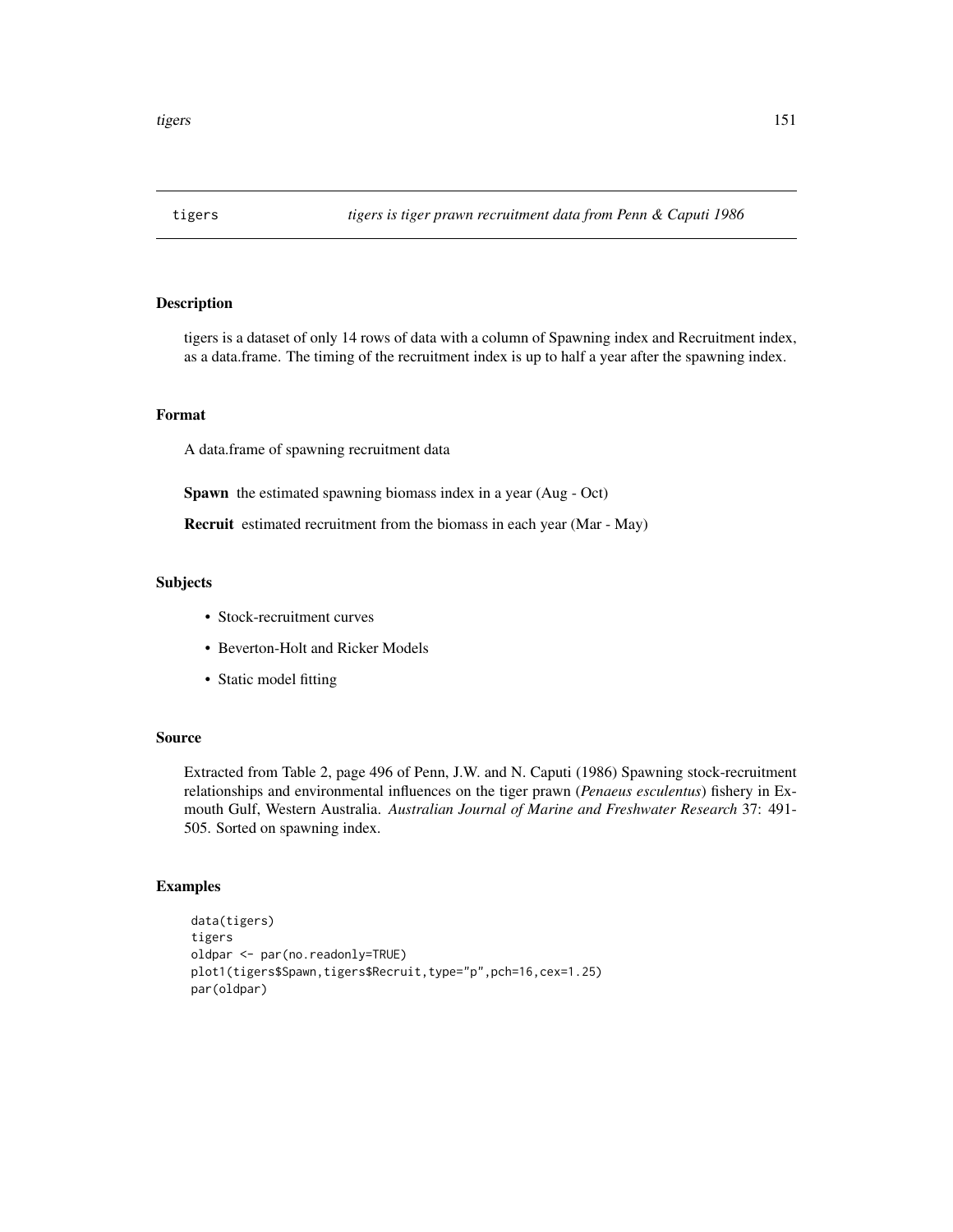<span id="page-151-0"></span>twoindex is a 35 x 4 data.frame of fishery data made up of smoothed real catches but two simulated indices of relative abundance. This data-set is designed to be used to illustrate the implementation of surplus production models when there are more than one time-series of relative abundance indices. This is not currently implemented in the book but is put here for use by readers should they wish to pursue this approach. The indices have been designed to generate a workable answer but also require the use of a penalty on harvest rates to avoid massively inflated harvest rates well above 1. Instead of using simpspm, spm, and negLL1, we need to use simpspmM, spmCE, and negLLM. The cpue series are hypothetical and have been designed to illustrate the use of penalty1 and the use of multiple indices of relative abundance. The real stock assessment uses acoustic survey indices and also uses many years of age composition data inside Stock Synthesis 3, not surprisingly the inclusion of real time-series of indices and of age-composition data leads to very different results.

#### Format

A data.frame of fishery data

year the calender year of fishing

catch the reported catch in tonnes

cpue1 the first index of relative abundance

cpue2 the second index of relative abundance

#### Subjects

- Surplus production models
- Dynamic model fitting
- -ve log-likelihoods

#### Source

Catches extracted from Table 4, page 11 of Haddon, M. (2017) Orange Roughy East (Hoplostethus atlanticus) stock assessment using data to 2016 Report to November 2017 SE RAG meeting. CSIRO, Oceans and Atmosphere, Australia. 51p. from https://www.afma.gov.au/fisheries-management/species/orangeroughy Catch data extended to 2019 using AFMA's catchwatch system.

```
data(twoindex)
fish <- as.matrix(twoindex)
pars <- log(c(0.04,155000,0.4,0.3))
bestSP <- nlm(f=negLLM,p=pars,funk=simpspmM,indat=fish,
            schaefer=TRUE,logobs=log(fish[,c("cpue1","cpue2")]),
            steptol=1e-06,harvpen=TRUE)
```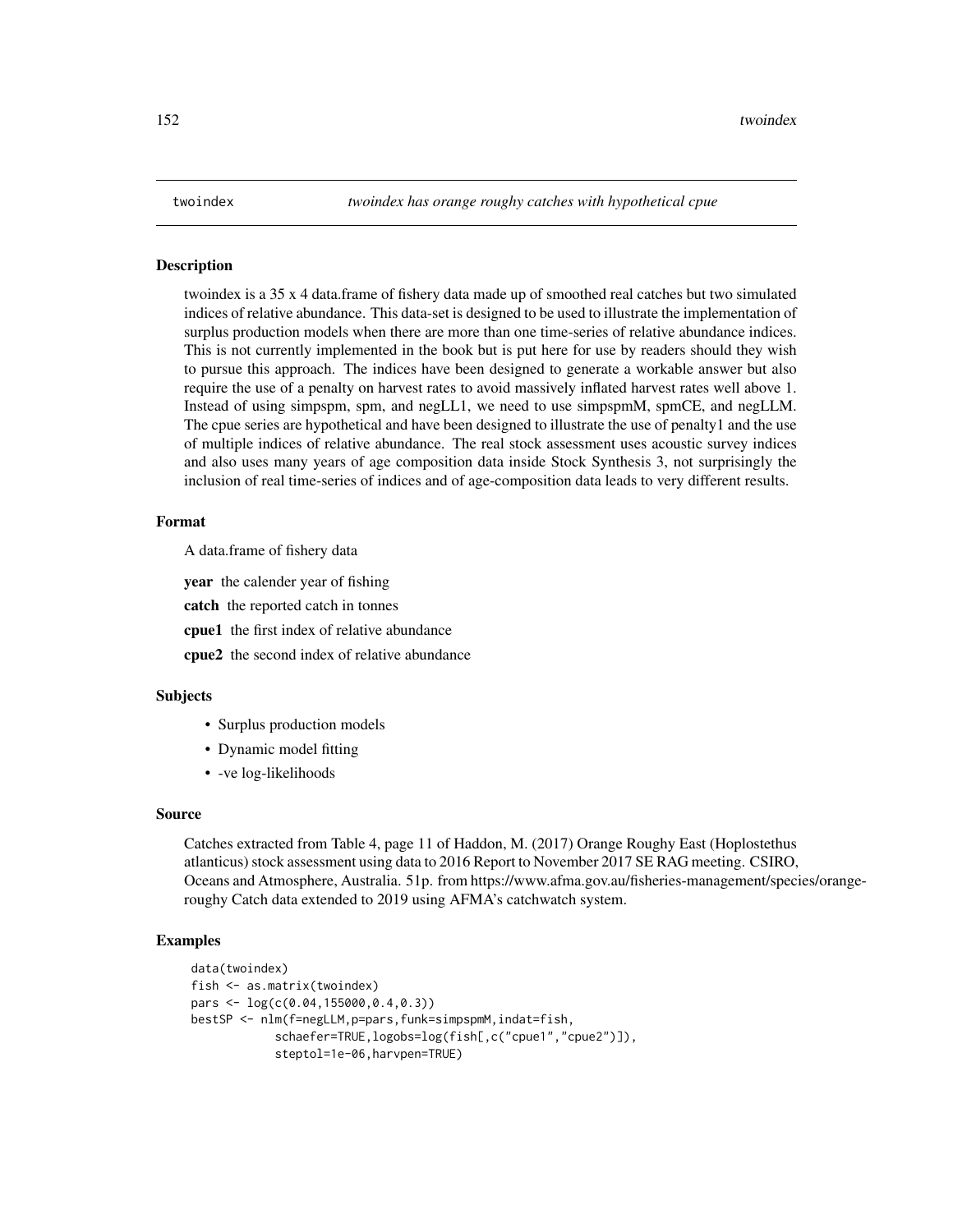#### <span id="page-152-0"></span>uphist 153

```
namepar <- c("r", "K", "Binit","sigma")
outfit(bestSP, parnames=namepar) # best fitting estimates
# if 'Either ~local min or steptol too small try 'steptol=1e-05'
# plotprep(width=7,height=5,newdev=FALSE) # for external plot
answer <- plotspmmod(bestSP$estimate,indat=fish,
                     plotprod=TRUE,maxy=3.4)
```
uphist *uphist a histogram with an upper limit on the x-axis*

# Description

uphist is merely a wrapper around the base hist function, which adds the ability to limit the upper value on the x-axis. With fisheries data it is surprisingly common to have data that has a very few extreme values that can obscure a standard plot of the data. The data are only truncated within the uphist function so any other analyses will be on all available data. If a maximum value is selected which accidently eliminates all available data the script stops with an appropriate warning. If a value is selected which fails to eliminate any data then all data are used with no warning.

#### Usage

uphist(x, maxval =  $NA$ , ...)

#### Arguments

| X       | the vector of values to be plotted as a histogram         |
|---------|-----------------------------------------------------------|
| maxval  | the maximum value to be retained in the plotted data      |
| $\cdot$ | any of the other arguments used by the base hist function |

#### Value

nothing, but it does plot a histogram

```
x <- rlnorm(5000, meanlog=2, sdlog=1)
hist(x,breaks=30,main="",xlab="log-normal values")
uphist(x,breaks=30,main="",xlab="log-normal values",maxval=100)
uphist(x,breaks=30,main="",xlab="log-normal values",maxval=1000)
```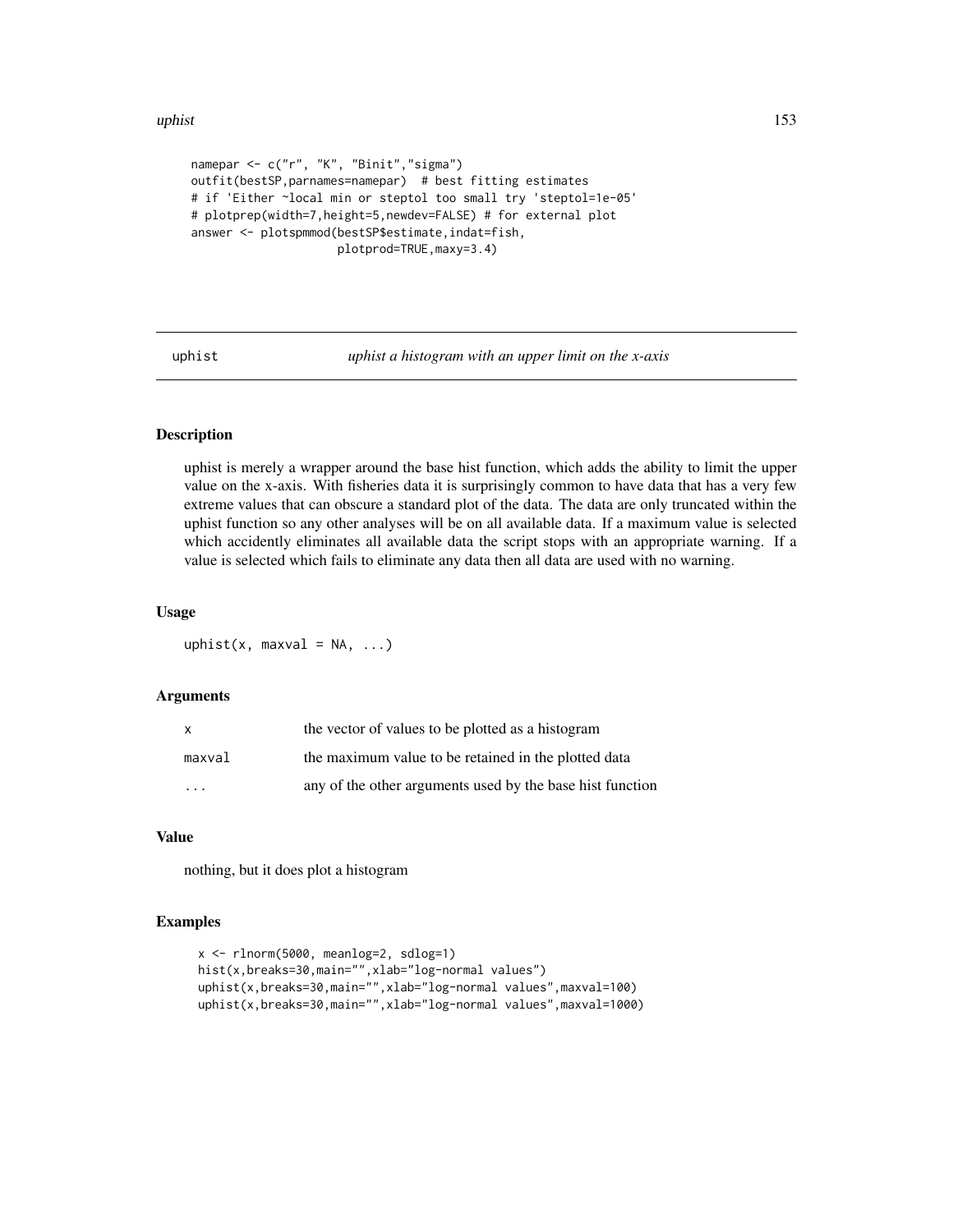vB calculates length at age for the von Bertalanffy curve.

# Usage

vB(p, ages)

# Arguments

|      | is a vector the first three cells of which are Linf, K, and to for the vB curve. |
|------|----------------------------------------------------------------------------------|
| ages | is a vector of ages; could be a single number                                    |

# Value

a vector of predicted lengths for the vector of ages in 'ages'

# Examples

```
ages \leq seq(0,20,1) # sigma is ignored here
pars <- c(Linf=50,K=0.3,t0=-1.0,sigma=1.0) # Linf, K, t0, sigma
oldpar <- par(no.readonly=TRUE)
plot1(ages,vB(pars,ages),xlab="Age",ylab="Length",lwd=2)
par(oldpar)
```
which.closest *which.closest find a number in a vector closest to a given value*

# Description

which.closest finds either the number in a vector which is closest to the input value or its index value

#### Usage

```
which.closest(x, invest, index = TRUE)
```
# Arguments

|        | the value to lookup                                             |
|--------|-----------------------------------------------------------------|
| invect | the vector in which to lookup the value x                       |
| index  | should the index be returned or the closest value; default=TRUE |

<span id="page-153-0"></span>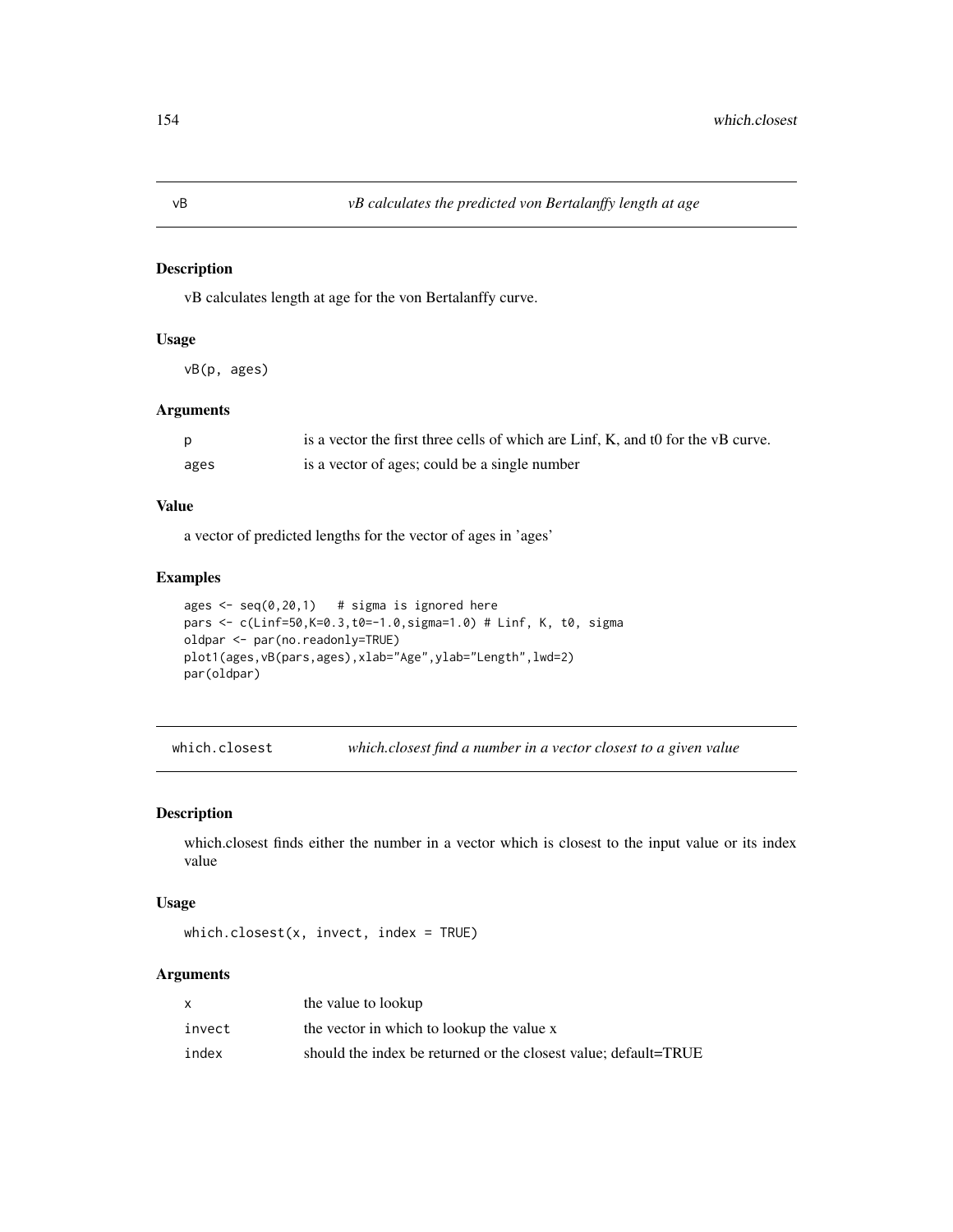#### <span id="page-154-0"></span> $\%$ ni% 155

# Value

by default it returns the index in the vector of the value closest to the input value x

# Examples

```
vals <- rnorm(100,mean=5,sd=2)
pick <- which.closest(5.0,vals,index=TRUE) #closest to 5?
pick # the index of the closest
vals[pick] # its value
which.closest(5.0,vals,index=FALSE) # straight to the value
```
%ni% *'%ni%' identifies which element in x is NOT in y*

# Description

'%ni%' identifies which element in x is NOT in y

# Usage

x %ni% y

# Arguments

| a vector of elements which can be numeric or character |
|--------------------------------------------------------|
| a vector of elements which can be numeric or character |

```
x \le -1:10y \le -6:15x
y
x[(x %ni% y)] # are not in y
```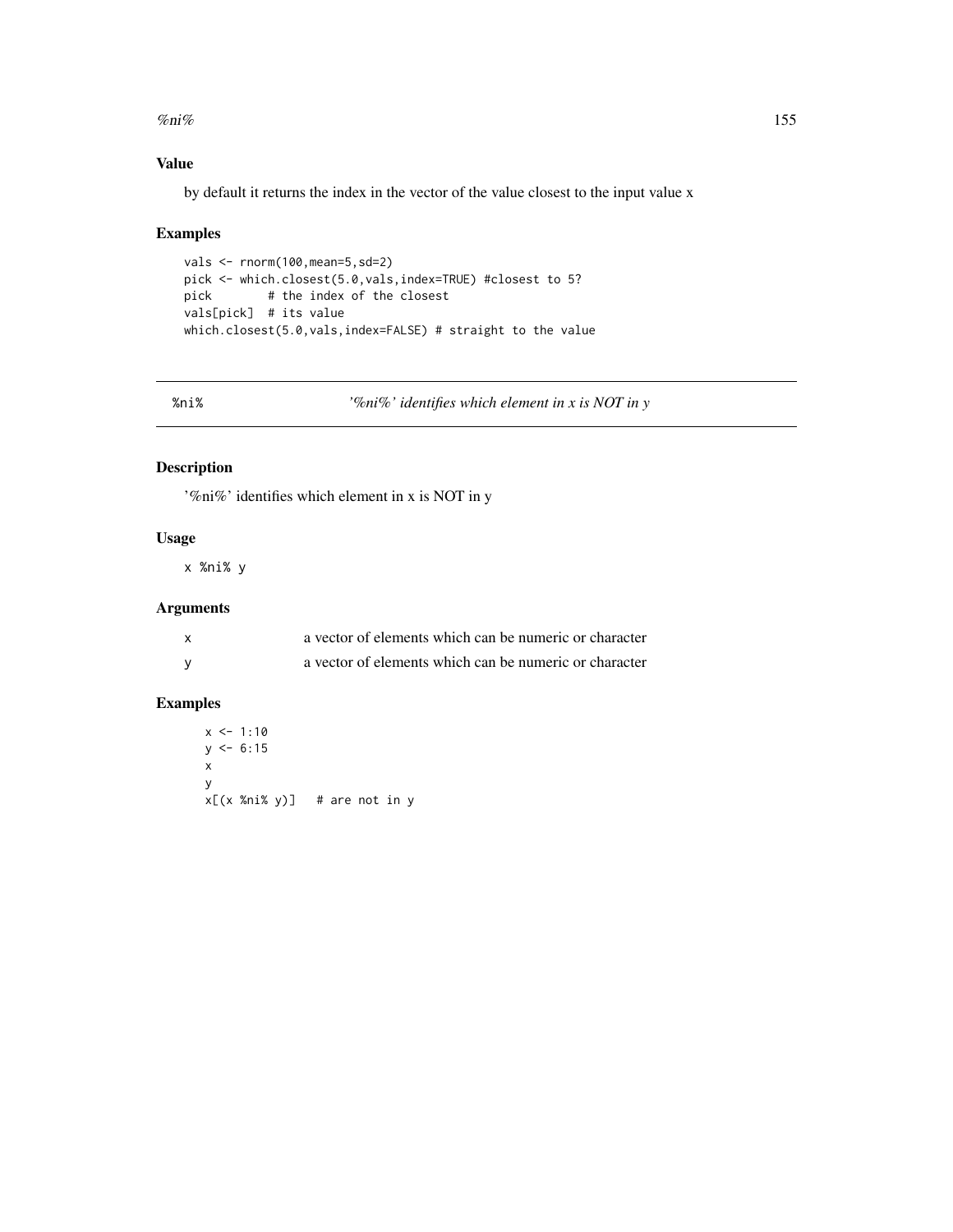# Index

%ni% , [155](#page-154-0) abdat , [4](#page-3-0) addcontours , [5](#page-4-0) addlnorm , [6](#page-5-0) addnorm , [7](#page-6-0) aicbic , [8](#page-7-0) altnegLL , [9](#page-8-0) bce , [9](#page-8-0) bh , [10](#page-9-0) blackisland , [11](#page-10-0) bracket , [12](#page-11-0) calcprior , [13](#page-12-0) chapter2 , [13](#page-12-0) chapter3 , [17](#page-16-0) chapter4 , [24](#page-23-0) chapter5 , [37](#page-36-0) chapter6 , [45](#page-44-0) chapter7 , [61](#page-60-0) countgtone , [76](#page-75-0) countgtzero , [76](#page-75-0) countNAs , [77](#page-76-0) countones , [78](#page-77-0) countzeros , [78](#page-77-0) dataspm , [79](#page-78-0) discretelogistic, [80](#page-79-0) do\_MCMC, [82](#page-81-0) domed , [81](#page-80-0) fabens, [84](#page-83-0) facttonum , [85](#page-84-0) fitSPM, [85](#page-84-0) freqMean , [87](#page-86-0) getlag, [87](#page-86-0) getmax , [88](#page-87-0) getmin , [89](#page-88-0) getMSY, [90](#page-89-0)

getname , [90](#page-89-0) getrmse , [91](#page-90-0) getseed, <mark>9</mark>2 getsingle , [92](#page-91-0) gettime , [93](#page-92-0) getvector , [94](#page-93-0) Gz , [94](#page-93-0) halftable , [95](#page-94-0) inthist , [96](#page-95-0) invl , [97](#page-96-0) iscol , [98](#page-97-0) LatA , [99](#page-98-0) likeratio , [100](#page-99-0) linter , [100](#page-99-0) logist , [101](#page-100-0) magnitude , [102](#page-101-0) makelabel, [103](#page-102-0) mature, [103](#page-102-0) minnow , [104](#page-103-0) mm , [105](#page-104-0) mnnegLL, [106](#page-105-0) MQMF , [106](#page-105-0) negLL,  $108$ negLL1, [108](#page-107-0) negLLM, [109](#page-108-0) negLLP , [110](#page-109-0) negNLL , [112](#page-111-0) negnormL , [113](#page-112-0) npf , [114](#page-113-0) outfit , [115](#page-114-0) panel.cor , [116](#page-115-0) parasympt , [117](#page-116-0) parset , [118](#page-117-0) parsyn , [119](#page-118-0)